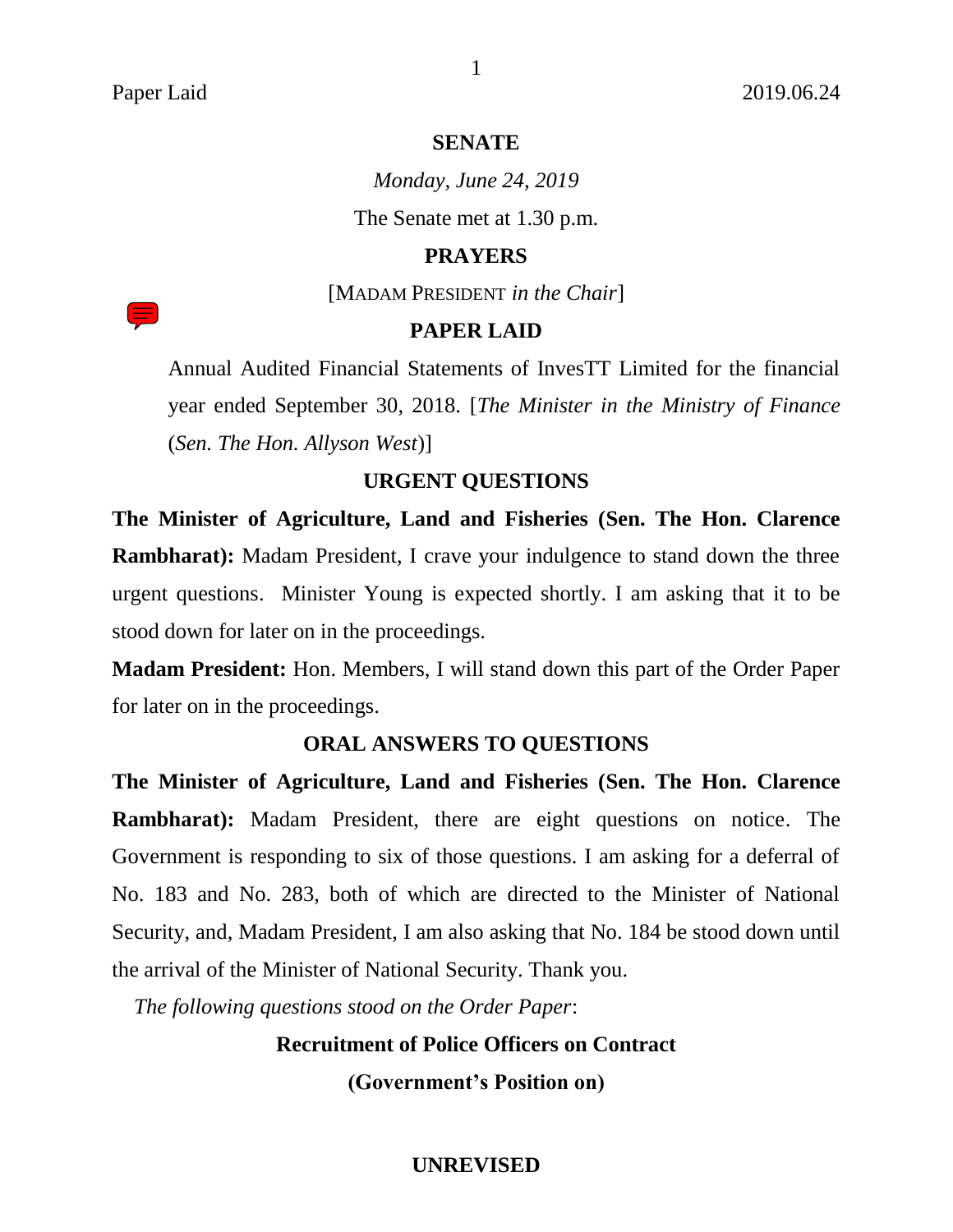**183.** Given the statement made by the Commissioner of Police indicating an intention to recruit Police Officers on contract, can the hon. Minister of National Security advise as to the Government's position on this matter? [*Sen. W. Mark*]

# **Venezuelan Criminals**

# **(Involvement in Financial Crimes at ATMs)**

**283.** Can the hon. Minister of National Security advise as to whether Venezuelan criminals were involved in financial crimes at the ATMs of a local financial institution in the months of May and/or June, 2019? [*Sen. P. Richards*] *Questions, by leave, deferred.*

**Sen. Mark:** Madam President.

**Madam President:** Just one second, questions Nos. 183 and 283 are deferred for 14 days Minister?

**Sen. The Hon. C. Rambharat:** Yes please, Madam President.

**Madam President:** Are deferred for 14 days. Sen. Mark.

**Sen. Mark:** Madam, question 184 is deferred until a little later in the proceedings?

**Madam President:** Yes.

**Sen. Mark:** Then shall I go to?

**Madam President:** 185.

**Sen. Mark:** 185

**Madam President:** Yes.

**Sen. Mark:** Thank you, Madam President.

# **Private Medical Institution**

#### **(Overdose of Radiation)**

**185. Sen. Wade Mark** asked the hon. Minister of Health: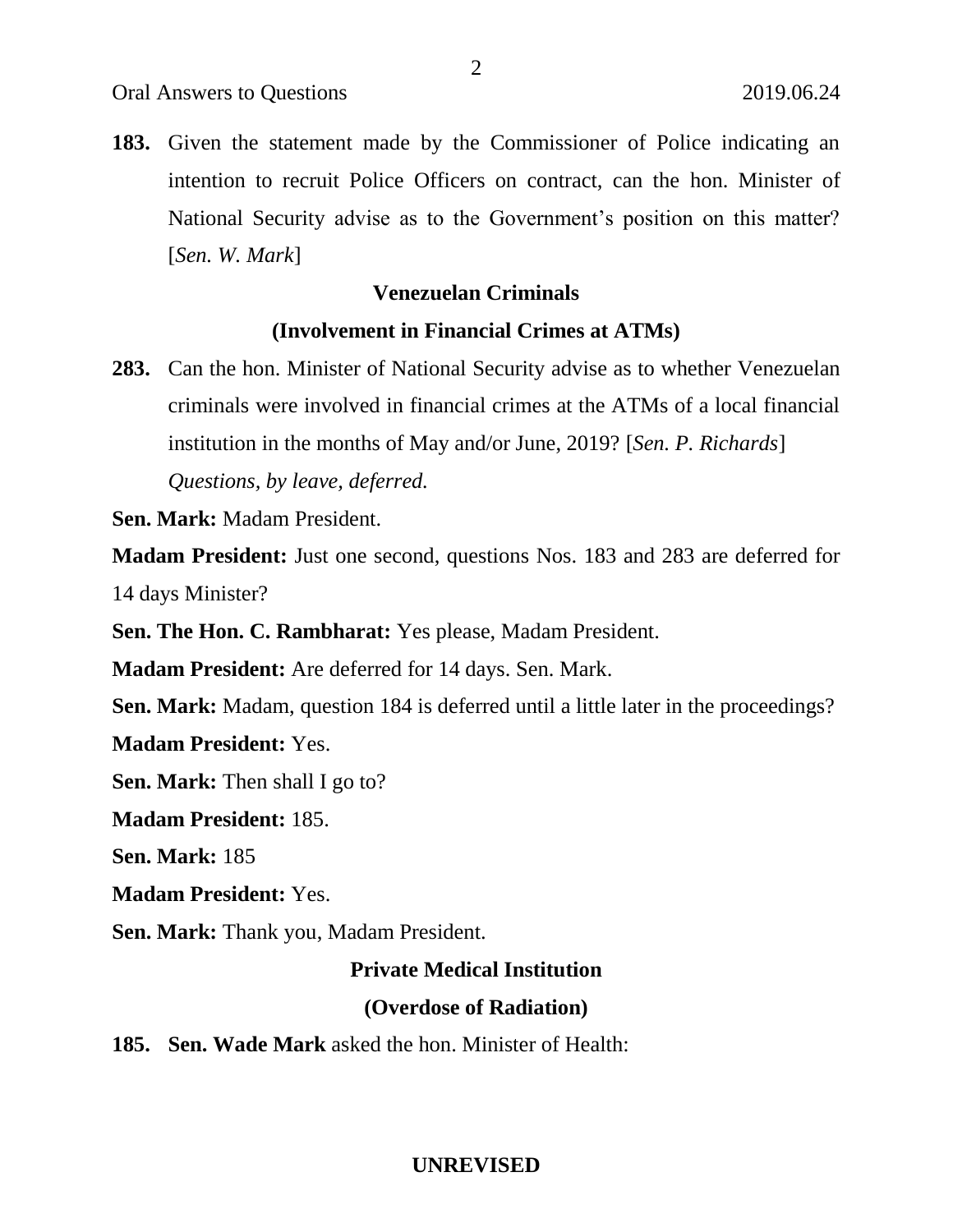In light of reports that a patient at a private medical institution in San Fernando received an overdose of radiation during a routine CT scan, can the Minister indicate:

- i. whether this matter has been brought to the attention of the Minister;
- ii. if the answer to (i) is in the affirmative, has an investigation been launched; and
- iii what remedies exist to protect patients in similar circumstances?

**Madam President:** Minister of Health.

**The Minister of Health (Hon. Terrence Deyalsingh):** Thank you very much, Madam President. Answer, part A, a report on this matter was brought to the attention of the Minister of Health.

Part B, an investigation was launched by the office of the Chief Medical Officer on July 10, 2018, almost a year ago. The final report consisted of reports from the private medical institution in San Fernando, as well as independent reviews from consultant radiologists, and an independent medical physicist.

And, part C, there are medical physicists employed both at the public and private health institutions to ensure that radiology equipment conforms to international standards for radiation safety. All concerns about excess radiation are investigated and if deemed necessary, referred to the International Atomic Energy Agency (IAEA), of which Trinidad and Tobago is a member, for any further investigation and expert recommendation and action. Thank you very much, Madam President.

**Sen. Mark:** Madam President, can I, through you, enquire from the hon. Minister, whether in this particular instance, there was any evidence of any excess radiation in this particular matter that engaged the Ministry of Health?

**Hon. T. Deyalsingh:** Thank you very much, Madam President. Madam President,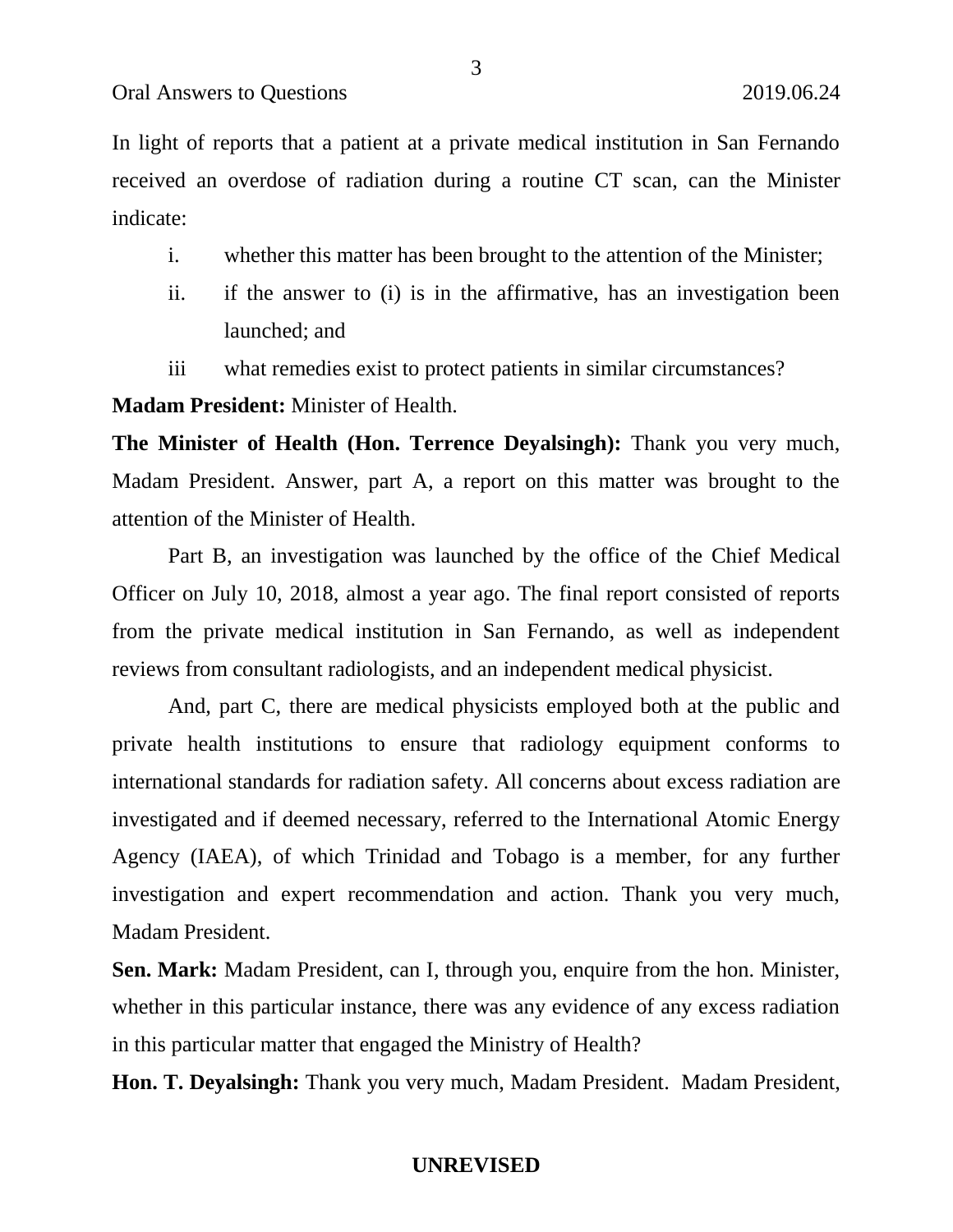our investigations both from—included the independent evaluation, so that there was no evidence to substantiate the claims. Thank you very much.

**Sen. Mark:** Can the Minister therefore advise this honourable Senate that the claim that was splashed throughout many newspapers and voiced on many radio stations, can the Minister indicate whether the claim made by the persons involved were false?

**Hon. T. Deyalsingh:** Madam President, it is not for me as Minister of Health to adjudicate on whether claims are false or positive or whatever. I would simply say that the independent experts, radiologists and physicists, when we launched this investigation over a year ago, in their opinion they found no evidence to substantiate the claims. Thank you very much, Madam President.

**Madam President:** Next question, Sen. Haynes.

# **HDC/CGGC Agreement**

#### **(Details of)**

**285. Sen. Anita Haynes** asked the hon. Minister of Housing and Urban Development:

With regard to the recent agreement between the Trinidad and Tobago Housing Development Corporation (HDC) and the China Gezhouba Group International Engineering Co. Ltd. (CGGC), can the Minister indicate:

- (i) the commencement date of the construction of 235 housing units at Lady Hailes Avenue, San Fernando;
- (ii) the commencement date of the construction of 204 housing units in Port of Spain; and
- (iii) the anticipated completion dates for the units mentioned in (i) and (ii) above?

**Madam President:** Minister of Housing and Urban Development.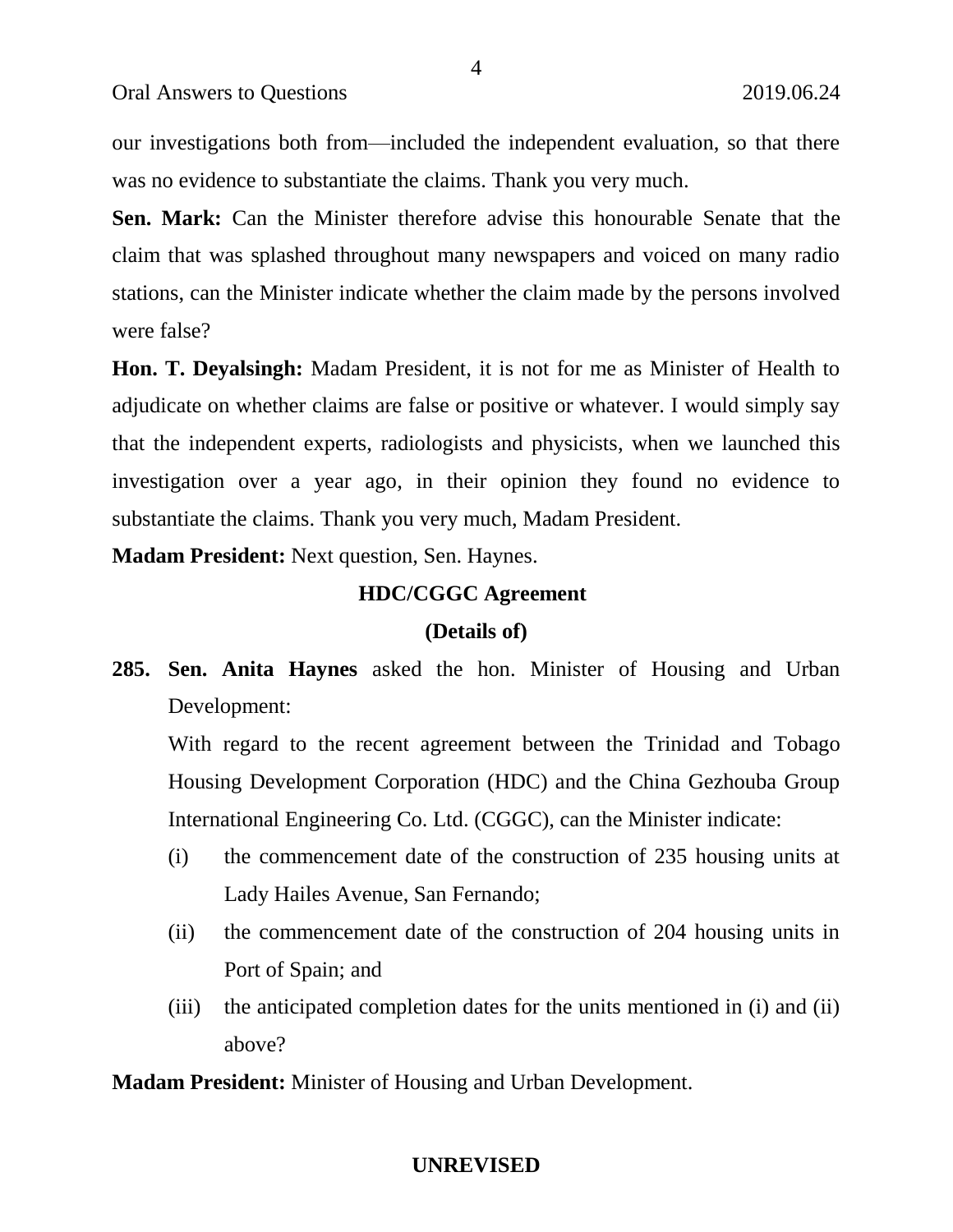**The Minister of Housing and Urban Development (Hon. Maj. Gen. Edmund Dillon):** Thank you very much, Madam President. Madam President, the commencement date for the construction of both Lady Hailes, San Fernando, and South Quay, Port of Spain, is dependent on contractors obtaining full statutory approvals prior to the commencement of construction. This is expected to occur in the year 2019. As soon as approvals are obtained construction will commence. The project is expected to take two years after the start of construction to complete, Madam President.

**Madam President:** Sen. Mark.

**Sen. Mark:** Can I ask through you, Madam President, to the distinguished Minister of Housing and Urban Development, can you provide this Senate with the list of statutory approvals required for this particular project to begin? Can you outline for us the various statutory approvals required?

**Madam Speaker:** Minister of Housing and Urban Development.

**Hon. Maj. Gen. E. Dillon:** Madam President, the standard statutory approvals T&TEC, WASA, sewer, designs, building. Those are statutory approvals that are required in most constructions. Those are the ones that are—and again that is just after the contractor signs, so they are in the process of being approved right now.

**Madam President:** Sen. Mark.

**Sen. Mark:** Madam President, can the Minister indicate what time frame can he advise this House it will take for these statutory approvals to be finalized so that construction can commence on these 235 housing units?

**Madam President:** Minister.

**Hon. Maj. Gen. E. Dillon:** Madam President, they are far advanced in the process right now. I cannot pinpoint the exact time.

**Madam President:** Next question, Sen. Haynes.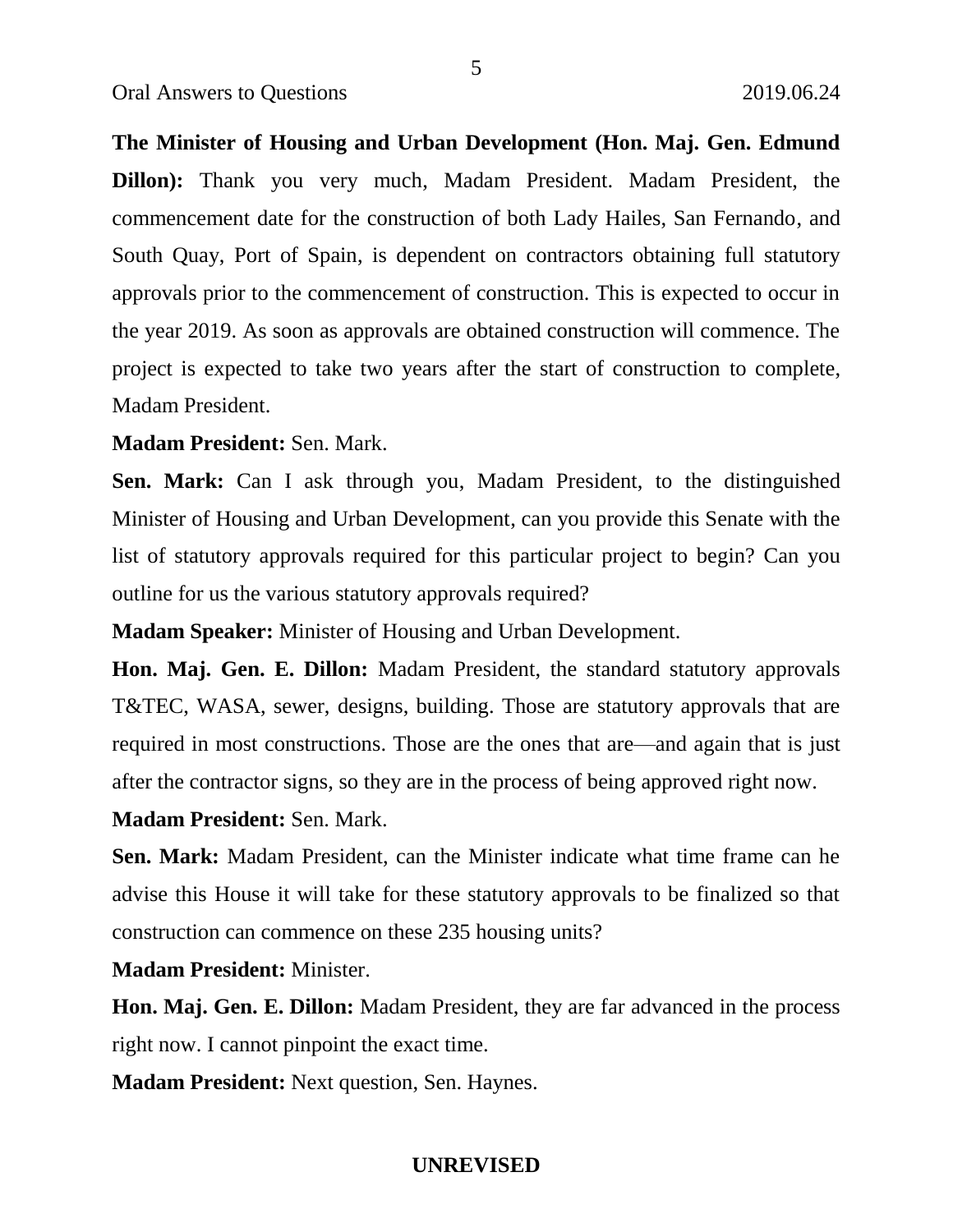# **HDC/CGGC Agreement**

#### **(Distribution of Housing Units)**

**286. Sen. Anita Haynes** asked the hon. Minister of Housing and Urban Development:

With regard to the recent agreement between the Trinidad and Tobago Housing Development Corporation (HDC) and the China Gezhouba Group International Engineering Co. Ltd. (CGGC), can the Minister indicate:

- (i) the prospective dates for the distribution of the housing units in San Fernando and Port of Spain; and
- (ii) the full and subsidised prices for each of the units referred to in (i) above?

**Madam President:** Minister of Housing and Urban Development.

**The Minister of Housing and Urban Development (Hon. Maj. Gen. Edmund** 

**Dillon):** Thank you, Madam President. Madam President, the prospective dates for the distribution of the housing units in San Fernando and Port of Spain is immediately after the project is completed. The project duration is two years and the average construction cost per unit to the HDC is approximately TT \$1.15 million. The subsidised prices for sale or rental to members of the public have not yet been established, Madam President.

**Madam President:** Sen. Haynes.

**Sen. Haynes:** Can the Minister state when the application process would be open for the housing units?

**Madam President:** That question does not arise, Sen. Haynes. Next question.

**Sen. Mark:** Madam President.

**Madam President:** Yes.

**Sen. Mark:** Can the Minister indicate what system would be employed for the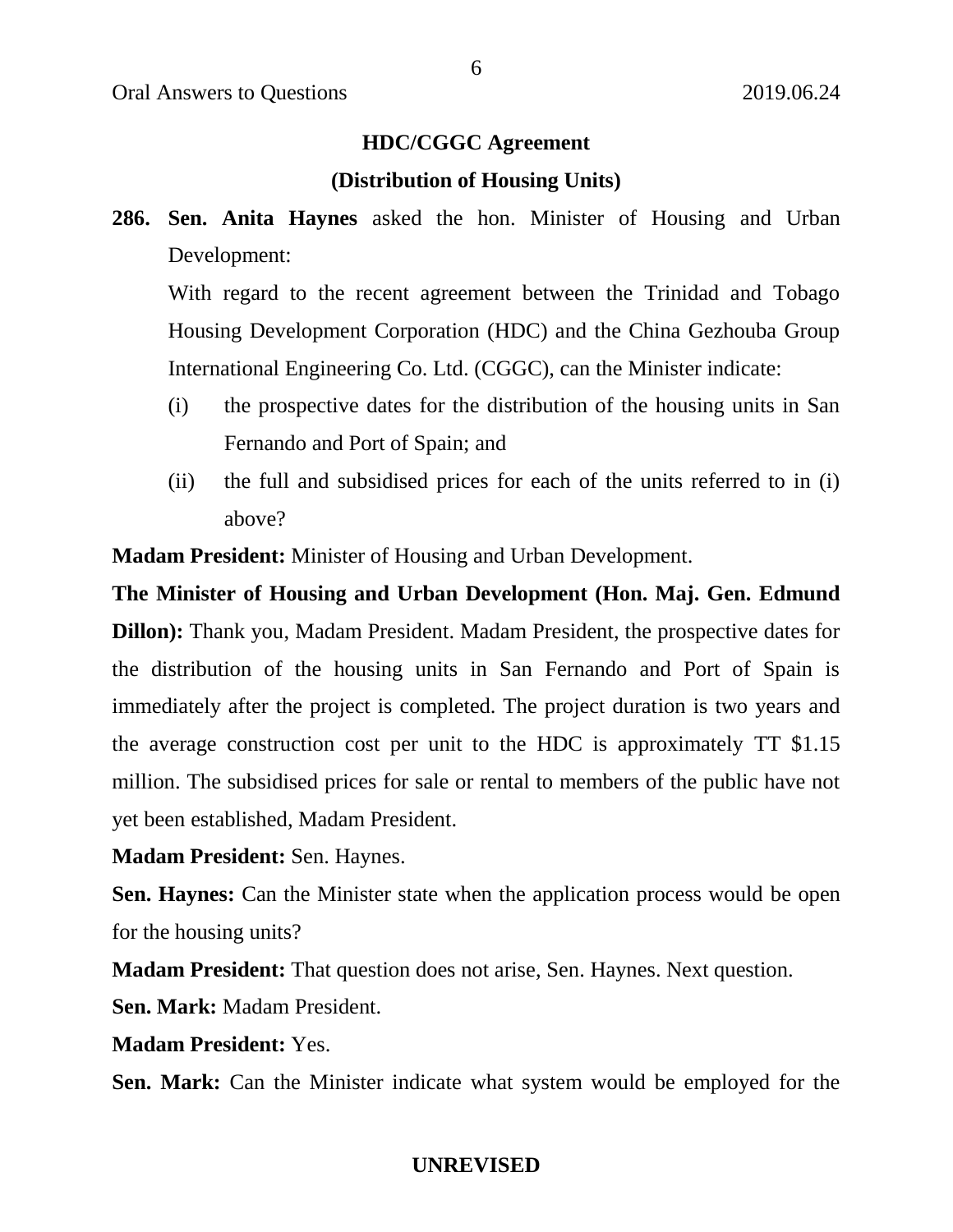distribution of these homes to citizens of the Republic when they are constructed? There must be a mechanism or system in place. Can he share with us what mechanism or system?

7

**Madam President:** Minister.

**Hon. Maj. Gen. E. Dillon:** Madam President, HDC distributes houses based on a random selection process based on assessment of persons who qualify for certain amounts based on the cost of the unit, and based on the requirement of the individual as to the location that they requested.

**Madam President:** Next question, Sen. Deonarine.

# **Central Bank Overdraft (Conflicting Figures)**

**290. Sen. Amrita Deonarine** asked the hon. Minister of Finance:

In light of the response given to Senate Question No. 226 that the overdraft with the Central Bank (CBTT) as at September 2018 was TT \$9.86bn whilst it was recorded as TT \$13.65bn in the Auditor's General Report 2018, can the Minister provide details on the conflicting figures?

**Madam President:** Minister in the Ministry of Finance.

**The Minister in the Ministry of Finance (Sen. The Hon. Allyson West):** Thank you, Madam President. Madam President, the Treasury Division reports its balance based on the value of cheques issued, while the Central Bank of Trinidad and Tobago reports its balances based on cheques encashed. As such, the difference between the figures reported as the overdraft with the Central Bank and in the Auditor General's report 2018 can be explain by the following:

- 1. The value of un-presented cheques as of September 30, 2018 was approximately \$2.748 billion.
- 2. The CBTT calculate the overdraft percentage based on a suite of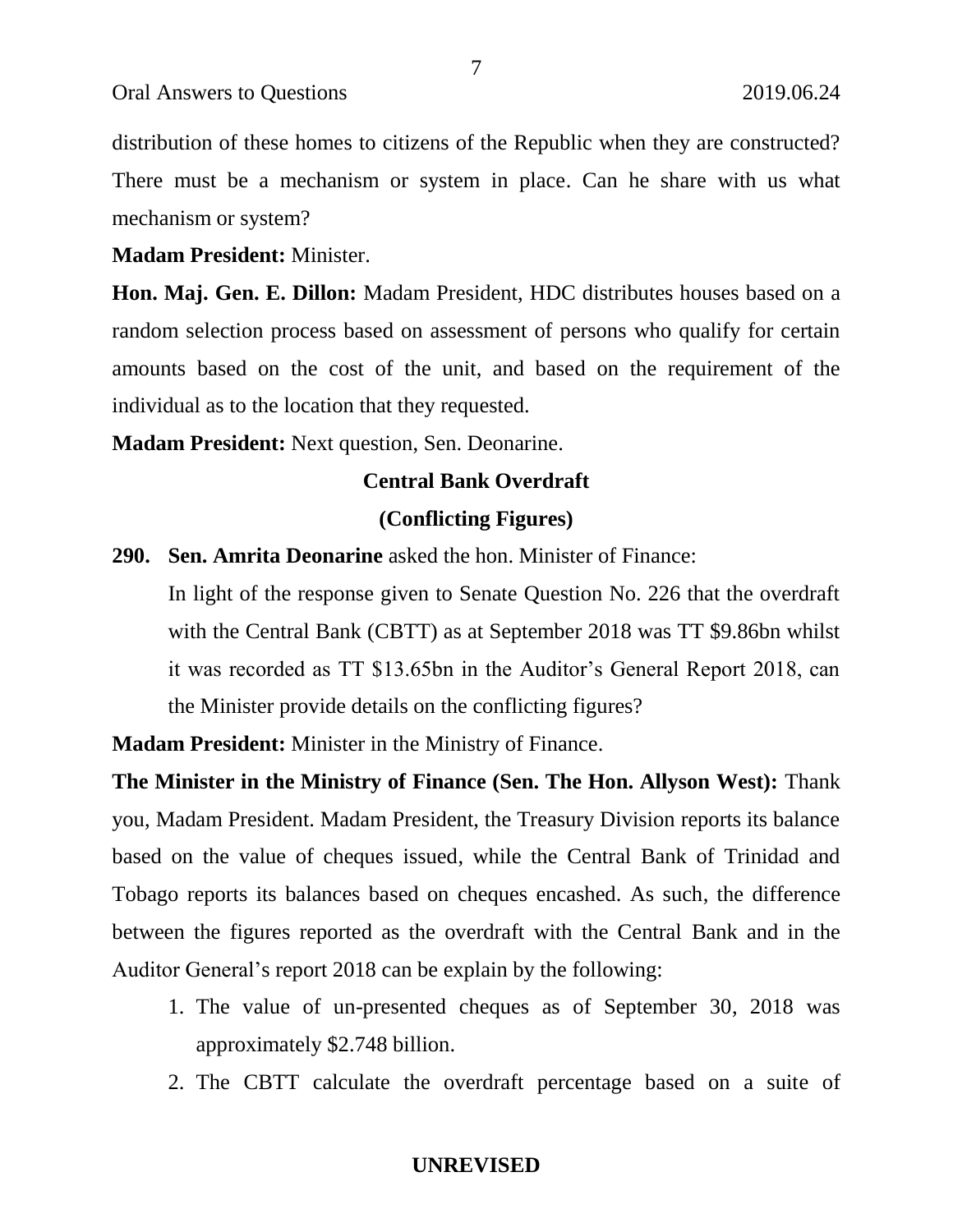Government cash accounts at the bank. A number of these accounts are not represented in the consolidated statement of assets and liabilities. The value of these accounts as of September 30, 2018 was approximately \$434.9 million; and

3. Non-cash adjustments with the Treasury bank accounts are made as at September 30, 2018. These adjustments are accounted for by Central Bank with effect from the date of the request to transfer funds. The value of these non-cash adjustments to the Treasury's accounts as of September 30, 2018, was approximately \$592.7 million. Reconciliation statements which account for the differences between the Treasury's accounts and the Central Bank's report were prepared and have all been audited by the Auditor General's department.

Thank you, Madam President.

**Madam President:** Next question, Sen. Deonarine.

**Sen. Deonarine:** Thank you, Madam President.

# **Exchequer Account Deficit**

# **(Government's Strategy to Reduce)**

**291. Sen. Amrita Deonarine** asked the hon. Minister of Finance:

Given that the Exchequer Account has been in deficit since fiscal 2003, what is the Government's medium-term strategy to reduce this deficit?

**The Minister in the Ministry of Finance (Sen. The Hon. Allyson West):** Thank you again, Madam President. Madam President, the Government in its efforts to continue with fiscal consolidation efforts and by extension address the deficit on the Exchequer Account has and continues to undertake measures to improve the efficiency of its revenue collections and administration as well as expand its collection base by creating new avenues of revenue. Efforts to curtail superfluous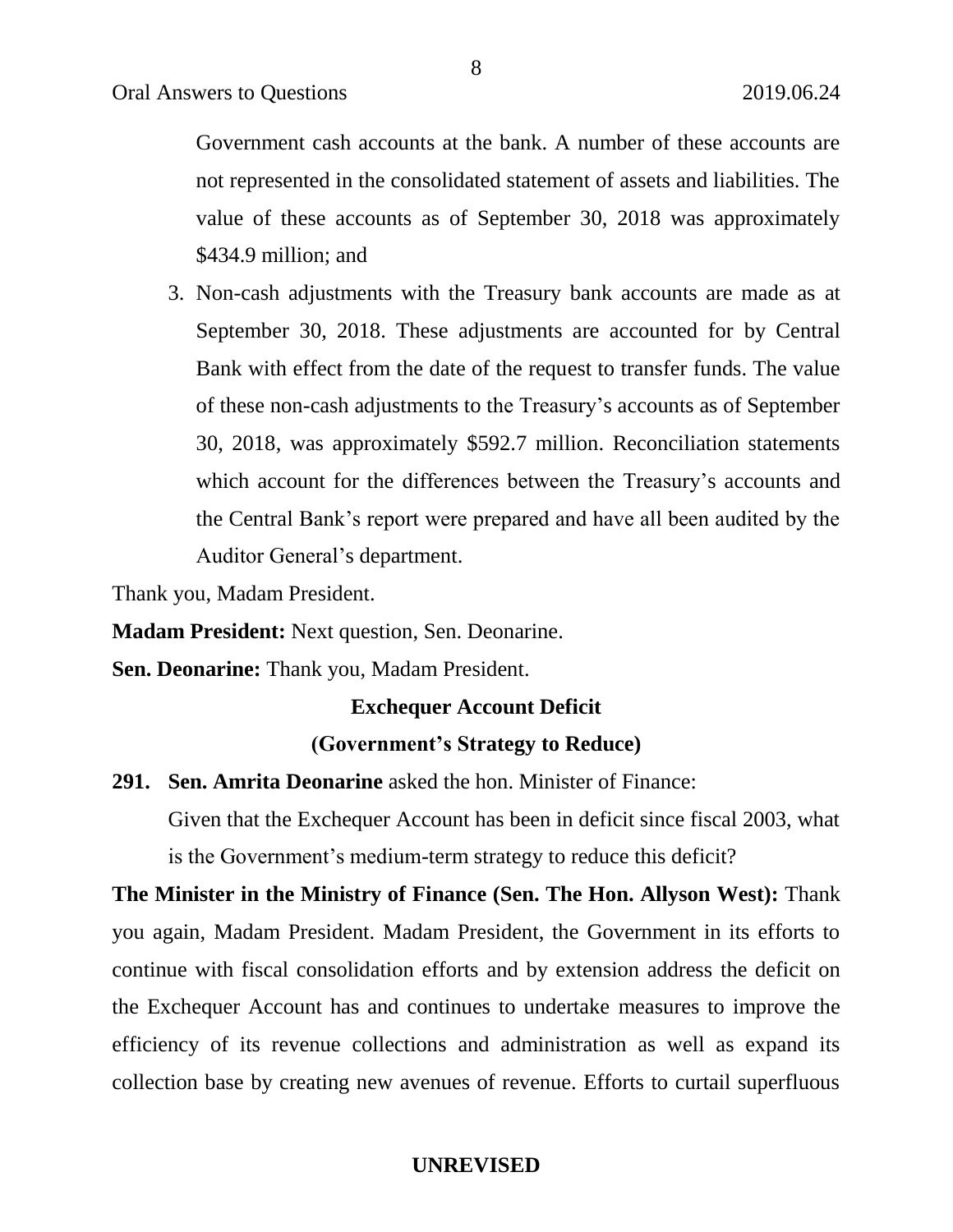and inefficient expenditure while redirecting spending to capital projects that would stimulate economic activity and improve the country's economic output are also being pursued. Thank you, Madam President.

**Madam President:** Sen. Deonarine.

**Sen. Deonarine:** Can the hon. Minister in the Ministry of Finance indicate what are the measures currently being undertaken to address the inefficiencies in public expenditure?

**Madam President:** Minister.

**Sen. The Hon. A. West:** Yes, Madam President. There are various measures being taken. Among them is a careful review of all our contracts in terms of how they are put out for tender, a proper evaluation of the tender, going back to the contractors to renegotiate sums that have been put forward and then a careful monitoring of the actual spend. And this is resulted not only in significant reductions in the project cost but also in savings in some of those projects. That is a significant measure that the Government has taken to reduce its expenditure during the last few years.

# **1.45 p.m.**

**Sen. Deonarine:** Thank you, Madam President. Could the hon. Minister in the Ministry of Finance indicate whether there has been any—in addition to reviewing of the efficiency of contract awarding and execution, has there been any independent reviews of the entire public expenditure of Trinidad and Tobago?

**Sen. The Hon. A. West:** We have started that process. We had an international body come in and review the expenditures of the three major Ministries, which will be social development, health and education. We have a report which indicates to them where the inefficiencies and duplications were identified and efforts are being made by those individual Ministries to address the issues where the shortcomings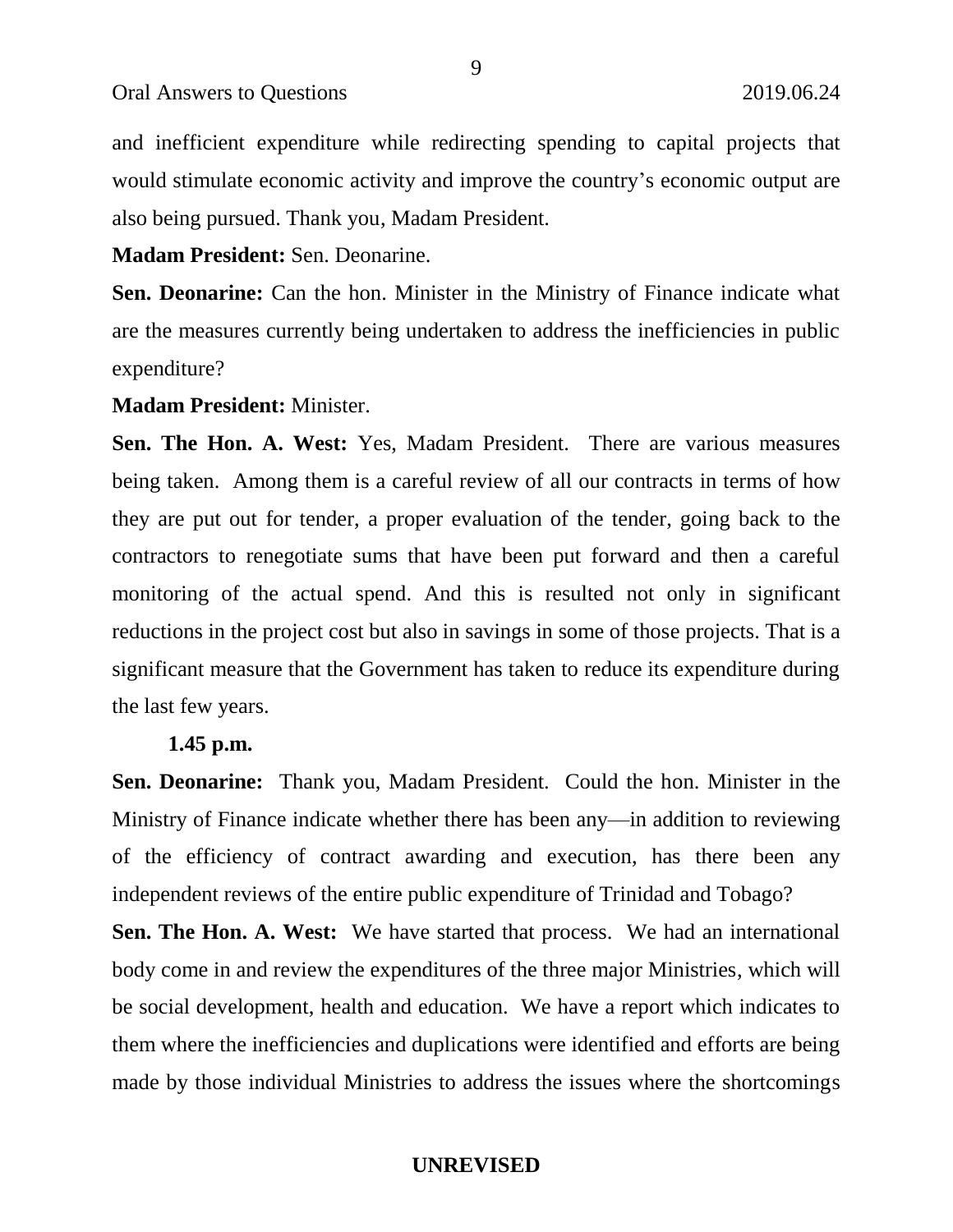have been identified.

**Sen. S. Hosein:** Thank you very much, Madam President. In light of the Minister's substantive answer with respect to investment into some capital projects, in capital expenditure, can the Minister please elaborate on some of those projects in which the Government will be undertaking in the medium term in order to close the deficit?

**Sen. The Hon. A. West:** Madam President, we have previously identified some of our major projects in this place before. They include: the Phoenix Park Industrial Park; they include the dry-dock facility; they include the marina in Tobago; they include the airport in Tobago. These are some of the areas we have identified for attention.

**Sen. S. Hosein:** Thank you. Madam President, can the Minister then indicate what is the projected year in which the deficit is expected to close in the near future?

**Sen. The Hon. A. West:** No, Senator. No, Madam President, I cannot identify that.

# **MISCELLANEOUS PROVISIONS (PETROLEUM AND PETROLEUM PRODUCTION LEVY AND SUBSIDY) BILL, 2019**

*Order for second reading read.*

**The Minister in the Ministry of Finance (Sen. The Hon. Allyson West):** Thank you, Madam President. Madam President, I beg to move:

That a Bill to amend the Petroleum Act, Chap. 62:01 and the Petroleum Production Levy and Subsidy Act, Chap. 62:02, be now read a second time.

Madam President, before you this afternoon is the Bill to amend the Petroleum Act and the Petroleum Production Levy and Subsidy Act. This is aimed at putting in place amendments to those Acts which are necessary to treat with the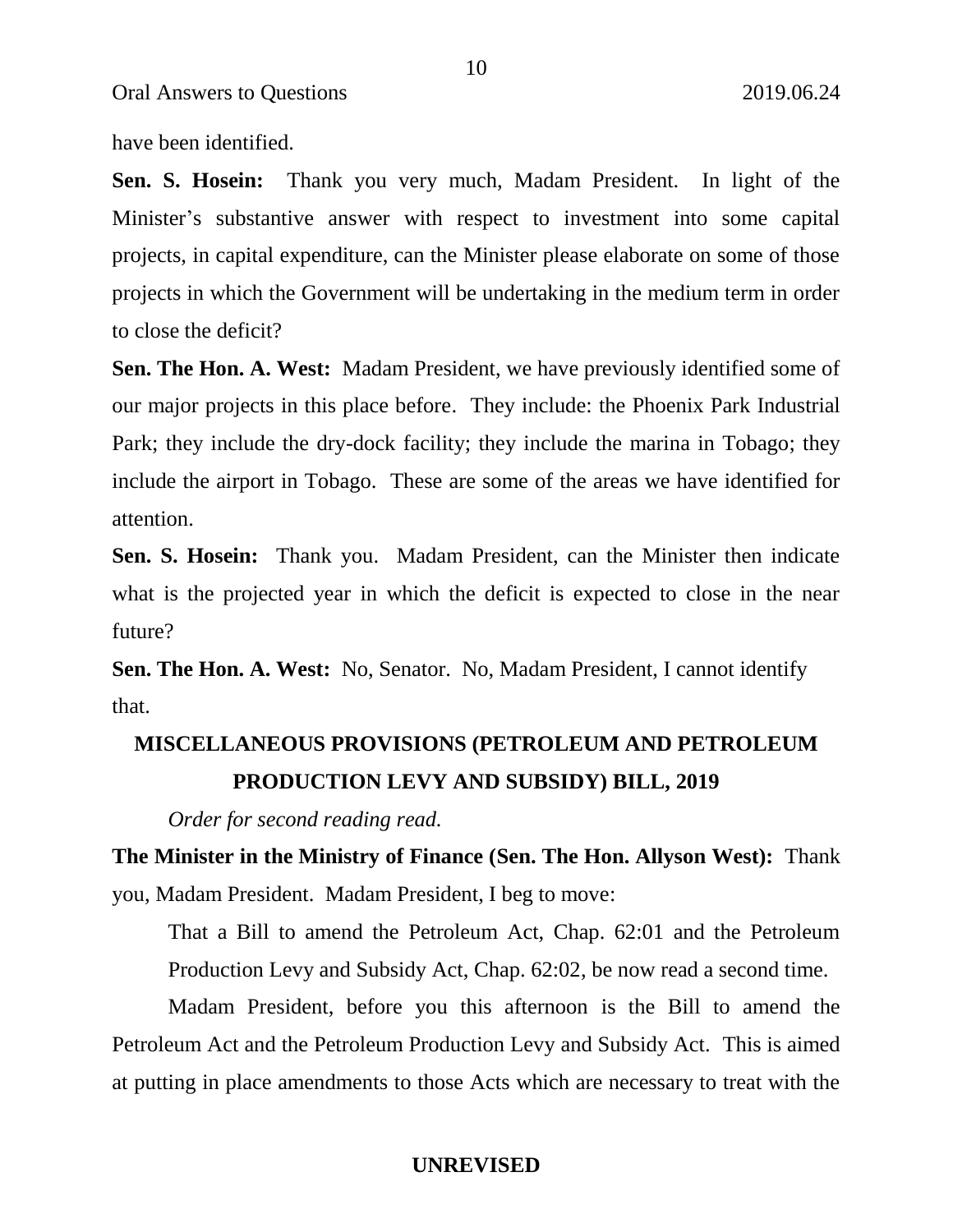implications of the recent closure of the Petrotrin refinery as they relate to, among other things, the calculation of the subsidy.

Madam President, you may be aware that with the reorganization of the business of Petrotrin, in particular the part of the business which dealt with the refinery, there was a need to incorporate a new company known as Paria Fuel Trading Company Limited. This company presently operates as a trading business to import refined petroleum products for sale in the domestic market via terminalling operations. Consequent upon this new business, several amendments are required to be made to the relevant pieces of legislation. Madam President, I will now take the opportunity to deal with the Bill in its entirety.

Clause 1 is self-explanatory and needs no further explanation except to say that it contains the short title of the Bill.

Clause 2 of the Bill, Madam President, deals with the amendments to the Petroleum Act, Chap. 62:01. Section 31 of that Act is being amended to insert the definition for "trading business" as it is not currently defined in the Act. In addition, the amendment explains what a trading business is for the purposes of Paria's operations. In this regard:

"'trading business' means the business of supplying petroleum products by way of the purchase thereof, locally or internationally, for resale and use in Trinidad and Tobago;"

Furthermore, it is important to note that in the event that a refinery or refineries become operational in the future, that the refining business and the trading business could, in fact, be carried on by the same entity. Madam President, the relevant amendments could be found in clause  $2(1)(a)$  and (b) of the Bill.

The Petroleum Regulations, Chap. 62:01, remains in its present form in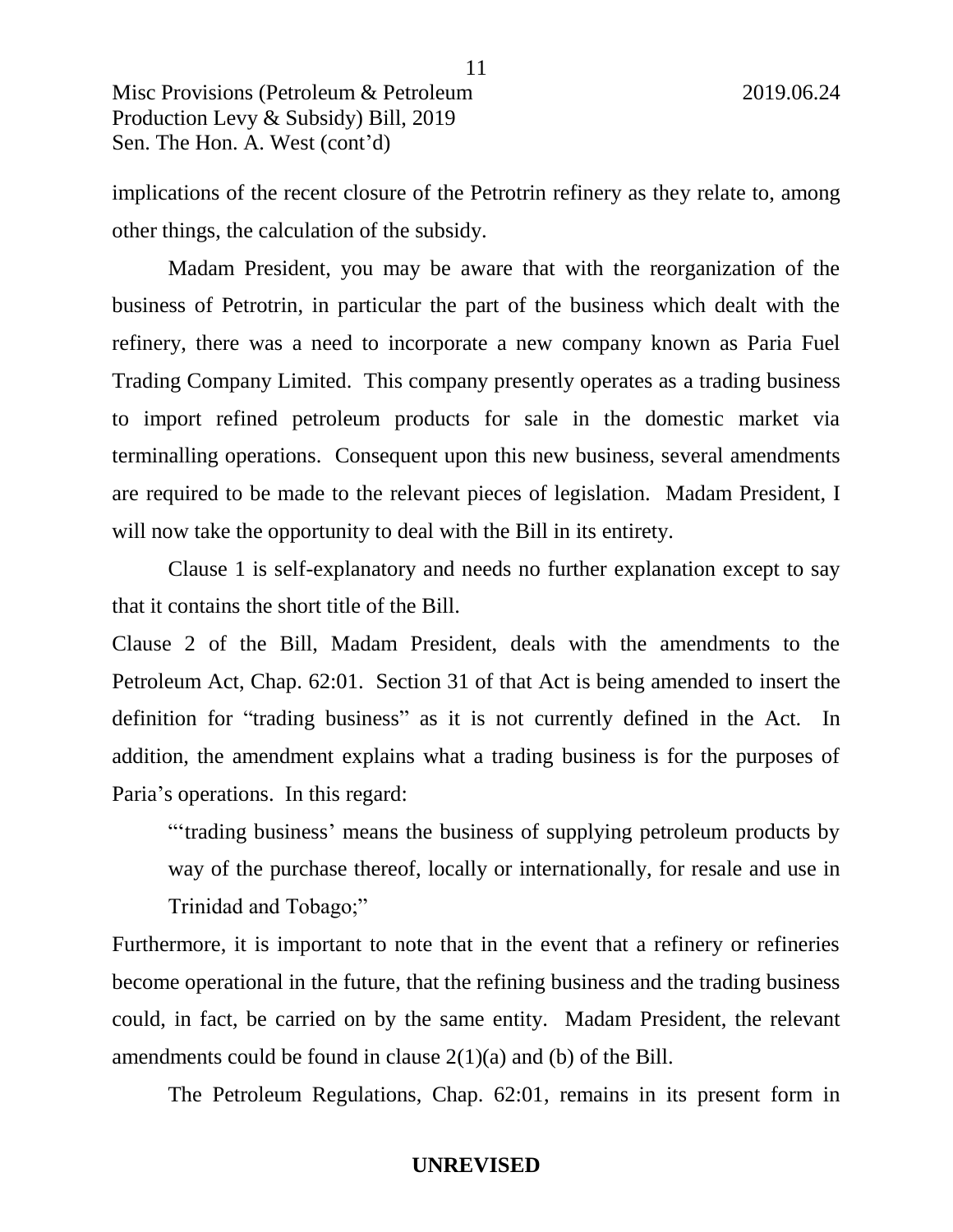order to keep this country's options open in respect to the number of local refineries that can operate in Trinidad and Tobago.

Madam President, clause 2(2)(a) amends the Price of Petroleum Products Order to insert a definition for the term "ex-terminal price" because it is not currently defined in the Act. As previously stated, we now have a situation where there is sale of products in the domestic market by way of terminalling operations and, as such, a price mechanism suitable to the nature of the present operations is required.

Madam President, you may be aware that the ex-refinery price of the petroleum product is the price of the petroleum product as it leaves the refinery and, similarly, the ex-terminal price of a petroleum product is the price of the petroleum product as it leaves the terminal. As refinery and terminalling operations are two different types of operations, the component build-up of the exrefining price in the First Schedule to the Price of Petroleum Products Order is different from the component build-up for the ex-terminal price. It is in this regard that there is a need for the insertion of a Fifth Schedule to the Order.

The Fifth Schedule provides the basis for the computation of the new exterminal price. Madam President, the insertion of the Fifth Schedule is found at clause 2(b) of the Bill. It should be noted that there is, at present, no intention to delete the First Schedule which deals with the ex-refinery price. This leaves the opportunity open for refinery operations to still occur in Trinidad and Tobago.

Madam President, the Petroleum Production Levy and Subsidy Act, Chap. 62:02, requires adjustments for consistency with amendments in the Petroleum Act, Chap. 62:01, and to include the operations of Paria, namely, a definition for "trading business". Clause 3(a) and (b) deal with the necessary amendments.

12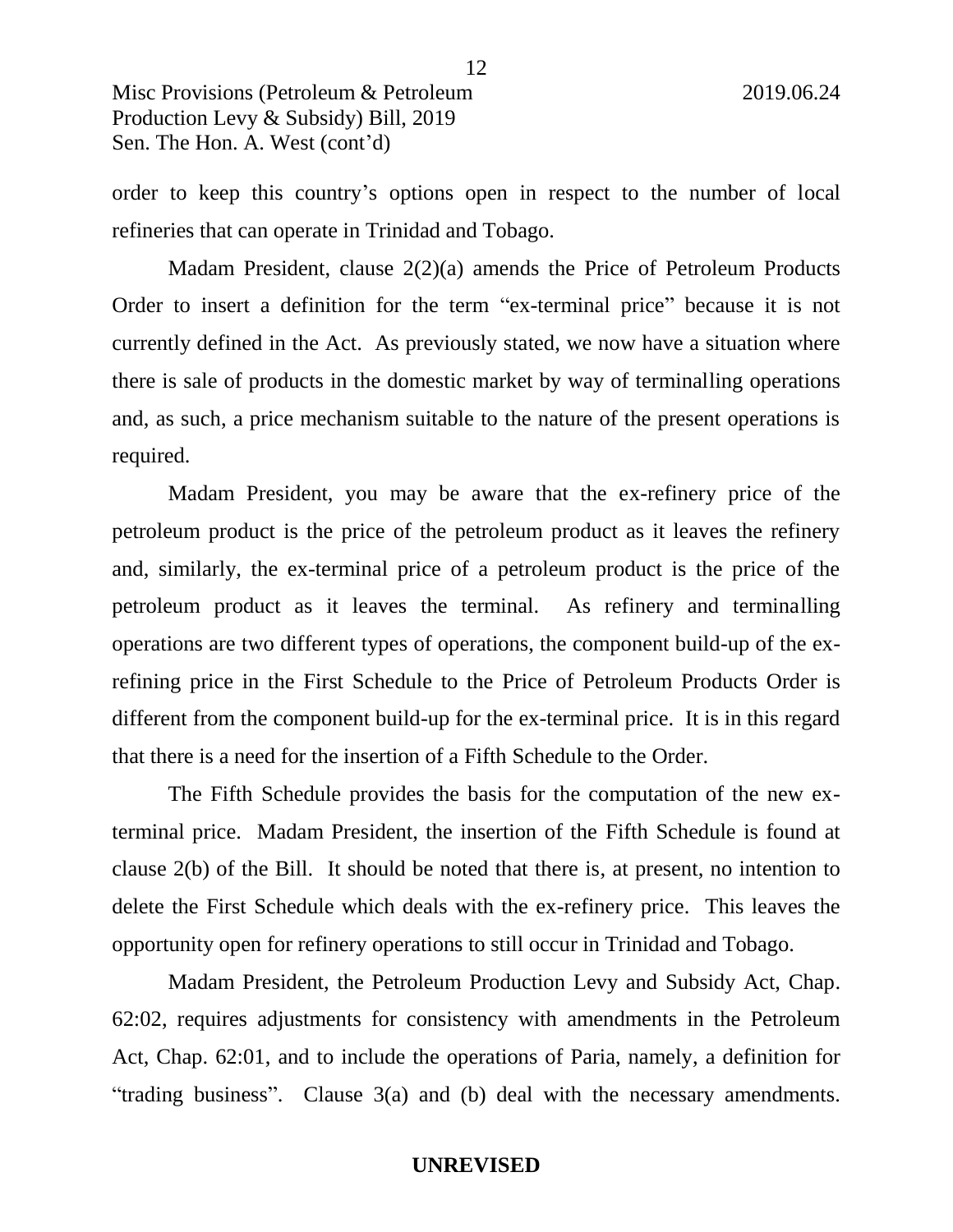Currently, under section 8(1) of the Petroleum Production Levy and Subsidy Act, Chap. 62:02, there are four different variables in the calculation of the subsidy, one of which is the ex-refinery price. Given that the refinery is not currently in operation, this ex-refinery price variable in the calculation will not apply. Therefore, to provide for Paria's operations, a new subsection (1A) was inserted after subsection (1) in section 8 to include the new ex-terminal price variable in the calculation of the subsidy.

It should be noted that if the refinery or refineries become operational in the future, subsection (1) would still allow the Minister of Energy and Energy Industries, under the Act, to use the ex-refinery price in the calculation of the subsidy. It is also important to note that if both the refinery and Paria are operating simultaneously, then the subsidy can be calculated separately in accordance with subsections (1) and (1A) under section 8. Madam President, clause 3(c) deals with the relevant amendment.

Madam President, the Bill also amends section 12 of the Petroleum Production Levy and Subsidy Act, which allows for the filing of a return to the Minister of Energy and Energy Industries by a person carrying on refining or marketing business. The amendment will also require a person carrying on a trading business to file such a return. In addition, Madam President, the Minister of Energy and Energy Industries will now have to consult with persons carrying on refining business, trading business and/or marketing business on the form of return to be approved by the Minister. The form will also speak to the volume and the value of petroleum products sold by a person carrying on refining business or trading business. Madam President, the changes to section 12 of the Petroleum Production and Levy Subsidy Act can be found in clause 3(d) of the Bill.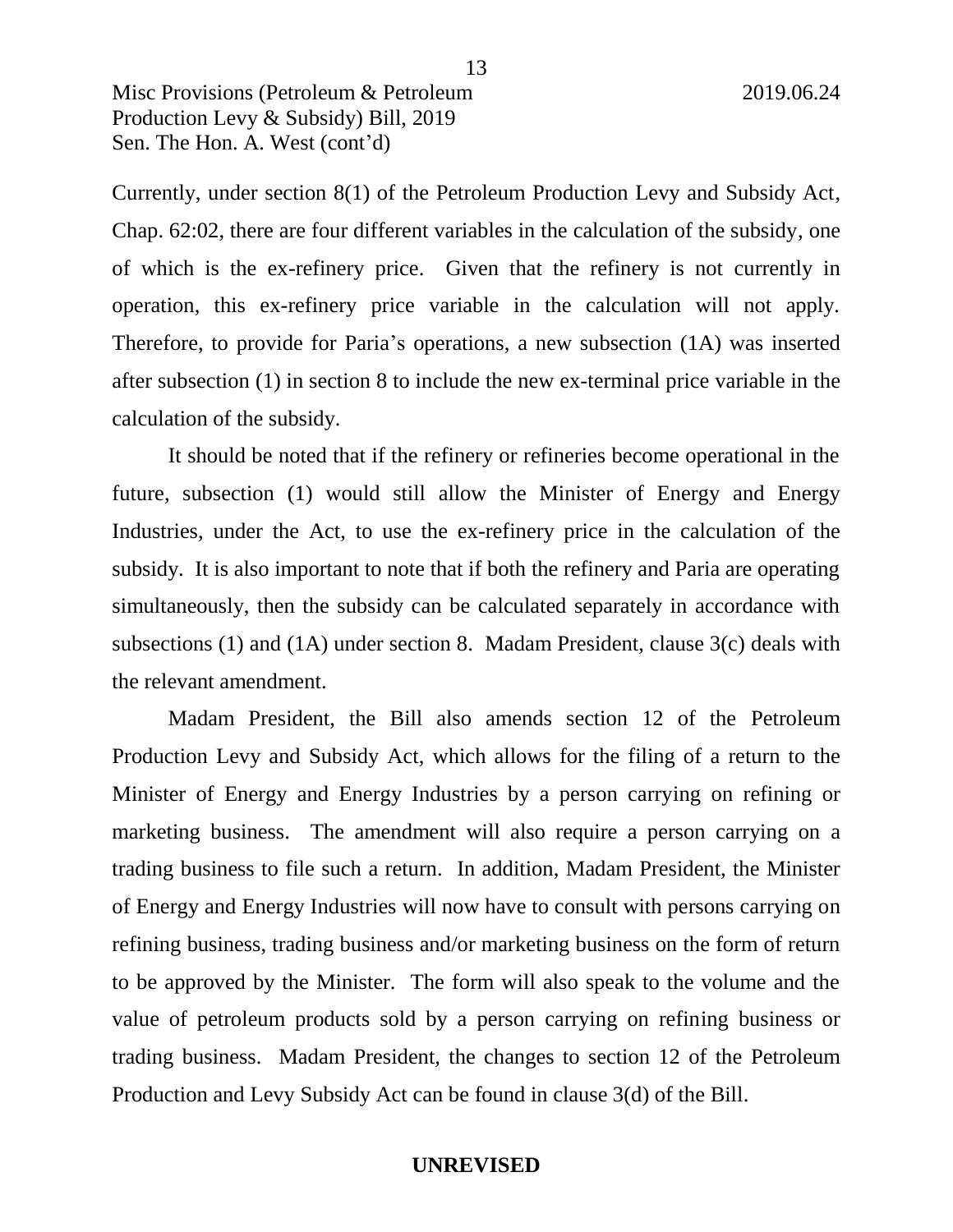Madam President, it is also proposed to amend section 13 of the Petroleum Production and Levy Subsidy Act at clause 3(e) of the Bill. This section provides for the keeping of proper records. The amendment will require not only a person carrying on a refining or marketing business to provide such records, but also a person carrying on trading business. The relevant amendment will also allow the Minister of Energy and Energy Industries to authorize in writing any employee of the Ministry of Energy and Energy Industries to inspect the records of a person carrying on refinery business or trading business.

Madam President, you will realize that there is a common thread throughout the amendments to the legislation. As indicated previously, the amendments are aimed at expanding the operations under the legislation to provide for a person to carry on another type of business, namely trading business, and that essentially is what the Bill deals with. Madam President, I beg to move.

# *Question proposed.*

**Sen. Wade Mark:** Thank you, Madam President. Madam President, I am very disappointed, first of all, by the Minister of Energy and Energy Industries is not in this honourable House, and given the fact that he is not here, this honourable Senate was not given the kind of comprehensive evaluation and analysis required for the piece of legislation that is before us. [*Desk thumping*] I think the Minister spoke for just about six minutes and she took her seat. This is a very important piece of legislation, but I can well understand what has happened, Madam President.

Both the Minister of National Security and the Minister of Energy and Energy Industries have given priority to signing an agreement with NGC and Shell rather than come to this honourable Parliament to deal with the people's business.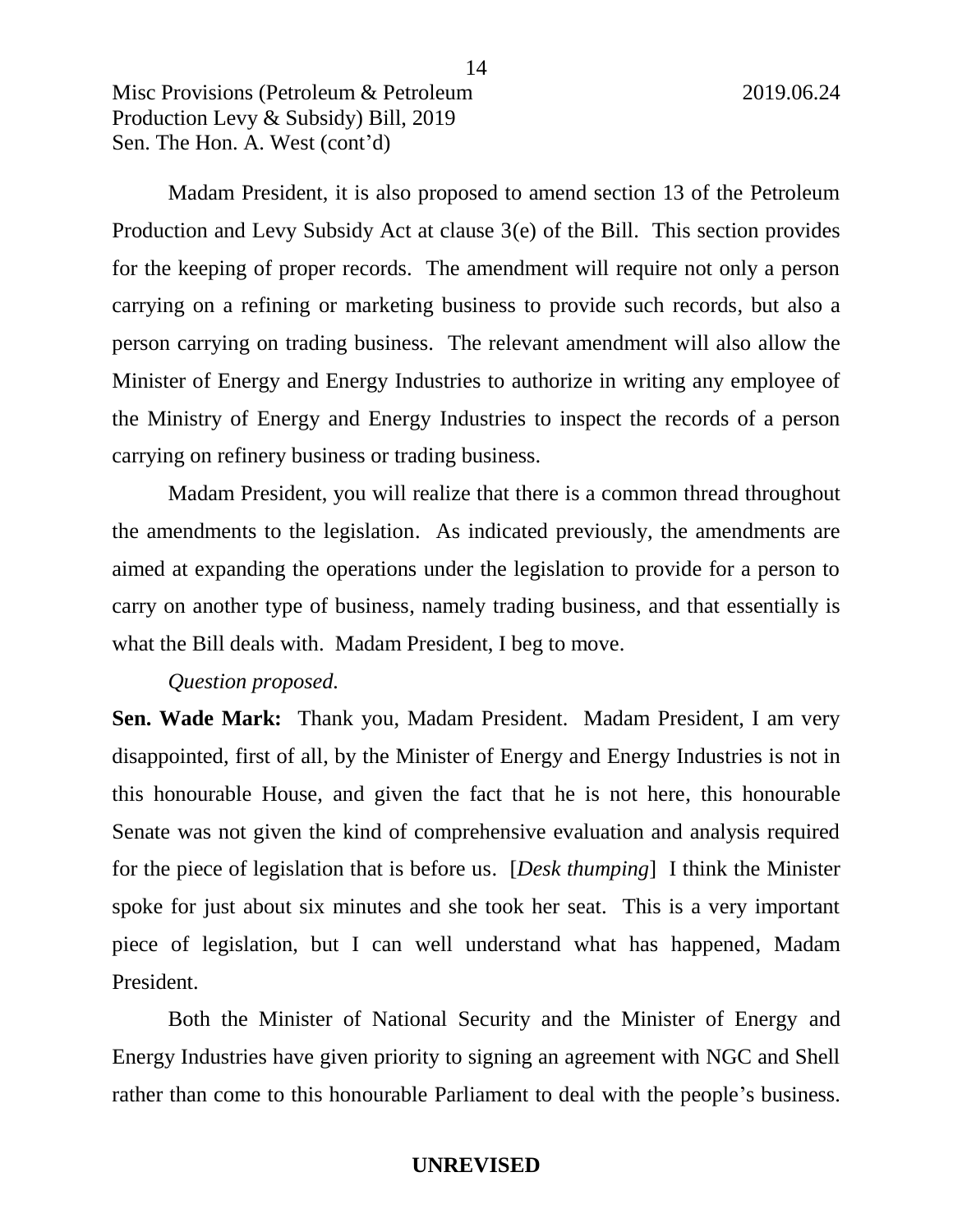[*Desk thumping*] And, Madam President, you will have to guide this Parliament on these matters, when a Minister is summoned here, whether he can go elsewhere and then come here.

And then we have the Minister of Energy and Energy Industries who is supposed to lead off on this matter, he is elsewhere without your excuse, Madam President, because nobody gave an excuse for the Minister of Energy and Energy Industries, and we were told by the acting Leader of Government Business that we are standing down my questions because the Minister is running late. Never at one point in time did the acting Leader of Government Business share with you, honourable President, that the Minister of National Security was elsewhere signing some or witnessing some—

**Madam President:** All right. Sen. Mark—

**Sen. W. Mark:** So, I just bring that to your attention.**Madam President:** Yes. But, Sen. Mark, you have made your statement. I would ask you to move on please.

**Sen. W. Mark:** Thank you very much. So, I am just recording our objection to this.

Madam President, this matter that is before us deals with the Government having allowed the horse to bolt the stable [*Desk thumping*] on November the 30<sup>th</sup> when they unceremoniously shut down—close down—Petrotrin. They have now come, Madam President, almost eight months later to deal with a matter as it relates to amending the Petroleum Act and the Petroleum Production Levy and Subsidy Act which ought to have been done simultaneously with the closure of Petrotrin. But this is how this Government operates, Madam President.

Nevertheless, this honourable Senate is called upon to address the

15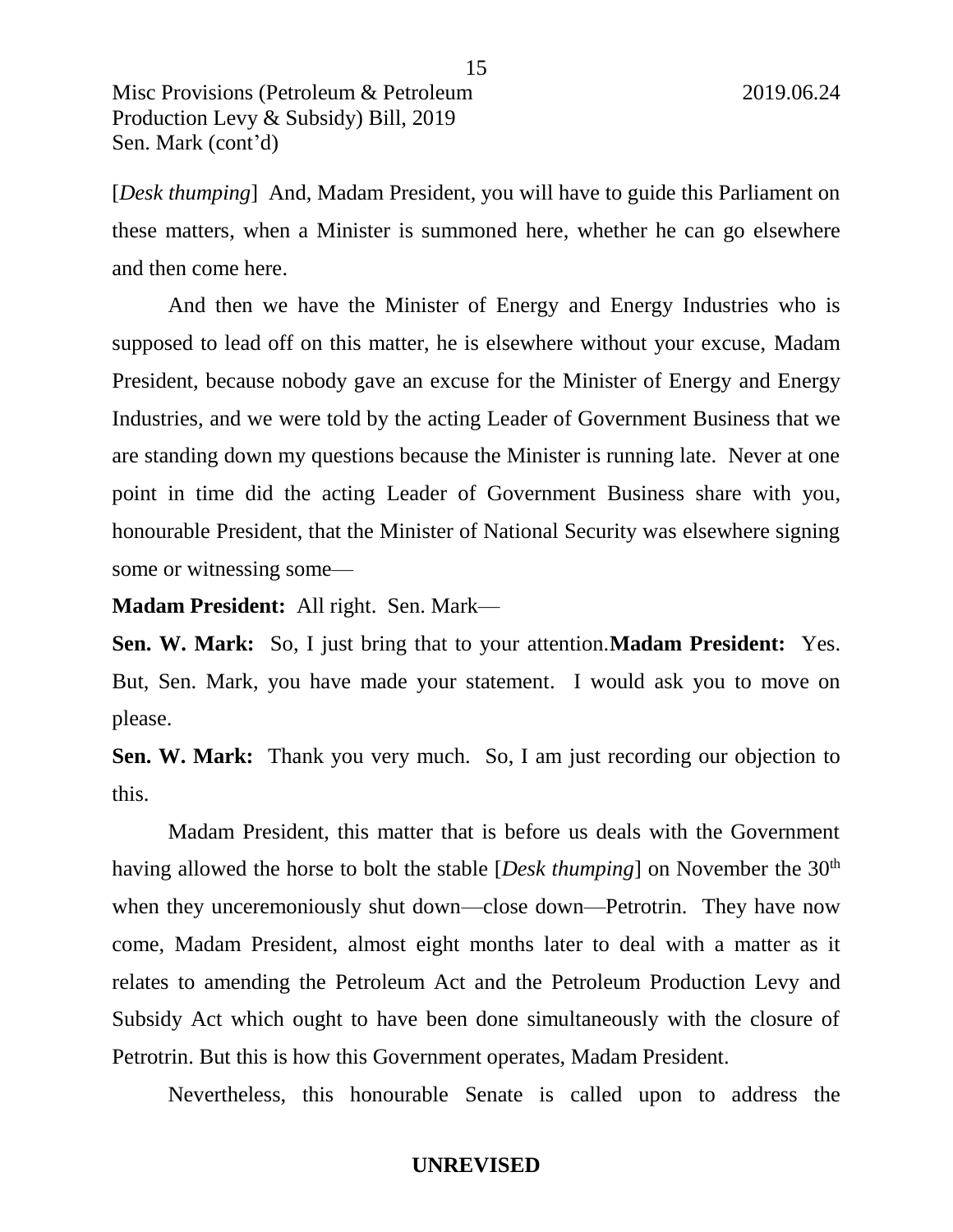amendment to the Petroleum Act, Chap. 62:01 and the Petroleum Production Levy and Subsidy Act, 62:02, in order to accommodate the Petrotrin or, I should say, the business model of Paria Fuel Trading Limited. And, in this particular context, we are also dealing with what Petrotrin used to carry out before it was closed down on the 30th of November. Paria Fuel is replacing the marketing function of Petrotrin.

So, Madam President, as you are aware, Paria buys petroleum products such as gasoline and diesel from the international marketplace and, in turn, sells these products to National Petroleum and Unipet who, as you know, are the wholesalers operating in Trinidad and Tobago. And, of course, Paria we understand, also exports its fuels to some of the Caribbean markets.

Madam President, what we are being told today in the legislation before us, is that Paria Fuel Trading Company Limited, their business is described as a trading business as opposed, Madam President, to what existed under Petrotrin, which was a refining business and, therefore, this particular company is engaged in the wholesale of fuel, as I said, to both NP and Unipet, no longer at what is called the ex-refinery price, but the ex-terminal price, Madam President. And, of course, that is a very huge shift in this particular model, Madam President, because it also brings about an amendment to the Petroleum Production Levy and Subsidy Act, because no longer—and I would want to ask, Madam President, as I move on, I would like to ask the question of the Minister in the Ministry of Finance, whether, Madam President, the Petroleum Production Levy and Subsidy Act, as you would know, came into existence in 1974, when OPEC imposed an embargo on many countries who were supporting Israel in that war in the Middle East, resulting in a price of petroleum products skyrocketing based on the increase in the price of crude at that time, and the then government established legislation so that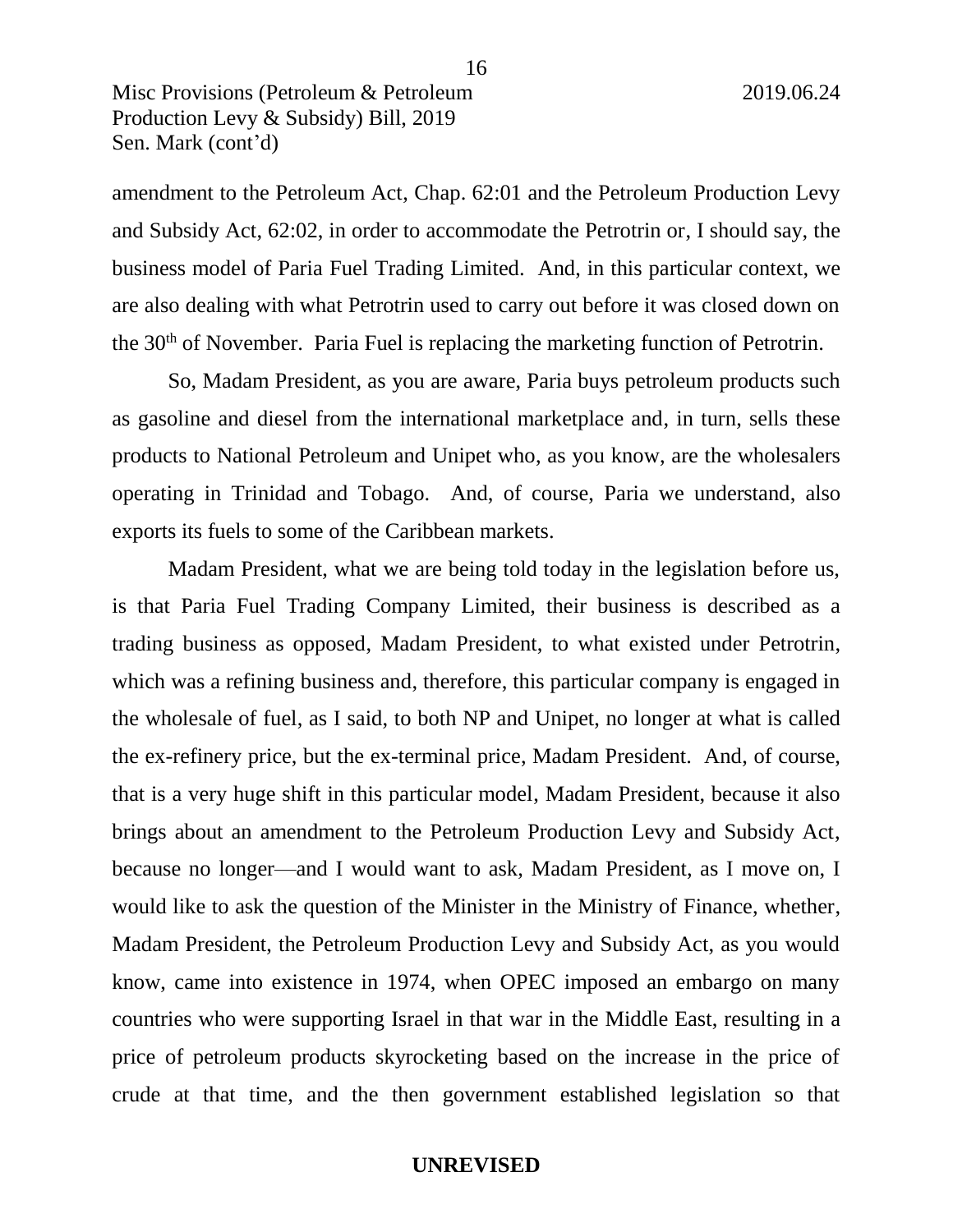consumers who were using gasoline—whether it was premium, super, diesel or regular—would not suffer as a result of these escalating costs as a result of the price increases in crude oil production.

As you know, Madam President, during that period, Amoco and Texaco were some of main companies in this country, multinationals, and they would have benefited enormously from that increase in the price of crude oil. So, this particular legislation that we are amending, Madam President, saw the imposition of a levy on those energy companies and this levy, Madam President, was paid by these producing companies. The levy, Madam President, was used to offset what is called the subsidy—the subsidy that customers and consumers were called upon—they were called and they were able to benefit from lower prices as a result of this subsidy that was applied to higher prices of petroleum products.

Madam President, the question that we have to ask the Government, and because the Minister was so short in her presentation, we did not get this answer, so I will pose the question to the Minister, so when she is winding up, Madam President, she can share with us and the general population, the state of play. Madam President, the question is, when that subsidy element in the price was introduced at the time it was, oil companies were funding that levy. But now, Madam President, we have a situation where the Government has actually closed down—temporarily I understand—the refinery. The question is, we are now importing petroleum products from different parts of the Gulf Coast of the United States. I would like to ask, Madam President, through you, whether the subsidy paid via levy by these energy companies, whether that levy is still being paid and applied through a subsidy which will result in lower prices at the pump for customers who have to buy super gasoline, premium gasoline, regular gasoline or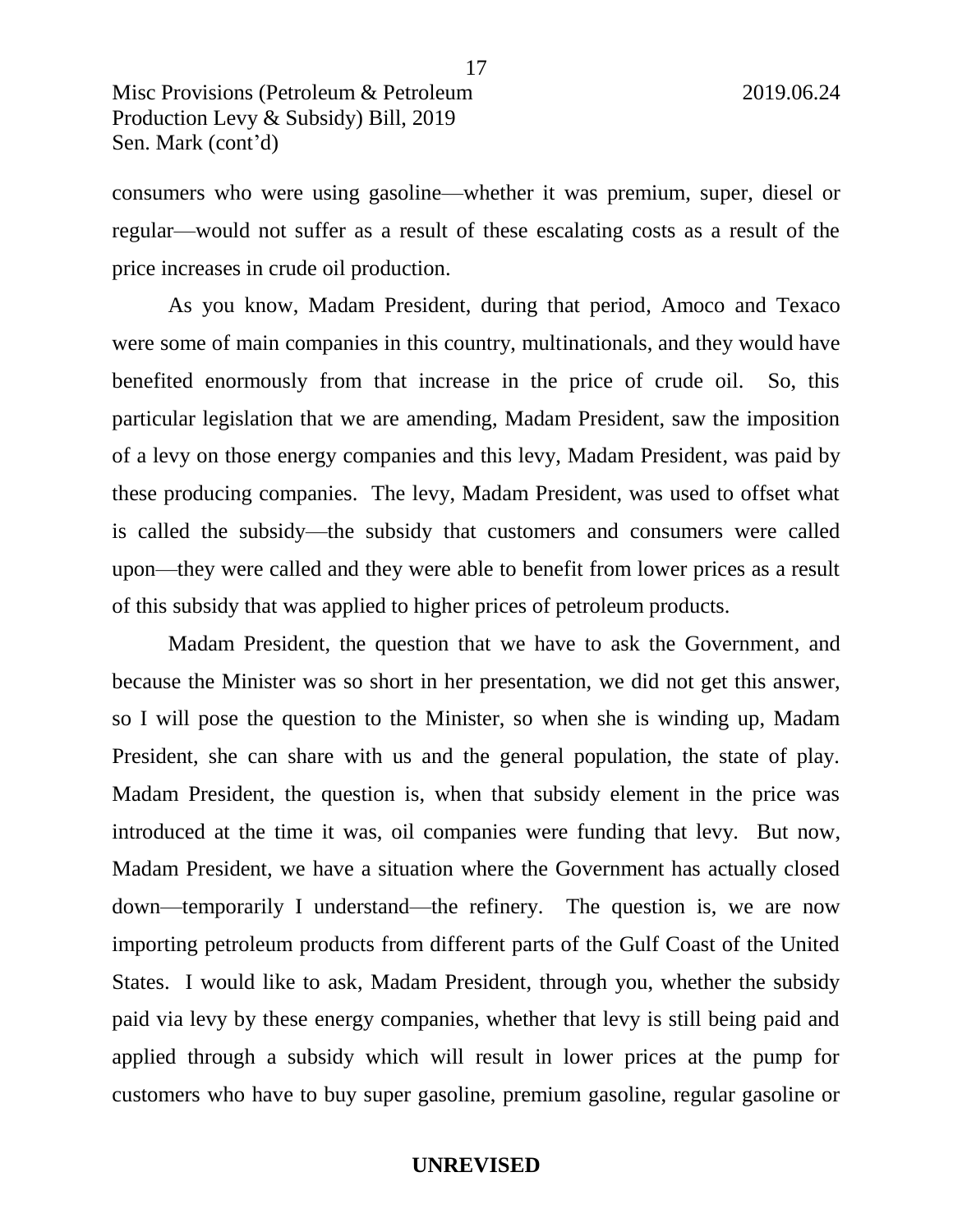# diesel fuel?

We would like the hon. Minister to share with us because, Madam President, you will see in this piece of legislation which I thought because of its technical nature, the appendices there that are giving us as a Parliament an appreciation, Madam President, of what is called the formula for determining not only wholesale prices for petroleum products, but it is also identifying the kind of prices that we have to pay at the retail level and the formula that has to be employed in order to apply this new arrangement involving Paria Fuel Trading Company.

So, I think it is incumbent upon the Minister to share with this honourable Senate what is the state of play, Madam President, as it relates to this matter? Can the Minister indicate, Madam President, whether the energy companies—BP, Shell, BHP, EOG, all of them who are engaged in the production of crude oil and the exportation of crude oil and they have to pay a production levy, whether that production levy is still being paid? And if it is being paid, Madam President, how does that subsidy arising out of the levy compute in the formula that we have in this Bill, Madam President? Because the Minister did not give us any hint whatsoever, of the role of the production subsidy and levy and how customers and consumers, Madam President, are going to benefit from this whole arrangement because we know, Madam President, we are moving from what is called "exrefinery price" to what is called "ex-terminal price".

So we have, as I said, this company called Paria Fuel importing fuel from the Gulf Coast of the United States bringing it into Trinidad, paying shipping cost, paying freight cost when it arrives here, Madam President, customs duties. When it arrives here, we have to pay fees to store and to perform a number of processes and then a final price is determined given the formula that we have been provided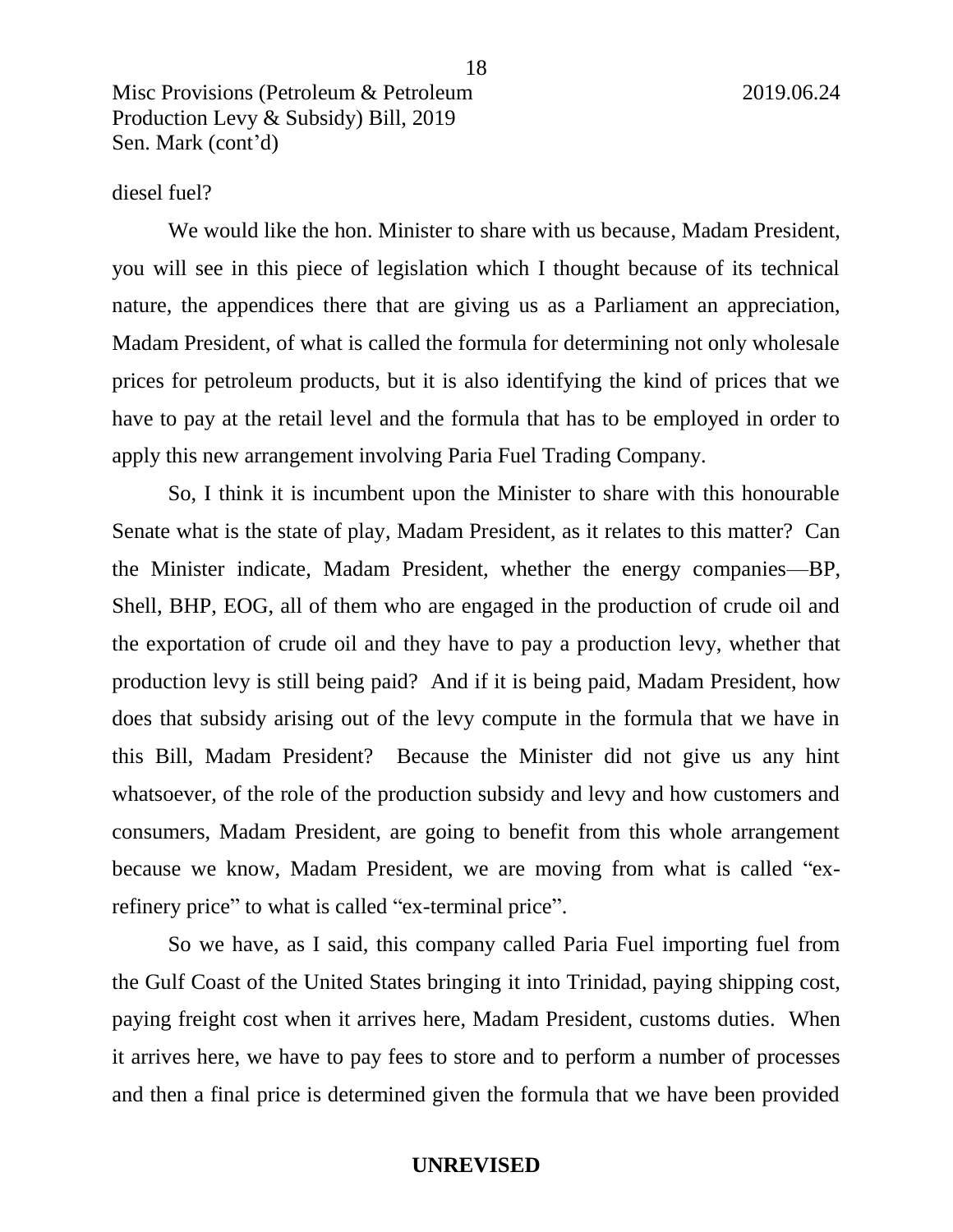with in this piece of legislation. So I think it is important for the Minister to share with us, Madam President, what is the arrangement for us, at this time, and I would like the hon. Minister to indicate that.

Madam President, as I go into what is called the definition, Madam President, if we go to the definition—and I am referring to clause 2, Madam President, (c)(ii) and it talks about what is called trading business. And, Madam President, if you look and you study carefully, the definition which is now being introduced for the first time in our legislation, which is the Petroleum Act and then it is also being introduced in the Petroleum Production Levy and Subsidy Act, it tells us, Madam President, that:

"'trading business' means the business of supplying petroleum products by way of the purchase thereof, locally or internationally, for resale and use in Trinidad and Tobago;"

Now, Madam President, this is not a very simple matter as the Minister attempted to make it out to be. Madam President, I have in my possession the Petroleum Act. It is 62:01. And, Madam President, in this Act which we are amending, it speaks, Madam President, to what is called the definition of a "petroleum product". And, Madam President, always bear in mind that Paria Fuel Trading Company is engaged in marketing, marketing. That is their function. The question that has to be asked, Madam President, when we look at the "petroleum product" definition, and it says:

"…any finished or partly finished product derived from petroleum by any refining process;"

So we are not processing. That is coming from outside of Trinidad and Tobago, but the concept of a petroleum product remains because it finds its way in the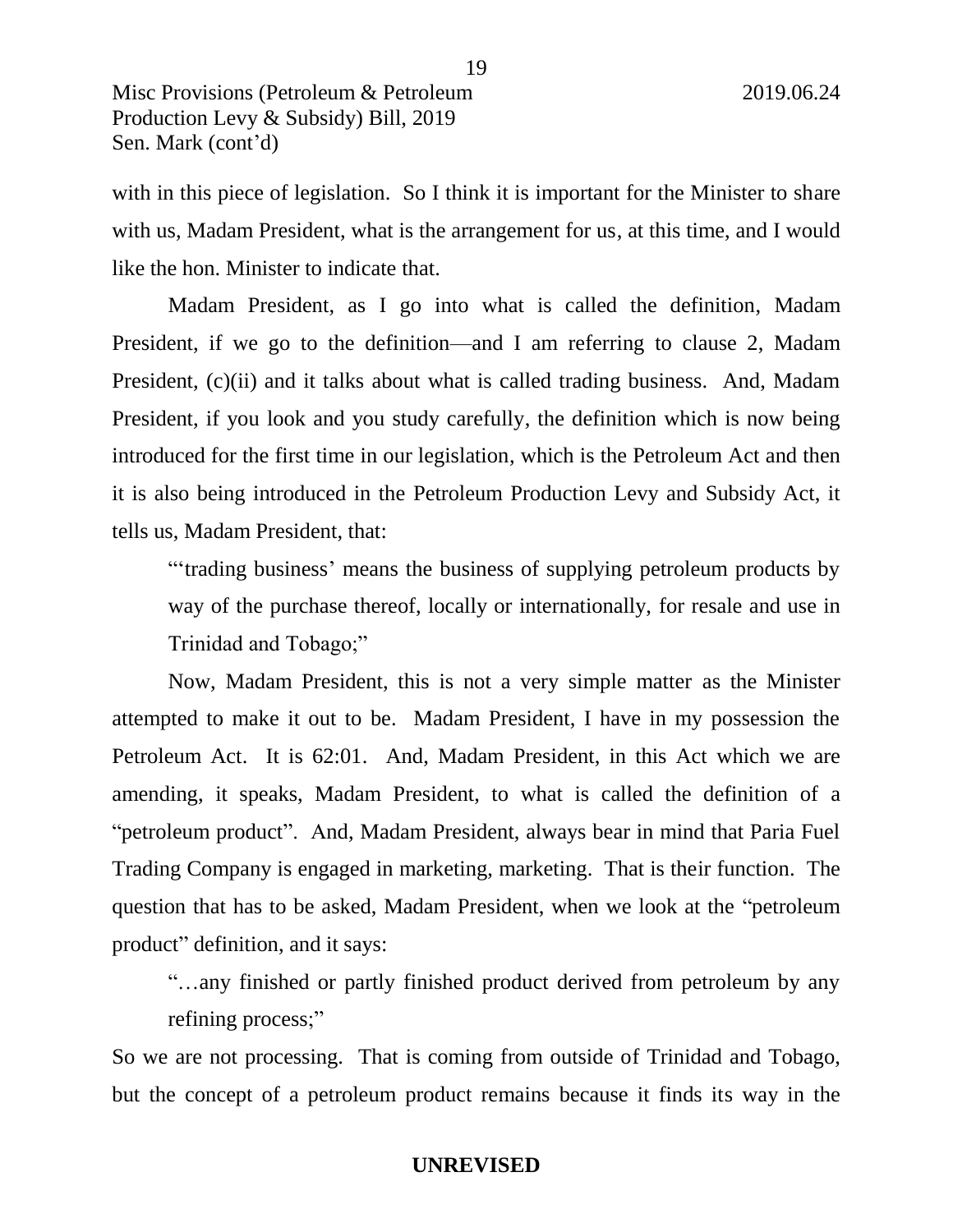trading definition—in the definition rather of "trading business" when it talks about supplying petroleum products. So we have to see the link between the definition in the legislation and what this particular attempt by the Government is seeking to achieve.

But, Madam President, what is even more interesting, remember, Madam President, Paria Fuel Trading Company is a marketing organization. It is a marketing company. Madam President, in the definition, under the Petroleum Act of what is called "petroleum operations", I want to share with this honourable House what "petroleum operations" mean.

# **2.15 p.m.**

It—"means the operations related to the various phases of the petroleum industry, and includes natural gas processing, exploring for, producing, refining, transporting and marketing petroleum or petroleum products…"

This is what the definition means, among other things which I would not burden you with, if you go to this definition, Madam President, you will see what "petroleum operations" means.

Madam President, what is even more important for us to pay attention to is section 6(1) and (2) of this Act, it deals with petroleum operations and, Madam President, remember petroleum operations include the marketing and transportation of petroleum products. The trading business is engaged in the supplying of petroleum products, therefore, it falls squarely under the definition of "petroleum operations", because it is involved in marketing, it is involved in transportation. Madam President, section 6(1) of this Petroleum Act says, and I quote:

"Subject to this Act, no person shall engage in petroleum operations on land

20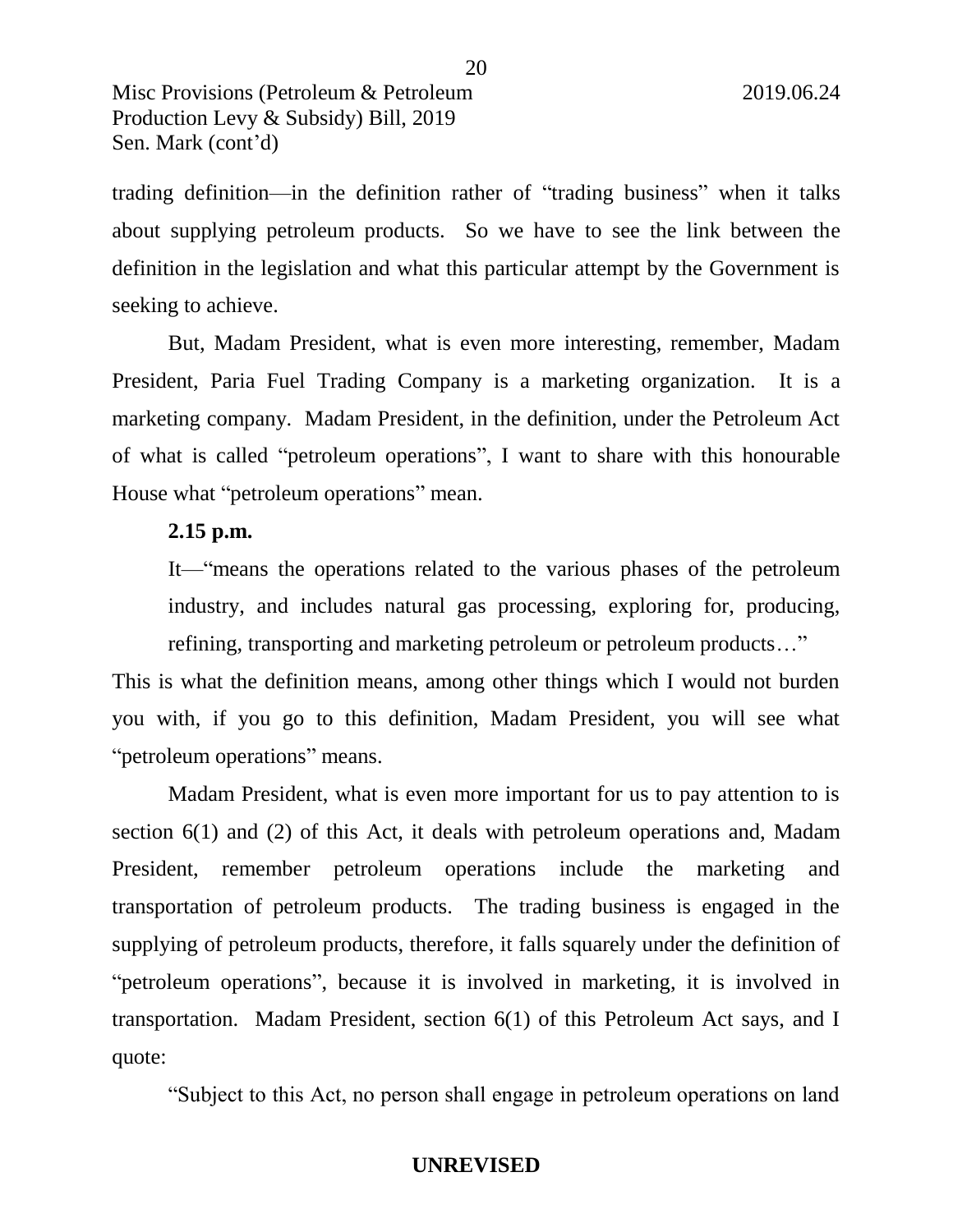or in a submarine area, unless he first obtains a licence as provided for in this Act or the Regulations."

It goes on in (2) and says, Madam President:

"A person who contravenes this section is liable on summary conviction to a fine of five hundred thousand dollars and in a case of a continued offence, to a further fine of fifty thousand dollars for every day during which the offence continues."

Madam President, I raised this and I read this for your consumption because the Government has to tell this Parliament, my information—and Madam President, I may be wrong, I am always subject to correction—my information is Paria Fuel Trading Company Limited is operating in Trinidad and Tobago without a licence. I want to repeat, Paria Fuel Trading Company Limited is operating in Trinidad and Tobago from my information and investigation, without an approved licence by the Minister of Energy and Energy Industries. Madam President, if that is so, this legislation that we have before us today, this legislation and the Minister in the Ministry of Finance, Sen. The Hon. Allyson West, I will take my seat for a few seconds with your leave to ask the hon. Minister to clear for the President of the Senate, and for this Senate, Madam President, whether Paria Fuel Trading Company Limited has a licence that has been approved by the Minister of Energy and Energy Industries? I will give her two seconds, Madam President, and I will rise again, I want to know, what is the truth? Madam President, two seconds is up. [*Laughter*] Two seconds are up, so, Madam President, I can only assume that my information is correct; [*Desk thumping*] my information is correct that the Government of Trinidad and Tobago has a company operating in contravention of the law, in breach of the law, in violation of the law, and, Madam President, and if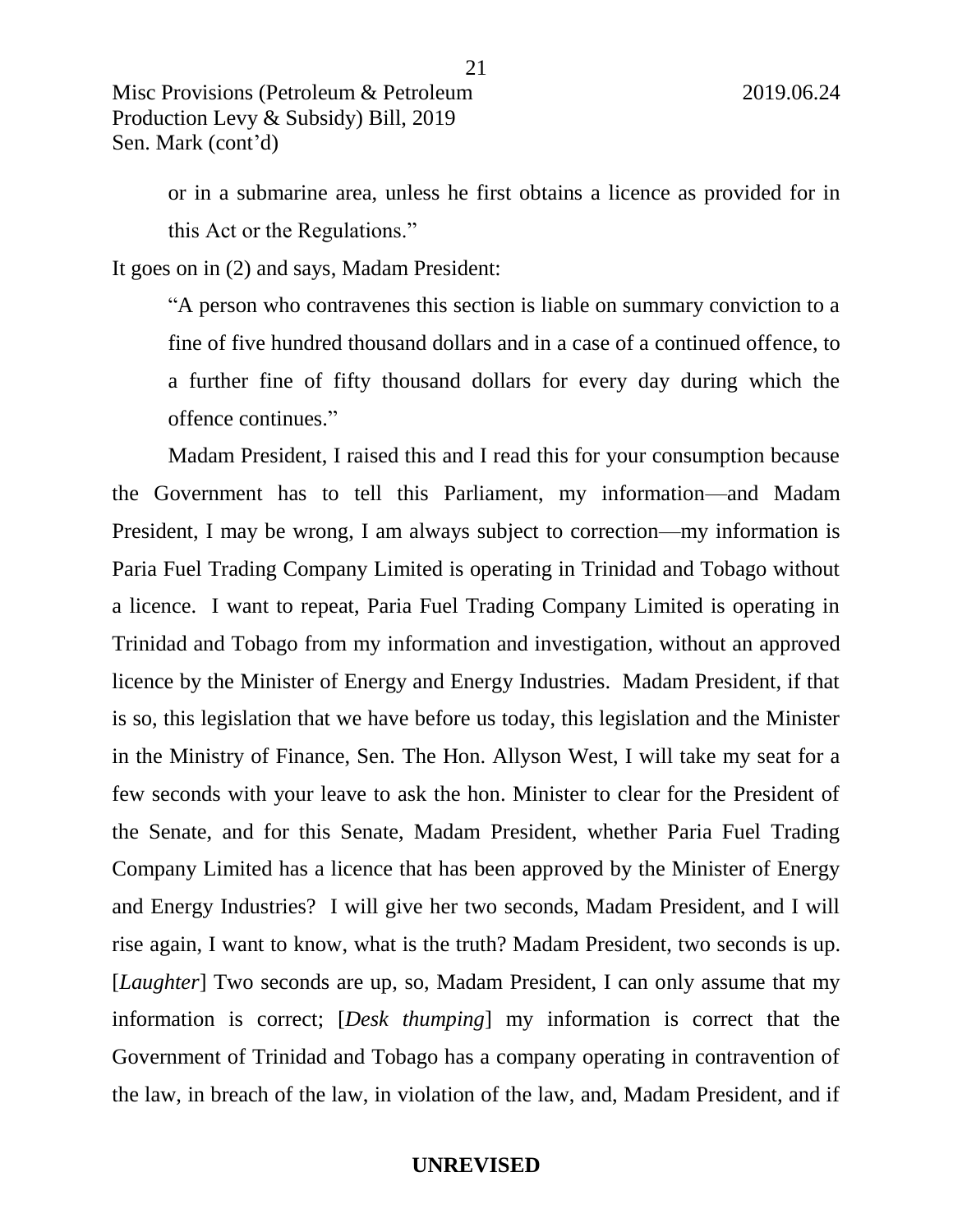I can tell you, this is not a tale out of school, both Guar— Is Guaya?

**Hon. Members:** Guaracara. [*Laughter*]

**Sen. W. Mark:** Ga-ra-cara?

**Sen. Ameen:** Guara-cara

**Sen W. Mark:** Ga-ra-ca-ra. Ga-ra-ca-ra refinery is operating without a licence; that is also operating without a licence. And the third one, Madam President, is the so-called Heritage—

**Madam President:** Sen. Mark, you have made some points, but you need to move on and get back to the matter at hand. Okay? You need to—

**Sen W. Mark:** Yes, yes, yes.

**Madam President:** Yes, tie in what you are saying to the matter at hand please.

**Sen W. Mark:** Yeah, Madam President, I was—just was a few seconds I strayed. So let us go back to—

**Hon. Member:** Pointe-a-Pierre.

**Sen W. Mark:** No, no "we going back"—yeah, we could go back to Pointe-a-Pierre "yuh know", because we are in Pointe-a-Pierre. I fought Pointe-a-Pierre, my honourable friend fought Pointe-a-Pierre with me. "Ah geh some licks, ah must admit, ah geh licks." [*Desk thumping and laughter*] "Ah geh licks and ah admit dat, ah admit dat, buh ah live tuh fight another day, [*Desk thumping*] I geh licks, I geh licks." [*Desk thumping*] So, Madam President, let us go to Pointe-a-Pierre because we are familiar with that territory. [*Laughter*] We are familiar with the territory of Pointe-a-Pierre.

Madam President, the Government of this country has to tell us and, Madam President, this is a very serious one because when the Minister made her statement—her opening statement or remark—she made it very clear, very brief as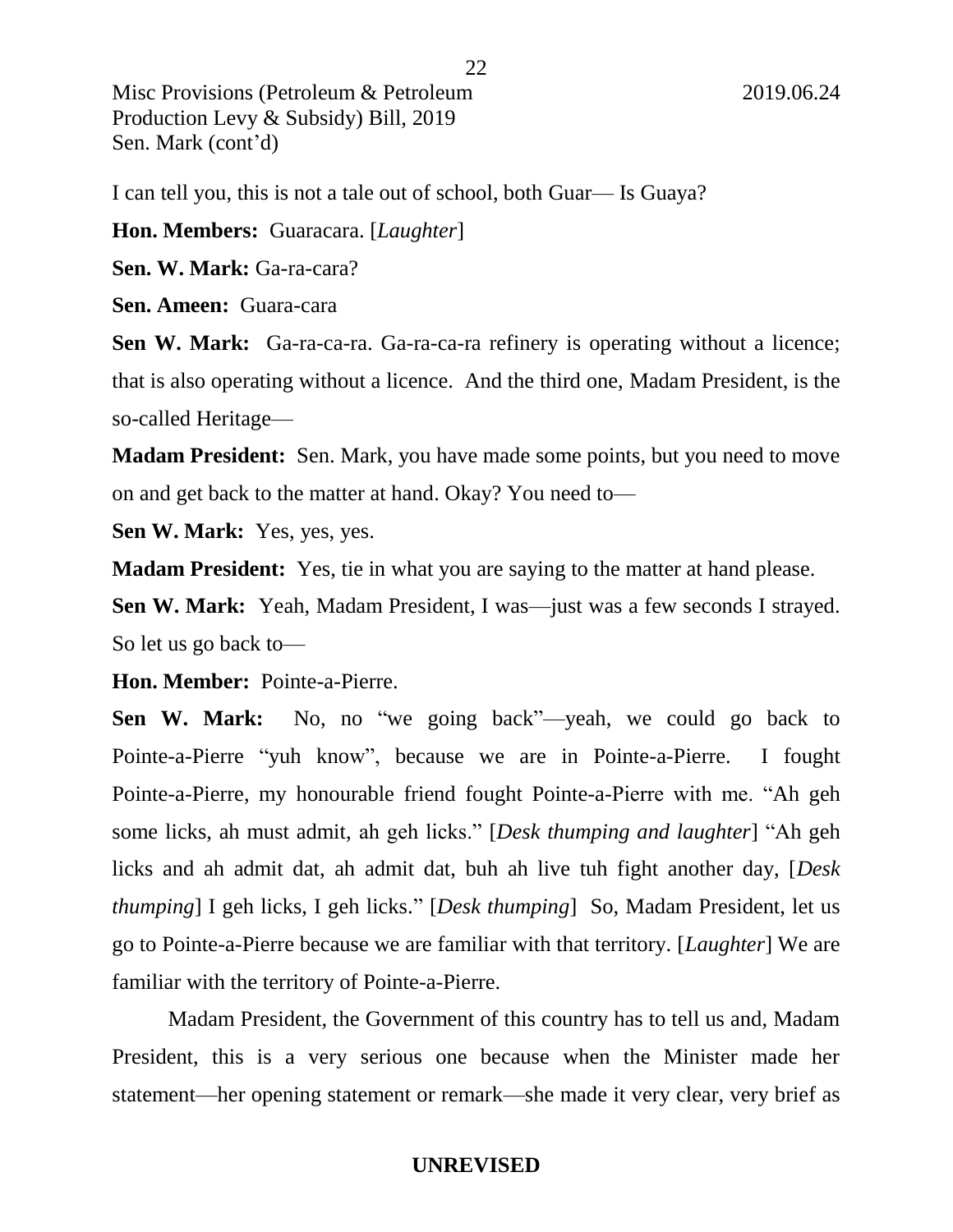it may have been, she indicated that Paria emerged out of the ashes—she did not say ashes but I am saying that—but arose out of the closure of Petrotrin.

Madam President, would you believe that the financial year for Petrotrin, last financial year, was 2018 and Madam President, the audited financial accounts of Petrotrin for fiscal 2018, which was supposed to be published at the end of September 30, 2018. We are now in June of 2019—

**Madam President:** Sen. Mark, please, I have to now try and steer you to the matter at hand, and please, I really need you to come back to the Bill that is before us. Okay?

**Sen W. Mark:** Madam President, I know this is a very technical Bill eh, and because the Minister did not do justice, I have to do justice to the Bill. [*Desk thumping*] The Minister spoke for six minutes—

**Madam President:** Sen. Mark, I am asking you to do justice to the Standing Orders.

**Sen. W. Mark:** Yes, yes.

**Madam President:** And I would ask you please, to come back to the Bill. Okay.

**Sen W. Mark:** All right, Madam President, let me go back to the Petroleum Act, because I think this is very relevant. Madam President, so here it is we have a situation and, Madam President, just to consolidate the point I made earlier when I sought to indicate to this honourable House that a company that is operating either on land or sea must have a licence whether you are involved in exploration, production, or you are involved in marketing or transportation. And Madam President, to consolidate the point that I made earlier and based on your wise counsel, I invite you to travel with me, to journey with me under the Petroleum Regulations on page 35, Madam President, and on page 35 Regulation 3(1) states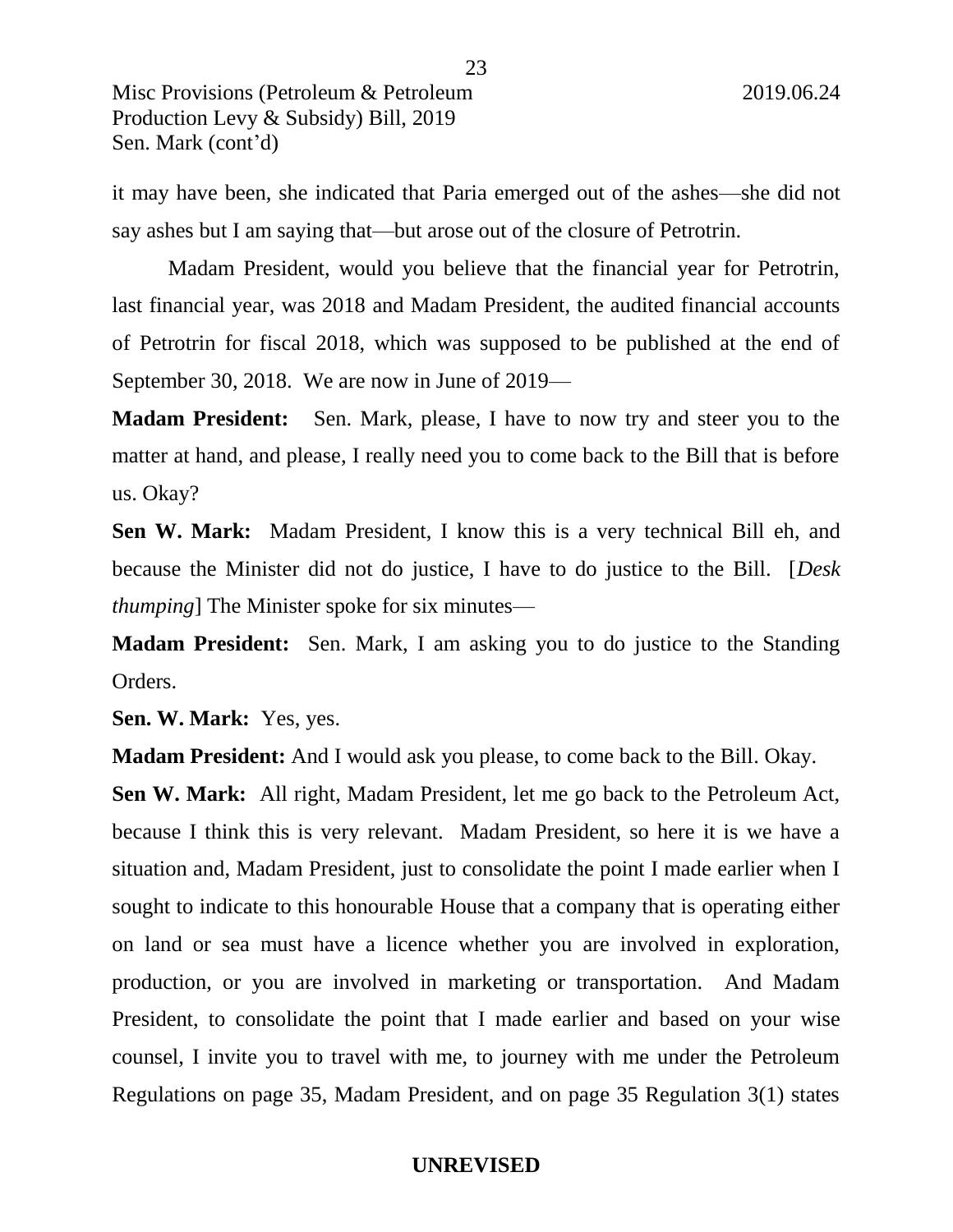# and I quote:

"Subject to subregulation (2) the licences that may be issued to persons to engage in petroleum operations shall be—

24

- (a) an Exploration Licence;
- (b) an Exploration and Production (Public Petroleum Rights) Licence;
- (c) an Exploration and Production (Private Petroleum Rights) Licence;
- (d) a Refining Licence
- (e) a Liquefaction of Natural Gas Licence;
- (f) a Pipeline Licence;
- (g) Transportation (other than by pipeline) Licence;"

# Madam President, it goes on to say:

- "(h) a Marketing Licence, in respect of any one of the following operations, that is to say:
	- (i) wholesale;
	- (ii) peddling;
	- (iii) retail transactions at petrol filling stations; or
	- (iv) bunkering (including the supply of petroleum products to a marketing licensee's own ship or aircraft);"

Madam President, look we have it here, clearly, under regulation 3, Madam President, where you must obtain a licence to operate and it is clear from what we have seen from the literature that none exists in the instance of this company.

So, Madam President, we are asking the Government to address this issue as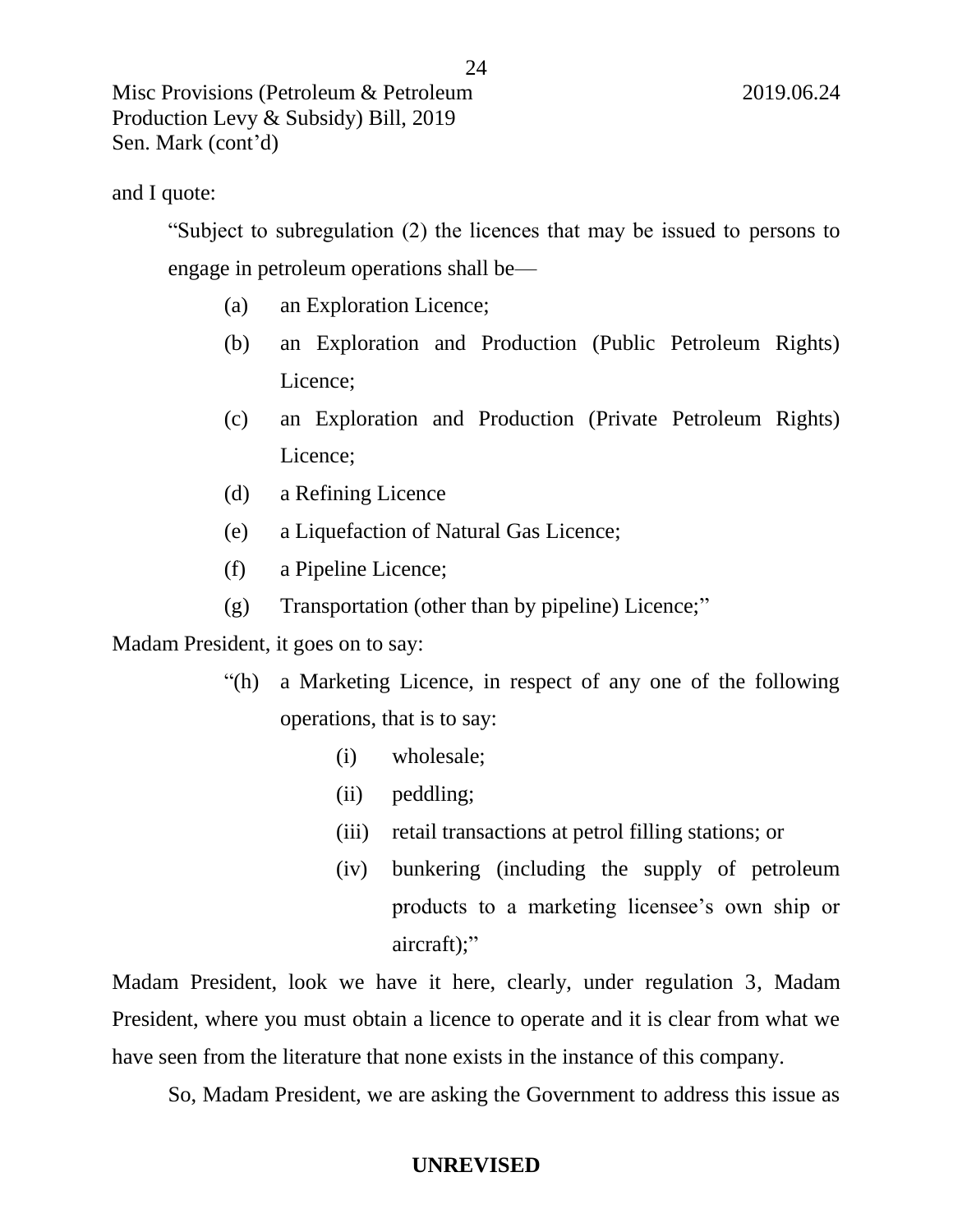a matter of urgency. Now, Madam President, you would know that under the Petroleum Act of Trinidad and Tobago, the Government of Trinidad and Tobago through the Minister of Energy and Energy Industries is in fact compelled under the law and under the regulations, to establish what is called a petroleum register. Madam President, if a petroleum register was established we could have gone on the website of the Ministry of Energy and Energy Industries to determine if a licence was issued to this particular company and to other companies operating in Trinidad and Tobago. But, Madam President, no such petroleum register is established at the Ministry of Energy and Energy Industries. So you and I are unable to determine whether this company has been given, has been granted, a licence has been approved for it to operate.

Madam President, I want to also indicate to you that you would recall some time ago there was a big commotion, a lot of discussion surrounding Paria Fuel Trading Company, whether it was to be sold, Madam President, whether it was not to be sold, or whether, Madam President, if a good buyer comes along they will sell Paria Fuel. Madam President, the Government needs to come clean with us today in this Parliament. How this particular legislation is structured, Madam President, it is structured in such a way that it gives and it makes room for the possibility of a new operator coming on the scene and maybe, Madam President, purchasing not only Paria, but most importantly, the refinery.

So, hear the definition, Madam President, that we have here. It talks about not only local, Madam President, but that you will be supplying petroleum products locally for resale, but you are going to be supplying petroleum products internationally for resale and use, Madam President. So what is happening, Madam President, is that in this simple definition it is loaded with a lot of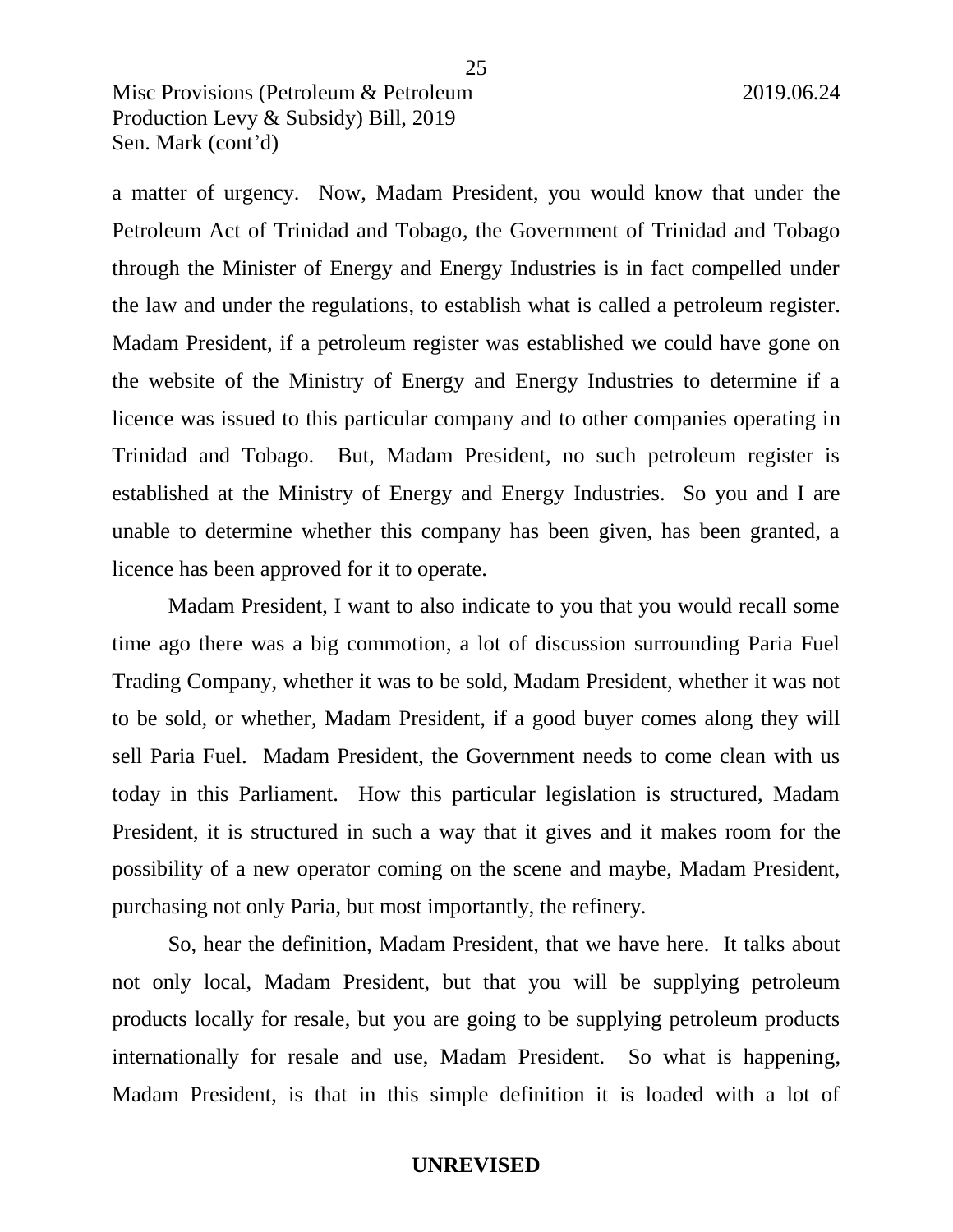possibilities that the Minister has not been able to clear up. The hon. Minister, Madam President, did not tell this Parliament, as far as I am aware, that the Government is considering by the end of December of 2019, selling the refinery to another independent operator, and the possibility exists, Madam President, that when that refinery is sold to another individual or operator, it may be that the marketing arm of this business which is known as Paria Fuel Trading Company can also be included in this entire exercise.

So we will have the refinery being owned and would be in control of the marketing arm of the operations at Pointe-a-Pierre which is now manifested in this company known as Paria Fuel Trading Company Limited.

# **2.30 p.m.**

So, Madam President, when you look at the definition it tells you, it is not simply that you are going to just get Paria Fuel, consistent with the formula that we have here, to sell products to the citizens of this country; it is not that alone, it is Paria being taken over by a new company in the coming period and both of them would be one operating in Trinidad and Tobago. And I believe the Government, Madam President, owes this country a proper explanation. Is this legislation, Madam President, designed to facilitate this sale, ultimately, of Paria to a new owner that will come on board very shortly, and by December we are told, somewhere I read that some time in December we will have a new operator on the block and that operator may be able to buy this company called Paria Fuel Trading Company Limited. So it is very important that we pay attention to this issue as well.

So, Madam President, when we talk, in subclause (2) of clause 2, about the price of petroleum products, you will see when we talk about the price of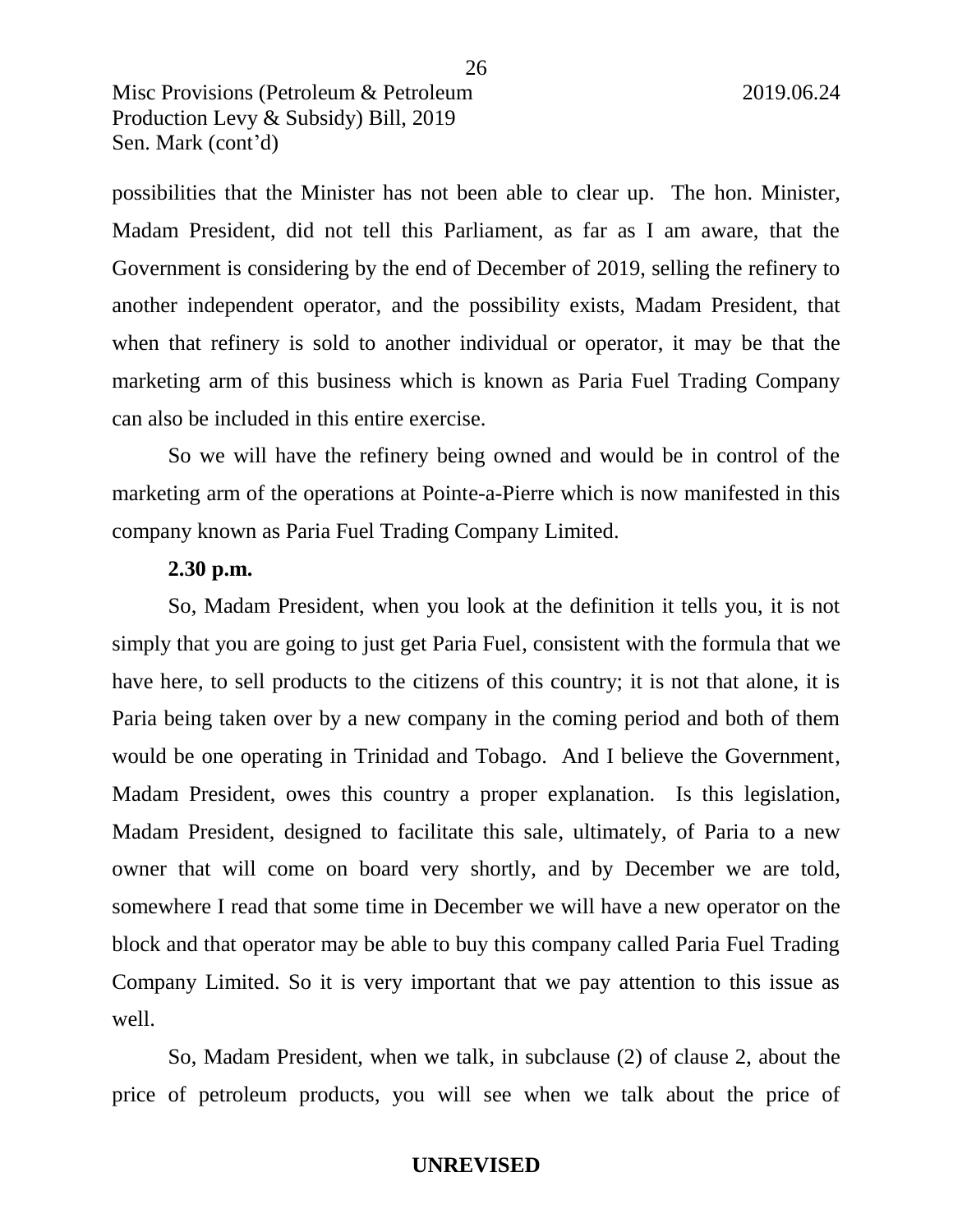petroleum products, we are talking about an order in which the main amendment that is being inserted under this Price of Petroleum Products Order, it is being amended to introduce the following definition. And what is the following definition, Madam President?—"ex-terminal price". And what does ex-terminal price mean—

**Madam President:** Sen. Mark, you have five more minutes.

**Sen. W. Mark:** Yeah. Madam President, what ex-terminal price means, it simply means:

"…the price at which petroleum products may be disposed of or are to be deemed to have been disposed of by the trading business of any person to the marketing business of such person or any other person for disposal and use in Trinidad and Tobago;"

Madam President, this, to my mind, tells you the real intention of the Government even though they did not say it publicly and openly in this debate.

The Government is about to sell out the refinery at Pointe-a-Pierre to someone and that will be manifested come December, and that person or that international company will now be given the power to buy Paria Fuel, Madam President, and it will be an integrated operation. The only difference is that colonialism, imperialism would be revisiting Trinidad and Tobago with a bang under the PNM. [*Desk thumping*] That is what it will mean, Madam President. Instead of Trinidad and Tobago owning, as we had owned the refinery at Pointe-a-Pierre and we were in charge of our refinery, "We gone back to massa day. Massa day come back."

**Madam President:** Sen. Mark, please, in your last few minutes in your wrapping up, please, deal with the Bill. Okay?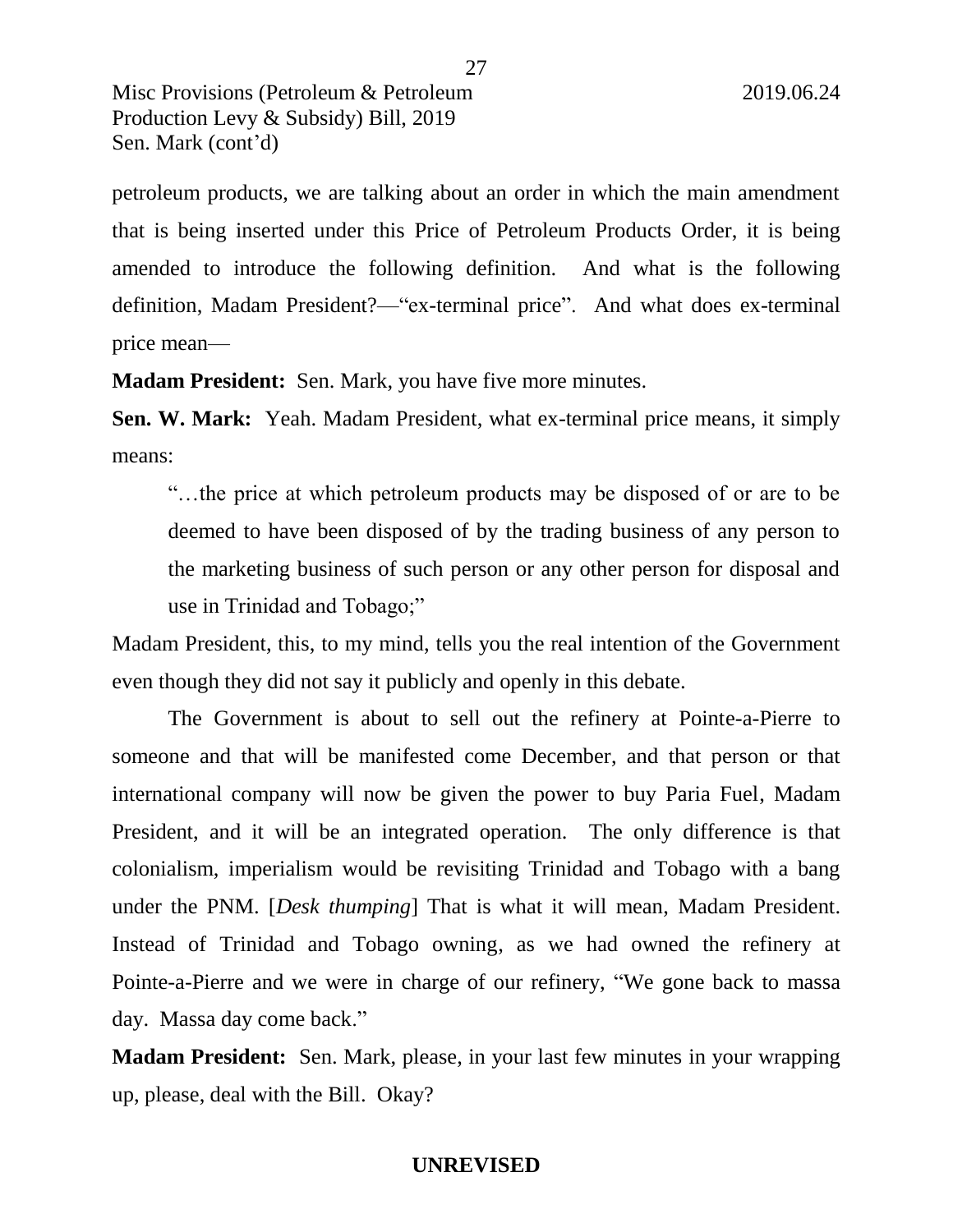**Sen. W. Mark:** Madam President, I do not know if you studied it but I studied it, and I believe, with your leave—

28

**Hon. Senator:** What is it?

**Sen. W. Mark:** No, no, this Bill is a serious Bill, you know. This is a very serious Bill, and I am telling you, honourable President, that the honourable mover of this Bill did not do justice to this Parliament. [*Desk thumping*] And because she did not do justice—I understand, you know, I was there before so I know what you are facing, but we have to understand, Madam President, that this is a very serious matter that we are dealing with and there are dots that we have to connect, and this is what I am trying to do in my contribution. I am looking at the Petroleum Act, I am looking at the Petroleum Production Levy and Subsidy Act to show, Madam President, the connection between what they have in this Bill and the intentions of the Government, because it has consequences for the people of the Republic of Trinidad and Tobago and it is our duty to expose it and to let them know what is going on, but I bow to your ruling eh.

Madam President, I did not talk about Petrotrin, I did not talk about the closure of Petrotrin; it came from the lips and utterances of the statement of the speaker who opened this debate. Madam President, I want to ask that the hon. Minister in the Ministry of Finance, in the few minutes I have or two minutes I have remaining, can the Minister bring to the attention of this Parliament what is the state with the closure of Petrotrin with the fake oil scandal, \$100 million? [*Desk thumping*] What is the state?

**Sen. Gopee-Scoon:** Point of order, 46(1).

**Madam President:** Sen. Mark—

**Sen. W. Mark:** I am winding down.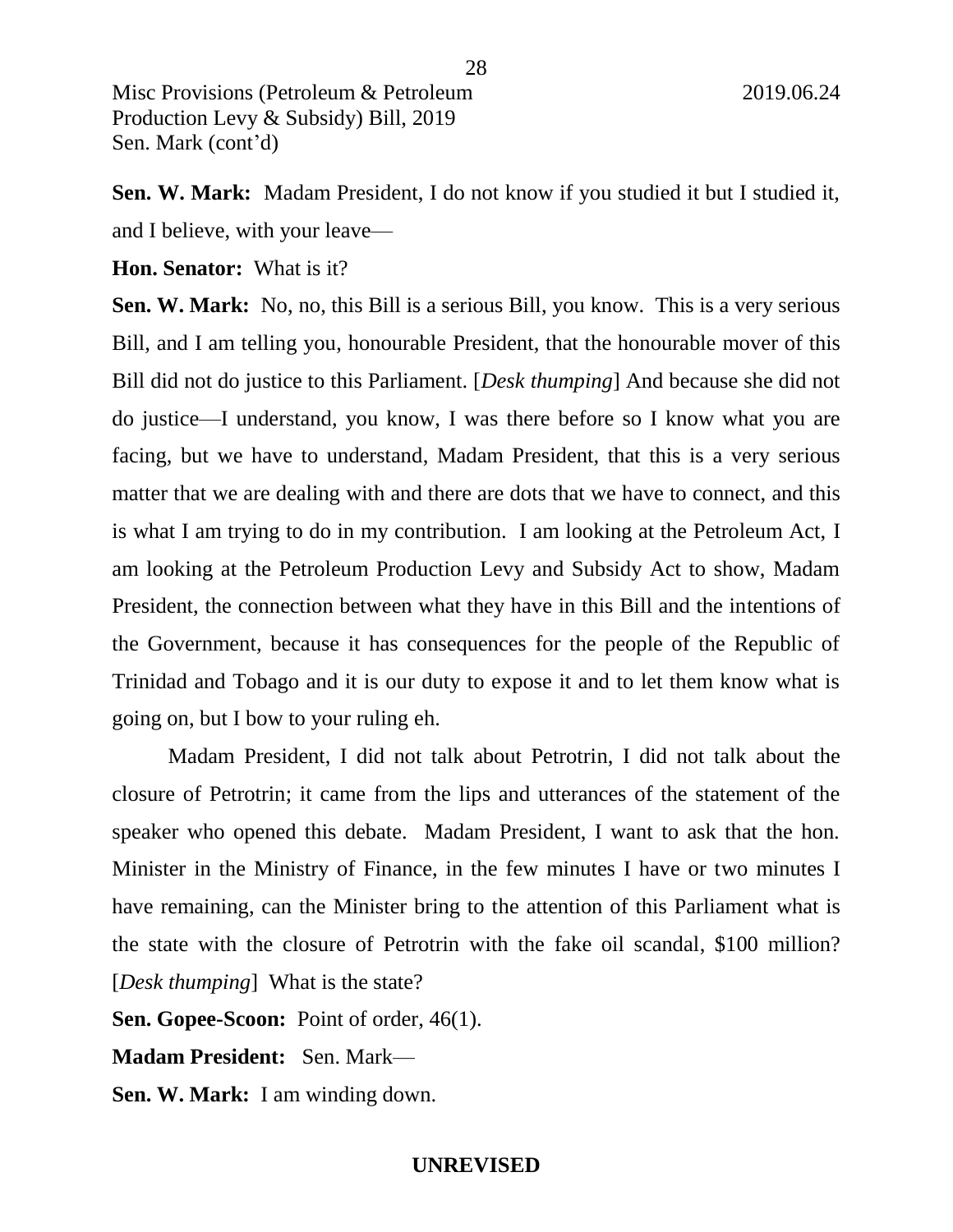**Madam President:** Yes, you now have some seconds, please.

**Sen. W. Mark:** Yes. So, Madam President, this is a very serious matter. We want to propose some amendments to the legislation because we want trading business to include marketing and we want Paria Fuel, in that context, to be incorporated on the trading business. So we serve notice on the Government that we would be proposing amendments at the committee stage for this particular Bill to have some teeth and some effect. Madam President, I want to thank you for the opportunity for—[*Desk thumping*]

**Madam President:** Sen. Deonarine. [*Desk thumping*]

**Sen. Amrita Deonarine:** Thank you, Madam President, for the opportunity to contribute to the debate today. My contribution will be somewhat brief and would primarily seek clarification on various aspects of the Bill. So, the Bill before us today seems to be a fairly simple one. It is basically a legislative adjustment required to facilitate the move of refining crude oil to importing the refined product, which is done through the operations of Paria Fuel Trading. In these three clauses of the Bill I see that adjustments are being made to include definitions and suitable language to encapsulate trading business, the ex-terminal price and, subsequently, the inclusion of a new formula to calculate the fuel subsidy. Today, Madam President, I want to comment on three aspects of the Bill and these are, one, focusing on managing the core structure of the ex-terminal price; the calculation of the subsidy, what are we expecting it to be now given that we have an ex-terminal price which should reflect greater efficiency; and the third thing is the need to continue on a path of subsidy reform.

So, Madam President, we now have an ex-terminal price, before we had an ex-refinery price which was very high due to the inefficiencies associated with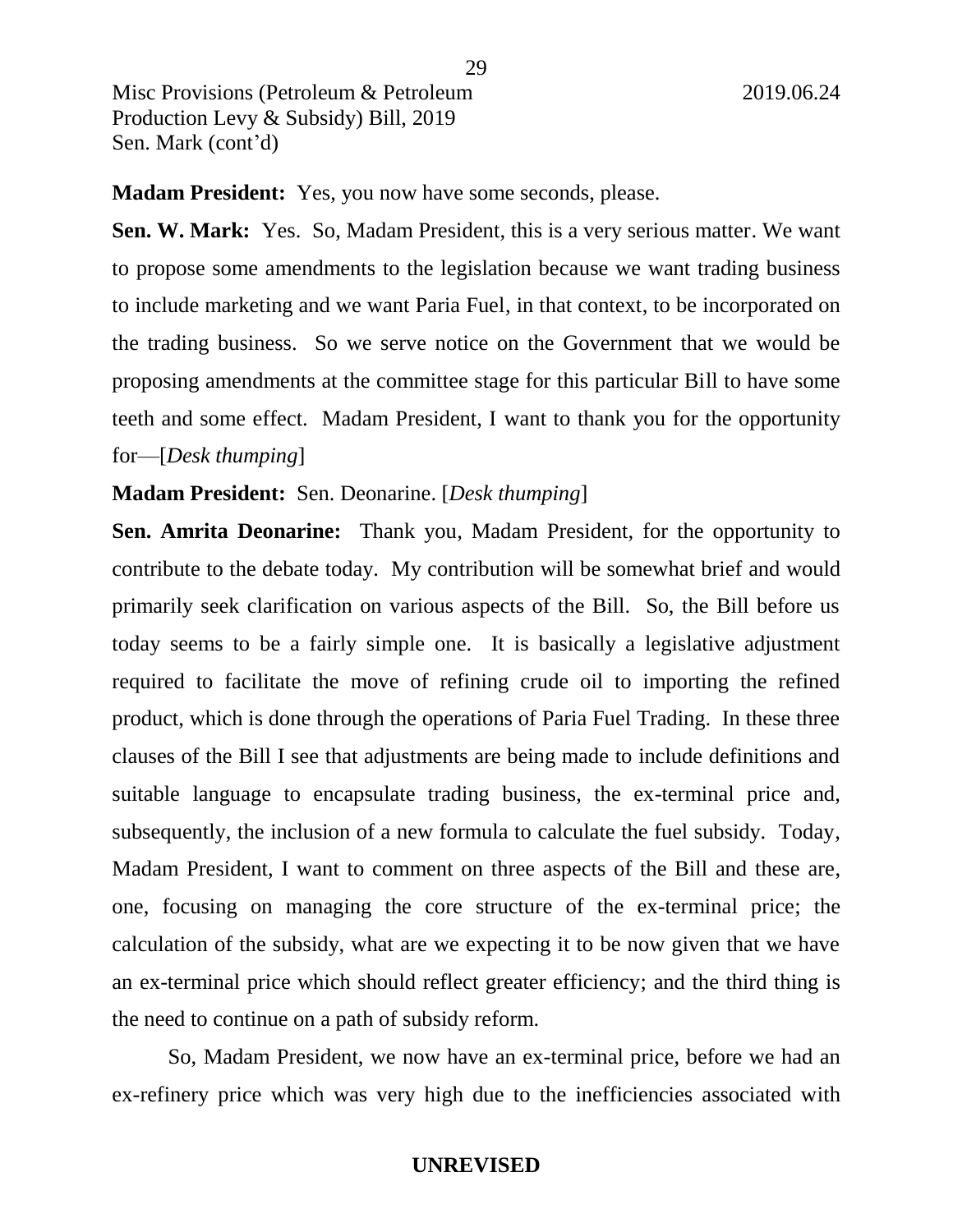refining crude oil locally; that is through the Petrotrin refinery. Going forward we have to be cautious in monitoring the operations of Paria Fuel Trading to ensure that the ex-terminal price is managed and we do not allow inefficiencies to seep through and unnecessarily send up this ex-terminal price. This would subsequently translate to a higher fuel subsidy. From my research I understand that the structure of the ex-terminal price is made up of the world market price, which is the market price or the US Gulf Coast price plus the cost of freight from the refinery to Trinidad and Tobago, plus the customs duty, plus terminalling fees, that is the fees associated with storage, handling and associated overhead cost that will be accumulated by Paria Fuel Trading, and plus the distribution cost, that is the cost associated with delivery of the gas from Paria Fuel Trading to NP, Unipet and all the other stations.

30

In terms of the world market price, the cost of freight and the customs duty, we have little control over. However, in terms of the terminal fee we need to exercise extreme oversight over these costs incurred. We need to ensure that payments are made to suppliers on time to reduce cost associated with delays, because any delay would mean that, given the foreign exchange shortages we would need to ensure that we secure advances for foreign exchange to pay for these shipments. So my first question is, what are the current arrangements in place to ensure that a steady supply of US dollars is available to cover the cost to suppliers for these shipments? With respect to the associated overhead cost, what resources are available for oversight, monitoring and evaluation? Whilst these are important it is also critical to ensure that standard operating procedures and processes are established and also documented.

Furthermore, Madam President, when I talk about monitoring and evaluation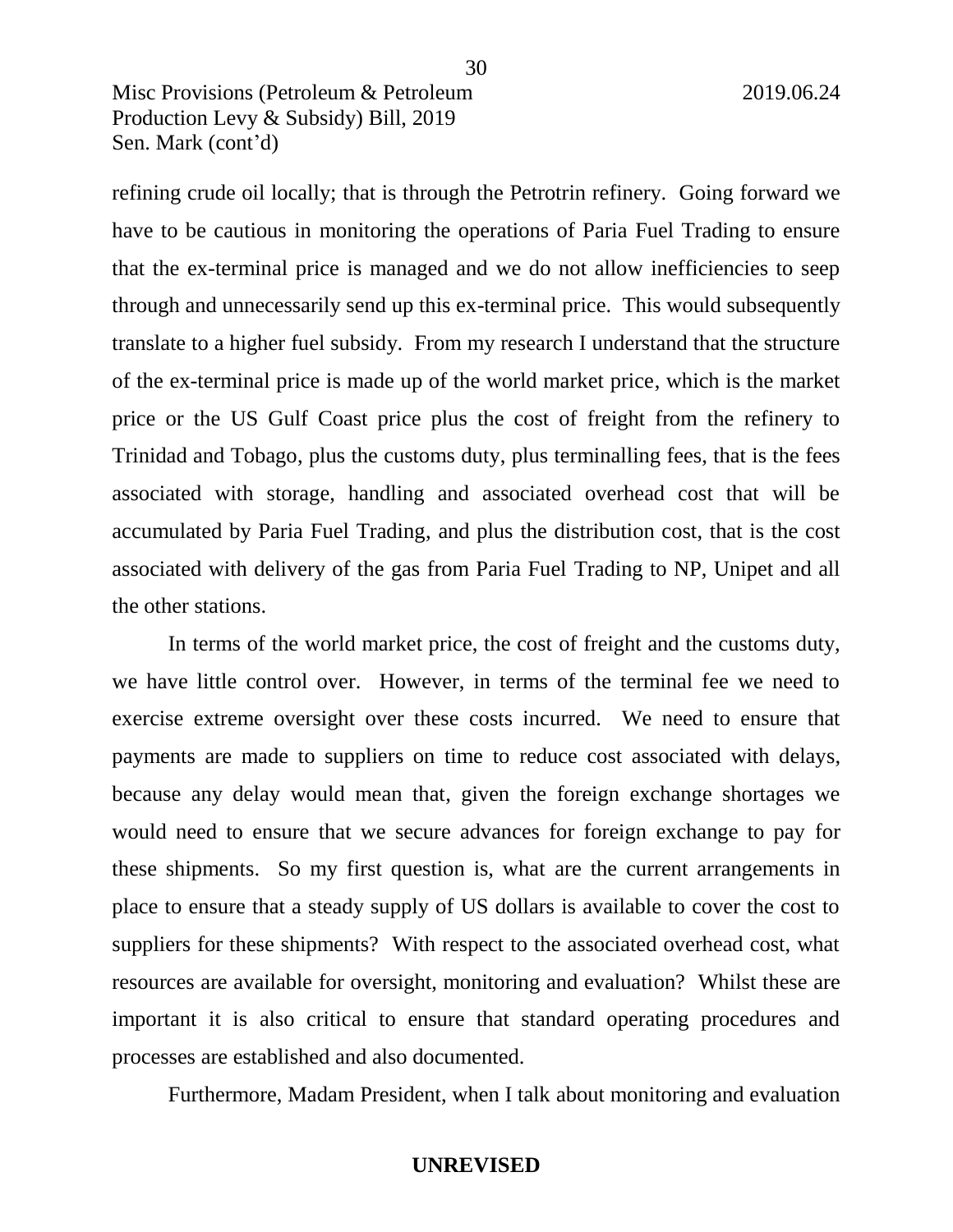I do not speak about only ensuring that there is an internal audit and an external audit, I also mean that there needs to be frequent monitoring and oversight through regular risk assessment and risk mitigation strategies. With that being said, I am wondering how much lower do we expect the ex-terminal price to be compared to the ex-refinery price, because a lower ex-terminal price will contribute positively towards the subsidy. The amount of subsidy that the Government would have to pay would be significantly lower. The ex-refinery price averaged in 2018 at around \$2.11 for premium, \$2.08 for super unleaded, \$2.04 for super regular, \$2.08 for diesel and \$2.15 for kerosene, and those were the ex-refinery prices. How much lower do we expect these prices to be for 2019? With an ex-terminal price lower than the previous ex-refinery price, what is the estimated impact on the subsidy?

Compared to 2018 where the annual total subsidy claim was TT \$1.042 billion, what is the forecast for 2019? Because given this move we should expect a lower subsidy. However, looking at the subsidy claims over 2015 to 2018 from the Ministry of Energy and Energy Industries the total claims were: 2015, \$1.7 billion; 2016, \$589 million; 2017, \$805 million; and 2018, \$1.04 million. Although there was a dramatic decline in 2016, the subsidy claim has been increasing since. So, finally, Madam President, the last thing I would like to ask is that, in light of not taking further action to reduce the fuel subsidy, are we at least trying to strategically target these subsidies to prevent any sort of allocative inefficiencies in the market that are presently apparent. With those few words, Madam President, I hope to get clarification on my questions. I thank you. [*Desk thumping*]

**Madam President:** The Minister of Trade and Industry. [*Desk thumping*]

**The Minister of Trade and Industry (Sen. The Hon. Paula Gopee-Scoon):**  Thank you very much, Madam President, and I want to say that I am going to be as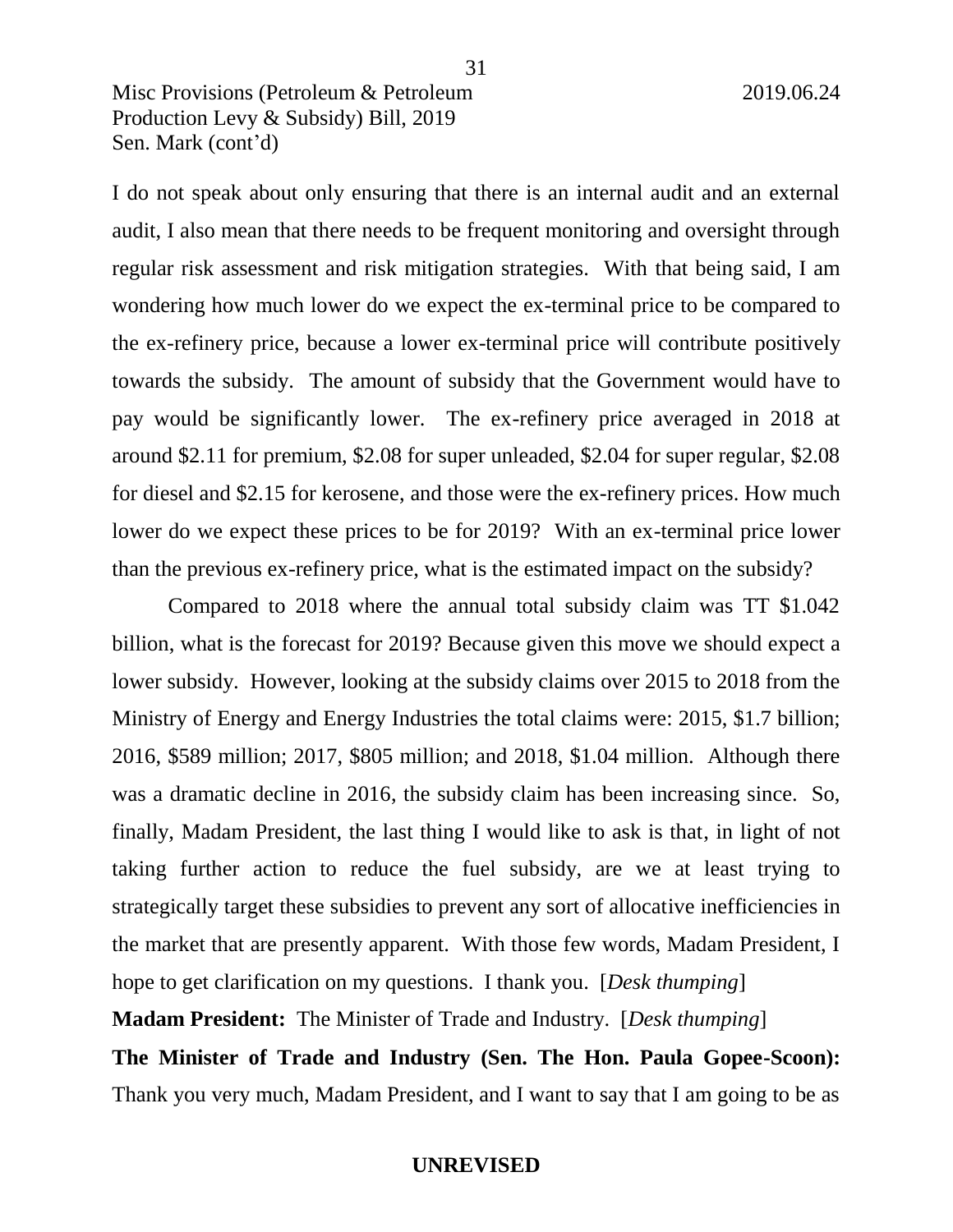short as the mover of the Bill and it is because of the simplicity of the matter before us. It is a quite short and simple Bill containing all of three clauses and we all understand what it is to do, which is to make provision to add "trading business" to both pieces of legislation to account for the operations of Paria Fuel Trading. And it is a fact that with the cessation of the refining operations by Petrotrin and the introduction of the importation of fuels to supply the domestic market by Paria Fuel Trading Company, the computation of an ex-terminal price is required in lieu of the ex-refinery price, and I think considerable research would have been done in looking at the options available for the pricing of petroleum products in Trinidad and Tobago and therefore the Government came up with this particular computation of this new ex-terminal price.

Sen. Deonarine, you are right, you said you did your research as to what this new ex-terminal price is comprised of and you are so right, it is the market-related prices for each of the correspondent products in the Fifth Schedule. Also, the rate of freight paid for the carriage or the transportation of the petroleum products, whether by air, land or sea, also, the rate of import duty enforced at the date of the import of such petroleum products, and also the terminalling fee, which is the one that you had concerns of in terms of efficiencies, the terminalling fee which encompasses all the costs incurred due to terminalling, storage, and all of those ancillary services at that terminal, and so we are talking about the financing, the margins, the operations cost, the insurance, the storage losses, maintenance, capital expenditure, credit, and the gamut of all those things. And I can tell you with certainty that we have, employed at Paria Fuel Trading, employees that are wellequipped, and the proof is in the pudding in the way that Paria Fuel has been managed since coming into operations, and I will speak to that shortly. So those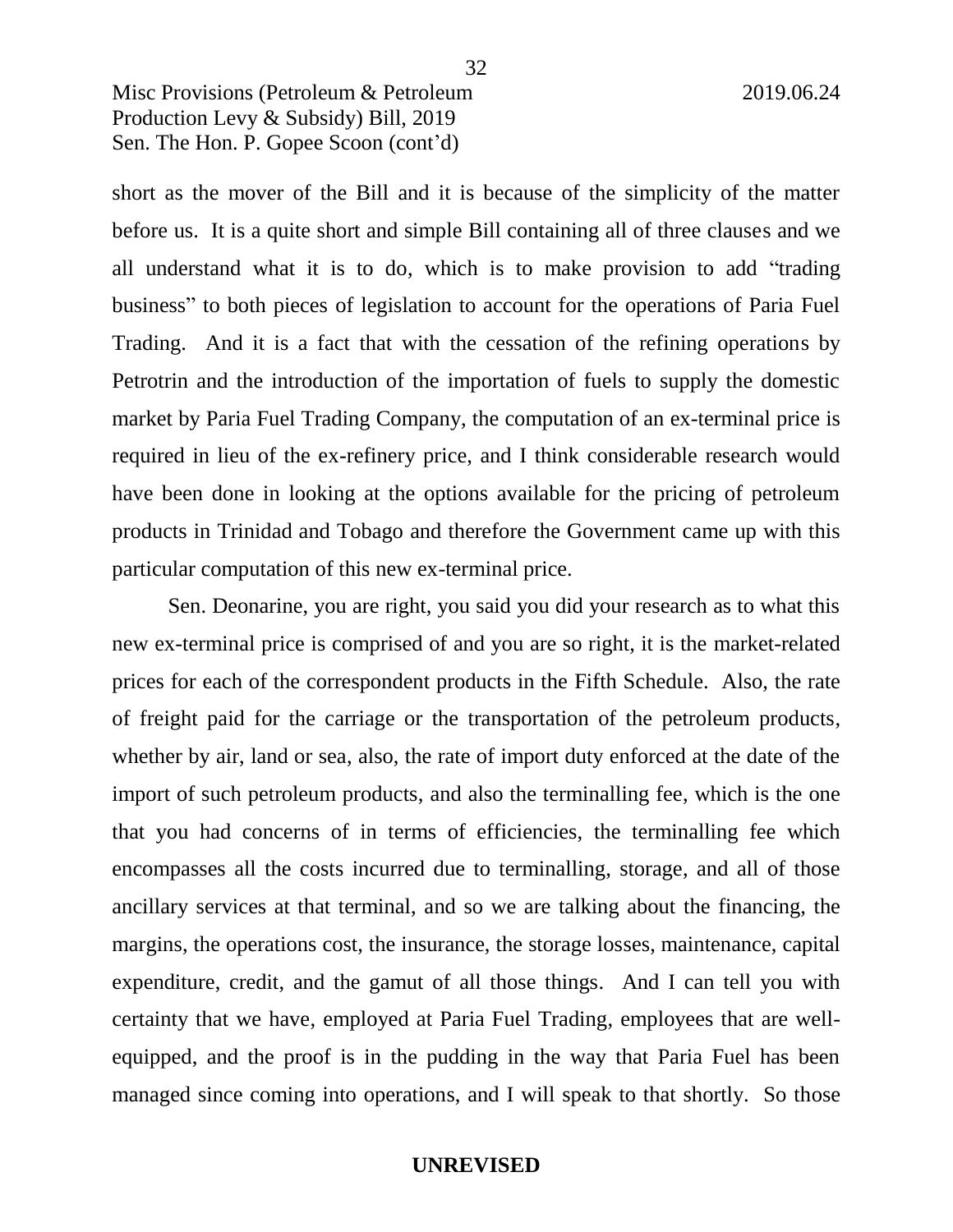are the kinds of margins of elements that were taken into the ex-terminal price, and your research was quite right.

So again, as I said, Paria was created to ensure this uninterrupted supply of fuel to the local market. It was consequential. And, thus far, Paria has been able to do what it was set about to do, which is to secure the supply of fuel to the country. I want to say that it has been quite a success. There has been a seamless transition for the supply. I said this in this House before. It all came out of the reinvention of Petrotrin and the five companies became one of them. The transition was a key success. It was successful. There was a safe shutdown of the refinery and, of course, the export of local crude began and the importation of refined products. Paria is living up to its value proposition. Its business model focuses on the safe, the responsible and the efficient terminal operations in order to deliver crude oil and condensate and other petroleum products, and it is doing just that. Its mandate will include the crude handling and loading, the product trading and marketing, the delivery and distribution and leasing opportunities or bunkering opportunities, if any of those should come up.

So it has all been going to plan and it has been run extremely successfully, and, of course, all of the products that they have said that they would supply have been supplied in the marketplace to the Trinidad and Tobago public, and, of course, there has never been any fuss or any outrage, or anything like that. It really has just been a smooth transaction. Paria would have utilized several of the storage and delivery facilities that Petrotrin once owned, and so that in terms of all of the requirements with vessels and the necessary berths, and so on, all of that is in use. So it certainly has all of the necessary storage capacity, and so on, that is required. There have been absolutely no hitches to Paria's activity. As I said before, there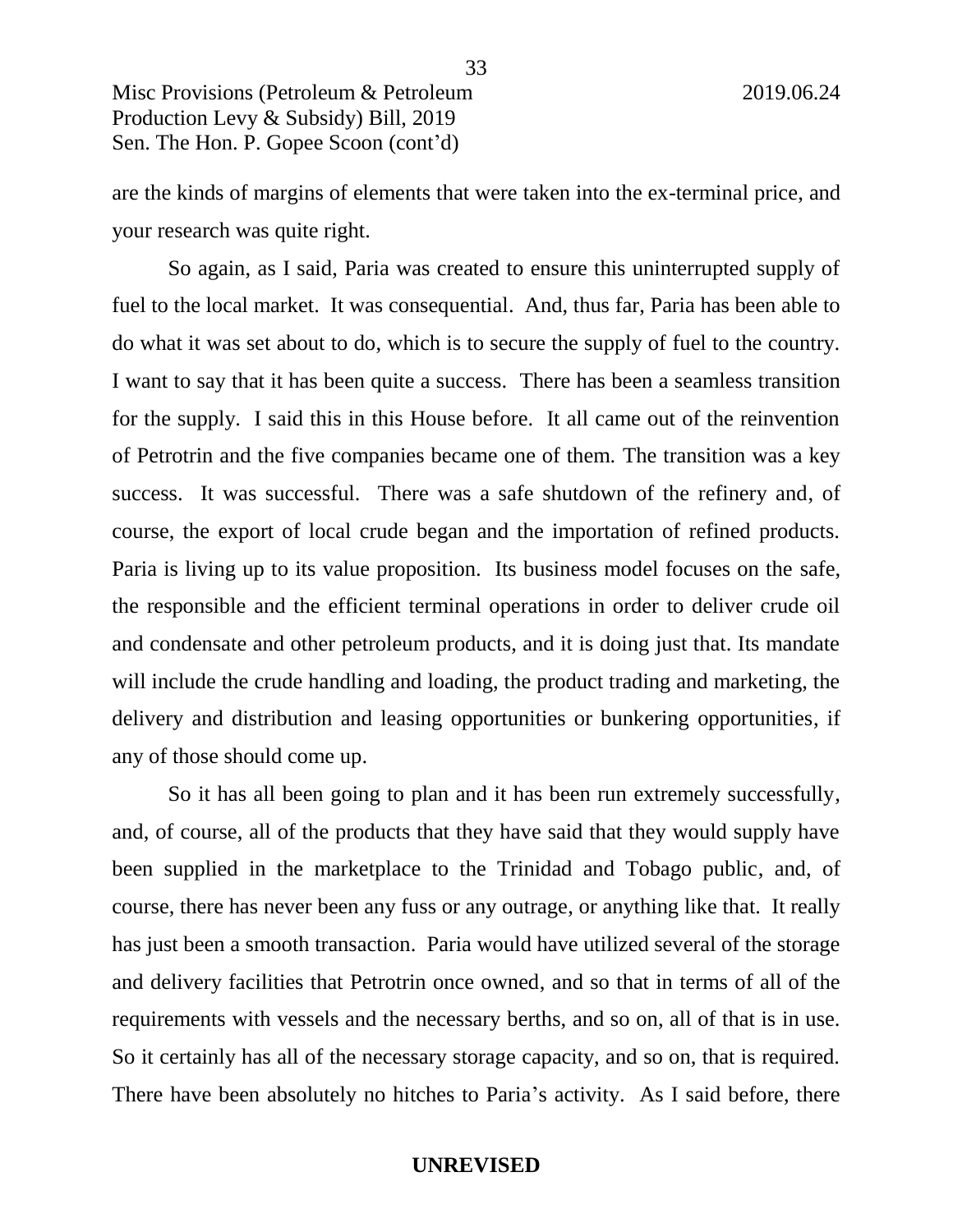has been security of supply, and so on. I know that Sen. Mark would have raised this whole question of a commotion about selling Paria Fuel. There is nothing like that contemplated, Sen. Mark, and this is just your usual hysteria. There is nothing like that. There is nothing like that contemplated. We all know that there have been several bids for the refinery and, naturally, when that comes along we will have to examine what is done about Paria, because, without a doubt, there will now be product that is available on the local market in TT dollars.

I know there was concern again raised by Amrita, Sen. Deonarine, about the foreign exchange availability, and I could not give you the details but I know that the Ministry of Finance took the necessary action to ensure that there would be no hindrance with regard to the availability of foreign exchange. But, notwithstanding, we know that this is something that we would want to avoid and therefore if product is available on the TT market in TT dollars, quite naturally, that is the option that will be looked at, but the exact business model has not been worked out. You have to see what the bids are and in the final analysis, what the company would be offering. I do not know the extent of the services. This is not something that we could guess or so, or pontificate on. So that commotion, no, there will be nothing of the sort, and the very seamless transition we have had with Petrotrin and removing the State from the enormous losses which the taxpayer carried for so many years, \$2 billion in the last three years before the decision was taken, we will be taking the right decision. And so that we look forward to the opportunity that presents itself when the bidding process is completed.

So, as I said before, it is simple and it is short. The Minister would have gone through all of the clauses, there is no need for that. I have explained what the formula is and I have given certainty in terms of the efficiencies, which is the work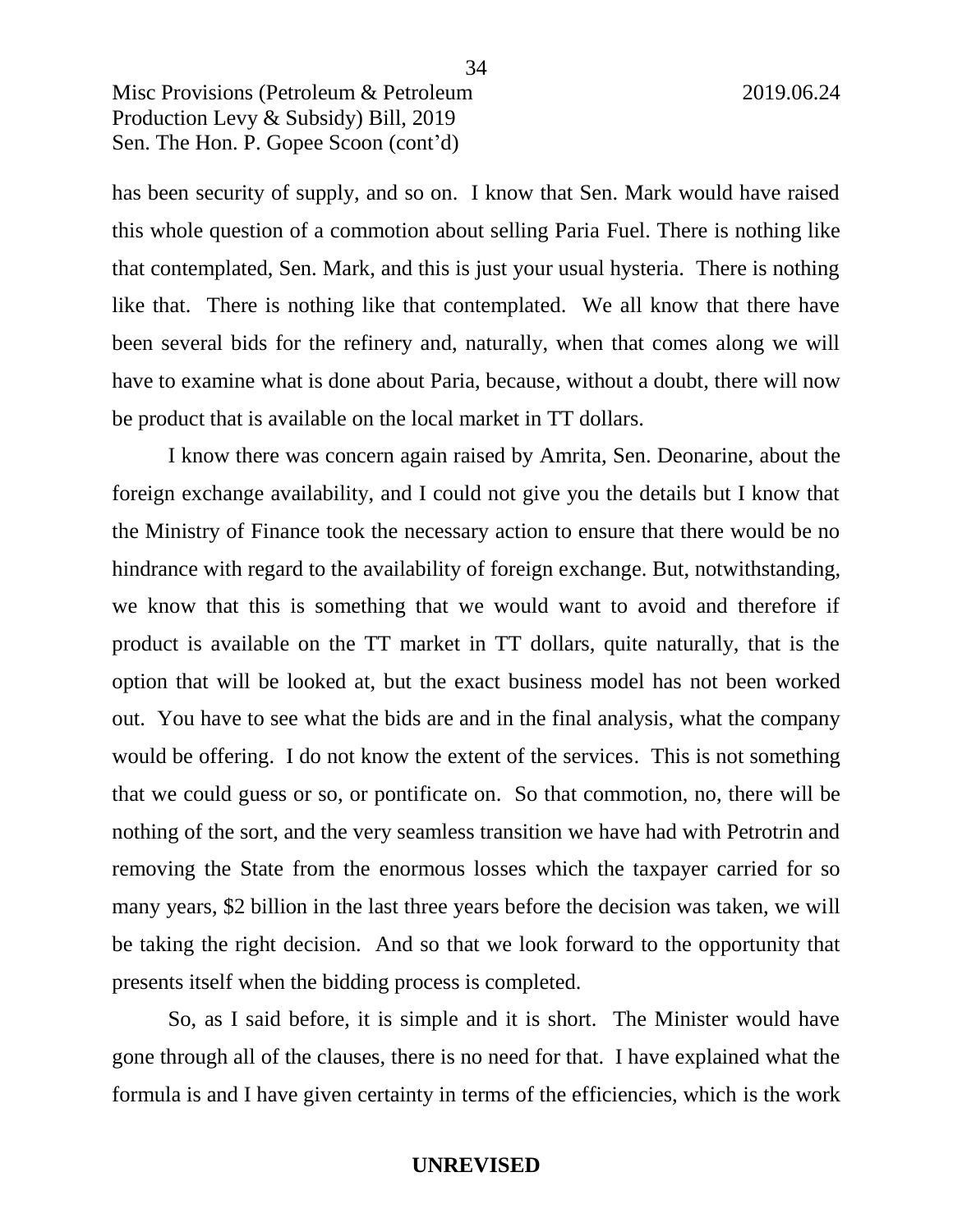of the employees of the Paria Fuel Trading Company; the efficiencies in the way they would carry out their responsibilities, I could see that there is no inflation to the customer or so, or no inflation of price, or so, to the customer that this is being done in a very fair way and fair and efficient way. This is the new reality. This is what we have had to face in the decision which we took, and therefore the adjustment in the two pieces of legislation was necessary because at the time when those pieces of legislation were put in place, none of this was contemplated about importing and terminalling, and that kind of thing. Trinidad and Tobago is not the only one in this situation. There are many other countries that have had to restructure their energy business and have had to go into the fuel trading business, and that has been done. But what we have done is that we have saved the public from the losses which were previously incurred.

35

We have put a system in place to ensure that there is a seamless availability of product to the population and there is also the opportunity for Paria to trade outside of Trinidad and Tobago to the Caricom markets. And I could not tell you the extent of which that has been done, but the operations to date, I give you the assurance that it has been successful. Again, I would like to take the opportunity to commend the staff of Paria Fuel Trading, the board, the management, again, for making the transition seamless. I mean, I know there would have been some noise and "ole" talk and negativity but all of that is now out of the way because there has been no question in terms of the ability to supply products to the public. So, again, I am sure—I give Sen. Deonarine again the assurance that Paria, at this time, is deepening its trading relations. I am sure that they are examining, on the global market, where are the best prices for the products to ensure that at the end of the day we give a price that is reasonable, and, as I said, they operate with efficiency.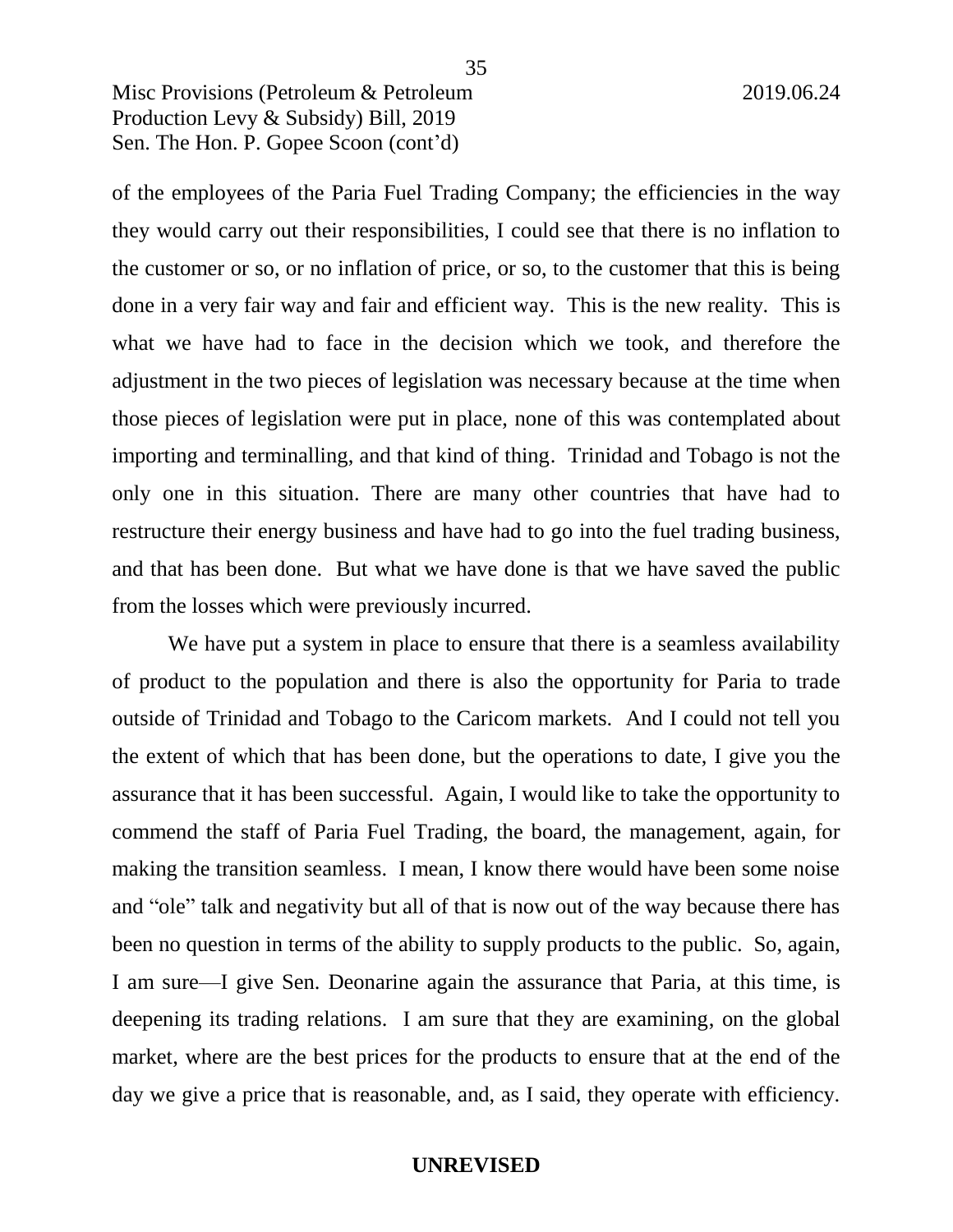I have the sense that the group of people there are operating with an international flare. As I said, this is international business, and I give this, in every certainty, that they are operating in a way that we had expected.

Again, I spoke about the future of the refinery, we cannot just guess or pull out of a hat what the final bid would be but, at the end of the day, the Government will do what is in the best interest for the people of Trinidad and Tobago and ensure that whatever operations would, as said, redound to the benefit of the people of Trinidad and Tobago. So, just finally, I mean, Paria was created for a particular reason, an uninterrupted supply, and that has happened in a very seamless fashion, and what we have come here to do today, the change from the ex-refinery to the ex-terminal price is one that has been approved by our Cabinet. And, as I said before, they have examined all the options and they have come up with the right model, which I have detailed, to ensure that all of these products are available to the public at a reasonable price, and so on, and we are just fixing the necessary two pieces of legislation. Thank you. [*Desk thumping*]

**Madam President:** Sen. Haynes.

**Sen. Anita Haynes:** Thank you, Madam President, for the opportunity to join in this debate on the Miscellaneous Provisions (Petroleum, Petroleum Production Levy and Subsidy) Bill. Madam President, I cannot help but notice the Government's undue haste in going through the provisions of this Bill. I tried, as best as I could, to take notes on what the Minister of Trade and Industry was attempting to tell the nation here today, and I would tell you what I have written down here. "It is all going according to plan", the Minister said on several occasions, never articulating what that plan is so we still have no clue what is going according to plan. The Minister just set to assure us that it, whatever "it" is,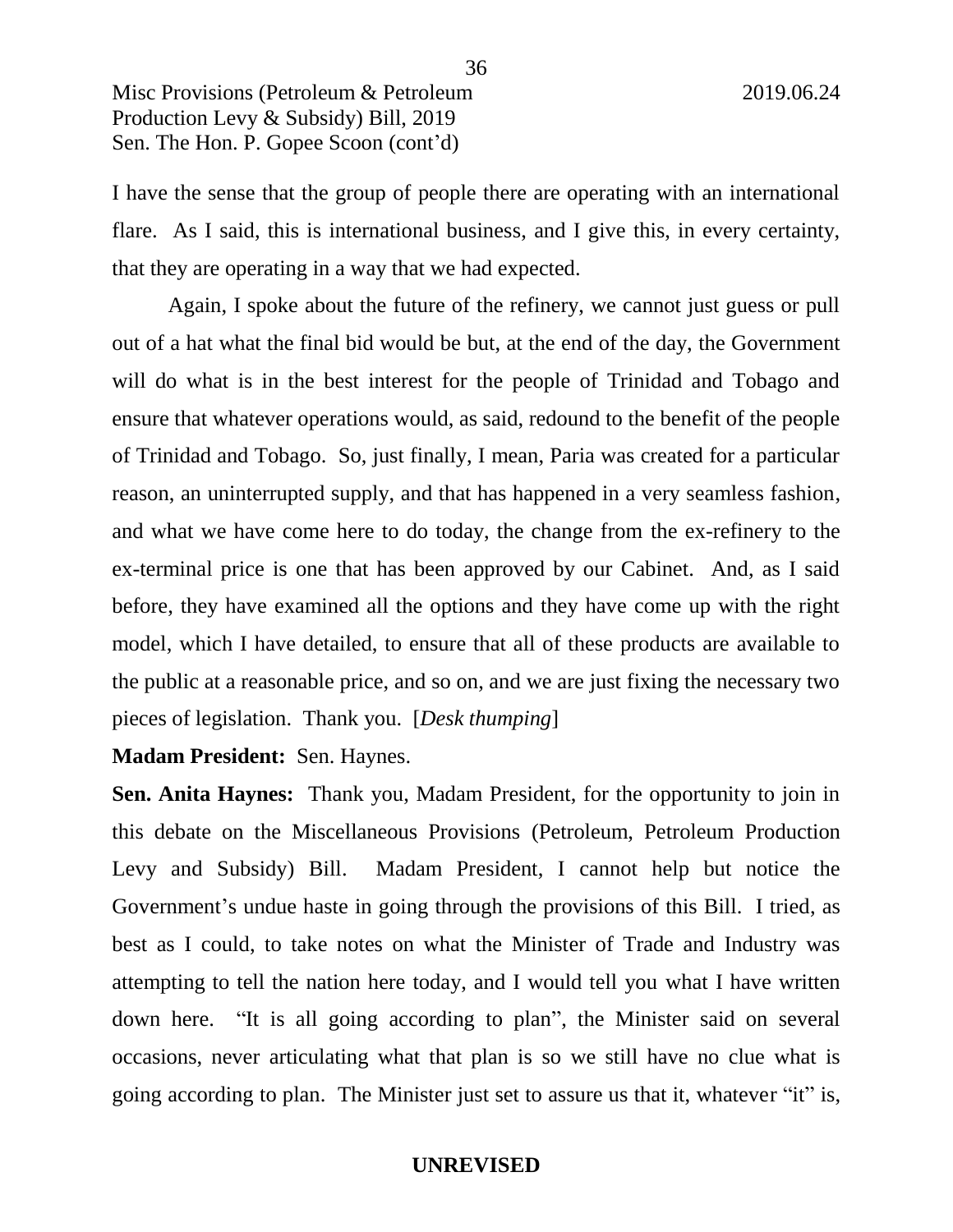it is all going according to plan, and that the transaction was smooth. There were no hiccups whatsoever, everything went, again, according to this mythical plan that they have going on.

Now, Madam President, I will get through some of my points here, but I really wanted to start on this concept that the Minister had that everything was smooth and the transaction was smooth and that what we are doing here today is just putting a couple of things in place from the, you know, as they call it, the restructuring of the operations of Petrotrin, which we know, in fact, to be the closure of Petrotrin which put well over 5,000 persons out of a job. And if that is their idea of a smooth transaction, Madam President, really and truly, I do not want to see what rocky waters is under this PNM administration. [*Desk thumping*] She said there was absolutely no—I think, Madam President, in directing what the Minister, no doubt, thought to be a rebuttable of Sen. Mark on the consideration of whether or not Paria will be sold, the Minister referred to it as hysteria.

I do not know where the Minister of Trade and Industry was in March of 2019, Madam President, when the Government had to—Minister Khan, who was notably absent at the moment—

**Madam President:** Sen. Haynes, I wish to draw your attention to the fact, Sen. Mark has already alluded to certain issues with the Minister not being here and I would be ask that that not be repeated in all the contributions to come. Okay?

**Sen. A. Haynes:** I assure you, Madam President, that as soon as the Minister arrives people will stop—

**Madam President:** Sen. Haynes, Sen. Haynes—

**Sen. A. Haynes:** Yes. But, Madam President, the Ministry of Energy and Energy Industries had to go on record, and I will read the title of this article here; this is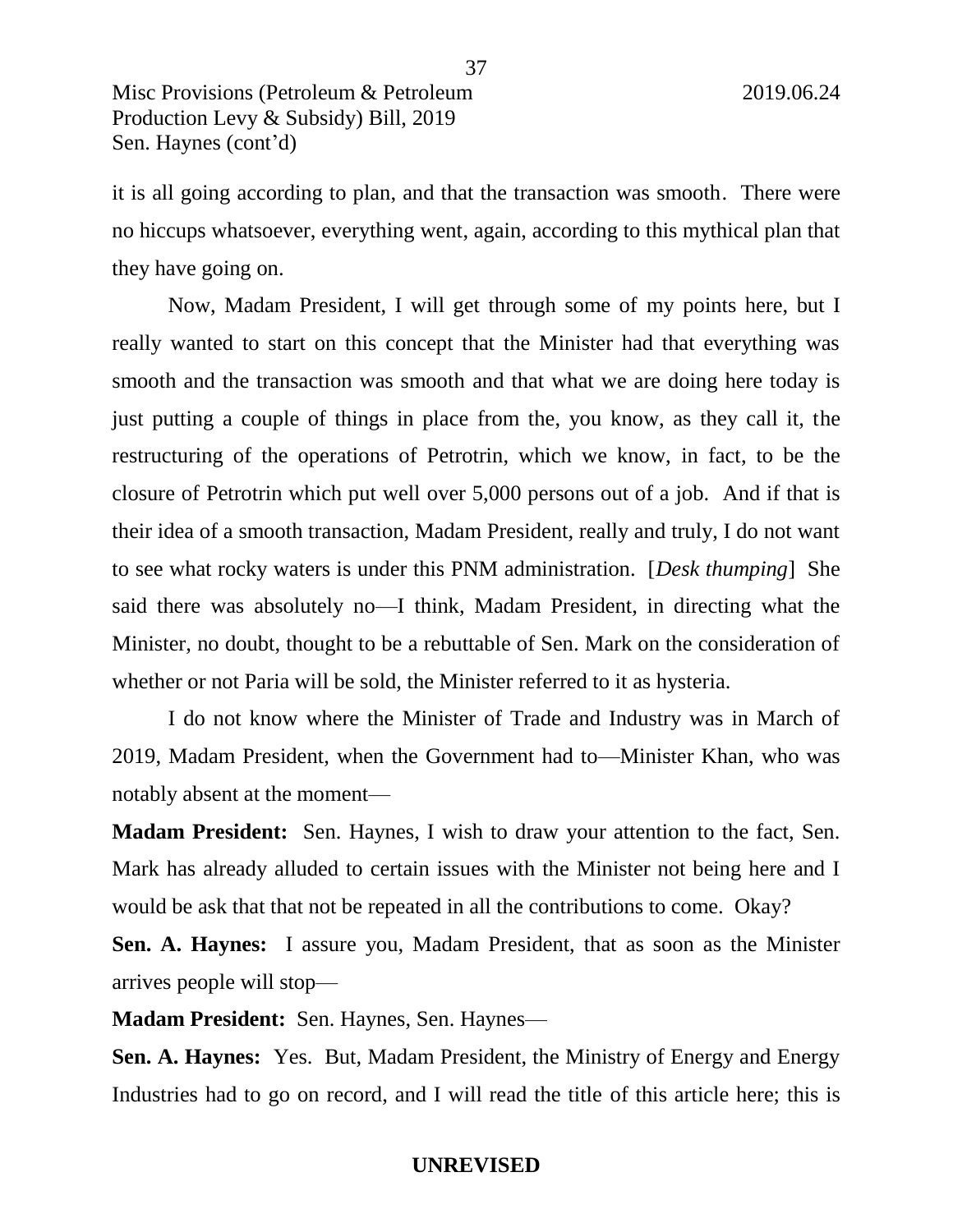from Loop TT on March 18, 2019, "Gov't orders retraction of RFPs for Paria Fuel Trading Co.":

"Government has retracted all requests for proposals for the sale of the Paria Fuel Trading Company.

The Minister of Energy and Energy Industries, Franklin Khan, said in a statement issued March 18, 2019, that an order was issued to retract any request for proposals for Paria Fuel Trading Company."

Now, Madam President, in order to retract something, it means it must have been done that the request for proposals for the sale of Paria Fuel Trading Company had to be a thing that was done in order for the Minister to retract it. So when you come here and you want to talk about hysteria and where Sen. Mark is getting his information from, it is from you all. You had to retract the sale, [*Desk thumping*] the request for proposal, and, therefore, when we come here now to tell us, "Look, there is nothing to worry about, there is nothing to look over here. All of these amendments are simple and everything we are doing here is very simple". Madam President, we cannot believe that because they are still pretending, at this point, that there was no attempt to sell Paria in March of 2019. It is now June and you are telling us it is hysteria; amazing, Madam President.

The Bill that we have in front of us here today, Madam President, is seeking to accommodate the business model of the Paria Fuel Trading Company, and as innocuous as that sounds and as they will try to make it, as the Government Bench will try to make it, as each Member contributes for five minutes, again, in an effort to convince us of the simplicity, begs one question, Madam President. We are in June of 2019 and we are now seeking to accommodate the business model of Paria Fuel Trading Company Limited, Madam President.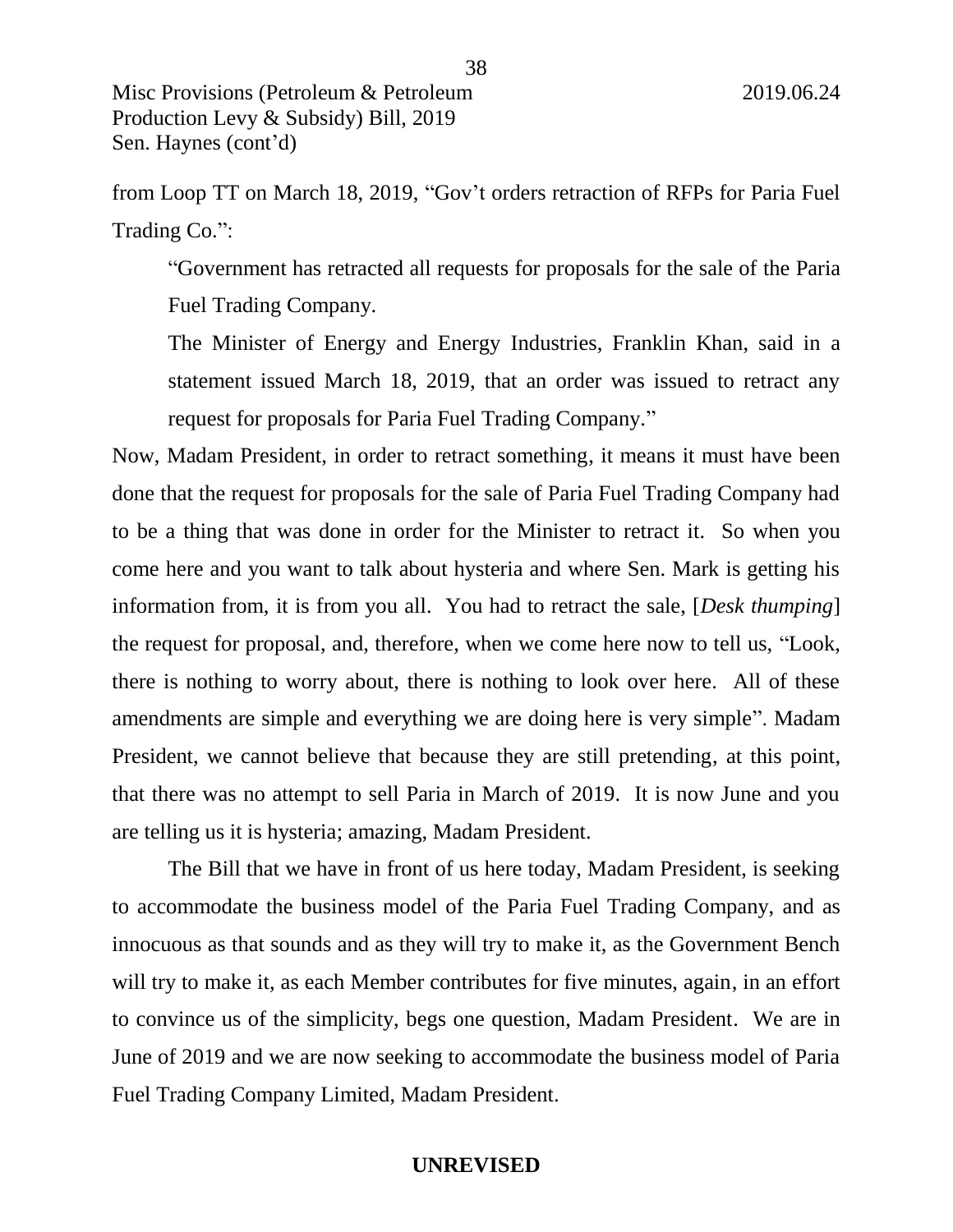#### **3.00 p.m.**

In August of 2018, and I have to go through this timeline and I am going to be very deliberate with the timeline that I am going through, Madam President because what got us here today is critical, and it also shows that what the Government attempts to paint as hysteria is in fact exactly what is happening and what we are doing is stating the facts as they have occurred in Trinidad and Tobago, Madam President.

So if we are in June, at the end of June, now seeking to accommodate the business model of Paria Fuel Trading company, when in August the announcement to shut down Petrotrin and put untold numbers of persons out of work and we said then that you are doing this in an ad hoc and vaille-que-vaille manner and that there was no roll-out strategy and no plan, Madam President, it appears, now today, that we were extraordinarily accurate in that assertion, Madam President.

Because if it took you from—well, the actual shutdown of Petrotrin took place on November  $30<sup>th</sup>$ —if it took you from then till now to know that you have to do these things, what other parts of the puzzle are you missing? What else can we be coming here and asked to do because the Government missed certain important pieces of information or important changes because of their haste, Madam President. You see, Albert Einstein famously said that the definition of insanity is doing the same thing over and over again and expecting different results.

Well, you know, I do not think that when you look at what this Government's energy policy has been and their bizarre behaviour with what is our most important industry, Madam President, I do not even think Einstein could explain what is going on here. You see, the Government has over the last year,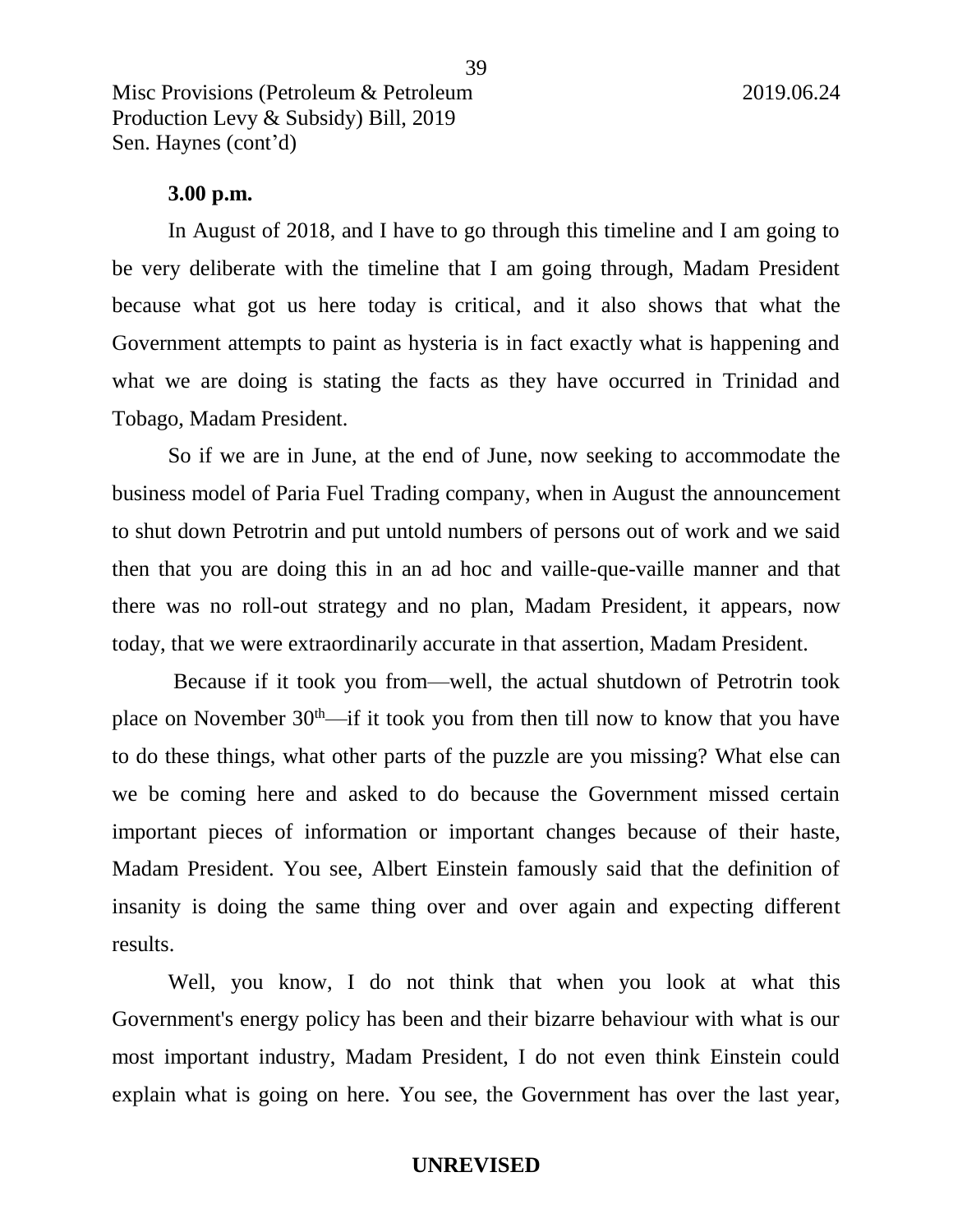probably a little more than that, they have on the one hand tried to make energy their defining achievement—having, you know, energy, spotlight on energy, and all of these massive, probably expensive workshops, et cetera. Going here, there and everywhere, the Ministers of Energy as you will. And at the same time being very opaque or lacking in accountability in terms of the information that is given to the public, Madam President, on important matters such as energy. And the Minister of Energy is on record as saying that accountability has to be measured, you cannot go into all of the details.

And when you look at the debate today, Madam President, when you look at what is happening here today, it is a continuation of that approach to our energy matters. So you have a Bill, the Bill seeks to accommodate the operations of Paria and no one thus far can tell us, well, what Paria was doing in the interim, since November  $30<sup>th</sup>$ . Nobody was telling us what has been occurring if we are now bringing this legislation to accommodate the business model.

And you see, Madam President, if the approach had been one of openness and transparency in the energy sector from the beginning, if the Government had been up front and accountable and had given us the details that we asked for last year we would not be here today, because any responsible Government, Madam President, any responsible governing agency, as of August last year, when you made the announcement that you were closing our flagship energy company—one of the most critical companies in Trinidad and Tobago—when you made that announcement, what you would have done then, Madam President, in my estimation would have been to say, this is what is going to happen, this is how it is going to roll out, so we are going to form these companies, this legislation theoretically could have been brought since November last year. They knew what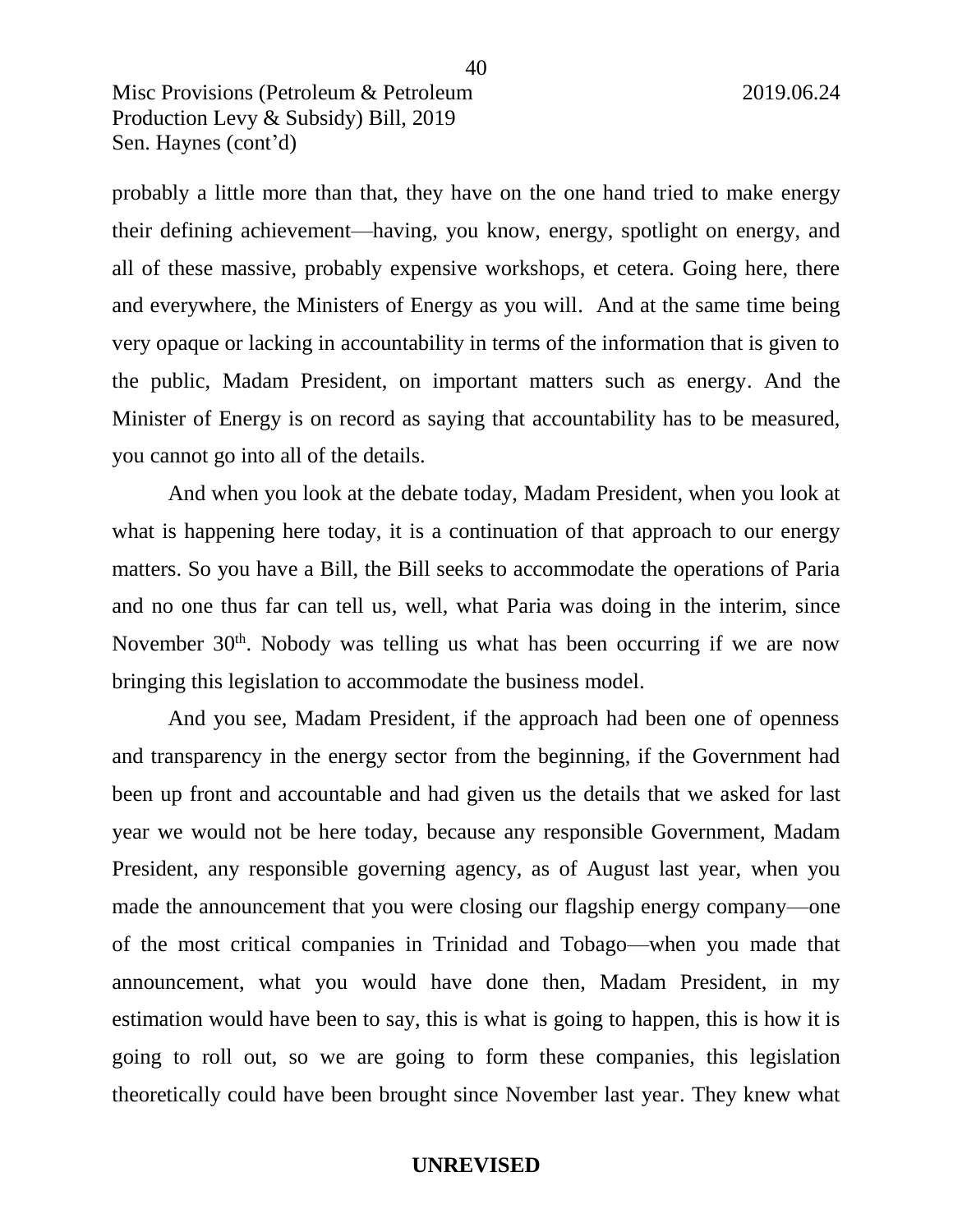#### they we doing.

But, Madam President, here you have it, six months-odd later, and the Government is still coming here and trying to tell us and convince us that all is well and there is nothing to look at over here. But, Madam President, as I went through the legislation, I noted that all the amendments that we were making in clause 2, what we were looking at, it was making it broad. Because as the Minister of Trade and Industry said, "we do not know what is going to happen in the future, so we have to make it as wide as possible".

And you see that—and I think the fact that they cannot understand that that is what our issue is, that when you are playing fast and loose with energy in Trinidad and Tobago, it must be a cause for concern to the people of Trinidad and Tobago, Madam President, that you can come here and tell us, look we are doing this, trust us, all will work out, but you cannot acknowledge that the decisions you have taken have had massive ramifications to the majority of Trinidad and Tobago. That you could come here and say that Sen. Mark is hysterical and that everything went smoothly, when so many people remain unemployed, Madam President, I find that—[*Desk thumping*]

**Madam President:** Sen. Haynes, you have now been speaking for quite some time and you have made your points, but you need to make some comments on the Bill itself, please.

**Sen. A. Haynes:** Thank you, Madam President, I sought to contextualize—

**Madam President:** No need to give me an explanation, it is fine, you just move on.

**Sen. A. Haynes:** No problem, Madam President. When we are, I think—as we are discussing Paria Fuel Trading Company, I had a couple questions, the Minister of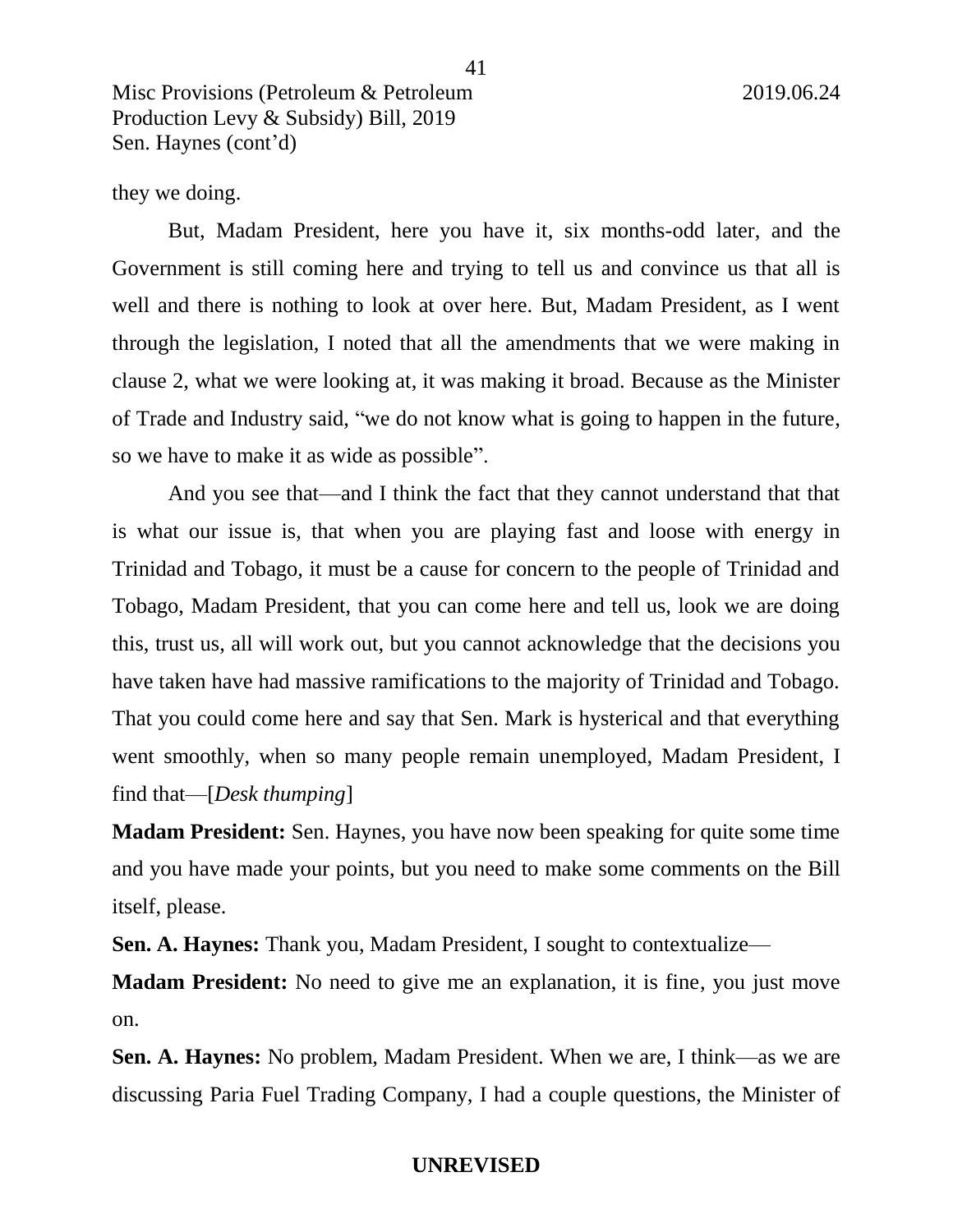Trade and Industry—and then as I looked at the contributions in the other place, because that is kind of where as it stands today, we would have to get the bulk of our information, since the Government Bench in the Senate seems remarkably unprepared to debate today. We had a couple questions in terms of Paria and the Minister of Finance sought to tell us that Paria is efficient and that it is doing well and nothing to worry about. But one of the questions that we had to ask was, if Paria is inefficient, will the taxpayers be asked to subsidize this inefficiency and will the inefficiency be built into the ex-terminal price.

And you see the questions we have to ask, Madam President, are because, as I have said before, the lack of accountability, because we have not seen any statements, audited or unaudited, from any of these companies and the data has been missing. What we have are assertions from a Government that I have already said we have difficulty believing, but they are seeking to tell us that we just need to believe what they have to say.

Madam President, I also looked at—when the Government is talking about—the Minister of Trade Industry raised it here today, the discussion on hiring the best in class for Paria and that they have put everything on track. And Madam President, we have known from previous debates that I have been in contact with a number of persons who had been part of the Petrotrin saga and who have lost their jobs and before I stood up here today, I got a text message because they wanted to ask the Minister, well who exactly has been hired in Petrotrin—how many persons in Paria, sorry—

**Sen. Gopee-Scoon:** Point of order, 46(1).

**Sen. A. Haynes:** Well, I am responding to you directly.

**Sen. Ameen:** Oh gosh.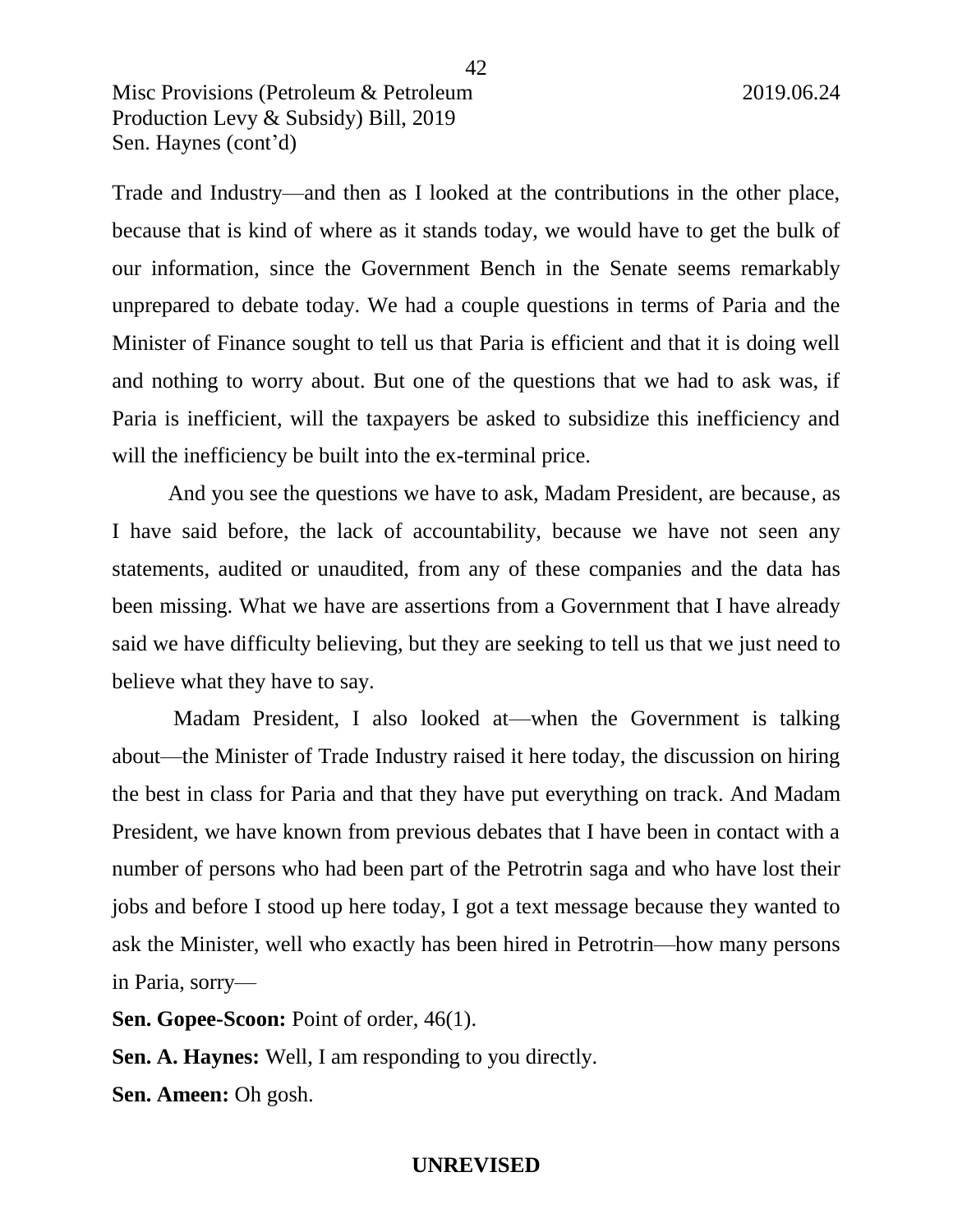**Sen. A. Haynes:** I found it interesting that you—

**Madam President:** May I make a ruling please? May I be allowed to? Thank you very much. Sen. Haynes, please continue but bear in mind what I have already cautioned you on, okay?

**Sen. A. Haynes:** Thank you, Madman President. Sorry that I pre-empted your ruling, because it really was a direct response to the Minister of Trade and Industry. So again with haste, yes that is what happens with haste, you tend to forget what happened. [*Desk thumping*] And, Madam President, when I am—as I was saying, when you look at the dream that was sold to us, was that by breaking up Petrotrin into these smaller companies they would be more efficient. We were told repeatedly about this unsustainable wage bill at Petrotrin.

**Madam President:** Sen. Haynes, to me you are re-debating an issue that has already been ventilated in other debates. There is a specific aim of this Bill. And I get that you want to make some of the points, but you need to not reintroduce debates of the past. You need to be able to focus on this Bill and make the points accordingly, okay?

**Sen. A. Haynes:** Yes, Madam President. I think you would appreciate that some of these points have to—necessarily must come back in here, because as the—

**Madam President:** So, let me tell you what I appreciate. I understand that you need to tie in your points, you may want to, but you need to do it faster and more tightly, okay?

**Sen. A. Haynes:** Thank you, Madam President. I will try to go quickly. Right, Madam President? So that what we are looking at—I am sorry, I lost my space there for a second. We are talking about the operations of Paria. Because if I get it correctly, we are talking about the operations of Paria. This Bill is by large to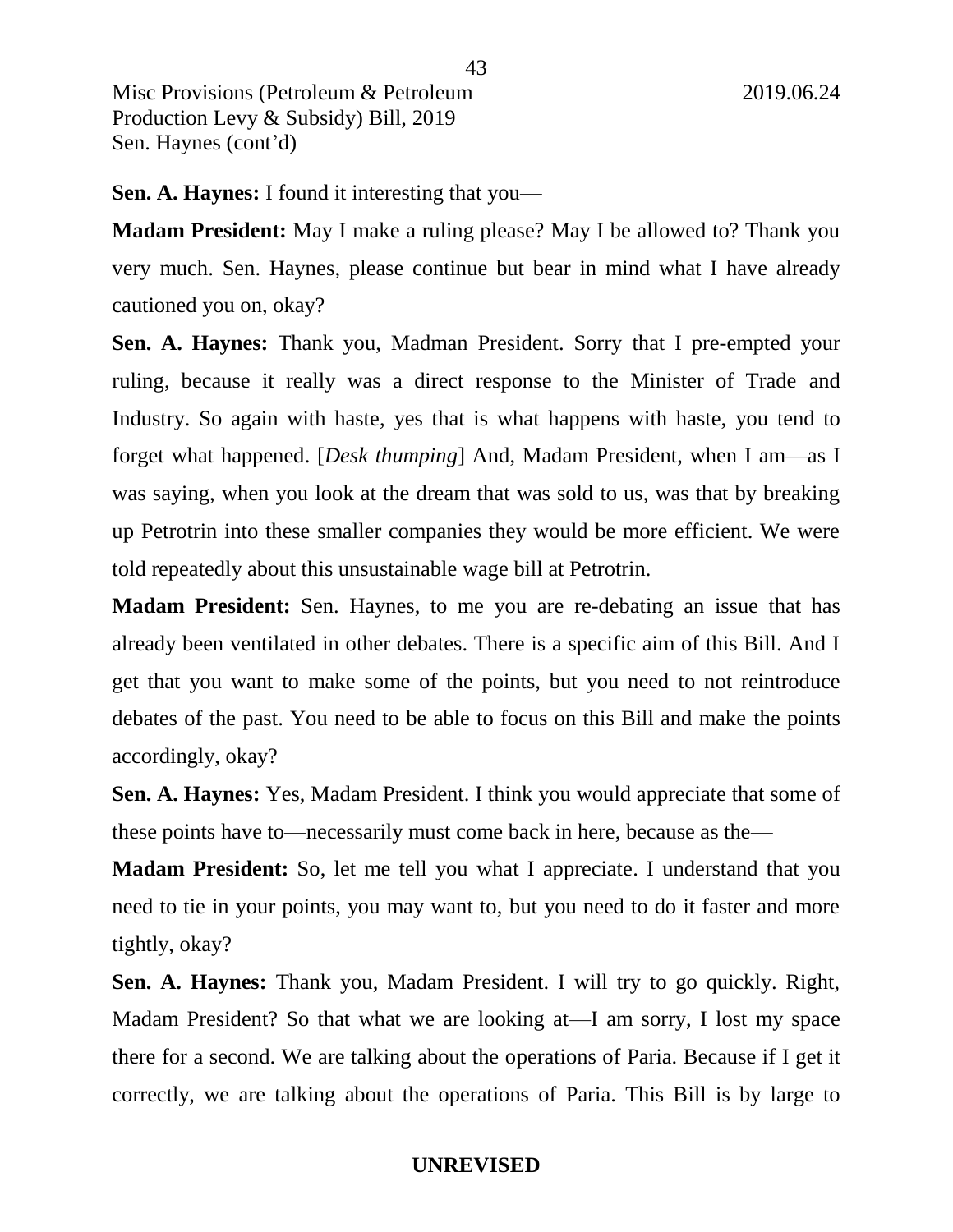facilitate to operations of the Paria Drilling Company. In discussing that, the Minister raised the point that persons had been hired, et cetera and that everything was moving efficiently and smoothly.

So my point was, one, how many persons have been hired?—because we have so far been only told about the CEO. And there had been a lot of debates, well a lot of discussion about the CEO's salary. But if Minister is coming here again and telling us, look everything is running smoothly and we are—and business is going well—how is it that we have not seen the material impact of any of these things, Madam President?

And the crux of my preparation here today, to come to this Parliament as we debated this Bill, was that when you look at how the events have unfolded, over time, it is clear that Government is still rolling this thing out and then just trying to hit swings and misses. Because there is no comprehensive, and has been no comprehensive policy articulated, no rollout plan and no measures for which Trinidad and Tobago must judge the success or failure—yes, of any of these companies, Madam President. And any—so even when you bring this legislation and you talk about its simplicity and you talk about what it is trying to do and it is really—and you try to couch it as best as you can, the fact is, the fact remains, Madam President, when you come here today what you are doing is putting an indictment on the incompetence of this Government.

The fact is in August of 2018, they had no clue what was going to happen over the course of this year and we are still seeing it rolling out today as part of this legislation and whatever else they may come up with between now and the end of the year. I thank you, Madam President. [*Desk thumping*]

**3.15 p.m.**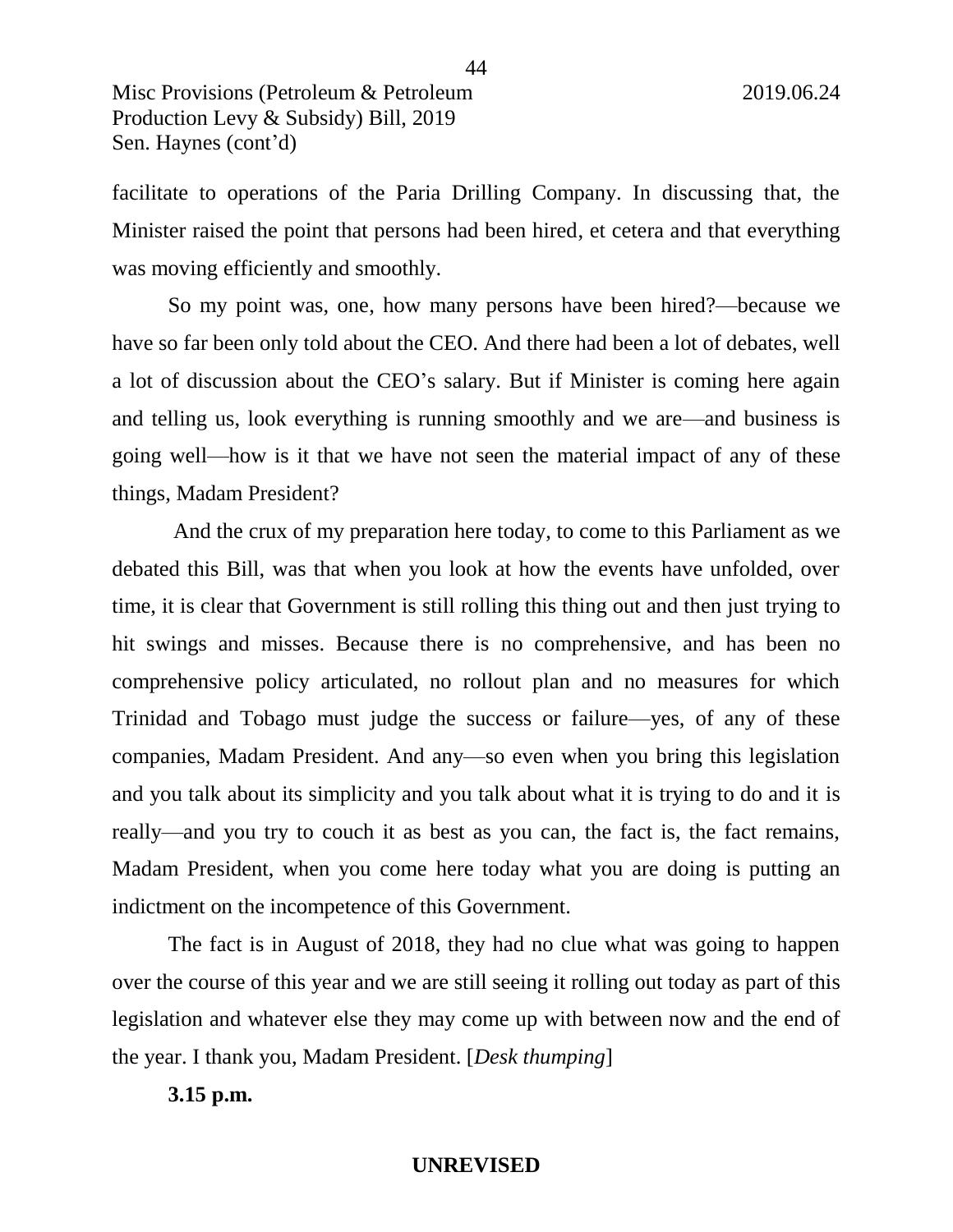**Sen. Dr. Varma Deyalsingh:** Thank you, Madam President, for allowing me to partake in this Bill, an Act to amend the Petroleum Act and the Petroleum Production Levy and Subsidy Act.

I appreciate that this Bill is necessary to treat with the implications of the closure of the Petroleum Company of Trinidad and Tobago Refinery, in particular also the calculation of the subsidy on fuel, with the recognition that Petrotrin, as part of the business which dealt with the refinery, a need arose to incorporate a new company known as the Paria Fuel Trading Company Limited.

This company presently operates as a trading business to import refined petroleum products for the sale in the domestic and other markets. So I see this has now created the need for an amendment to move from a model where we were looking at strictly as a refinery company to a company that deals with trading. So in a sense we are now looking at this new company which imports fuel, takes it and now distributes it. So in a sense we are just like a middleman having the business of getting the material in and distributing it to others locally and regionally.

What I must say, Madam President, I have to echo the fears of Sen. Mark when he mentioned the fact that when this subsidy and the levy first came into place it was really to protect the individuals. It was to protect the citizens from markets which had fluctuations, the OPEC; you know, one minute you would have prices going skyrocketing. So it was there to put that protection in place.

I am hoping somehow we can have a sense of also protecting our citizens, and I am hoping certain mechanisms could be put in place to further protect our citizens in case there are any fluctuation in prices. Because, there are a lot of citizens complaining of the hard times they serve, the prices of goods and services, and I am thinking that any sort of interference with the levy and subsidy Act, I am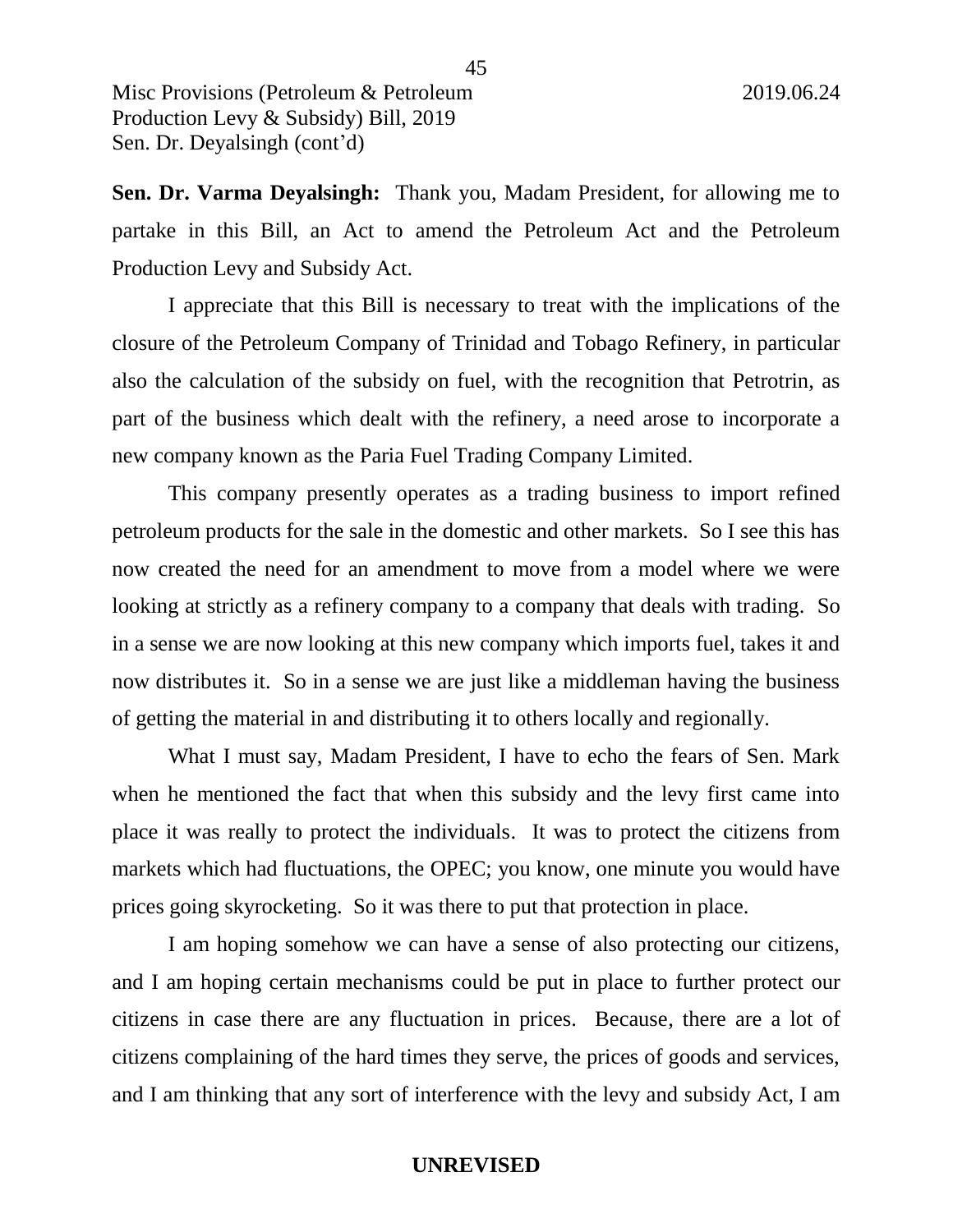hoping the Minister of Finance could give me some sort of a guarantee or some sort of a comfort that things would not skyrocket to put a further burden on our citizens.

Again, I also fear too that—I have been hearing that the company is doing well, it is getting a profit. So we are getting a profit by getting the goods in and selling over. But we have to be cautious to the fact that other players could come into this market, and another player, a country with bigger finances could suddenly come and look at our country and say let us teach them a lesson, in case any sort of international problems occur. Another company could say let us stifle their economy, let us flood the market with cheaper goods and services, offer the regional persons products that are cheaper, and in that way the same company that is making the profit now will be stifled. So we have to be careful the international forces do not come in. What we are now saying is a company that is making profit would suddenly be in a position where that company may be in a position where they are competing with big markets outside.

So this Bill was described by persons on the other side as a small Bill, but this Bill is really not such a small Bill, because it is a billion dollar operation. Before I go into the clauses, I would just want to elaborate the fact that this Bill is a Bill that we have to look at it in the sense of what it can do to the taxpayers. There is the bond that was borrowed before, where I think it is US \$850 million, which is more than TT \$5 billion, which is due I think sometime in August.

**Madam President:** Sen. Deyalsingh, I allow Senators an opportunity to put your contribution in context, but it has to be in the context of the Bill. I would ask Members as the debate continues to please bear that in mind. So you are now kind of veering off of the Bill itself.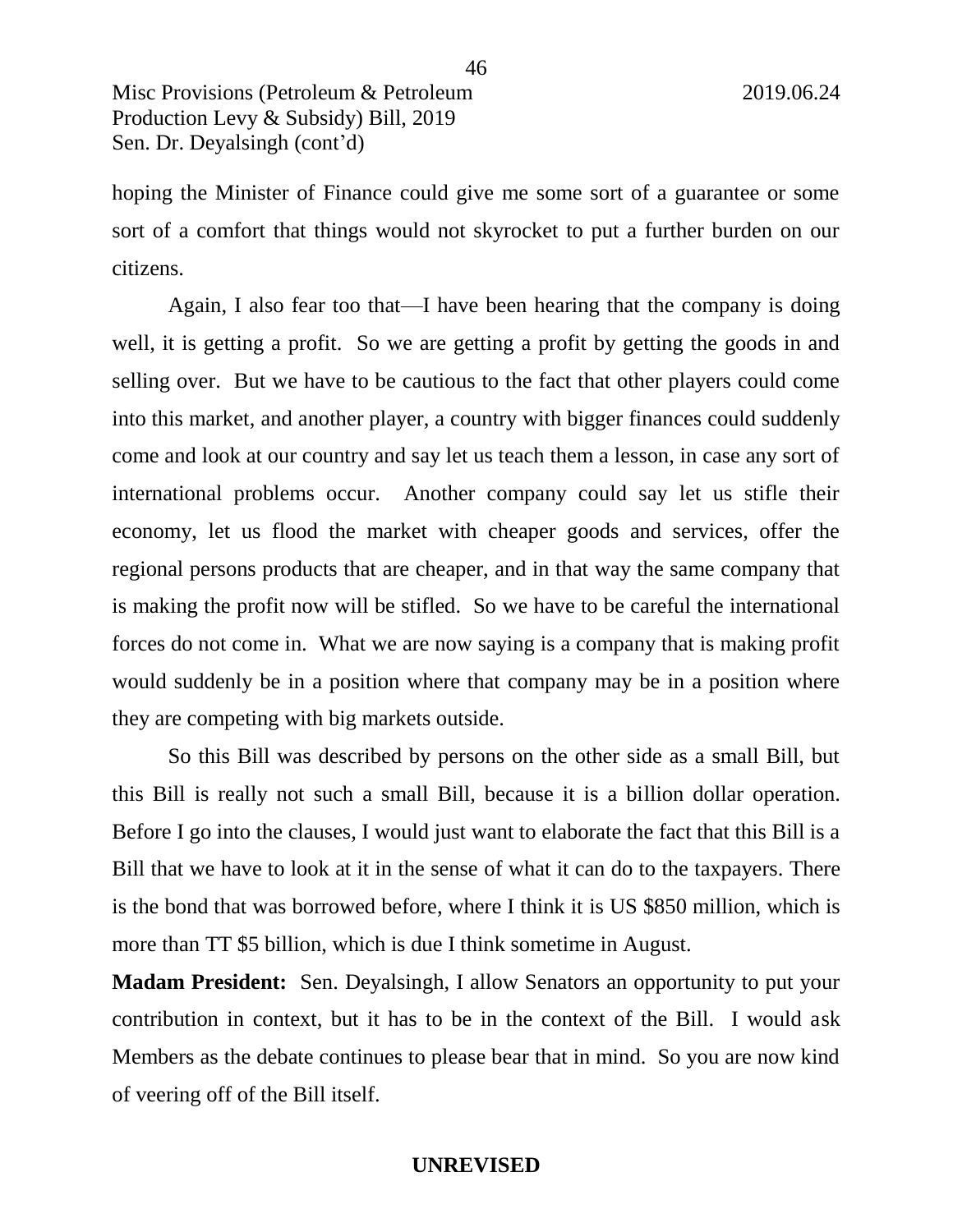**Sen. Dr. V. Deyalsingh:** Thank you, Madam President. I was just trying to elaborate it is not a small Bill, Madam, in the sense that I think it brings up the point that whatever we are doing here, whatever we are giving the four companies now, our blessings. I think the Government had no choice. They were in a state where they had no choice to look at what was happening in the company, just as how a few years ago Caroni assets was sold out and it caused a lot of distress within the community, similarly hard decisions had to be made and were made.

I am looking at the context of this bond issue, \$850 million bond issue several years ago for the upgrade of Pointe-a-Pierre, and I am thinking—it brings up the point that if we got all that money years ago, what happened to this upgrade? Was the company not upgraded? The players that actually were responsible in the board, were they doing their jobs?

So I looked at, again, the fact that the moneys that would be owed, I think it is a lot, and I am thinking that even 10 to 12 years ago when we borrowed that money, lenders actually gave us this money without any government guarantee, and I found that strange. How could somebody lend a country money without any sort of guarantees? And this is something I think we need to look at.

So at the end of the day, the players who run these new companies, I think we need, as Sen. Deonarine said, to ensure that things are running efficiently. When the goods and services come in, we have to make sure that when it comes in there that the storage, the package, the cost is kept down so it would not trickle down to the consumers. I think that level of accountability is what we lacked before in successive boards that ran Petrotrin, and we have to ensure that it is not allowed—the same sort of mentality is not allowed to run in the four new companies that we have. So at the end of the day if the players who run these new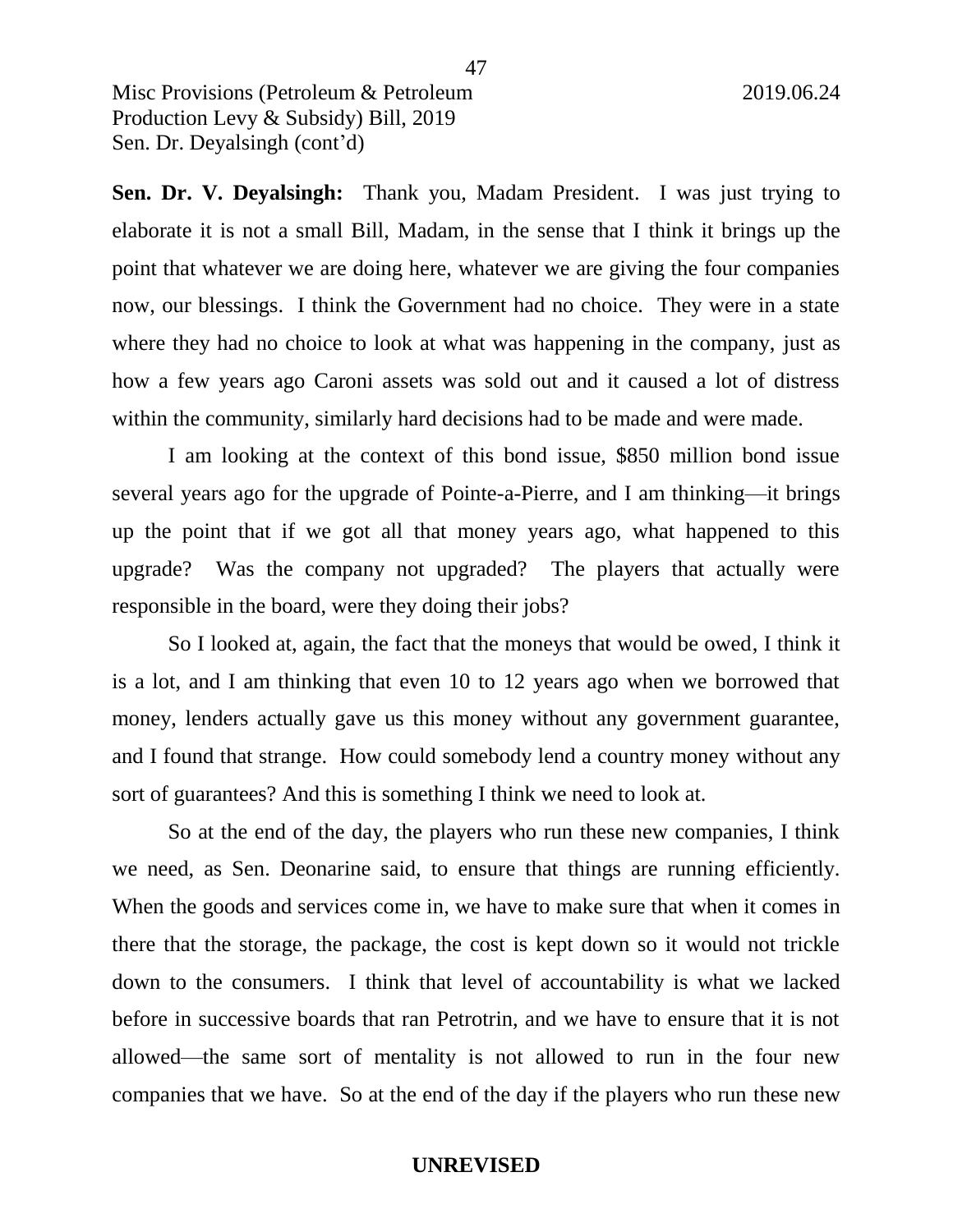entities are not monitored, we run that same risk.

This Paria Fuel Trading Company is a start-up company. It starts afresh, so there is no history of profit and loss. And this I think—it reminds me of a few years ago of BWIA, and we might be coming into the same scenario with CAL. Now, I would like to just go into one aspect, Madam President, looking at the Bill itself, the clauses of the Bill. Clause 1, I think is just the title of the Bill, it does not need much to be said. Clause 2 actually inserts the definition of "trading business" as it is not currently defined in the Act. I think this is something that when the restructuring of Petrotrin took place, it was not realized or probably not noted, or as some others alluded to, it was probably such a quick work that it was not really, it was such a quick work in progress that it was missed out. But regardless of what it is, the fact that we are here now dealing with this entity, we have no choice now to try to bring it into sync with being a trading company rather than a company that refines.

So in the event that a refinery becomes operational in the future, I noted that this clause actually left open the option that it could be a trading business as well as a refinery business, in the event that in the future we are able to start back some level of refining in our country.

Looking at further down in the Bill, Sen. Deonarine actually looked at how the ex-terminal price was calculated, and went into details with that and even the Fifth Schedule of the Bill actually deals with the basis of computing this new exterminal price. And this is effected by clause 2(b) of the Bill which now allows for the insertion of the Fifth Schedule. So I am happy that the Bill now gives the country the flexibility, both to import fuel or to produce fuel at the refinery.

With respect to the Petroleum Production Levy and Subsidy Act,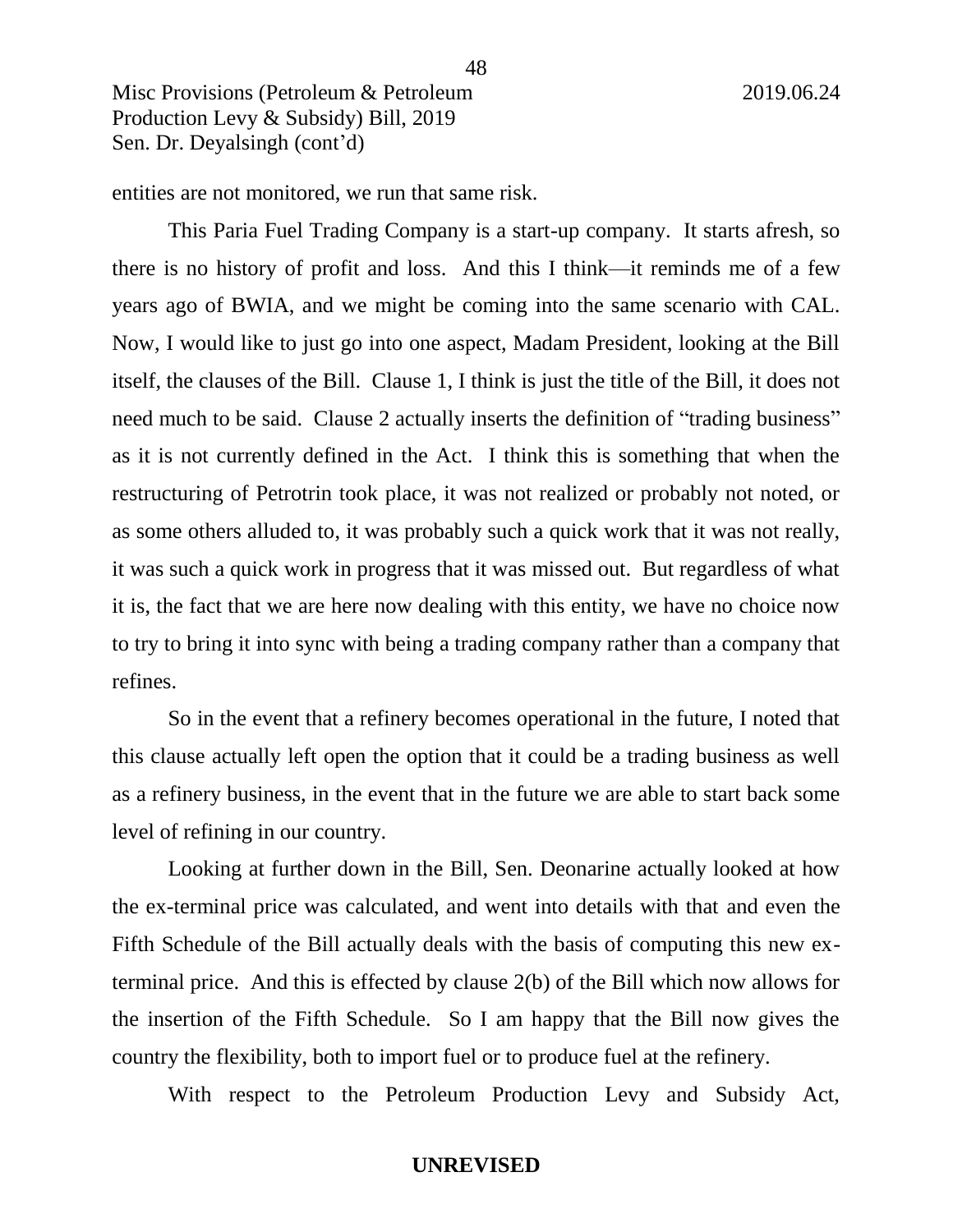adjustments have been made to make this Act consistent with the amendments made to the Petroleum Act. This is really to allow the inclusions of the operations of the Paria Fuel Trading Company Limited as a definition of a trading business.

Clause 3(a) and 3(b) deal with the amendments to the Petroleum Production Levy and Subsidy Act to make them consistent with the amendments to the Petroleum Act.

Under section 8(1) in the Petroleum Production Levy and Subsidy Act there are four different variables in the calculation of the subsidy, one of which is the exrefinery price, and given that the refinery is not in operation at this time the prices will be opt to change.

I looked at the new subsection (1A) which was inserted after subsection (1) in section 8 to include the new ex-terminal price variable in the calculation of the subsidy.

Madam President, I understand the Bill also amends section 12 of the Petroleum Production Levy and Subsidy Act, which allows for the filing of a return to the Minister, which, I am looking at the effect that this brings into sync, the fact that this brings in a greater level of accountability, and looking at the runnings of the new companies.

So all in all, Madam President, I think that this Bill is needed to help the changes that came about. I think probably, be it a lapse in the initial Bill that we discussed before or is it a work in progress, and new things would come about that we may need to have changes as we go along. But all in all, I look at this Bill and I think that it has my support, it is just that I am thinking we need to look at these companies more to ensure that a similar culture of how things were before in Petrotrin, does not now present itself in these new companies. Thank you.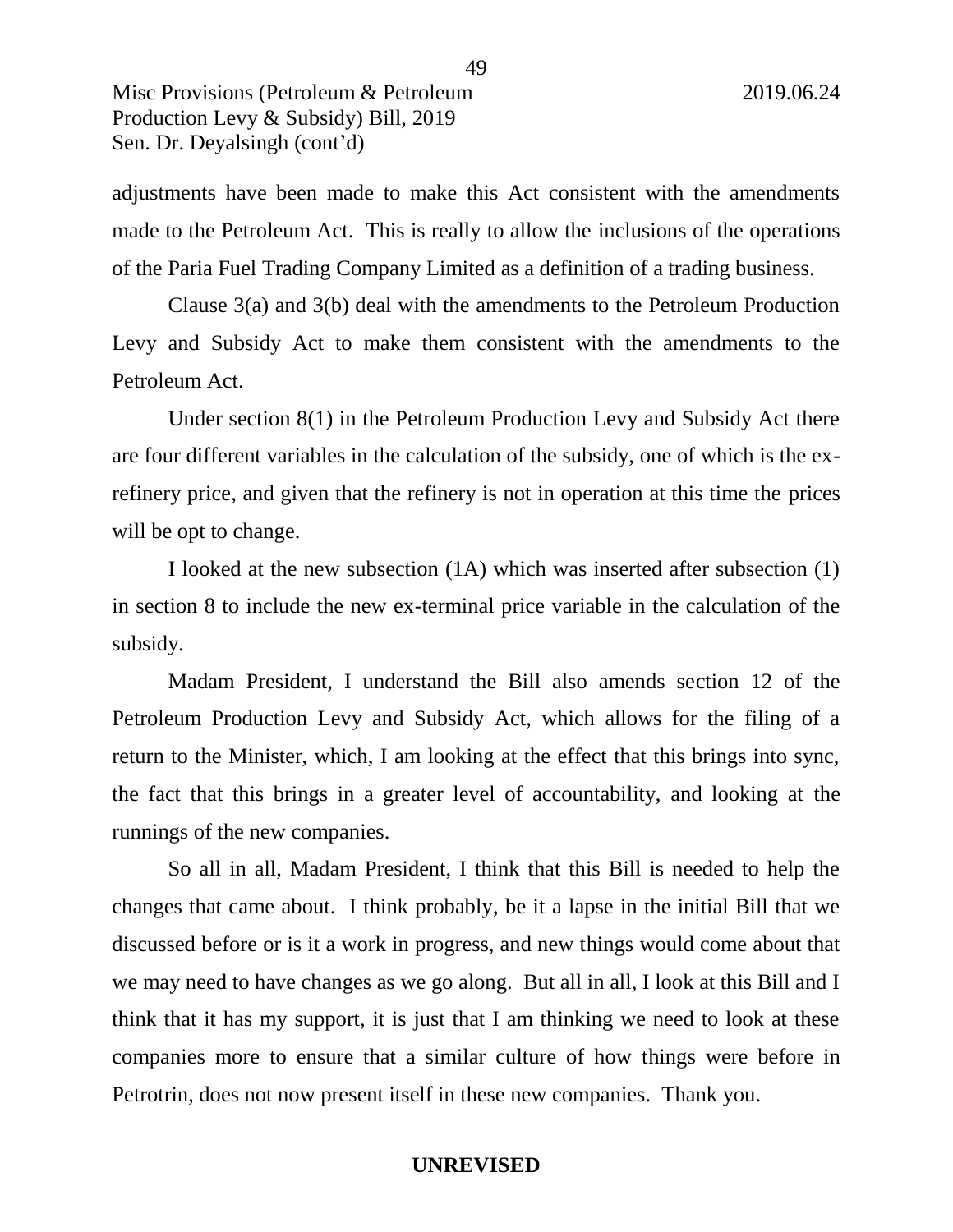**The Attorney General (Hon. Faris Al-Rawi):** Thank you, Madam President. I confess that I came to speak on another piece of law, but I am compelled in light of the last submission by Sen. Deyalsingh to join in this debate to just put a few simple facts upon the notes of *Hansard*.

I have heard it referenced a few times, and in particular by Sen. Deyalsingh when he said that he felt compelled to agree to a certain point made by Sen. Mark. This law is not rushed. This law was not ill thought out. This law is not a kneejerk reaction. Law has to be constructed on the back of process and data. Law has to be extrapolated in the context of the amendments that we make today, very importantly, on the back of the several pieces of law that are affected. For the record, let me place it on record now.

The Petroleum Act, Chap. 62:01, the Petroleum Production Levy and Subsidy Act, Chap. 62:02, and certainly some of the subsidiary legislation, the Orders, the Schedules, one does not decide to produce work of this type by reference to detailed formulae and structures by way of knee-jerk reactions. So let us put this to bed very simply.

Contrary to the serious inconsistencies in argument by Sen. Haynes, because on the one hand Sen. Haynes came to this Senate to say the Government seems to have no plan at all, the Government has not spoken to a plan, and then Sen. Haynes went into great detail about the "Energy Spotlight", about the publications, about the fora. And perhaps Sen. Haynes was not paying attention to the fact that the Prime Minister of this country spoke to the Petrotrin issue on three occasions. There were public addresses to the nation. [*Interruption*] Would you like me to give way?

**Sen. Haynes:** Thanks for giving way. Having a press conference is one thing, but

50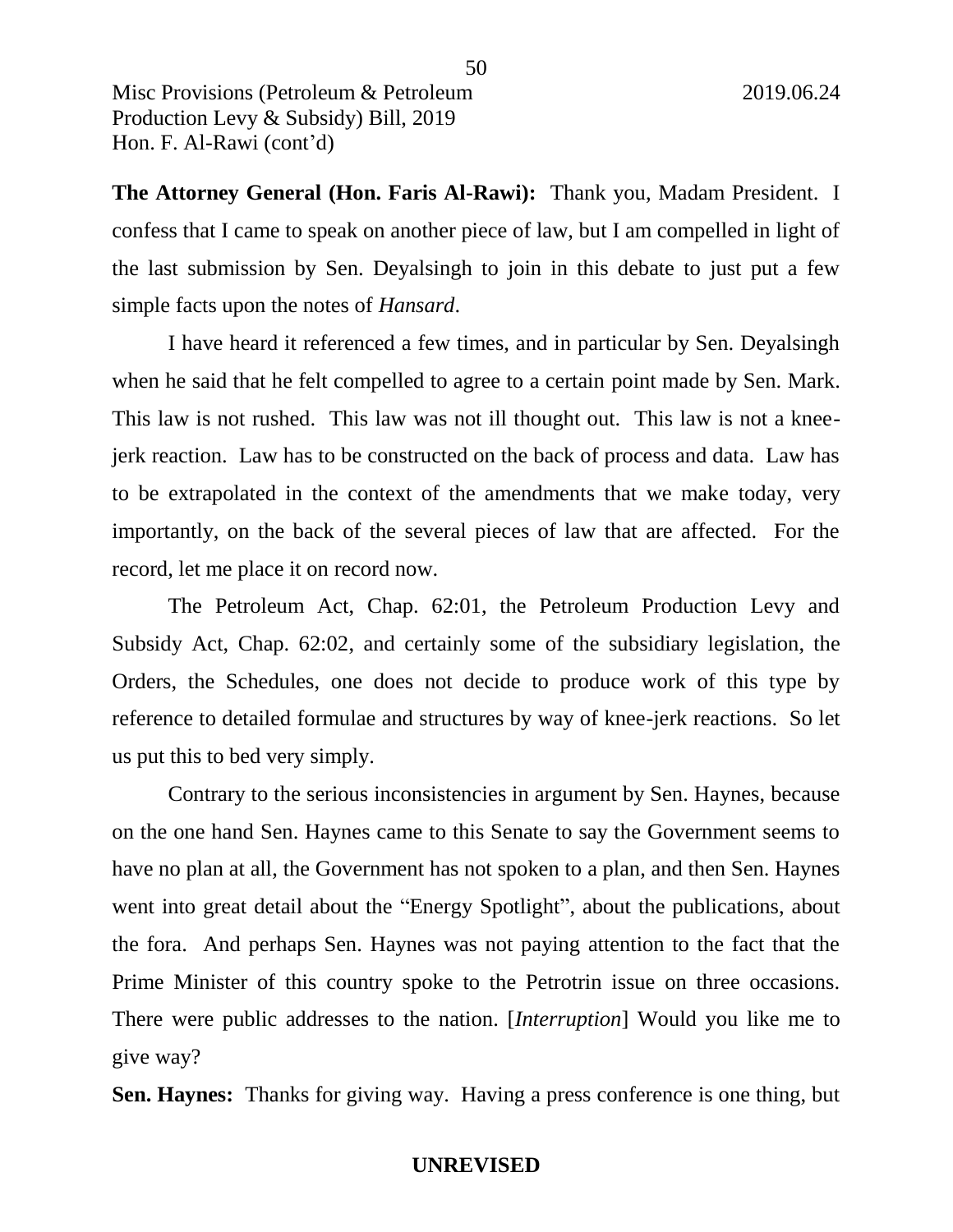giving details is a completely different thing. And so it said, it gave us no plans, it really did not. So unless you are going to tell me what the plan was that was articulated, I know there were press conferences, but what were the details in the press conferences?

**Hon. F. Al-Rawi:** Sure. I regret that I cannot assist you with the absorption of details, that would be a matter of reflection, and I mean that most sincerely. I do accept that the Opposition's role is to pour scorn on any government, at least from your perspective but, Madam President, it is pellucidly clear for all those who wish to pay attention, in particular in the culmination of the "Energy Spotlight", that the hon. Prime Minister did not account to the nation with just a blank sheet. He certainly did not come with a wheel spinning as to what the plan looked like, as we saw in other quarters. In discovering the methodology for this particular Bill, no less team players came to the table than Poten & Partners, and White & Case. And for those who are not capable of following who these people are, as the entire UNC Bench seems incapable of following, these are the foremost experts in the energy industry in the world. One particularly on the exploration and production aspects, and what the yield and methodology should look like, and the other being the foremost expert in the negotiation of the law and negotiation surrounding the arrangements. This law which we have proposed, this Bill which proposes the amendment to the laws that we seek now, came on the back of published data with actual reference to methodology and rhyme and reason as to why the taxpayers of this country needed to relieve themselves of the situation of Petrotrin's perennial losses and go forward extrapolated losses, and why it is there needed to be restructure.

So, Sen. Haynes, I unfortunately can offer you no comfort. That would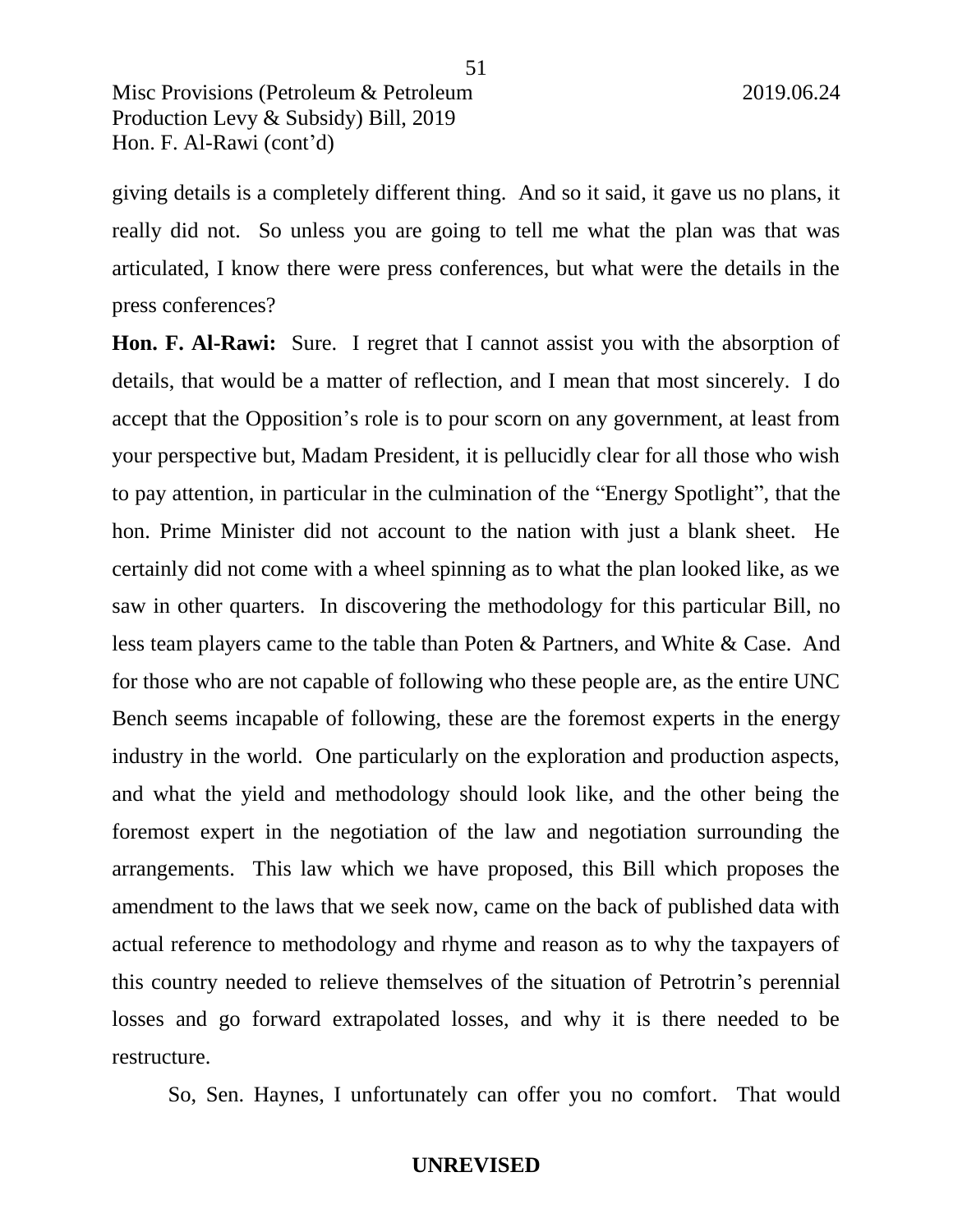require a little research and a little absorption.

But, Madam President, if I get to the Bill itself, I want to put on record that Sen. Deyalsingh raised a few important points which caused me to enter into this debate. Sen. Deyalsingh asked for us to remember that we had to manage the subsidy and protection of taxpayers quite carefully. Sen. Deyalsingh also raised the issue of whether the market could be flooded by someone entering the market and basically driving the profitability of the entities, Paria, Heritage, et cetera, and that combined matrix downward. I would just like to put that to bed very quickly and very simply, no person can enter this market without a licence. No licence is offered without the Minister of Energy and Energy Industries. No Minister of Energy and Energy Industries offers a licence without the Cabinet. Where the taxpayers of this country effectively own the primary assets, it would be illogical, if not insane, to allow a flooding of your market in the circumstances contemplated. It is just impossible that that scenario can present.

**Sen. Dr. Deyalsingh:** Attorney General, I am looking at the regional market. Could somebody look at the regional market, and we are now competing outside, selling some of the products outside, a big company comes in, says, "Let us stifle them here. Let us go outside now and give our products cheaper outside." The regional market we will have no control. This is what I was saying.

**Hon. F. Al-Rawi:** Sure. Again, I will put that to bed immediately. We have two markets; we have an external market beyond Caricom, and then we have the Caricom market. The principles at the Caricom markets are very simple. If a Caricom territory which is part of the CSME has the product to offer, you trump it. Trinidad and Tobago's product is on deck in the CSME. We have the preferential tariff treatment for this market. But what we are talking about today is the inflow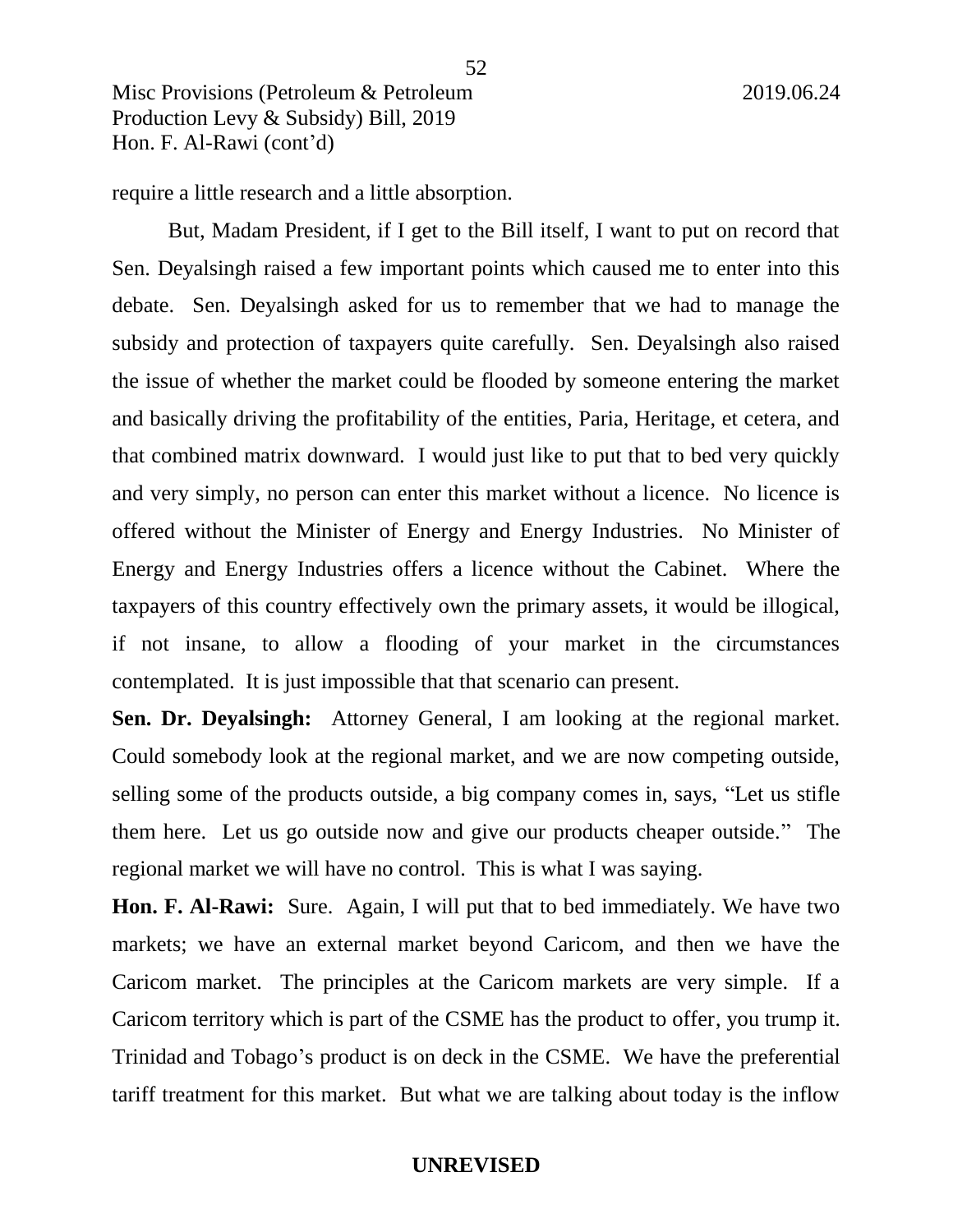and price fixing, not an outflow. So as an importer and trader in petroleum products, this Bill is dealt squarely with the purpose of making sure the price formula at the pump is managed in a predictable published fashion.

So there can be no flooding of this market. No territory can enter the Caricom where we are present, or certainly our market without licensing and without purpose. So the concept, and I have to be extremely careful to correct, most respectfully through you, Madam President, the submission made by my learned colleague Sen. Deyalsingh, because if the media were to pick up on what the question was, there can be panic.

This Bill is the antithesis of that. This Bill is squarely rooted in having a publication of the Fifth Schedule, and very importantly in ensuring that we have the subsidy formula published. So the question asked by my learned colleague, Sen. Deyalsingh as to the subsidy aspect, we are in this Bill squarely treating with clause 3, the Petroleum Production Levy and Subsidy Act, and in treating with the formulation of that by preserving a bifurcation, when you come back to refining you can go to ex-terminalling based on that basis, or if you are importing you will deal with the formula on that basis, we are treating with the subsidy formulas within the parent law, Petroleum Production Levy and Subsidy Act, Chap. 62:02, by way of a published position.

Now let us deal with Sen. Mark's usual hysteria. It is hysteria intellectually to offer an argument that people ought to panic. Why? Let us deal with the facts. What is the price at the pump, today, yesterday, one month ago, August last year? The price at the pump has been fixed, and it has been fixed and will continue to be fixed because the law is in effect. On the one hand, by these amendments as we come into effect, but on the other hand the maintenance of price at the pump was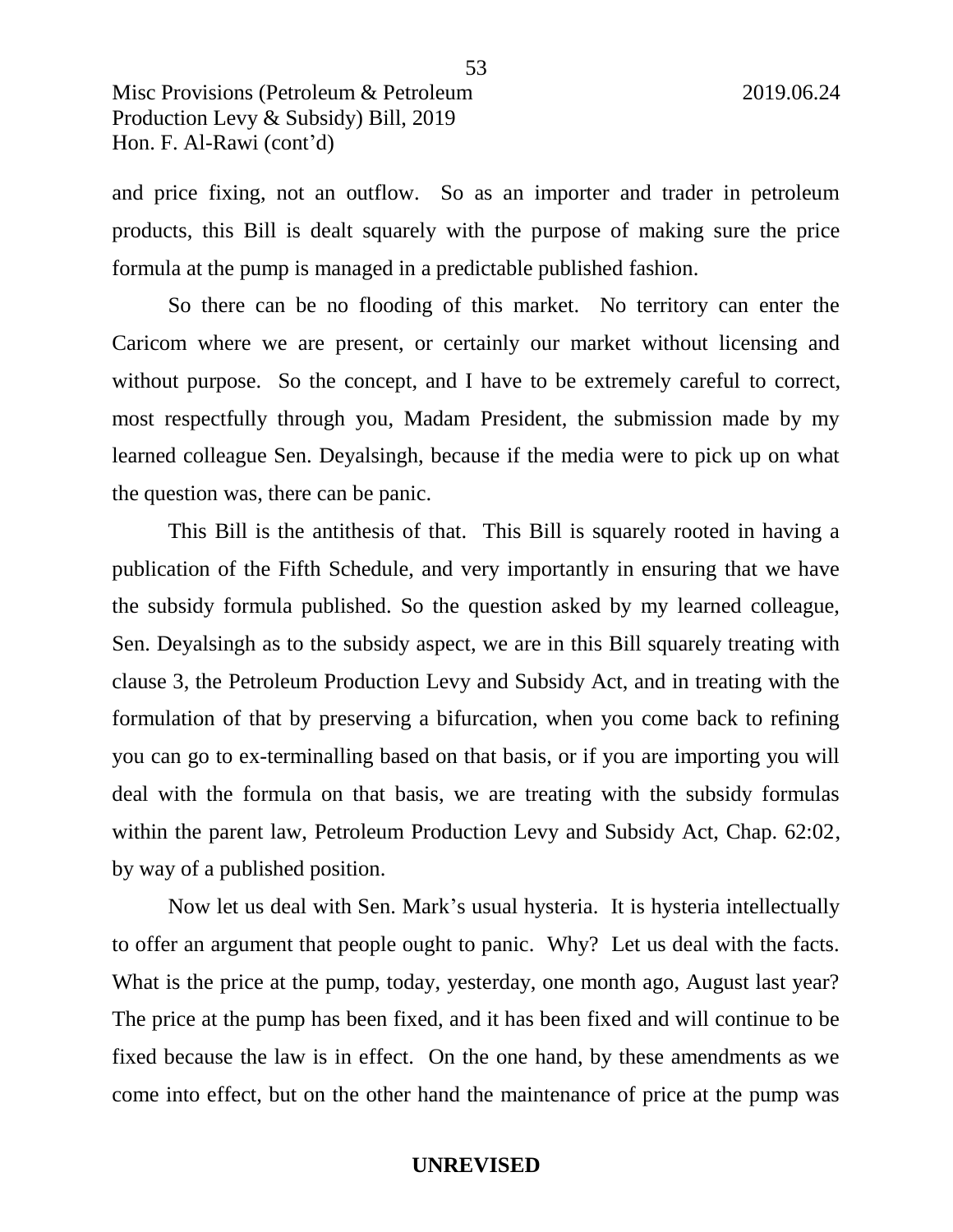managed by the Ministry of Finance in conjunction with the Ministry of Energy and Energy Industries, and that was a public statement made by the Minister of Finance and made by the Minister of Energy and Energy Industries.

So let us get the hysteria of Sen. Mark out of the way, label it for what it is, "same old, same old". This Bill is really very simple. This Bill is designed in the clauses that are set out here to put certainty and lawful purpose behind the formulation of ex-terminal pricing, and also how we treat with subsidies and levies. It is intended to preserve the return to the marketing by refining in TrinidadandTobago, and also by the importation or trading of fuel. This is directly in concert with the Minister of Finance's statement as to maintaining the price at the pump exactly the way it is.

And I will remind, as I come to a close very quickly, Madam President, when Basdeo Panday enjoyed the privilege of reforming Caroni, which had similar purpose. We had Petrotrin on the one hand driving this Bill and Caroni. Let me remind this population, and students of history would know this, Caroni and sugar cane fell in Trinidad and Tobago because of something called the "Cotonou Agreement". It was the subsidy arrangement by the European Union, the EPA arrangements under the Cotonou Agreement. When those subsidies were removed by a UNC Government, the market for sugar and its profitability collapsed entirely. **Sen. Mark:** "Same ol', same ol'."

**Hon. F. Al-Rawi:** The fact is, as we draw the comparison to this particular petroleum aspect, then Prime Minister Panday made the correct decision. The profitability was driven by the fact that the European Union said they would no longer be enjoying the subsidies, and if the subsidy fell out and the market was no longer apparent, the country had to take a decision. You will never hear a PNM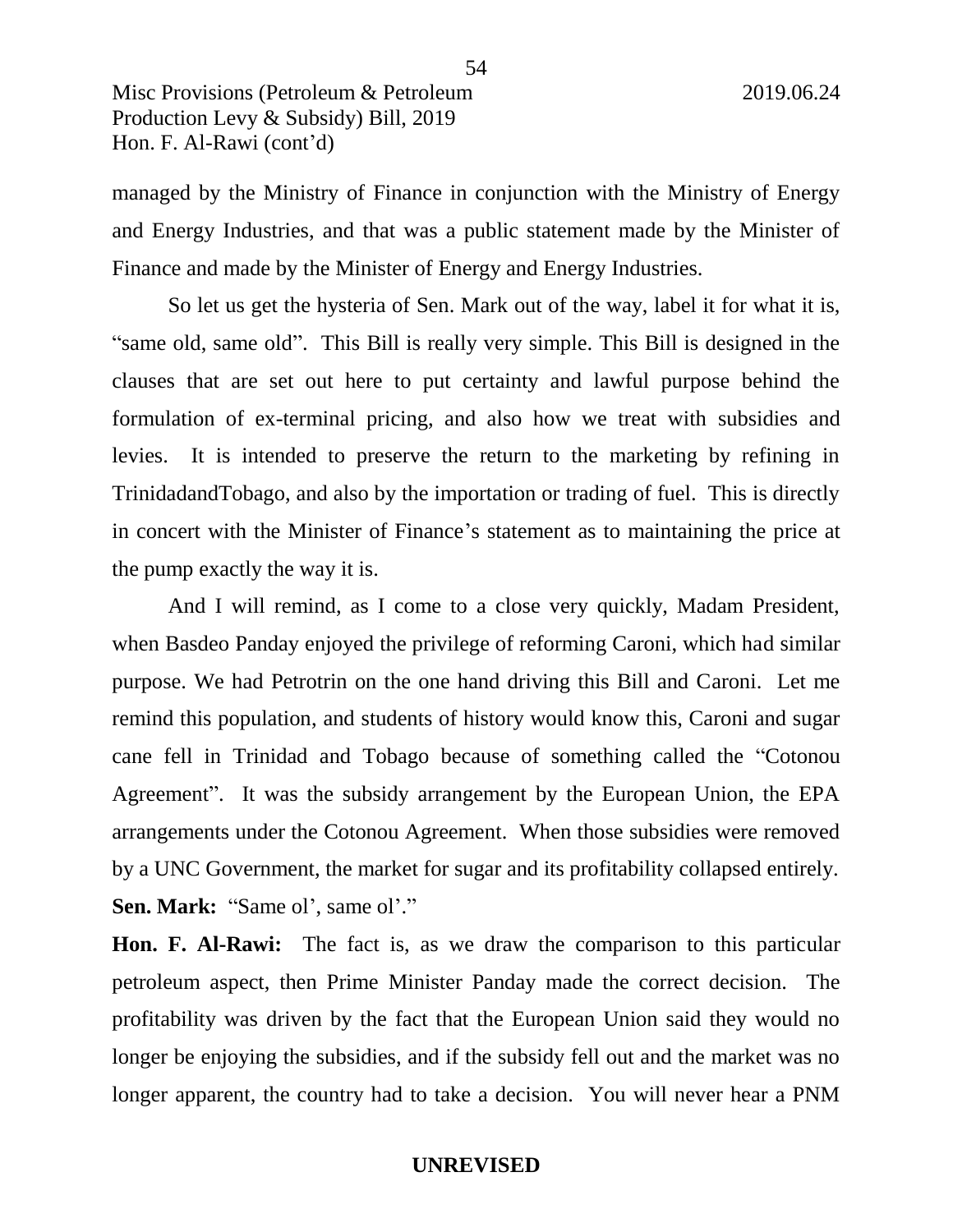Government come here and bash the UNC, bash the DLP, bash Mr. Panday then as Prime Minister for doing the correct thing.

#### [MR. VICE-PRESIDENT *in the Chair*]

So for heaven's sake, Mr. Vice-President, why does the UNC intend to come here and cause mischief? Because the fact is that profitability is the profitability for the taxpayers of this country.

**Sen. Mark:** You are the biggest mischief maker!

**Hon. F. Al-Rawi:** And the taxpayers of this country need to ensure that their Government has the strength to take the hard decisions. This is not an easy decision to have been made. We are warmed by the fact that the bids for the purchase of the refinery are in and being assessed. We are warmed that the compensation packages for those who have been affected by the closure of the refinery have been processed; \$2.7 billion in cash has been paid out. Lands and other subsidies have been announced. Management of the fallout of industry and absorption in the creation of alternate industries is actively afoot. [*Interruption*]

Mr. Vice-President, I do not know where Sen. Mark's agitations come from. Perhaps he is just provoked by common sense meeting his line of logic or lack thereof. But what I can say, Mr. Vice-President, is we know that history will judge this equation in the correct context. [*Interruption*] We ask the people—Sen. Mark. Mr. Vice-President, could I ask you to control my learned friend?

**Sen. Mark:** "Yuh see he happy; he have 23 minutes."

**Mr. Vice-President:** That is fine, Sen. Mark. Please allow the Attorney General to make his contribution. There is no need to shout across the floor when he is making his contribution. Continue, Attorney General.

**Hon. F. Al-Rawi:** Thank you, Mr. Vice-President.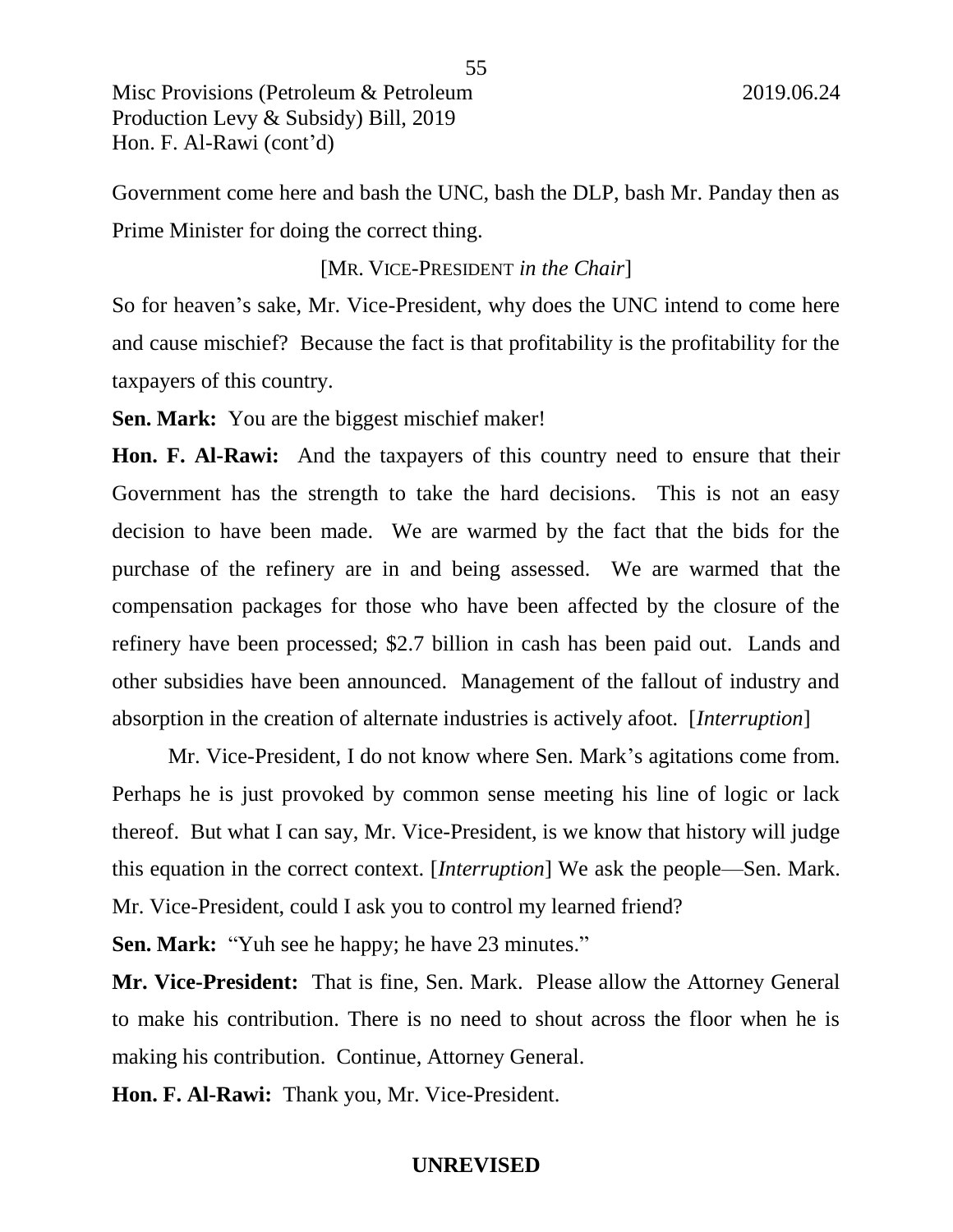Mr. Vice-President, the fact is that the certainty of ex-terminal pricing, the certainty of subsidy, the certainty of the levies that are engaged to underwrite this industry are before the Senate right now. It is this law that will give us protection for the taxpayers. It is this law that will give us the protection for persons at the pump. It is this law that will allow for the return to refinery. As those bids come to settling and to certainty, it is this law that will allow the Senate to make common sense become a reality. This is far from rushed. The *travaux préparatoires*, the working materials to take us to this law required a significant amount of data production and data analysis to get it right. In the meanwhile the Ministry of Energy and Energy Industries and the Ministry of Finance have managed the situation at the pump.

So, Mr. Vice-President, I thank you for the opportunity to make a few important corrections to the line of debate in this honourable Senate, and I thank you.

#### **ARRANGEMENT OF BUSINESS**

**Mr. Vice-President:** Hon. Members, at this point in time, I crave your indulgence to return to Item 8 on the Order Paper that deals with Urgent Questions. Sen. Mark.

**Sen. Mark:** I hope this is the last time we have to go through this.

**Mr. Vice-President:** Sen. Mark.

**Sen. Mark:** To the Minister of everything.

**Hon. Senator:** No!

**Sen. Mark:** All right, sorry. I withdraw.

**Mr. Vice-President:** Sit, please take your seat. Members. Sen. Mark, just follow the procedure that we are accustomed to. Ask your Urgent Question.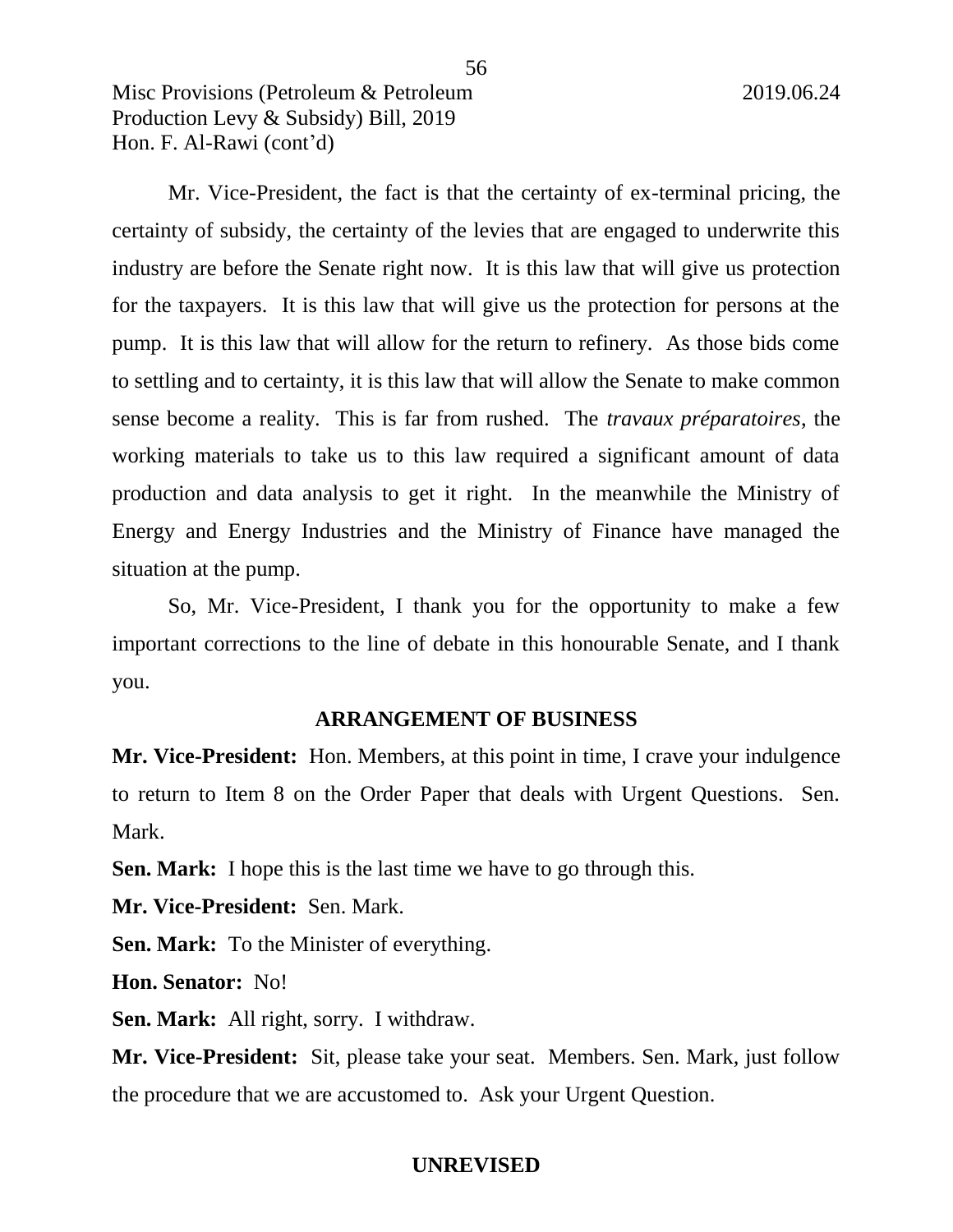#### **URGENT QUESTIONS**

#### **Trinidad and Tobago**

#### **(Elimination of Human Trafficking)**

**Sen. Wade Mark:** To the Minister of National Security: In light of concerns by the United States State Department that Trinidad and Tobago has not met the minimum standards for the elimination of human trafficking, can the Minister advise what measures are being taken to improve this country's Tier 2 Level rating?

**The Minister of National Security, Minister of Communications and Minister in the Office of the Prime Minister (Hon. Stuart Young):** Thank you very much, Mr. Vice-President. I start off by stating that it is wholly incorrect and inaccurate for anyone who has read the United States Department's TIP report, Trafficking in Persons Report, to state that the United States State Department has said that Trinidad and Tobago has not met the minimum standards. In fact, they have said the contrary.

The United States State Department TIP Report has congratulated Trinidad and Tobago on making significant progress in some areas. They have said that we still have progress to make in other areas, and they continue to encourage us. In fact, they have come out publicly, the Embassy here in Port of Spain, to say that they look forward to the continued good working relationship between themselves and this administration, unlike what happened to put us in a lower than a Tier 2 level what we came in and met as an administration in 2015.

**Sen. Mark:** Mr. Vice-President, if that is so then can the Minister explain why the United States Department of State has alleged that there are Government officials complicit in human trafficking in this country?

**Mr. Vice-President:** Sen. Mark. [*Crosstalk*]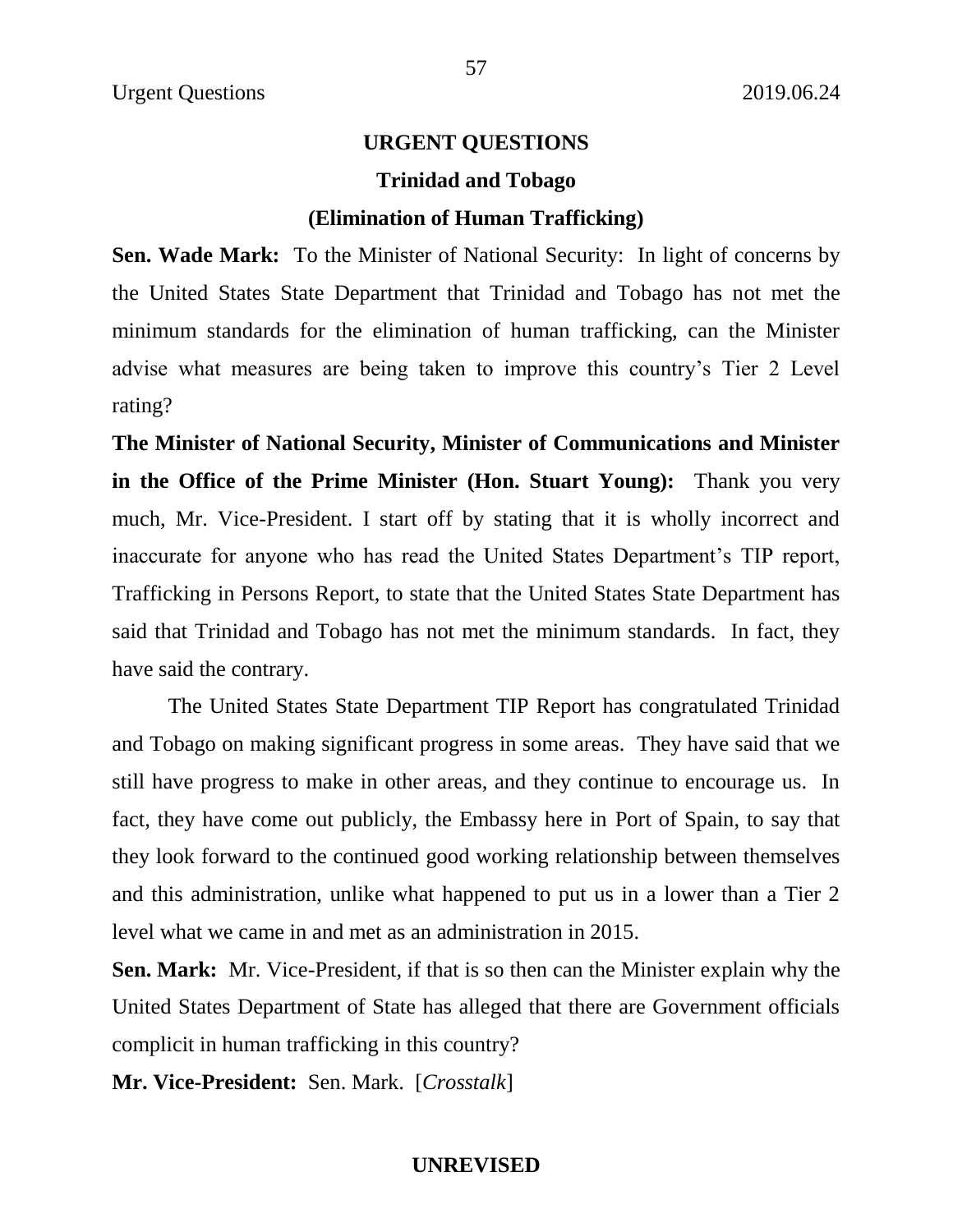**Hon. Al-Rawi:** Let him produce it.

**Mr. Vice-President:** I would ask you to just rephrase the question that you are asking.

**Sen. Mark:** I am saying that if that is so, can the hon. Minister indicate why in that said report the State Department has accused Trinidad and Tobago of the involvement of Government officials—Government officials—in the trafficking of human beings.

**Mr. Vice-President:** Sen. Mark, first and foremost I will not allow that question. Next supplemental question if you have it.

**Sen. Mark:** Can I ask the hon. Minister what steps have been taken to improve the screening process as it relates to victims of human trafficking, who seem to be mistaken for refugees in accordance with the report of the United States Department of State? Can the Minister indicate, give us some clarification?

**Hon. S. Young:** Mr. Vice-President, it appears as though Sen. Mark on the other side got a completely different report to the rest of the world.

First of all, the US State Department's official report, published by the US State Department, says nothing about Government officials being involved in anything. They have made certain allegations about persons in Immigration and the Trinidad and Tobago Police Service, and that is subject to investigations.

**Sen. Mark:** Mr. Vice-President, 48(1). You indicated to me to withdraw the question, so I cannot understand how he could respond. He cannot respond to something— [*Crosstalk*]

**Mr. Vice-President:** Sen. Mark, first and foremost, 48(1) is not relevance. It is the wrong Standing Order that you are raising.

**Sen. Mark:** 46(1).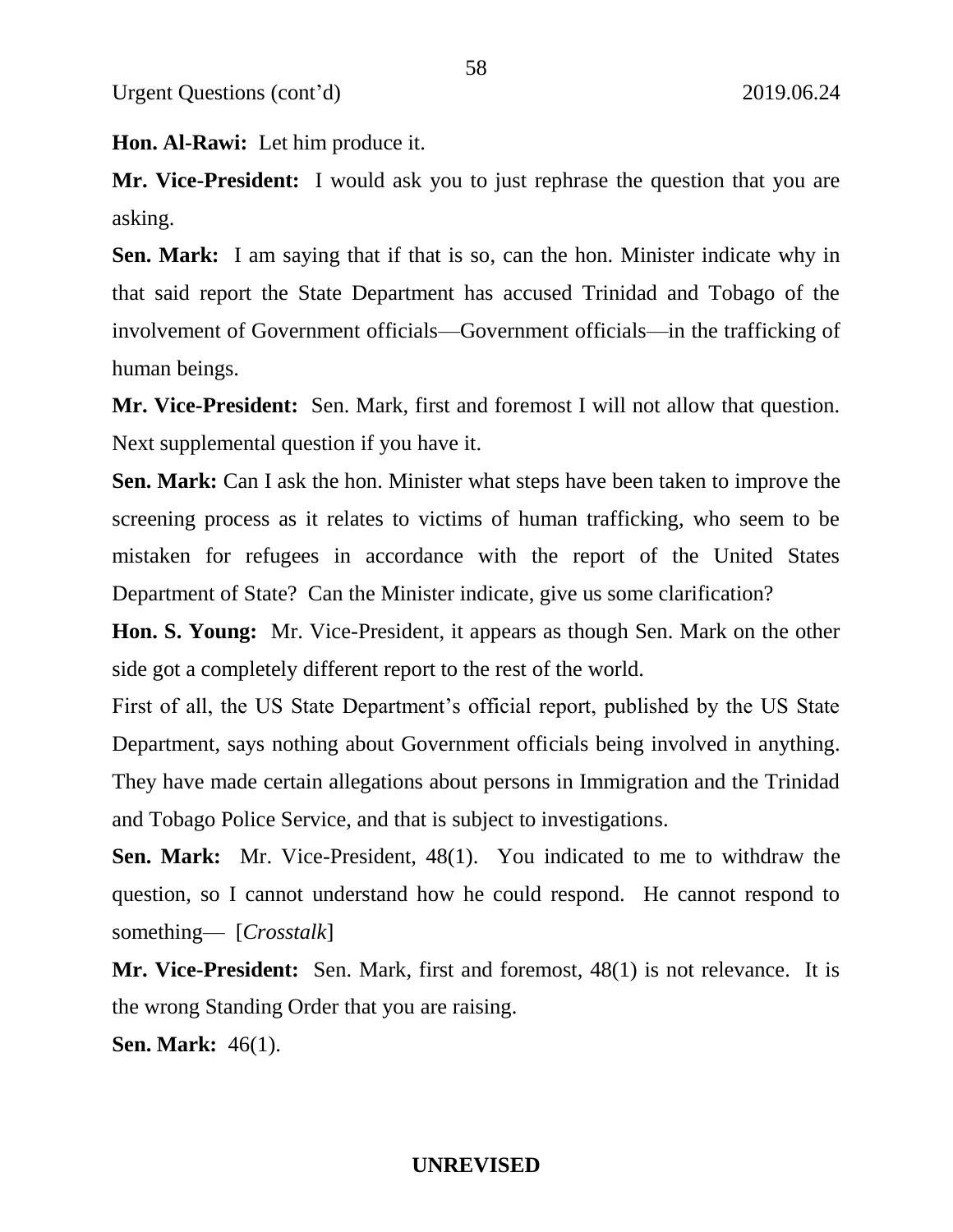**Mr. Vice-President:** Secondary to that, the Minister of National Security is answering the question as posed as your second supplementary question. I will allow him to do so. Continue, Minister of National Security.

#### **3.45 p.m.**

**Hon. S. Young:** Thank you very much, Mr. Vice-President. So, Mr. Vice-President, as I was saying, it is wholly incorrect to say that there were any Government officials involved.

And with respect to the answering of the question as to "screening of victims", I find that to be a most unfortunate choice of words because any victim of human trafficking is not going to be subject by this administration to a screening process until after we have made sure that they have been properly looked after, they have received the necessary—

**Hon. Al-Rawi:** And that is the law.

**Hon. S. Young:**—assistance including psychological assistance, being put in a safe environment.

Also, the continued use of the buzz word by those on the other side, of "refugees", we do not have refugees here, we are dealing with migrants. And anyone who is subjected to illegal human trafficking, this Government will treat with them with the highest level of sincerity, and also treat with them in the way and manner that we are obliged to treat with them under our laws and with a certain level of humanitarian assistance and dignity as we are accustomed treating with them. [*Desk thumping*]

**Mr. Vice-President:** Sen. Mark, next urgent question.

**Sen. Mark:** We understand what the Government is up to with these economic migrants [*Crosstalk*] but anyway we will deal with them.

**Hon. Al-Rawi:** Really?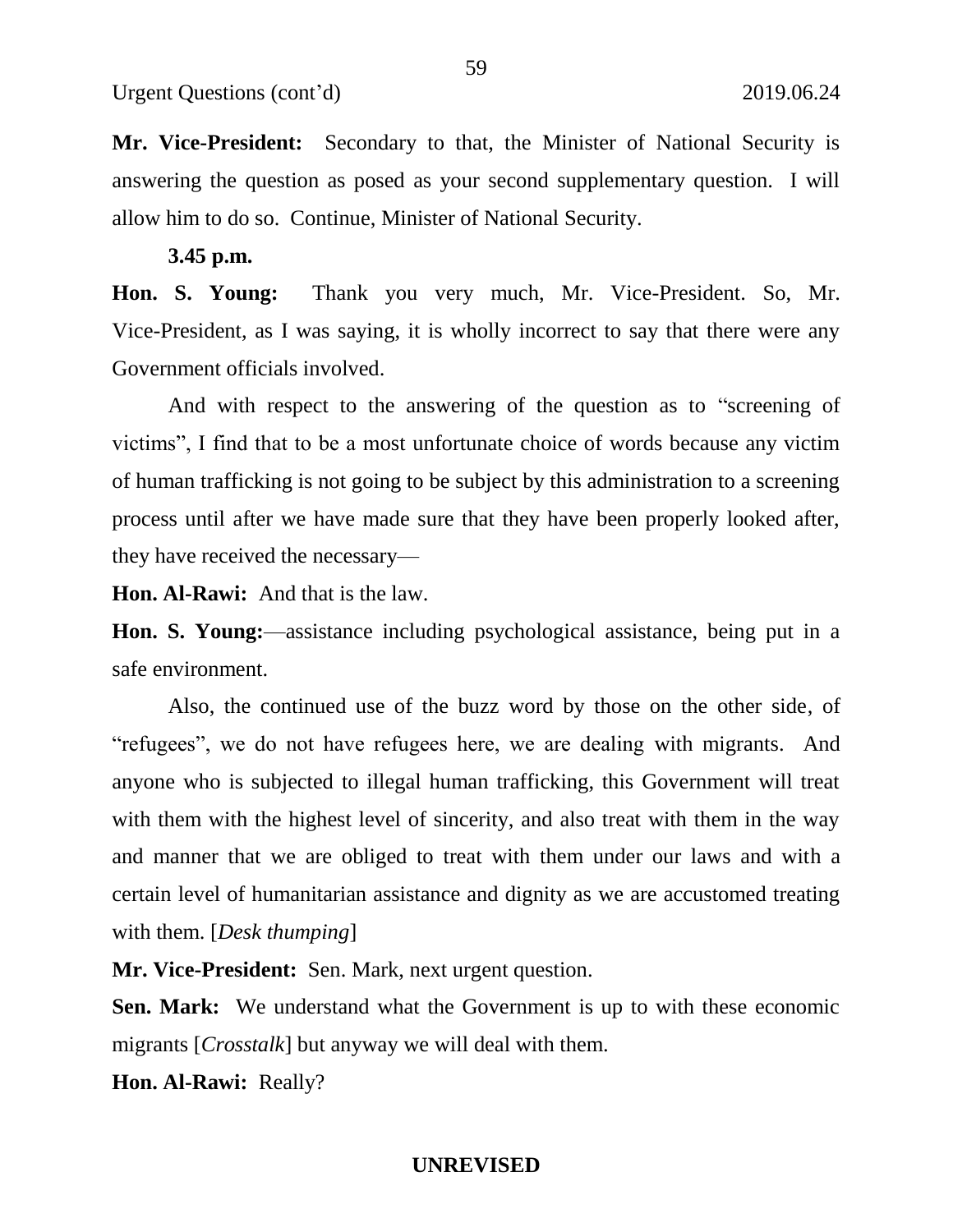**Sen. Mark:** Yes, of course. You too, Attorney General.

**Mr. Vice-President:** Next urgent question, Sen. Mark.

**Sen. Mark:** Mr. Vice-President, may I go on?

#### **Counter Trafficking Unit Director**

60

#### **(Appointment of)**

**Sen. Wade Mark:** In respect of Trinidad and Tobago's Tier 2 Level rating in the 2019 Trafficking in Persons Report, can the Minister state how soon will a director of the Counter Trafficking Unit be appointed?

**Mr. Vice-President:** Minister of National Security.

**The Minister of National Security, Minister of Communications and Minister in the Office of the Prime Minister (Hon. Stuart Young):** Thank you very much, Mr. Vice-President. Mr. Vice-President, once again, there is absolutely nothing in the US State Department's report and with respect to any tier two level rating that is in any way related whatsoever to a director of the Counter Trafficking Unit.

The Counter Trafficking Unit has only been without a director from the end of May, and they are in the process, this is the public servants are in the process, they have completed the questioning and the whole process, and they are expected to appoint a director of counter trafficking, I am told, within the next few days or within the shortest possible time frame, when I asked them. They said, within the next few days, they have completed evaluation and the recommendations side.

# **Mr. Vice-President:** Sen. Mark.

**Sen. Mark:** Can I ask the hon. Minister, or in the absence of a director since the month of May, how has this impacted on the workings of the Counter Trafficking Unit?

**Mr. Vice-President:** Minister of National Security.

**Hon. S. Young:** Thank you very much, Mr. Vice-President. Mr. Vice-President,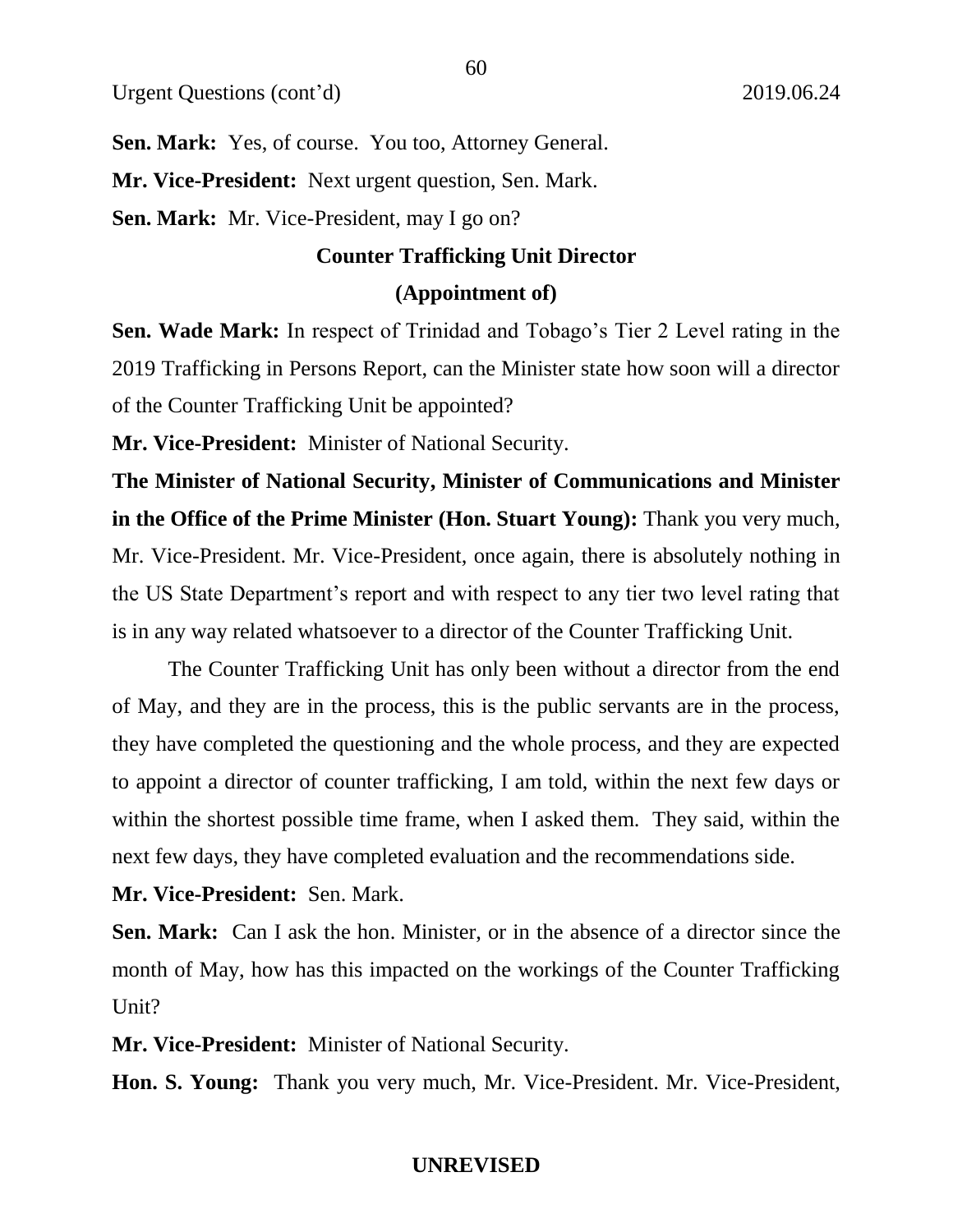Urgent Questions (cont'd) 2019.06.24

the Counter Trafficking Unit has continued to function, as happens in these circumstances, the next most senior people have stepped up to the plate, they have been acting along with the assistance of the Trinidad and Tobago Police Service. It is no different to how the UNC bench acts in the absence of a real leader.

**Mr. Vice-President:** Sen. Mark.

**Sen. Mark:** Anyway, "doh" get involved in the UNC business, eh.

**Mr. Vice-President:** Sen. Mark—

**Sen. Mark:** "Doh" get involved in—

**Mr. Vice-President:** Sen. Mark, please. [*Crosstalk*] Let me remind Members those asking and those answering, that the time for Urgent Questions is only not very long, it is only 10 minutes in its totality. So every time there is a tit for tat and an argument across the floor, it eats away at the time and it undermines the process. Continue, Sen. Mark.

**Sen. Mark:** I apologize to you, Sir, only you.

[MADAM PRESIDENT *in the Chair*]

# **Land Occupation by Migrants in Brickfield**

# **(Investigation of Reports)**

**Sen. Wade Mark:** In light of recent reports of illegal land occupation by Venezuelan and Columbian migrants, as you are calling them, in Brickfield, Carapichaima, can the Minister verify whether these reports are being investigated?

**The Minister of National Security, Minister of Communications and Minister in the Office of the Prime Minister (Hon. Stuart Young):** Thank you very much, Madam President, welcome back. The answer is, yes.

**Sen. Mark:** And can the Minister indicate how long these investigations are going to take, in light of the severity of the reports that we have received thus far? What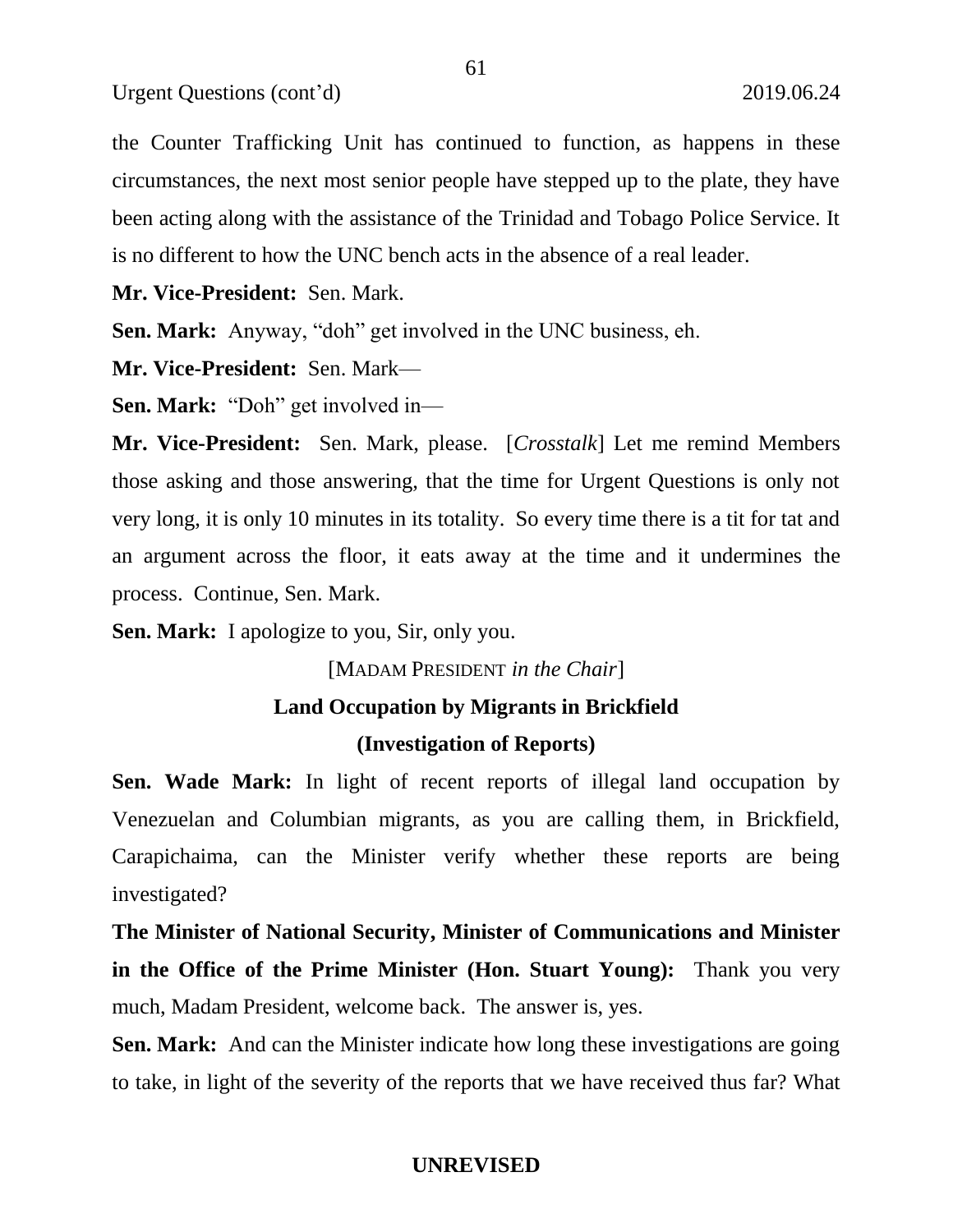time frame?

**Mr. Vice-President:** Minister of National Security.

**Hon. S. Young:** Thank you very much, Madam President. Madam President, these reports are being investigated. It is impossible to say how long the investigation is going to take place, resources are being placed on it, working along with the Commissioner of State Lands and the Ministry of Agriculture, Land and Fisheries, the necessary authorities are looking at it.

**Madam President:** Hon. Members, the time for Urgent Questions has expired. Sen. Mark, we now go on to your question on notice.

**Sen. Mark:** Thank you very much, Madam President, time flew so quickly. Question 183.

**Madam President:** No. 184.

**Sen. Mark:** 184? I beg your pardon.

**Madam President:** The Acting Leader of Government Business had asked for 183 to be deferred for two weeks and 184 was the one that was stood down. Is it that 183 is available for answer today?

**Hon. S. Young:** Yes. It is, Madam President.

**Madam President:** All right. Sen. Mark.

**Sen. Mark:** Thank you. Thank you. [*Crosstalk*] Yes. Red and dead. Anyway, Madam President, may I address you.

# **ORAL ANSWER TO QUESTION**

# **Recruitment of Police Officers on Contract**

#### **(Government's Position)**

**183. Sen. Wade Mark** asked the hon. Minister of National Security: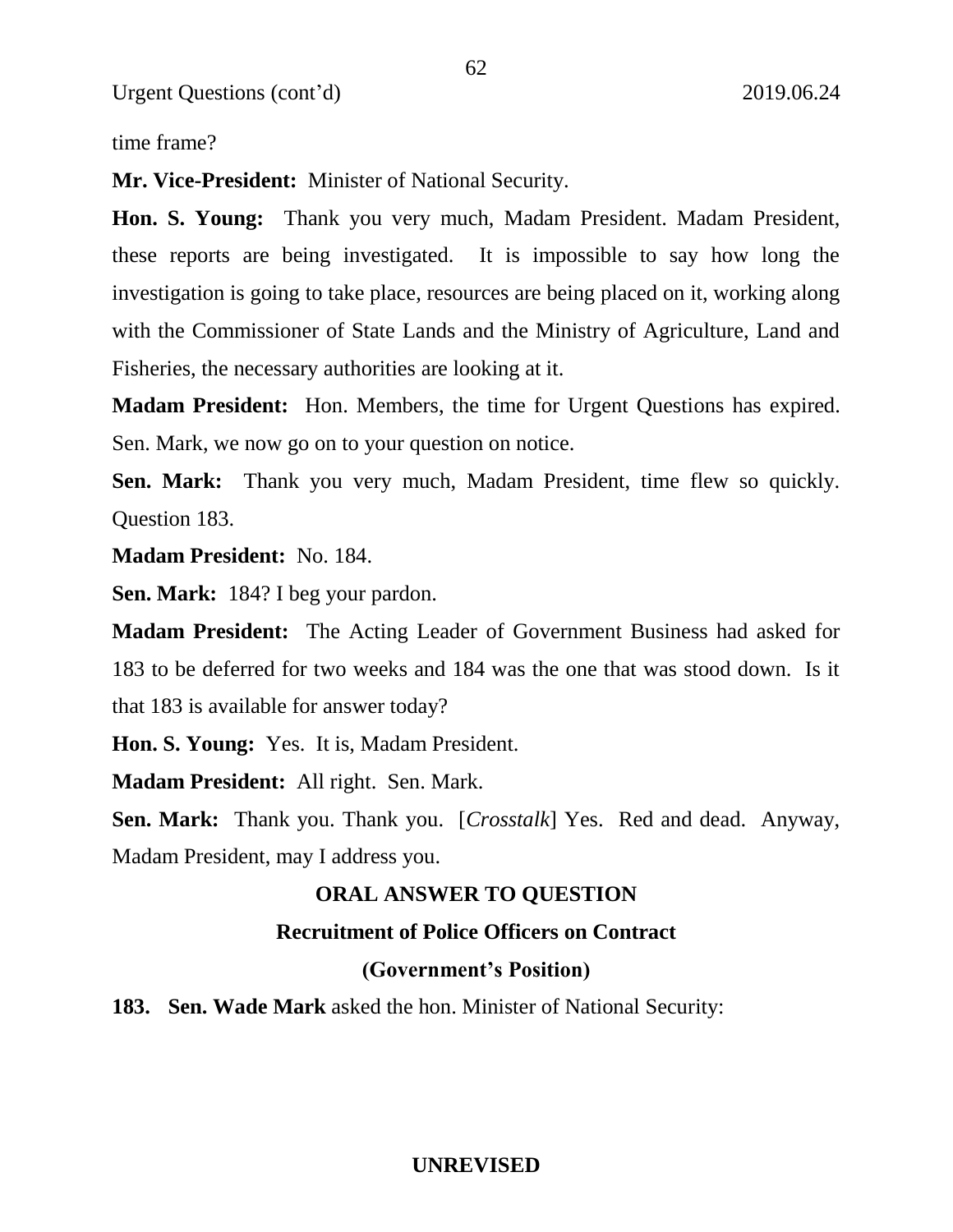Given the statement made by the Commissioner of Police indicating an intention to recruit Police Officers on contract, can the Minister advise as to the Government's position on this matter?

**The Minister of National Security, Minister of Communications and Minister in the Office of the Prime Minister (Hon. Stuart Young):** Thank you very much, Madam President. Madam President, to date, no proposal has been submitted by the Commissioner of Police to the Ministry of National Security for the recruitment of police officers on contract.

Further, any recruitment of police officers has to be consistent with the applicable law which in this case is the Police Service Act, Police Service Regulations. And not being aware of the specifics of this matter, the Government is not going to comment any further until it has received a proposal from the Commissioner of Police.

**Madam President:** Sen. Mark.

**Sen. Mark:** Can the Minister indicate whether the Government will support a proposal from the Police Commissioner to recruit?

**Madam President:** Well, Sen. Mark, I would not allow that question because the Minister gave an answer to your question as posed, so you can ask another one.

**Sen. Mark:** Madam President, may I ask the hon. Minister whether at this point in time in the police service, are there officers on contract? Can I ask that question through you?

**Madam President:** That question is not relevant either to the one as posted.

#### **Contracts to Alleged Gang Leaders**

#### **(Details of)**

**184. Sen. Wade Mark** asked the hon. Minister of National Security: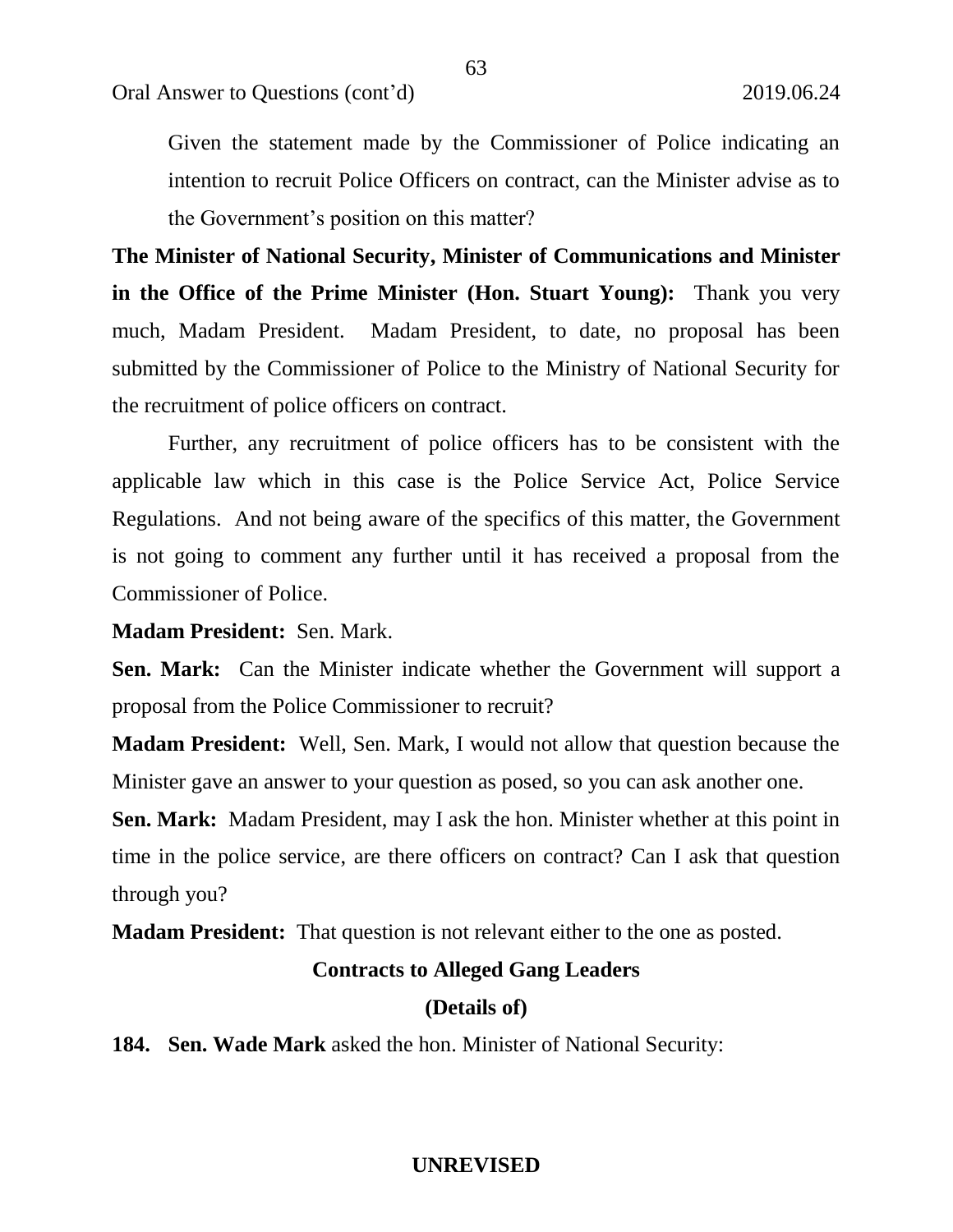In light of claims that Government contracts have been given to alleged gang leaders, can the Minister indicate the following:

i. whether said claims have been investigated; and

ii if the answer to (i) is in the affirmative, what are the findings?

**The Minister of National Security, Minister of Communications and Minister in the Office of the Prime Minister (Hon. Stuart Young):** Thank you very much, Madam President. Madam President, according to information provided by the Commissioner of Police, claims that Government contracts have been given to alleged gang leaders are being investigated. The investigations are currently ongoing, and as such information on findings cannot be disclosed at this time. It should be noted, that unlike previous Governments, it is not the policy of the present Government to award contracts to criminals.

**Madam President:** Sen. Mark.

**Sen. Mark:** Okay. Madam President—

**Hon. Senator:** He talking about Burkie?

**Sen. Mark:** No. No. Madam President, may I ask through you and get some peace in this Chamber, please? Madam President, can the hon. Minister indicate, whether he is aware, before the Commissioner of Police made these claims whether the Government was aware that gang leaders under the Government of the People's National Movement were, in fact, issued with contracts? Can the hon. Minister indicate whether he is aware prior to the Police Commissioner's intervention and claim of gang leaders being issued with contracts under the Government of Trinidad and Tobago?—the PNM Government that is.

**Madam President:** Minister of National Security.

**Hon. S. Young:** Madam President, as the Minister of National Security, I am not aware. I am however aware of Government contracts being given to gang leaders.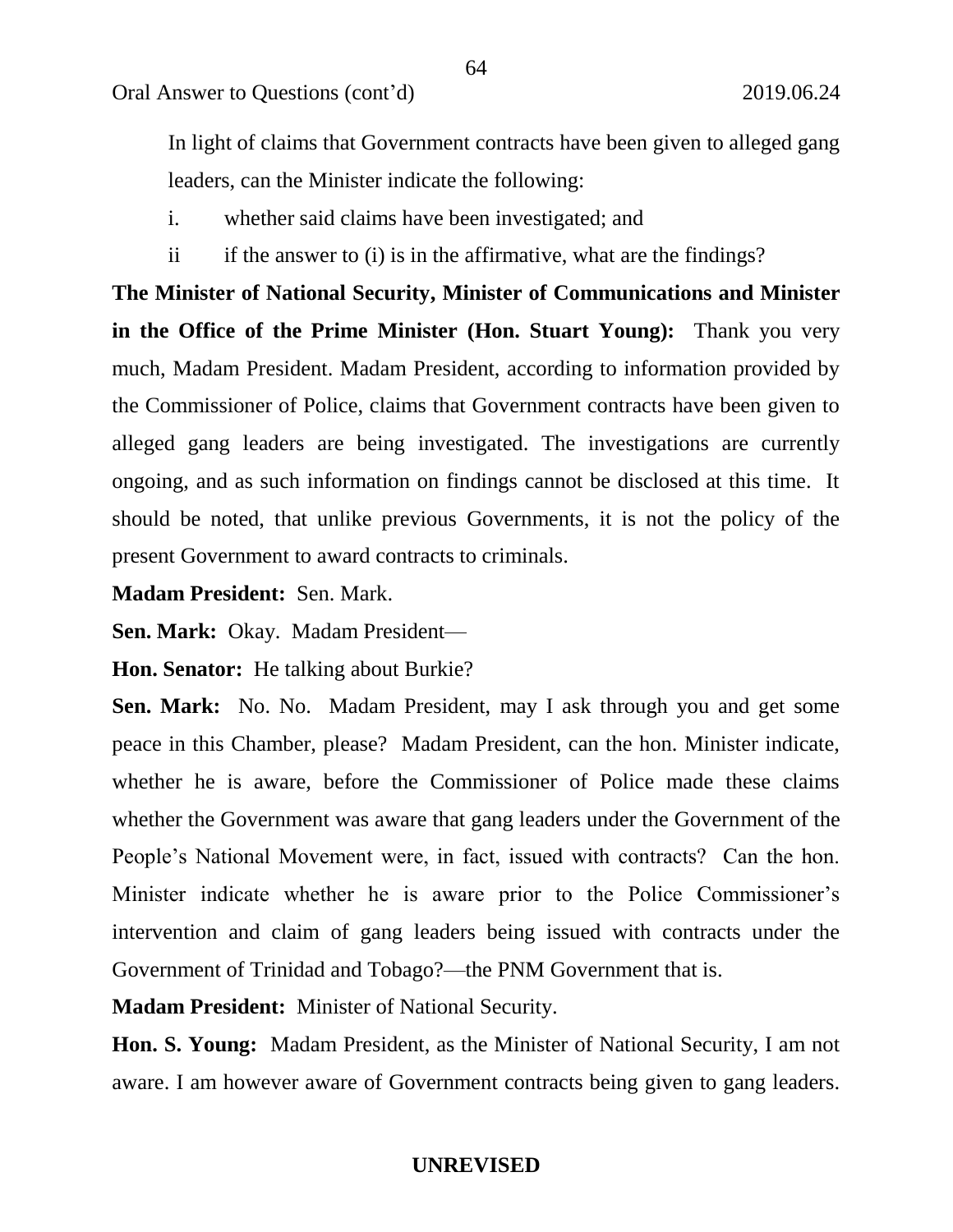Oral Answer to Questions (cont'd) 2019.06.24

For example, under the former Minister of Housing and Urban Development, Dr. Moonilal, to a gang leader called "Spanish" from the Beetham to build a police station. [*Crosstalk*] Well, they built a police station.

**Madam President:** Next question, Sen. Mark.

**Sen. Ameen:** Are you allowing this thing inside of here?

**Madam President:** Supplemental?

**Sen. Mark:** Yes.

**Madam President:** Do you have anymore?

**Sen. Mark:** As I on my legs.

**Madam President:** Yes.

**Sen. Mark:** Can I ask the Minister having regard to his outburst or his statement whether these matters that he has referred to have been reported to the Commissioner of Police in this instance?

**Madam President:** Minister of National Security.

**Hon. S. Young:** Madam President, it is quite ironic. This is something that has been out in the public domain, I believe, since 2014, since 2015 and in fact, the then Minister of National Security who is now the current Commissioner of Police is the one who is alerted to it.

**Hon. Senator:** Before he was fired by the UNC. [*Crosstalk*]

**Madam President:** Sen. Mark. [*Crosstalk*] Sen. Ameen, please, please. Sen. Mark, you have another supplementary question to pose? You may pose it.

**Sen. Mark:** So can the Minister indicate to this House whether it is the policy of the PNM Government not to employ gang leaders via contracts within the state sector? Can he categorically state for this Senate today that it is the policy of the PNM not to engage gang leaders via contracts in the state sector? Can I get that information from the hon. Minister?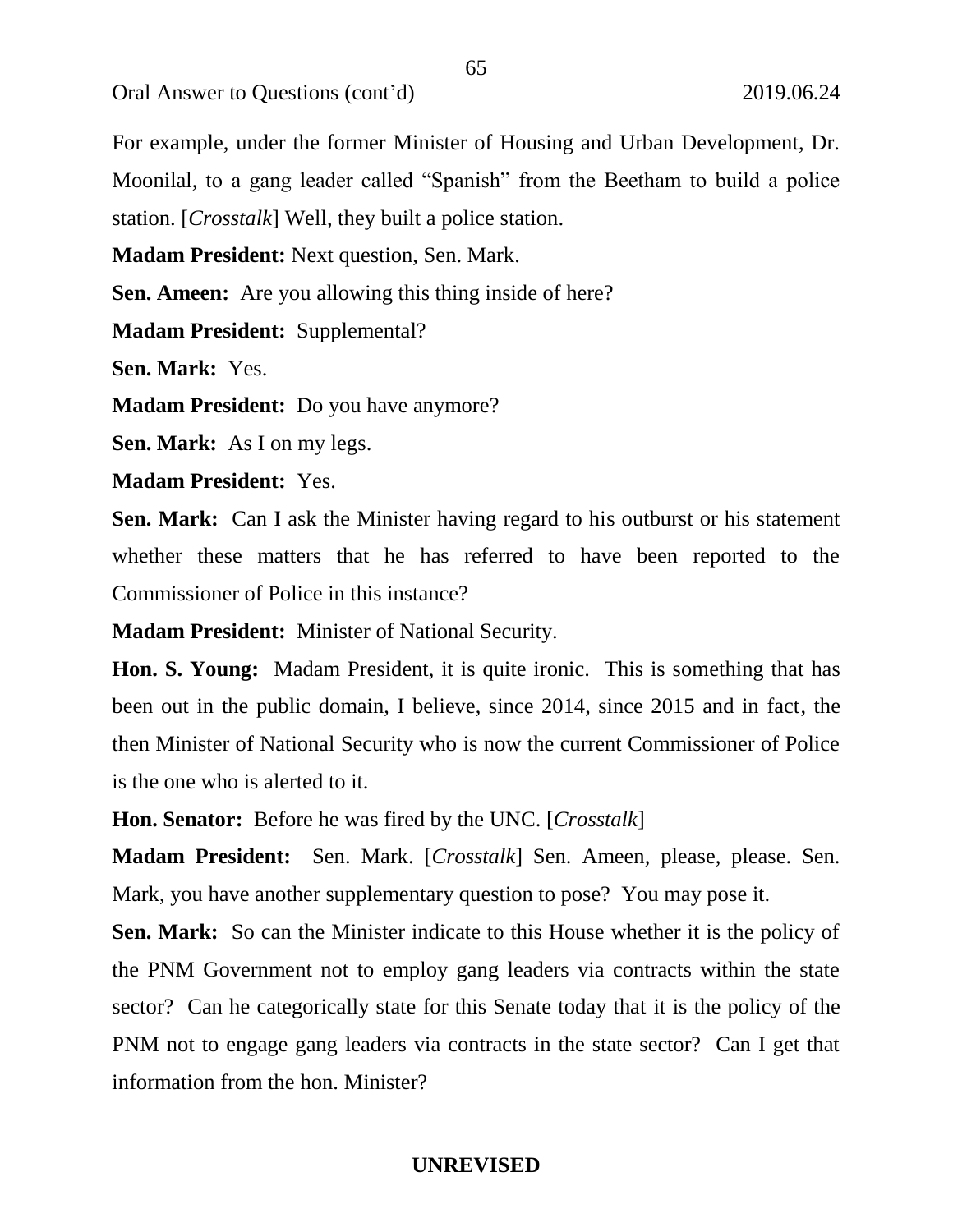Oral Answer to Questions (cont'd) 2019.06.24

**Madam President:** Sen. Mark, that question is not allowed. You have one more supplementary if you wish.

**Sen. Mark:** No. I will— [*Inaudible*]

**Madam President:** Leader of Government Business.

**Sen. Khan:** Madam President, question 283 was deferred, but we are position to also answer 283, with your leave.

**Madam President:** Sen. Richards.

Sen. Richards: Thank you, Madam President. Good afternoon colleagues. Through you, Madam President, Question No. 283 to the Minister of National Security.

#### **Venezuelan Criminals**

### **(Involvement in Financial Crimes at ATMs)**

**283. Sen. Paul Richards** asked the hon. Minister of National Security:

Can the Minister advise as to whether Venezuelan criminals were involved in financial crimes at the ATMs of a local financial institution in the months of May and/or June, 2019?

**The Minister of National Security, Minister of Communications and Minister in the Office of the Prime Minister (Hon. Stuart Young):** Thank you very much, Madam President, and to Sen. Richards. According to the information received from Trinidad and Tobago Police Service, the Fraud Squad has reported that no Venezuelan criminals were involved in financial crimes at ATMs of local financial institutions for the periods May  $1<sup>st</sup>$  to  $31<sup>st</sup>$ , 2019, and June  $1<sup>st</sup>$  to  $13<sup>th</sup>$ , 2019.

Further checks of the Crime and Problem Analysis Unit (CAPA) of the Trinidad and Tobago Police Service also revealed that for the same period there are no reports of Venezuelan criminals involved in financial crimes at ATMs of said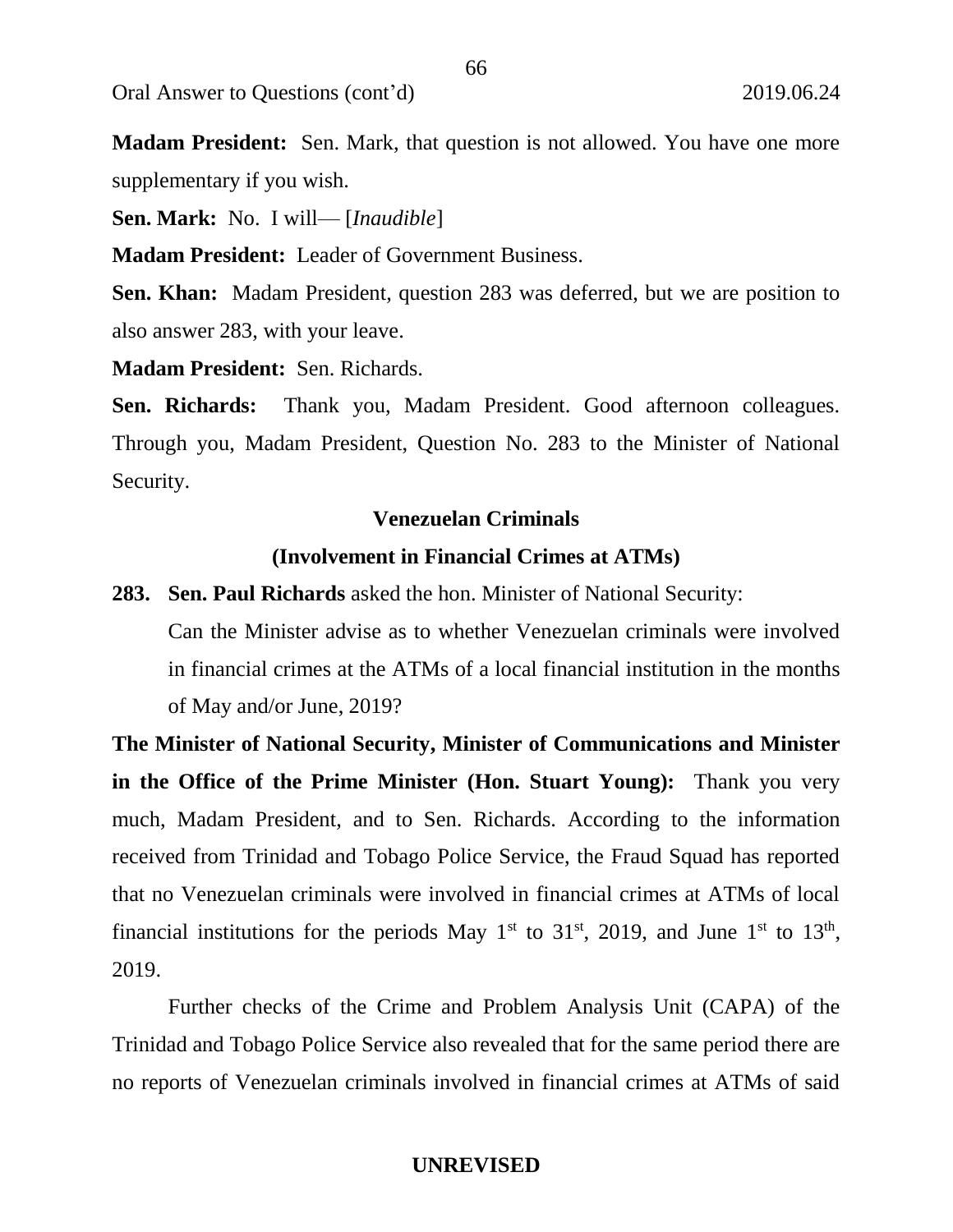Oral Answer to Questions (cont'd) 2019.06.24

institutions.

**Madam President:** Sen. Richards.

**Sen. Richards:** Thank you for the answer, Minister. Can the Minister indicate if the said state agencies have been able to identify allegations of crimes in the last six months out of the period?

**Madam President:** Well, Sen. Richards, that question does not arise. Yes?

**Sen. Richards:** Thank you, Madam.

**Sen. Mark:** May I?

**Mr. Vice-President:** Sen. Mark.

**Sen. Mark:** No. I am not asking a question. I just wanted clarification.

**Madam President:** No one else has any more questions to the Minister? Yes. All right, Sen. Mark

**Sen. Mark:** Yeah. Madam President, I would like your guidance on question 269 in the appendix which is due on the  $14<sup>th</sup>$  of June. May I get some clarification?

**Madam President:** Sen. Mark, the Order Paper itself has that question was deferred for two weeks on the  $17<sup>th</sup>$  of June, so it is not yet due for answer. So hon. Senators we will now resume the debate. Sen. Obika. [*Desk thumping*]

# **MISCELLANEOUS PROVISIONS (PETROLEUM AND**

# **PETROLEUM PRODUCTION LEVY AND SUBSIDY) BILL, 2019**

**Sen. Taharqa Obika:** Thank you, Madam President. As I rise to contribute to this debate, I want to start off with a quote from an article entitled, "Getting behind the headlines" which appeared in the *Business Guardian* of June06, 2019. And the sentence is, I quote:

"Not seeking advice presents a convenient opportunity for 'plausible deniability' of knowledge of the alternatives."

A great economist in the Caribbean and son of the soil, Lloyd Best, is also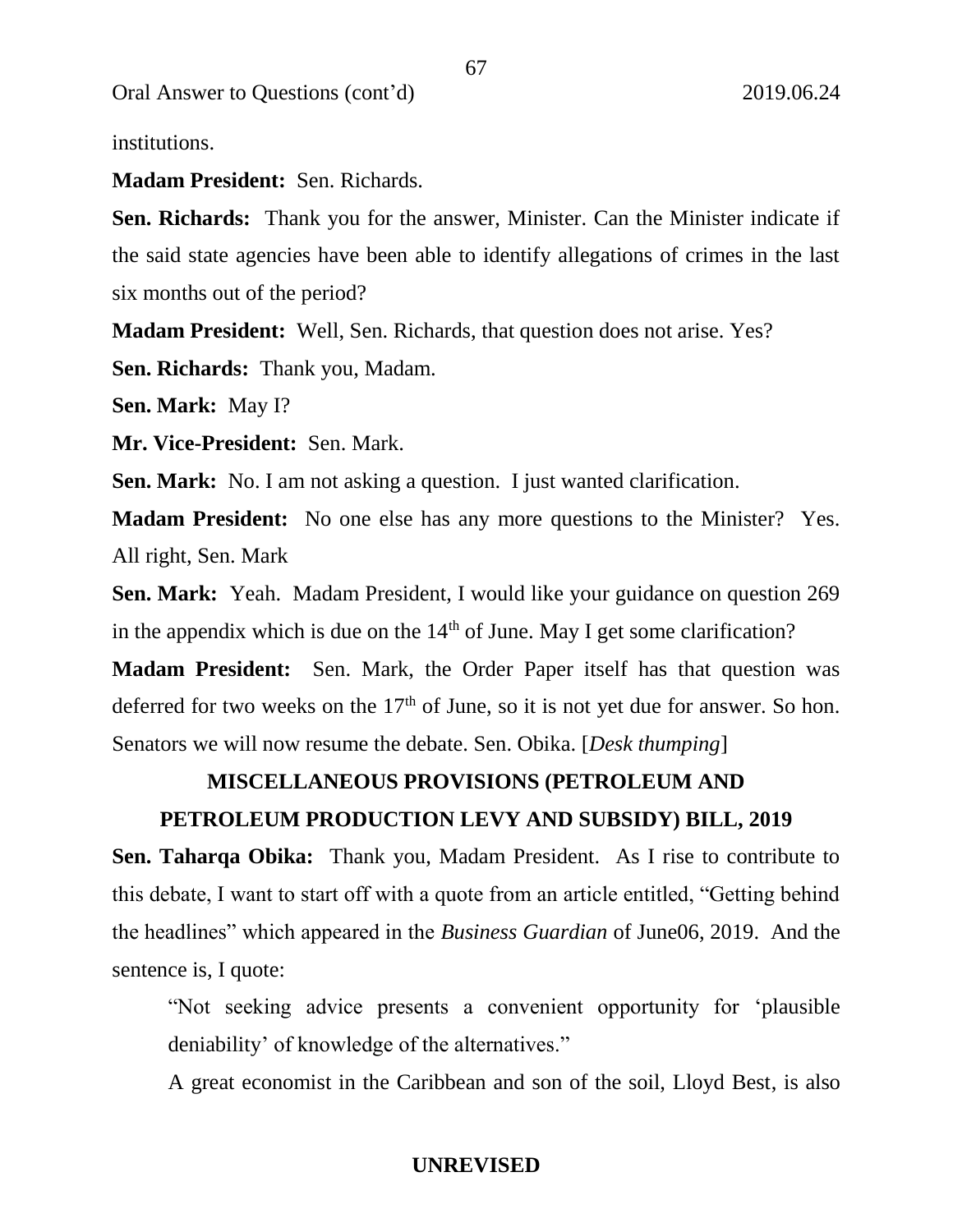quoted as being kinder in his choice of words by claiming not ignorance but innocence which leads to incompetence.

So that this "plausible deniability", Madam President, that has led to firstly, this PNM regime unceremoniously disbanding its only economic development and advisory board choosing to advise itself, closing down Petrotrin, now birthing Paria, Heritage and by proper pronunciation, Guaracara: I grew up in Marabella so I must know the proper pronunciation of Guaracara. [*Crosstalk*] Guaracara. Yes. I think the Minister of Trade and Industry is unaware of the proper pronunciation.

**Sen. S. Hosein:** She never went there for cricket.

**Madam President:** Please.

**Sen. T. Obika:** Despite the protests to the contrary, Madam President, of the Attorney General. Now, Madam President, what was unfortunate, I think you were out of the Chamber at the time and—

**Madam President:** I do not know why we are continuing with this who is "in the Chamber", who is "not the Chamber". Please, okay? Sen. Obika, make your contribution. All right?

**Sen. T. Obika:** I apologize. I was only seeking to keep you abreast of what happened. [*Crosstalk*] The Attorney General, Madam President, in contributing to this debate, he did say that he was unprepared and that he "jumped in without washing his feet" as we say in Trinidad and Tobago. But the Attorney General, Madam President, chose to bring up the closure of Caroni to justify Paria.

And because, Madam President, I understand that there is no other economist who can contribute in this debate and the one economist has already done so, being the Member the Independent Bench. The hon. Minister in the Ministry of Finance is asking, who is that?

#### 68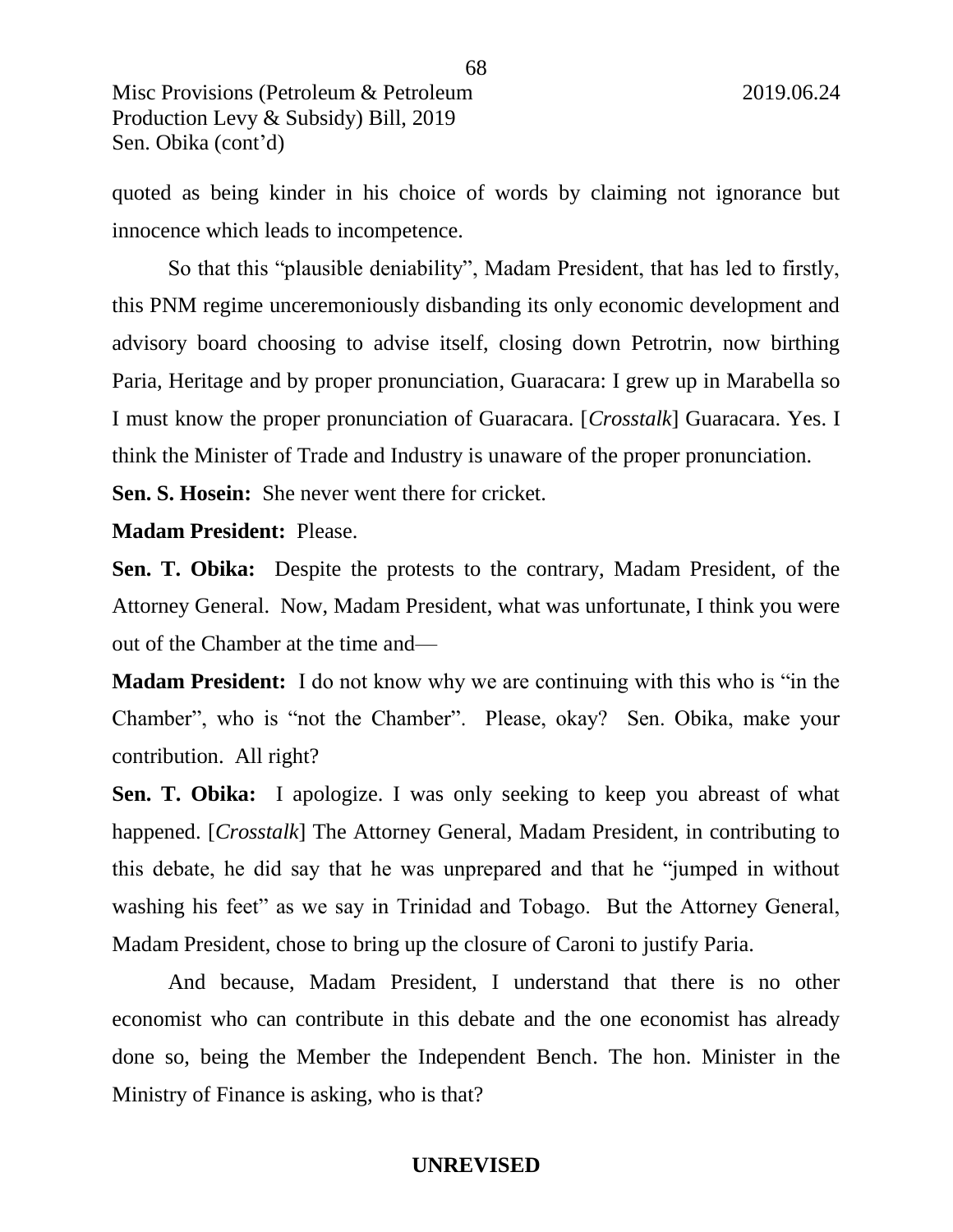So the issue is, the World Trade Organization, to correct the record from the Attorney General's misunderstanding of history, the World Trade Organization in responding from a panel response to a complaint by Brazil, Thailand and Australia regarding the preferential treatment afforded to sugar-producing countries of which Trinidad and Tobago is included, I will only go to the recommendation, the conclusion 8 at the end. And the panel concluded that the European communities through its sugar regime had acted inconsistently with its obligations under Articles 3.3 and 8 of the agreement on agriculture by providing export subsidies within the meaning of Article 9.

69

So in essence, a party to this complaint, a third party is listed as Trinidad and Tobago. For Trinidad and Tobago to be listed as a third party to this complaint, Madam President, and this was lodged in the year 2002, the panel report is of 15 October, 2004. All right?

In 2002, at the time of the complaint it was for a year in question 2000/2001, when the UNC was in Government. However, it meant that the UNC stood as a third party to the complaint, meaning, they saw that there was interest of Trinidad and Tobago in keeping in place, firmly in place the preferential treatment regarding most favoured nation tariffs for sugar to access the European Union. So, the Attorney General is wrong in laying blame with the UNC firstly.

Secondly, the closure of Caroni happened in the year 2003, and just last year, and I will close on this point, because whilst it may seem relevant to the debate, the Attorney General brought it in.

A headline entitled, "Union: 15 years later, ex-Caroni workers still waiting", Saturday 14 April, 2018, by Richardson Dhalai in the *Newsday*.

And the last point I will make on this statement, Madam President, they lay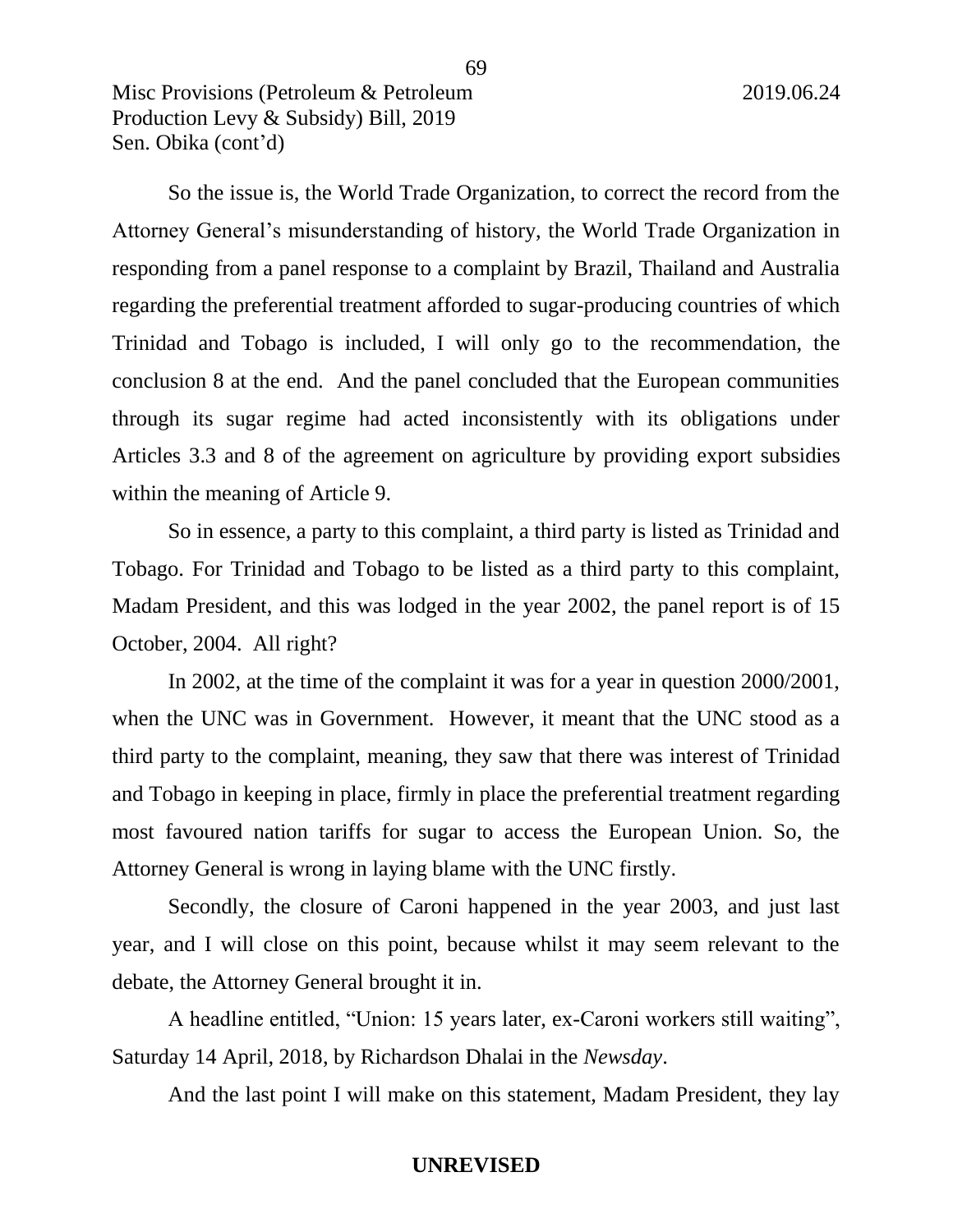the blame for unceremoniously closing Caroni and misappropriation of the lands thereafter falls squarely at the feet of the People's National Movement. [*Desk thumping*] So, I will get to where I was supposed to be talking about this Bill.

Now, Madam President, we have before us some Bill essentials, and we have three clauses, the Bill had four before it reached this House, but it only has three clauses in this Bill. So, I want to go straight to clause 3(c) subsection (1A). And it states there:

"The subsidy shall be computed monthly in respect of sales of each petroleum product listed in the Schedule by a person carrying on marketing business…"—et cetera, monthly subsidy.

Now, Madam President, I think the country is poorer for the way this Bill was piloted today, the country is poorer for the way this Bill was [*Desk thumping*] unceremoniously piloted today.

The hon. Minister in the Ministry of Finance made no attempt, zero attempt to do justice to the legislation that is before us. So therefore, we have it now, one must first identify the clauses in Bill and provide clarity where there was none even proffered at the beginning. The Minister spent less than six minutes, Madam President, to me, I find that should not happen in something where we are speaking about the patrimony of the people of Trinidad and Tobago.

Now, Madam President, it may surprise you to know, actually it would not because you are familiar with Pointe-a-Pierre, so it may disappoint you greatly to know the way in which the ex-workers and the current energy-sector workers are being treated in what this Government is calling Paria Fuel Trading Company sorry, I apologize, what the PNM, because they soon will be in Opposition—what the PNM is calling Paria Trading, Heritage, there no full of complement of staff.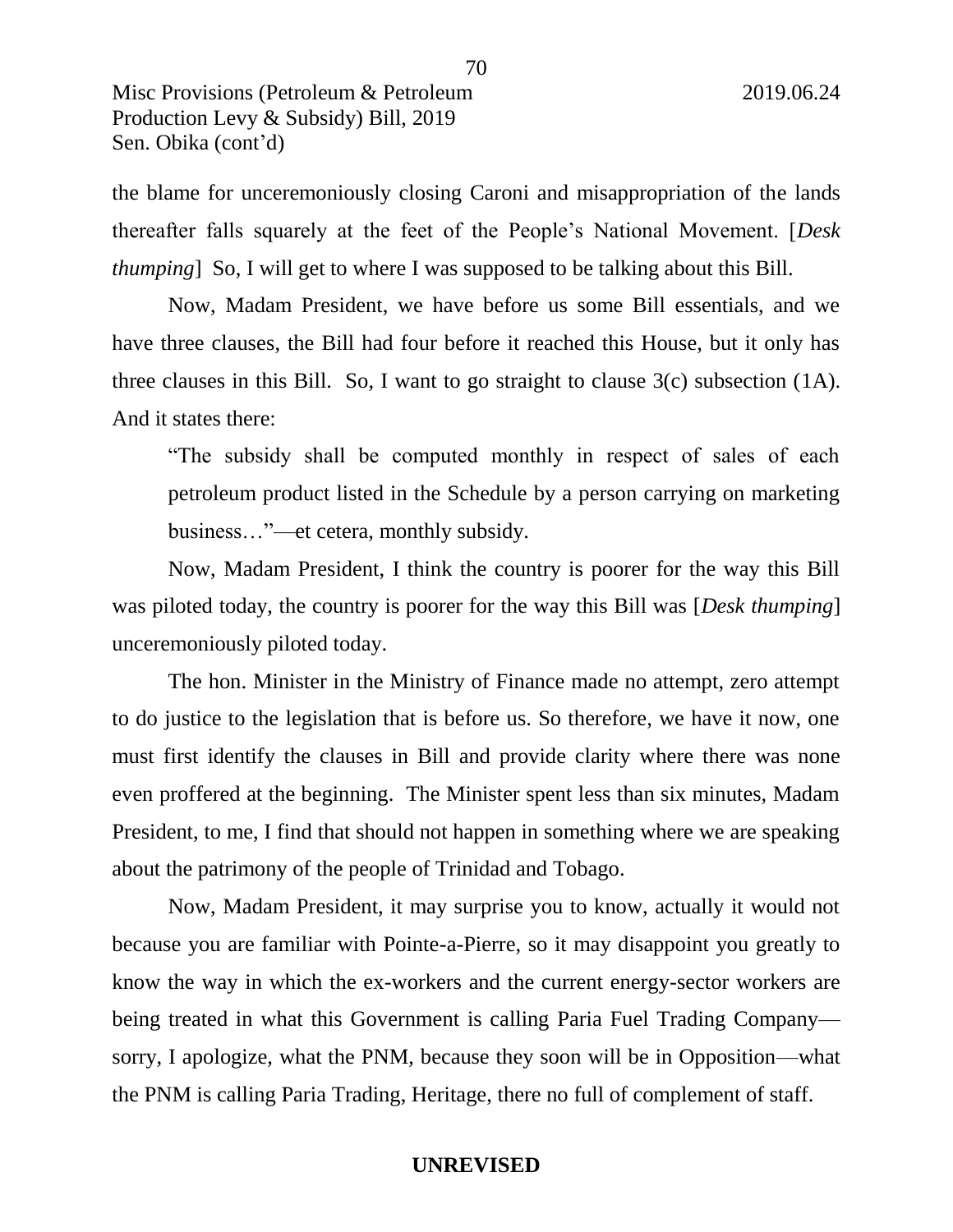**Madam President:** No. Sen. Obika, thank you. Along the lines of my previous interventions, I need for you to have your contribution on the matter at hand and not—you have to deal what is before us in this Bill.

**Sen. T. Obika:** Madam President, I understand. We are talking about a trading operation, the Bill also contemplates that Trinidad and Tobago should return to refining. All right? There are clauses in this Bill that maintain ex-refinery price from the definition parts to the parts that deal with the calculation of the subsidy. So the question, Madam President, that the entire country wants to know is, who will run the refinery? We have one Wilfred Espinet saying, the refinery will be sold, Paria—Madam President, apologies. [*Crosstalk*]

**Sen. S. Hosein:** But it is the truth. [*Crosstalk*]

**Sen. T. Obika:** We have the Prime Minister, and I want to say something on the OWTU, the Oilfields Workers' Trade Union. Madam President, the din from the Attorney General is unbearable.

**Madam President:** Hon. Members, could we, please, abide by the Standing Orders and allow me to hear the contribution of Sen. Obika. Sen. Obika, please continue. [*Desk thumping*]

**Sen. T. Obika:** Graciously, Madam President. Now, Madam President, the Oilfields Workers' Trade Union was saying that they would have the opportunity, so that this Bill would have been about them. By now they would have thought that this Bill would have been about them. I am lowering my decibel levels to facilitate the low ceiling.

**Hon. Al-Rawi:** Madam President, I rise on Standing Order—

**Sen. T. Obika:** Well, call the Standing Order and I will sit. Call the number of the Standing Order, do not give me no speech. So, Madam President—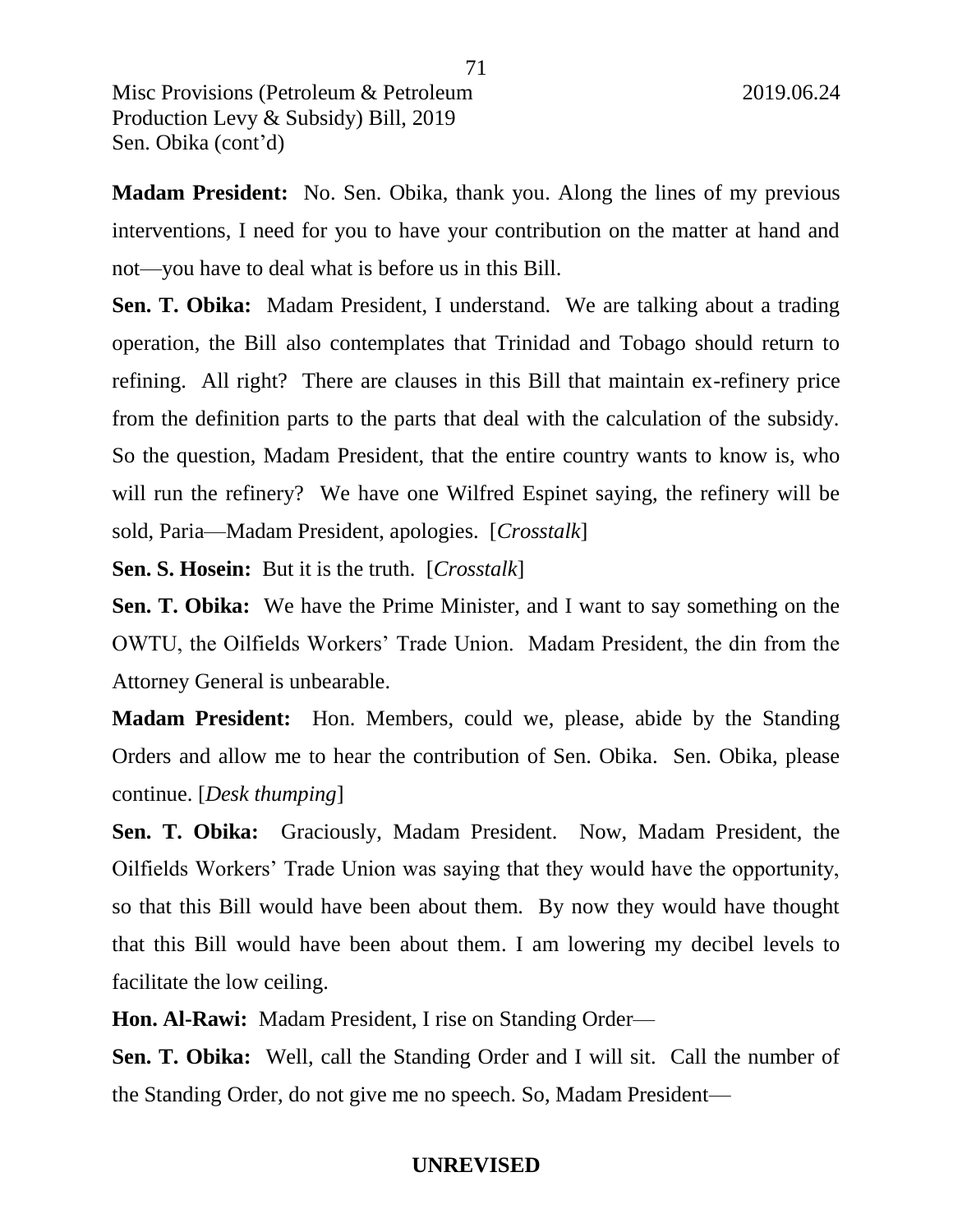**Madam President:** Sen. Obika, please, allow the Standing Order to be invoked. Attorney General.

**Hon. Al-Rawi:** Thank you, Madam President, I rise on Standing Orders 46(1) and  $53(1)(b)$ .

Sen. T. Obika: Okay. You called it.

**Madam President:** Sen. Obika— [*Crosstalk*]

**Sen. T. Obika:** I wanted to make sure he knew—

**Madam President:** Sen. Obika, I will caution you, again, about relevance, and I will ask you, you can continue but be relevant to the Bill, please. Okay?

**Sen. T. Obika:** Madam President, after promising the OWTU the first take, the Minister of Finance is on record and had he piloted this Bill, the response would have been relevant. The Minister of Finance is on record as saying, no fly-by-night company with no assets, no history, no capacity will take over—

**Madam President:** Sen. Obika, so—I am listening very attentively, so you just heard your words, if the Minister of Finance had piloted the Bill, he would have said. So you are responding to something that has not been said in essence. I will ask you, please, to respond to what has been said in this debate and what is relevant to the Bill that is at hand. Please, Sen. Obika.

**Sen. T. Obika:** I will go on to the Petrotrin Regulations, Chap. 62:01. Madam President, you must understand that when you leave Point Fortin and you come here after spending three hours in traffic and you get a lacklustre pilot of a Bill, it is very disappointing and disheartening. So, I apologize, but this may be the train for this debate, because really and truly is grieves me.

So clause 2 speaks to an ex-terminal price. Right? And before that in terms of the Petrotrin Regulations, Madam President, the administration is saying that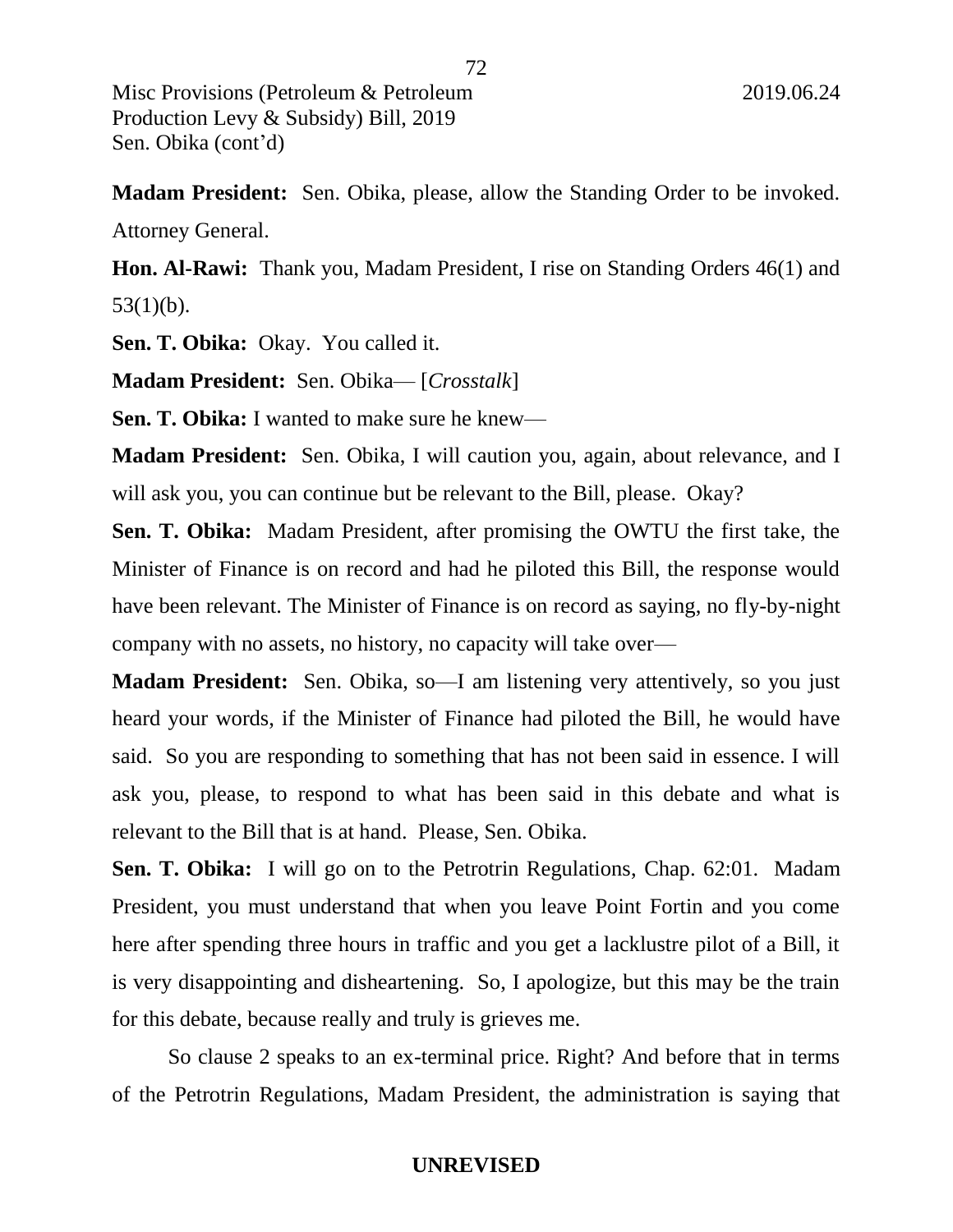they want that to remain open to allow this country to return to a time where we continue to refine our own oil, but it is this Government's doing, it is the PNM's doing that is the reason why we have no refinery; so the ex-terminal price. So the issue that we have here is, what are the components of this ex-terminal price, you know. Madam President, I think that is something that the entire country wants to know. What are the components of that?

73

The issue of maintaining Paria whilst the refinery is in operation creates a messy situation for policymakers. Madam President, this is because the formula will account for components all of which are variables except retail price at the pump.

So for instance, the formula which features throughout this Bill, ex-terminal price being a component of the ex-refinery price from the point of external origin, cost, insurance and freight, duties paid where applicable and so on.

Now, we have to make sure that there are mechanisms for benchmarking these fees, that is the first step in this whole process, and making sure that when these are paid they are in line with market rates. Because, Madam President, the Minister of Finance in another place would have mentioned, the rates are minute, small, but, Madam President, half of 1 per cent when you are dealing with millions, when you are dealing with billions in TT dollars is a lot of money.

So the gross margin of distributors being National Petroleum, UNIPET, for instance, or whomever else this Government is envisioning to bring into the market, you see that the hon. Minister of Energy and Energy Industries is with us, again, and I am sure the hon. Minister will speak about the shallow wells that Shell is going after and so on because that is the history of the past.

**Hon. Senator:** That is the second time he—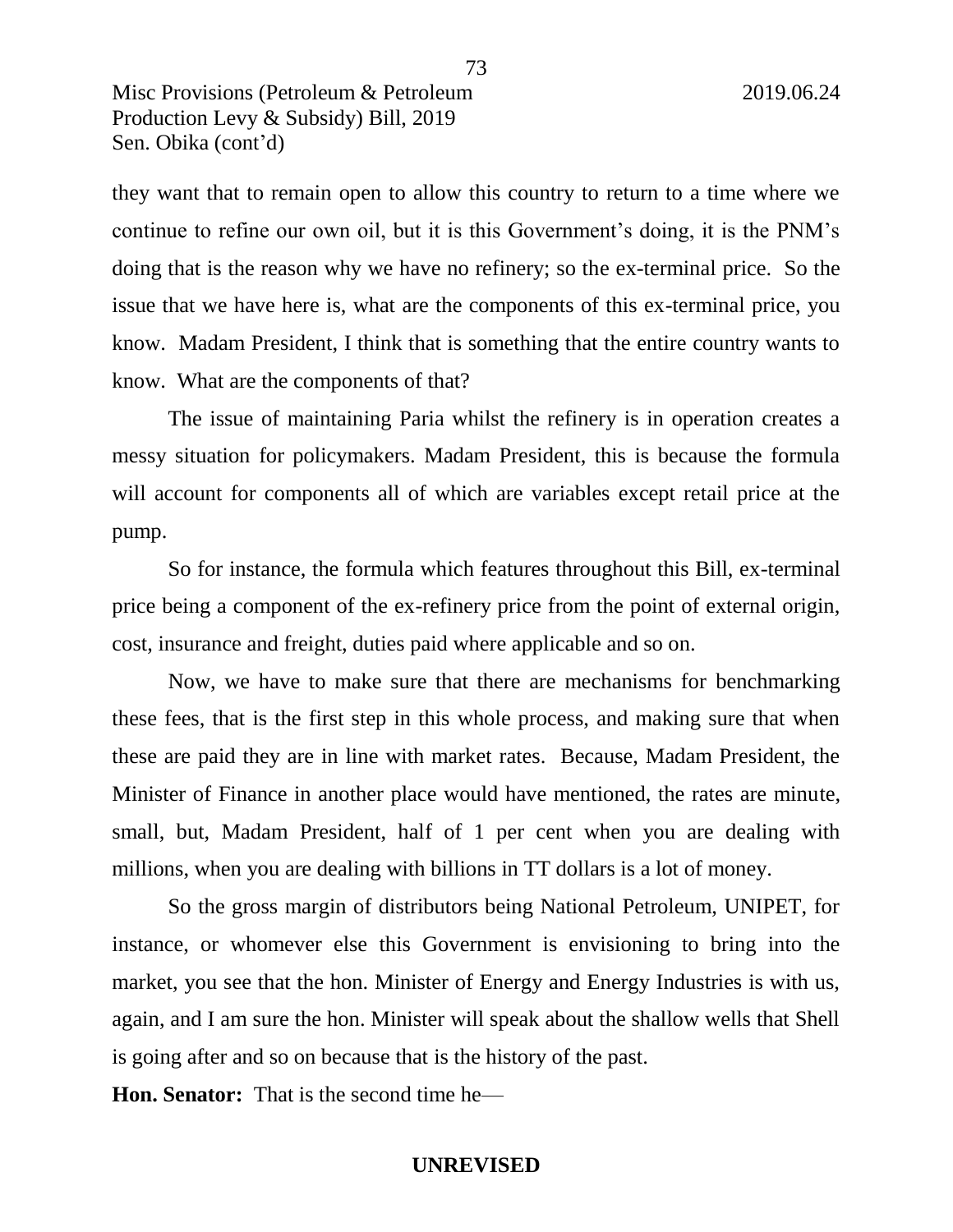**Sen. Ameen:** Do not disturb people who are talking nah, man. Let the man talk. **Sen. T. Obika:** So, Madam President, we know Shell and the other multinational corporations have no interest in the retail business in Trinidad and Tobago. So the question brings us to the petroleum levy, it brings us to what concessions are being contemplated by the vagueness of the Bill. What concessions, and when there are concessions, Madam President, the only people who stand to lose consistently, if the concessions are not well-thought out, are the people of Trinidad and Tobago, and since this Government has fired its entire advisory board, one thing you can guarantee yourself, Madam President, is that there they are short on good advice, they are very short on good advice, so those concessions may very well be to the detriment of the people of Trinidad and Tobago.

Now, regarding the difference between ex-terminal price and the gross margin less the retail price in terms of volume sales and wholesale and retail, it is messy because this is a transitionary measure. So if we put in place approaches that can address any situation, we can be protected in unplanned situations. The issue is, Madam President, we are going from a situation where we had significant intense knowledge on the processes and the procedures and cost structures from the refinery gate to the pump before, but now because you are getting your supply maybe from different suppliers, different points in time where the price variations may be significant, you have challenges regarding control, regarding managing the level of expenditure and call on the public purse.

## **4.15 p.m.**

Because the Minister of Energy and Energy Industries would come to the Parliament and boast, Paria is making a profit, the Minister of Trade and Industry, profits are being made. Madam President, even if you make 100 million in profit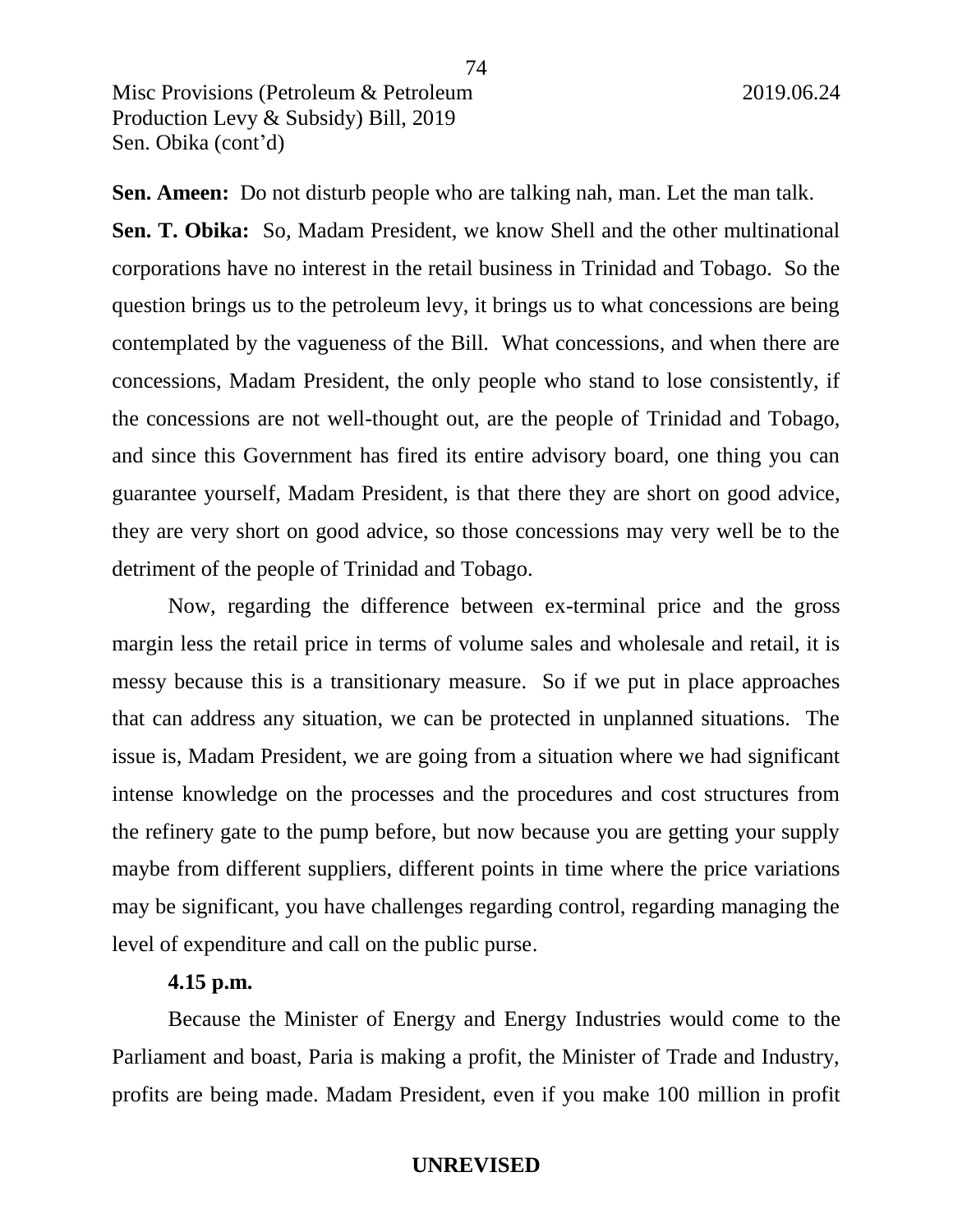but you increase the subsidy by half a billion, who are we fooling? One can only fool oneself when that is the narrative that they are trying to push. The reality is, the question this Government must answer, this Bill speaks to the levity, the space that we are giving the Government regarding the subsidy. That is what this Bill is about. But if you are bringing a Bill to speak to the space you want for the subsidy then more information should be afforded to the population free of charge.

So, there is talk about licences. This Bill contemplates that as well. I will get to that in terms of what the Government should have been bringing to the Parliament, and there is no space for this regime to blame the past administration regarding any licences, because this is a new arena for the country. This is a new arena for our country in terms of importing refined petroleum products for sale at the pump. So therefore, if it is a new arena it should be have been well ventilated, and then the opportunity for nationals to see which company is getting the deal to air freight the petroleum. What is the cost? Who is the customs broker at the point of origin? Who is the customs broker in Trinidad and Tobago? Madam President, in Paria right now persons are on month-to-month. PricewaterhouseCoopers is running roughshod in Paria Trading. Kenson, a PNM financier, has a stranglehold on Heritage. There are no staff members. There is no full complement of staff in those companies. The people of Trinidad and Tobago can be short changed, so what exactly is the situation we are faced with? Unclear knowledge. It begs the question as to the subsidy regime and who suffers versus who benefits.

Keep in mind, Madam President, that the Unemployment Levy, the history that the Minister of Energy and Energy Industries may come and boast that the first Prime Minister, Eric Williams, created the Unemployment Levy because of the significant swings in price and the significant profits the upstream operators were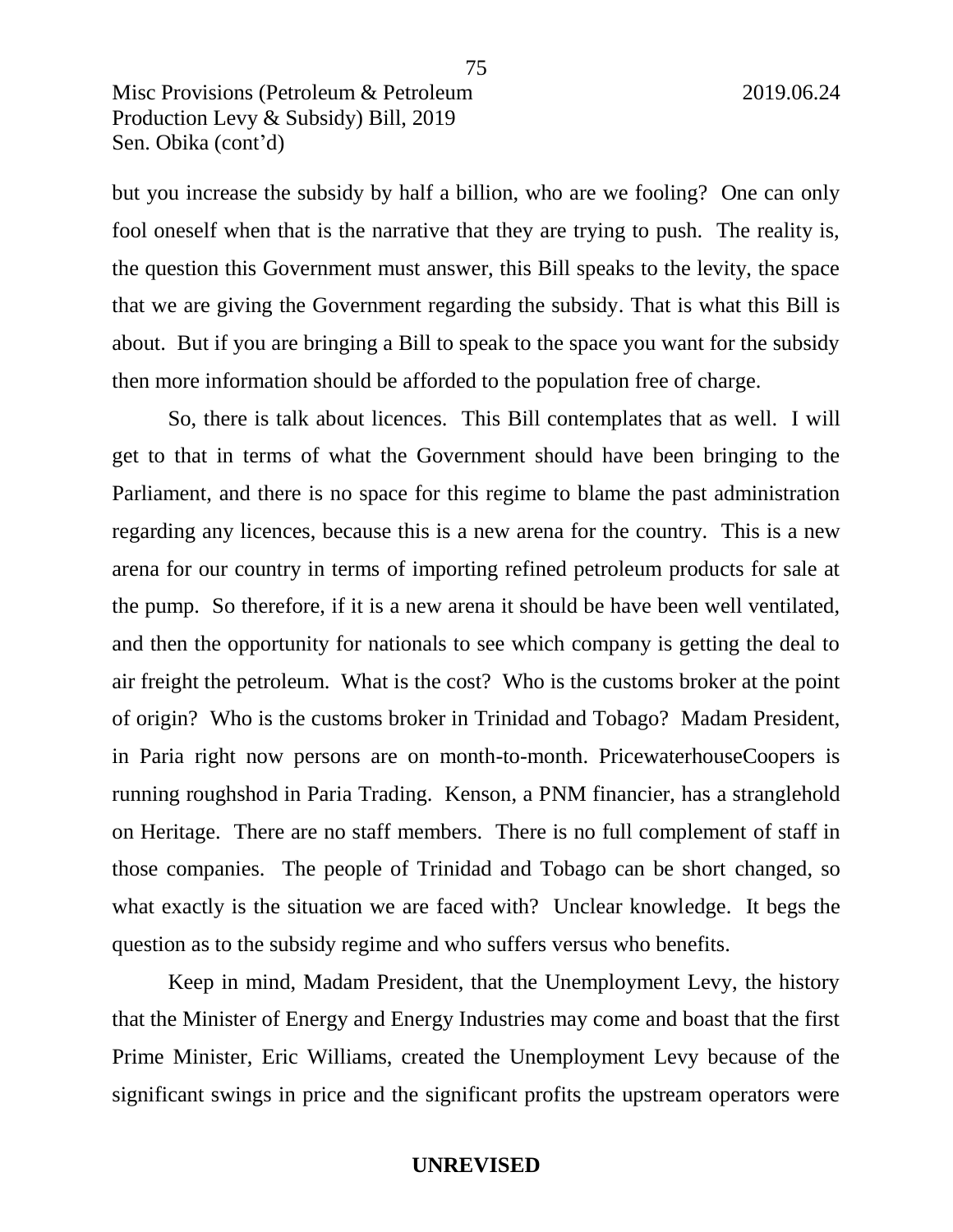making that the people of Trinidad and Tobago must benefit, so the levy was put in place. We accept that. That is point of history. But you cannot live on past glories. You understand? That is a point of history, but what is the situation today? The Unemployment Levy, what is the situation with the Unemployment Levy? At that time the mix was more in favour of oil than gas. You had meetings with Shell. You might be giving them concessions. You could have dropped on them the Unemployment Levy or some other levy regarding gas.

Now, I will move on, Madam President. I want to advance that this regime will do one of two things. One, this regime where the subsidy contemplates an exterminal price plus the gross margin for calculation of the subsidy in the same scenario where we can have a refinery, so you have an ex-refinery price which should be significantly lower, all things being equal. What is going to happen, it is going to penalize the local refinery producer, given the commonality of price at the pump and the subsidies to apply. Madam President, just for clarity for persons, I wish to just succinctly summarize what I just said. You have refined super gas coming from outside. It attracts shipping duties, other tariffs; it comes here, it attracts a customs duty, it attracts a VAT. VAT is paid on all the costs that were already compiled, so the VAT on that should be significantly higher compared to the VAT on the gas that you produced locally and you refined—the oil, sorry, that you refined, the super gas for the pump that you refined and produced locally.

So the guy who produces locally, he may not have an incentive to keep his price lower, so he would sell at that higher price, that is the ex-terminal price. In a situation where you only have Paria being allowed to import, given the boast of the Attorney General about licences are not given freely and we regulate these things, if we envisaged only Paria being able to import and then only one person operating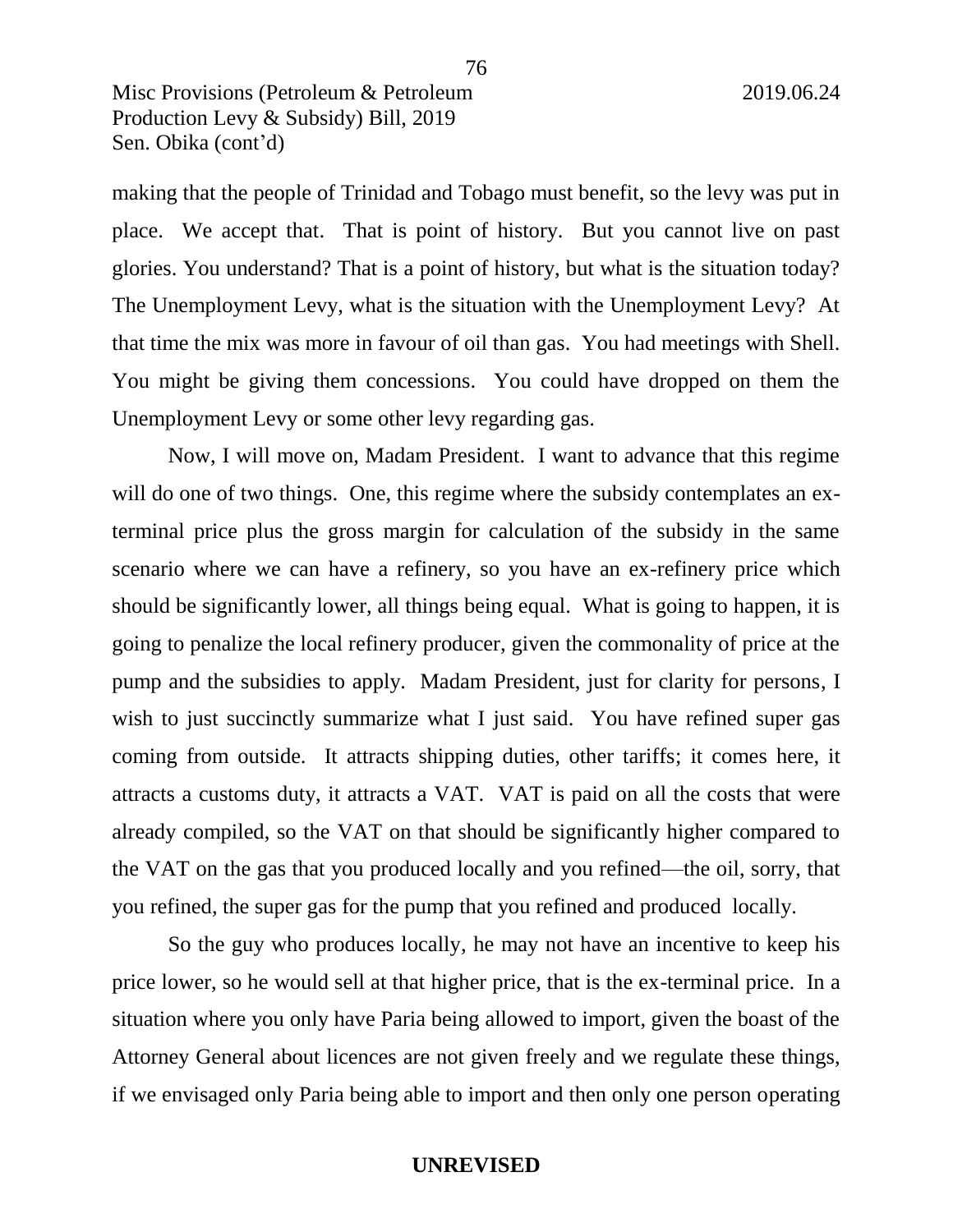the refinery in Pointe-a-Pierre, then all the oligopolistic system will prevail. Only two players they will fix the price amongst themselves and the customer will suffer at the end of the day. That will lay waste to the whole point of the levy that you impose on the producers upstream because the system does not make sense.

**Sen. Khan:** Posted price.

**Sen. T. Obika:** Now, Madam President, I see the hon. Minister of Energy and Energy Industries sees the benefit in my argument and hopefully he may so advise the policymakers to take a second look at what would be the regime when there is a local refinery in place, whilst simultaneously you are importing through another player. Prior, we would have imported—Petrotrin may have imported for the refinery, Madam President, when the refinery is on shut down for maintenance, but it is the same player. So, that moral hazard of price fixing does not apply. So, I want to continue.

## **Hon. Senator:** Conclude?

**Sen. T. Obika:** Continue, not conclude. So, Madam President, what will happen is we will have a scenario where there is significant inefficiency in the market. Can I ask what time I should end, Madam President?

**Hon. Senator:** Now. Now. [*Laughter*]

**Sen. Ameen:** All "yuh" hungry or what?

**Madam President:** Break would be taken at the regular time Sen. Obika.

Sen. T. Obika: Okay, thank you. Madam President, you know I really enjoy debates on the economy, so I have so much more in front of me. [*Interruption*] Now, Madam President, we are on clause 3, as the Minister of Agriculture, Land and Fisheries is asking for clarification.

**Sen. S. Hosein:** He did not read the Bill.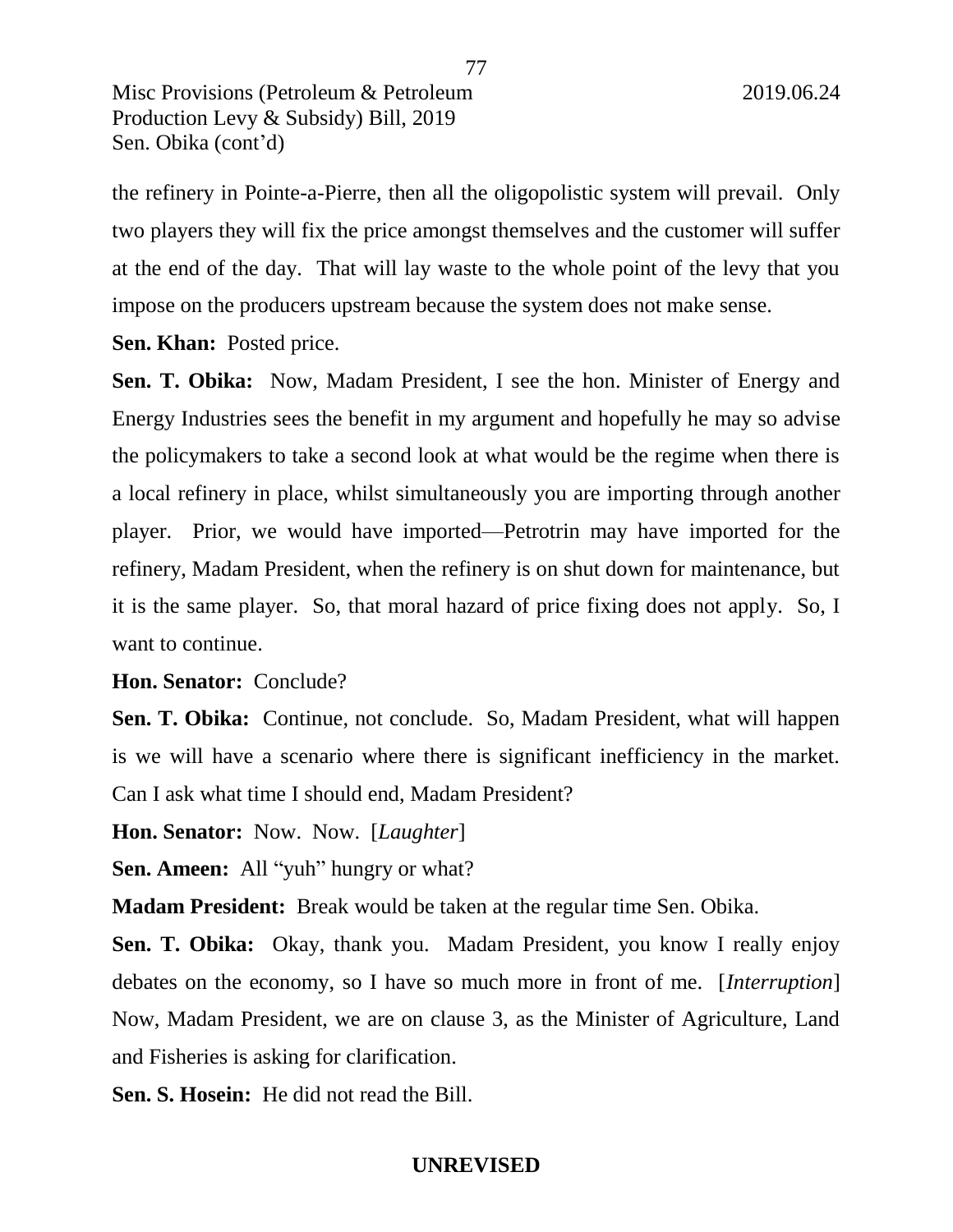**Sen. Ameen:** He did not read the Bill.

**Madam President:** Sen. Ameen! Sen. Ameen!

**Hon. Senator:** Sen. Ameen, you are disturbing your colleague.

**Sen. Ameen:** "All yuh" read the Bill.

**Madam President:** Sen. Ameen!

**Sen. Ameen:** Madam President, I am sure you are not hearing me alone. Please.

**Madam President:** What you say!

**Sen. Ameen:** Members on the other side are disturbing.

**Madam President:** Sen. Obika, continue.

**Sen. T. Obika:** Madam President, I have some questions to ask. Thank you, Madam President. So, what are the benchmarks used? The hon. Minister of Energy and Energy Industries coming after, I want to ask that question. What are the other options given that you are contemplating a scenario where Paria would be involved and a separate operator for the refinery in Guaracara? And what is the justification for choosing the ones used? And, of course, the people want some detail.

Now, I would not go to what the Minister of Finance laid on the *Hansard* because I have already mentioned it in passing before. But I want to look at the rationale for keeping the ex-refinery price in calculation of formula. The implications on the trading industry. Now, the hon. Minister in the Ministry of Finance did in piloting the Bill mention that the industry may be similar with some modifications once we pass this legislation, and the refinery at Guaracara finally comes on stream. That begs the question. What is the tender process involved for engaging persons along the value chain, given that the legacy Petrotrin companies are not staffed and they are operating through service providers. Who controls the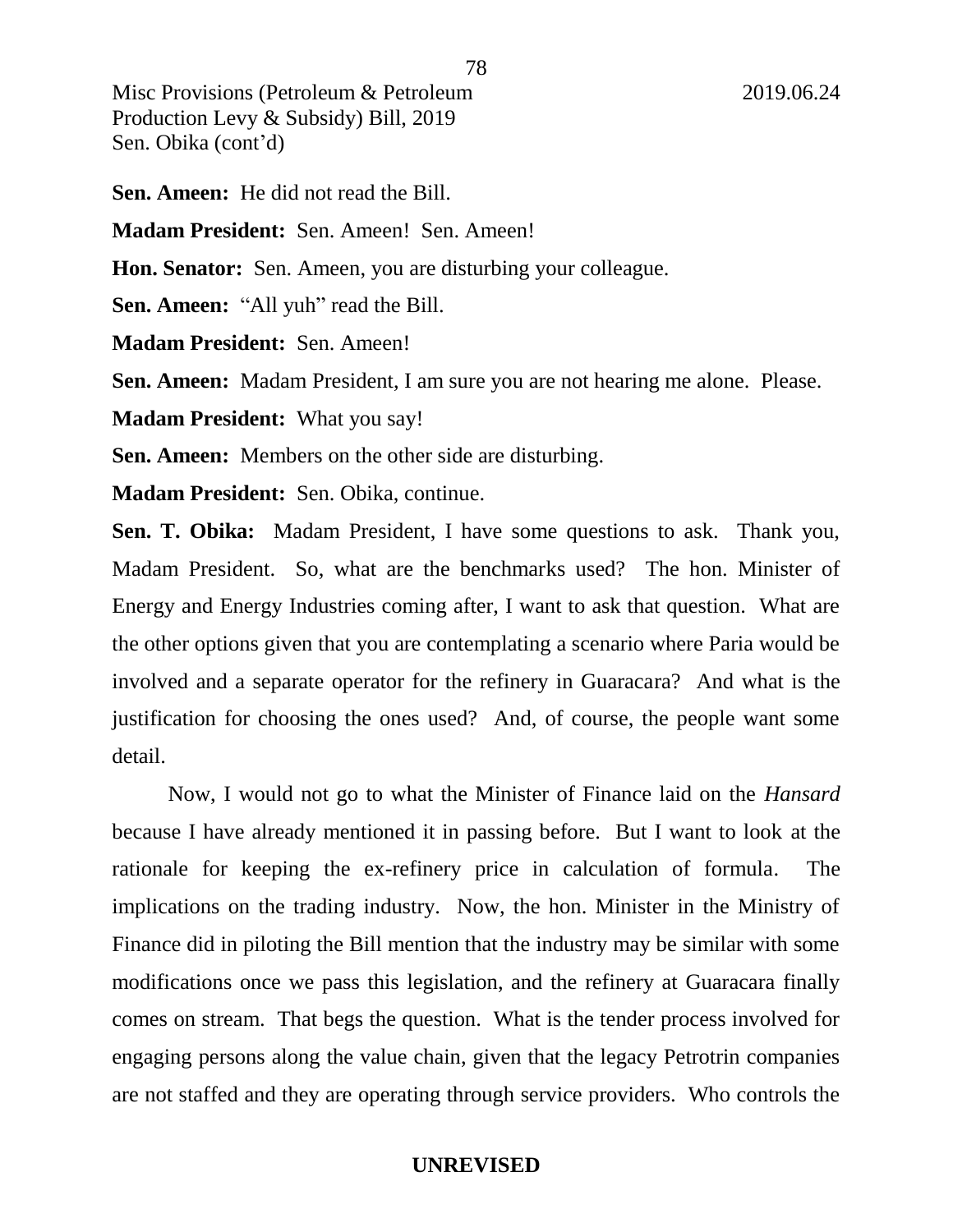tender process? Is it sole source? Does the Tenders Board have sight of it? What exactly are the regulations that protect the taxpayer and the Treasury? The computation of GDP.

Clause 4 of this Bill was taken out. We know that. I am not going to speak to clause 4. I am going to speak to the intent and where it is important to this Bill, because this Bill speaks to a subsidy which impacts the Treasury. And the Government was trying to look at calculation of GDP from production data. I want to advise the hon. Minister of Energy and Energy Industries, they need not look at the Income Tax Act for diminishing the secrecy clause. What they could have simply done was look at specific requirements to Paria and any operators engaged through Heritage and so on, to disclose all their production data to the State, and then the State could decide what they feel they can disclose beyond that. Because you do not need to remove the secrecy provision for all taxpayers just for us to see the production data for Paria and for Heritage, and Guaracara. So I just want to advise the Government that they did not need to look at the secrecy provisions in the Income Tax Act. [*Interruption*] So, Madam President, I am hearing some protest from the Minister in the Ministry of Finance. Those could have been in the piloting of the Bill.

Madam President, the Government—the financial position of Paria Trading, we always about the profit made. Now remember profit is on accrued basis, not cash basis. Profit does not speak to the financial position of the entity. And the impact of this legislation on the financial position of the entity will not be known because we have no means through which we can get that information. Now, we are saying that Paria makes profits of roughly 15 million per month after two months in operation. That was in the public domain, and that is very miniscule.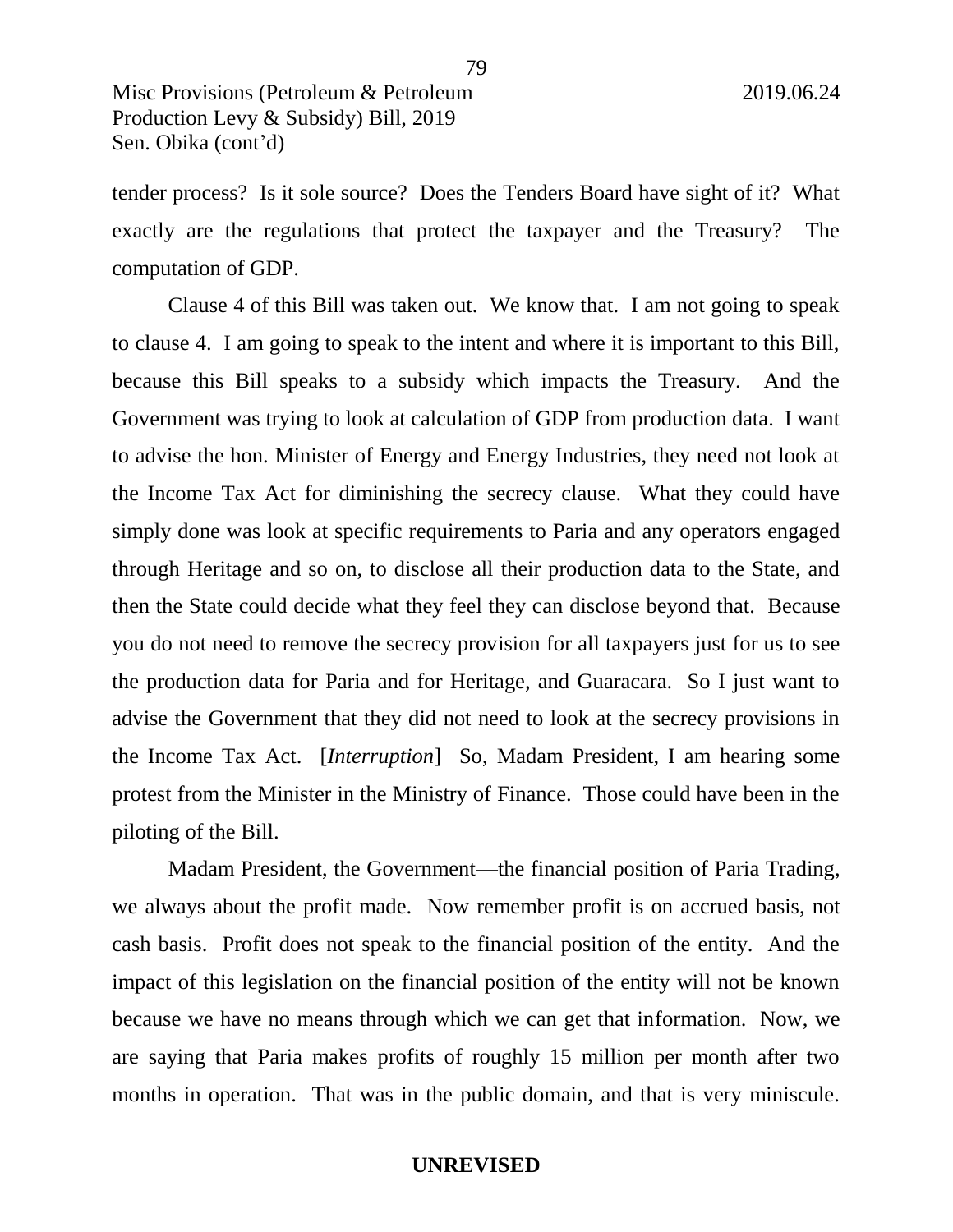The question you always have to ask this Government is this, is it operating profit or is it net profit attributed to taxpayers?

**Madam President:** Sen. Obika—

**Sen. T. Obika:** I will continue. I will continue.

**Madam President:** Yes. Please, make your contribution relevant! You are giving us a lot of information, but that information is not relevant to the Bill at hand. Can you please!

**Sen. T. Obika:** [*Laughs*] Thank you, Madam President. Now, this Bill in clause 3 subsection (d), and (ii), speaks about marketing business and trading business and so on, and there is a question about licensing, and the Attorney General did not answer the question. He said, of course we should have a licence, but the question as to whether Paria what licence they have and under which law specifically that caters for, that contemplates such a licence, where is that covered? So the answer is still in the balance, but I guess that happens when you "doh" wash your foot before you jump in a debate.

Now, Madam President, so should Paria need to get a licence for trading, transportation and storage? Does the Ministry have a model licence or licenced regime for trading? Does the Ministry's current staffing and operating procedures—very important, Madam President—allow it to efficiently regulate trading businesses? Because all of this, what is the sense of all of this if we do not have the teeth at the Ministry of Energy and Energy Industries? If you do not have the full and relevant staff complement at the Ministry of Energy and Energy Industries? Maybe the Government should have proposed some alterations where that is concerned.

Now, Madam President, regarding the Petroleum Act, Article 29, it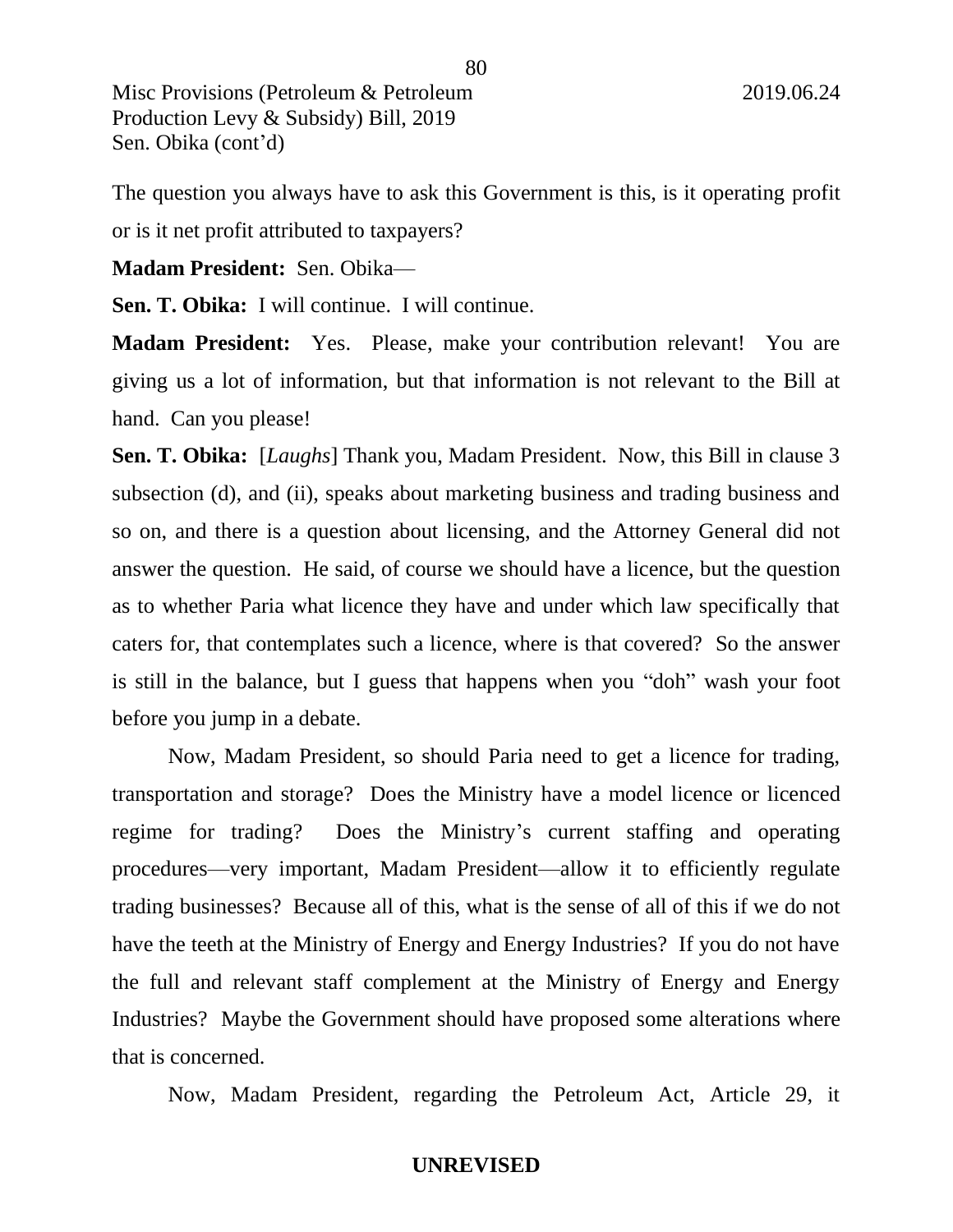considers the necessary expedience for carrying out the purposes of such an Act, ensuring that the register of all licences issued and any orders, judgments or awards relating thereto is maintained in the appropriate department or departments. Now, because this is a special arrangement, because it was not contemplated prior, meaning trading business from an ex-refinery position—standpoint in terms of the business model of Paria, is this properly captured under the legislation? Under the Petroleum Act and the subsidiary regulations? Is it properly captured? If not, I want to ask the Minister of Energy and Energy Industries to engage his legal department to see if they can add some teeth there.

There are some questions I have as well, several questions I have, and this is how my contribution will flow until it ends, regarding licences. Should there be a new class of licence? Notwithstanding all the talk about licence, should there be a new class of licence for trading specifically? Can the Minister explain the state of the licensing regime? I hope the break, as would be afforded the Minister, will allow him to give an account as to the—the half an hour break—licensing regime in the Ministry of Energy and Energy Industries, and if there is any requirement to strengthen it at this point in time? Has the Minister established an order? The hon. Attorney General spoke to orders, for instance, but in this particular case has the Minister established such an order? The Bill contemplates particular orders regarding the type of fuel and so on, regarding compliance of companies that should be allowed to participate in such a business. And there are some final questions I have, and after that I will—

**Madam President:** Sen. Obika, we will now suspend hon. Senators and we will resume at 5.00 p.m. Sen. Obika, you have used up 32 minutes of your speaking time.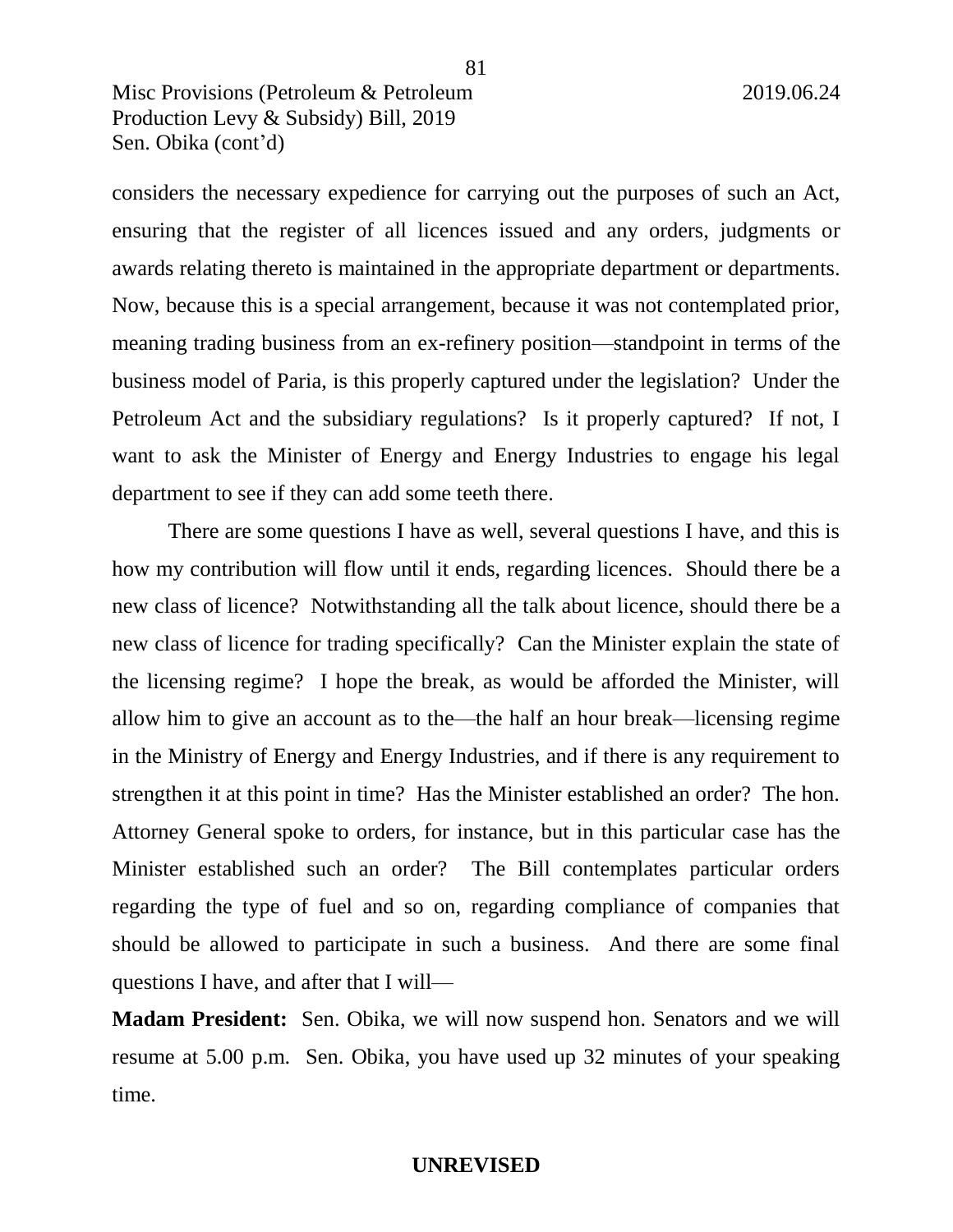**4.30 p.m.:** *Sitting suspended*. **5.00 p.m.:** *Sitting resumed*.

[MR. VICE-PRESIDENT *in the Chair*]

**Mr. Vice-President:** Sen. Obika, you have eight minutes.

**Sen. T. Obika:** Thank you. [*Desk thumping*] Mr. Vice-President, it amazes, on the issue of Petrotrin, that the first time the Member of Parliament for San Fernando West, the hon. Faris Al-Rawi, can find his voice is when we give space to Paria. After closing Petrotrin, no voice; after sending home 10,000 workers, no voice; homes are being foreclosed as we speak. There are ex-workers from Petrotrin who have been facing their financial institutions and have to give up the keys to their homes. The Member of Parliament for San Fernando West could only find at this time, and even when he speaks, to lay before the public record that the workers are taken care of. If that is the way the PNM takes care of people because they love them, that kind of love, we eh want at all. [*Desk thumping*] Now, on the petroleum register, because again my time is limited, I will simply propose some questions.

**Sen. Khan:** You waste your time.

**Sen. T. Obika:** So, I will lay waste to the banter from the Minister of Energy and Energy Industries, by at least providing some proper questions regarding the petroleum register. What does registration entail in Trinidad and Tobago law and practice?

Now, Mr. Vice-President, continuity of administration: Continuity of administration in Government requires that you advance and you stand on the shoulders of those who went before. So it is not fit for a Government in office to say it was not done before. What is proper is for them to look at the foundation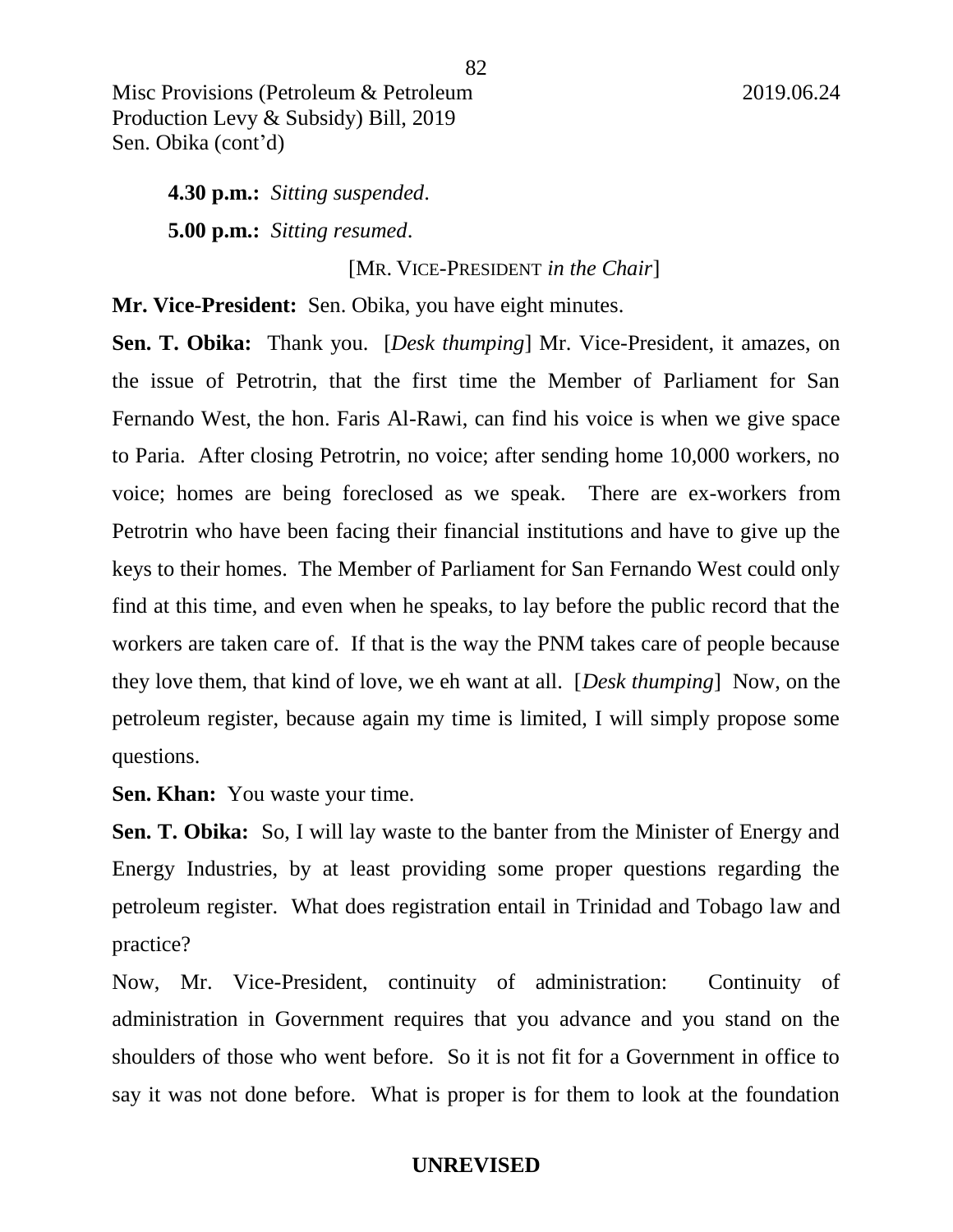that was laid in law and in practice. Now, the issue of registration and record, what does the record mean in terms of the companies? The Companies Act, Real Property Act, and the other registers where prescribed. The question is, are these public documents? Now, the Petroleum Regulations, it states here, Article 20:

83

"The Minister shall cause a petroleum register to be instituted and maintained in the Ministry for the registration of all applications for, and the grant, assignment, renewal, surrender, termination and revocation of licences and other particulars relating thereto."

And number two:

"The petroleum register shall contain a record of any Court decisions, arbitration awards, Deeds or instruments of any kind relating to petroleum rights."

This Bill speaks to licences for—specific licences. The issue is, will this be made public? And by public we do not mean when you go on the website, all you see in the Ministry of Energy and Energy Industries is a paltry line item that says licence to who or contract awarded to whom. What we want to see is the full disclosure of the details of the licence. And, Mr. Vice-President, the Minister of Energy and Energy Industries would not be proper if he comes, if the Minister comes before this House and says that that is private and confidential. Because we have a situation where the energy expertise of Trinidad and Tobago is being used across the world, and in the particular case of the Republic of Ghana, the President of whom was hosted by our Government recently, they have a petroleum register. They only came upon commercial oil in 2012. And in section 56 of Ghana's Petroleum Exploration and Production Act, 2016:

"The Commission shall establish and maintain a register of petroleum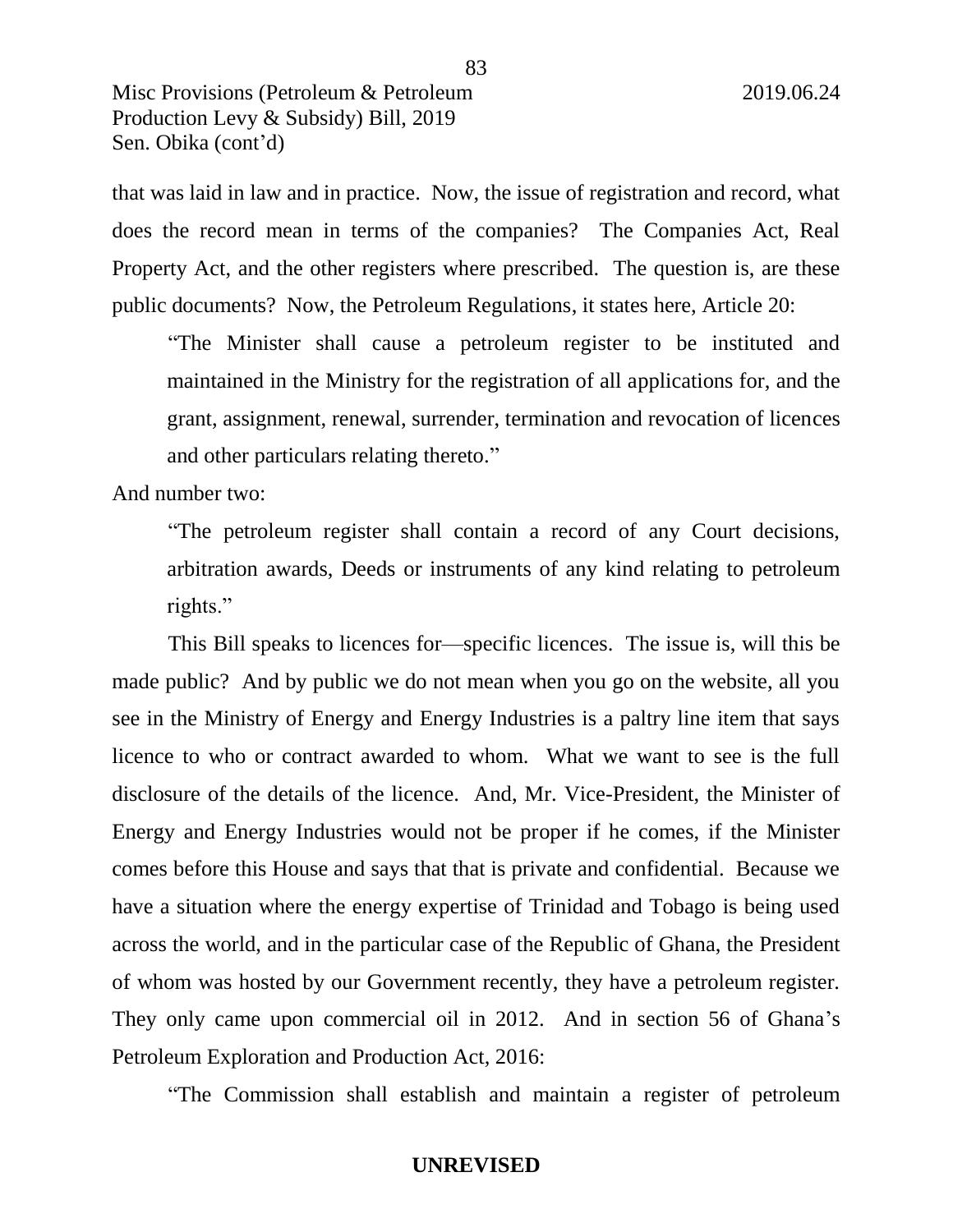agreements, licences, permits and authorisations as prescribed.

The register shall be open to the public."

Mr. Vice-President, you can go right now on your tablet, go on ghanapetroleumregister.com and you can see the full list of contracts. You can see the details of each contract in the upstream energy sector. I am saying, the whole issue of extractive industries transparency is something that is evolving, and as we are evolving we are saying that whilst it may not have been done before, now is the time that the Government should do it. Not just list the companies that are participating in the sector, but now that you are giving a new trading licence to Paria, disclose the full details of such a licence.

**Sen. Mark:** And he extended the share licence too.

**Sen. T. Obika:** And the Minister extended the licence for an upstream operator apparently today. It would be Shell.

**Sen. Mark:** Yeah. Yeah.

**Sen. T. Obika:** Put the contract to the public record. [*Desk thumping*] Put the contract to the public record. Now is the time to do it. Now is the time. So what we are saying is, whilst it was not done under the time of late Prime Minister, of blessed memory, Patrick Manning. Whilst it may not have been done before, whilst it still may not have been done today under Prime Minister Dr. Rowley, now might be the time for us to seek the wisdom of an evolving world, and give information public. The Minister may say it was not done 2010 to 2015, but now might be the time.

**Sen. Mark:** Now is the time.

**Sen. T. Obika:** Mr. Vice-President, what the world is saying, is that when you give full disclosure of information to the public it removes asymmetry of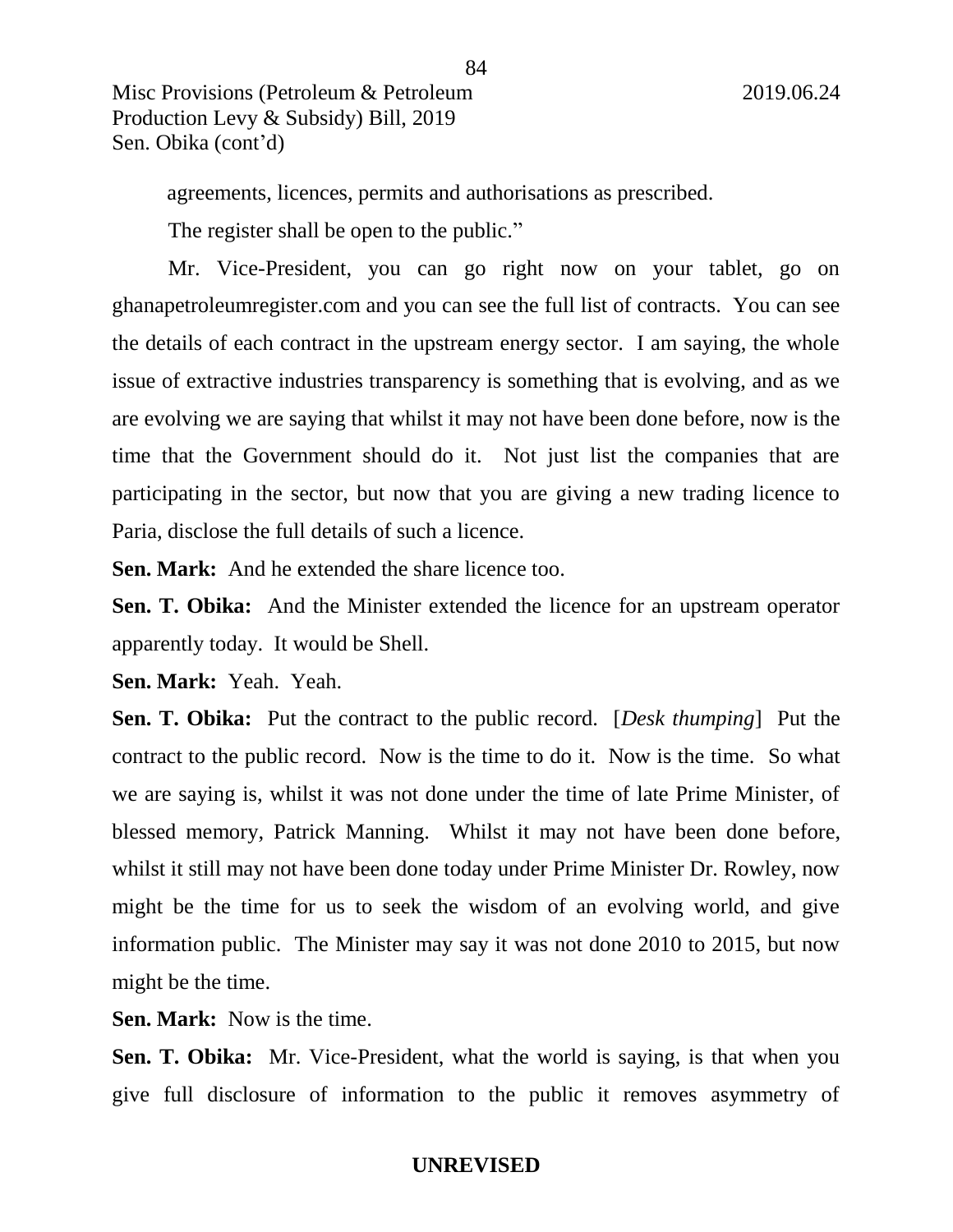information. It removes the imbalance that favours the multinationals, and it favours a fair playing field. The people of the country benefit with full disclosure, and because this is an example on its own, the issue of a licence for trading for Paria, because we are saying now is time to disclose in full, capture it in the regulations, capture it in the law, the details of any licence that is afforded to Paria, and all aspects of its value chain, so the people of Trinidad and Tobago will not suffer from asymmetric information, and we will benefit from whatever decisions we make today.

Mr. Vice-President, I want to end on stating this: That the Minister of Trade and Industry said there were no hitches. That we should not have anything to fuss, but the fishermen not having access to regular gas, that is a hitch. The increase in prices for fish for persons, for families, that is a hitch. So, they are saying they would not sell Paria, but the people are saying they cannot trust this PNM regime. They cannot trust this PNM regime. [*Desk thumping*] And anything they say we will wait, because the proof of the pudding is in the eating, and it is tasting really bad. I thank you very much. [*Desk thumping*]

**The Minister of Energy and Energy Industries (Sen. The Hon. Franklin Khan):** Thank you very much, Mr. Vice-President. Mr. Vice-President, it is a privilege for me to join this debate on a Bill entitled an Act to amend the Petroleum Act, Chap. 62:01, the Petroleum Production Levy and Subsidy Act, Chap. 62:02. Let me first start by apologizing for my late arrival. I know everybody was anxiously awaiting—

**Sen. Gopee-Scoon:** It caused a stir.

**Sen. The Hon. F. Khan:**—for me to respond first, but we signed another major agreement today with Shell [*Desk thumping*] and it is a gas sales term sheet which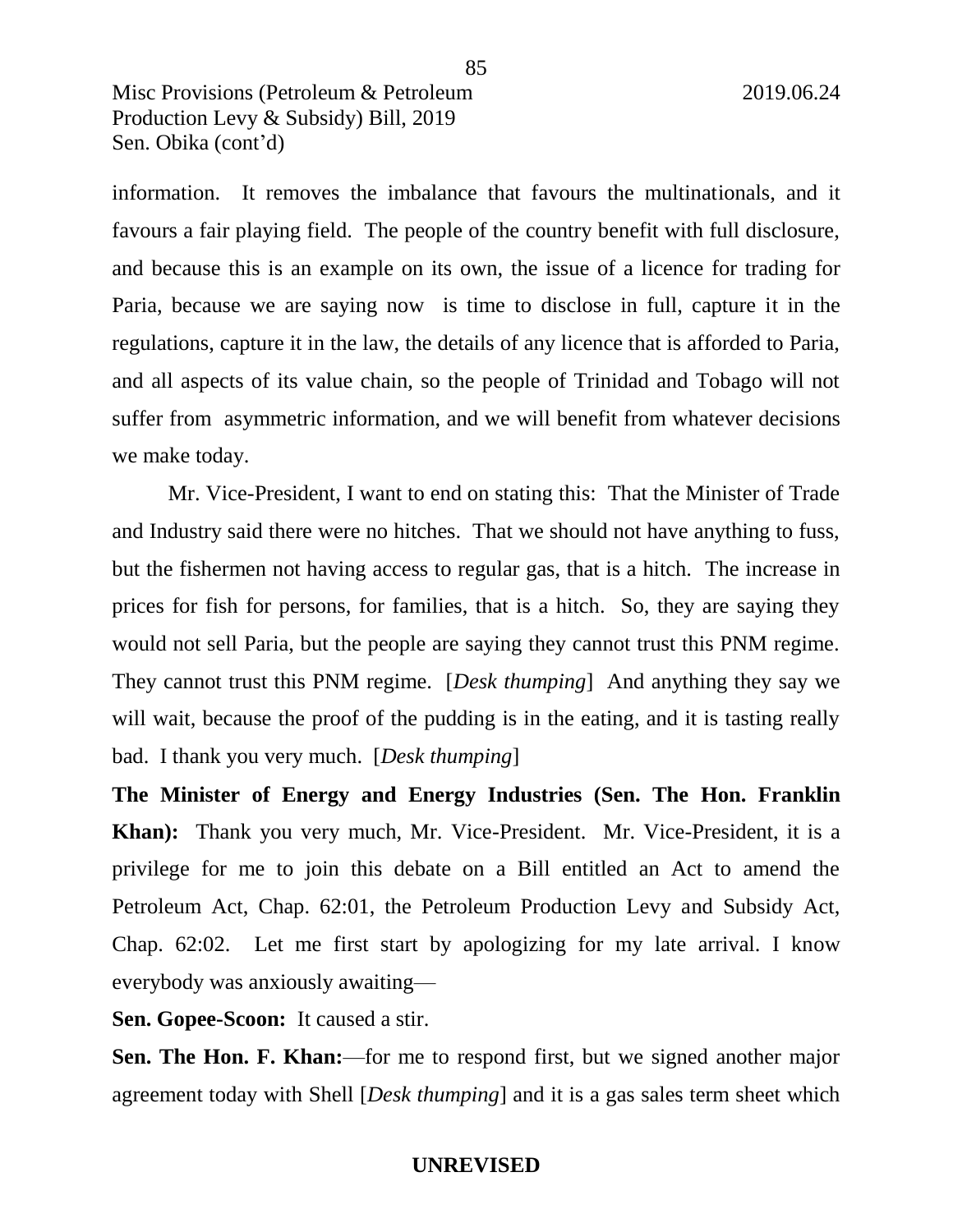is the precursor to a gas sales agreement for the supply of gas to the NGC, as we deal frontally with the whole gas curtailment issue and the survival as it were of the downstream energy sector.

Mr. Vice-President, the Petroleum Act is a very broad piece of legislation, and it gives, if I should say so myself, tremendous power and responsibility to the Minister of Energy and Energy Industries, as the regulator of the industry. It ranges from the granting of oil and gas exploration licence and production sharing contracts in the upstream for the development plans and production plans of the upstream companies; it deals with the transportation and storage components of the energy sector; it deals with refining and marketing and petrochemicals; it deals with marketing and retail and a whole myriad of other activities. This amendment in a sense is a simple amendment, because all it is doing is recalibrating what we hope is an interim system right now. When the refinery ceased operation, the legislation called for an ex-refinery price. Obviously there is no ex-refinery price as we speak, so we converted that into an ex-terminal price. We must define what that means in the legislation and how it is calculated, because that is the basis of the calculation of the subsidy.

However, we have not deleted the ex-refinery component in the legislation. We have kept it. So no matter what course of action happens in the future, we will be covered legislatively by the Act. So, it is quite simple, there is no sinister motive behind it. It is just to be legislatively compliant, because that is how modern societies operate. That is how democracies operate. But you know I like to put things in context, Mr. Vice-President. You see, this whole story started in the '70s. For those of you, I do not want to call you out by age [*Laughter*] but you remember the days of Esso, "Put a tiger in your tank", "The big bright Texaco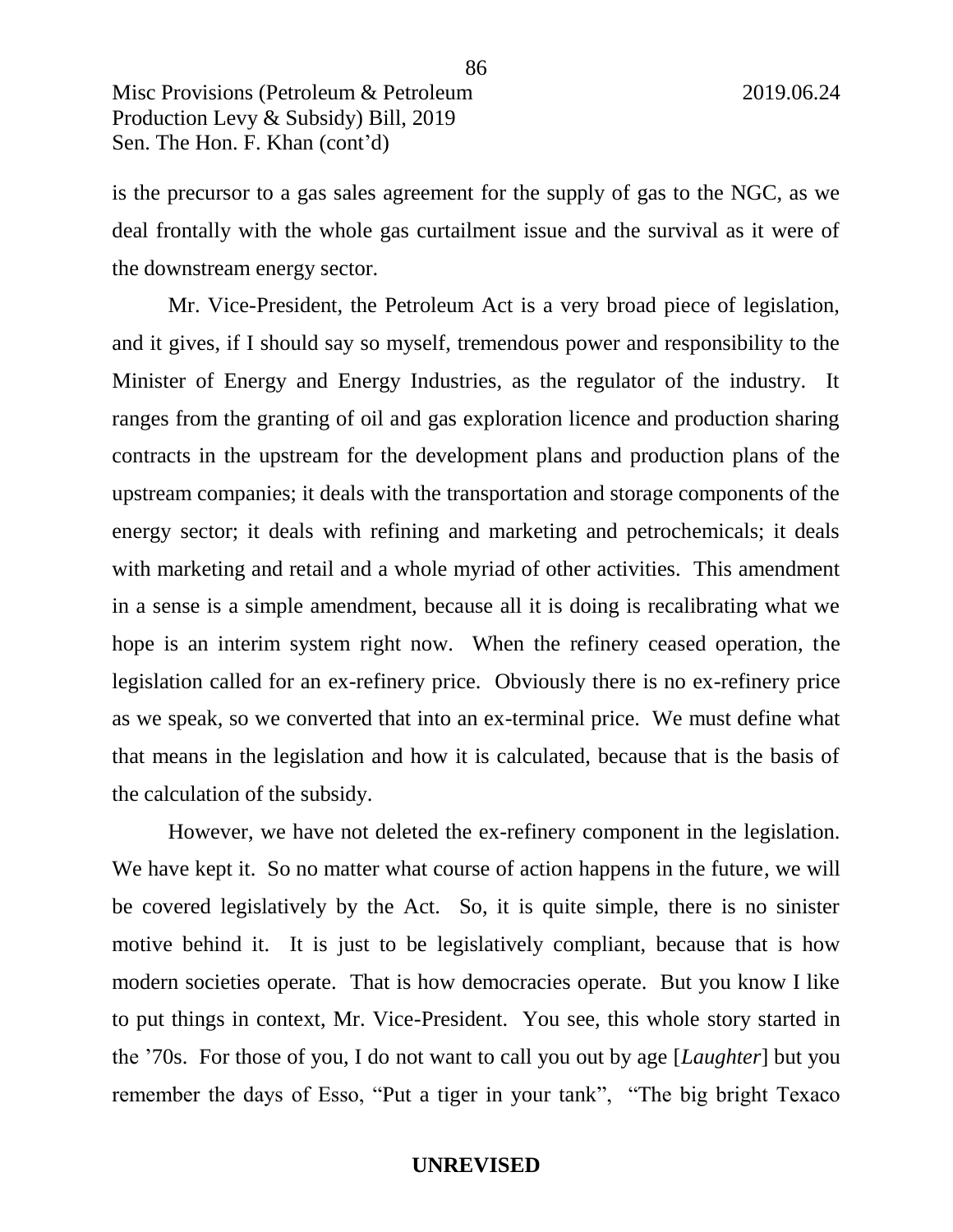star", "Be sure with Shell", and it was a free market system. The integrated oil companies were in upstream, midstream, downstream marketing, even into credit cards, "fus dey"—so you cannot go to a Shell gas station and pay with a Master Card because they still have to capture some value there, so they were issuing Shell credit cards to buy gasoline.

All that changed in 1974, when probably the most significant event of the 20th Century after World War II was something called the Arab Oil Embargo. It brought a new virtual world power on the scene, which is the Middle Eastern Arab countries, from nomads raising camel. Today go to Dubai, go to Doha in Qatar, go to Riyadh in Saudi Arabia. Within one year in 1974, oil prices increased six fold, 600 per cent, from \$6 to \$7 to \$36 to \$37. The world was in shock. The world was in turmoil. Gasoline was ubiquitously cheap all over the world. Those were the days of the American gas guzzlers, when you going cross countries with an Oldsmobile or a Buick Impala. You are just burning gas at 10 to 11 miles per gallon. That has caused a revolution in the car making industry.

The impact on that was a significant increase in the price of the retail fuel at the pump. Obviously, Trinidad had to do something, because Dr. Williams at the time felt you could not pass on that tremendous increase to the population, especially for a country that was producing significant volumes of oil. Nothing is wrong with that logic, you know.

### **5.15 p.m.**

That is how the subsidy started; and the Petroleum Production Levy and Subsidy Act, 1974. And what that Act did, it took a cap of 4 per cent of gross revenue of the oil companies to cater for the subsidy of gasoline. In those days oil production was high; it was in excess of 200,000 barrels per day. So the 4 per cent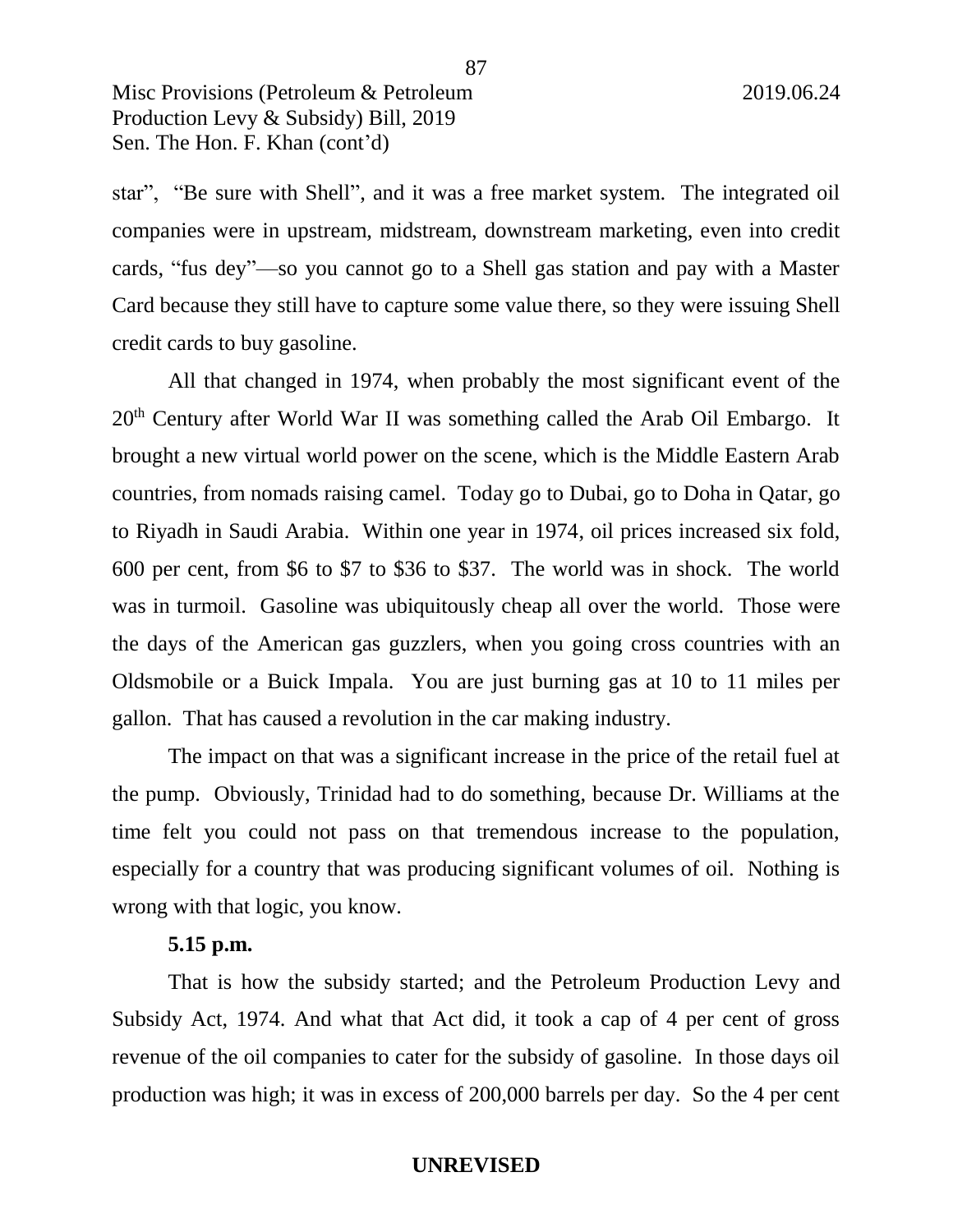cap on gross revenue from the oil company was more than sufficient to cover the full cost of the subsidy. So there was no issue, the subsidy did not have to come from the Consolidated Fund and we survived like that for decades. And then there was a transformation that we were not finding oil again, we were finding gas and we converted quietly, but successfully, into a gas based economy.

However the subsidy, while we were getting significant revenue from gas, the subsidy was still based on 4 per cent of the gross revenue from oil production. Now, there came a time when the curves crossed, where the subsidy could have no longer paid—where the 4 per cent cap could have no longer paid for the level of subsidy, so much so that there were years that the subsidy was \$2 billion. That is in 2007, 2008, 2009 coming down that time. But, there was sufficient money generated from gas to cover that but coming through the Consolidated Fund. And that is how the subsidy evolved.

It became very apparent, at least for this administration on the onset in 2015, that on a long term basis we cannot support the subsidy ad infinitum. So what do you do as a Government? We have been weaned on that for years, you cannot just pull the carpet from under your feet. So we took the approach to progressively reduce the subsidy, which is good public policy. Because the income to subsidize to the level in which the subsidy required was not there. So, we started with premium gasoline which supposedly is the high-end boys. So we removed the subsidy from premium. Then progressively we started to reduce the subsidy on super and to some extent on diesel.

The Minister of Finance from all his budgets since he became Minister of Finance in 2015 had some reduction in subsidy to the point now that based on \$65 oil we have reduced the subsidy totally from super gasoline. However, it would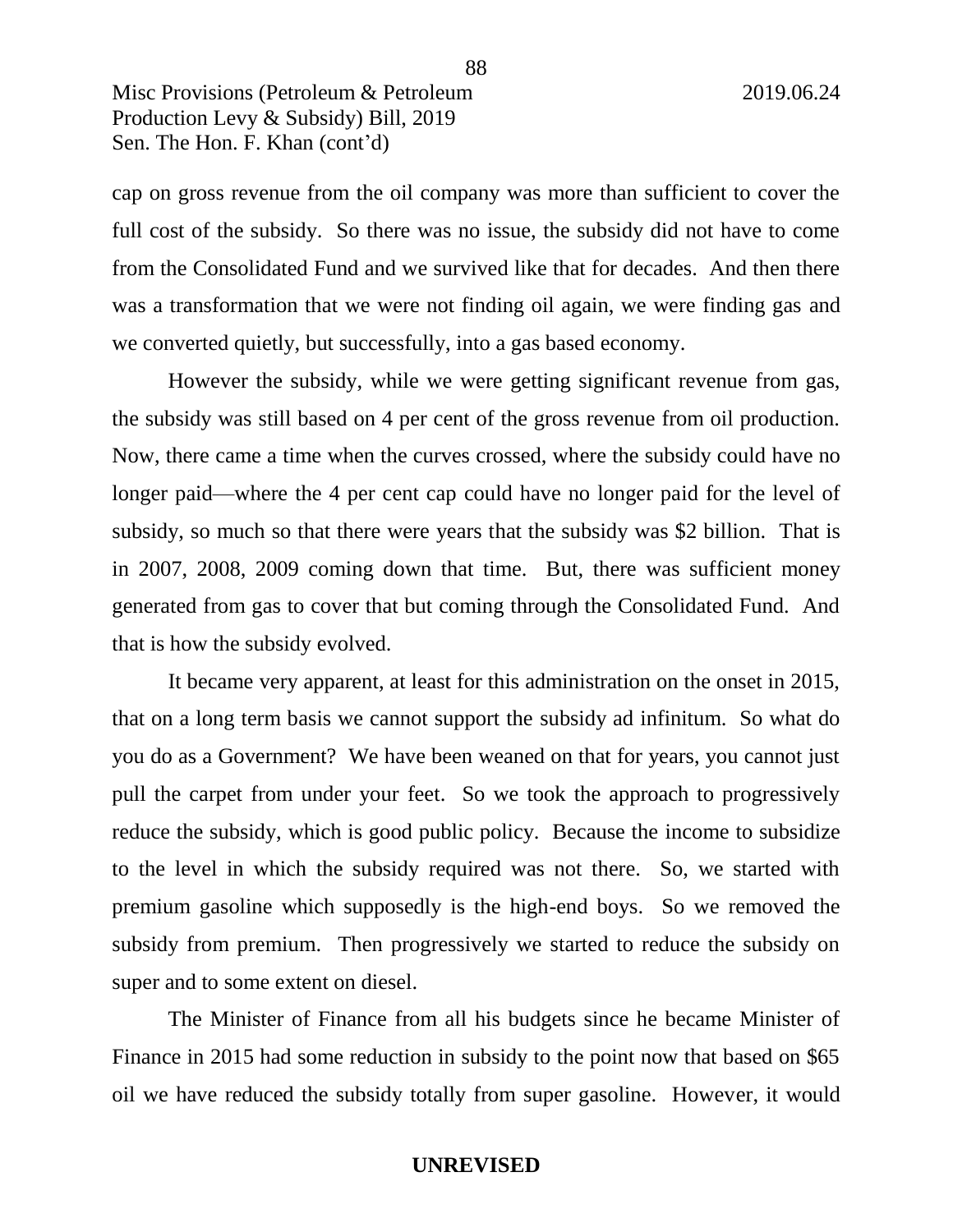have been imprudent public policy at this time to remove the entire subsidy on diesel, because diesel is the transportation fuel for the poor man, so to speak, the maxi-taxi, the buses, diesel is the transport fuel for goods and services, what they call "goods vehicle". It goes all over the country distributing products. So there is a subsidy and all this Bill is doing is recalibrating that subsidy by using an ex-terminal price in lieu of an ex-refinery price. And I will explain that very shortly.

Ultimately, it is our intention—how long it will take we do not know, but we will obviously consider it when we go back into office for the next five years, [*Desk thumping*] to come to a free market system where we will be posting prices at the pump, as Jamaica does on a weekly basis, in the United States it is on a daily basis and the whole subsidy issue will be dead and gone forever. But at this point in time we do not think the society can take it.

So let us deal with the calculation of the subsidy. But let me just make one thing clear. Both in the House and here, the Opposition there and here, the same Opposition, tries to morph this debate into a debate on Petrotrin. While there are links, they are two separate issues. We have gone at length to explain the rationale for our decision on Petrotrin. We think it is founded on good public policy, on good economic policy and in stringent fiscal and corporate management. There are social consequences to it; there are human consequences to it and there may well be political consequences to it. We accept that as a Government, because that is why we have been elected into office to lead, to take the country into a future that it deserves and not be stymied by baggage that are historical in nature, but which is taking us nowhere. As the saying goes we "eh fraid dat", you know. We are going to Point on Thursday, you know, Sen. Obika.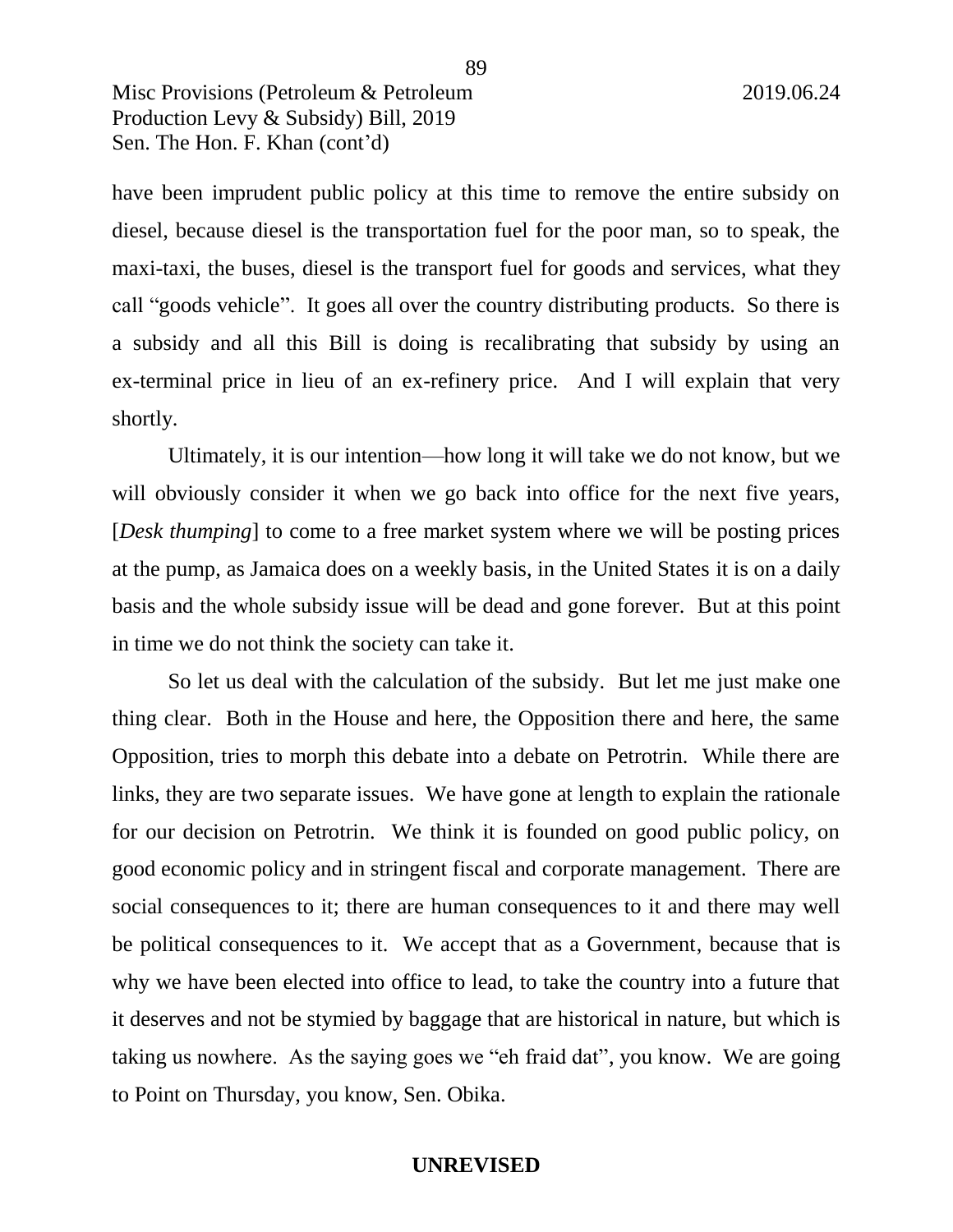**Sen. Gopee-Scoon:** Ha, ha, ha. You coming?

**Sen. The Hon. F. Khan:**—and we are speaking on energy matters. The Prime Minister will be leading the charge. Come and hear or send somebody to hear and put a microphone or something if you are shame.

**Sen. Gopee-Scoon:** "Nah, he putting on a hat and come."

**Sen. The Hon. F. Khan:** Because we know we have to face it, frontally, because when you take actions like these you have to account to the people and it is our concerted view in the PNM that Trinidadians have sense. And while they may see their vested interest affected in some form or fashion it is our hope and our intention that the overall common good of this society will always prevail. So Sen. Obika was talking about whimsically setting price. Let me just show how the ex-refinery price was calculated.

The ex-refinery price is equal to PP, plus ED, plus HC. I will explain that. PP is the market related prices for each of the corresponding product; ED is a rate of excise duty enforced at the date of sale of such petroleum products; and HC is the handling charge allowed by the Minister of Energy and Energy Industries after consultation with the persons carrying out the refinery business. The key point here, Mr. Vice-President, is PP, which is the market related price.

So the refiner cannot just ups and say "This is my price this month". That price is referenced to what is called "Platt's Oilgram Price Report (OPR), Caribbean Product Posted". It is based on a series of Caribbean refineries plus some Gulf Coast refineries. It is a basket of—

So if that is the posted price, that is the price you are allowed to quote. So nobody cannot set artificial prices. Because one of the good things about petroleum and petroleum products, not gas so much, but every crude and every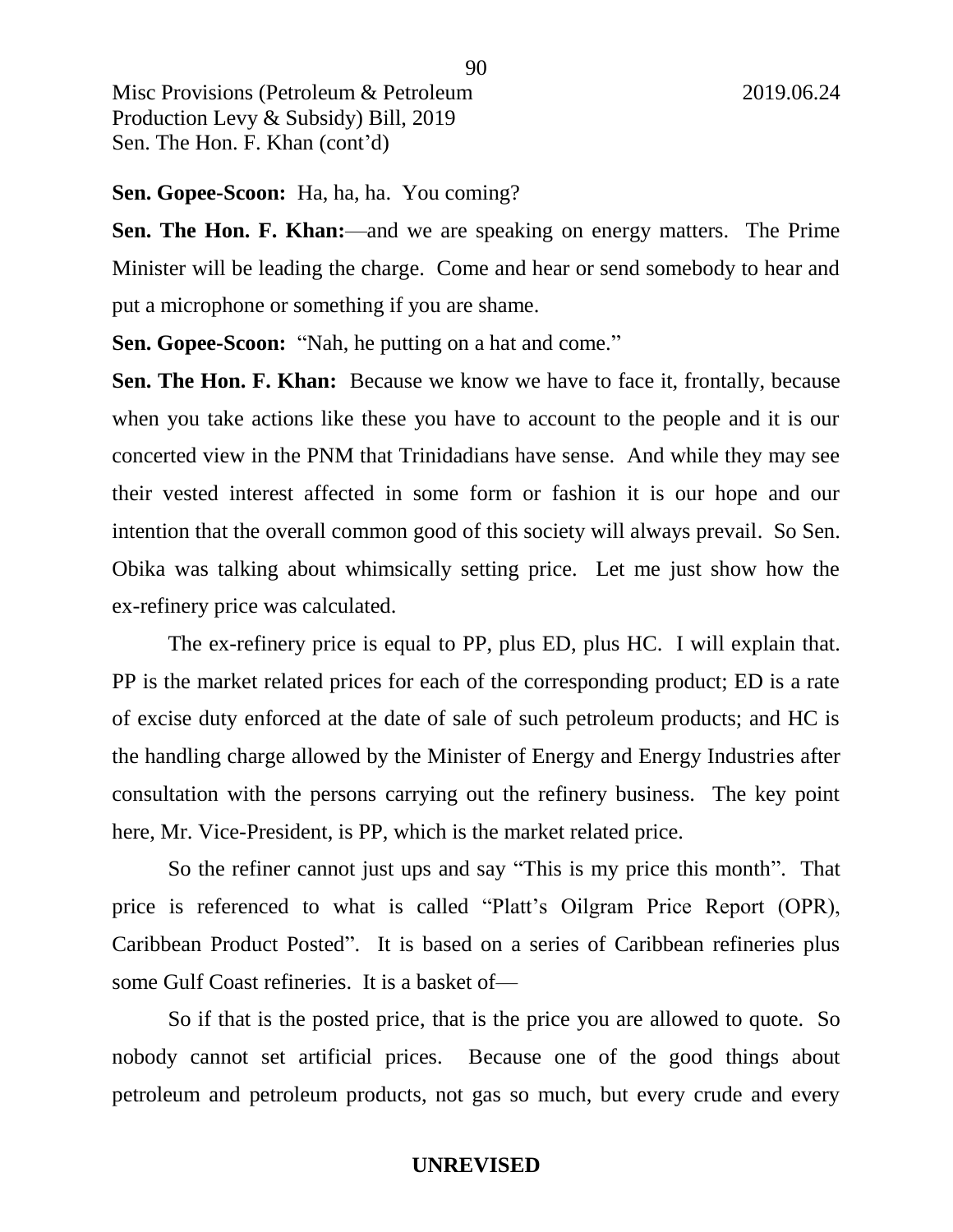product is related to a posted price, because it is an internationally traded commodity. ED, excise duty, it is straightforward; and HC, obviously you have to give a small handling charge to do refinery before they send it out to the wholesalers.

With the closure—and that is how the refinery has operated for years. As a matter of fact, for decades. With this transition period we had to have legislative cover because we could have play dead, allow it to run, we would ex-refinery, ex-terminal, it does not matter, but we need to do the right thing in law. So the ex-terminal price will now be the basis on which you calculate the subsidy. And this thing about licence of Paria, let me put a rest to it.

The Petroleum Regulations give the Minister of Energy and Energy Industries the power to issue marketing licences, wholesale licences and retail licences. Paria in its own name has two licences issued by the Ministry of Trade and Industry. An import licence to import fuel and an export licence to export fuel, in particular, to the Caricom countries. They do not need a wholesale licence because that is a function of UNIPET and NP, nor a retail licence, nor peddler's licence. So there is the legislative cover. There is nothing illegal happening. And I will explain that now.

The ex-terminal price—

**Sen. Mark:** Hon. Minister.

**Sen. The Hon. F. Khan:** Yeah.

**Sen. Mark:** If you can explain to us, under the Petroleum Act, right, section 6(1) and subsection (2), if you could clarify for us, you know, how does Paria escape from the provisions of sections 1, 6(1) and 6(2), when you said that they do not need a licence? I do not agree.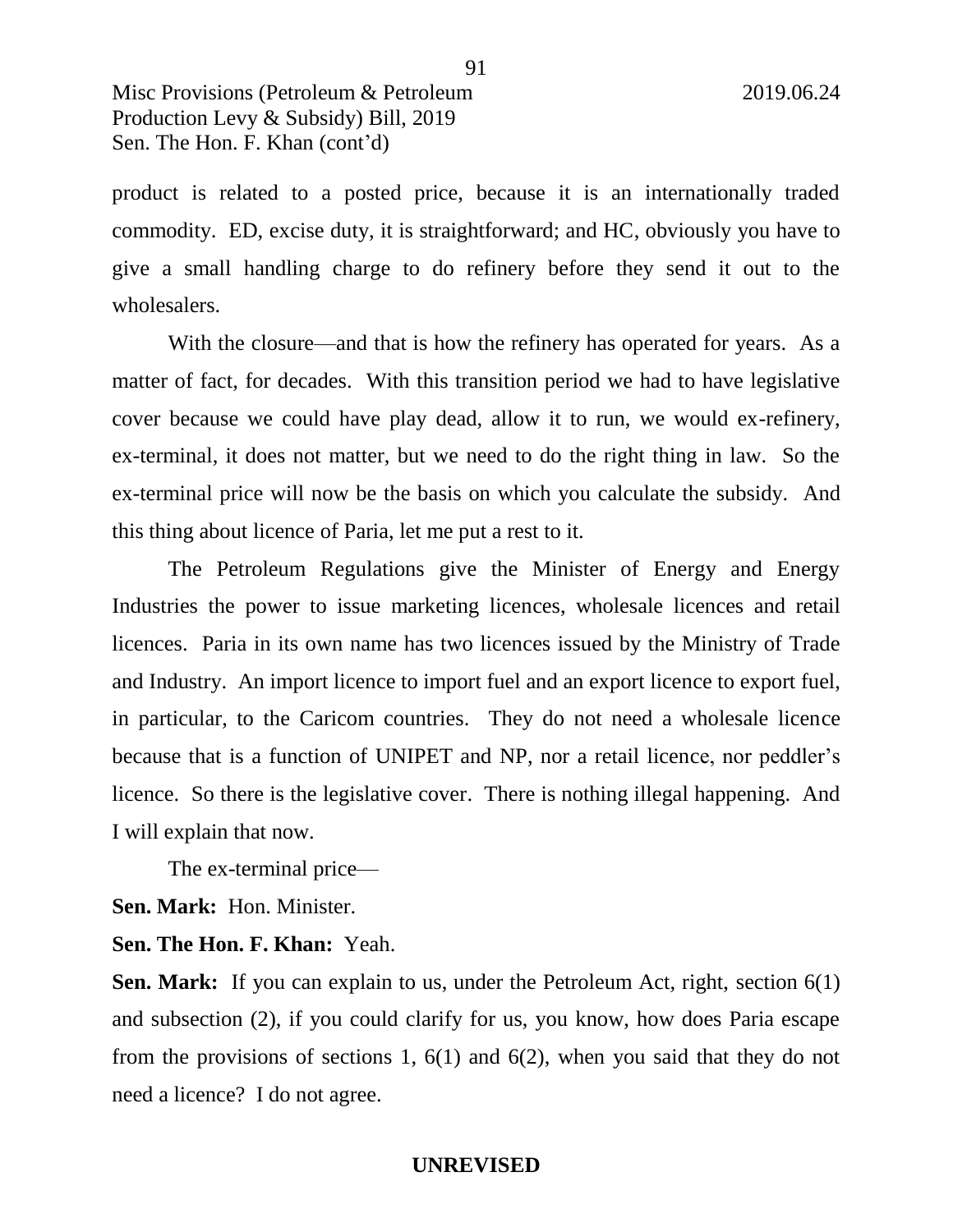**Sen. The Hon. F. Khan:** They have an import and export licence.

**Sen. Mark:** No. I am talking about from you, from the Minister of Energy and Energy Industries, not from the Minister of Trade and Industry, from you. You need to give them a licence according to 6(1) and (2) of the Act under the Regulations.

**Sen. The Hon. F. Khan:** Okay, I will shelve that. The ex-terminal price, Mr. Vice-President, is equal to PP, plus F, plus ID, plus TF, plus DC. I will explain that. PP is the market related prices for the corresponding products which are imported. Very similar to what is happening to ex-refinery, for every fuel that you import, whether it is super, RON92, RON95, diesel or regular, it is a posted price coming out of the Gulf Coast; F is the rate of freight paid for carriage or transportation of the petroleum products by air, land or sea.

So freight prices are known, it has to come with full disclosure from Paria. ID is the rate of import duty enforced at the date of import of each petroleum product; TF is a terminalling fee which encompasses all the costs incurred during the terminalling, dedicated storage and ancillary services at that terminal, which includes, financing, margins, operations, cost, insurance, storage losses, maintenance, capital expenditure and credit. What that does—this is the only, what I would say major difference between the ex-terminal and the ex-refinery. Because this terminalling fee gives Paria the opportunity to declare a small profit. Because you cannot have an enterprise operating in an environment like that and not give them a chance to make a profit. It is a reasonable profit, it is just cost plus and it is not a significant value. And then DC is the distribution cost incurred to deliver the petroleum products from the terminal to the purchaser.

Mr. Vice-President, I will share the figures. Freight is 0.054 cents per litre;

92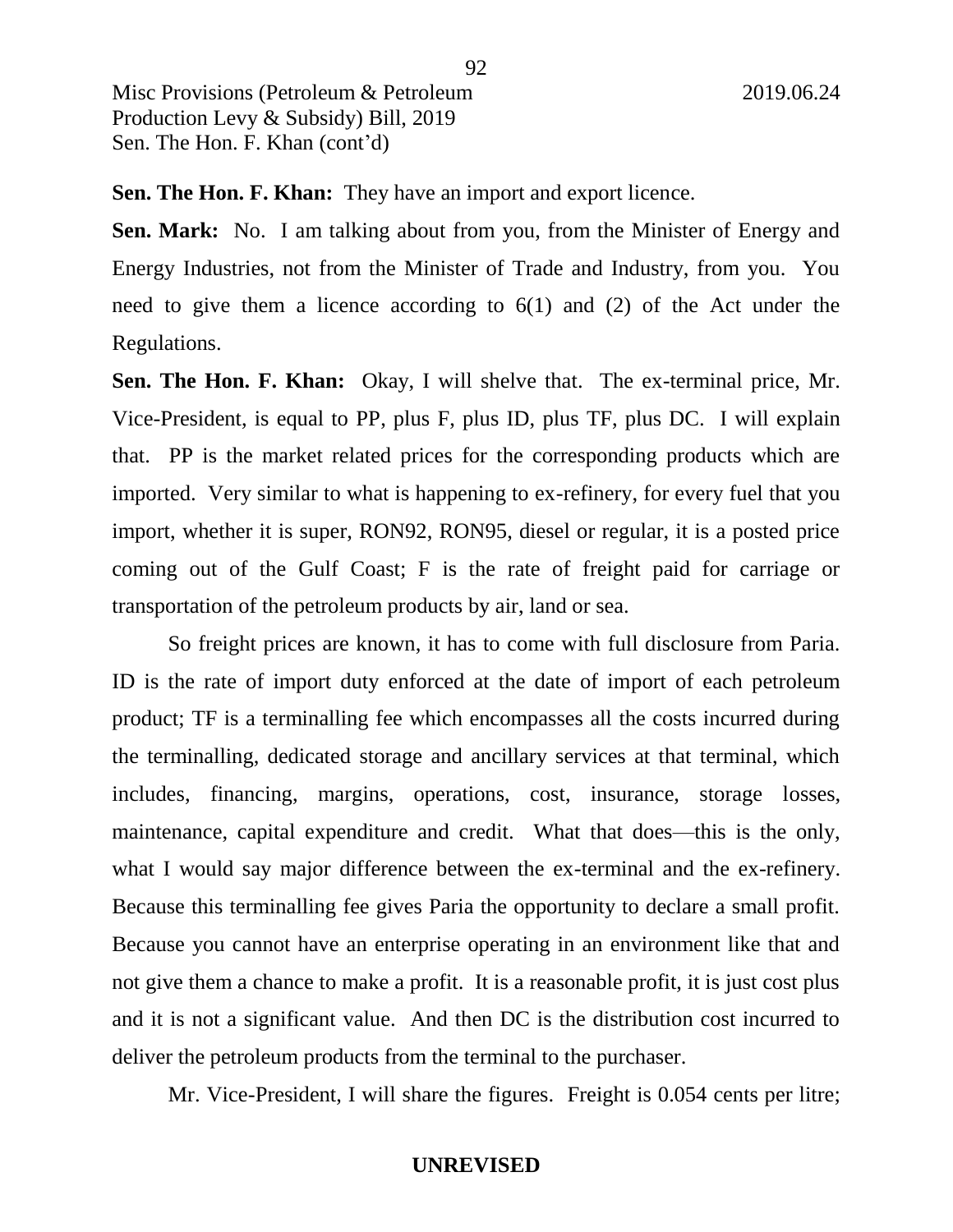import duty, zero. There is no import duty, but it is in the equation in case an import duty is charged later on; terminalling fee, TT 0.154 cents per litre; and distribution cost, 0.044 cents per litre; giving you a total margin of 0.252 cents per litre. That is TT 25 cents per litre which is not an unreasonable charge for Paria for terminalling fee in the distribution of petroleum products.

So what this does now, Mr. Vice-President, is the crux of the Bill. You have a situation where you have a method to calculate your ex-terminal price, but remember we are not in a free market system. The price of petroleum at the pump is fixed by order and those are the Schedules that you see here. By order the retail price with VAT for premium gasoline is \$5.75 per litre; for super gasoline, is \$4.97 per litre; for kerosene is \$1.50 per litre, and for diesel, is \$3.41 per litre. So the price build-up includes wholesale price, wholesale margin, retail price, retail margin, VAT. This is the sum total of the posted price.

So here is the situation. If the price for diesel, ex-terminal, is more than \$3.41 per litre, obviously there is a subsidy, because you are selling it for more than you are buying it. For premium, for example, if the price ex-terminal is less than what you are selling it for, you have a surplus and vice versa. And the surplus or the deficit, which is called the subsidy, is a function of the ex-terminal price which is a function of the oil price. So, every month it will fluctuate. Some months the subsidies will be higher, some months the subsidies will be lower based on the oil price. Right now it is not as bad because oil price has dropped to around \$55 per barrel. Remember the original budget figure for \$65 a barrel, that is when the Minister read his budget speech September of last year. In the mid-year review he reduced the price to \$60 per barrel. Right now we are getting around \$55, \$56 per barrel. So the subsidy has been reduced significantly, okay. In a sense, I have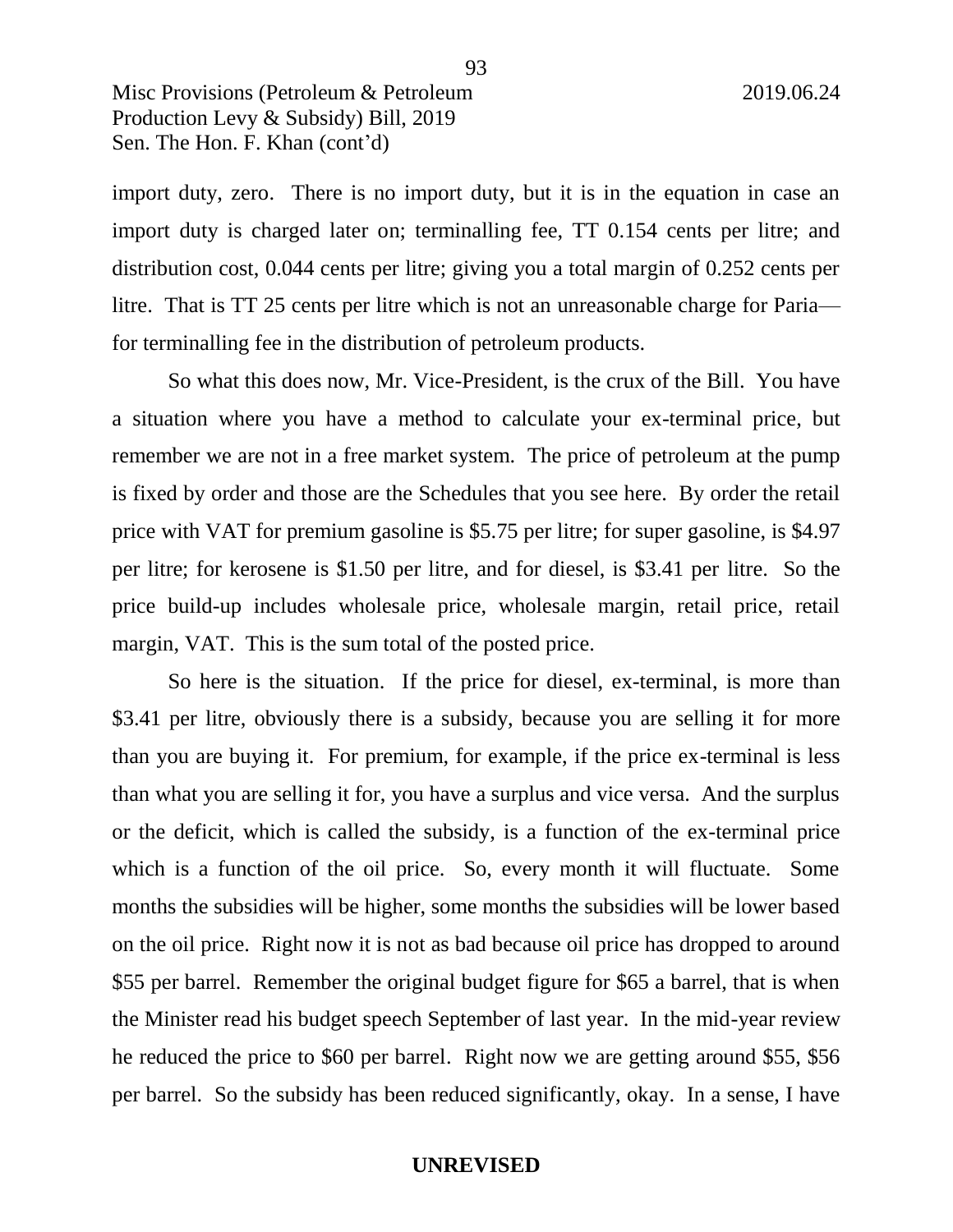to be careful how I say this, but when the oil price is low the subsidy is low. When the oil price is high the subsidy could be ridiculous. But we do not produce plenty oil, we do not produce a lot of oil. So some time on balancing the bottom line we have to be careful for wishing for too high an oil price. What we are supposed to wish for is gas price.

So the system is there, it is robust, it has worked well, we are weaning off the subsidy progressively, you cannot wean off it totally because "damn if you do, damn if you don't", you know. You will come here in the Parliament and say, we are paying X, \$1.5 billion in subsidy, and all these glorious economists will come and say, "You cannot survive like that!" Okay. But at the end of the day, to be in political power you have to run a country and a country is made up of citizens and a country is made up of voters, voters who elect you into office for you to seek what they perceive as their interest. Not to seek their interest, you know, to seek what they perceive as their interest. So it is not an easy experience to govern a country, because there are always vested interests. The Chambers of Commerce will have their views; the trade union movement will have their views; the so-called NGOs will have their views and you have to put all that into a basket and distill it to come up which is the best public policy for the country, both in the short term and in the long term. And I think this Government has successfully done that.

We have made and crafted public policy here in the interest of Trinidad and Tobago, in particular, in the energy sector. We have taken the bold decision to restructure and re-engineer the state oil company. We have taken the decision to confront the multinationals head on to deal with transfer pricing. That was no easy task you know. It was long and hard negotiation, negotiating with the best players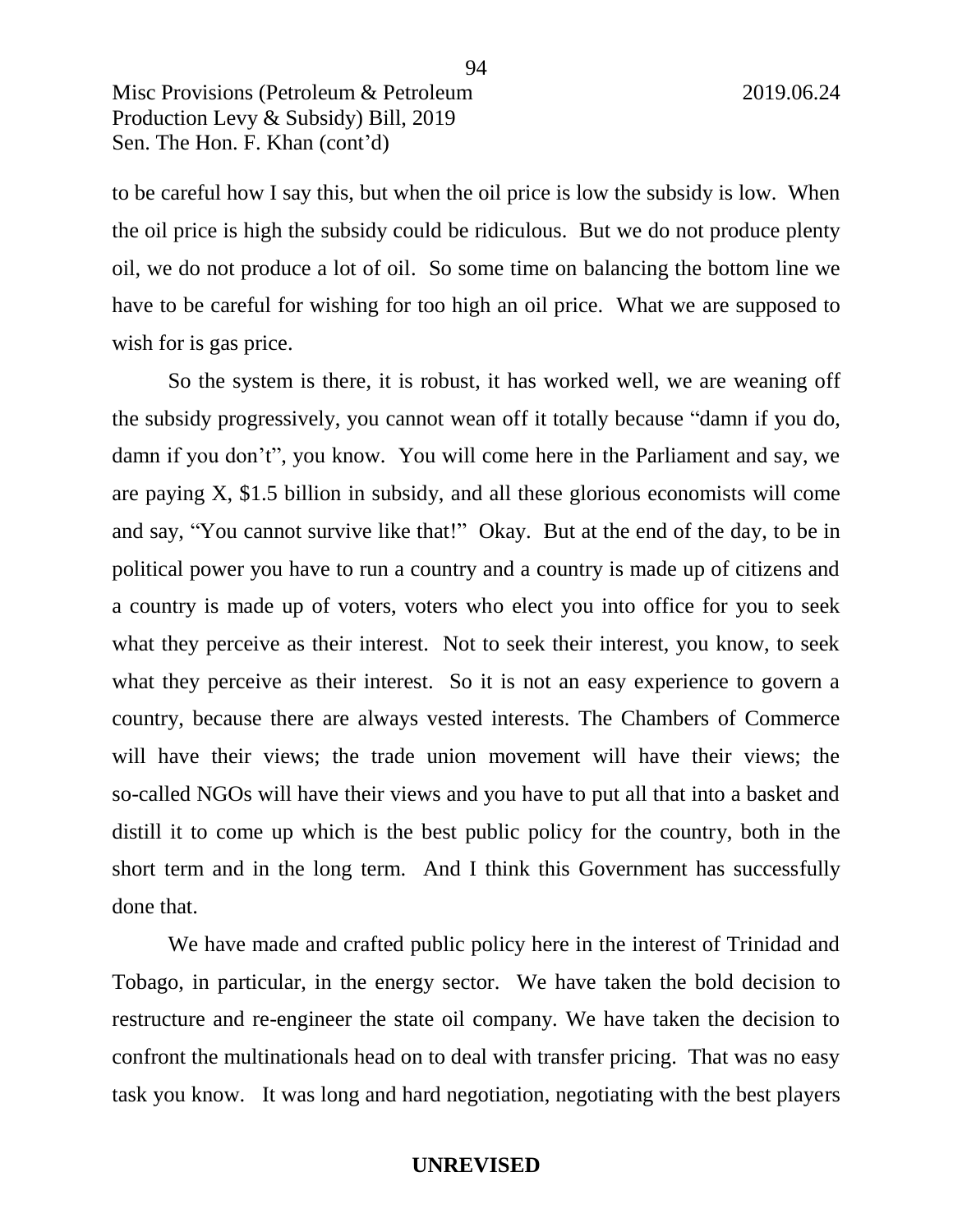in the world. It is not Tom, Dick and Beharry you are dealing with, you know. When you go to The Hague and you meet the hierarchy of Shell, they are serious men and women. When you go to London and meet Mr. Bob Dudley and team from BP—

**Sen. Gopee-Scoon:** No jokers.

**Sen. The Hon. F. Khan:**—they are not jokers, they are serious people. And I must say so without being too boastful, we match them "manos a manos". [*Desk thumping and crosstalk*] That was the—[*Continuous crosstalk*] Rose? Right here. [*Laughter*] And we have done well.

## [MADAM PRESIDENT *in the Chair*]

Minister Young and myself with the team, I will call out the entire team one of these days in the Parliament, some of them are public servants, some of them are consultants. We were well equipped with the best legal advice, White & Case. Sen. Vieira, you could check White & Case on Google there and see, they are the world's top energy consulting lawyers based in NewYork, London and Amsterdam. We have had Poten & Partners with us. I said it so at the signing that never before in the history of Trinidad and Tobago has an energy negotiation taken place where the State of Trinidad and Tobago was so well prepared. And I want to today go on record again and compliment the Prime Minister for his leadership in this regard. [*Desk thumping*]

A Prime Minister has to really see the value of that when he could get up and leave this country for 10 days. A leader does not leave the country for 10 days, you know, and when he does that, it is some Government to Government arrangement. When he led a team for 10 days to the energy capital of the world to meet with energy sector executives, that is the quality of the leadership we are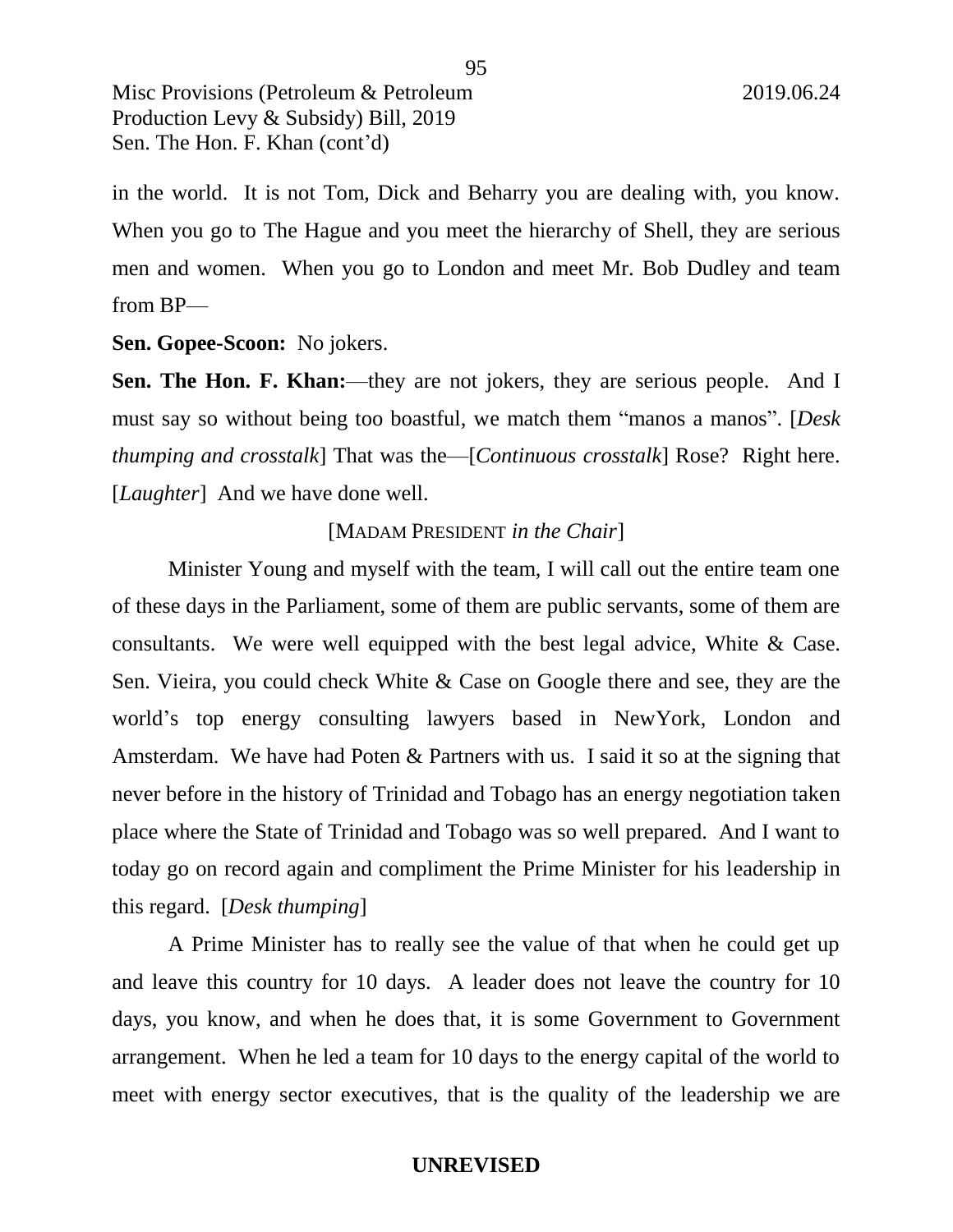under. And it is politics. The former Prime Minister, let me go on record as saying—

**Sen. S. Hosein:** What is the relevance of this?

**Sen. The Hon. F. Khan:** No.

**Sen. S. Hosein:** What is the relevance of this?

**Sen. The Hon. F. Khan:** She was the Chairman of the Standing Committee of Energy of Cabinet, apart from the National Security Council. That is most important Cabinet Committee. For five years, Madam President, she did not attend one meeting.

**Sen. S. Hosein:** Madam President, respectfully, Standing Order 46(1). I do not think this has anything to do with the Bill, please, Madam President, thank you.

**Madam President:** Minister, continue.

**Sen. The Hon. F. Khan:** [*Desk thumping*] She was absent from work and that shows when a leader does not know what are the real issues that face the country. When the Member for Siparia got up in the House and said she did not know that the State had ownership in Atlantic.

**Sen. S. Hosein:** What is the relevance of this?

**Sen. The Hon. F. Khan:** It is energy.

**Hon. Senators:** "Oooh," wait, wait.

**Sen. The Hon. F. Khan:** Ten per cent in Train 1 and 11.1 in Train 4. [*Crosstalk*] These are some of the issues that we face. No matter what spin you put on it, Madam President, this country is almost—I want to use my words guardedly, is very, very dependent still on the energy sector, in particular, the gas industry, without which, as the Prime Minister said today at the Shell signing, he cannot imagine if Trinidad and Tobago had not gone into gas, what would have been the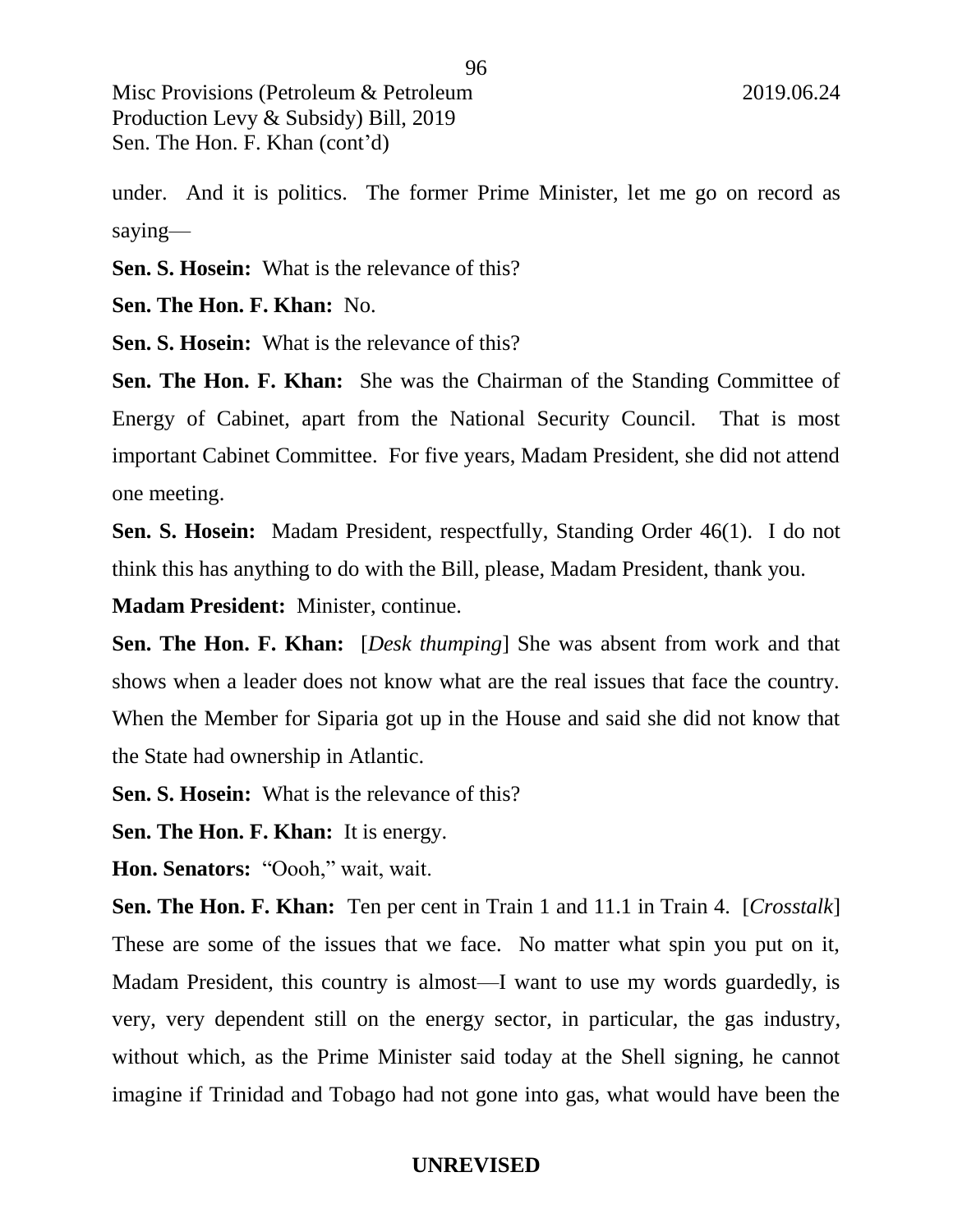state of play in Trinidad and Tobago today. We have grown accustomed with a lifestyle; we have grown accustomed with a spending pattern; we have grown accustomed with certain things that we take for granted, but, Madam President, at the end of the day somebody has to pay the bills. And to pay the bills you need money. Sen. Hosein, you need "paisa" to pay the bills. And if there is not a source of revenue you cannot survive. Without a source of revenue and in particular foreign exchange, you have to go to the IMF. This is what we have avoided. We have kept the foreign exchange reserves intact, more or less. There was a call on it for spurious spending. We have brought back the gas industry to a level where now, it is now looking as if it is sustainable. We have restructured Petrotrin and we will be focusing on oil production and start to invest in exploration and production.

We are looking at modernizing the retail marketing sector. We are in a temporary phase with Paria and let me just—

**Madam President:** Minister, you have five more minutes.

**Sen. The Hon. F. Khan:** Yeah—deal with one other matter here. The refinery bids are in. I cannot disclose very much beyond that. However, it is very likely we will have an operator for the refinery in some form or fashion. That operator obviously will have to commit to supplying the local fuels markets first. It is in the national interest. We cannot allow you, sell you or lease you a refinery, you bring in your crude, refine your crude and export all. So there will be some arrangement in which the local demand is satisfied and the surplus products could be exported. What that will entail? I am not sure but that will be one of the fundamental principles of the Government of Trinidad and Tobago.

So, Madam President, there is no sinister motive in this Bill. It is just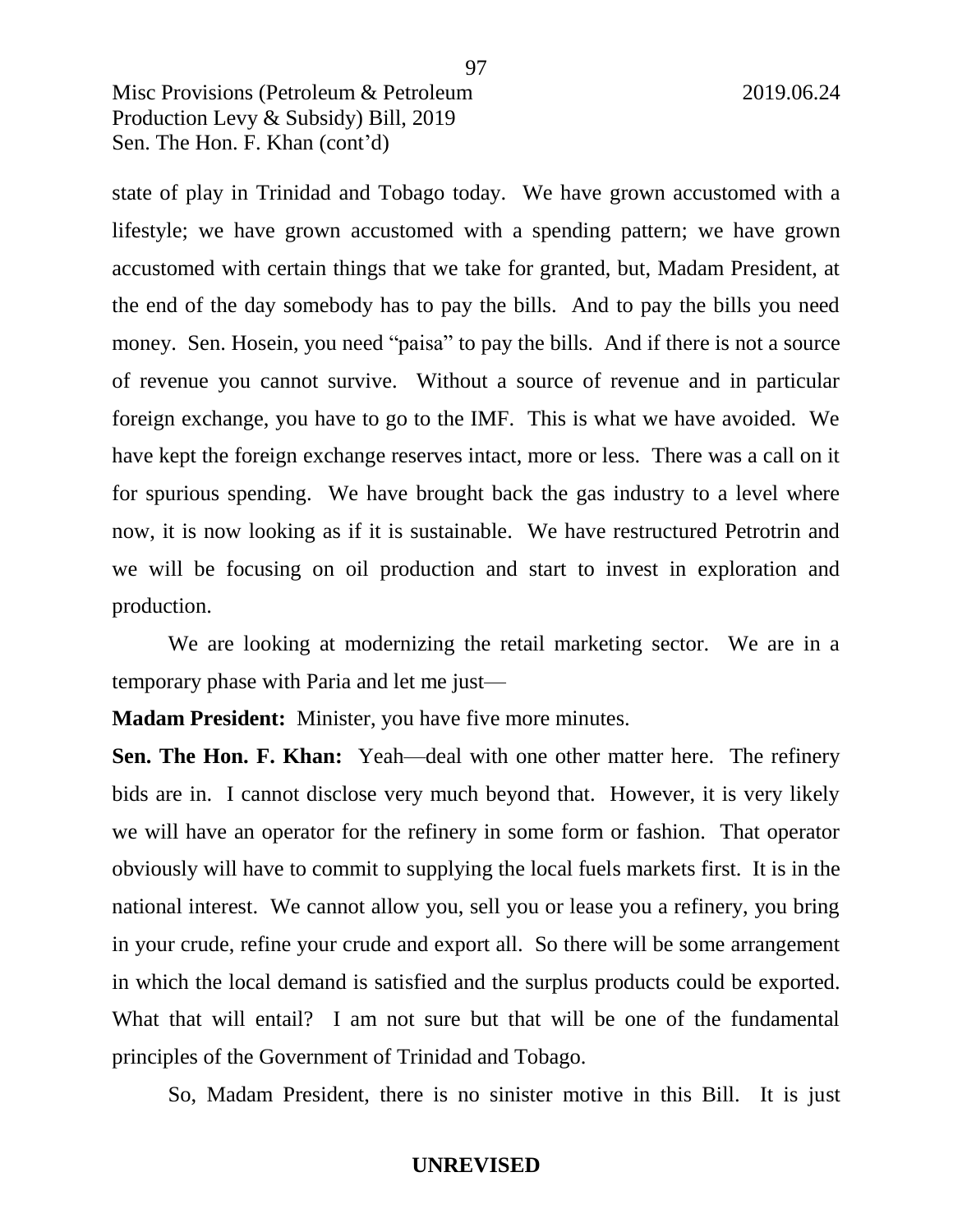converting the ex-refinery template to an ex-terminal template which is the basis in which you will calculate the subsidy, because the prices are fixed at the pump, at least for the time being. I hope I have made this debate clear or clearer and I hope, in particular, the Independents would have seen the logic in what I have said and what the team on this side has said and I do recommend this Bill for its support.

I thank you, Madam President. [*Desk thumping*]

**5.45p.m.** 

#### **Madam President:** Sen. Ameen. [*Desk thumping*]

**Sen. Khadijah Ameen:** Thank you very much, Madam President. I want to thank you for this opportunity to contribute to this debate on the Miscellaneous Provisions (Petroleum and Petroleum Production Levy and Subsidy) Bill, 2019.

Madam President, we are here because, in local parlance, the PNM, without any warning, without any indication in their Manifesto, without any indication to the public—and as the local parlance says, "ketch a vaps" and shut down Petrotrin, [*Desk thumping*] and a refinery of international repute, a flagship petroleum company in the Caribbean, without consultation, with no proper analysis. In fact, contrary to the recommendations of the studies that were presented to them, with no clear thought-out plan—in fact, it seems that there was no plan at all, and their own Attorney General spoke about legislation being based on data and data informing law; nowhere along that line it seems that the PNM applied that to their logic.

And so, ever so often, little by little, drop by drop, "chirrup chirrup" as the saying goes, either by "vaps" or by necessity, sometimes with their back against a wall, the Government comes to Parliament with another piece of the puzzle that needs to fall in place. Mention was made of BWIA being shut down to form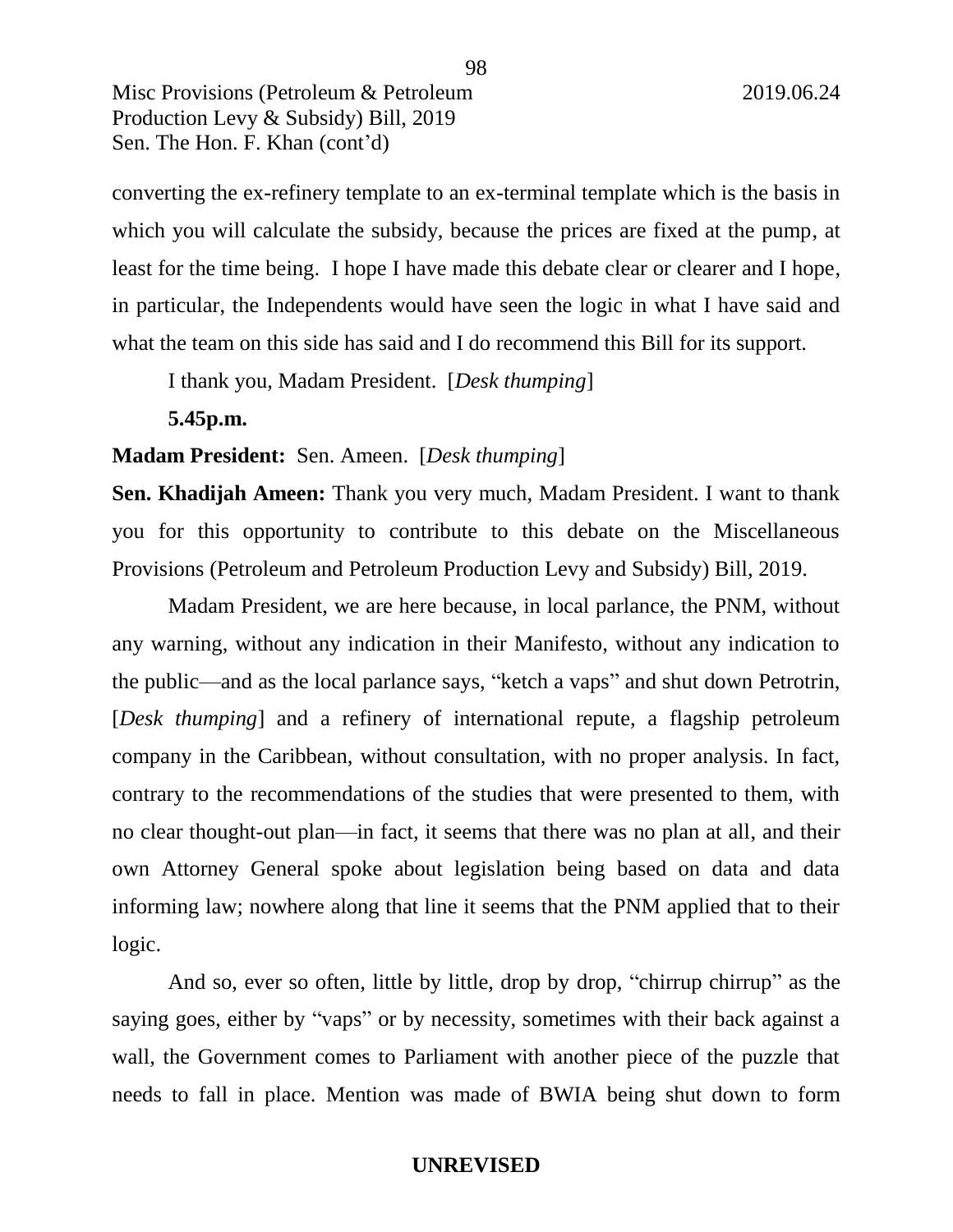Caribbean Airlines; the shutdown of Caroni 1975 Limited, and of course, Petrotrin. And Petrotrin is just another PNM nail in the coffin of Trinidad and Tobago.

But the people of Trinidad, Madam President, information and technology technology is allowing information to reach more and more people and every government all over the world, whether they have a democracy or not, there is the Government's propaganda, in the original sense of the word, not in the corrupted meaning of the word, and there is a propaganda technique called—it is German. I am not sure if I am pronouncing it correctly, but I think it is Grobe Luge. But it is spelt G-r-o-b-e L-u-g-e. And it is a propaganda technique that was explained by Adolf Hitler when he wrote his book in 1925. So it is just a reference. And it is considered a logical trick, that when you repeat—and it gave rise over the years to quotes by different leaders, about repeating the same thing over and over until it is perceived as the truth. And over the time, the four years that this Government has spent in office, it appears that they are applying many of those principles of the propaganda technique in the hope of pulling wool over the eyes of Trinidad and Tobago. But I assure you, the people of Trinidad and Tobago are seeing through your tricks. The propaganda will not work. [*Desk thumping*]

Madam President, I am happy that the Minister of Energy and Energy Industries came. I know that he is a person who is very passionate about what he does. He is passionate about where he comes from. He is passionate about the history of Trinidad and Tobago. Compared to the Members on his bench who went before him, he certainly did much more justice to this debate and to this Bill, which I think it is appreciated on all sides. But, certainly, there were many elements of the Government's practice in terms of continuing to use those tricks in terms of the public relations. The very decision to split up Petrotrin into Paria, Guaracara and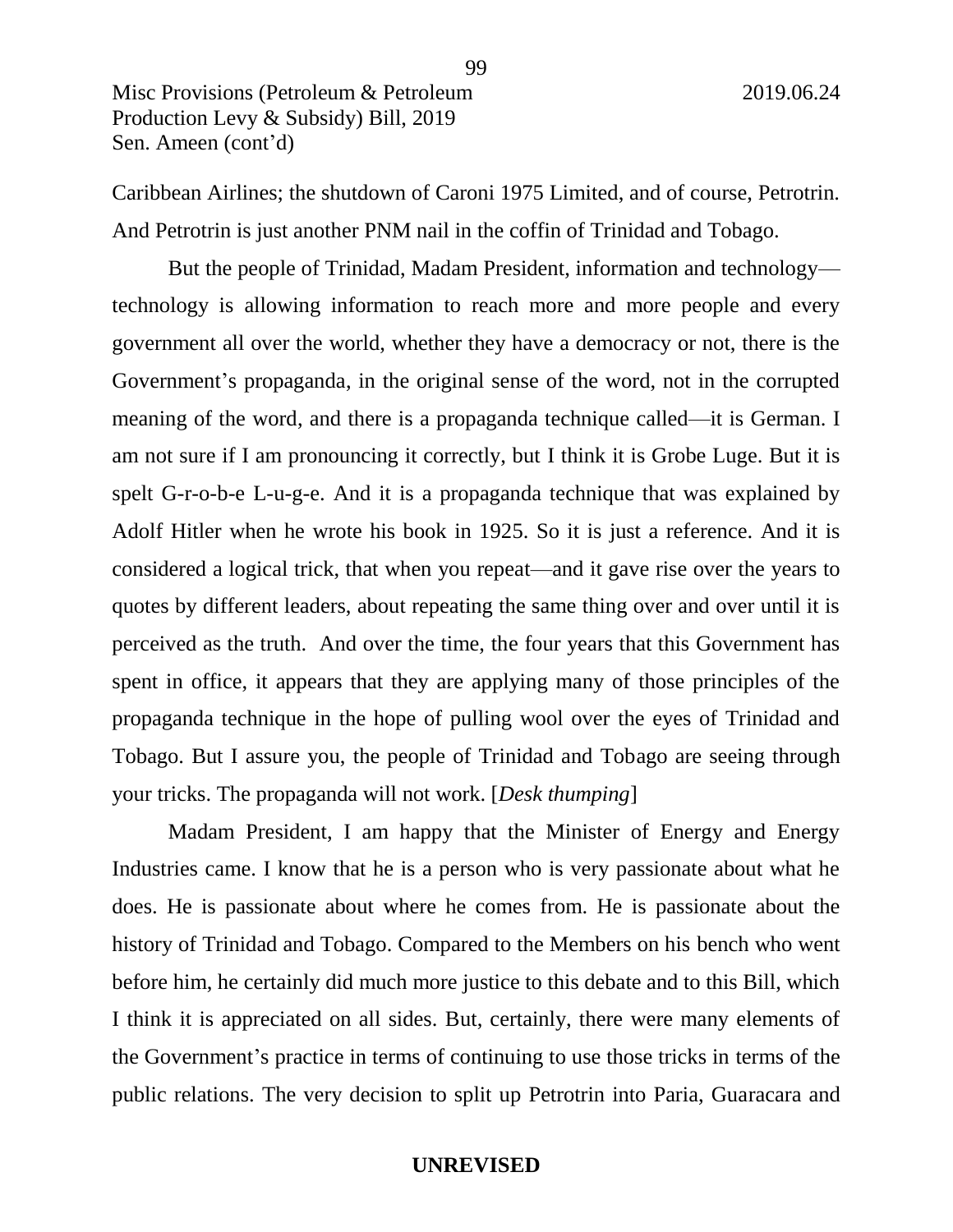Heritage had to come with a purpose. We debated the Bills that gave legal birth to these three companies in this Parliament, and upon arriving at that decision, the Government would have thought of the purpose for these companies.

Madam President, the definition of "a trading business" in clause 2 was referred to by Members on the other side as a small matter. Incidentally, the two very senior, or very important integral persons to this Cabinet, to any government, a Minister in the Ministry of Finance and a Minister of Trade and Industry, who gave such brief contributions—and the Minister of Trade and Industry unfortunately diminishing the measures in this Bill as a small matter. This small matter of trading which was a core function of Petrotrin must have been given consideration when the Government decided to unceremoniously shut down Petrotrin and formed these three companies.

"Trading business" by definition in the explanation here—trading companies, Madam President, essentially buy a specific range of products and they sell or deliver these products to their customers. Internationally, there are many huge companies who specify in certain things and they have an international reputation. Of course, there is the exception in terms of the Japanese model which I find very fascinating, which specializes in such a wide range of products, but, generally, these companies who took over from Petrotrin would have had to continue the trading aspect of the business.

So what was the purpose of Paria in the first place? The fact that the Government took such a rash decision has us in this position. And, Madam President, I want to take the opportunity to just point out a few of the things that have happened very rashly and which have surprised the population in this whole sequence of events. Madam President, it is in the public domain there was a Mr.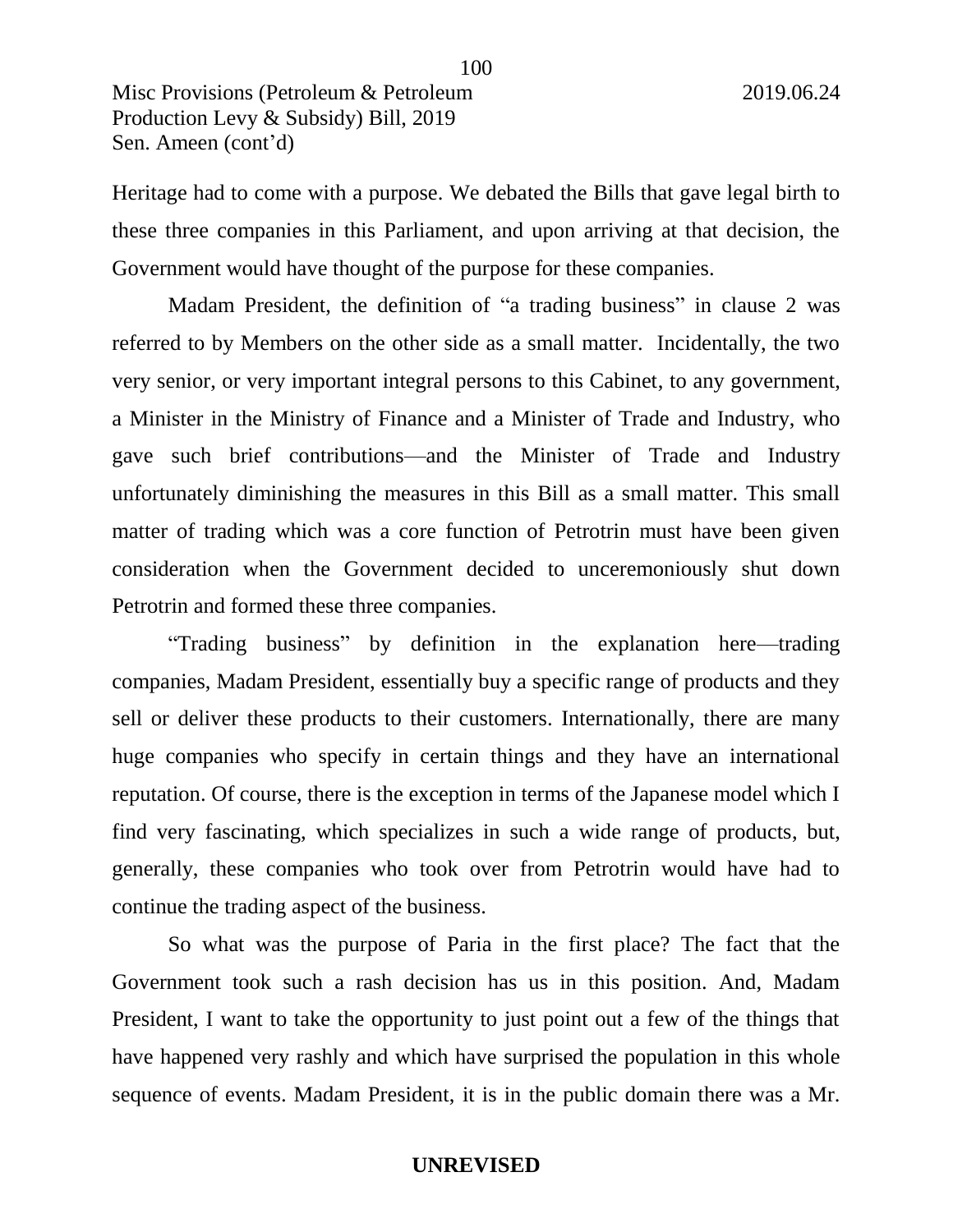Lin who was hired and paid \$1.7 million; never worked day in Trinidad and Tobago, again, because of the lack of planning; the operation by "vaps"; the operation by announcement of this Government.

There was the shutdown of WGTL and there was the subsequent selling of WGTL in a very sweetheart deal to NiQuan. And, Madam President, coincidentally, not too long ago when this deal came up where the WGTL plant was sold to NiQuan at a peppercorn price, out of the blue—and this is relevant to the debate we are having today, because NiQuan, in their deal, stands to purchase gas at a very low price. All of the products from NiQuan were supposed to be purchased by Petrotrin. The scenario now is that cheap gas would be sold to NiQuan and their products could now be sold to Paria as a replacement to Petrotrin. This is a real sweetheart deal for NiQuan. And until the Government discloses the special price NiQuan will purchase gas from the Government and stop protecting the players, whose names are out in the public domain, the people who have strong PNM connections, the Ainsley Gill and the Alison Lewis—then the closure of Petrotrin and how the Government arrived at giving this billion-dollar plant—the WGTL plant for such a price to NiQuan, and now—

**Madam President:** Sen. Ameen, Sen. Ameen—

**Sen. K. Ameen:** Yes?

**Madam President:** I have given you quite some time to develop your arguments. I try to allow Members some time to formulate your contribution; put it in a context. I will ask you to get to the Bill, please.

**Sen. K. Ameen:** I was just about to tell you, Madam President. Now, you have in your definition, clause 3(a)(ii):

"By inserting in the appropriate alphabetical order the following definition:

101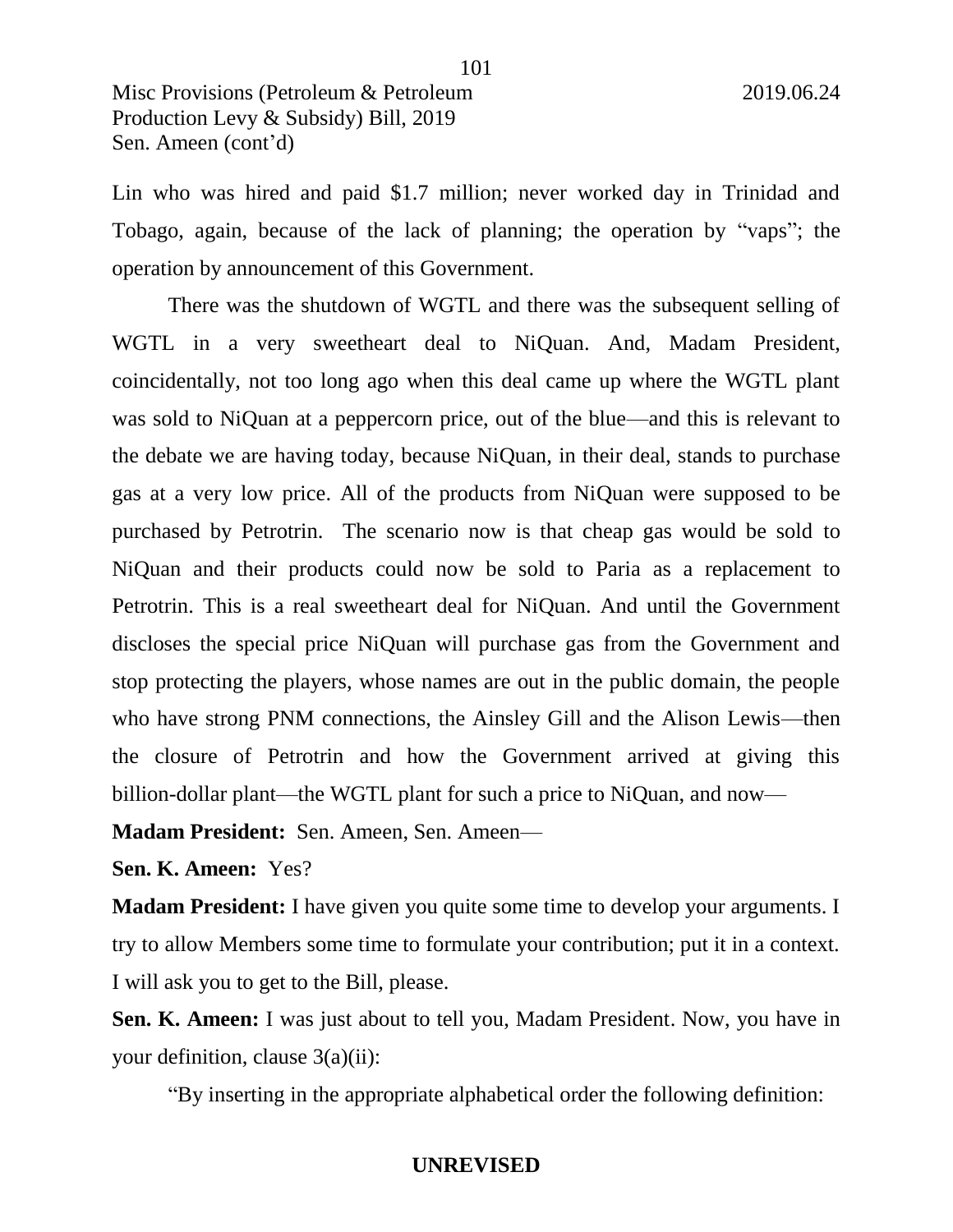'Trading business' means the business of supplying petroleum products by way of the purchase thereof, locally or internationally, for resale and use in Trinidad and Tobago;"

102

So, Madam President, all of a sudden we need to put in the word "local". All of a sudden we need to give Paria the ability to purchase locally. Who stands to benefit out of this deal? When the entire story of Petrotrin and Paria, Guaracara, NiQuan and WGTL is told, it will be a continuation of the testimony of the PNM's sucking of this country's resources, and sucking this country dry. Madam President, the Minister of Energy and Energy Industries, in this contribution—

**Sen. S. Hosein:** "Just like how de pipes dry."

**Hon. Senator:** "It eh ha no water by me."

**Sen. K. Ameen:** The Minister of Energy and Energy Industries, in his contribution spoke about the good things that he felt his Government was doing, and it is every government's prerogative, it is every government's choice to pat themselves on the back. He spoke about the energy negotiations, energy meetings with energy companies, such as BP and Shell. He praised himself. I know he is usually a humble guy. He praised himself in this instance, on this occasion. Well, Madam President, "fisherman does never say his fish rotten", so I do not expect the Government to come here and say anything except that they have made the best catch possible.

One of the concerns that I have to share is that in these negotiations, the politicians are negotiating on behalf of Trinidad and Tobago. Where were the technocrats on this 10-day trip that the Minister boasted about? [*Desk thumping*] Where were the people who would have negotiated, who usually do the negotiation on behalf of the State? The Minister of—sometimes I lose track—everything: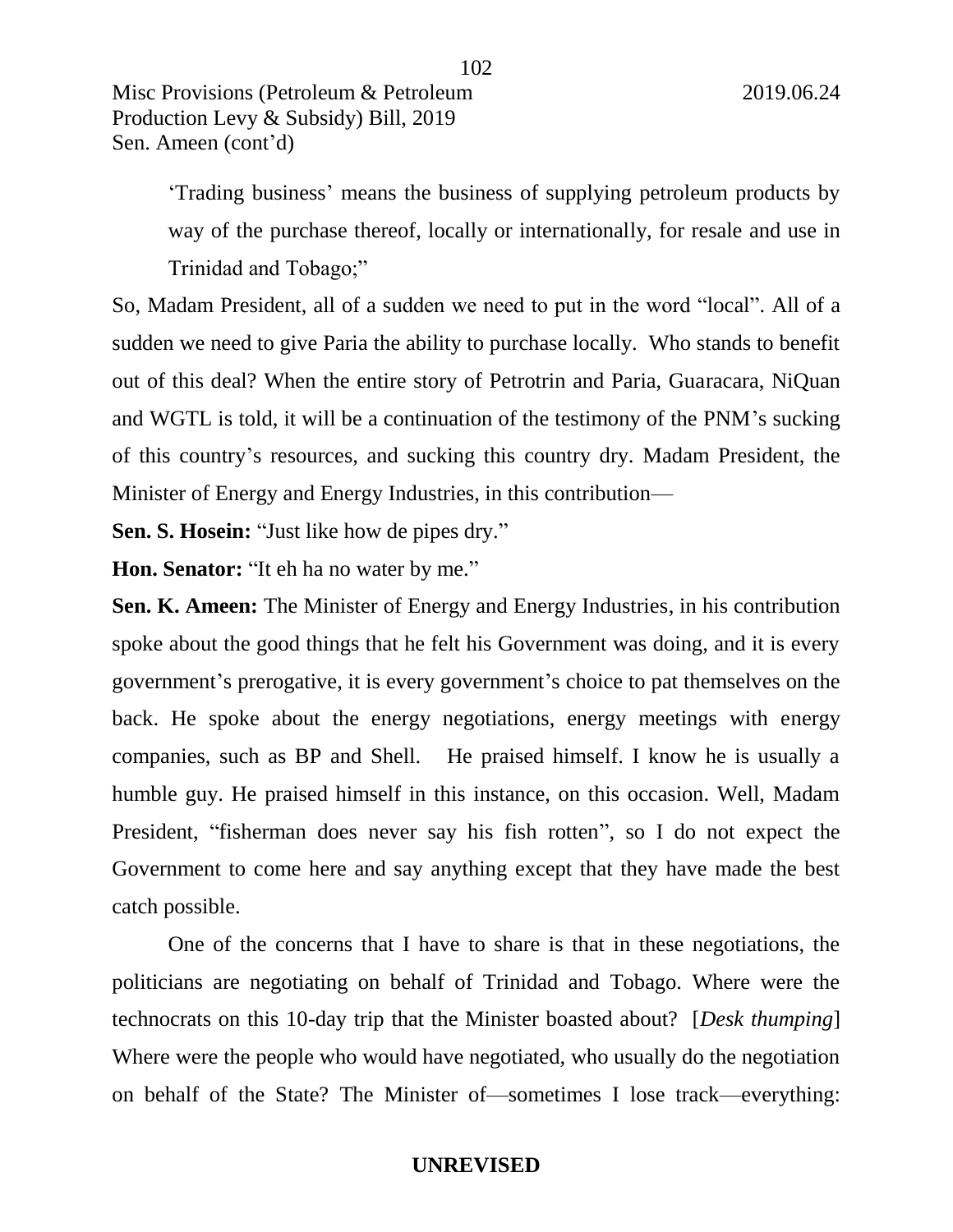Minister of National Security, Acting "all kinda tings"; Minister of propaganda sometimes—

**Madam President:** No. Sen. Ameen, you are well aware of the Standing Orders. I would ask you to abide by them, please. Withdraw that statement. Withdraw it, please.

**Sen. K. Ameen:** Madam President, the Minister of National Security—

**Madam President:** I asked you to withdraw it. I will ask you—

**Sen. K. Ameen:** Sorry. I was correcting. Let me correct. Let me withdraw that and correct. The Minister of National Security, the Minister of Government Communications and Minister in the Office of the Prime Minister and Acting Attorney General—I will just stop the list there for now, but the Minister was out front, pushed the Minister of Energy and Energy Industries to the back. I felt so ashamed—

**Sen. Haynes:** Me too.

**Sen. K. Ameen:**—on behalf of this country to see—

**Sen. Haynes:** "Dey shoulda never do Frankie dat, man."

**Sen. K. Ameen:** Minister Khan is a gentleman—

**Madam President:** Sen. Ameen, what are you talking about in relation to this Bill, please? Please, Sen. Ameen—

**Sen. K. Ameen:** Sorry. Madam President, I apologize if I may have lost anyone. I am responding to the Ministry of Energy and Energy Industries who spoke about his Government and his meetings with energy companies such as BP and Shell, who spoke about the recent 10-day trip where some of these negotiations took place, and I have been indicating that from the photographs we have seen where the persons at the forefront—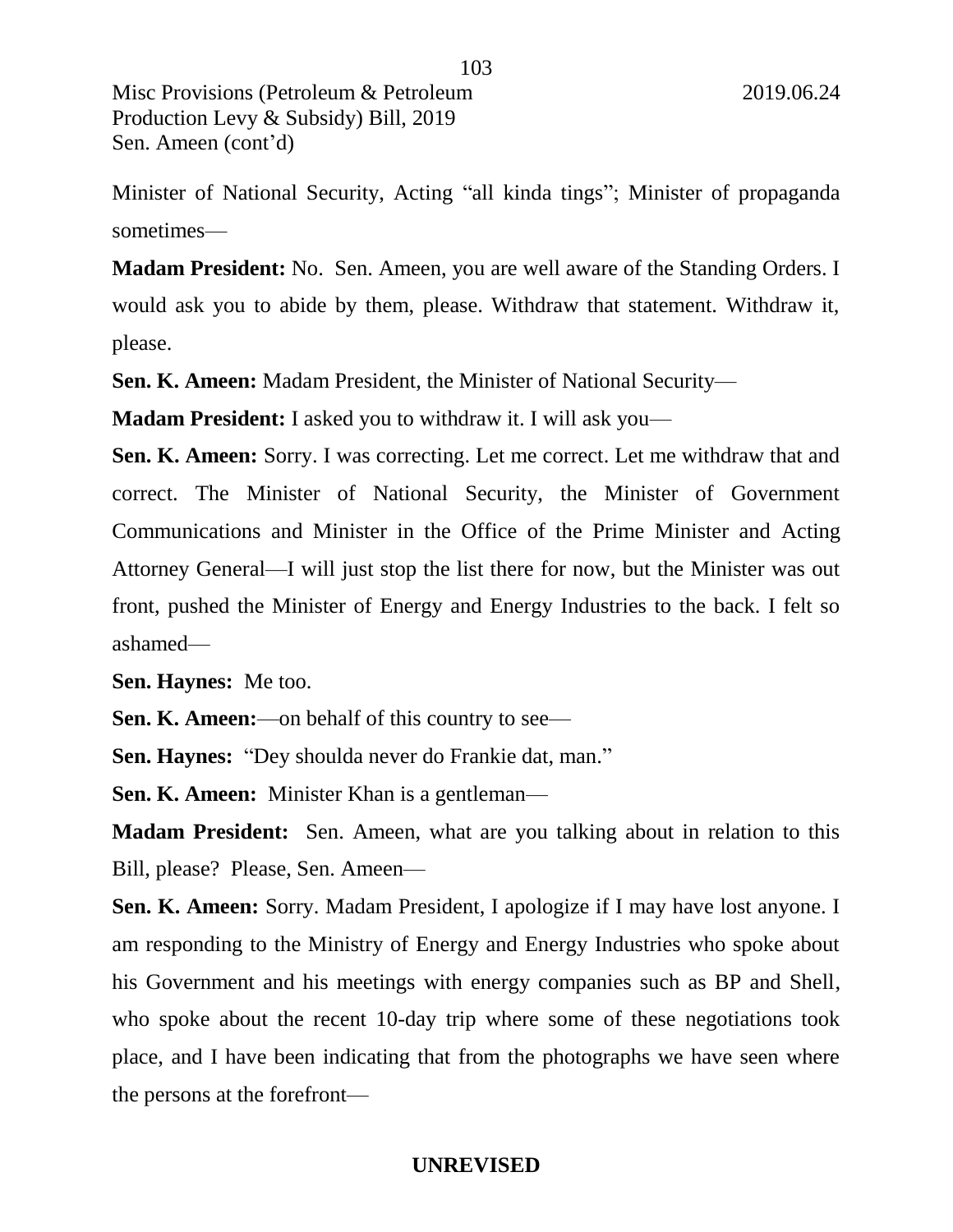**Madam President:** Sen. Ameen, how is that relevant? Even if the Minister raised something about it, what you are saying now in response is not relevant at all, and you are not even making an attempt to make it relevant. So, please, I am guiding you, hopefully for the last time, to be relevant to the matter at hand, please.

**Sen. K. Ameen:** Madam President—

**Sen. S. Hosein:** We have a meeting in St. Joseph for eight o'clock.

**Madam President:** Sen. Hosein—

**Sen. S. Hosein:** Yes, Madam President.

**Madam President:** I find you extremely vociferous in your chair. I will ask you to—I am sure you are going to speak on this Bill. Save it for then. Sen. Ameen, continue, please.

**Sen. K. Ameen:** Thank you, Madam President, and I would want your protection from Sen. Cummings who is constantly making comments and having my colleague to have to respond to him. Madam President, if I could be allowed to complete this point in response to the Minister, and bring it back to the Bill at hand, I will appreciate it. Madam President—

**Madam President:** Are you throwing words for me? It sounds like that.

**Sen. K. Ameen:** I was referring to the interjection from Sen. Cummings who has been interrupting me. [*Crosstalk*]

**Madam President:** Sen. Ameen, Members, Sen. Cummings, please, would you all desist from interrupting the contributions? I really would like to hear what Sen. Ameen has to say. Okay? Sen. Ameen, continue.

**Sen. K. Ameen:** Madam President, the Minister of Energy and Energy Industries, I want to make the point that while I appreciate his enthusiasm about speaking about the recent negotiations, I want to urge the Government and I want to caution the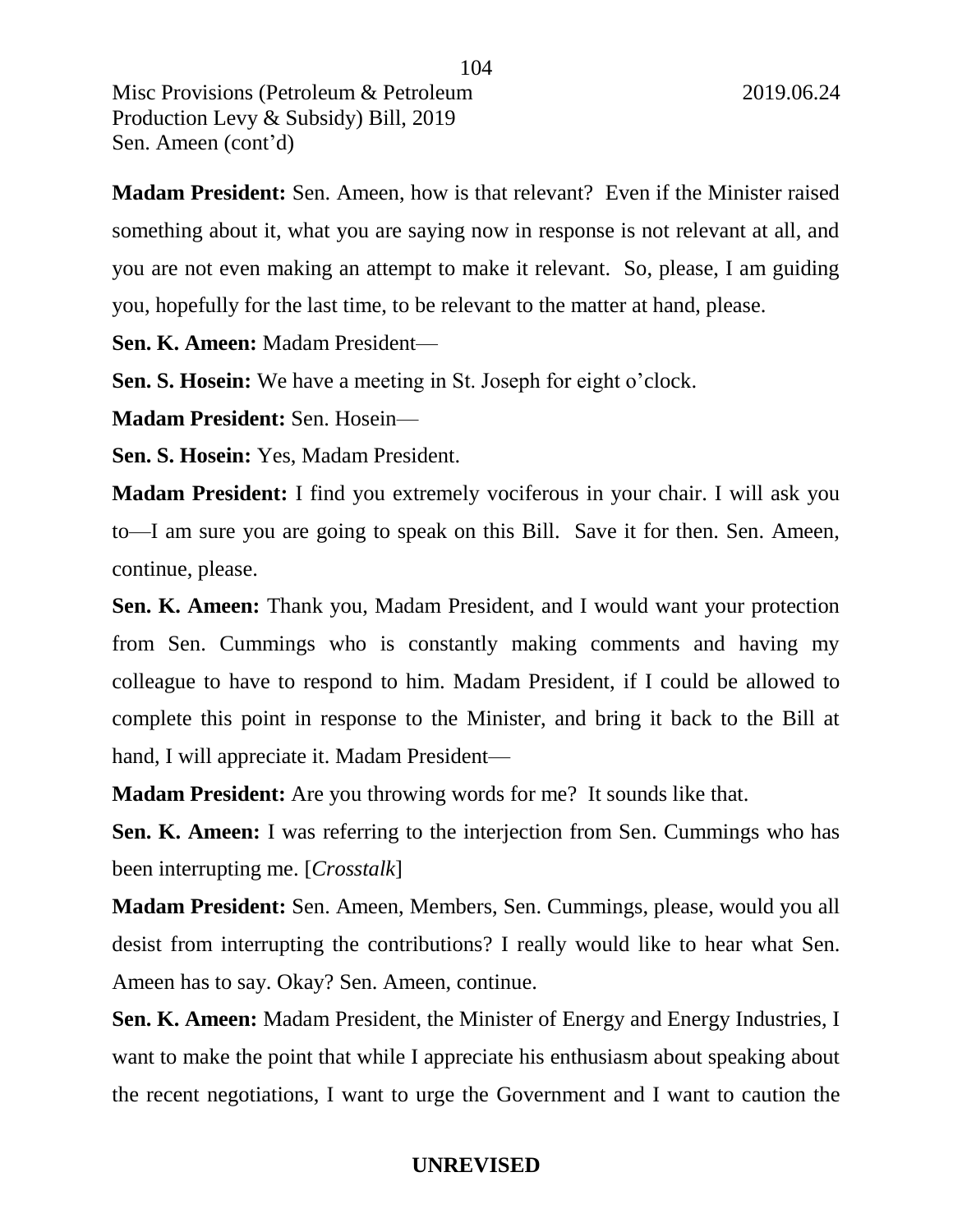Government that you allow the technocrats to take the lead when it comes to international negotiations with energy companies; that you desist from, as politicians, making these decisions and being at the forefront. While, of course, you have your duty, it is important for the relevant persons to make these decisions and participate in these negotiations. It is not just about public relations.

Madam President, I also want to correct—or, in fact, to add to the point made by Sen. Mark which was responded to by Sen. Khan, and that has to do with Sen. Mark's indication that Paria, Guaracara, as well as Heritage, are operating without licences from the Ministry. In his contribution he said the Ministry. And Minister Khan indicated—the Minister of Energy and Energy Industries indicated that these companies have licences to operate from the Ministry of Trade and Industry. Madam President, I just want, for the record, to indicate that the Petroleum Act of Trinidad and Tobago indicates in Part 1, licences for petroleum operations under the Ministry of Energy that have to be issued by the Minister of Energy and Energy Industries, and I will read for the record 6(1):

"Subject to this Act, no person shall engage in petroleum operations on land or in a submarine area, unless he first obtains a licence as provided for in this Act or the Regulations.

(2) A person who contravenes this section is liable on summary conviction to a fine of five hundred thousand dollars and in the case of a continuing offence, to a further fine of fifty thousand dollars for every day during which this offence continues."

The Minister has indicated that the companies are registered with the Ministry of Trade and Industry. He did not comment on the fact that these companies do not have licences from the Minister of Energy and Energy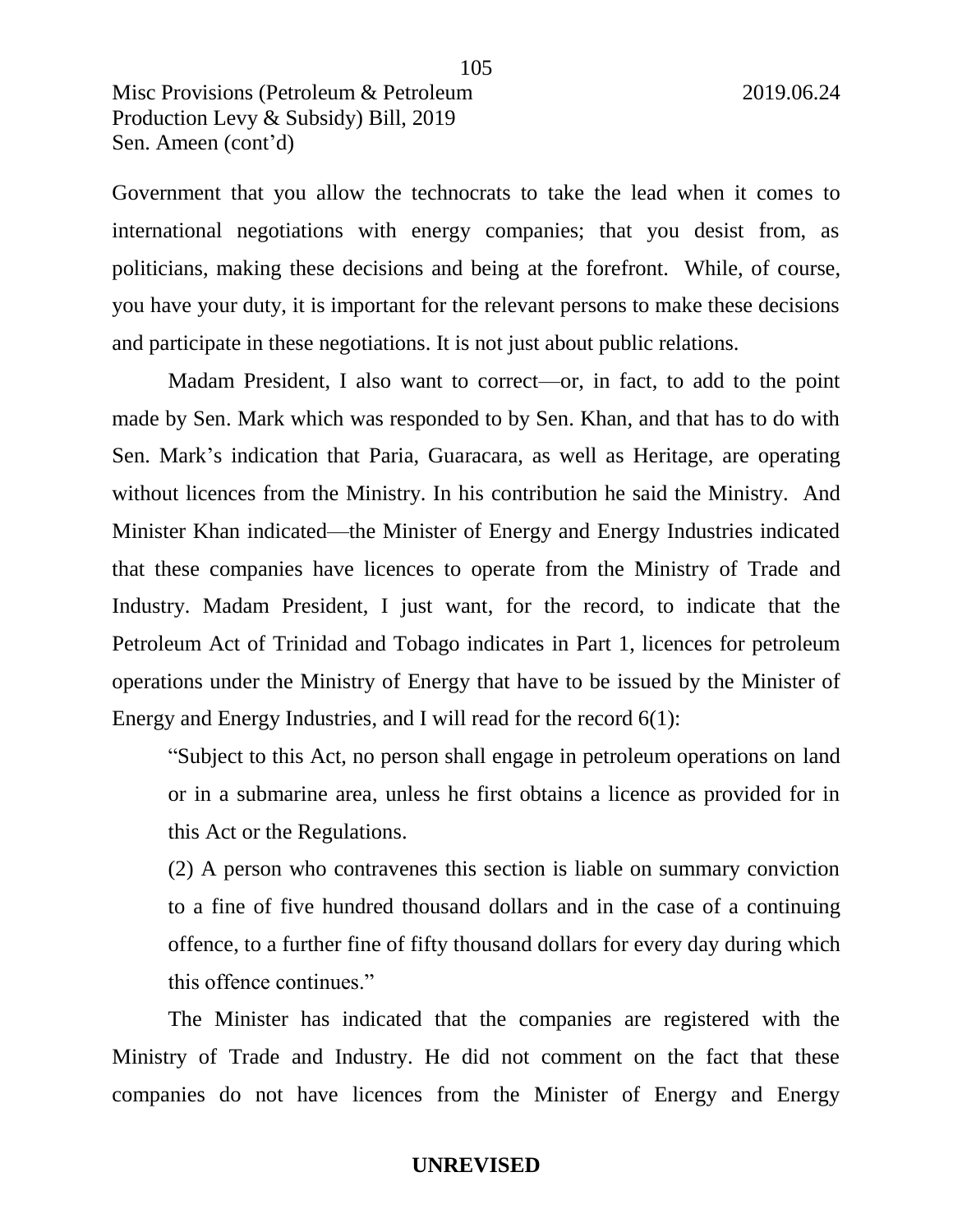Industries, which is himself—his portfolio. And I want to put on record the need for those companies to have these licences and what the cost would be, since they have been operating for months without these licences. And maybe someone on the other side might want to give an indication of the Government's intention to have these licences given to these companies. I do not know whether it can be done retroactively, but certainly it is in the interest of the Government to ensure that these companies stop operating illegally, stop operating without the licences that they are supposed to have under the Petroleum Act.

106

Madam President, there are two other points but I know my colleagues intend to expand on those. I want to say, Madam President, that on several occasions I know Members objected, or indicated their objection, to this becoming a Petrotrin debate. I think that for quite a number of Bills that will come to this House concerning revenue, concerning tax, concerning a number of the initiatives of the Government in the energy sector, and on the economy, the vein of Petrotrin will be running through it. What the Government has done with Petrotrin will stay with this country for some time. And the ghost of Petrotrin will haunt this Government and it certainly will haunt them out of office very soon. [*Desk thumping*]

Madam President, I want to thank you for this opportunity to contribute to this debate on the Miscellaneous Provisions (Petroleum and Petroleum Production Levy and Subsidy) Bill. Thank you. [*Desk thumping*]

**Madam President:** Minister in the Ministry of Finance. [*Desk thumping*]

**The Minister in the Ministry of Finance (Sen. The Hon. Allyson West):**  Thank you, Madam President. Madam President, as was to be expected, the Opposition sought to turn this into yet another debate on Petrotrin. I will try to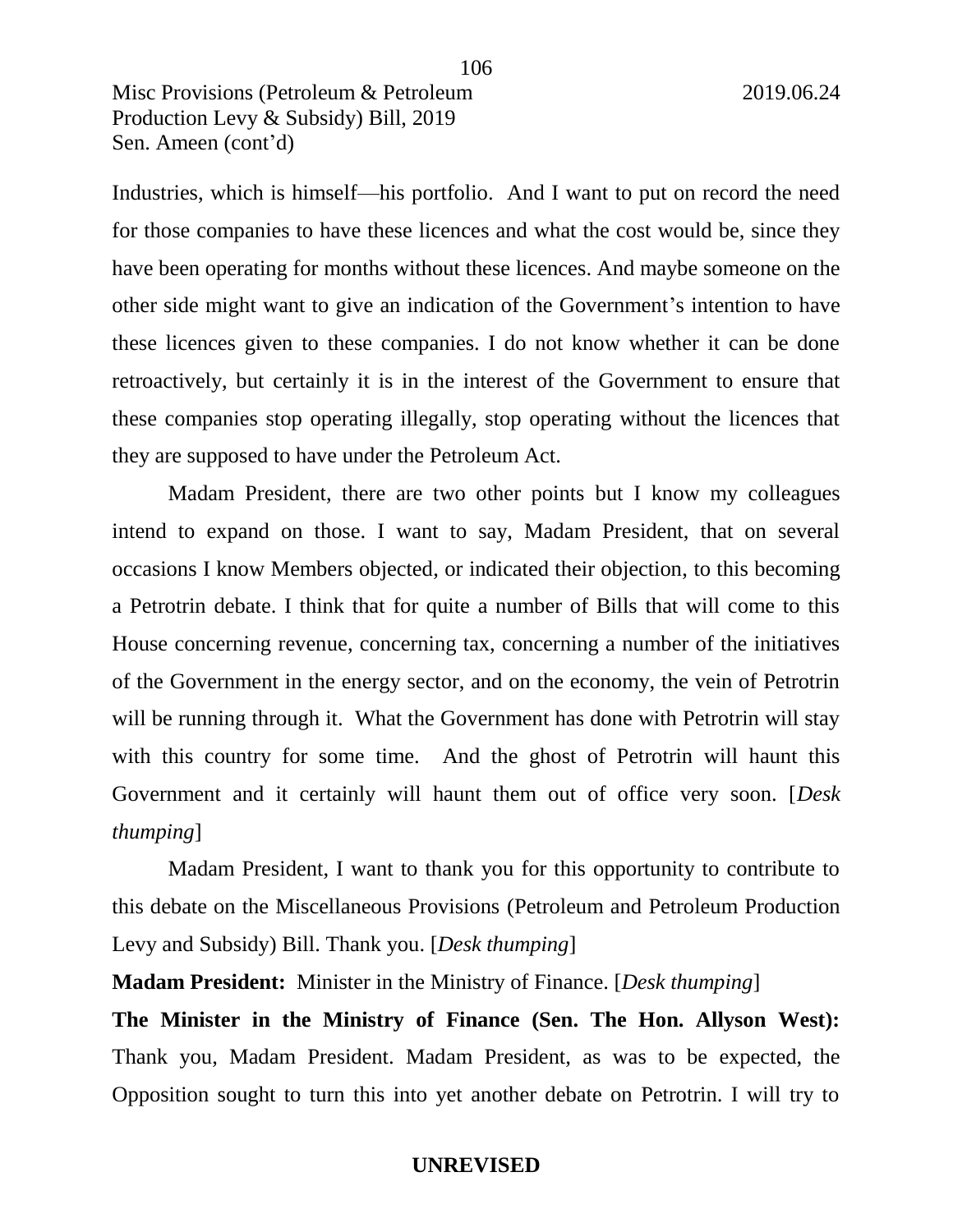resist following suit. What this legislation is about, which is what I indicated when I opened, was that we have moved away from a situation where we are refining oil for sale within Trinidad and Tobago, into a situation where we are importing oil for sale in Trinidad and Tobago. And so the legislation, as it currently stands, which contemplates pricing of petroleum products on the basis of an ex-refinery price, is no longer appropriate in the current circumstances, and therefore we are moving to add a tier of pricing options which deals with pricing on the basis of an ex-terminal price. So that is the gist of this legislation.

107

Having said that, what I am going to try to do is respond to some of the issues that have been raised during the course of the debate. Sen. Mark and a couple of his colleagues would have raised the issue of the levy and how that continues to apply. The levy does continue to be collected from the energy companies and applied against the subsidy. Notwithstanding the reduction in the subsidy, the levy still only contributes to payment for the subsidy. It does not cover the entire amount. And it is not unemployment levy. It is the petroleum levy. My colleague, Sen. Khan, would have dealt with the issue of the sale of the refinery, so I will leave that alone.

Sen. Deonarine and Sen. Deyalsingh both asked about systems in place to monitor the operation of Paria to ensure that we continue to be efficient. I would like to assure them both, as well as the rest of this Senate and the public at large, that we do have a system in place to continuously monitor their performance and ensure they continue on the path which was set for them, which is to operate as efficiently as possible, to receive—to acquire oil for the public of Trinidad and Tobago in the most efficient and cost-effective manner while producing marginal profits for the company. They have been operating that way and we will continue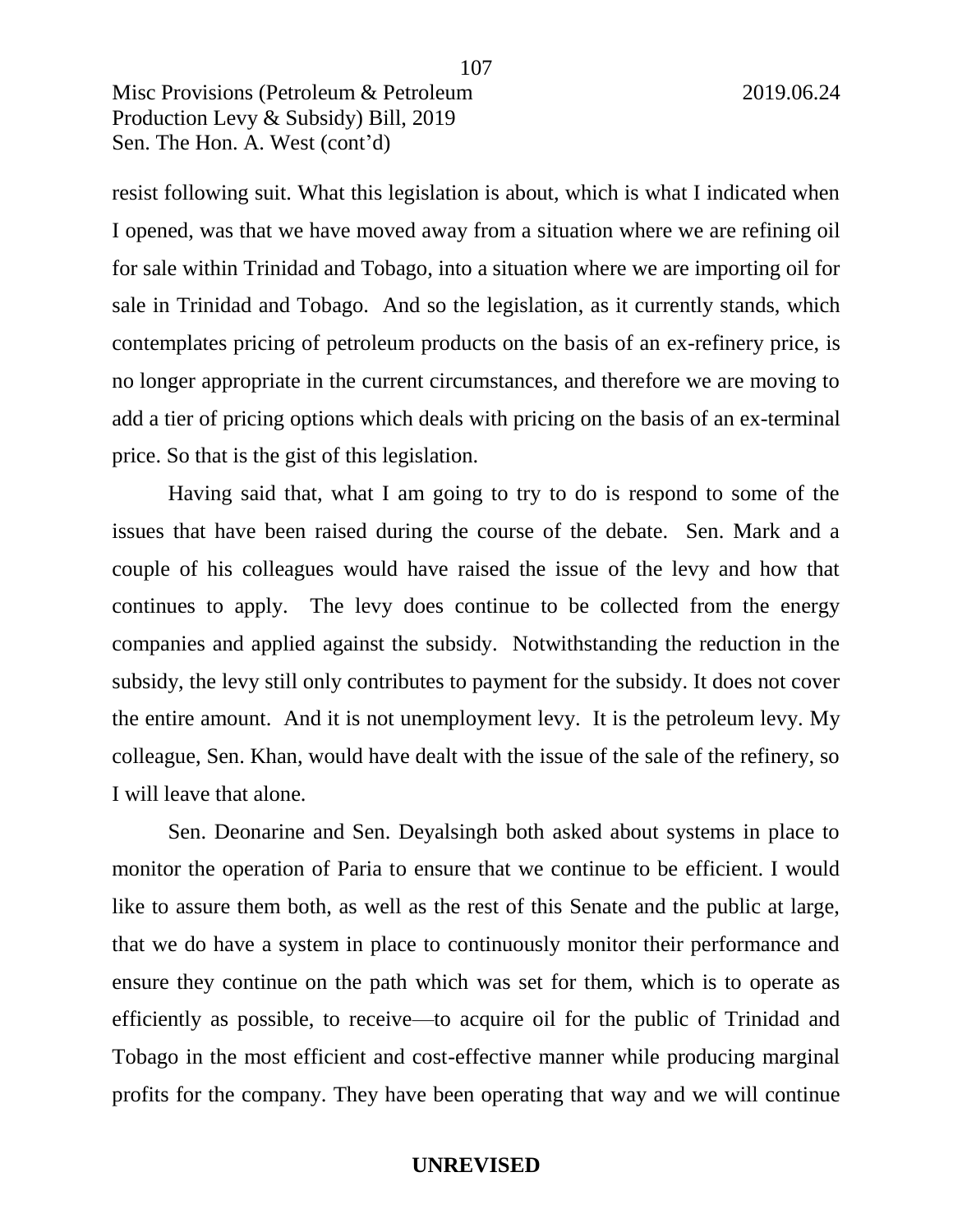monitoring them to ensure that they do operate that way.

There was comment about the fact that we keep saying what the performance is but we are not producing evidence. But as you all know, the process is that a company operates for a period, produces its financial statements, and as a state company will have those accounts produced to the House for review and revision, and questioning. So that will happen in the not-too-distant future so there will be evidence of what we have been saying. What we are doing in the interim is giving you verbal updates as we continue to monitor the situation. So we are comfortable the company is on the right track, doing what needs to be done so that Trinidad and Tobago benefits from its operation.

108

My colleague in the Ministry of Trade and Industry did mention that the provisions have been put in place by the Ministry of Finance to ensure that the company has the requisite US dollars to continue to purchase the oil. In the model that we looked at, we had—because you will appreciate that the group that represents the operations of the former Petrotrin are both foreign exchange users and foreign exchange earners. And if you look at the product only, the contemplation is that the foreign exchange earned would be greater than the cost of the purchase of the product that they need for sale in Trinidad and Tobago, but while they continue to build in the exploration area and increase their production there, we have put processes in place to ensure that they have the foreign exchange to continue to operate and supply Trinidad and Tobago with the product that it needs.

Sen. Haynes mentioned that the legislation is broad and that what we are seeking to do is "play fast and loose" with the energy sector. Nothing could be further from the truth. What we are seeking to do is ensure that the legislation is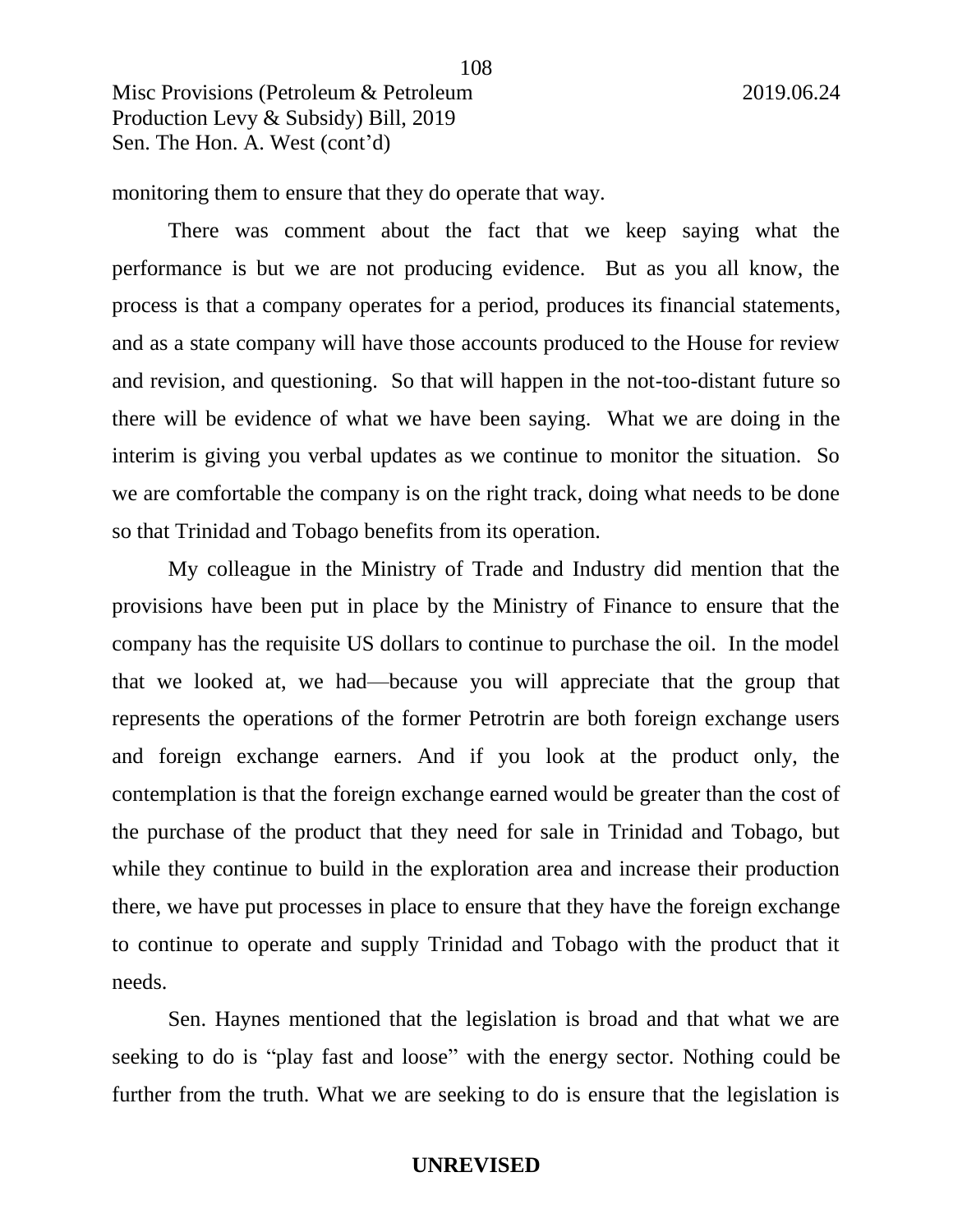Misc Provisions (Petroleum & Petroleum 2019.06.24 Production Levy & Subsidy) Bill, 2019 Sen. The Hon. A. West (cont'd)

flexible enough to allow for determination of prices, whether we are securing a petroleum product through importation as we are now and/or we revert to a position where we are securing product through a local refining business. So we are just giving ourselves the flexibility in the legislation to take either approach. It is not that we are playing fast and loose, we have a plan for that sector. We have indicated ad nauseam what that plan is, and as things continue to develop and progress, we will continue to alert and update the public.

Another question raised by Sen. Haynes: If Paria is inefficient, will the taxpayer be asked to subsidize the inefficiency? As Petrotrin was, Paria is a state-owned company, so any losses incurred by Paria will, of course, be for the cost of the State. That goes without saying. But what we can say to you is that having restructured the Petrotrin operations, we do not expect to go back to a stage where the taxpayer is bearing an annual cost of \$2 billion to subsidize a losing, unsustainable industry.

Sen. Khan, again, would have dealt with the components of the ex-terminal price and I trust for those of you who were listening to him, that that issue is now clear. What concessions—this is Sen. Obika: What concessions are being contemplated by the vagueness of this Bill? I do not know what concessions have to do with a pricing policy and a pricing Bill. This has nothing to do with concessions. Concessions will come to light, if they are to come to light, in the context of exploration for petroleum product. But this is not about that. This is only about determining the price to be applied and the subsidy that will apply.

# **6.15 p.m.**

Sen. Obika made a very, very strange comment and it surprises me that in the context of how many debates we have had in this place about FATCA and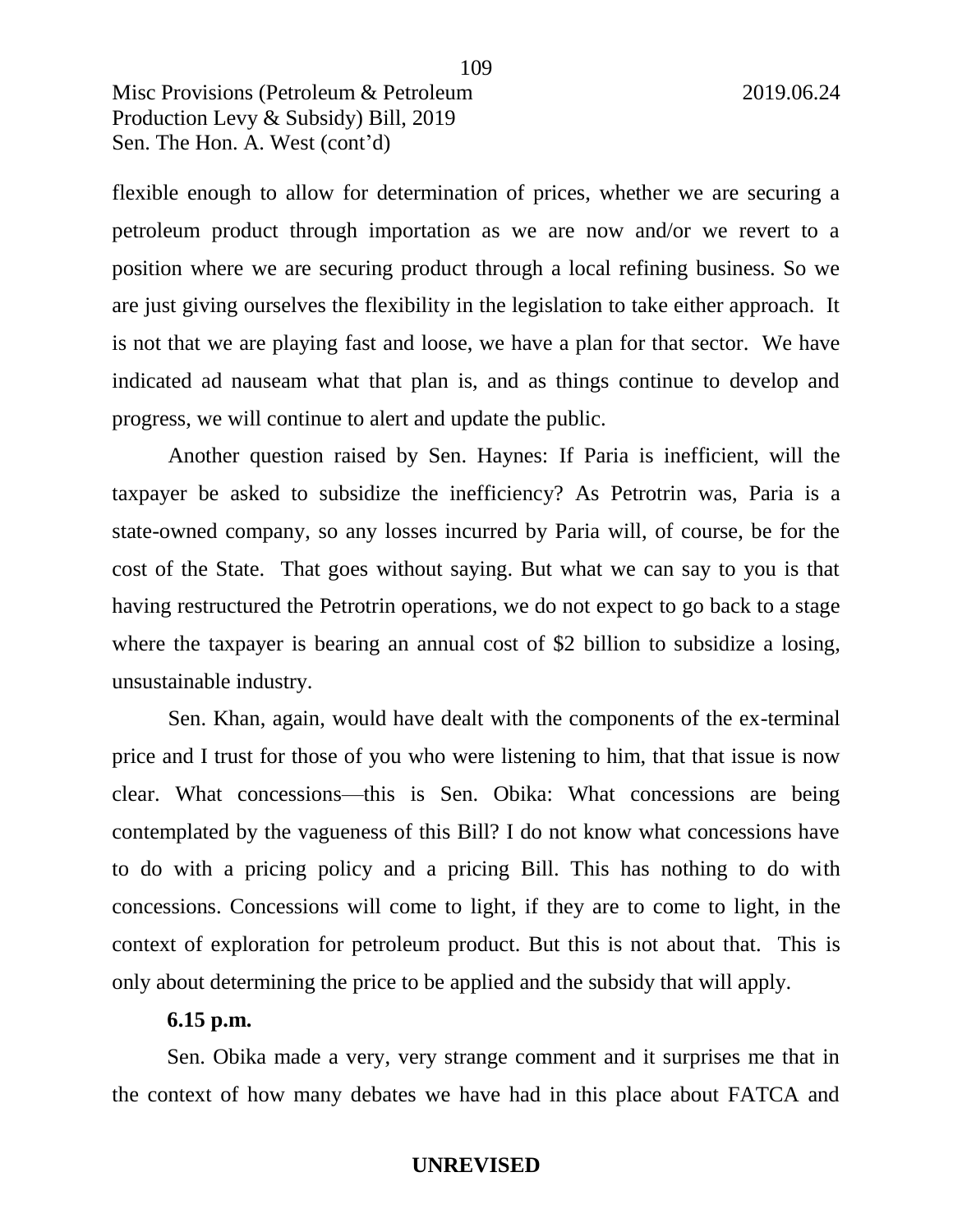Misc Provisions (Petroleum & Petroleum 2019.06.24 Production Levy & Subsidy) Bill, 2019 Sen. The Hon. A. West (cont'd)

Global Forum and FATF that Sen. Obika is not aware of the fact yet that the attempts to amend section 4 of the Income Tax Act to reduce the secrecy provisions have nothing to do with securing information from state corporations. The State, as the shareholder of all state corporations, is entitled to ask its companies for information and can get that information. The removal of the secrecy provisions is to allow us to fulfil our international obligations to share tax information with foreign countries—nothing at all to do with this legislation and what is before us. [*Crosstalk*]

Does the Minister have the wherewithal to monitor traders? The Minister of Energy and Energy Industries, this would be, has been monitoring complex energy operations for decades in terms of exploration, in terms of production, in terms of refinery. It certainly has the ability to monitor what is essentially a buy-and-sell operation: you buy petroleum products on the one hand and you sell petroleum products on the other hand. NP has been doing the same thing for decades and has been properly monitored. So I do not think that is an issue.

One comment made by Sen. Ameen, because a lot of her commentary I do not think was relevant to the substance of the Bill, but she made a comment that I have to respond to, and the comment in effect was technology is allowing more information to reach the public. What I would like to say to that is technology unfortunately is allowing more misinformation to reach the public and I think if anybody knows about that, it is my friends on the other side.

So, Madam President, although I have been accused of being too cursory with the Bill and not spending a lot of time in it, as I indicated, this Bill, contrary to comments coming from my colleagues, is not a complicated bit of legislation. We are at the point where pricing is based on an ex-refinery price. We no longer have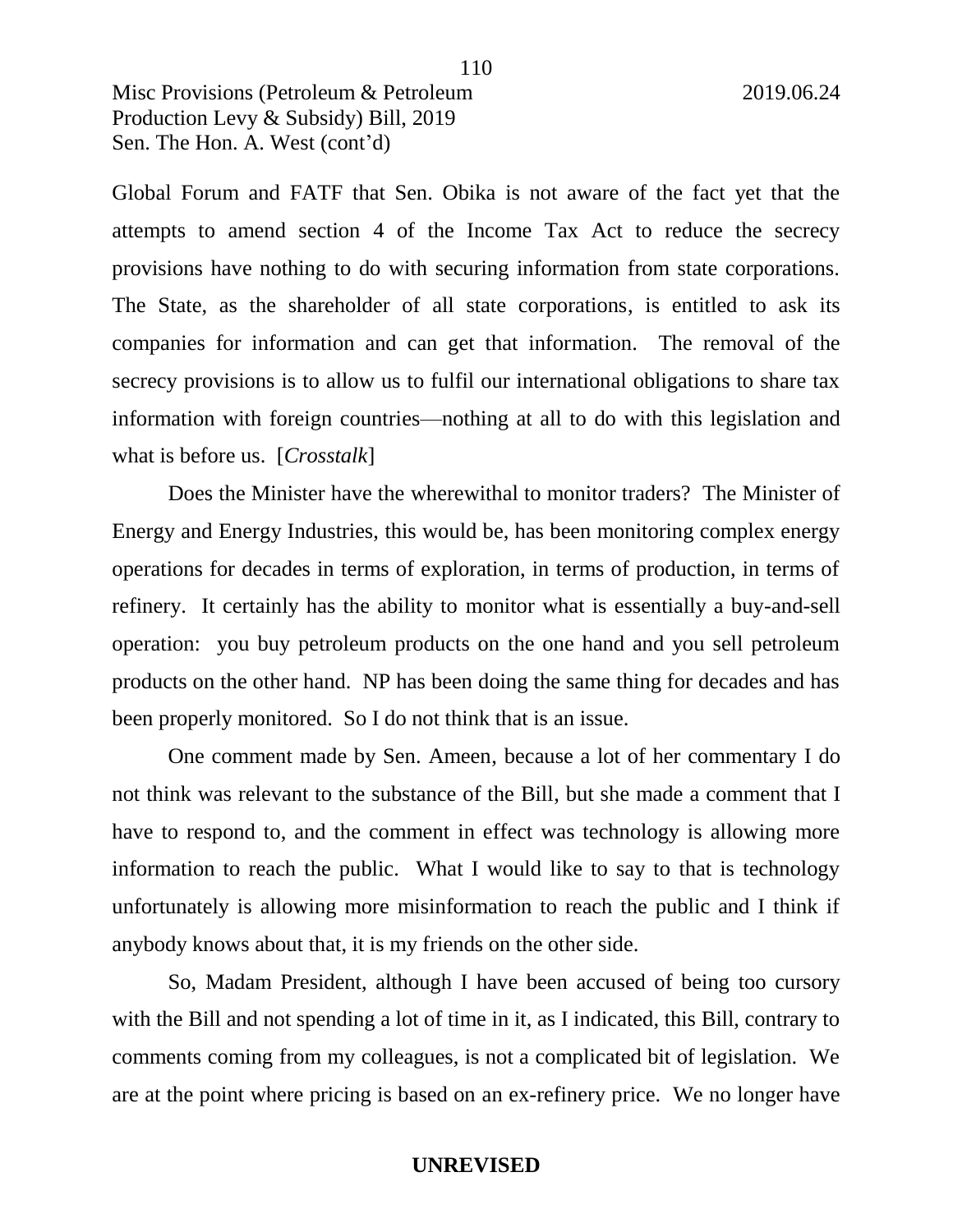Misc Provisions (Petroleum & Petroleum 2019.06.24 Production Levy & Subsidy) Bill, 2019 Sen. The Hon. A. West (cont'd)

an operating refinery and therefore we are bringing in goods to a terminal and we are switching to allow us to impose price based on an ex-terminal price and this is all the Bill is about. All the provisions in the Bill are centred around that single fact, nothing more complicated, nothing more sinister than that. And in the context, I am hoping that you understand what we are trying to do, you are on board. I trust that we have answered all of your questions. Madam President, I beg to move. [*Desk thumping*]

*Question put and agreed to*. *Bill accordingly read a second time*. *Bill committed to a committee of the whole Senate. Senate in committee*. *Clause 1 ordered to stand part of the Bill*.

*Clause 2.*

*Question proposed*: That clause 2 stand part of the Bill.

# **Madam Chairman:** Sen. Mark.

**Sen. Mark:** Madam Chair, I must apologize for not circulating a written amendment but I would like to ask the Minister of Energy and Energy Industries, in this instance, and even the Minister in the Ministry of Finance, given the fact that we are including this definition of "trading business" into this legislation, in terms of the amended legislation, would the Minister not share with me or agree with me that under the term "petroleum operations" which is in the Petroleum Act, there is need to incorporate trading, because Paria is a fuel trading company? But when we look at "petroleum operations" in the definition under the legislation called the Petroleum Act, there is no provision to be consistent with the legislation here. And given the fact, Madam Chair, that this is the parent legislation, the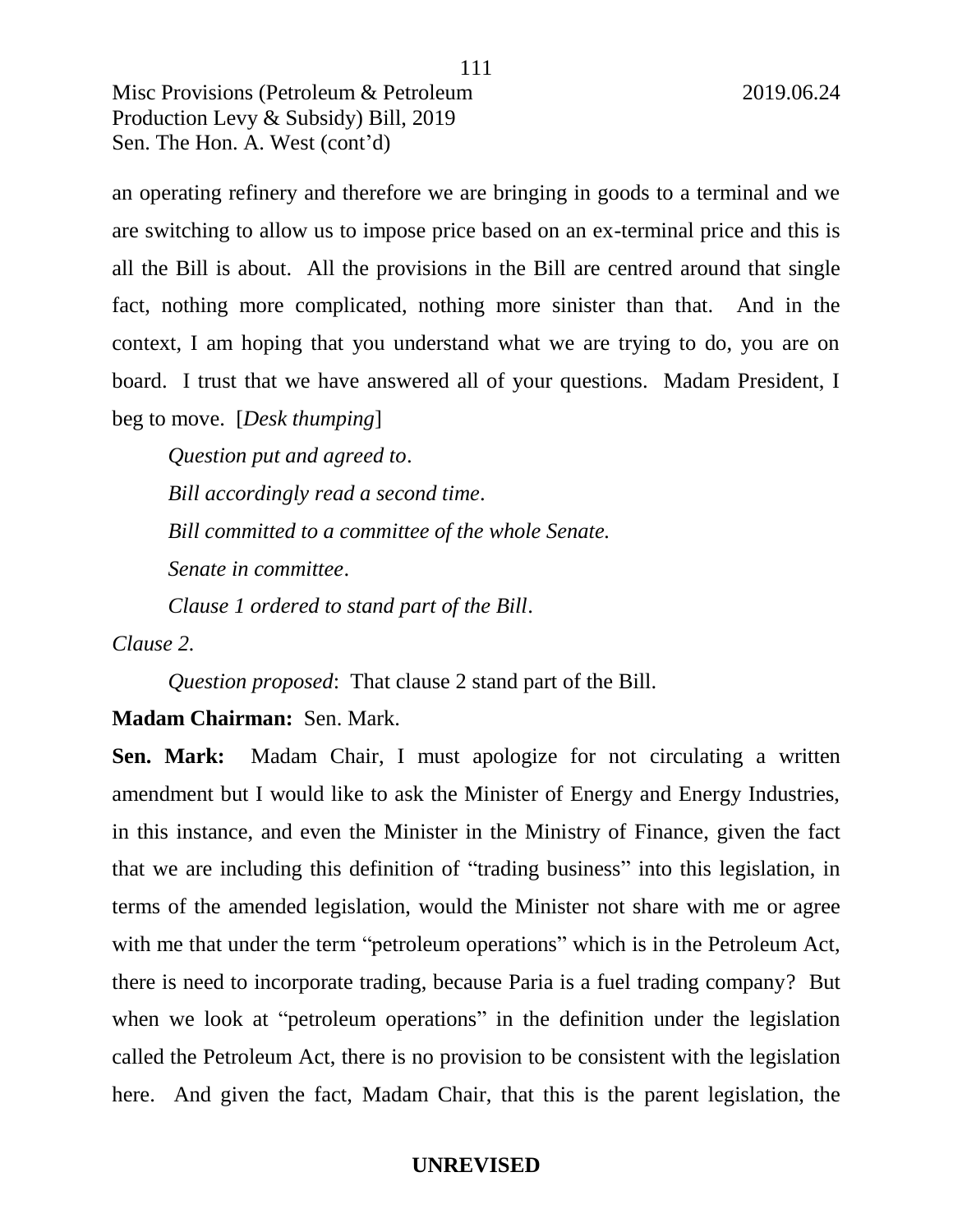parent Act, I am asking the hon. Minister of Energy and Energy Industries and the Minister in the Ministry of Finance to consider amending the "petroleum operations" definition to incorporate marketing—no, no, no, trading, trading rather, not marketing; marketing is already here. So I just feel, hon. Minister, that is an area that we need to consider.

**Sen. Khan:** Yes, we will consider it but not at this point in time. I will have to go back to the technocrats to hear their comments within the Ministry of Energy and Energy Industries.

**Sen. Mark:** So you do not think, at this time, we can discuss that without the technocrats? You think you need a little more time for that?

**Sen. Khan:** Yeah, yeah.

**Sen. Mark:** Because we will have to come back to this "yuh know".

**Madam Chairman:** Minister.

**Sen. West:** And the view on our side currently, subject to Minister Khan's further discussion with his technocrats, is that the inclusion of the word "marketing" in the current definition is sufficiently wide to encompass trading. That is our current view.

**Sen. Mark:** Yeah, but it is the problem that we have here, Madam Chair, is that I have not seen and if you can shout—not shout, rather—if you can point out to me where in the legislation, either the petroleum legislation or the Petroleum Production Levy and Subsidy Act where the concept of marketing is located so that we will have that before us.

**Sen. West:** It is in the definition of "petroleum operations", marketing is one of the areas covered—

**Sen. Mark:** No, no, no. Madam Chair, I understand want you are saying but the concept, you are saying that marketing will include trading. I am saying that is not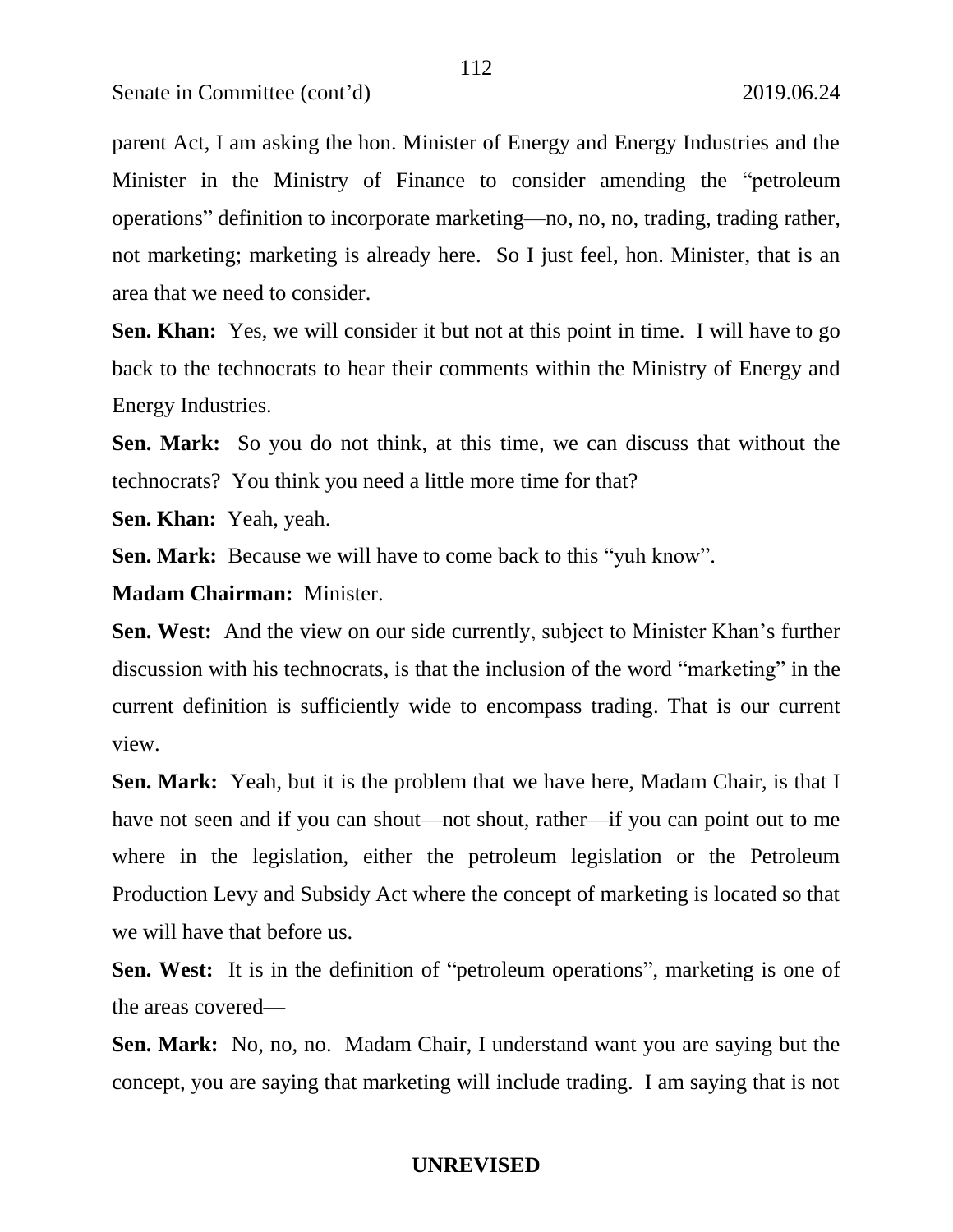included here and therefore if we have a separate concept for marketing and that would include trading, I could then agree with you, but at the moment, it is just incorporated under "petroleum operations". But there is no integral understanding of what that concept means. You are just assuming that it means trading as well.

113

**Sen. West:** Madam Chair, it is not really an assumption on my part, it is using the common and ordinary definition of what marketing means which is what happens in the absence of a technical definition included in the legislation, and if you look at what NP has been doing for decades, they have clearly been identified as a petroleum marketing company. What are they doing? They are purchasing petroleum product and selling petroleum product. What is Paria doing? They are purchasing petroleum product and selling petroleum product, which is why I believe that it is already covered. But as the Minister said, he is happy to liaise with his technocrats and determine whether in fact we need an amendment but we do not think at this point that it is relevant.

**Madam Chairman:** Attorney General.

**Mr. Al-Rawi:** Madam Chair, I would like to add to what the hon. Minister has quite correctly said, the Minister in the Ministry of Finance. This law is not interpreted in a vacuum. The reference to ex-terminal pricing, which is what the law and interpretation is designed to treat with, is done also by way of reference to the Schedules and then the parameters in the Schedules. So, the fixed methodology and the formulae as set out are abundantly clear and they, in fact, condescend as well to what the middleman cost looks like—wholesale, retail, et cetera—so there is no need at all to go into that form of definition, at least, most respectfully, from the point of view that I have in looking at the law as it is to be interpreted as a whole.

**Madam Chairman:** Sen. Hosein.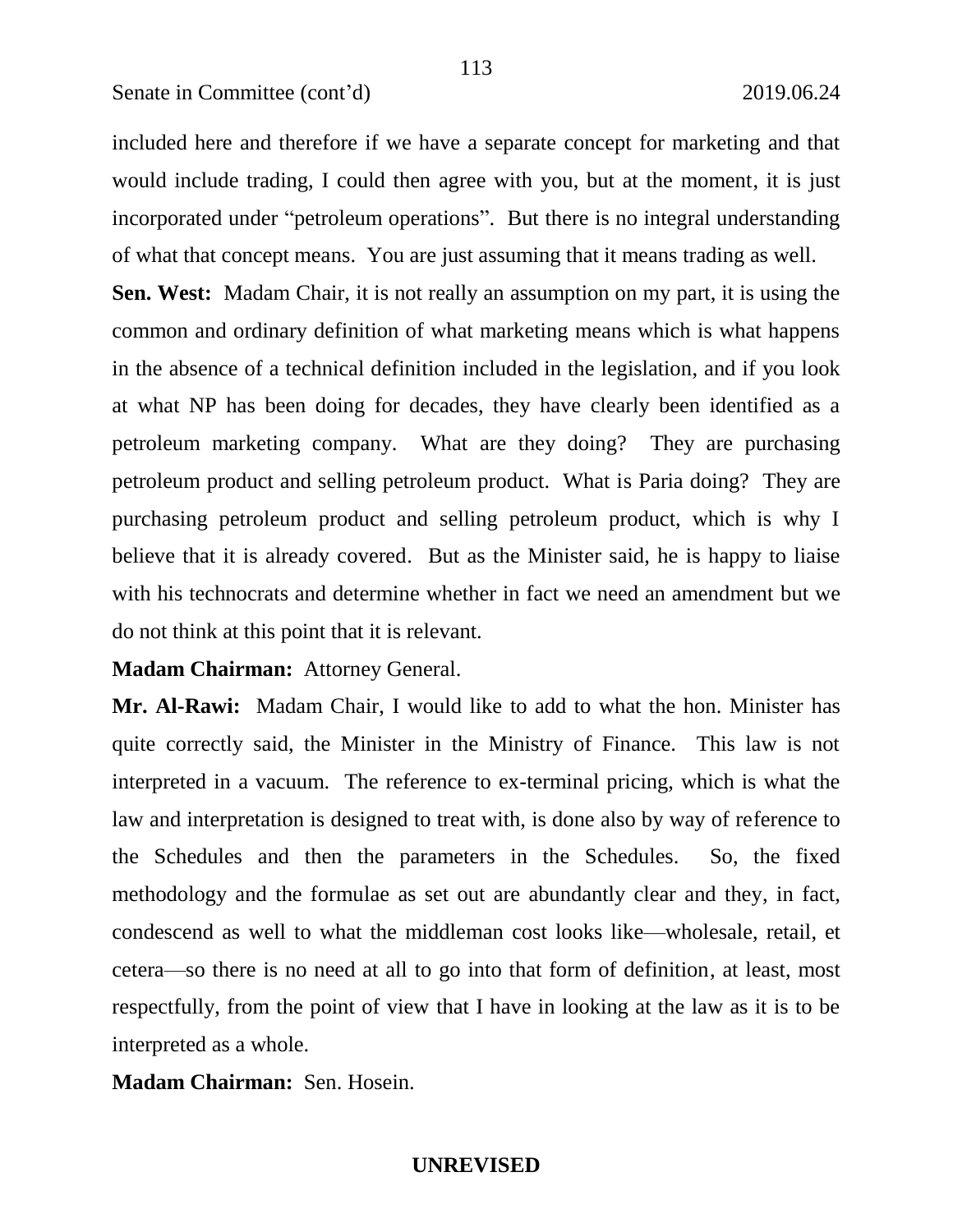**Sen. S. Hosein:** Thank you very much, Madam Chair. If I may just bring some light to this discussion, when you look at section 31 of the Petroleum Act, in particular subsection (6), a definition is given there of what "marketing business" is and it reads:

114

'"marketing business' means the business of dealing in petroleum products

by way of the purchase thereof from a refining business for sale and use in Trinidad…;"

So, the definition that is in the Act does not in itself contemplate what Sen. Mark has raised in terms of trading and I think that is where the issue lies, with respect to Sen. Mark's submission, that the definition, as found in the Act itself, with regard to section 31, does not include that of trading.

**Madam Chairman:** All right. Are there any other questions or comments on— Sen. Obika.

**Sen. Obika:** Thank you, Madam Chair.

**Madam Chairman:** Is it on the same point?

**Sen. Obika:** No, but it is on clause 2.

**Madam Chairman:** No. All right. I just want to clarify on this particular point as raised by Sen. Mark. Okay. So Sen. Obika, further questions and comments on clause 2.

**Sen. Obika:** Thank you, Madam Chair. The question I have is with regard to the Petroleum Act, the Regulations, Part III, 29(1).

**Madam Chairman:** No, refer to the Bill please.

**Sen. Obika:** Right, so in the Bill, clause 2 seeks to amend the Petroleum Act and what I want to ask is if the Minister would consider making the details of those licences public. The Minister did say—the Minister of Energy and Energy Industries, in his contribution—that those licenses pertain to upstream. We are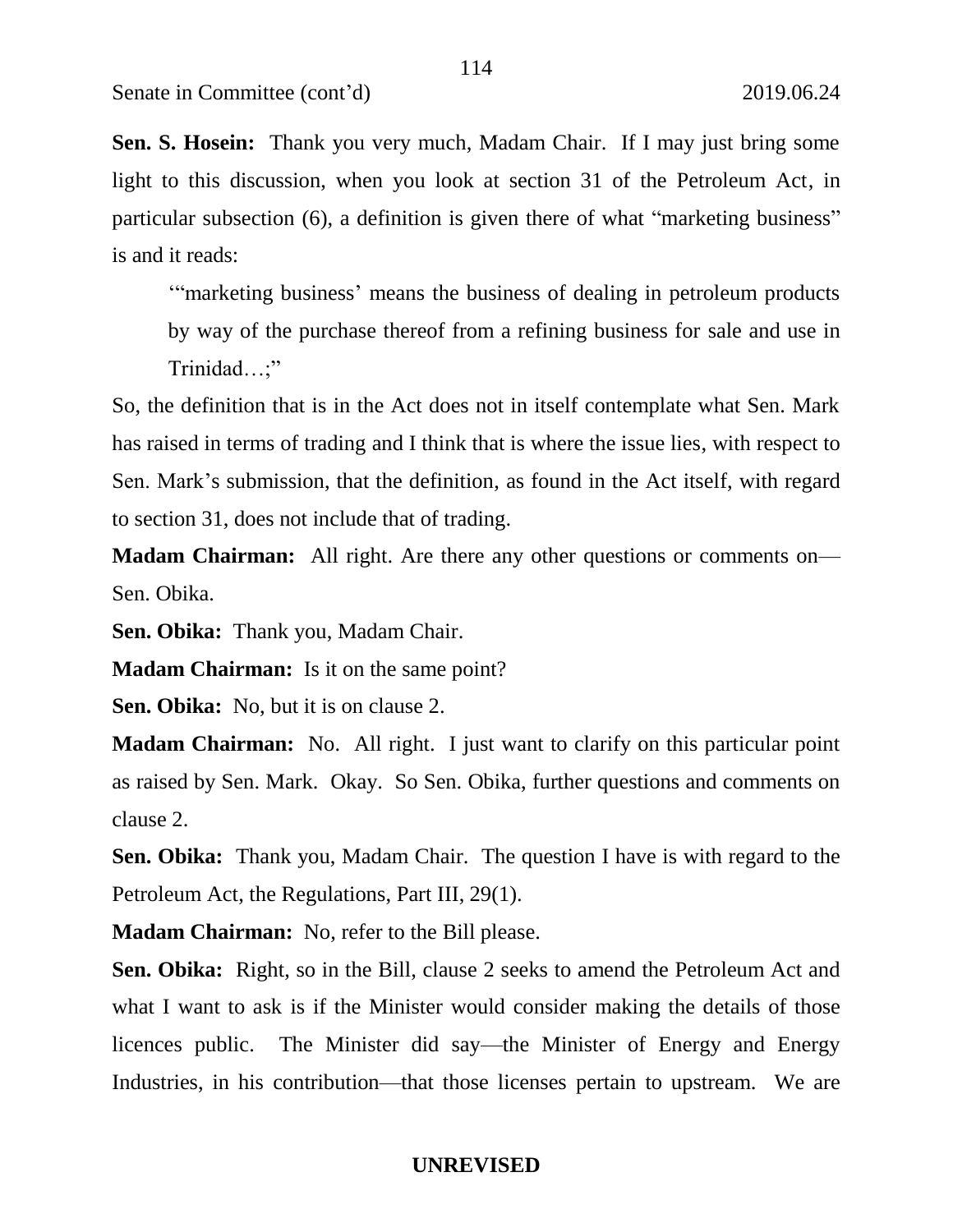sure of that. We are clear where that is concerned. But what would be the Ministry's position in making the details of licences to trading companies, for instance, public? Public records so they can search online and so on.

**Madam Chairman:** So, Sen. Obika, we are now in the committee stage and we are dealing with the details of the Bill, so respectfully, I do not think that I am going to even ask the Minister to respond, because it is not really relevant right now to what we are dealing with, with clause 2. Yeah?

**Sen. Obika:** Well in essence, what I was trying to do is to attach a—well, through conversing with the Minister, an amendment to the Bill. So if he would consider such an amendment.

**Madam Chairman:** Right, but I am not even going to put that to the Minister because it is not—[*Interruption*] No, it does not come up here. Remember we are dealing with what is set out in the Bill. That is what we are working on right now. Okay? Any other questions and comments on clause—

**Sen. Simonette:** Madam Chair—

**Madam Chairman:** Just one second, Sen Simonette. Sen. Hosein.

**Sen. S. Hosein:** Now, I am seeing that we are defining "trading business".

**Madam Chairman:** Where are you, please?

**Sen. S. Hosein:** Clause 2(1). Yes, please. (c)(ii), we are defining "trading" business" in the definition section of that particular section of the Act. Now, where does this refer to in particular with respect to section 31 because it seems as though we are just adding a definition but is it that this definition stretches across to the other provisions of the Act? Because this definition alone is applicable to section 31 because when you read sub (6) it says in this section, "trading business" would mean this. Where is it substantively going to amend in the Act in terms of why are we inserting this definition here and not perhaps in the definition section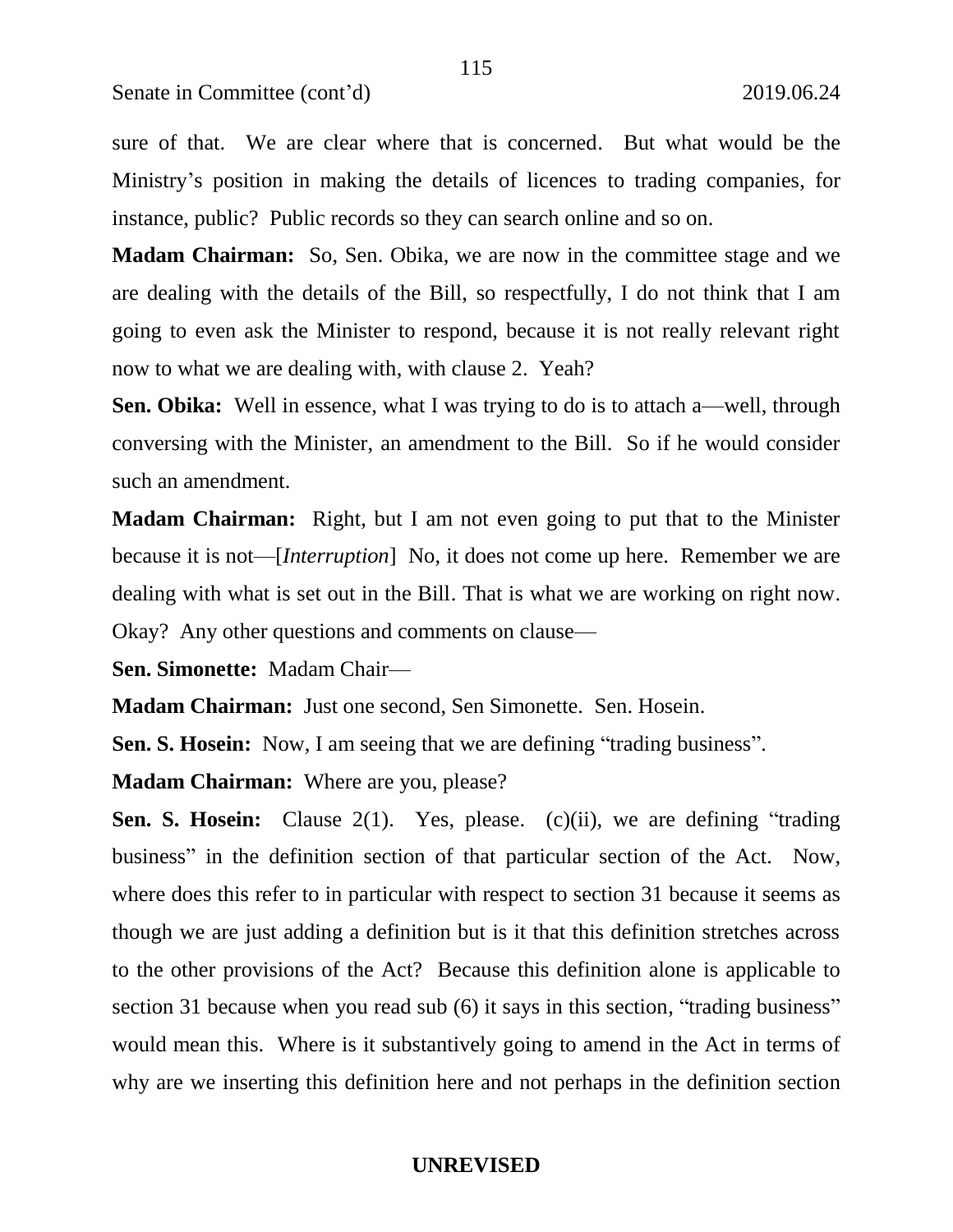in section 2 of the Act?

**Sen. West:** Through you, Madam Chair, why are you contemplating that it needs to apply to the entire Act?

**Sen. S. Hosein:** Well, the thing is I am looking to see with respect to sub (2), "the disposal shall be", it defines trading business as both trading and a marketing business. That deals with the disposal of the petroleum products. So I am seeing it mentioned there in terms of the definition of "trading business" and "marketing business" which would have come out from the refinery. So is it that this is now contemplating that the refinery would be up and running soon so we take care of that with respect to marketing and then the trading would be that as contemplated for Paria?

**Sen. West:** What we are saying is that section 31 of the Petroleum Act is the only section in respect of which we are introducing the term "trading business" and it is for that reason that we have confined the definition of "trading business" to that section.

**Sen. S. Hosein:** Minister, you see the thing is, right, Sen. Mark had raised a point with respect to the licences. Now, this definition, if we put it in section 2, would it stretch across to Paria now having to be licensed because Sen. Mark did raise some issues with respect to that? Because that would also apply to the entire Act.

**Mr. Al-Rawi:** Paria is licensed already.

**Sen. S. Hosein:** No, what I am saying, AG, is that Paria would not have been contemplated in the Petroleum Act because we are now adding a definition of what trading business is and it is only going to be applicable to section 31.

**Mr. Al-Rawi:** Madam Chair, we had a vesting order which we did in this Parliament where we took all of the absorptions of licences, assets, other positions. This is, most respectfully, a discussion which is outside the terms of the Bill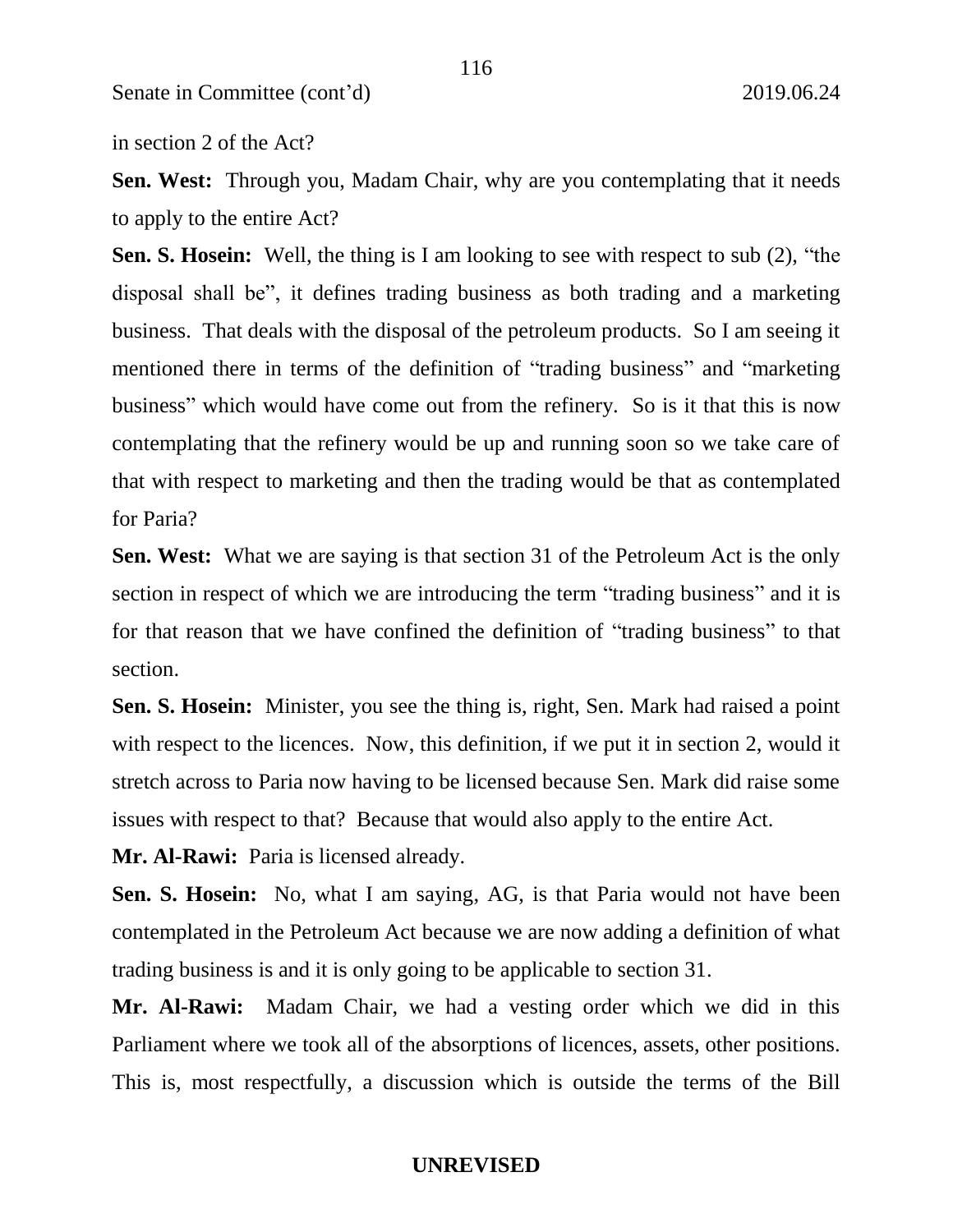entirely.

**Madam Chairman:** Any further questions or comments?

*Question put and agreed to*.

*Clause 2 ordered to stand part of the Bill*.

*Clause 3*.

*Question proposed*: That clause 3 stand part of the Bill.

**Madam Chairman:** Sen. Mark.

**Sen. Mark:** No, I am just looking for clause 3. Madam Chair, what page is it on? **Madam Chairman:** Page 6 of the Bill. Any questions or comments on clause 3? **Sen. S. Hosein:** Yes, please, Madam Chair, I do not know if you will permit me but when you look at the formula given in 3(c), Minister, is the calculation of the subsidy—if I may just ask for clarification. Right? That is the formula we will use to calculate the subsidy?

**Madam Chairman:** On page 7, yes.

**Sen. S. Hosein:** Now I just want to refer back to one particular section in clause 3 which we dealt with but it deals with retail price. Now, I am seeing that the retail price is set—when you look at clause 2, the Fifth Schedule, there is the retail prices that are set which will use to calculate the subsidy, but then when you look at 4 at page 5, if you look at the top of page 5, you will see:

"The retail price of petroleum products listed in the Appendix A…" And the marginal note will read:

"Retail price of petroleum products in certain cases…"

Now, I just wanted to get some clarification. What will be those categories of cases? Because if the retail price is already set in the Schedule, what does this new 4 contemplate in order to calculate the subsidy?

**Madam Chairman:** Well, Sen. Hosein, I am now just a little slightly confused.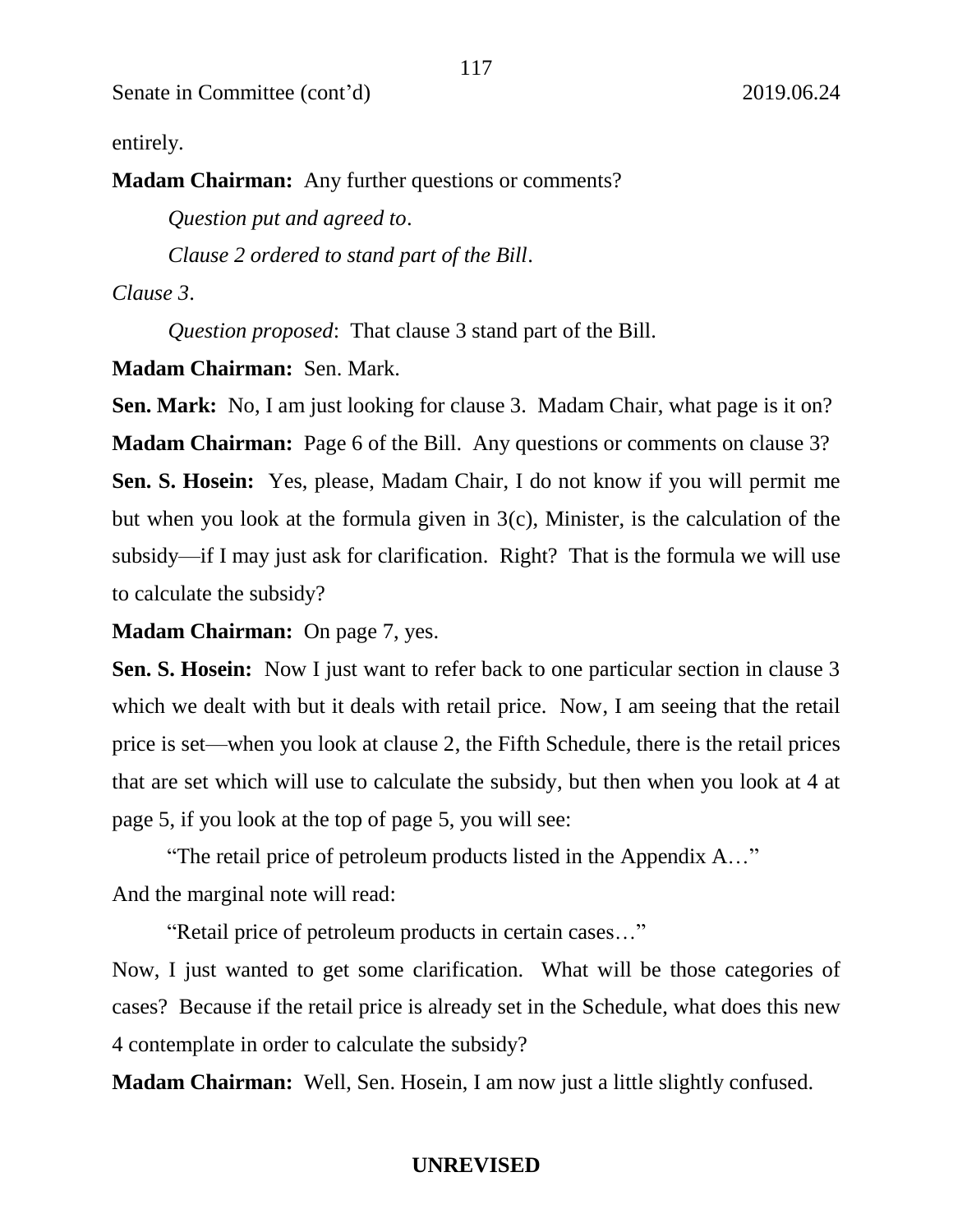**Sen. S. Hosein:** Okay.

**Madam Chairman:** Are you asking for clarification on something that we have already voted on because we are now in the clause 3 of the Bill?

118

**Sen. S. Hosein:** Madam Chair, if you may, if you look at clause  $3(c)(1)(b)$ , right, you will see—

**Madam Chairman:** Yes, and you started speaking about the subsidy and you started talking about the calculation of the subsidy.

**Sen. S. Hosein:** Yes.

**Madam Chairman:** But then you went back to ask about retail prices.

**Sen. S. Hosein:** Yes, because when you calculate the subsidy, you have to determine what the retail price would be because you will see it is the ETP plus the GM minus the RP, the retail price. Now, what I am asking is what do those cases contemplate for the retail price if they are already set with like 511, 111, 441? "Ah doh know if I am making myself clear."

**Sen. West:** Well, I hear you asking, Madam Chair, through you, I hear you asking what are the particular circumstances where this will apply, but the section itself spells out what those circumstances are. So they are talking about sale to an associated person or sale to a person carrying out production business, trading business or refinery business. So those are the circumstances that have been outlined.

**Sen. S. Hosein:** So that price will be different from what is already set which will be at the bottom of page 4?

**Sen. Khan:** Yes. There are two fixed prices. The retail price, as you see here, at the pump for "normal people" for want of a better phrase.

**Sen. S. Hosein:** Okay.

**Sen. Khan:** And then there is a special price which is listed in the order also for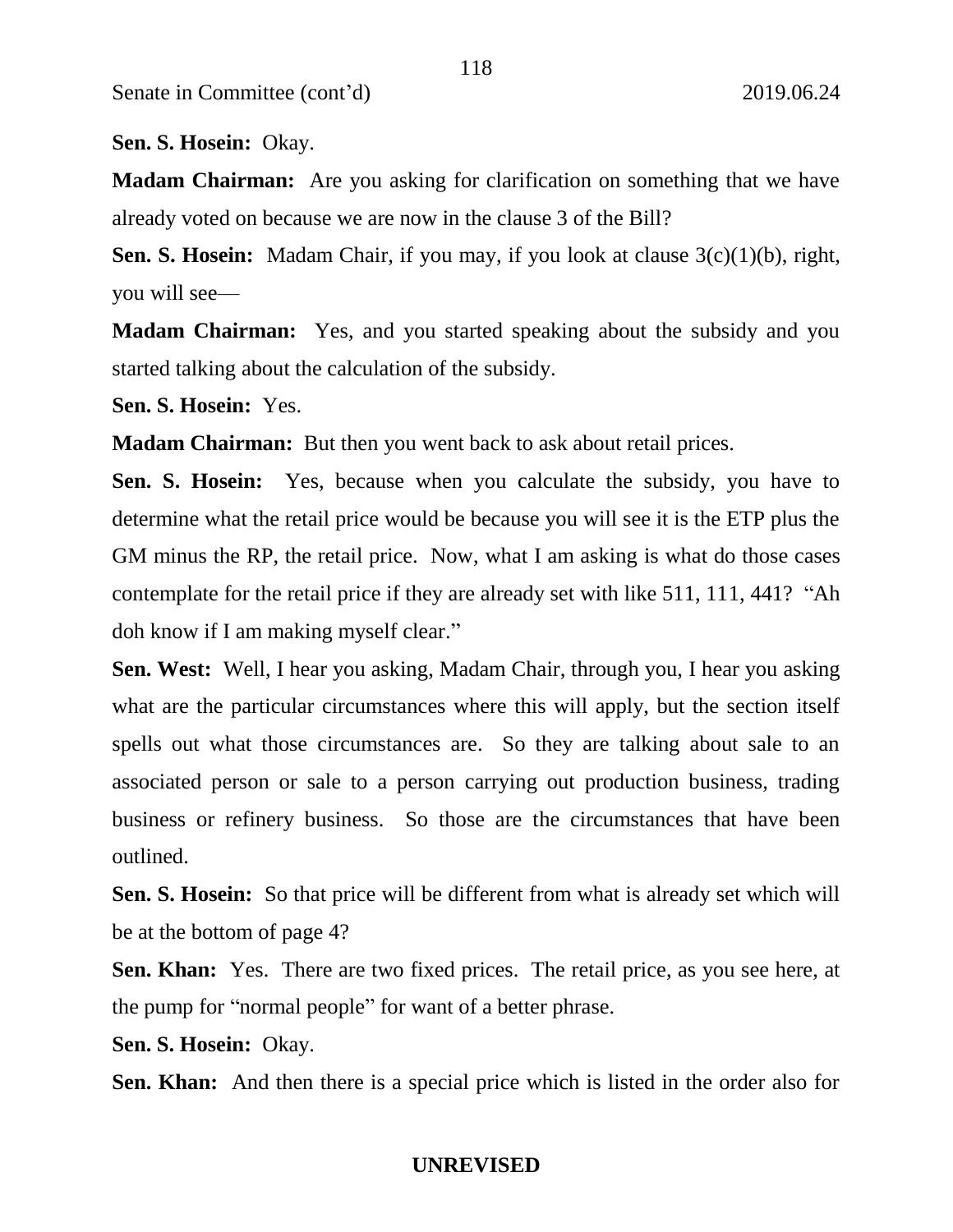the sale of fuel to exploration and production companies which is higher than the price that you see listed here.

119

**Sen. S. Hosein:** So that retail price, the second instance would be what 4 contemplates?

**Sen. Khan:** Yeah.

**Sen. S. Hosein:** Okay. And that will also be used to calculate a subsidy?

**Sen. Khan:** Yeah, yeah. So, in other words, what we did not want to do is subsidize the oil companies, we are subsidizing the population.

**Sen. S. Hosein:** So what you are saying is that would not be fixed—

**Sen. Khan:** But that subsidy is by order also.

**Sen. S. Hosein:** But the subsidy does not apply to that?

**Sen. Khan:** No, no.

**Sen. West:** That is correct.

**Sen. S. Hosein:** Okay. So the subsidy applies to what is fixed in the Schedule?

**Sen. Khan:** Yeah.

**Sen. S. Hosein:** Okay, thank you.

**Madam Chairman:** Just one second. Sen. Vieira, you wanted to ask a question on clause 3?

**Sen. Vieira:** Yes, thank you. I wanted to just talk about the definition of "trading" business". I think we have complicated it a little. Trading, as I understand it, is buying or selling commodities so it would be simple to just say "trading business" means the business of buying or selling petroleum products, locally or internationally, for resale and use in Trinidad and Tobago. Buying or selling "by way of the purchase thereof", I find a little convoluted.

**Madam Chairman:** Okay, before Minister responds, Sen. Mark, you wanted to raise something?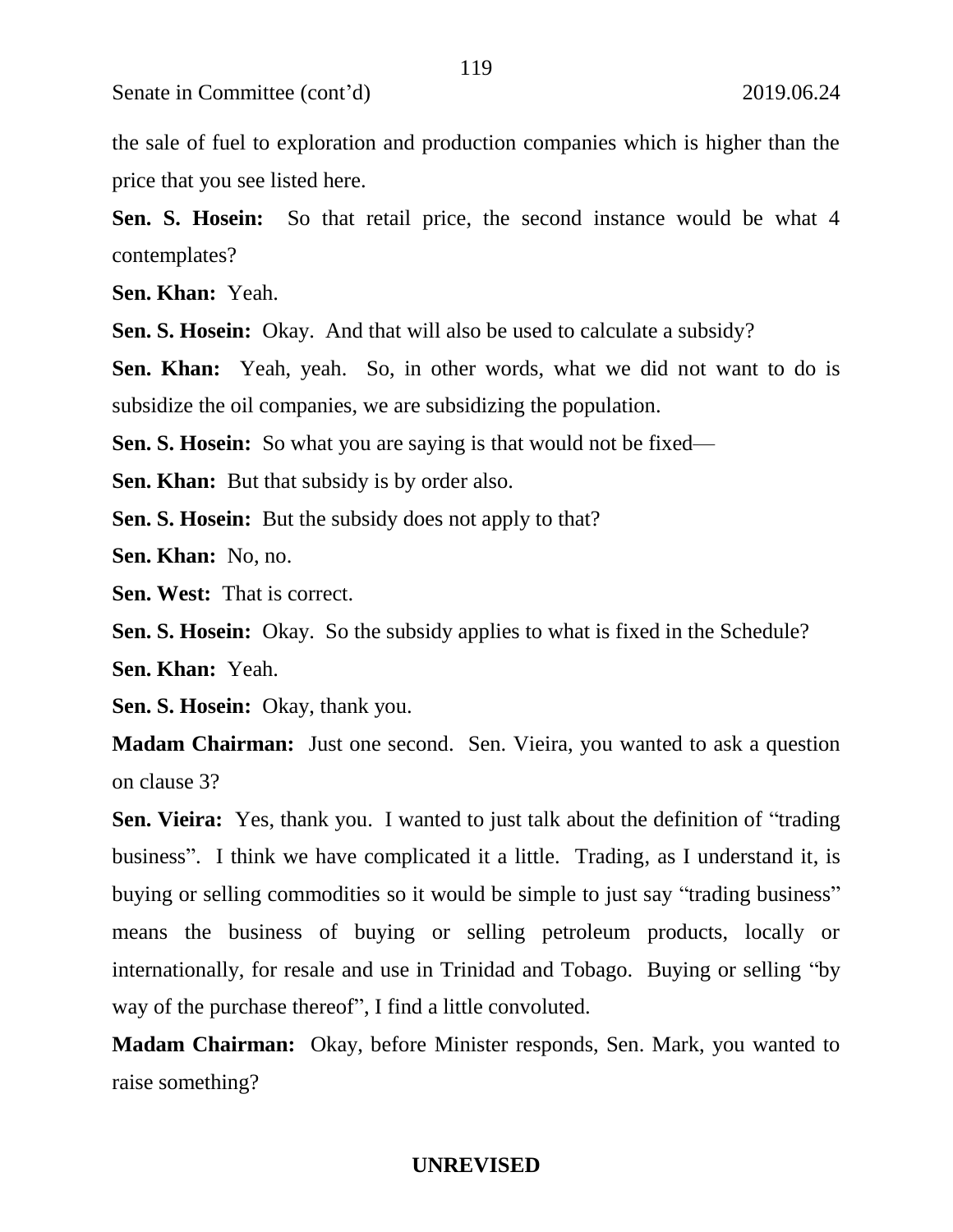**Sen. Mark:** Well yeah. I just wanted to ask the hon. Minister, when it comes to the subsidy, can you explain to us how are the companies that are supposed to be paying this 4 per cent on their gross earnings, how is that going to continue when you have a company no longer refining, in the case of Petrotrin, you have this company purchasing products from external markets—how is the subsidy, through the levy, applied to the formula to ensure that the energy companies continue to meet their obligations under the Petroleum and Production Levy and Subsidy Act?

**Sen. Khan:** The subsidy does not differentiate whether you refine, whether you purchase, whether you are terminal, it is a subsidy and the subsidy has to be paid according to law. As a matter of fact, I have been advised that if we go to openmarket scenarios where prices are posted like in Jamaica where theoretically there is no subsidy, under law, they still have to pay it. Now, that might be too draconian. We may consider amending the legislation to reflect "justice", for want of a better word but the subsidy Act is written in such a way that it is independent.

**Sen. Mark:** May I also—

**Madam Chairman:** Before you ask, Minister, you wanted to respond to Sen. Vieira?

**Sen. West:** Yes, Sen. Vieira, I have spoken to my drafters and they said that they were concerned about ensuring that they covered situations where persons are transporting but not necessarily buying and selling. They have looked at the provision and they have considered your recommendation but they are comfortable with the way it is drafted.

**Madam Chairman:** Sen. Mark, you had an issue that you wanted to raise?

**Sen. Mark:** Yes, just clarification.

**Madam Chairman:** Sure.

**Sen. Mark:** Minister, right at this time as we speak and you can correct me if I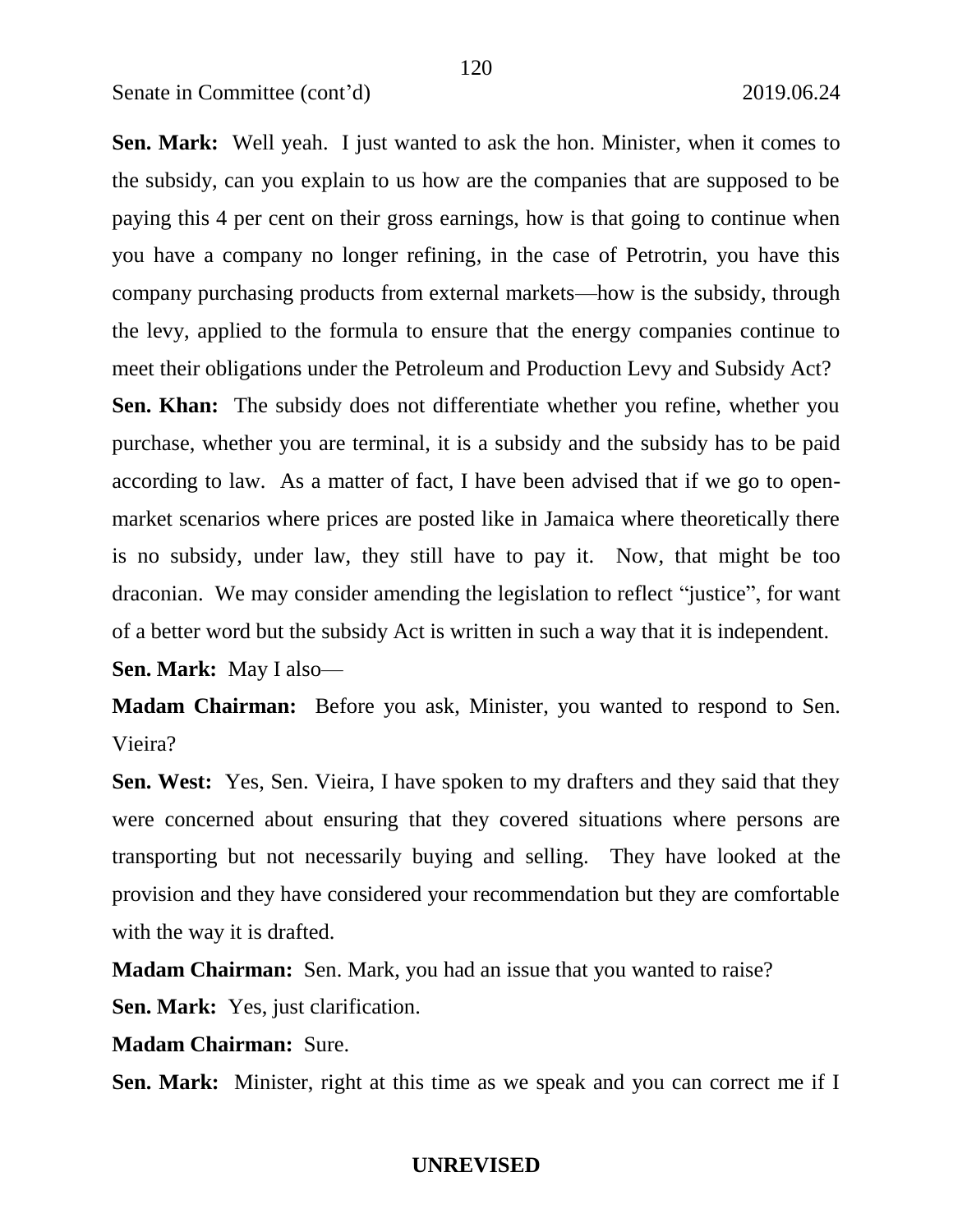wrong, my understanding is that there is no subsidy on premium gasoline, there is no subsidy on super gasoline and the only subsidy that we have at this time is on diesel. What I want to ask the hon. Minister is: Can you share with this Senate what is the total levy that we collect as a nation on an annual basis under the Petroleum Production Levy and Subsidy Act and what portion of that amount goes towards subsidizing diesel? Is it the entire amount or is it to certain—because I want to see how it fits into this formula in terms of the actual price that will be dealt with?

**Madam Chairman:** Minister, are you in a position to answer that?

**Sen. Khan:** Yes. I have been advised by the Minister in the Ministry of Finance, the subsidy now is around TT \$25 million per month because, again, the volume of fuel of liquid petroleum that we produce is very small. We are down to 60,000 barrels per day and at US \$55 per barrel, that is what it works out to be.

**Sen. Mark:** Hon. Minister, can you share with us what is the actual amount that we collect as a nation through the Ministry of Finance via the levy on an annual basis?

**Sen. West:** Well it is per month, by 12.

**Sen. Khan:** 25 by 12, yeah.

**Sen. Mark:** So it is 25 million—

Sen. Khan: Per month, yeah. But that varies with the price of oil. The price of oil fluctuates so it is the normalized average per quarter because the subsidies are paid per quarter.

**Sen. Mark:** And could you share with us, for instance, what is the actual subsidy on diesel at this time when you multiply that figure?

**Sen. Khan:** Again, what you could have is consolidated at the end of the fiscal year because the subsidies are calculated every month and every month, it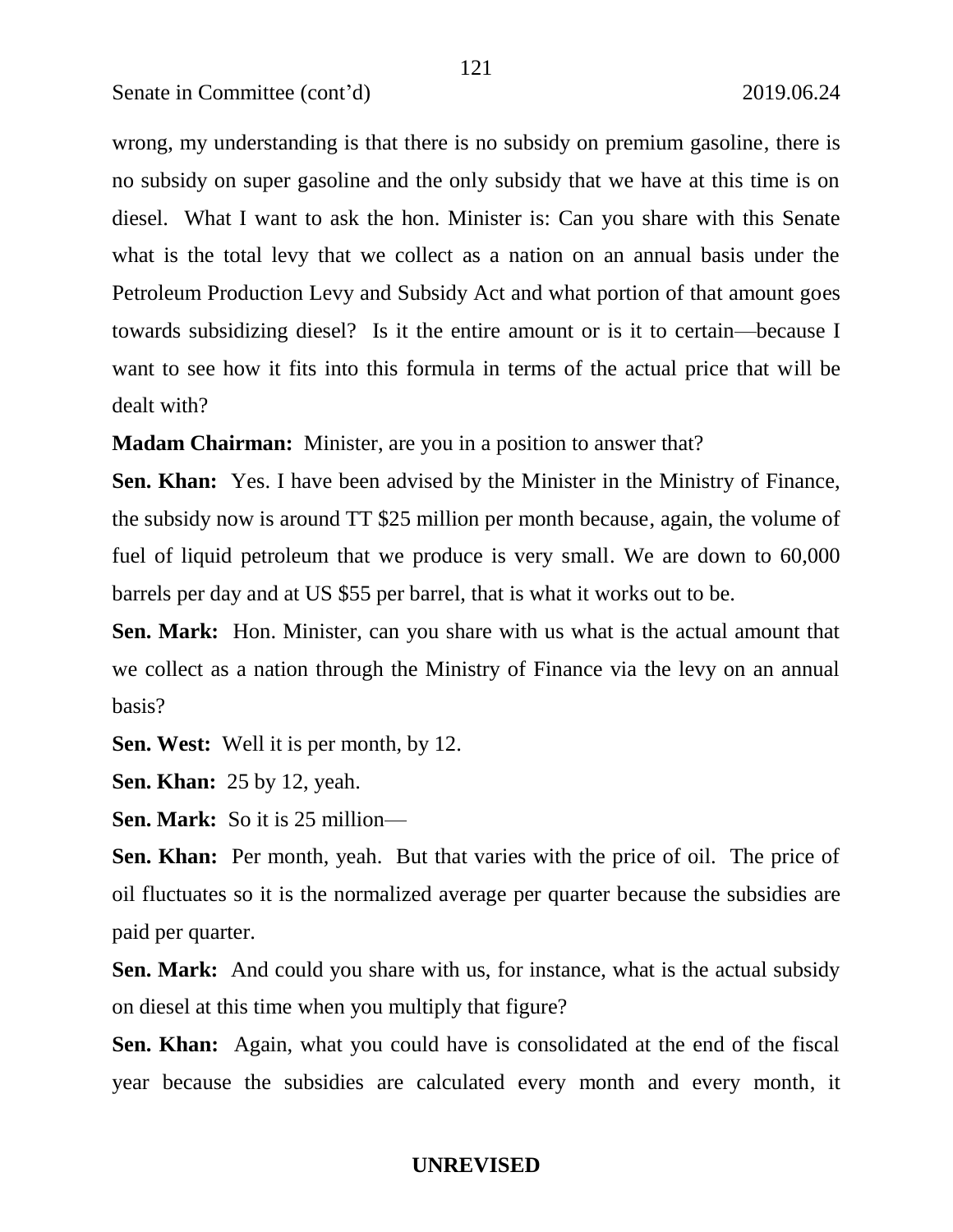fluctuates. When oil price was \$65 at the beginning of the fiscal year, it was high, now it is down to \$54 and it has reduced significantly. So much so that there is a surplus on premium and super but the surplus is not enough to cover the diesel deficit. So it is a balancing act and it will never be totally balanced until we have a free market system.

**Sen. Mark:** And one final question, Madam Chair. I know that the Minister of Finance did in fact indicate, about two budgets ago or a budget ago, that the Government intends, at some future time, to introduce this automatic market mechanism. So that when—

**Sen. Khan:** "Buh yuh did not hear my contribution, you were asleep."

**Sen. Mark:** No.

**Sen. Khan:** I dealt with that.

**Sen. Mark:** No, I was not here.

**Sen. Khan:** Yeah, well "yuh should have been". [*Laughter*]

**Sen. Mark:** All right. Madam.

**Madam Chairman:** Sen. Obika.

**Sen. Obika:** Thanks, Madam Chair. The question I have is when you look at clause 3, the gross margin is stated, the retail prices at the pump stated, the exterminal price is not stated for obvious reasons, it is the variable component. Would there be any possibilities for the drafters in clause 3 to indicate that the exterminal price on a monthly basis would be made public so therefore you do not have the problem of full disclosure? Because you went at pains in this Bill to disclose the other variables in terms of the calculation of the subsidy but of course, the ex-terminal price is and will always be an unknown because that is a variable figure.

**Sen. Khan:** You see, you are reaching a thin line between commercial and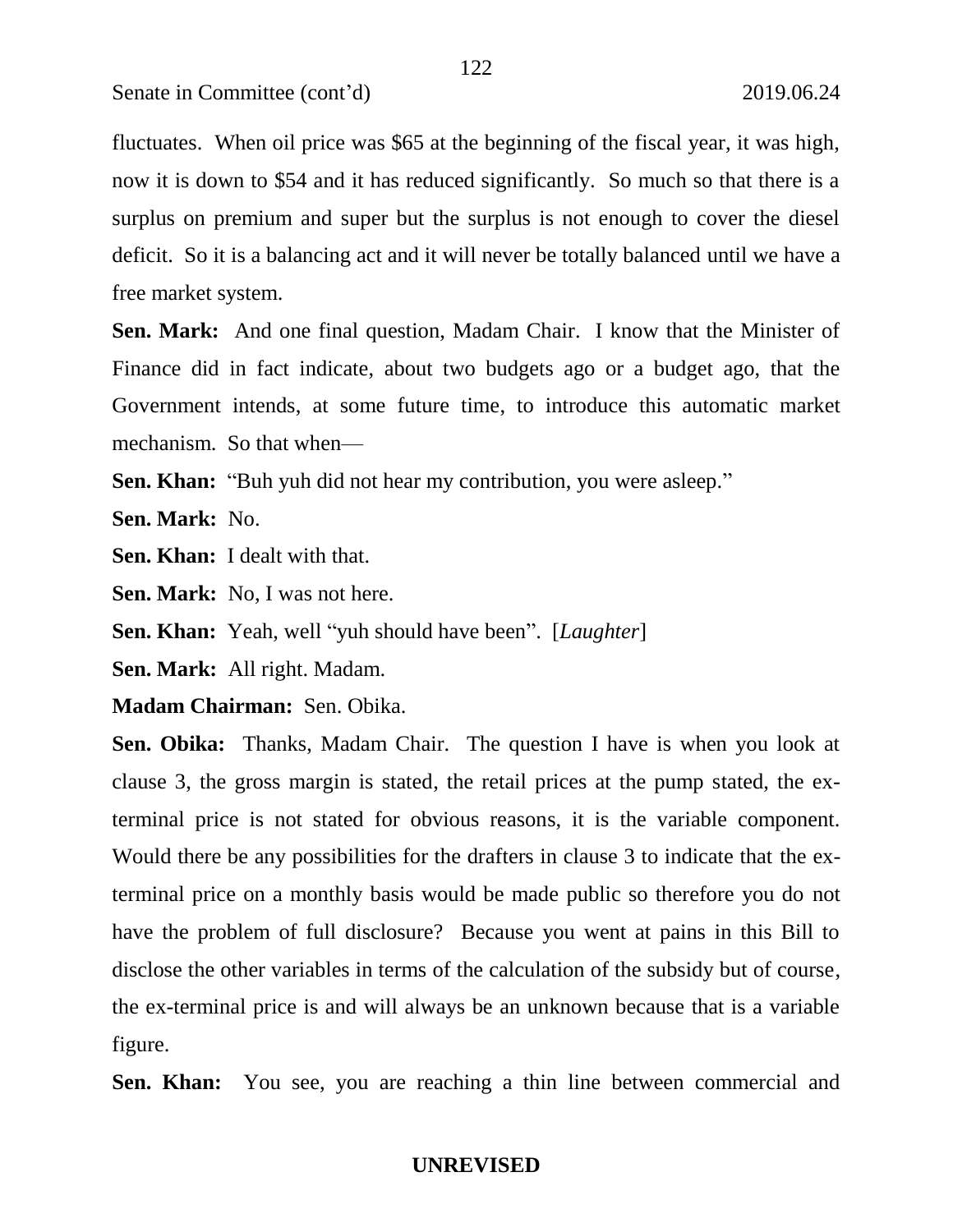Caribbean posted price. What we have in the trading business is while we reference it to a posted price, the actual price paid, at that point in time, could be more or less. It would be a trade discount.

# **6.45 p.m.**

There may be certain intricacies in the market for that month that the prices are higher. So really and truly, you may have one trader offering a discount to Trinidad Paria but not offering that same discount to Jamaica, and then that could cause conflict in the international market. They would not want that disclosed. So it is not "we hiding" information but there is commercial competitiveness in this market. And the formula here is robust enough to take care of some of these things. But the actual figure is literally commercial secrets.

**Madam Chairman:** Sen. Hosein?

**Sen. Obika:** Madam Chair, could I just respond briefly?

**Madam Chairman:** No, no. Just one second. Sen. Hosein.

**Sen. S. Hosein:** Thank you very much again, Madam Chair. I am looking at the amendment at section 13, Minister, and it contemplates the refining and marketing businesses to keep proper records at sub (1). Right? This is the amendment to section 13 of the petroleum levy Act. That is at page 8, at the bottom of page 8, subclause (e). Are you with me?

**Sen. West:** Um-hmm.

**Sen. S. Hosein:** Yeah. So subsection (1) contemplates the refining business marketing, and now with the amendment trading business to keep proper records. But when you go at sub (2) you only include the Minister having the authorization to inspect records of (i), refining business and (ii), trading business. Is there a reason why marketing business was not included?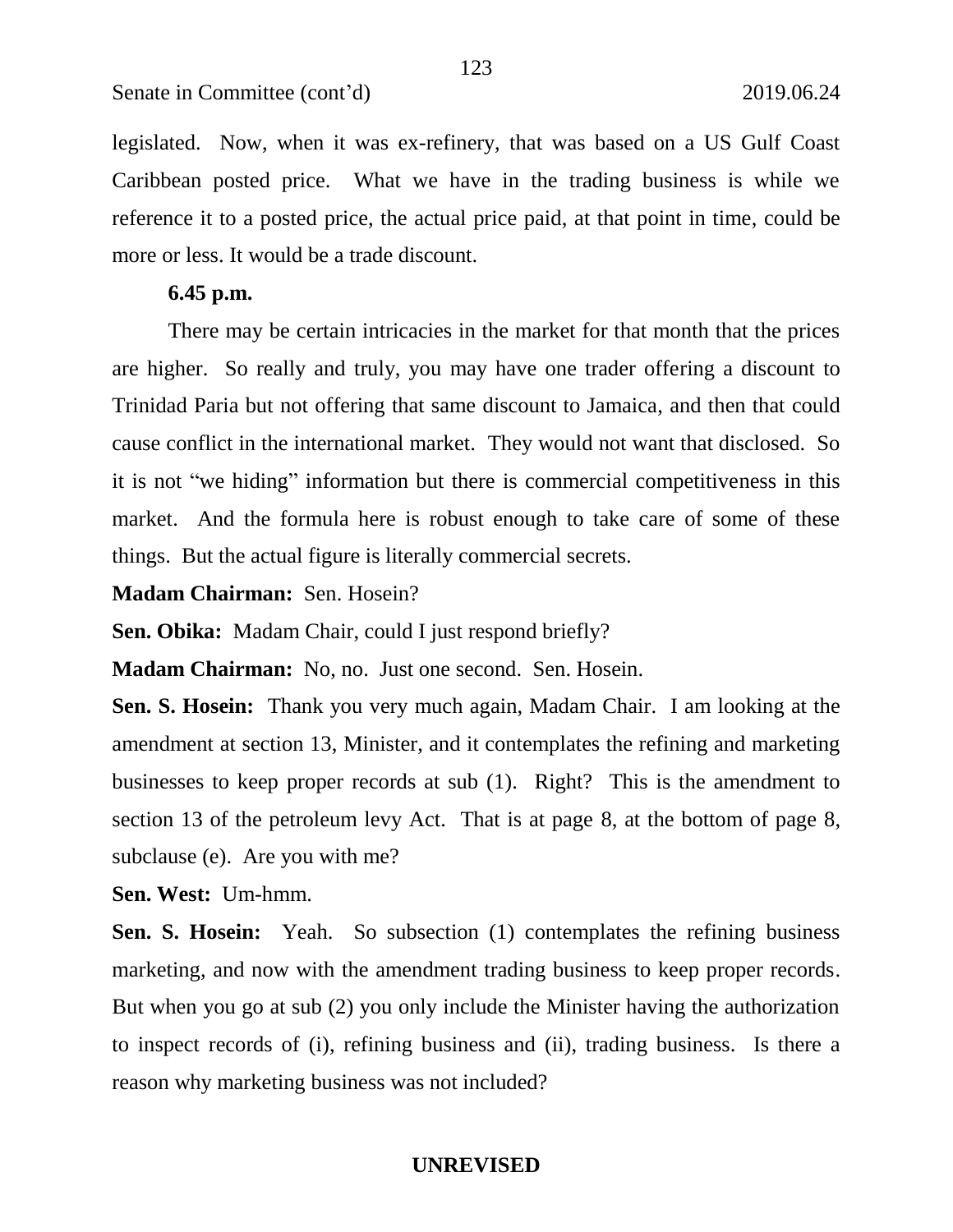**Sen. West:** Marketing business was not included?

# **Madam Chairman:** I think so.

**Sen. West:** Yeah, we noticed the difference between the first subsection and the second. We will look at it with a view to revising it, but not today.

**Sen. S. Hosein:** It is contemplated that you will include marketing? Okay, but you will do it in a miscellaneous Bill afterwards? Is there a deadline for this Bill?

**Sen. Khan:** No, No.

**Sen. S. Hosein:** Okay.

**Sen. Khan:** It is better to have the legislative cover, because is Paria is operating. We do not want to be accused of being an illegal—

**Sen. S. Hosein:** You see the thing Minister, because Paria will now be contemplating a marketing business too. With the startup of the refinery in the near future, the amendments should come before then.

### **Sen. Khan:** Yeah.

*Question put and agreed to.*

*Clause 3 ordered to stand part of the Bill.* 

*Question put and agreed to*: That the Bill be reported to the Senate.

*Senate resumed.* 

*Bill reported, without amendment, read the third time and passed.* 

# **FIREARMS (AMDT.) BILL, 2019**

*Order for second reading read.*

**The Attorney General (Hon. Faris Al-Rawi):** Thank you, Madam President. Madam President, I beg to move:

That a Bill to amend the Firearms Act, Chap. 16:01, be now read a second time.

Madam President, the Bill before us is one of great importance. The Bill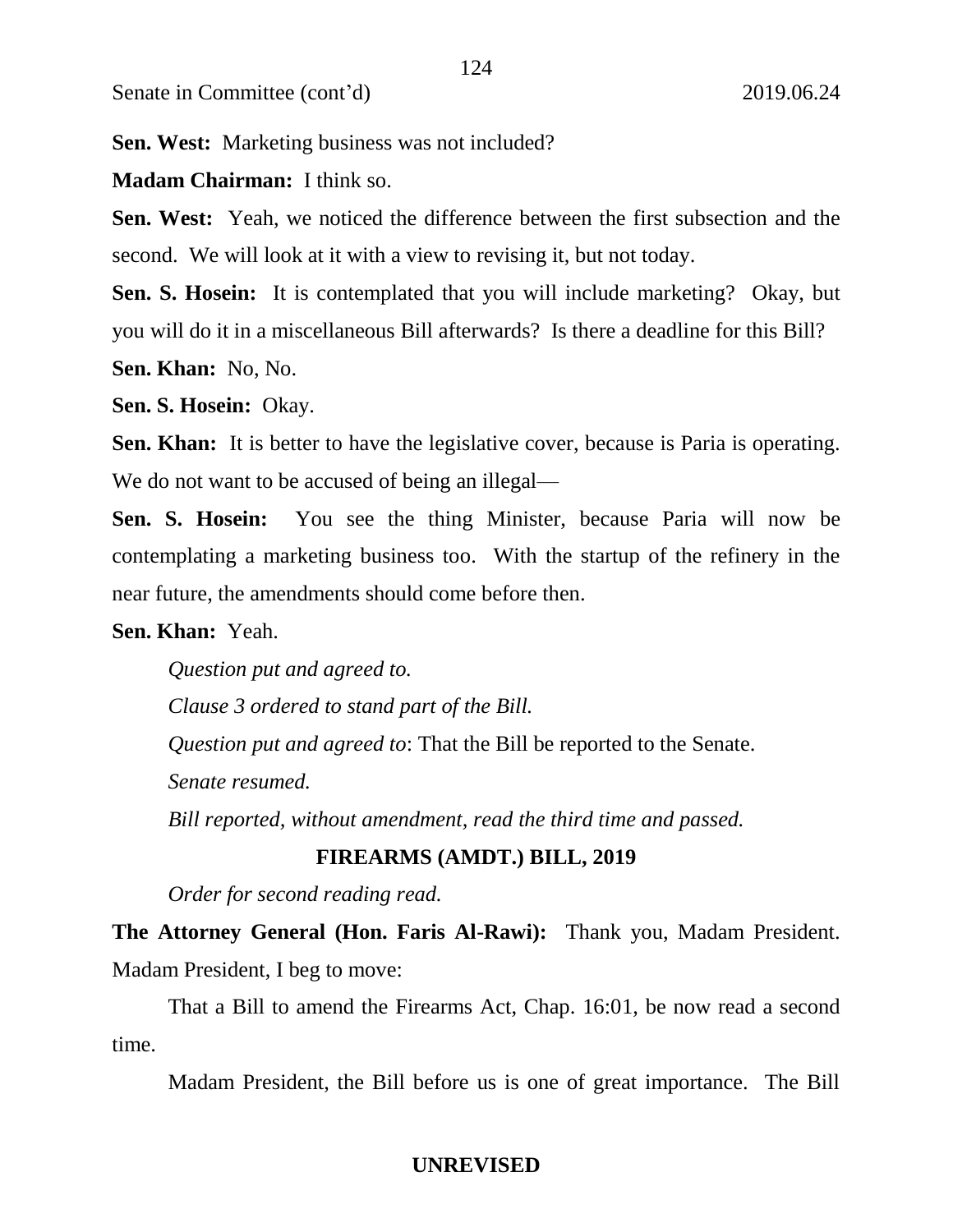proposes, in the 28 sections that are set out, amendments to several sections of the Firearms Act itself. And I would like to state that this particular law comes on the back of a very important amendment to the Bail Act that we considered recently. It is fact that every single Senator on the Independent Bench and all of the Government votes had a very careful look at the bail amendment and we looked at how we managed with crime in our society. Regrettably, no one on the Opposition Bench saw it fit to support the amendments to the Bail Act but I will stop there, lest I intrude upon the work in the House of Representatives which is yet to come.

As I have said before, crime is the largest, most significant issue battling our population right now. It is something that affects every single human being and our children and aged in particular. It is often said that we are battling for our very souls in Trinidad and Tobago.

It is not very often that I bring to aid newspaper reports in any of my contributions. But today I am going to make an exception as I pilot the rationale for the amendments now before us.

*Daily Express*, article by Gyasi Gonzales, headline:

"Schoolgirl shot in PoS stable in hospital"

June 18, 2019. I quote:

"The 11-year-old schoolgirl shot on Monday in East Port of Spain while she was in a relative's car was operated on and is in stable condition at hospital. The relative believes the attack was a case of mistaken identity.

Police said around 4 p.m. the girl—a standard five pupil of the Mandressa al Muslimeen Primary School in Mucurapo—and another child were sitting in the Nissan B-14 car after school..."

### *Daily Express*:

"Boy bawls for murdered mom gunned down on the street"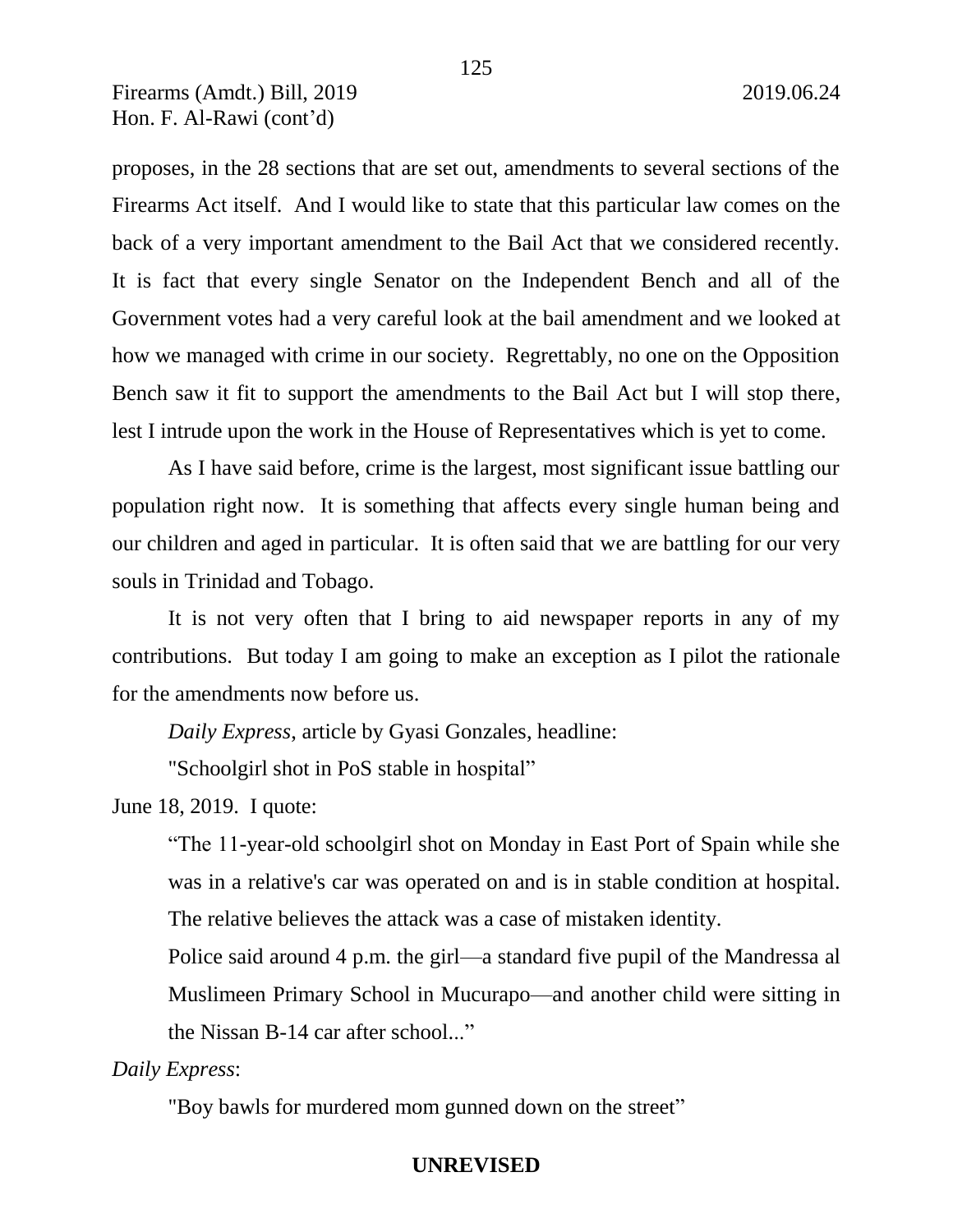June 18, 2019.

"Mother of three has been executed at the side of the road in Santa Cruz.

...victim...identified.

...witness for the State in a shooting dating back ten years."

*Daily Express*:

"Bel Air restaurateur attacked robbed at gates to home"

—by Susan Mohammed. June 19, 2019.

"A Restaurant owner was beaten and robbed of a large quantity of US, Canadian and local currency and jewelry by gun-toting thieves on Monday night."

*Daily Express*:

"The 'buck' pundit has been shot."

—by Susan Mohammed, June 20...

"A Spiritual leader...shot"

*Guardian* newspaper:

"Cops seize guns, ammo in Central raids"

—by Rhondor Dowlat, Friday, May 24, 2019.

*Guardian*:

"Guard murdered heading to first day of work"

—by Shastri Boodan, Thursday, June 13, 2019

"...22-year-old Chase Village man...found murdered..."

Shot.

"Security guard shot"—dead at Woodbrook casino.

*Guardian*:

"Criminals switching to military weapons—senior cop" —by Hassanali, February 20, 2019. Loop TT: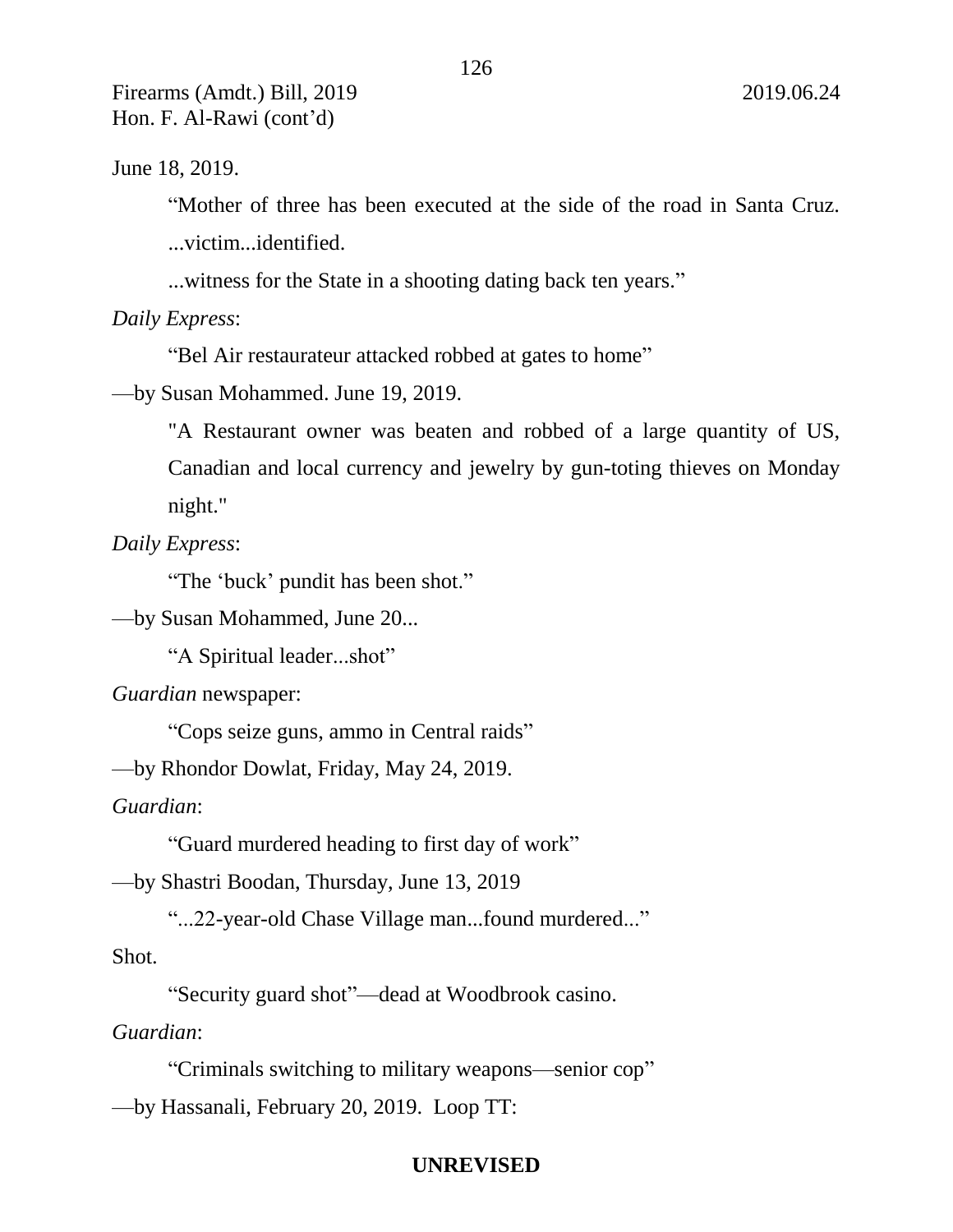"High-powered weapons seized at Port of Spain port"

"Drive-by shooting in Cocorite"—CNC3

*Guardian*:

"Govt to bring gun trafficking charge"

*Newsday*, Melissa Doughty:

"Young wants no bail for illegal firearms"

—et cetera.

The irony of this is that whilst we sat as a Senate wrestling for no bail for gun-related matters in certain circumstances, the very day that we were debating that Bill there was a shooting of school children in Port of Spain. Whilst the Opposition said "No!" cries were heard, children were screaming, blood was spewing as gunfire echoed out.

Let us get to the statistics in Trinidad and Tobago, as we lay the fabric for proportionality in making the recommendations. But permit me for a moment on the Bill before I get to that second layer to say as follows. The Bill is actually an effective overhaul of the Firearms Act. It is something that we wrestle with very carefully to treat with how we are going to manage this scourge of firearms. I will come to the data in a moment to demonstrate why we need this kind of amendment.

In 2011, there was a significant attempt at reforming the firearms legislation. We effectively took the charges and offences up by 50 per cent, but that was all that we really did. There was no reference then effectively to the kind of data that existed then in 2011, nor was there any reflective period coming forward to that. The reason for making some of these amendments today is tied into the amendments that we intend to also add to the bail amendments.

Members of the Senate will recall that I specifically flagged the issue of

127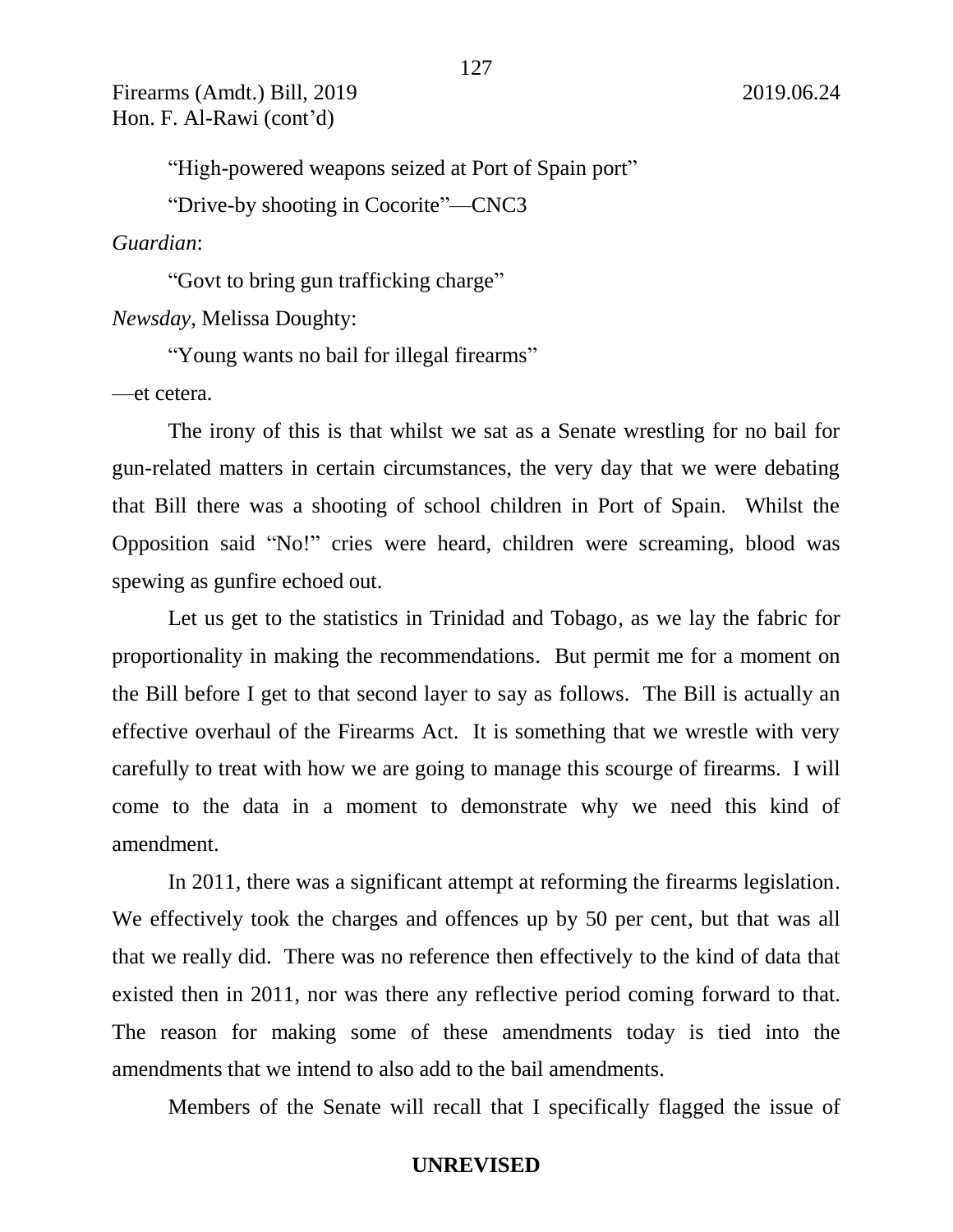treating with no bail for high-powered weapons. Reason being, you have no reason on this good planet to find yourself in possession of an Ak-47, of highpowered weapons and sub-machine guns, and be asking a court for bail to consider whether you should be free in this society or not.

But when we looked to the Bill itself, effectively if I were to harmonize what the amendments look like, number one, we are proposing that we treat with firsttime offenders, second-time offenders, and third-time offenders in a particular way, both for summary and for indictable processes. Effectively, we are saying: If you are a first time offender, you can have a summary offence, where you have a fine and imprisonment. If you are a first-time offender and the charge is laid indictably, we will again treat with a fine, which is of a higher level, and a jail term of a higher level. If you are a second-time offender, no fine for you at all, straight to jail is the penalty. There is no discretion, and I will explain why in a moment. And if you are a third-time offender, we are looking on the indictable route in some circumstances to taking it to natural life.

Before I get to the data, let me explain why we are treating with it that way. I ask hon. Members to be conscious of the Interpretation Act, and in particular three particular sections of the Interpretation Act. They are sections 67, 68 and 69A. When we look to section 67 of the Interpretation Act, we are looking at summary conviction. It says:

"Where in a written law an offence is declared to be punishable on summary conviction, the procedure in respect of the trial and punishment of the offence and the recovery of the penalty, and all matters incidental to or arising out of the trial and punishment of the offence...shall be in accordance with the Summary Courts Act."

I take you now to 68:

# 128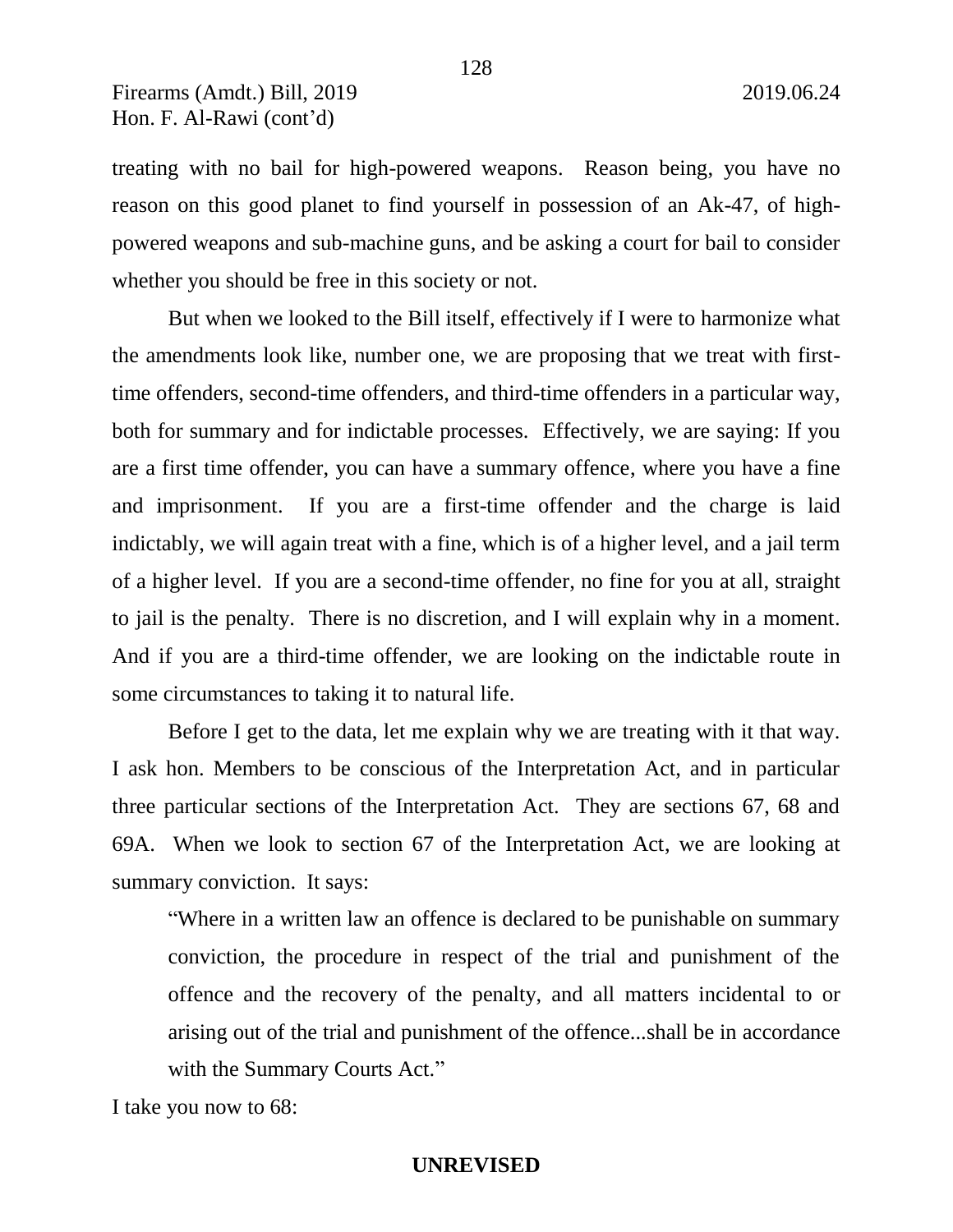### "PENALTIES

68. (1) Where a punishment is provided by a written law for an offence against the written law, the provision indicates that the offence is punishable by a punishment not exceeding that provided.

(2) Where in any Act or statutory instrument provision is made for any minimum penalty or fine, or for any fixed penalty or fine, as a punishment for a criminal offence, such Act or statutory instrument shall have effect as though no such minimum penalty or fine had been provided, or as though the fixed penalty or fine was the maximum penalty or fine, as the case may be.

(3) Where in any written law more than one penalty linked by the word 'and' is prescribed for an offence, this shall be construed to mean that the penalties may be imposed alternatively or cumulatively.

69. Where under any written law imprisonment may be awarded, it may be awarded with or without hard labour."

And the last one:

"69A. Where punishment of imprisonment for life is provided for a criminal offence by any written law, the Court on sentencing any person convicted of that criminal offence to imprisonment for life may, notwithstanding anything contained in any other law, declare at the same time a period before the expiration of which in its view that person shall not be released."

In other words, then 69A says life does not mean life. That is what it means.

In this matrix of law that we propose in these amendments, we are asking the Senate in the circumstances where you will see the replication of formula, first offence, second offence, third offence. When we get to the prescription of natural life, we are therefore, Parliament under its provisions in the Constitution, as a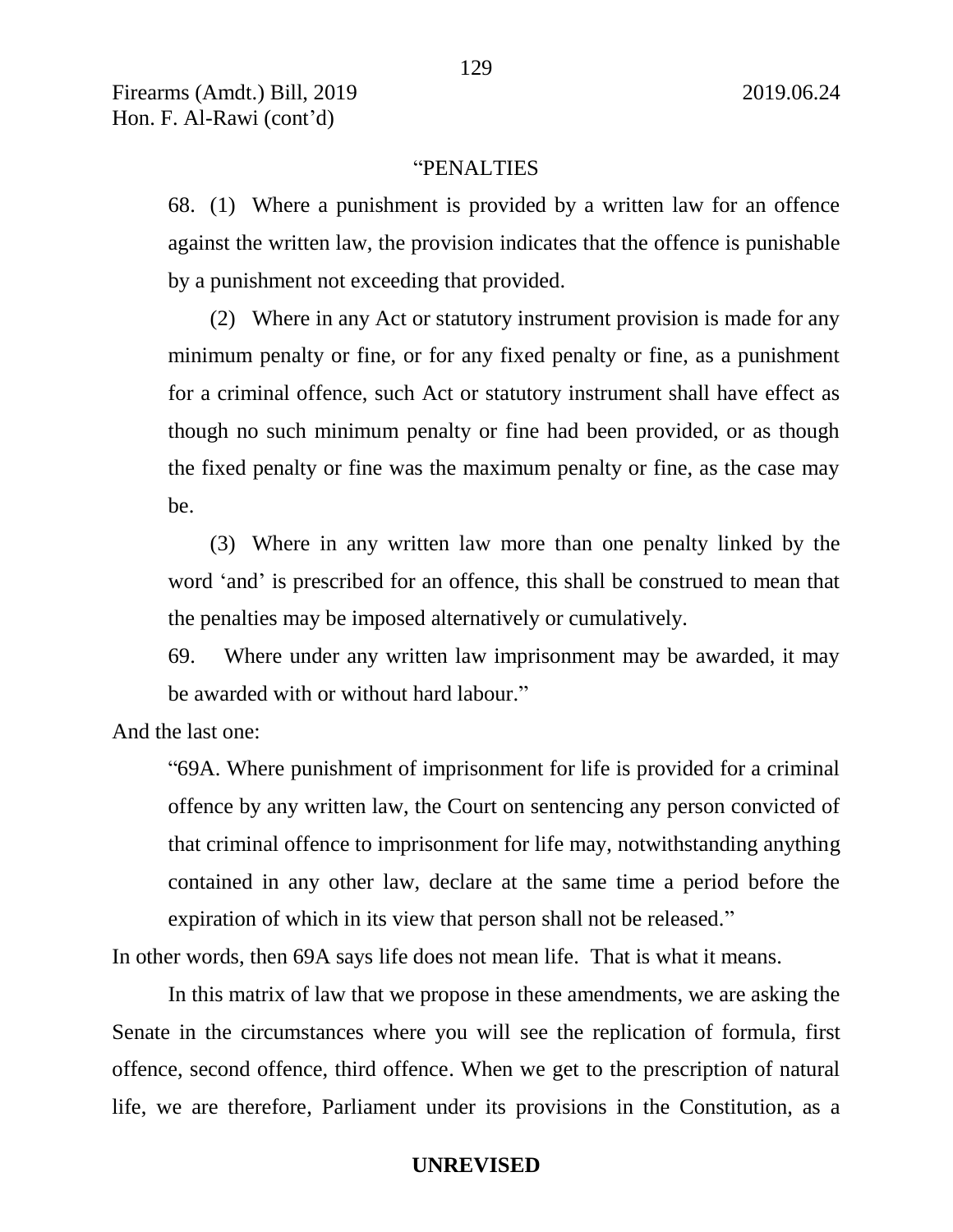Legislature, is telling the Judiciary that natural life is natural life.

Let us get to the statistics and then I would go to the rationale for this kind of formula and then to the actual provisions itself, of the law. When we come to Trinidad and Tobago's particular context, it is important that we reflect upon what our society is tackling right now.

I would like, Madam President, to say into the record of *Hansard* that—

### [MR. VICE-PRESIDENT *in the Chair*]

—we have had an analysis from the Trinidad and Tobago Police Service. In fact, I circulated as Senators will remember, some of the data on the last occasion, to treat with bail. Some of them are very material and relevant on this occasion, obviously.

Persons charged for the period 2009 to 2019, a 10-year period. Persons charged, firearms found and seized for the period 2009 to 2019, was also another category we took. When we looked at the firearms seized, we looked in total at a number of 6,387 firearms found and seized in that 10-year period. What I ask hon. Senators to note are those two lines for machine gun and sub-machine gun. And we will note in particular that we have had 97 machine guns and 43 sub-machine guns. But in the entire period for sub-machine guns in the period 2009 to 2016, every year the number was zero.

In 2017, we went to 23; 2018, 14; and 2019, six to date. When we looked to machine guns, we see machine guns have been with us for quite some time. Certainly in 2009, there were 7; 2010, 8; 2011, 7; 2012, 6; 2013, 12; 2014, 18; 2015, 23; 2016, 16, et cetera. We are noticing certainly that there is a prevalence now of firearms actually found and seized of hundreds of high-powered weapons on the streets of Trinidad and Tobago.

When we looked at the report of firearm offences in the period 2009 to 2019,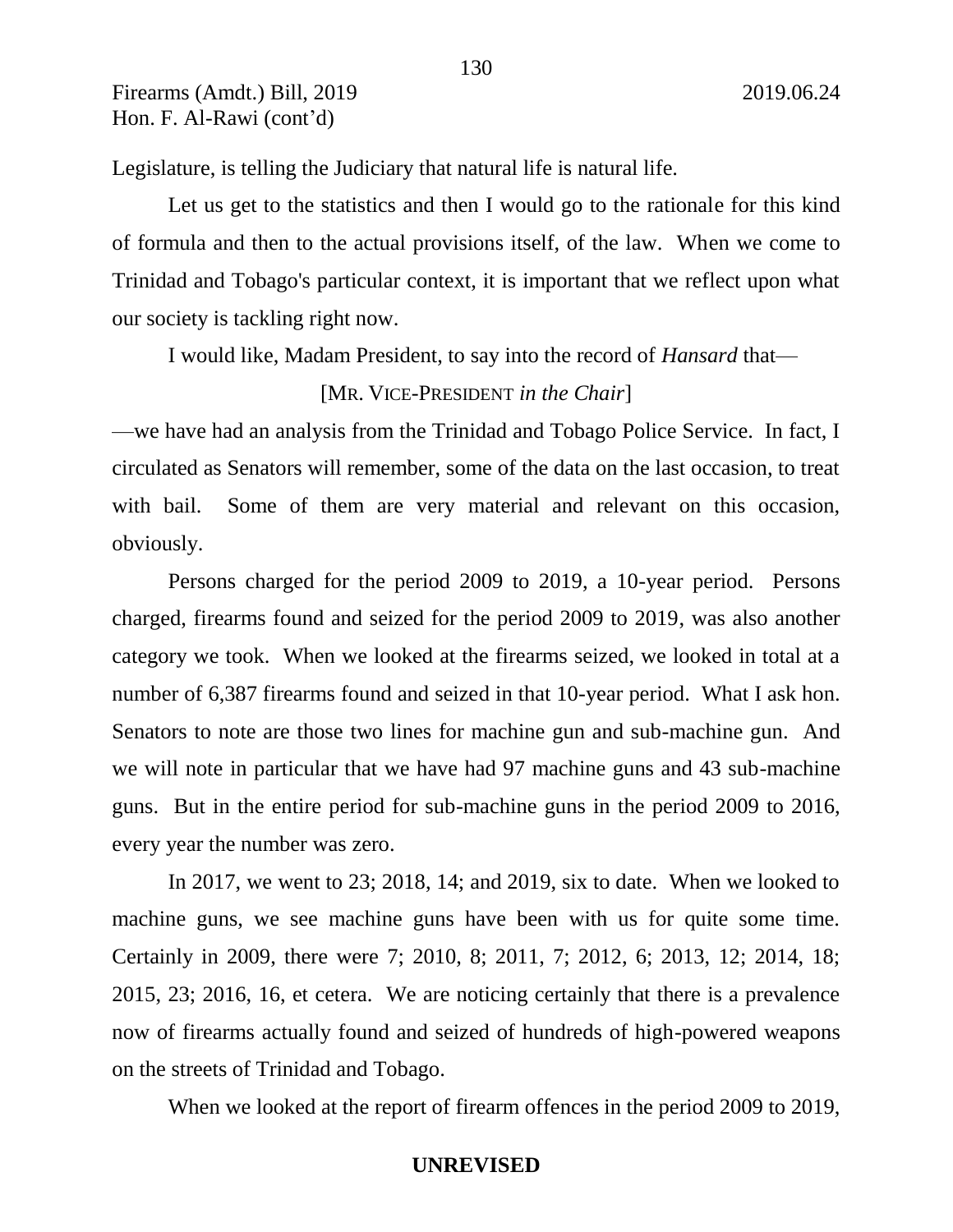again that 10-year period, in that 10-year period, the report of firearm-related offences, Mr. Vice-President, 17,363. But, Mr. Vice-President, when we looked at the numbers, we noticed that whereas there were peaks in 2009 and 2010, which were up in 2,300 figures for each year, we will note that the Special Anti-Crime Unit went into operation in particular in those years and we saw an immediate reduction down to 1,620. But from a low of 1,620 in 2011, we have gone on to a steady rise. Coming through 2015 at a 1,059; 2016, 1,185; 2017, 1,600; 2018, 1,552. And that, Mr. Vice-President, demonstrates that reports of firearm-related offences are on the ascendancy.

The arrests for possession of firearms for the same 10-year period, we have had 5,391 arrests, and when we look to the number of arrests, certainly the TTPS is doing much better year on year. In 2009, there were 360. If I take the years go forward to date, we move from 360 arrests. Next year, 412, 353, 366, 410, 568, 540, 673 in 2016, 765 in 2017, 804 in 2018. Trinidad and Tobago Police is clearly in an exercise of arresting more, detecting more.

Arrests under the Anti-gang Act for the period 2011 to 2019, including the hiatus when we did not have that law, in total amounts to 213. We then have arrests that trigger under the Anti-Terrorism Act. There has been one arrest in 2018. We have had trafficking in persons. We have had kidnapping arrests. For that 10-year period for kidnapping, 840 persons arrested.

When we get to serious crime detection rate from 2009 to 2019, we noticed that the figures are going up, in terms of detection. Believe it or not, there is a greater detection year on year; 17 per cent in 2009; 16 in 2010; 19, 2011; 17, 2012; 18 per cent; 23 per cent; 23 per cent in 2015; 24 per cent 2016; 31 per cent 2017; 34 per cent 2018; and so we go on the ascendancy in this particular point.

But, Mr. Vice-President, let us go to the report of firearm-related murders.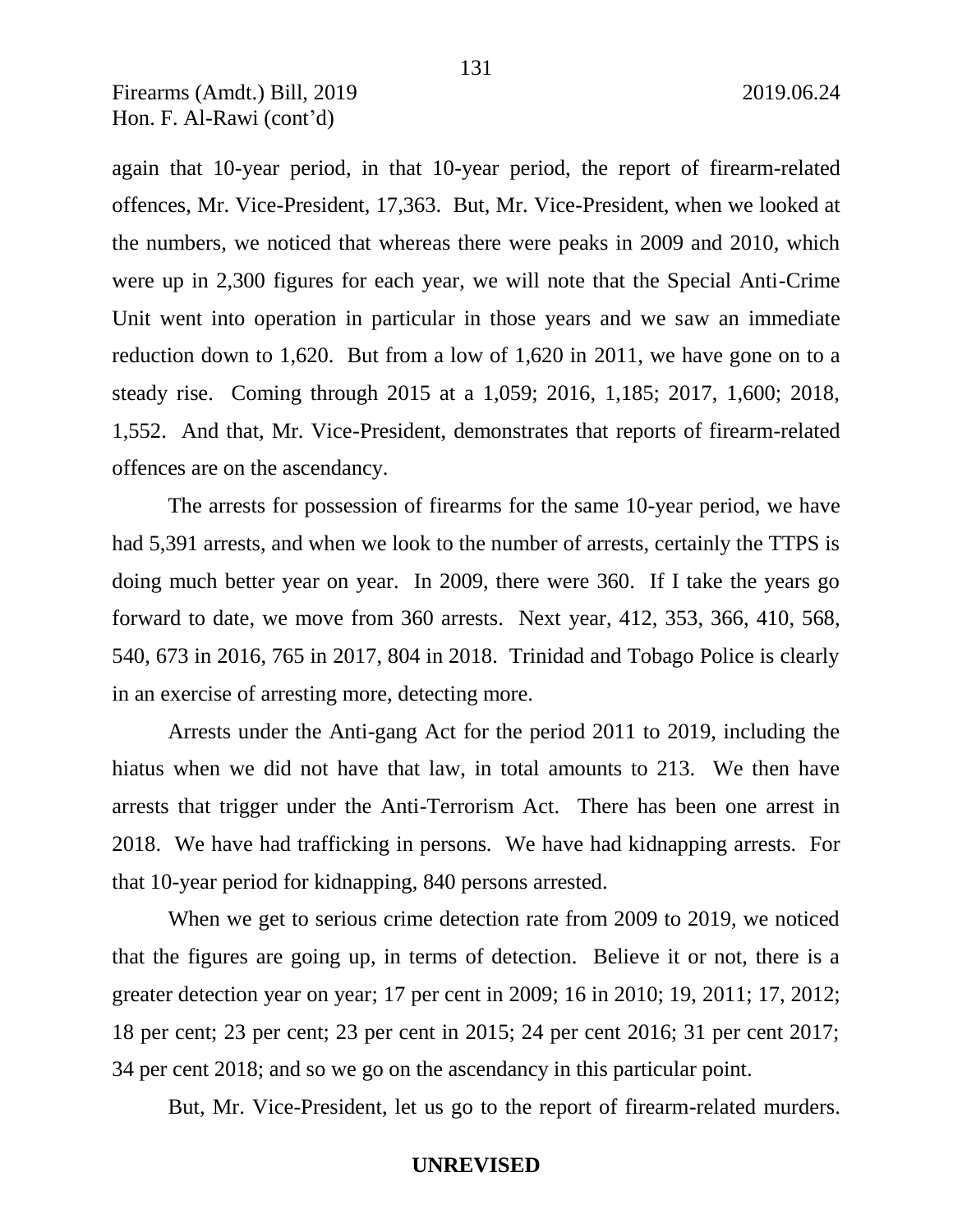Let us take a shorter period, 2015—2019. There have been reported firearm-related murders for that four-year period to the period  $21<sup>st</sup>$  of June,  $2019$ ; 1,679. And related to the figures for gang-related murders for the period 2015— 2019, again to the  $21<sup>st</sup>$  of June, it is estimated that there were 638 gang-related murders again centred on firearms.

Mr. Vice-President, what we essentially see in our data as it is presumed, is that we are having a significant rally with the numbers. Now what causes this particular phenomenon? It is a fact that we are 360 degrees surrounded by water. It is a fact that there is a migration and economic sanction upon the people of Venezuela right now. There is a circumstance causing millions of people to leave that particular country, certainly into surrounding countries of Colombia, Brazil Guyana, Trinidad and Tobago. It is a fact that with human migration and hardship that weapons, et cetera, can find themselves here. But it is also an equal fact that the importation of firearms, through our ports and by way of transshipment coming from the United States of America, is an equally important situation for us as well. Because this is not about Venezuela. This is about the importation of firearms that are freely available. And when the source information for the firearms is taken back, a lot of it can be attributed to the northern regions of our hemisphere. And that is a significant impact. There are some Russian-made weapons, et cetera that are also in circulation in our particular societal context.

But, Mr. Vice-President, it is important to note that when we are treating with these provisions, Trinidad and Tobago is wrestling with firearms. What then do we prescribe? We could look to other jurisdictions. We could look to the method of treating with this for instance, and I would like to put this on record. We looked at the United Kingdom, the Firearms Act 1968. We looked at Canada in its criminal code. We looked at Singapore, under the Arms Offences Act. And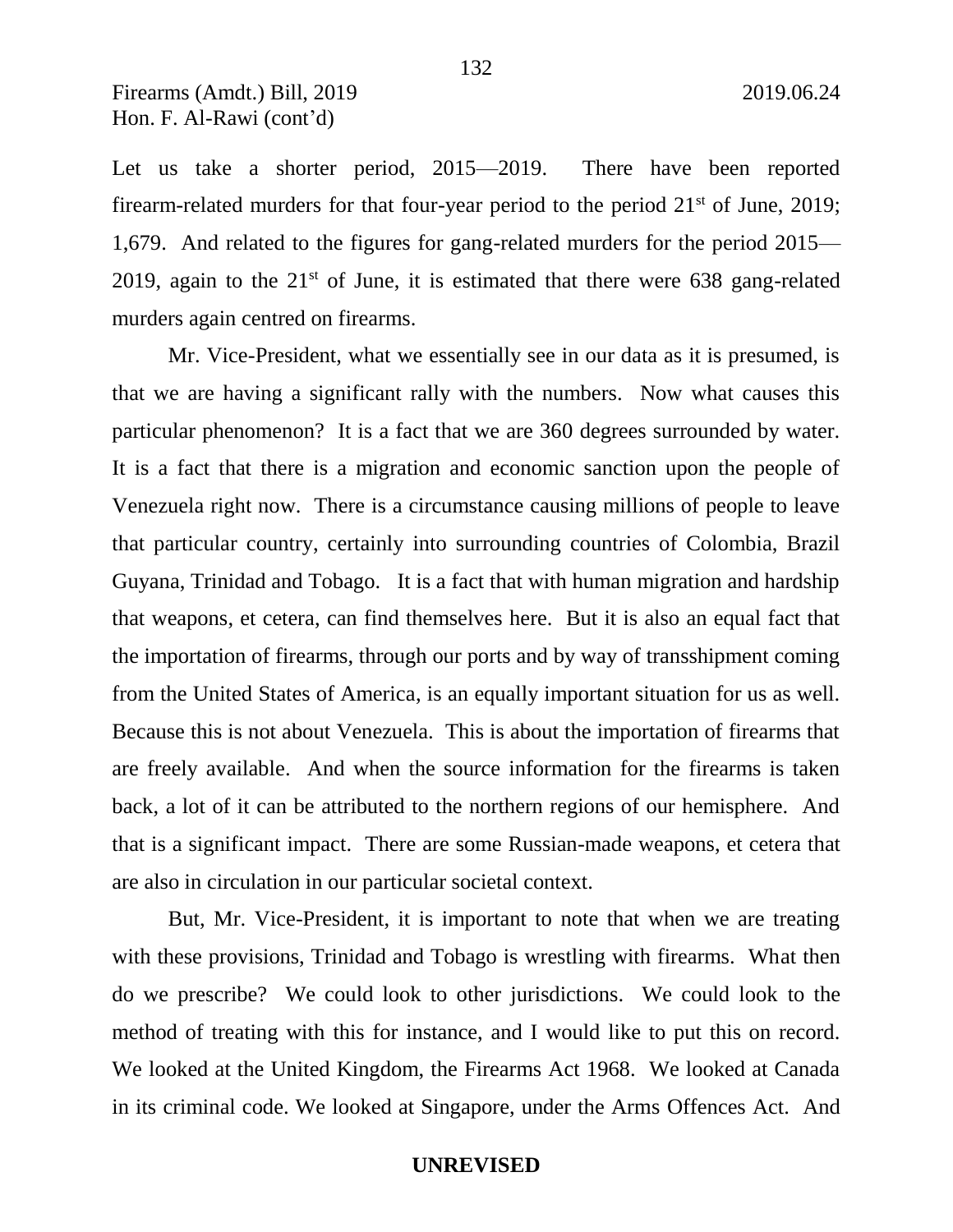what is quite interesting, I chose those three because of the particular context and proximity to Trinidad and Tobago.

Singapore is a country that we often herald as a country that has the formula right, in terms of approach. We often want that which is in Singapore to be that which Trinidad and Tobago should aspire to. But I would like to put on record some very interesting provisions in the Singapore law.

Singapore actually has a very short Arms Offences Act. They have a standalone piece of law called the Arms Offences Act. It is separate from the Arms and Explosives Act that they have, which is a concurrent piece of law running alongside. And I want to point out on to the record, penalty for being in unlawful possession of arms and ammunition in Singapore, section 3. If you are in unlawful possession, you are looking at a term not less than five years, not more than 10, you shall be punished with caning with not less than six strokes, caning not less than six strokes.

A person who unlawfully carries a firearm shall be guilty of an offence. Again, we are looking at five years and not more than 14 years, punished with caning, not less than six strokes. Similarly, if a person at the time of committing an offence, at the time of his apprehension, he has on his person any firearm, again we are looking at imprisonment for life. Let me repeat that. If at the time of the commission of your offence, you had a firearm on your person, not that you used it, you had it on your person, they go straight for imprisonment for life and six strokes. If you had a previous conviction of a scheduled offence, you shall also be punished, imprisonment for a term not less than five, 20 years and six strokes. But listen to what the scheduled offences are. The scheduled offences are: mischief, vandalism, prevention or resisting arrest, house breaking and trespass, extortion, and then some of the more serious offences.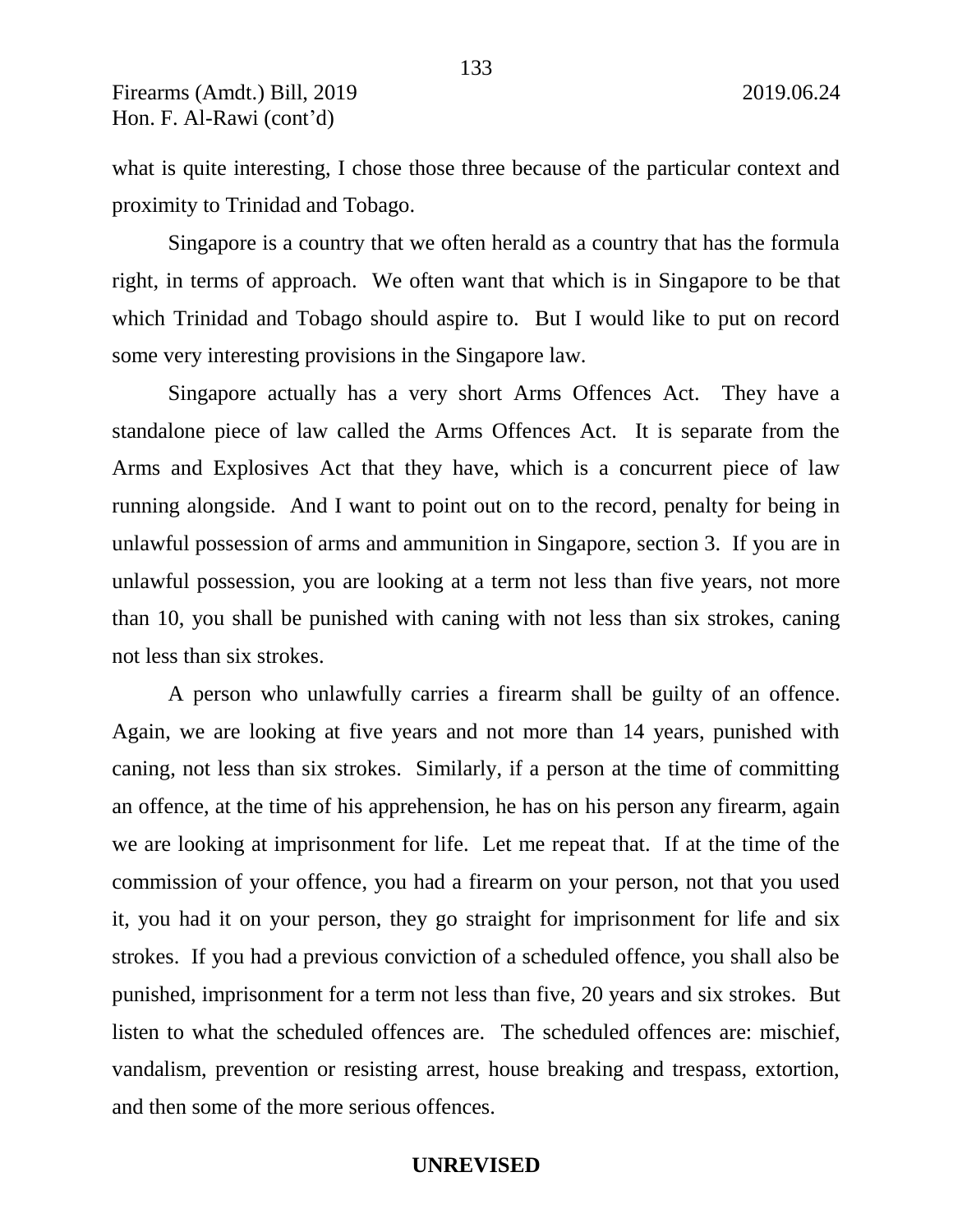But what I found very interesting was sections 4A, 5, 6 of the Singapore legislation, using or attempting to use arms to commit a scheduled offence, and I just read the scheduled offences. A person who uses or attempts to use, take a guess what the conviction is, death. If you attempt to use a firearm for vandalism in Singapore, for preventing or resisting arrest for robbery, for extortion, for house breaking or trespass, you get the death penalty. Punishment for accomplices, *R v Caldwell*, *R v Cunningham*, Gallagher, whatever you want to call it in the various constructs, many examples in Trinidad and Tobago, accomplices, an offence shall be the conviction punished with death.

You are the driver in a getaway car, where anyone of those scheduled offences happened, your punishment for being the driver in Singapore is the death penalty. Trafficking in arms, death penalty; consorting with a person carrying arms; if you are in the company of somebody who is carrying a firearm, who trips an offence, you get the like punishment. In other words then, death, life imprisonment, caning.

So I just thought that I would provide an example of a country that sets out how laws are to be applied in the circumstance of this particular debate, because in the recommendations, it is true that the United Kingdom, that Australia, that Canada, the other forms of democracies that we see in the Commonwealth, that we have similar offences, but obviously they do not carry the death penalty.

Now, we propose in this particular law an improvement across the remedies and positions that we find. But one more piece of statistical information that I think is important is when we look to convicted and remanded inmates for firearm-related offences coming from the prisons. There are 354 remanded inmates in prison custody who were charged for firearm-related offences. There are 246 convicted inmates, who were convicted for firearm-related offences and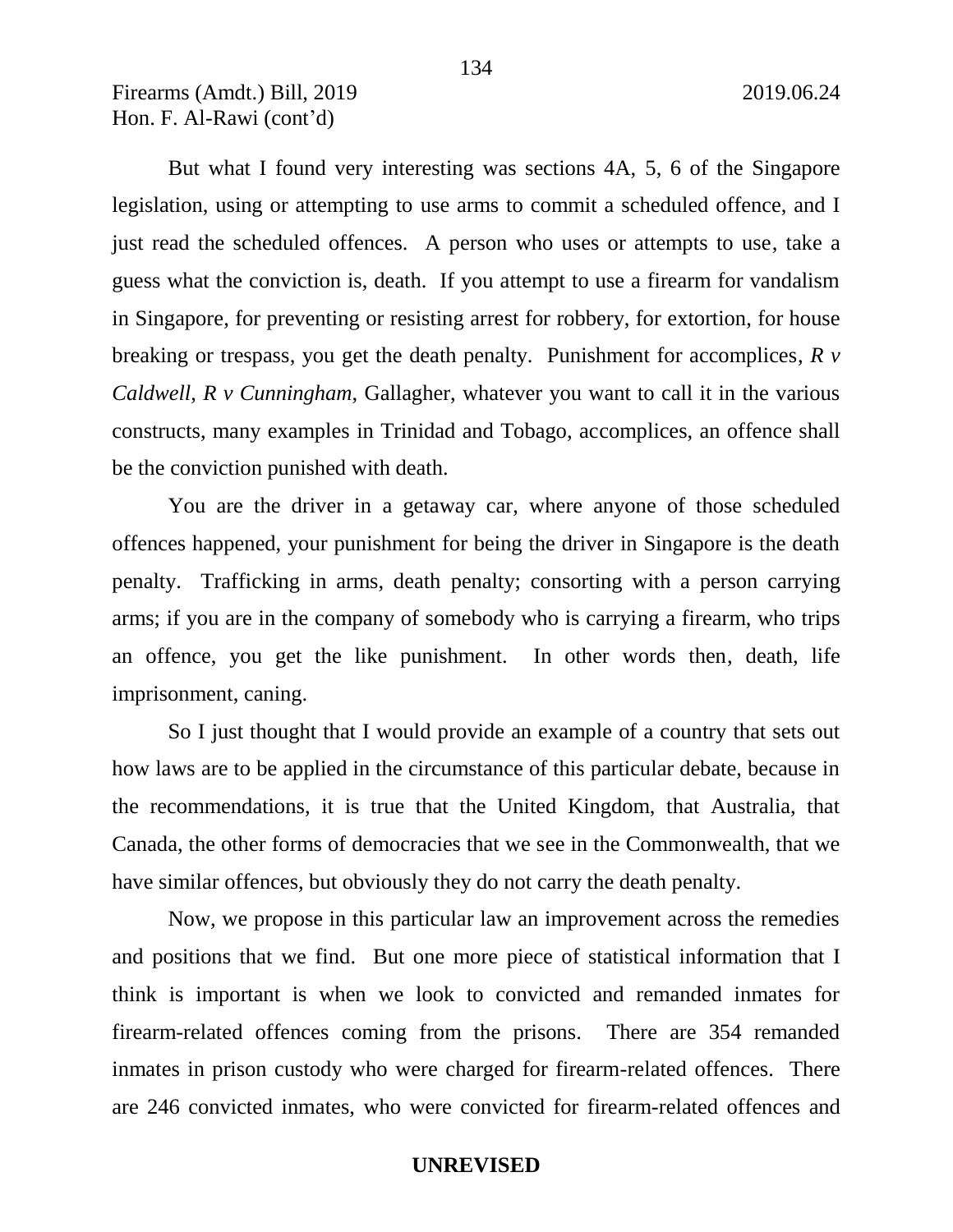the number of convicted persons in prison who may be classified as reoffenders of firearms is 37. So that is 37 out of 246, which is a fairly high recidivism rate at the prisons.

### **7.15 p.m.**

Now, Mr. Vice-President, I think it important that we actually appreciate the law in its context. First of all, this is not the first time we are treating with amendments to the firearms legislation. The firearms and ammunition ordinance came about in March 1909 and in that we defined the terms of rifle and gun, we provided for licensing, a certificate of fitness. So certainly in Trinidad and Tobago we sought to regulate firearms in the manner in which we can say, in some senses, we still follow in 1909.

We had the Firearms Act in 1970, which is a very important year for Trinidad and Tobago in many senses, in terms of what we were wrestling with in a societal context. Indeed, it was Karl Hudson-Phillips as Attorney General who piloted those amendments, 02 November 1970. We had the Firearms (Amdt.) Act in 2004 by Sen. Martin Joseph; we had the Firearms (Amdt.) Act in 2006 by Sen. Conrad Enill; we had Brig. John Sandy causing certain amendments in 2011 as Minister of National Security. And those in essence are the extent of amendments that we had. There have been 11 in total, but the large part has happened under the management of the regimes that followed under a PNM government cycle, which is where we took the steps of codifying and improving the laws.

Now, the Firearms Act apart from causing the proposal, what I would call the matrix of penalties, where we are taking first offences, second offences, third offences and graduating the matter in which we prescribe the penalties. There is something else that we are introducing into this law and that is very importantly introducing a new offence of trafficking of firearms or prohibited weapons. So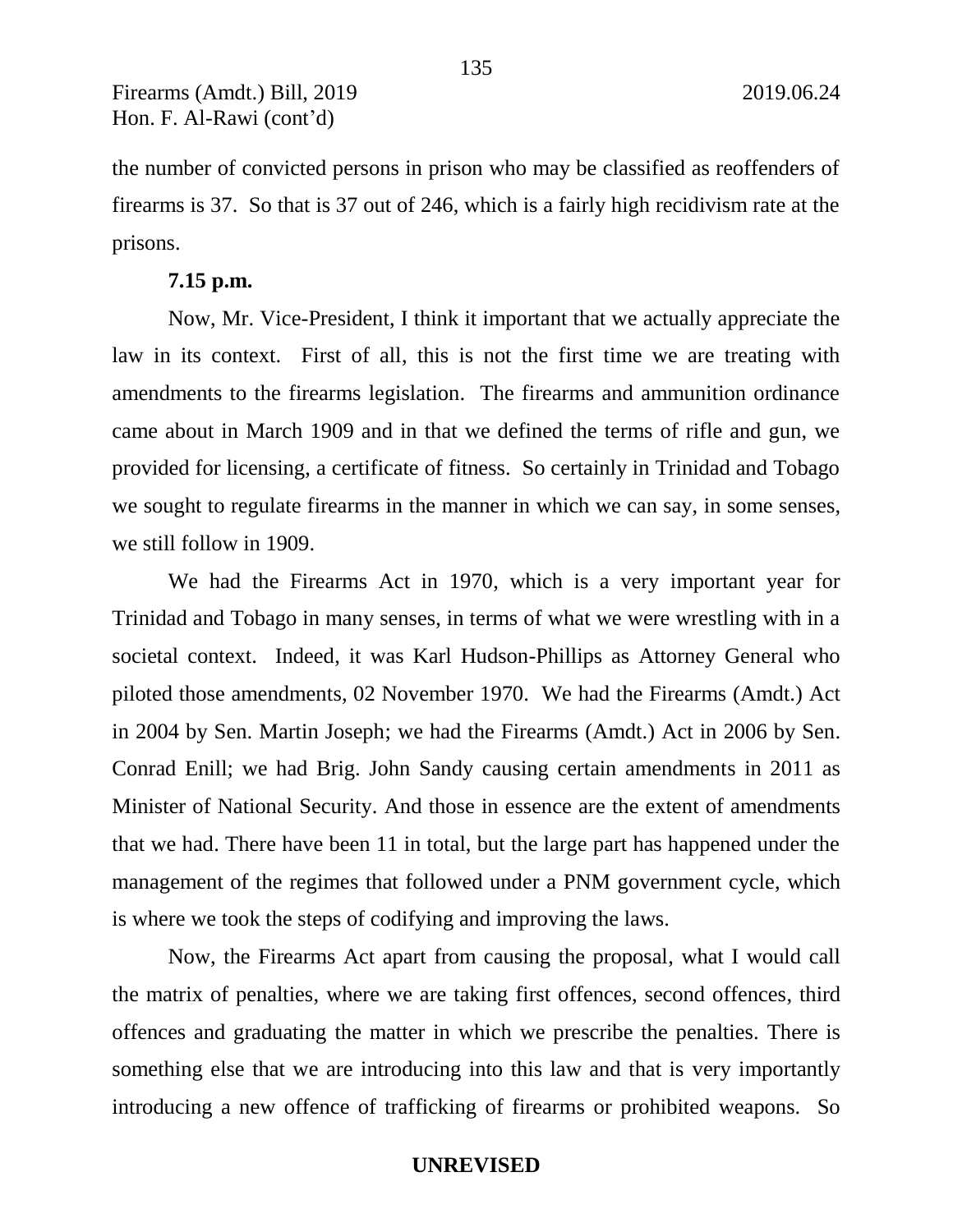point No. 2 in the legislation is to introduce an offence into law which our laws do not currently recognize. That is to be found in a new section 9A which is proposed in insertion into this. And that is, of course, married up with a very important amendment to section 31 of the legislation which is importation of firearms.

So let us get to what the Bill proposes in its sections. We propose, by way of amendments—from the Bill we propose amendments to section 6, possession with licences only. Section 8, carrying firearm or ammunition in public place. Section 9, offences related to selling or transferring firearms. A new 9A, which is trafficking of firearms or prohibited weapons. Section 10, special offences as to possession of firearms. Section 11, which is the restrictions relating to discharge of firearms. Section 12, which is the penalty for possessing firearms. Section 13, the penalty for use or possession of firearms in certain circumstances. Section 13A, trespassing with a firearm; 13B, possession of a firearm whilst under the influence of the dangerous drugs regime. That has not yet been proclaimed but we intend to proclaim it shortly. That law came into effect since 2004 and has stood unproclaimed on our books so far. 13B, possession of firearm as I said. Section 14, penalty for use of a firearm and breach of conditions. Section 15, prohibition on manufacture, et cetera, firearms. Section 22, the power to call in firearms and ammunitions. Section 23, special restrictions upon holders of firearms dealers' licences. Section 24, restrictions relating to gunsmiths. 25, notice to be displayed by licensees. 26, records and returns. Section 27, carrying of firearms and ammunition in public places and the powers of the police. Section 28, report of loss or theft of firearms and ammunition; 29, the power to stop and search vehicles. Section 30, search warrants. Section 31, restrictions on importation and exportation of firearms and ammunition. Section 32, travellers and their declarations of firearms and ammunition; 33, permission to take firearms abroad; 34, special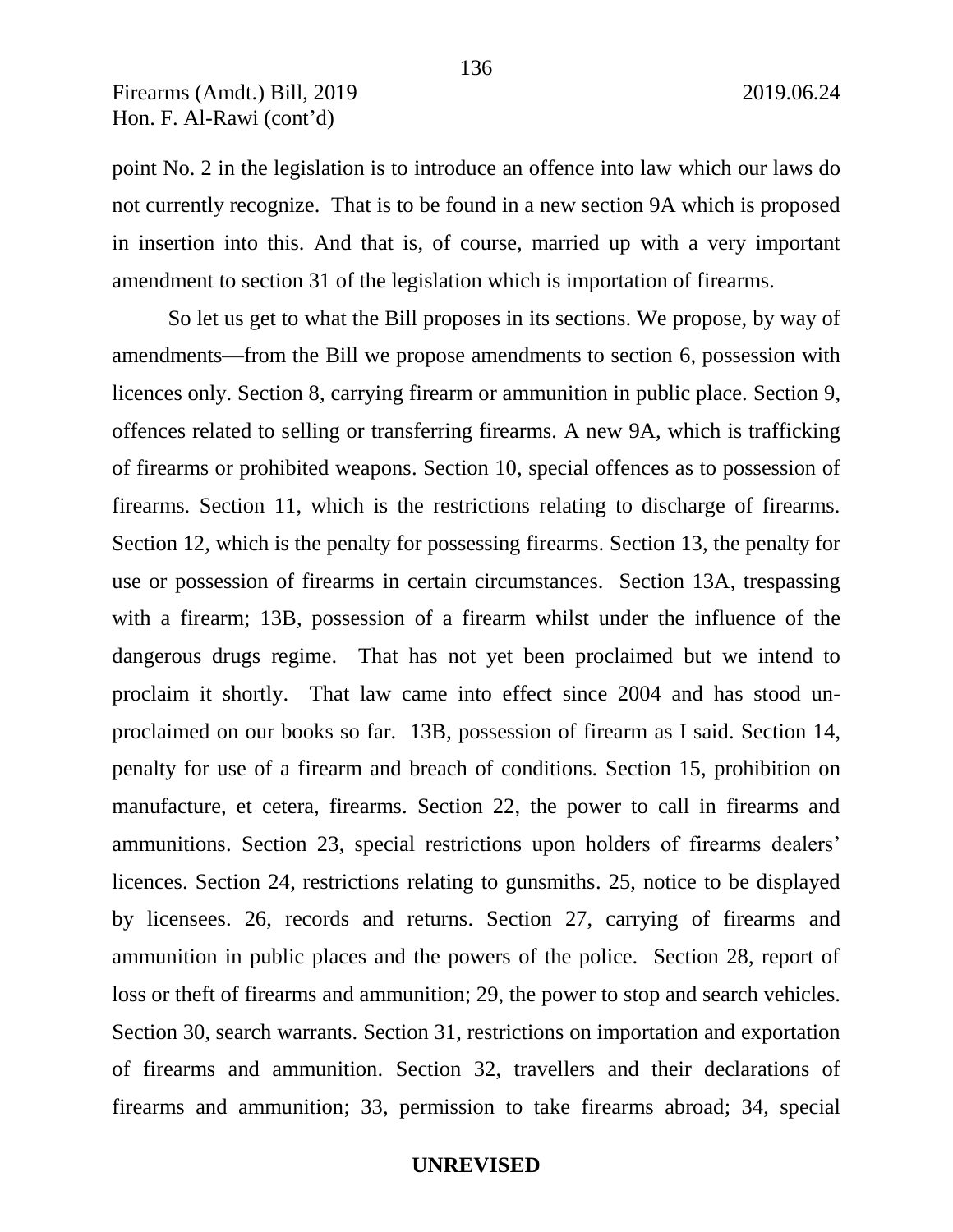offence relating to firearms on air crafts and lastly; section 40, custody of firearms and ammunition.

137

I have taken the time to read out these particular sections because a lot of the amendments can be grouped into a formula as I have said before. And permit me now therefore, Mr. Vice-President, to get to some of the more salient features. May I ask you, Mr. Vice-President, what time I end in full time?

**Mr. Vice-President:** 7.36.

**Hon. F. Al-Rawi:** Thank you very much. It is important to note that the Firearms Act has some very core definitional anchors, ammunition, automatic firearm, competent authority, the definition of a firearm itself and what a prohibited weapon is. Basically a firearm and ammunition includes every aspect of the weapon. The automatic weapons are those which you exert, one squeeze, if I can put it that way of the trigger and then the clip can discharge itself completely.

The prohibited weapons are the serious weapons; artillery, automatic firearm, grenade, weapon of whatever description or design, which is designed to put noxious liquid out, et cetera, teargas, et cetera. And very importantly the definition section that applies to offences under Part I and Part IV of the legislation tells you a have key aspect. 5(2) says that:

"For the purposes of any prosecution for an offence under"—Part I—"or Part IV, a person who—

- (a) is found with"—ammunition or firearm
- "(b) occupies, controls"—the—"land, building"—et cetera, in which it is found—" on which is found…;
- (c) is proved to have had with him"—the—"firearm or ammunition…had with him…under his control anything...

shall be deemed to be in possession of such firearm or ammunition in the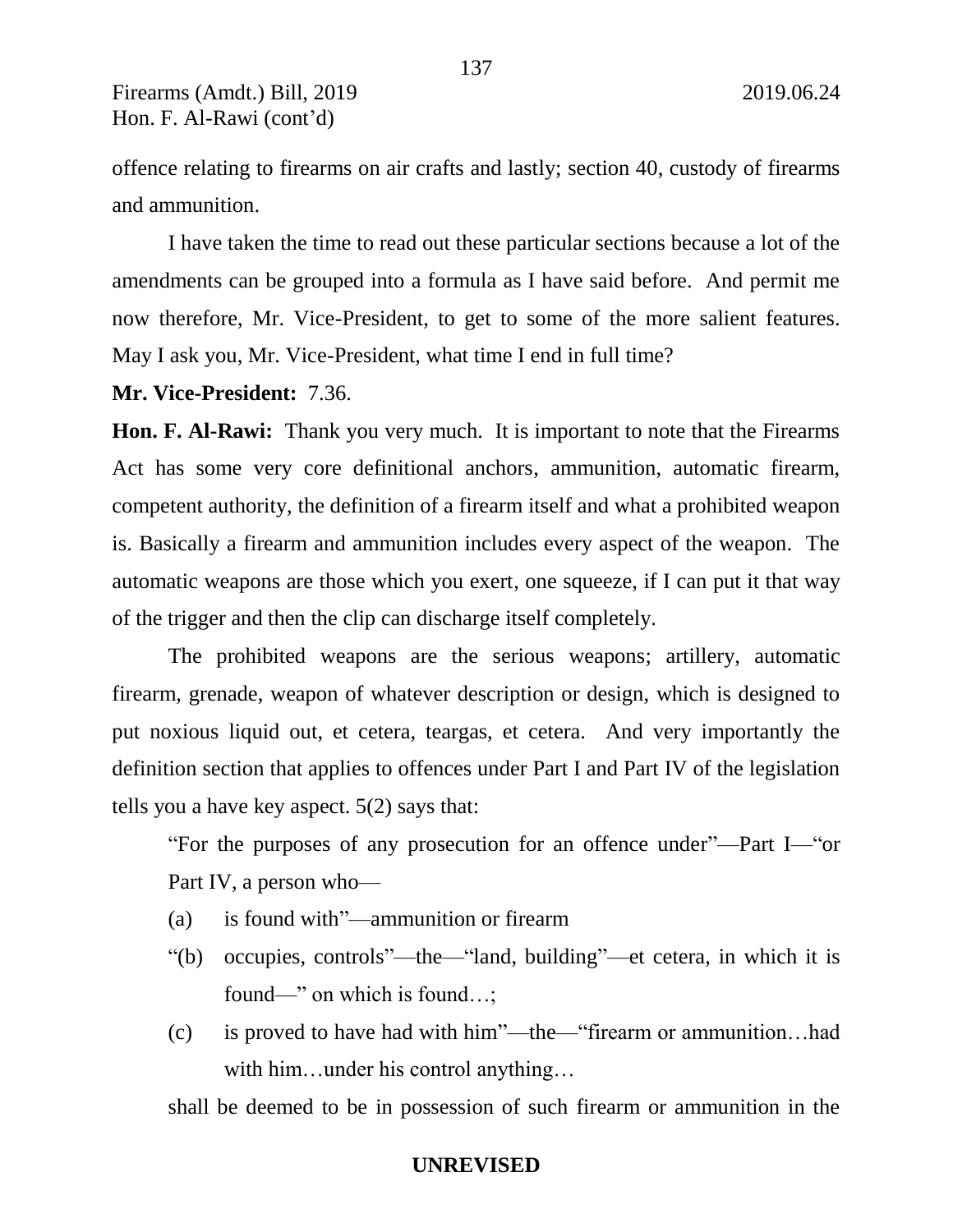absence of lawful excuse, the proof of which lies on the person." In terms of constitutionality we take this deeming provision, we add it into the new trafficking in firearms provision, section 9A. We utilize the constitutionality of the deeming provision, finding comfort for that purpose in no less a feature than the Constitution in section  $5(2)(f)(i)$  and also in finding solace in other laws which operate with similar deeming provisions. For instance, in the Dangerous Drugs Act where you are deemed to be in possession in certain circumstances.

Very importantly, we seek, Mr. Vice-President, to amend section 6 of the law to say, and this is the possession with licence only and a savings provision. Effectively we provide in section 6, when you are allowed to have a firearm, either you have a Firearm User's Licence for that or you have another form of licence, for instance, as a dealer or a gunsmith, et cetera, or you are a member of a category of persons, for instance, police, defence force, director of forensics institute, scientific officers, customs officers, prison officers and you are carrying the weapons in the course of the performance of your public duties.

But we say in subclause (3) by way of amendment that any person who contravenes any of the provisions, i.e., for possession other than those accepted circumstances on an offence on the first part, summary conviction for first offence to a fine of \$500,000 and imprisonment for 15 years. We are effectively moving that offence up from \$15,000 to \$500,000 and we are moving the imprisonment from eight years straight up to 15 years. We then say on conviction on indictment for a first offence, we are removing the application which normally finds itself in other offences for a fine and we are bumping up from 15 years, if you are found on indictment to 20 years. If you are on a second offence on indictment we are moving to 25 years. Personally, I would have preferred to move it to 30 years, but the drafting practice is that 25 is usually said to be the highest figure that is used in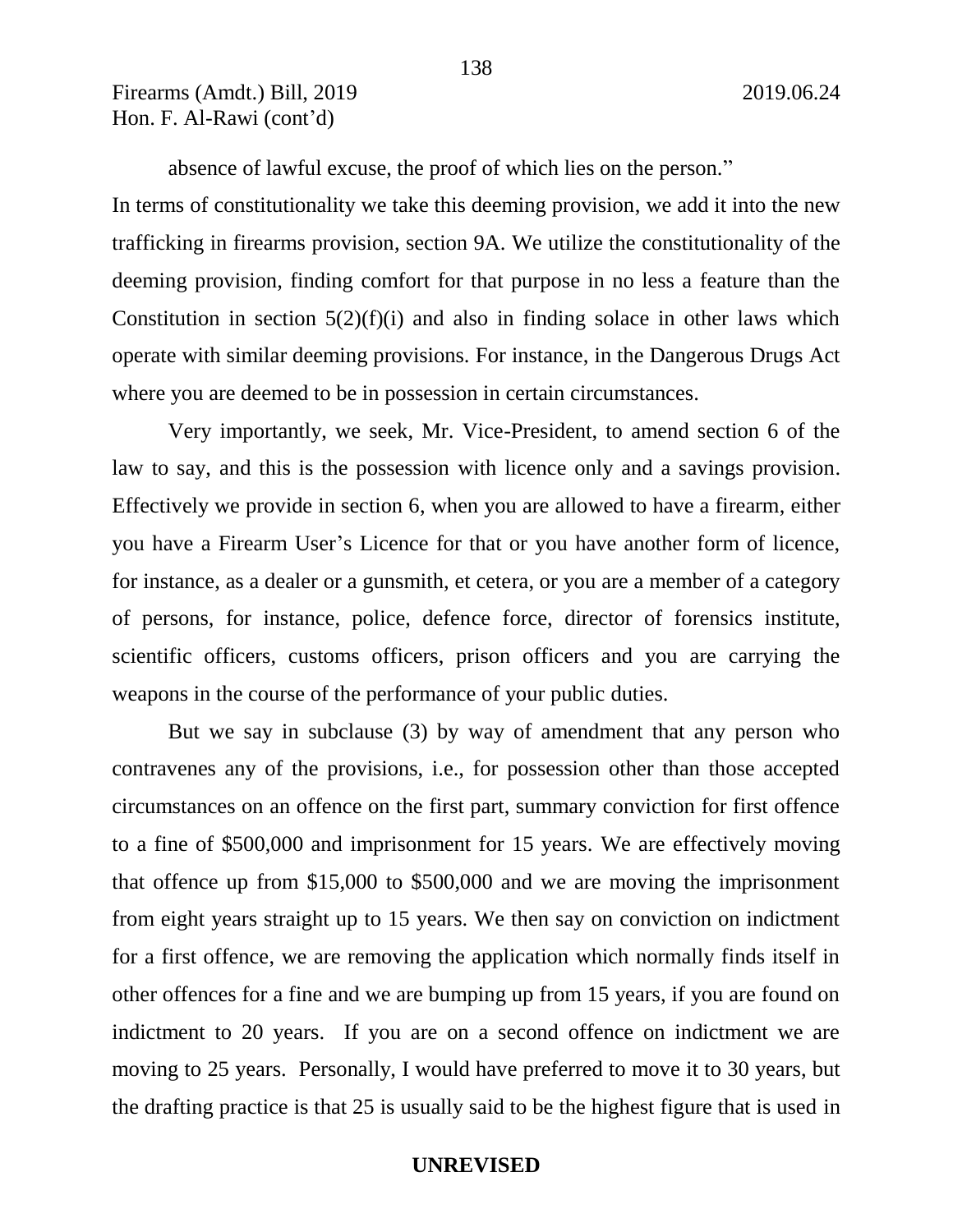laws although I have seen 30 years in other circumstances.

With looking for an offence under subsection (2), this is where the people who ought to know better, that is where you have prohibited weapons in the category of persons who are allowed. If you have a prohibited weapon, that is a trip of section 6(2), if you are on summary conviction, first offence; we are jumping, remember prohibited weapons included automatic weapons, artillery, grenades. We are jumping on summary conviction to \$1million and imprisonment for 15 years. On first conviction on indictment to 20 years straight away, on conviction on indictment to a second offence to 25 years. And we are taking in addition to those offences and the manner in which they are treated we are adding a catch-all provision that an offence under subsection (1) can be—you can top up, if I can use that expression, by \$500,000 and imprisonment for 15 years. That is to be found in the amendments to the proposed subsection (4). We are saying in relation to an offence under subsection (2), this is in addition to any other offence you may be liable to summary conviction to a fine of \$1 million and 15 years.

So let us deal with the obvious specter which is whether this is excessive in terms of a proportionality position.

### [MADAM PRESIDENT *in the Chair*]

I would just like to add, Madam President and Mr. Vice-President, both, I would like to add the fact if you turn to our insurance legislation, if you turn to our securities laws, you will see summary offences way up in the \$1 million category, \$500,000 category and in those circumstances we find comfort that if white collar crimes are going to catch that kind of offence, surely things which can result in actual murder, death, mayhem, because shootings and woundings are of a significant number as well in our jurisdiction. Shootings and woundings are numbered, the thousands in Trinidad and Tobago that is beyond the statistics I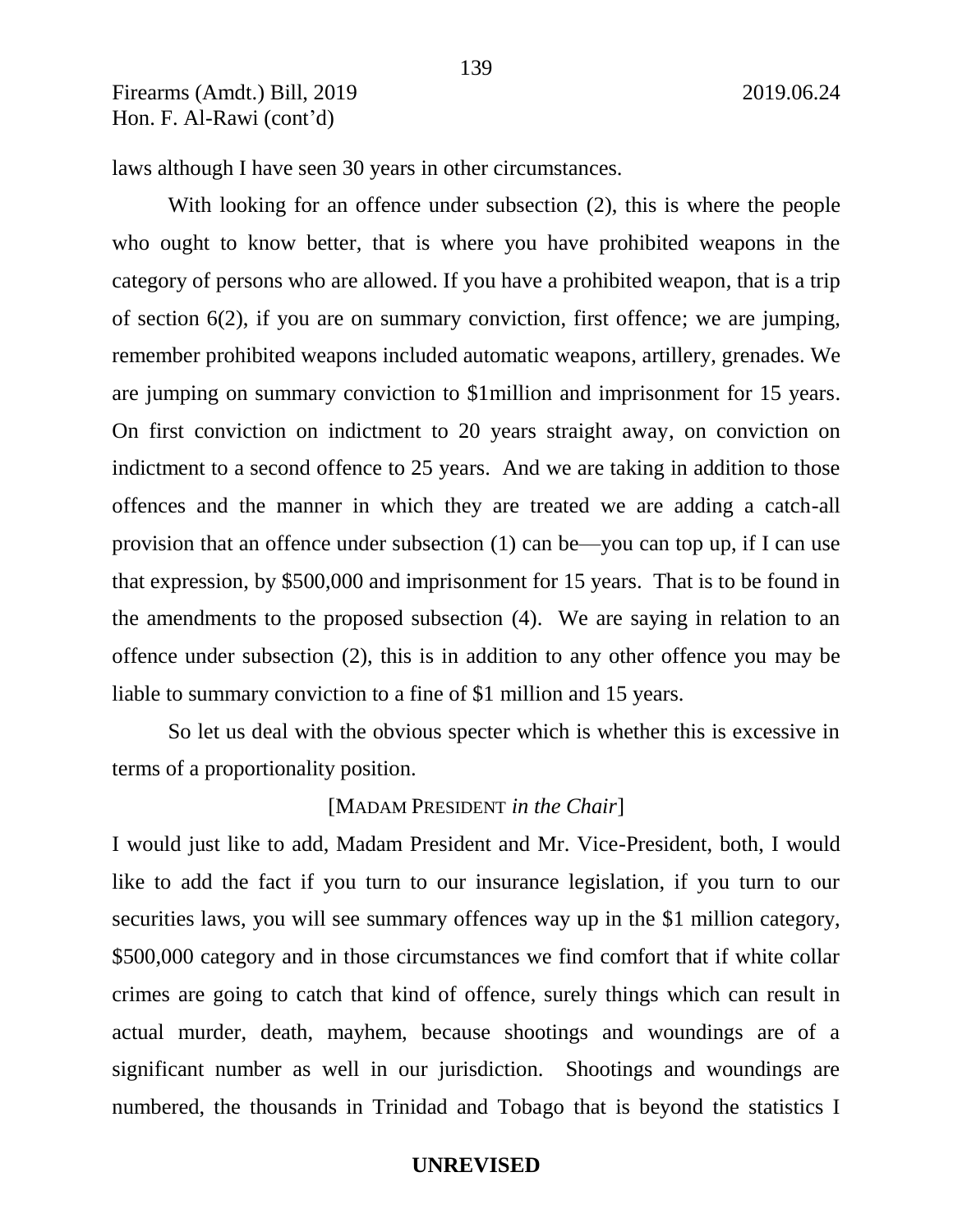have given for weapons being found or murders having been committed. When you look to shootings and woundings we are in the tens of thousands. Clearly a \$1 million summary offence as a maximum penalty is certainly something that this society, I respectfully believe, can tolerate as proportional in a society such as ours.

Madam President, in section 8 of the Act—the Bill proposes an amendment to section 8. We are moving the offence for carrying a firearm in a public place. Before it was a mere \$40,000, we have moved it to \$250,000. When we look to section 9 and the amendments that the Bill calls for, offences relating to selling or transferring firearms or ammunition, again we are sub-categorizing these things. Summary convictions, first offence, indictment first offence, indictment second offence and indictment on a third offence; this case here we now bring in the concept of natural life. And, Madam President, that is the circumstance of a person who sells or transfers a firearm or ammunition to any other person who does not or is not exempted from holding a Firearm User's Licence. And it is important if you are going to trip the law on three occasions, if you are going to prosper gang activity, if you are going to transfer firearms to people, you are going to rent a gun out as is reputed in this country, if you have been caught on three occasions you ought to forfeit your rights and privileges in this country and that is the recommendation we bring forward. We have not gone as far as Singapore to say that it shall be accompanied by death, we instead say natural life on a third offence.

Madam President, that is to be added by the amendments to section 9(2). Again, we are moving all the way up to natural life where we are treating with persons who purchase or acquire, sell or transfer firearms to a restricted person, a drunk, a person who is unfit, et cetera. And when we get to section 9A, which is the trafficking provision, permit me to put this onto the record. Trafficking in firearms was unknown to our laws. The recent finds in the criminal arena by the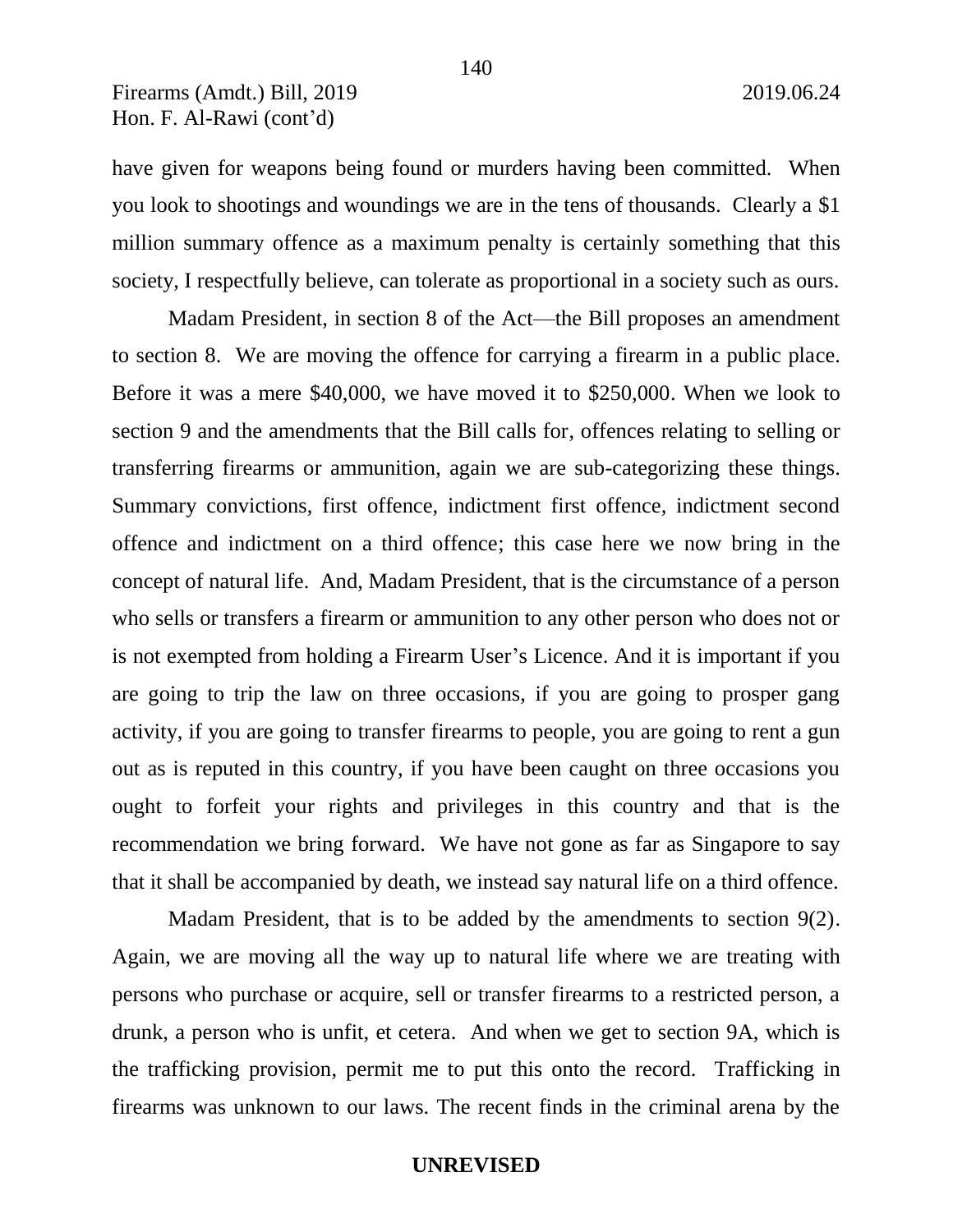TTPS demonstrate that we have found high-powered weapons. You will vividly recall the images of high-powered weapons being found in many parts of Trinidad and Tobago and persons arrested.

What we have provided here is that the person who has in his possession two or more firearms or prohibited weapons is deemed to have the firearms or prohibited weapons for the purposes of trafficking, et cetera. And that the burden of proof is on the accused and if it is that the person cannot discharge the burden of proving that he did not have it for the purposes of trafficking, then we are going to apply summary first offence, conviction on indictment, first offence, indictment second offence 25 years but we then go down to conviction on indictment on a third occasion for a trafficking offence of natural life. We have defined trafficking to include importing, exporting, acquiring, delivering, selling or transferring firearms or prohibited weapons.

Section 10 is where we deal with amendments that the Bill proposes to section 10, special offence as to possession of firearms in certain circumstances we have here treated with if you have in your possession or control firearms or ammunition with the intent to sell or transfer and for the purpose of commission of any crime. Again, we have seen it fit to disaggregate these offences, summary indictment, first offence, second offence. We have not gone to a third offence on this particular ground but we believe that the proportionalities demonstrated for the type of positions that we treat on this end.

Madam President, if I were to look at section 11 as it is proposed to be amended by the Bill:

"A person who discharges a firearm or ammunition on or within forty metres of any public road..."

Previously or the law as it now stands, is that it is summary conviction to a fine of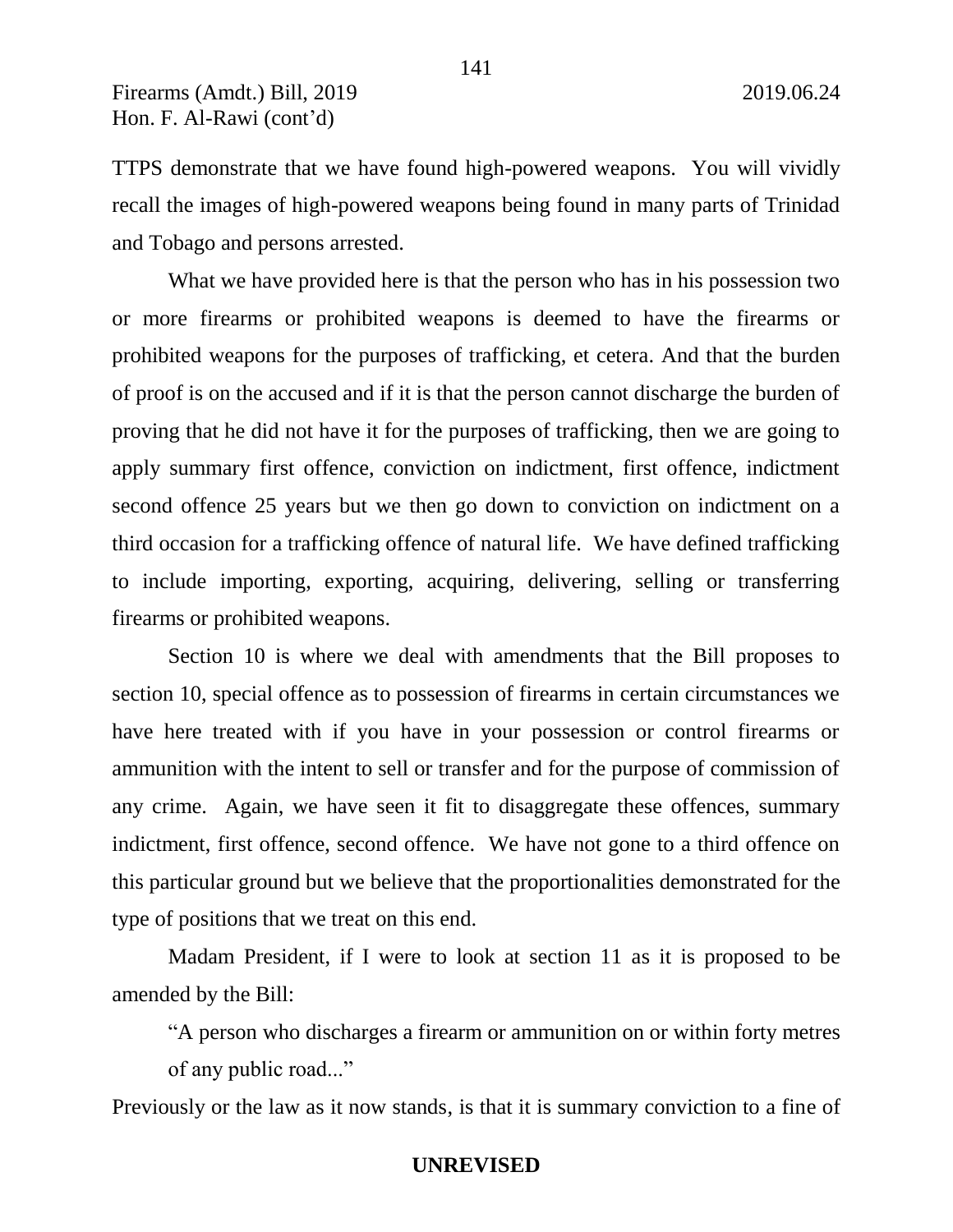\$15,000. In today's gang culture, in the scenes where we see people gathering around and shooting firearms in the air as you can sometime see, we think that that is way too low an offence. We have gone for summary conviction, first offence \$500,000, 10 years imprisonment, indictment first offence 15 years, conviction on indictment second or subsequent offence 20 years.

Madam President, we ask for amendments to section 13 which is the penalty for use and possession of firearm, imitation firearm in certain circumstances, we are asking for it to be moved from 15 years to 25 years. We also ask for an amendment to section 13A of the Act where we are dealing with trespassing with a firearm.

**Madam President:** Attorney General, you have five more minutes.

**Hon. F. Al-Rawi:** Thank you very much. We are asking for the fine to be moved from \$30,000 to \$250,000 and from five years to 15 years. 13B, as I mentioned, is not yet proclaimed. It is something that we are looking at proclaiming now. That is where you are treating with a person committing an offence whilst he is drunk or under dangerous drugs. As we deal with amendments to the Dangerous Drugs Act, in particular in treating with the cannabis issue as we are going to treat with amendments to the Dangerous Drugs Act, we propose to harmonize this law with that law and therefore marry up the two provisions, also as we introduce a "drugalizer" into the equation so that we can test for those positions on the roads and in places.

Section 14 is proposed to be amended. Again, we are bumping up the penalty for use of firearms in contravention of licences. It was a mere \$300 and imprisonment for six months. We have moved now to \$50,000 and imprisonment for two years. That was way too low an offence. Prohibition on manufacture of firearms or ammunition: the person who contravenes shortening of a barrel of a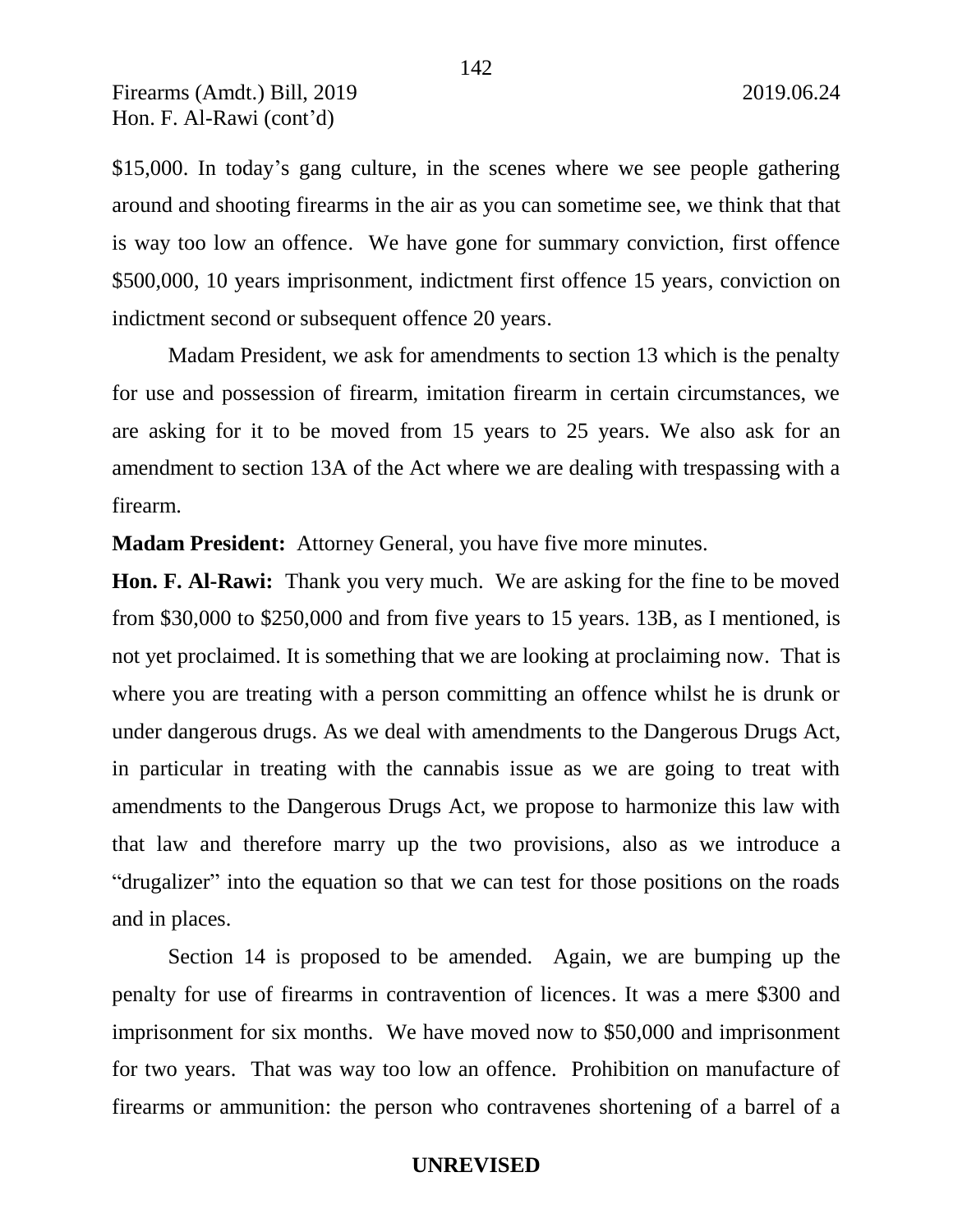firearm that can kill you, saw you in half, converting a firearm into anything which is not a firearm, converting a prohibited weapon into something which is not a prohibited weapon. We have sought to take this in its severe terms up to the graduated scale of natural life, from first convictions, second convictions to third convictions to natural life. And we propose that section 15 be amended, taking offences up to a \$1 million on summary conviction and treating with the terms of imprisonment, 20 years, 25 years and natural life.

We, of course, Madam President, propose amendments that are basically a same form of management of offences, for instance, in section 22, the power to call in for firearms, the offences were too low \$3,000, nine months imprisonment we bump that up to \$25,000—

**Sen. Thompson-Ahye:** If I may.

**Hon. F. Al-Rawi:** I just have two minutes to end my speech.

**Sen. Thompson-Ahye:** It is just to help my colleague here. Madam President, I am suggesting—

**Madam President:** Senator, the Attorney General has to give way.

**Hon. F. Al-Rawi:** I have two minutes, I am so sorry, forgive me. Madam President, I ask you to just pay simple note to importation of firearms, et cetera. As I am apologize to my learned friend, but otherwise I would not be able to move the Bill properly. Importation of firearms, et cetera, I ask for subsection (2) to be noted in particular. It is on this case here, if you aid or abet or you contravene the importation of firearms including in trafficking circumstances, that we are taking the fines up to a \$1 million and imprisonment for 15 years, et cetera.

Madam President, I propose to circulate for the benefit of all Senators for their ease of reading a document which I just got prepared which is a marked up amendment version of the Act as it is proposed to be amended. It will make the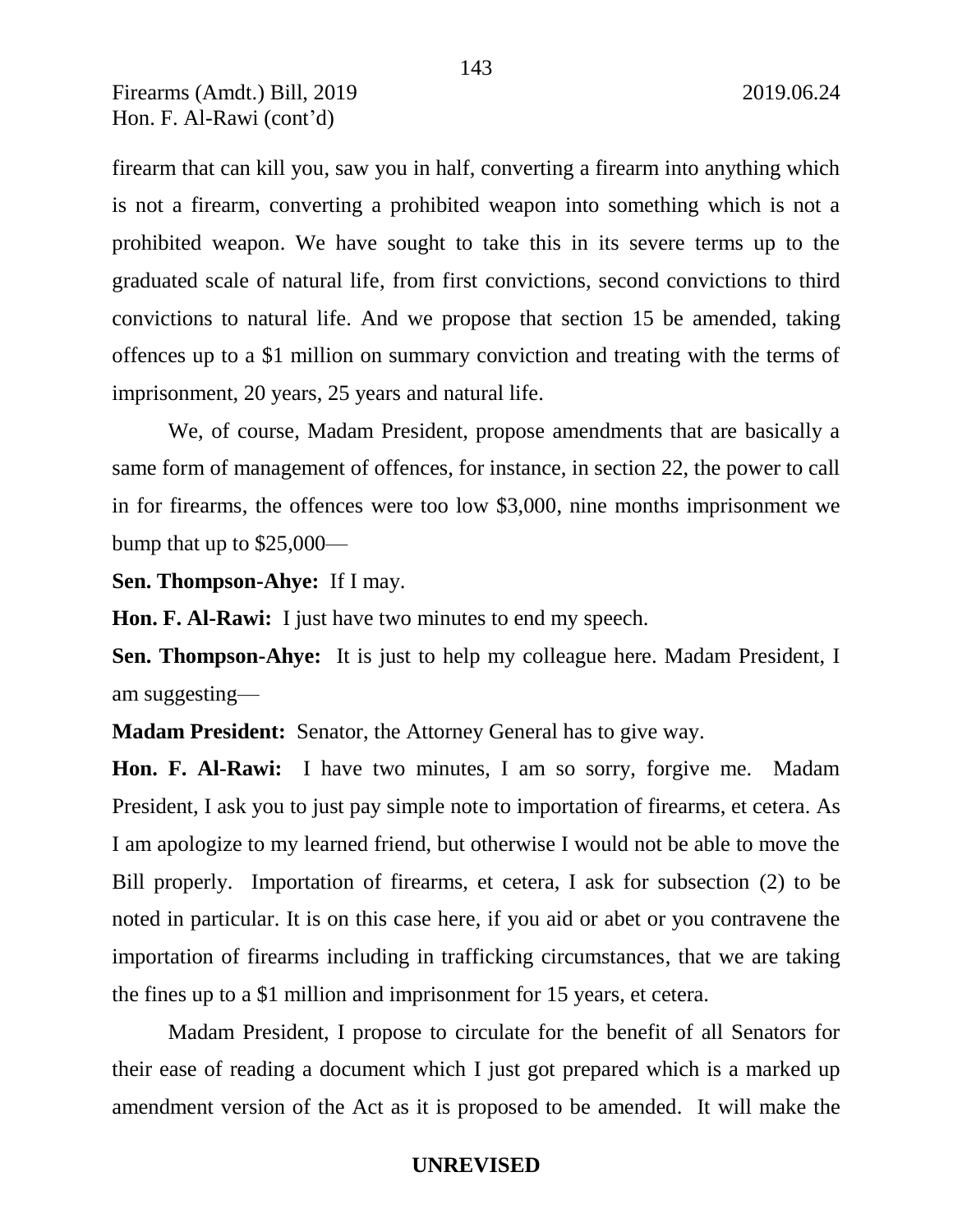reading a lot easier. This is not an easy thing to manage in terms of production because of the manner in which the laws are actually kept. So we had to reproduce the law but we certainly intend, because we do not intend to finish this debate tonight if necessary, to circulate this version so that all Senators can read the law in a more efficient fashion and therefore digest it in better form.

I have 30 seconds to give way.

**Sen. Thompson-Ahye:** I was merely about to suggest that we do what we normally do. Instead of saying clause 15, you know, section so and so, that the Attorney General refer to the clause so that people would be able to follow it more effectively. But when he goes back and he talks about section so and so, people are hunting, you know, whereas if the Bill, clause by clause—

**Hon. F. Al-Rawi:** Thank you. I got you which is why I will circulate the version so perhaps I have anticipated your concern. It would have been very difficult to just refer to the clauses. So—[*Interruption*]—I will give you in hard copy and circulate it. I want to add, Madam President, that this is a very exceptional thing. It is the habit of this Government to do this; it was never the habit of any—certainly the previous government of doing this, but we think it makes for good reading.

Madam President, with my time now having completely run— Do I have just one minute left?

**Madam President:** You have 30 seconds.

**Hon. F. Al-Rawi:** Thank you. With my time now having completely run, Sen. Rambharat telling me I had more time than normal, I beg to move.

### *Question proposed.*

**Sen. Sean Sobers:** [*Desk thumping*] Good night, Madam President, I am very grateful for the opportunity to contribute tonight on this Bill, an Act to amend the Firearms Act, Chap. 16:01.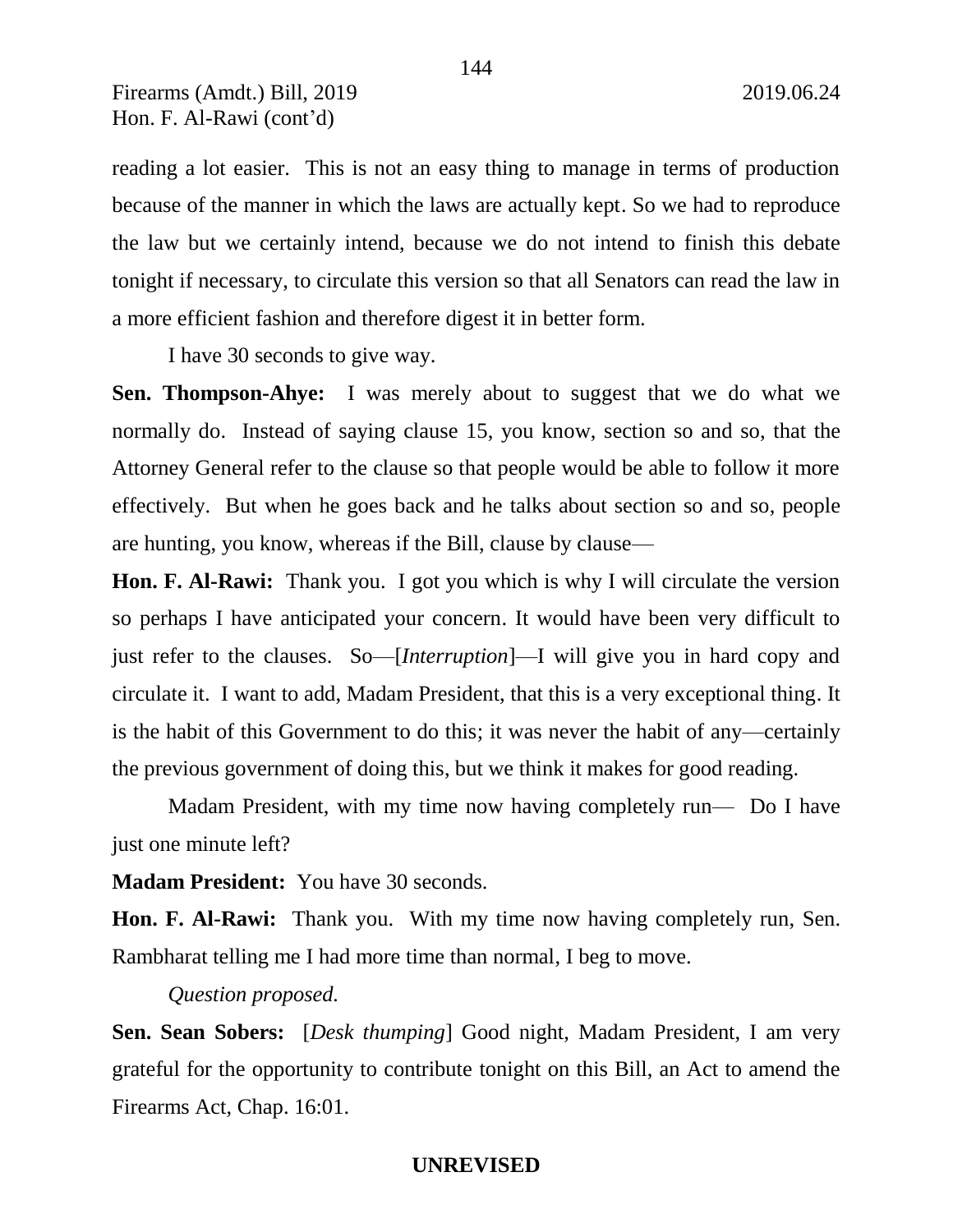I think we Members of the Opposition, just like the Government, appreciate and understand that firearms are a very, very big problem in this country, that pursuant to the statistics read by the hon. Attorney General in his contribution, we appreciate that the preferred weapon of choice of violent offenders, from the most violent offences that can in fact be committed upon a person in this country, that being murder, to other less serious but still serious offences in this country, firearms are the preferred weapons of choice. Gone are the days where persons would usually utilize other instruments for ill doing and now they focus strictly on the utilization of firearms.

So that in terms of increasing penalties with respect to the legislation both in terms of fines and in terms of imprisonment periods, it could in fact be considered a welcomed position. The difficulty, however, please, Madam President, is that, you know, in terms of listening to the Government, not really the Attorney General, but the Government on the whole, many times in terms of their contributions or the narrative that is being spun, it is painted as if these activities by the Government their approach is novel in nature, and to be fair they are not. I mean, previous administrations such as the United National Congress under the People's Partnership would have done significant amendments apart from the firearms legislation, but other pieces of legislation that would have come before this honourable House. And, Madam President, you would have to forgive me with my tone and my speed. I have a lot to discuss on the Bill itself, so I just want to get through my introduction as quickly as possible.

So that being said, I would want to say to begin properly, Madam President, that we on this side of the House consider imitation to be the best form of flattery and to be fair the Government's approach in terms of treating with these types of legislation and other legislation such as the abolition of preliminary enquiries, the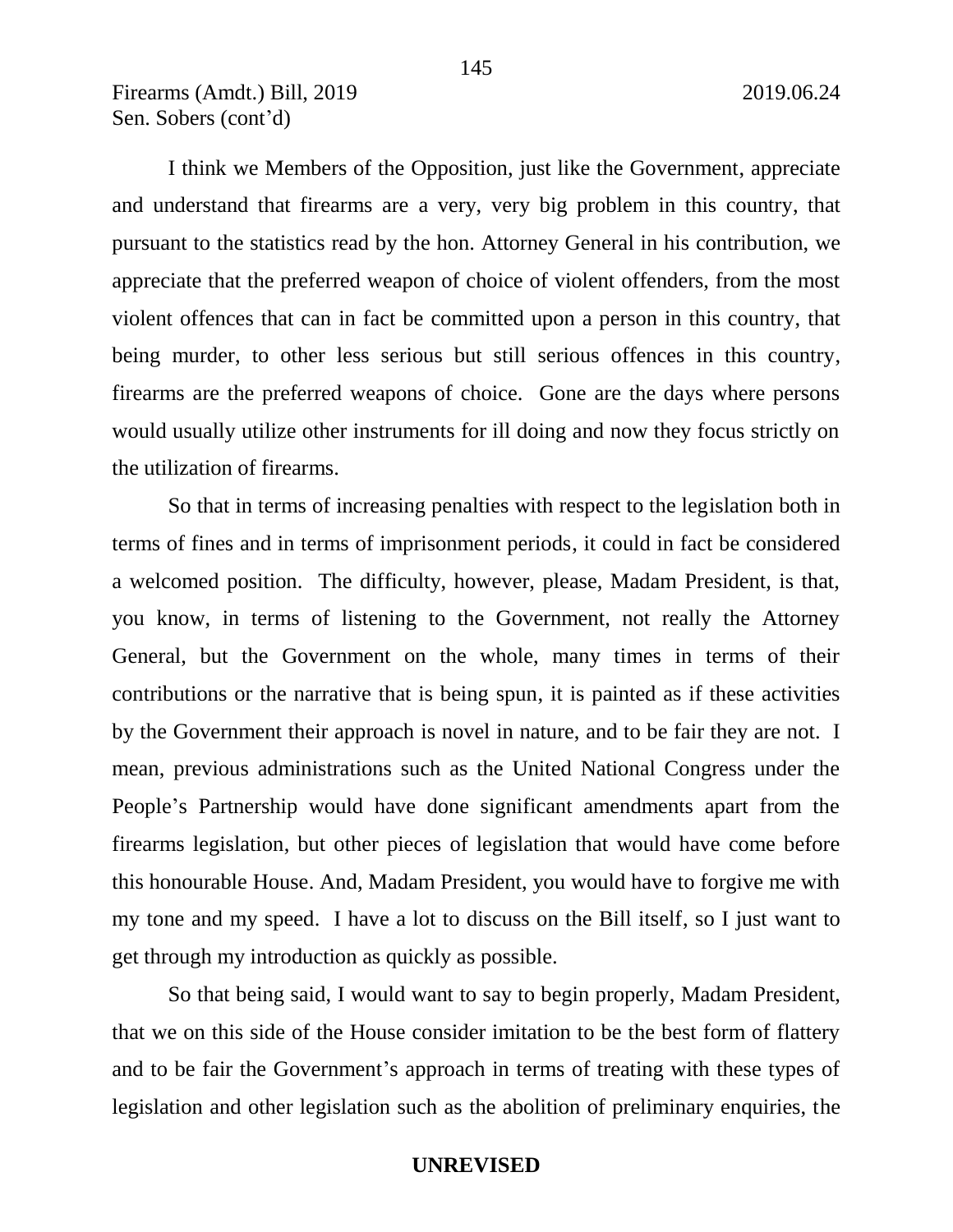criminal procedure, plea discussion and plea agreement, the miscellaneous provision, trial by jury, DNA regulations; all of these things would have come from, or had their genesis at some point in time under the People's Partnership administration. [*Desk thumping*] As a matter of fact, Madam President, as it pertains to the current incarnation of the Commissioner of Police, he was once a Minister of National Security under the People's Partnership administration. [*Desk thumping* And he had some really, really, stellar success—

**Hon. Senator:** Good enough to be fired.

**Sen. S. Sobers:** As the Minister of National Security. So on behalf of the United National Congress, I would like to say that we are extremely flattered with the Government's imitation of our approach to crime. [*Desk thumping*] But where we are not flattered is the fact that in terms of imitating the execution of that imitation unfortunately is poor because the infrastructural developments and changes that should have accompanied some of these legislation are absent and it goes to the heart of the effectiveness of the legislation redounding to the benefit of the people. And as it pertains to that effectiveness, Madam President, I will definitely treat on that at the conclusion of my contribution tonight.

So with that being said, I would just like to jump right into the Bill itself because it is a lot. So when one looks at clause 5, which, and I hope this is for the benefit of—I will call the clauses as we go along. So clause 5, which can be found on page 4 of the amendments of the Bill itself, clause 5 treats with the increasing of fines and penalties, but in particular I was looking at clause 5 as it pertains to amending section 9(4) of the firearms—the parent legislation itself.

**Madam President:** Sen. Sobers, could you just give way for a minute.

# **PROCEDURAL MOTION**

**The Minister of Energy and Energy Industries (Sen. The Hon. Franklin**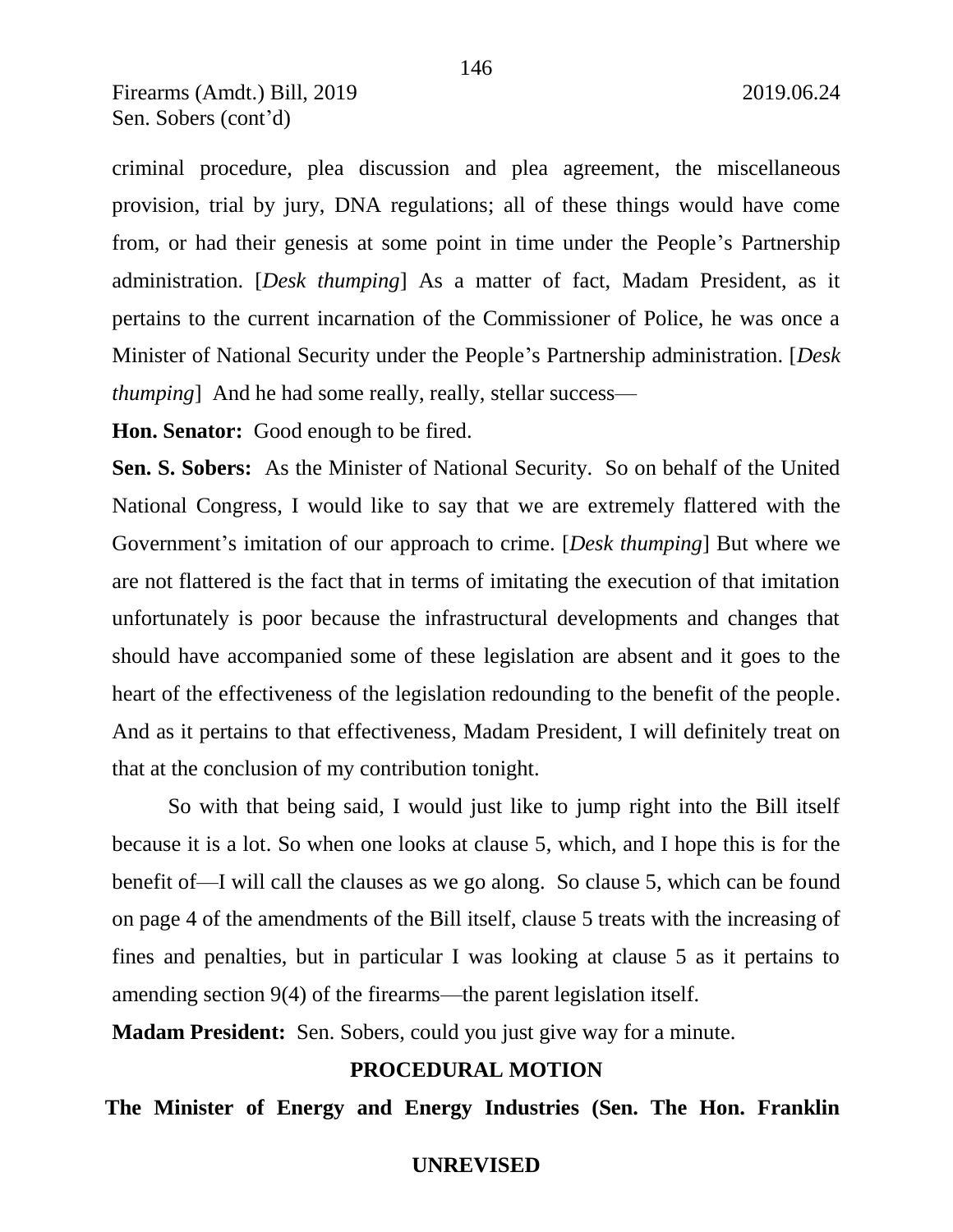**Khan):** Thank you very much, Madam President, In accordance with Standing Order 14(5), I beg to move that the Senate continue to sit until 10.30p.m.

147

*Question put and agreed to*.

### **Madam President:** Sen. Sobers.

#### **FIREARMS (AMDT.) BILL, 2019**

**Sen. S. Sobers:** Grateful, please. So when looking at 9(4) of the parent legislation and the amendments here, the amendments are set up in increase the punishment on conviction on indictment to imprisonment from 20 years to the remainder of one's natural life. Now, that particular amendment in section 9(4) treats with persons who are under section 6(2)(a) to (f), persons who have a certain degree of responsibility as they are entrusted to carry firearms in public places, ammunition in public places. As a matter of fact, Madam President, those persons under section 6(2)(a) to (f) when one looks at the parent legislation, are persons such as police officers, members of the defence force, customs officers, prisons officers. And I believe the learning, in so doing, in increasing the penalties is because those persons having that degree of power and responsibility should be held to a greater account than a normal ordinary citizens who is not so entrusted under section 6.

But in speaking to the hon. Attorney General earlier on in today's sitting, I also informed him that there are other persons who should be caught under this particular section and those are persons who have Firearm User's Licence or Firearms User's (Employee's) Certificates, because they are also persons entrusted to carry firearms in public and carry ammunition in public. And it is not absent, Madam President, with the greatest of respect that there have been instances, up to recently as earlier this year, wherein there was a detention of certain individuals who were involved, alleged, in a robbery and upon their detention when a search was conducted of the home, boxes of ammunition were found at the address. In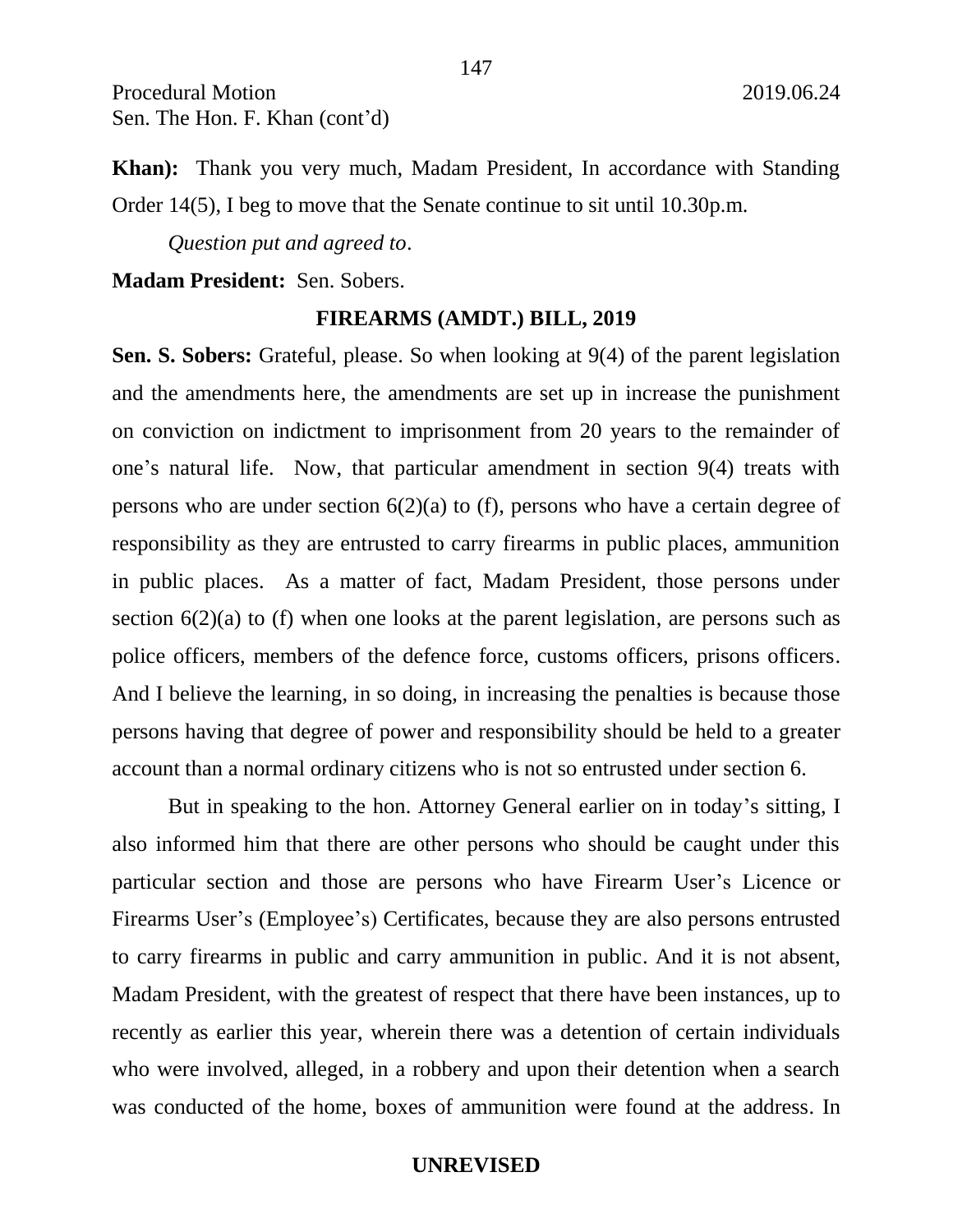particular and the ammunition bore quite a similar resemblance to ammunition used on several ranges throughout the country.

And it was found, which is not a novel situation that there are instances where persons who have FULs and FUECs who attend these ranges purchase, let us say, ten boxes of ammunition; they utilize five, no checks are conducted on their person when they leave the range. They leave the range with these boxes, these residuary boxes, about five boxes of ammunition and then they go out and they sell to criminal elements. You have situations where you are paying maybe about \$150 to \$250 per box of ammunition and then you are selling it now to criminal elements upwards of \$2,500 a box. So that if we are considering amending the legislation to increase penalties for persons who are considered to be in greater trust and responsibility under section  $6(2)(a)$  to (f), we should also include persons who are FUL and FUEC holders so that they can be held accountable if they are found running afoul of the law as it pertains to this particular piece of legislation.

Moving on now to clause 6 which could be found on pages 4 and 5 of the amendment on the Bill. Now, clause 6 introduces this new section 9A which is the trafficking section as the hon. Attorney General was just speaking about, and when I looked at this trafficking section, I also looked at the Dangerous Drugs Act to see the similarities with respect to how trafficking is contemplated there and what the intention would have been in this particular Act. Now, the only thing that I saw existent in the dangerous drug provision that I did not see here and I would want the Government to consider, is that in terms of trafficking there are situations in the dangerous drugs provisions which would allow for a person who is found with even a minute quantity of marijuana or a narcotic in a particular proximity to a school to also be caught under the trafficking legislation. And I thought, because by the grace of God it has not happened here, Madam President, that we have not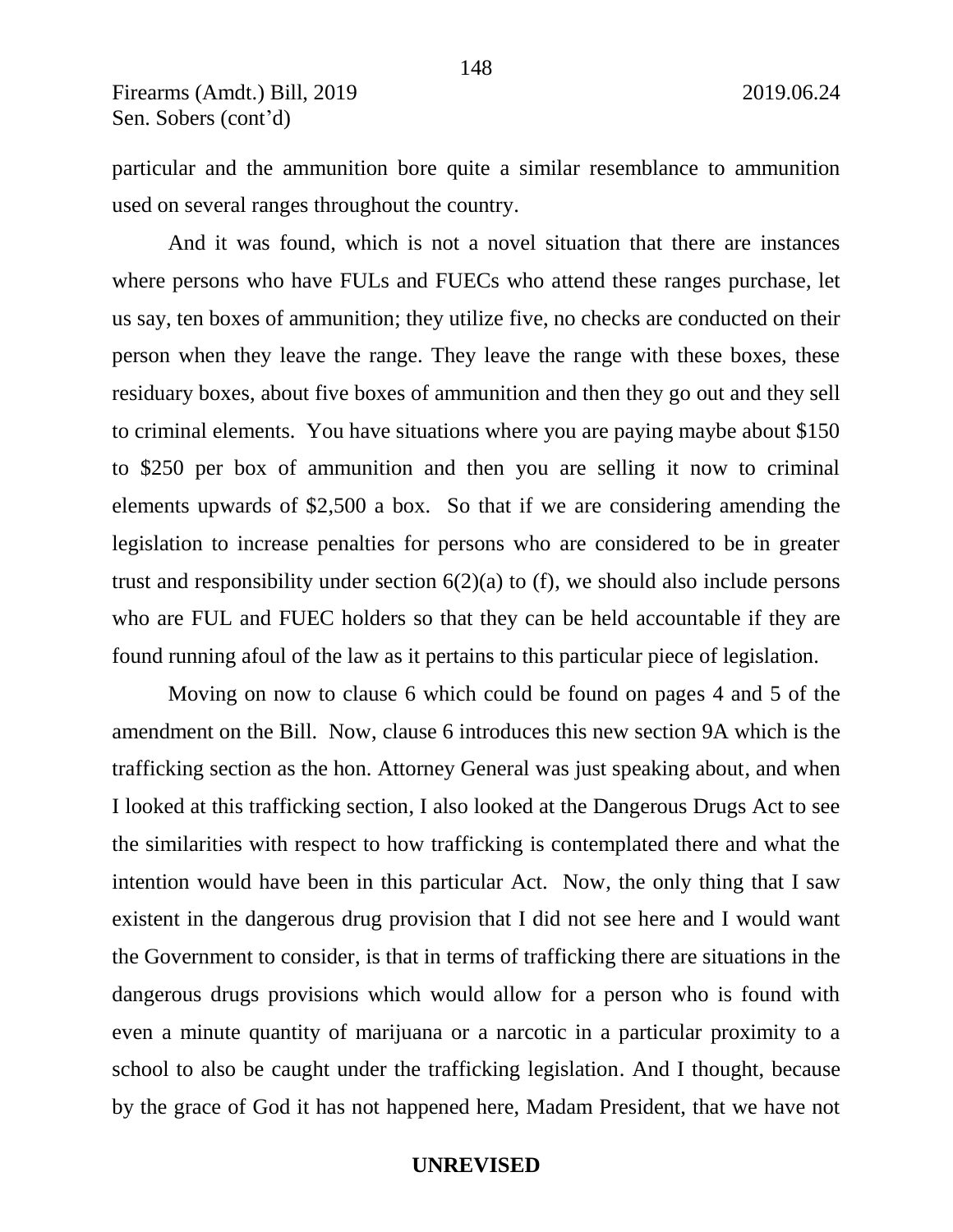had any shootings or anything of the sort at schools—

#### **Sen. Thompson-Ahye:** Yes.

**Sen. S. Sobers:** But—within a school? I am unaware, I apologize.

### **7.45 p.m.**

But, if we are contemplating trafficking, we should also consider maybe amending that particular section 9A to include a provision to treat with persons who are found, apart from the earlier section—I think it is clause 5, which just simply amends persons having firearms in public or clause 4—clause 4 which just deals with increasing the fines for persons having firearms in public, but we should also include a provision to increase the penalties for persons who are found with a firearm, be it one firearm as opposed to two, within a particular proximity to a school, so that it dissuades anyone from contemplating an ill act as going into a school and causing mayhem and havoc. As far as I thought, we were spared of such an instance, but to try to keep our record as it pertains to same clear, we should include that in the provision today before us.

Moving on. Looking at clause 11, Madam President, clause 11, which could be found on page 6 of the amendment of the Bill itself, clause 11 treats with trespass to land, increasing the fines for trespass to land, and when I looked at that particular clause, under section 13A of the parent legislation, the first thing that came to my mind was hunters, Madam President. I am certain maybe the hon. Sen. Clarence Rambharat, Minister of Agriculture, Land and Fisheries, will also agree with me in principle, that when an individual is hunting—after you get your licence and you are hunting on state land—there is a very real possibility, Madam President, that while in pursuit of game, a lot of the state lands run parallel to or very near to private lands, and there may be instances where hunters may run afoul of this particular piece of legislation by coming on to private lands thereby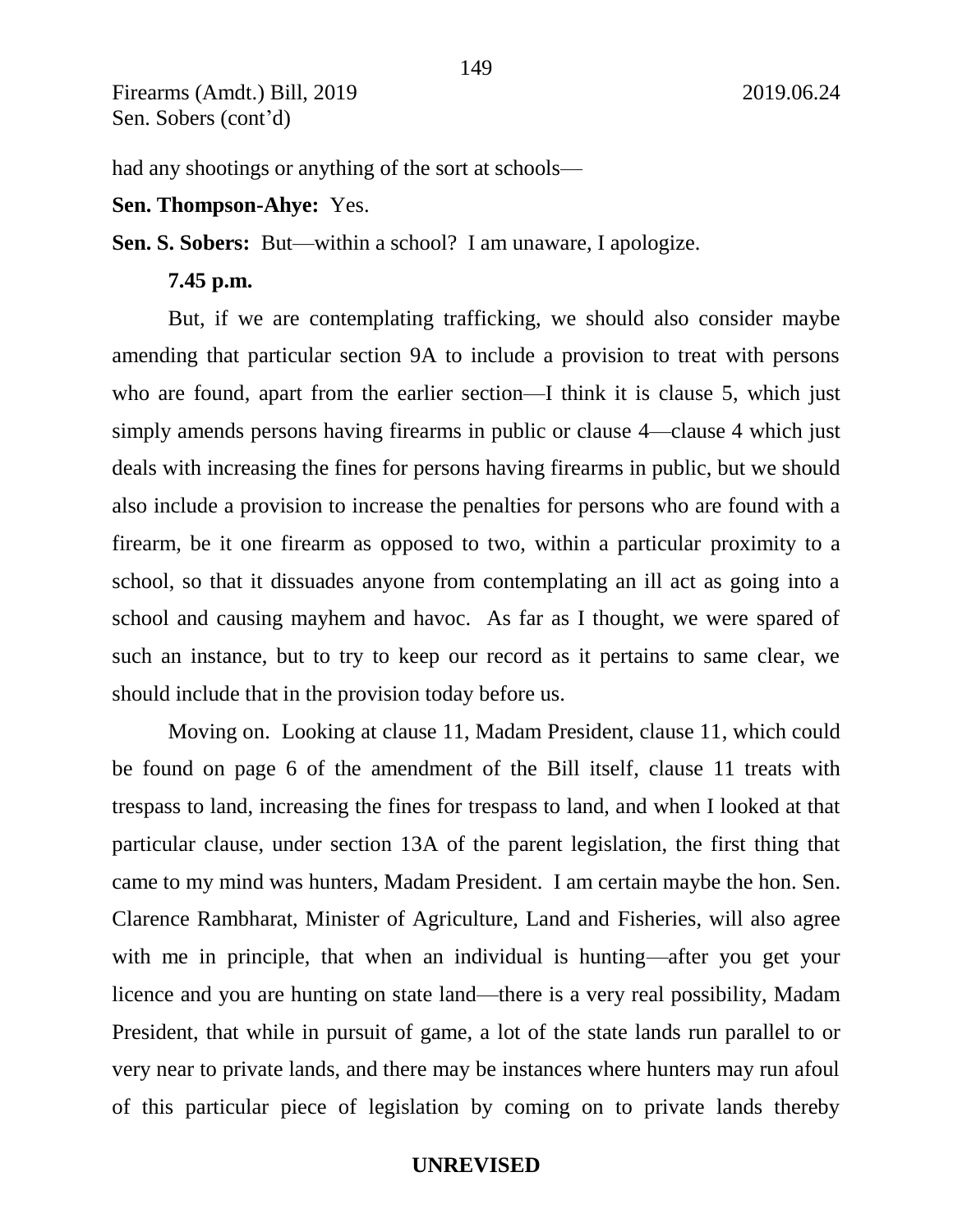trespassing in pursuit of game. I know that the particular section 13A gives an ability for the person to give a reasonable excuse for being present, but I am wondering whether or not we could tweak it a bit to possibly exclude members of the community who are hunters or even FUL or FUEC carriers from that particular section, but I would leave that up to the Government to consider and I could raise it again in the committee stage.

I also looked at clause 12, which is also on page 6, which intends to amend section 13B. The hon. Attorney General discussed the fact that the Dangerous Drugs Act had to be proclaimed, that particular provision as it pertains to marijuana and whatnot. My issue with respect to that particular clause, it is my understanding that this particular clause, I suspect, would more treat with FUL and FUEC holders who are in possession of firearms and are possibly under the influence of dangerous drug and drink. Again, it goes back to the inherent responsibility that an individual who is entrusted with such a licence is supposed to have, and that you would really and truly be betraying such a responsibility by being under the influence of drug or drink.

As it pertains to the penalties located in this particular clause, I am wondering whether or not it could be staggered a bit. So for persons who are non-FUL holders, maybe the fine could be increased from the 20,000 maybe to 50,000 or 100,000, and then in terms of FUL holders, the fine could then go up a bit more because of the inherent responsibility that runs concurrent with having an FUL. So maybe as an FUL holder, the fine could go up to the 150,000 or even the 200,000 as the amendments currently contemplate.

I move on to clause 15 which is located on page 8 of the Bill, and clause 15 intends to amend section 22(2) of the Act, which is on page 26. Right? So, clause 15 treats with the ability for the Commissioner of Police to call in firearms and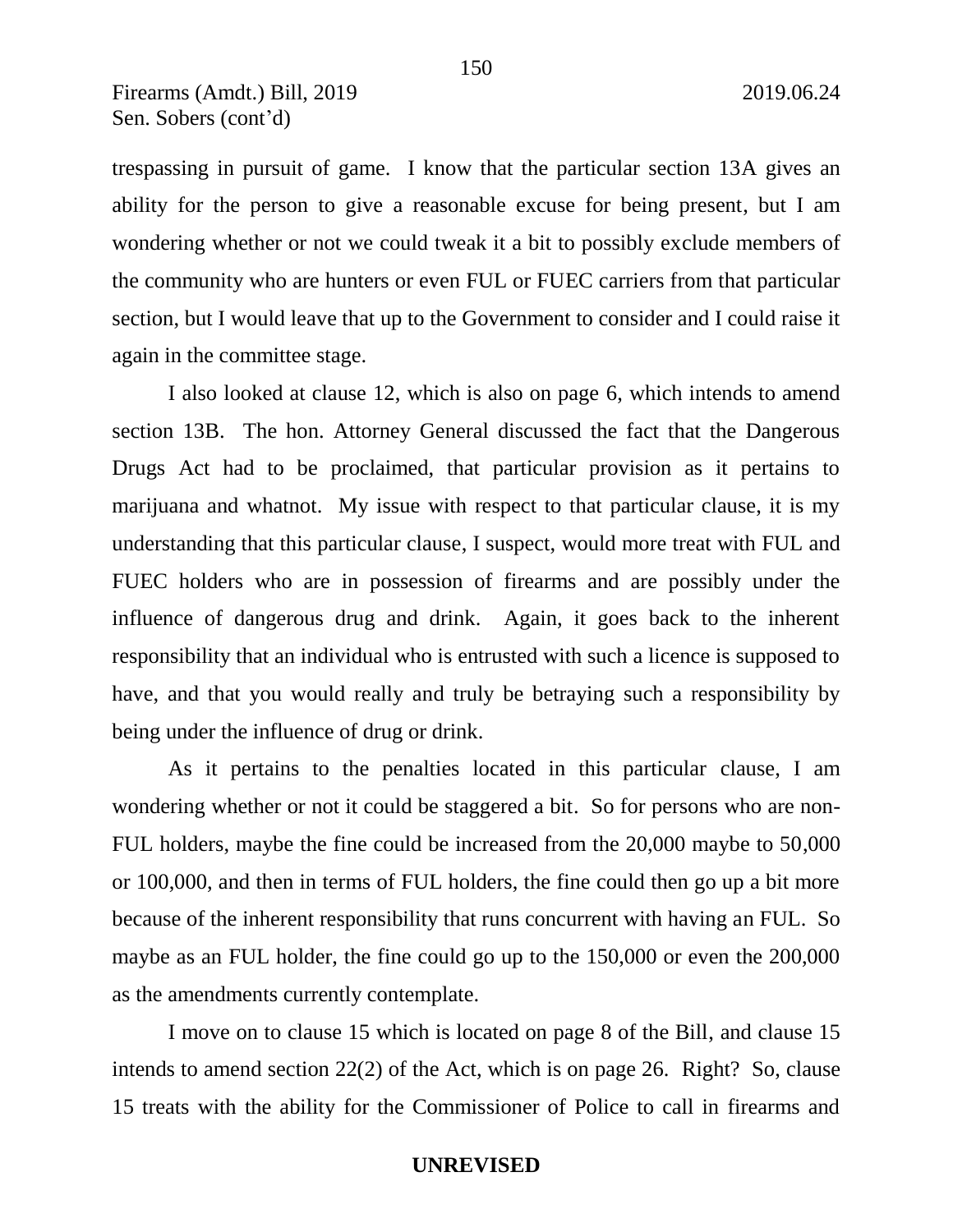ammunition. So it reads:

"The Commissioner of Police may at any time he considers it necessary or expedient"—this is section 22(1) of the Act in—"safeguarding the safety of the public, by Notification published in the Gazette and in at least one daily newspaper circulating in Trinidad and Tobago, temporarily suspend any or all licences, certificates or permits granted by him..."

And it goes on to say that the individuals who have FULs or FUECs and have firearms in their possession are supposed to bring those firearms to the nearest police station and if they fail to do so, the penalty has now been increased from \$3,000 on conviction to \$25,000 and to imprisonment from nine months to one year.

But what I think the legislation did not contemplate is the fact that there may be FUL holders who are possibly bedridden, so that they may have a firearm in their possession or they could be possibly incapacitated, and this circular goes out, this notification goes out that they are to bring the firearms into the police station, if you are incapacitated or bedridden, you cannot comply with the notification. You would run afoul of this provision, and it is not a situation where you could simply instruct an individual to carry the firearm to the police station because then they, themselves could in fact, be charged for possession of firearm where they do not have a permit to carry. So that may be an amendment could be placed here, where the person, if they do not comply within a reasonable time, without reasonable or just cause, then they run afoul of the offence created in the Act itself.

I also looked at clause 18, which is on page 9 of the Bill, which seeks to amend section 25(2), which really and truly just deals with a gunsmith or a firearms dealer not displaying their licence at their shop or whatever the case is, and it seeks to increase the fine from "five hundred dollars" to "fifty thousand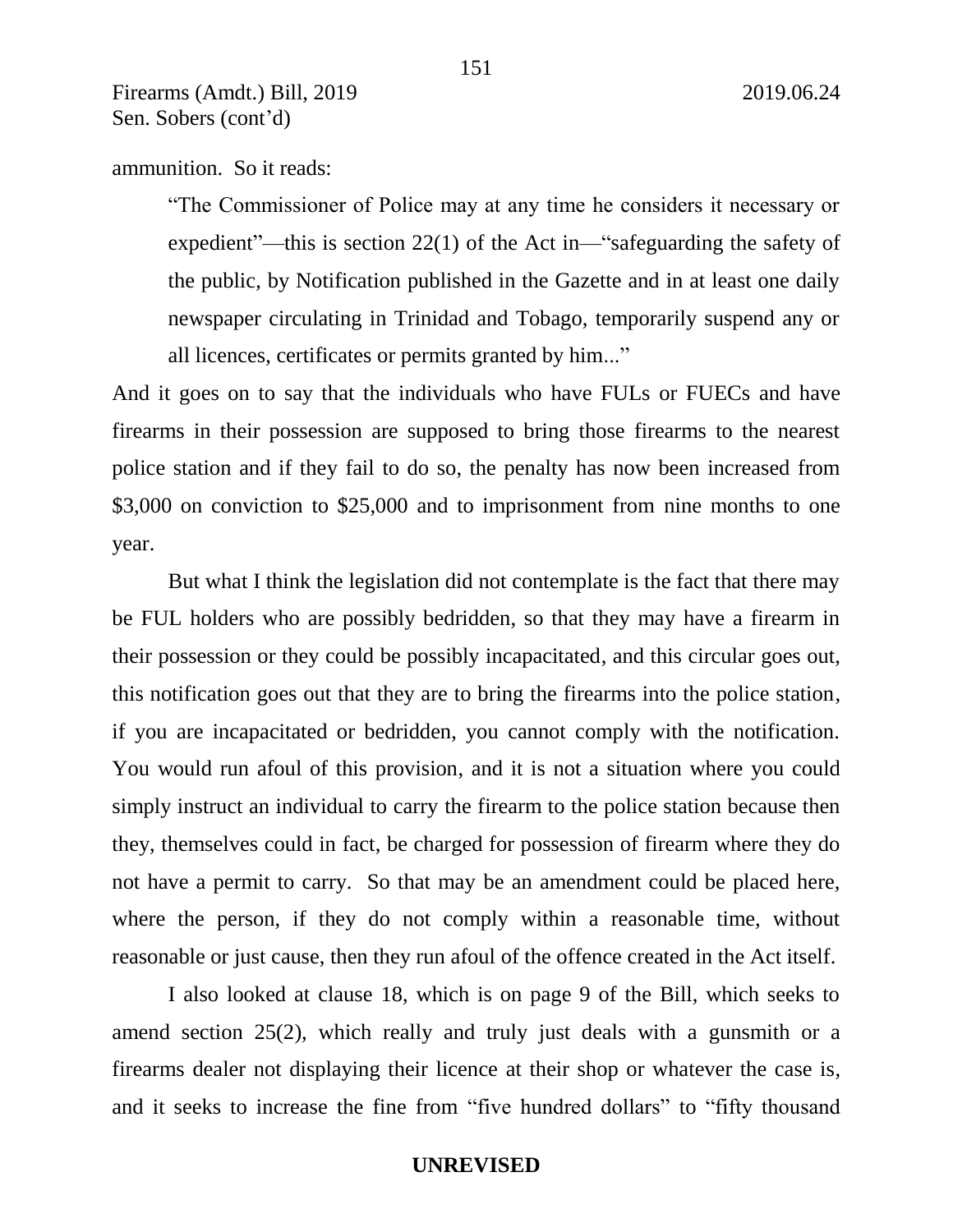dollars" and from six months imprisonment to two years. That, I would have to say, at this stage, in my humble opinion is not proportionate. There could be a plethora of reasons why a firearms dealer or a gunsmith may not have displayed the sign. They could have moved, they are in the process of so doing, and the Act does not allow for a reasonable excuse being proffered as it pertains to running afoul of the legislation itself. So I am wondering if maybe the Government could consider that particular situation as opposed to just increasing the fines as it is.

It is at this stage that I also, earlier on in the proceedings, I would have had a discussion with the hon. Attorney General, and I wish to place it on the record now in my contribution, to possibly insert a new clause to treat with individuals training persons in the use of firearms. Now, it is not absent at all that there have been situations in this country wherein persons have been training individuals, criminal individuals, in the use of firearms and training them to be more proficient in the use of a firearm, and I am saying as it stands right now, for a person to conduct such training, they have to be approved by the Commissioner of Police. So they would tender their qualifications or whatever to the Commissioner of Police's office and they would now be placed upon a register that would indicate to the public at large that these persons have been vetted and they are approved to train persons in the proficiency of firearm and firearm related activities.

But what we should consider if we are amending the legislation as a whole, that we introduce a new clause to treat with individuals who are not on that particular list and that are, in fact, engaging in training criminal elements in the use of firearms and firearm handling, that there is a penalty for imprisonment and a fine that would treat with individuals who run afoul of that particular situation. I think within the past there was some discussion of an individual, who is a Trinidadian, but also a member of the United States Marines who was down here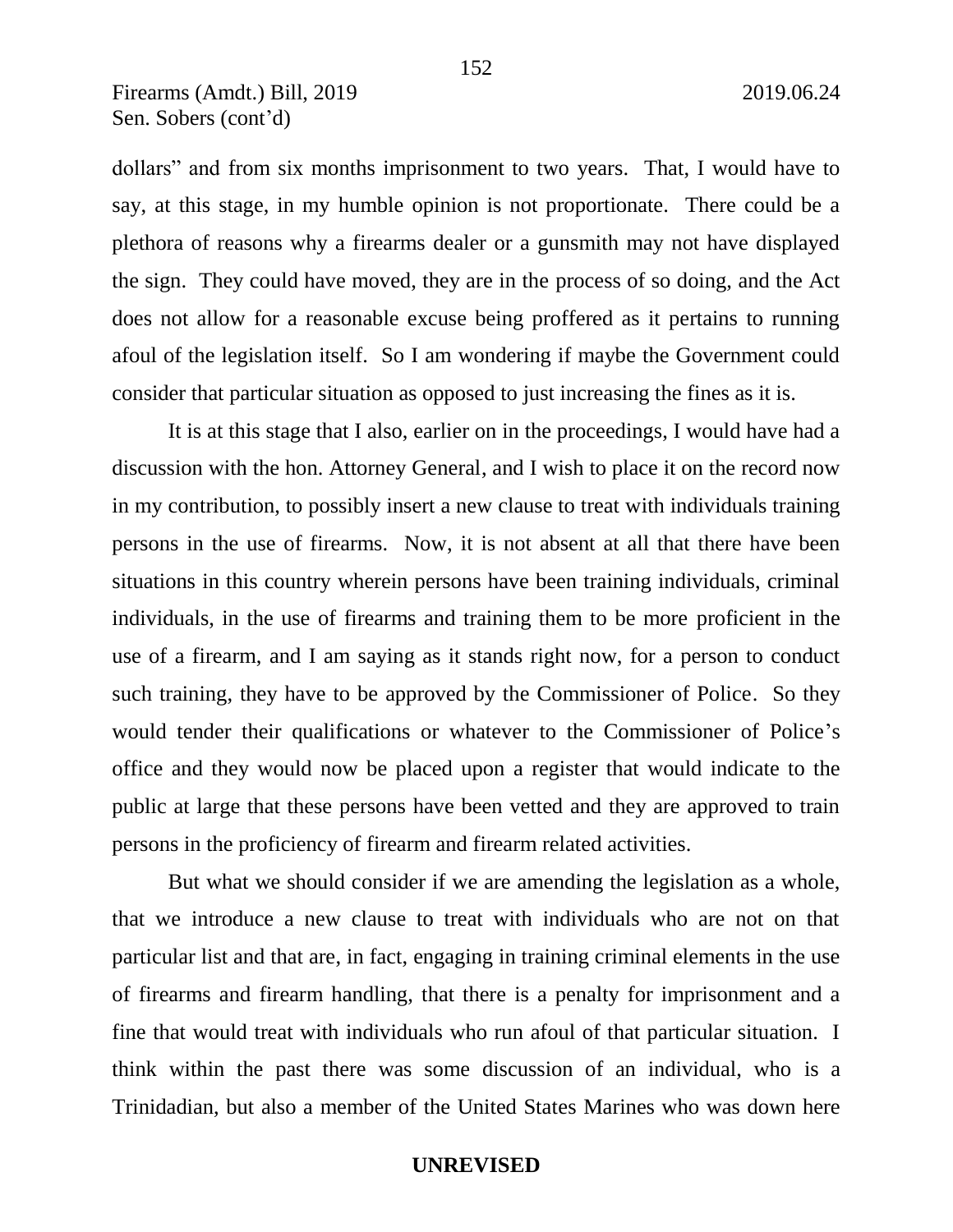conducting such exercises with members of notorious gangs in this country. So we need to contemplate that and, hopefully, the Government could take that suggestion on board.

I also looked at clause 20, which is on page 9, and clause 20 seeks to amend section 27(7), which is located on page 32 of the Act, and that section—right, so clause 20 as well as clause 21. Clause 20 treats with situations wherein a person may be called upon by a police officer to produce their FUL if they are carrying a firearm in public, and the fine for such a situation is increased, whereas clause 21 deals with if someone loses their FUL or FUEC or their firearm, they are to report it in a particular time frame and if they are negligent or found negligent in so doing, the fines for that as well too, they are increased.

Now, at this stage, I would like to place on record for the Members of the House and also for the listening and viewing public, when one contemplates or ones considers what the FUL is, the FUL is really just a book, a paperback book with some pages in it. In most instances, they become very tattered and worn after a couple years with the book. There are persons within this country who have had FUL books for 20 years, 20 years plus and the books are totally in a mess. Some of them only carry the pages of the book around with them. So that there has been a practice by some FUL holders to leave the book home. So the situation is not such that they have not been issued with a licence, but because of the book itself and how easily worn it can become, they simply leave the book home and they carry the firearm, and if called upon to produce, they can simply retrieve at home, but what this amendment is really telling you is that you need to carry the book on you at all times, and there is a penalty increase if you are found without the book, and I am wondering whether or not we could include in amending it as it pertains to clause 20, if called upon to produce the FUL that you can be given sufficient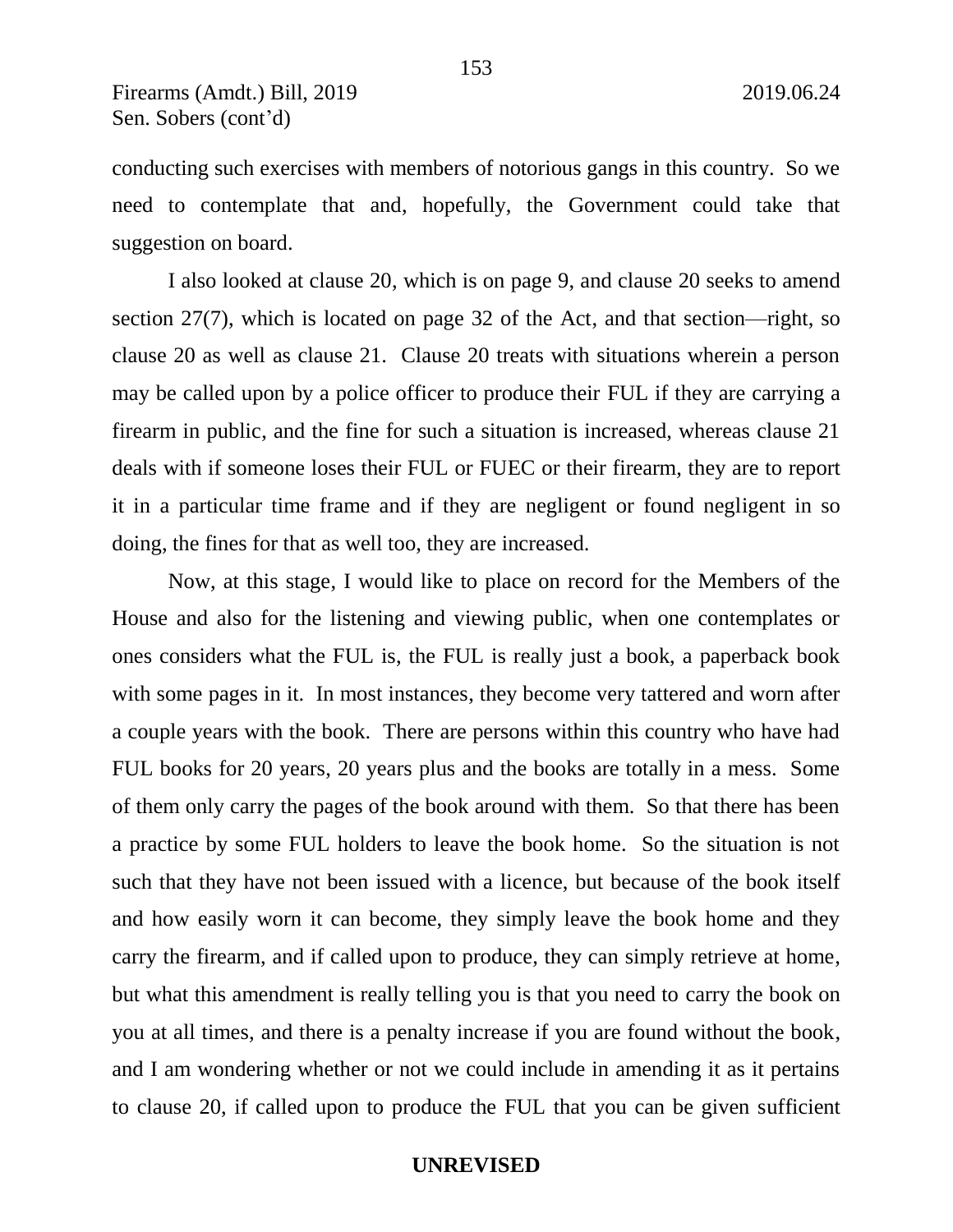time to retrieve the FUL as opposed to being subject to this charge.

I know that there has been some discussion on a licence, an actual hard plastic licence being created by the Commissioner of Police's Office and, you know, I await for that to happen, to manifest itself. But until then, you know, because of the nature of the book itself, this would be extremely harsh on someone who has the book home. It is not that you do not have the licence issued in your name and it is not that it cannot be checked. It can, in fact, be checked but to be given sufficient time to produce it before you run afoul is something that I would want the Government to consider.

And then, as it pertains to clause 21, in terms of the book itself being lost, the certificate being lost, the first thing that jumped into my mind when I read the legislation and the amendment is the fact that there are members of the security services such security firms, security personnel who would have an FUEC. You are hired as an armed guard for the security services, and the convention—so it is not law, the convention is if you lose your FUEC, you simply go to fourth floor, you inform them of the situation, they would, you know, do up a correspondence indicating to you that they are in the process of regenerating your FUEC and that you are to be allowed to carry this letter around until they regenerate the FUEC. I know persons who have lost their FUEC going on six and seven years now and they have not been given a new FUEC.

So if you are called upon to produce, you have indicated to the police that you have lost your FUEC, you have this paper and you are now running afoul of the law, you could in fact be arrested as a security guard. You are an armed guard, so you are not going to be able to work. It tarnishes your ability to be gainfully employed. I mean, we need, as we are dealing with the legislation right now as it pertains to these two particular clauses, to consider those situations and make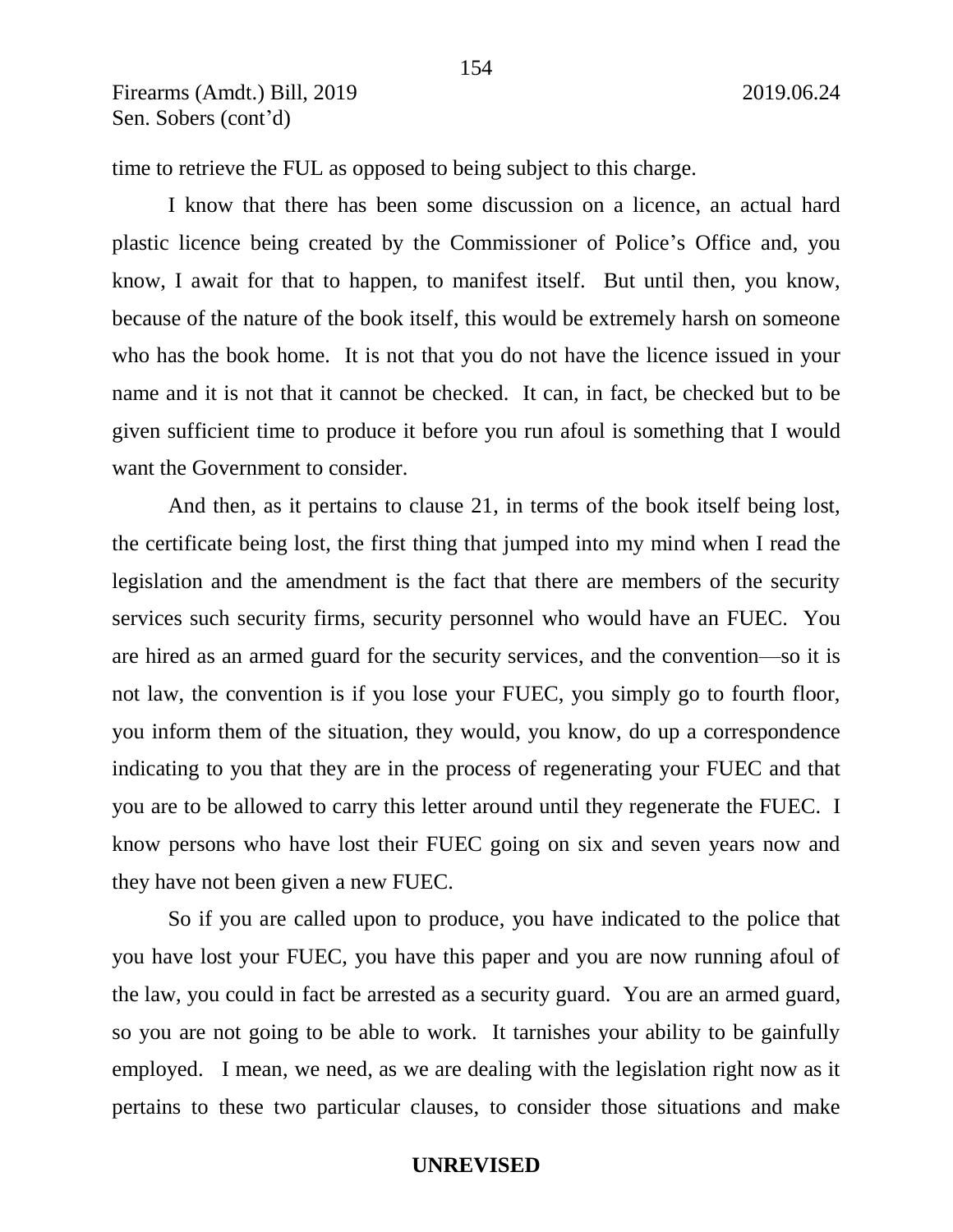relative amendments with respect to maybe reasonable excuses, a particular time frame—legislate with respect to what is currently the convention right now to assist those persons who may run afoul of these particular sections.

155

Looking at clause 25 now, on page 11 of the Bill—Madam President, if I may, time?

**Madam President:** You finish at 8.15 p.m.

**Sen. S. Sobers:** Okay, then I have some time. Thank you. So clause 25 of the Bill which is on page 11—so clause 25 seeks to amend section 32(6) of the Act, which is located on page 36 of the Firearms Act. Right? So this particular clause treats with situations wherein persons, travellers making or failing to make declarations of firearms and ammunitions upon their entry into Trinidad. And, Madam President, again, when I read it, the first thing that came into my mind is the issue which I think many of us are familiar with, with the Canadian national who ran afoul of this particular section, and I would like to quote from the *Trinidad and Tobago Guardian* Sunday February 03, 2019, "Canadian issues warning after arrest for 'keychain' in T&T".

"A Canadian businessman has warned his countrymen to be careful when travelling to Trinidad after he was arrested for possession of three empty bullet shell casings and kept for a week at the Maximum Security Prison…

On Thursday, in an interview with a Canadian-based news outlet, businessman Brian Doubt recounted coming to Trinidad on a layover flight from Guyana on his way home and being arrested for possession of three empty bullet cases, which he was using as keychains. He said the bullet cases were inert and could never be fired.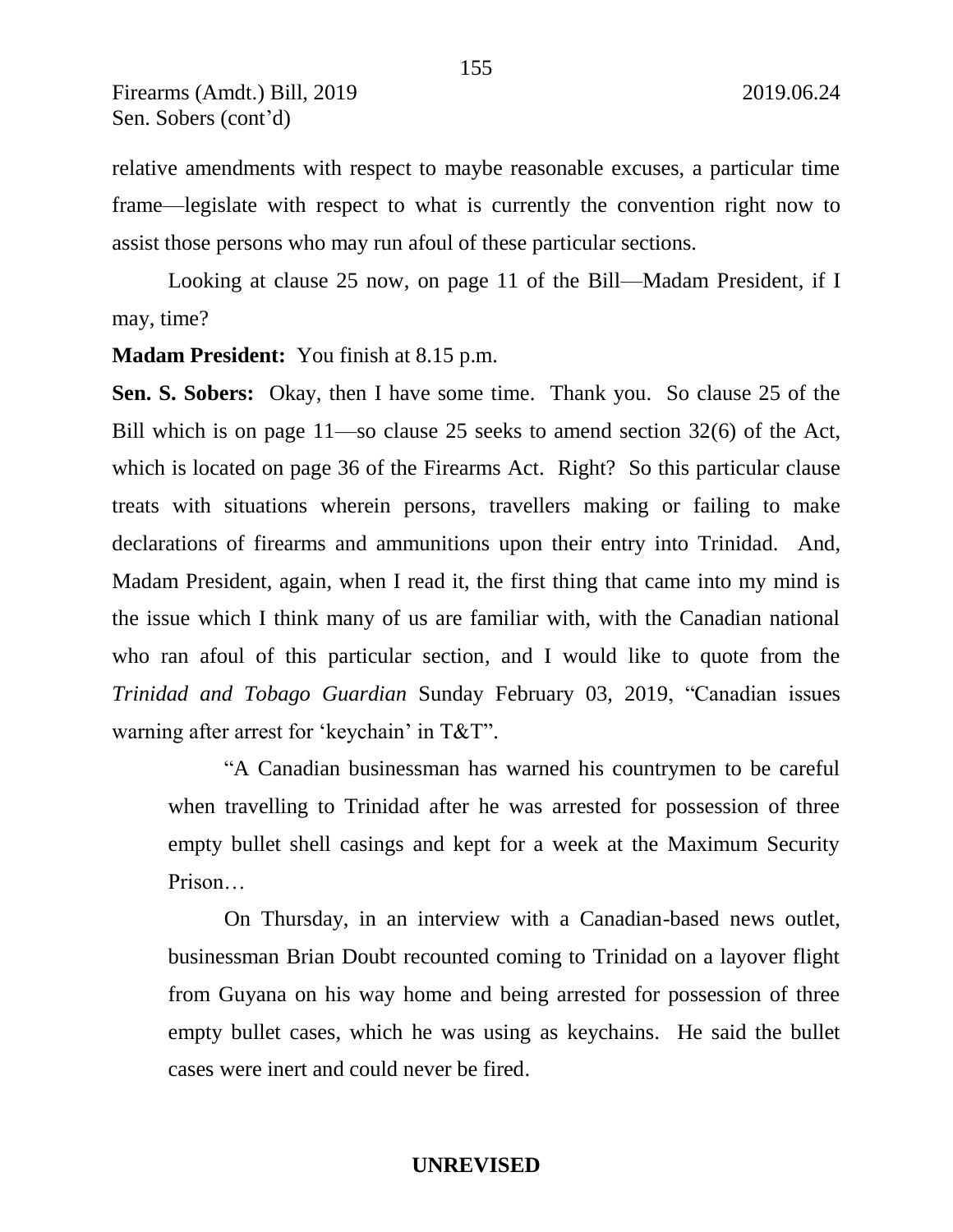Doubt said he came into the country and went through Immigration after getting off the airplane. He said when he tried to go through Immigration again to sit in the waiting area, he was stopped and questioned about his keychains."

He said, I quote:

"They were like, what are you doing with this? And the same things had been through airport security in Kelowna, Miami, and Guyana. They told me this is illegal here and we consider this ammunition. I told them it was not ammunition and they said in Trinidad even an empty shell casing is considered ammunition,' Doubt said.

He was charged for possession of ammunition without a licence and for attempting to board an aircraft with ammunition."

Now, he said other things too, which I do not see any need to repeat.

But basically, Madam President, there are many other parts of the world wherein ammunition in an inert nature pose no danger. They cannot be fired. What really makes a bullet or gives the bullet the ability to fire is the composition of bullet, which is the percussion cap, the shell itself and the gunpowder in the bullet. If the percussion cap is altered, which I suspect it would have been in his case to have them as key chains, and there is no gunpowder in the bullet itself, it poses no real danger.

I know as it pertains to other items such as camouflage, usually the customs officers at the airport would indicate to the individual, well listen, it may be legal back at home, wherever you came from, but it is not legal here, and they would give them some sort of discretion, and I am wondering as we are dealing with this now maybe we should, in fact, amend the definition for "ammunition" so that foreigners who do come to our shores would not find themselves in this truly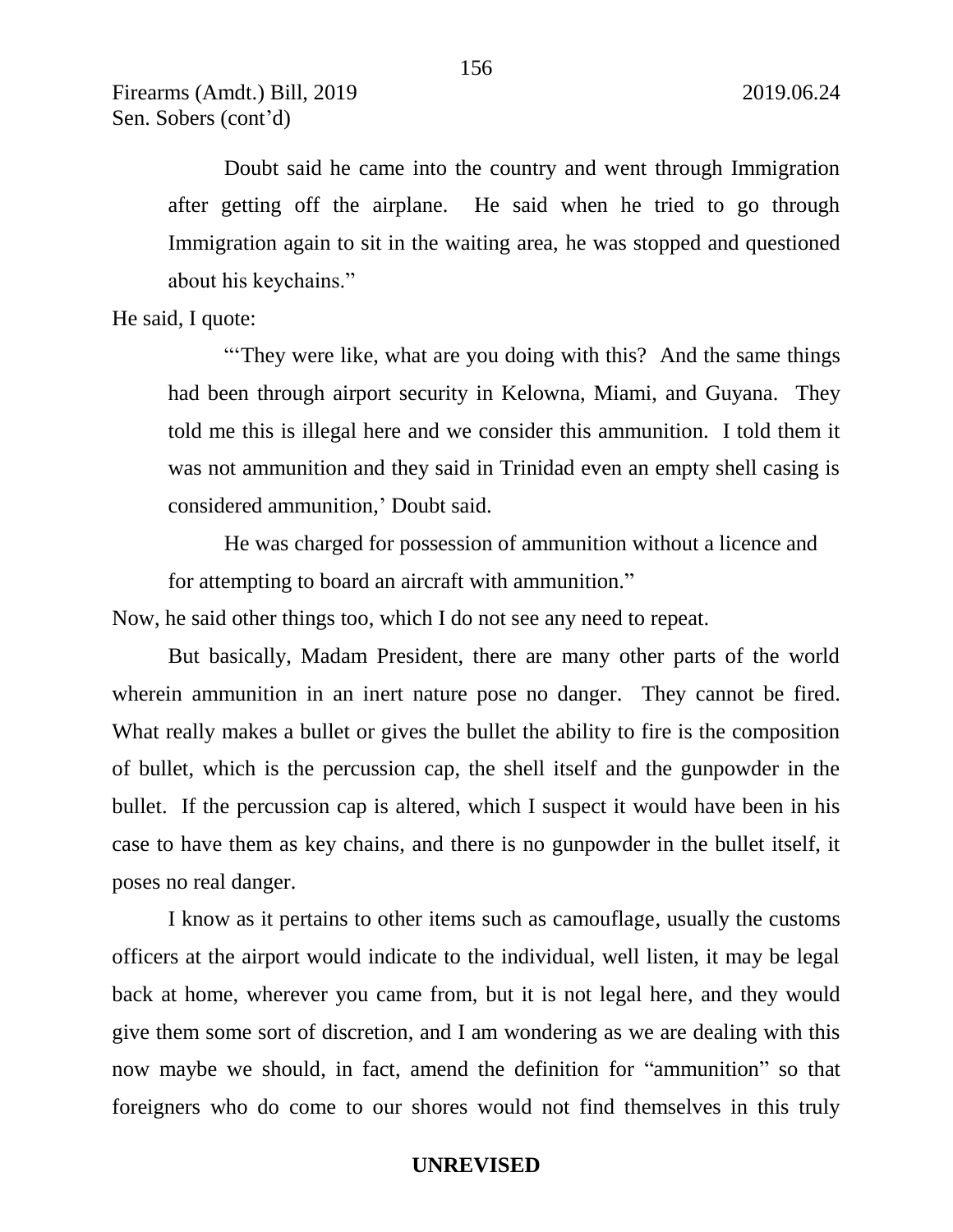precarious position for an inert bullet that can never be fired, Madam President. I am not saying that we relax our laws to suit as the Sen. The Hon. Franklin Khan said earlier, every Tom, Dick, Harry and Harrilal [*Laughter*] but what we do, we have to anticipate that in foreign countries these types of items, they are far more knowledgeable of these items and they really and truly would not pose any threat. And it may very well be a backward approach to deal with ammunition on a broadbrush situation as we have currently in the legislation.

Madam President, further, when I looked at clause 26, because it is, in fact, connected in a way to clause 25, clause 26 amends section 33(5), on page 39 of the Firearms Act, and it treats with persons who are leaving the country  $-$ Trinbagonian citizens who are leaving the country and possibly attempting to board a plane or a vessel or whatever the case is with a firearm or ammunition. Now, I could recall vividly when we were debating—I came after when the Bail (Amdt.) Bill was being debated—I think it was Sen. Chote who made mention of persons who are FUL or FUEC holders. Generally, FUL holders, who would possibly mistakenly board planes with a round or two rounds or something that may have fell out from a magazine or they would have used the same bag—when they are going on the range, they used that same bag—to go to the airport, you know.

So that, I am wondering if when we are looking at that particular section, it really and truly contemplates persons who are attempting to traffic these arms out of the country, and I cannot really fathom a person who is intending to traffic one round out of the country. It makes absolutely no sense. It could very well be that it is an issue for the court to consider, but maybe as we have the opportunity now to amend the legislation, we could amend it accordingly to treat with a particular situation where an FUL holder, could, in fact, run afoul of that situation.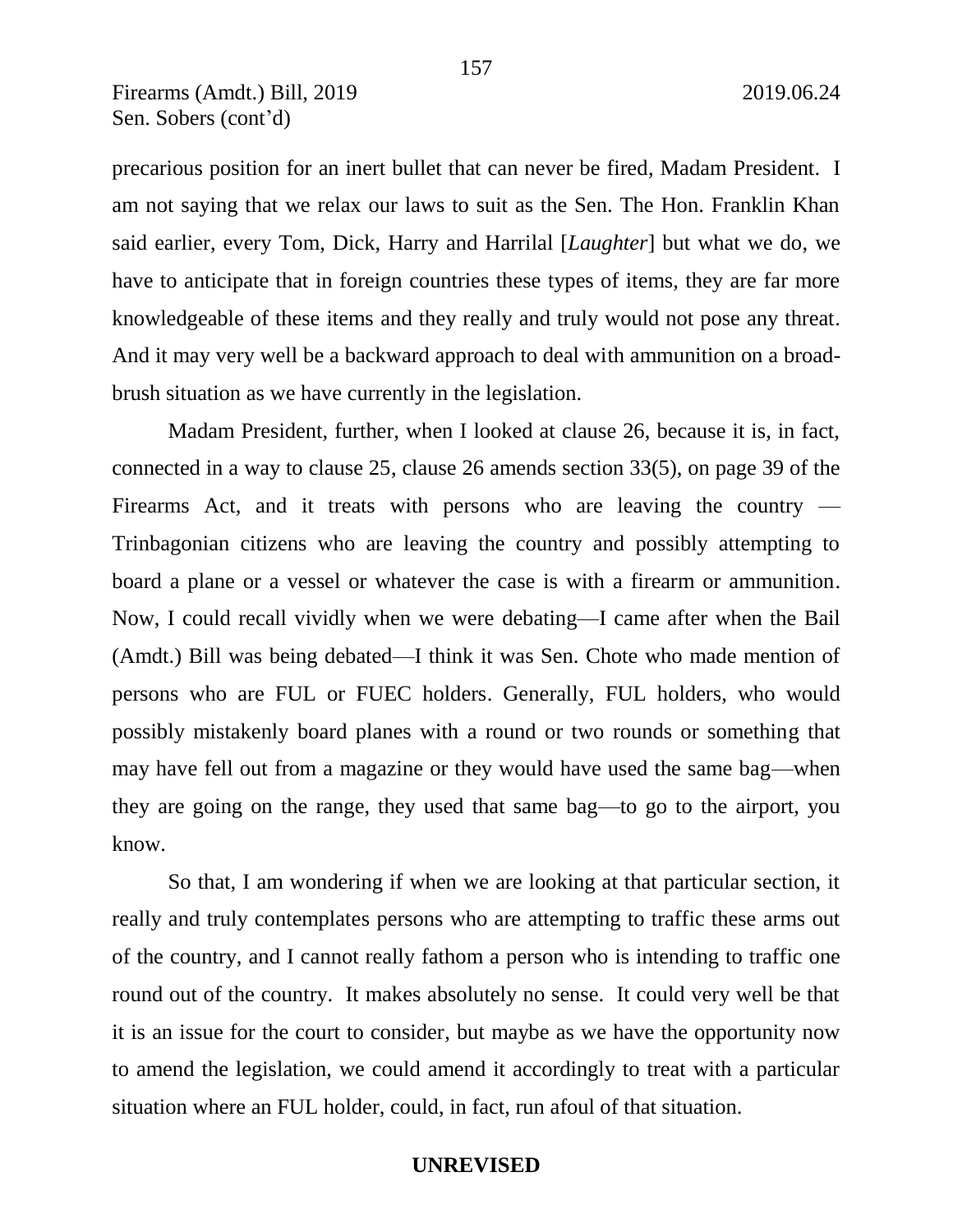I also looked at clause 28, which is located on page 12, which is the final part of the Bill itself, and clause 28 intended to amend section 40, and section 40 treated with custody, custody of firearms and ammunition and, in particular, it dealt with situations where persons would usually lodge firearms at police stations and the custody aspect of things involved there. What was absent in section 40, however, is the fact that when an FUL holder who is leaving the jurisdiction and decides to lodge a firearm at the police station, you are placing that item, the firearm, bullets and whatnot in the custody of officers in the charge room who would then place it in the strongroom. Now, there is no sanction or no clause to treat with an interference in terms of custody by a police officer.

There are loose narratives or conversation had by FUL holders that there could be a situation where a police officer could utilize your firearm whilst in their custody if you do not properly lock the gun or whatever the case is. And I am saying that if we are treating with increasing penalties, we should possibly include a section here or a clause that would treat with police officers who tamper with firearms in their custody once entrusted with it when a firearm user is leaving the jurisdiction, so that they could ward off individuals from contemplating such a nefarious action, because it has been done before. And, in some instances, the only way in which an individual is caught by such a situation is by the cameras in the charge room or the strongroom, and if there are no working cameras in the police station, which is the occurrence in some stations throughout the country, these persons could escape. So if we are considering custody, I would also want us to consider placing a penalty for such an individual in this particular section.

Now, Madam President, as I said at the beginning of my contribution, in terms of going through the Bill itself, I wanted to also spend loosely, and not for much longer, just a tad bit of time in considering the effectiveness of the legislation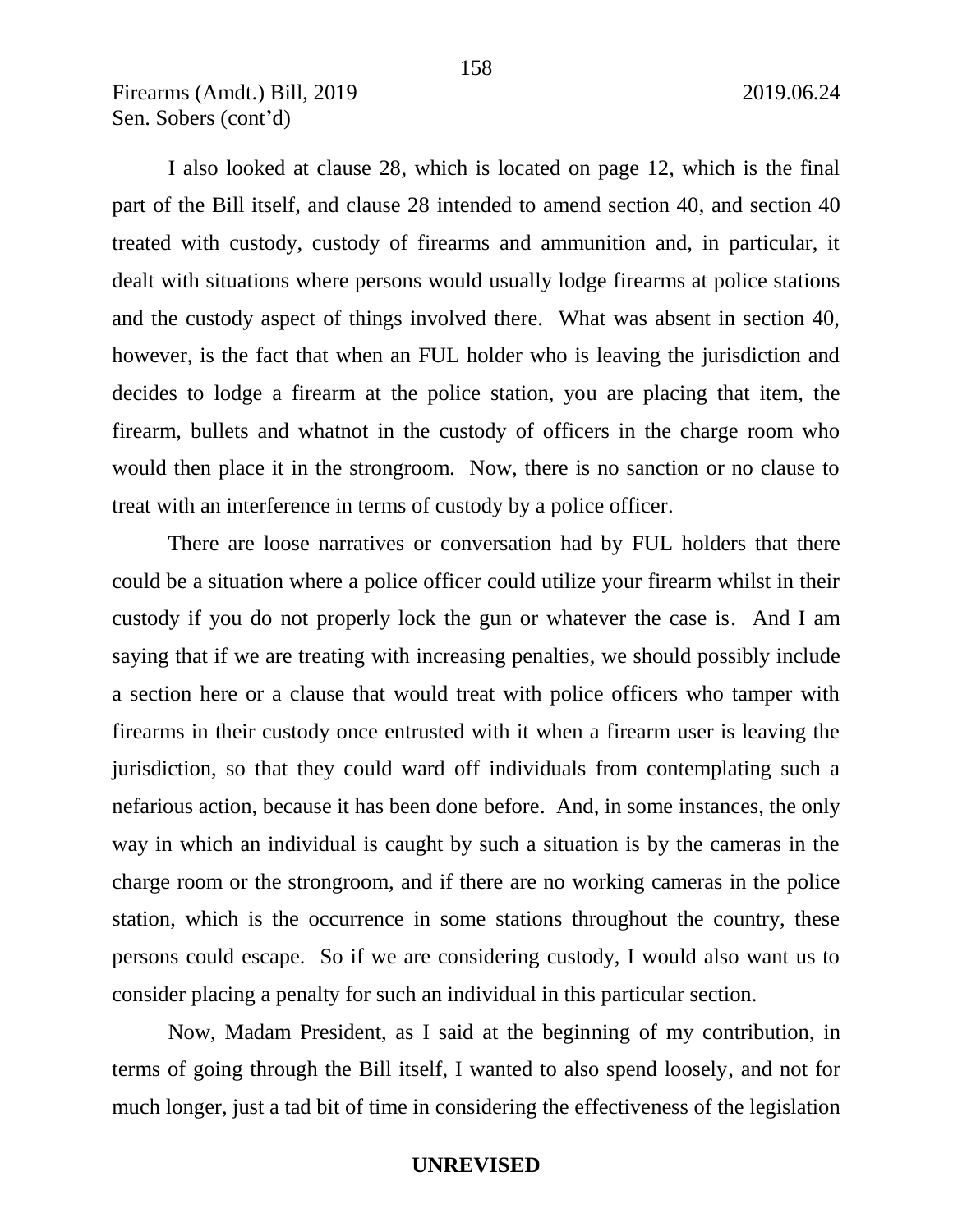itself. You know, it is not a bad step in trying to increase the penalties and fines associated with being in possession of firearms and ammunition, but it has been tried and tested and proven to be fair, not to be 100 per cent effective. Because at the end of day there are a lot of criminals out there who are engaged in this activity and they know, or at least they verily believe that they are not going to be caught. So the real discussion that should truly be had if we are serious is about detection.

Now, I heard the hon. Attorney General, in terms of the statistics presented to this House, talk about increases in detection levels throughout the years coming up to 2019, but none of the statistics that he gave indicated a detection level of above 40 per cent. So that means 60 per cent of firearm-related offences, persons are not caught. [*Desk thumping*] We alone here in this House, we are not the only ones aware of that. The perpetrators out there are also equally aware that they more than likely may not be caught, may never be caught. And the thing about it is, Madam President, even if we legislate and put in penalties and sanctions for firearm-related offences, when do they come into this entire situation?

If you are arrested today for a firearm-related offence, these are sanctions upon conviction, Madam President. But if you are arrested today, you would go before the court, you get bail, depending upon the situation, but then in terms of your matter even starting at the Magistrates' Court, that is next two, three years down the line. Why? Because you have to wait on a certificate of analysis that has to come back from the Forensic Science Centre to simply say that the item that you were found with, in your possession, was a gun, and that certificate does not come back any time soon.

I have heard several persons within this House talk about an arrangement with the Chinese Government to build a Forensic Science Centre. I passed Mount Hope yesterday, Madam President, the site of this purported Forensic Science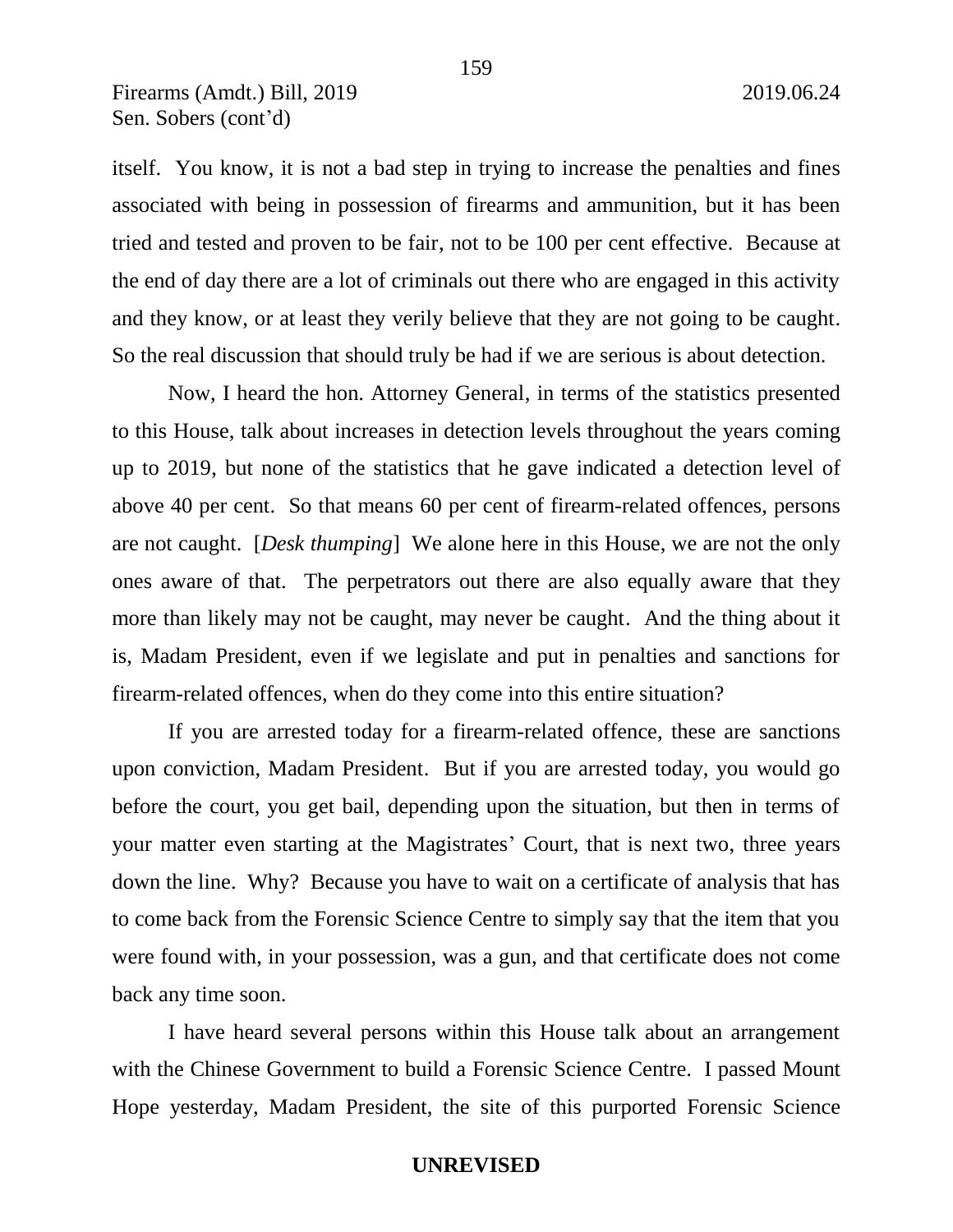Centre, this new Forensic Science Centre, I have not seen a banner, a poster, no sod turning, nothing, for any Forensic Science Centre. So, as far as I know, that is still fictitious, and until we can sort that issue out and get these persons before the court and have their matters started and convictions start going up, then these things will make no difference. We would be spinning top in mud.

I would have considered in terms of dealing with crime and criminality, because that is what we are here to treat with today, Madam President, apart from amending the legislation, the broader picture is to treat with crime and criminality. I would have considered increasing the budget with respect to criminal informants, because we all know where the gangs and the gangsters are, and if we increase some budgets to assist these criminal informants to give us the information, to give the TTPS the information, then super Gary Griffith will find them. [*Laughter*] Right? We need to help him out.

And when I thought about the effectiveness of this particular legislation with respect to the penalties, Madam President, I considered what is the worst penalty or sanction we could put on the books? The hon. Attorney General quoted from the Singapore legislation. The worst penalty is the death penalty, and the offence that carries the worst penalty in this country is murder. So by the logic in terms of increasing the penalties in the Firearms Act, we should suspect that in terms of having an offence like murder carry the death penalty that the murder rate in the country should also be low. The murder rate is very high.

**Madam President:** Sen. Sobers, you have five more minutes.

**Sen. S. Sobers:** Grateful, please, Madam President. So, I am wondering whether or not—sometimes it really makes we wonder whether or not it makes any sense at all. I mean, I just like everyone else in this House was extremely touched and hurt when I saw that video with the young boy holding on to his mother, that these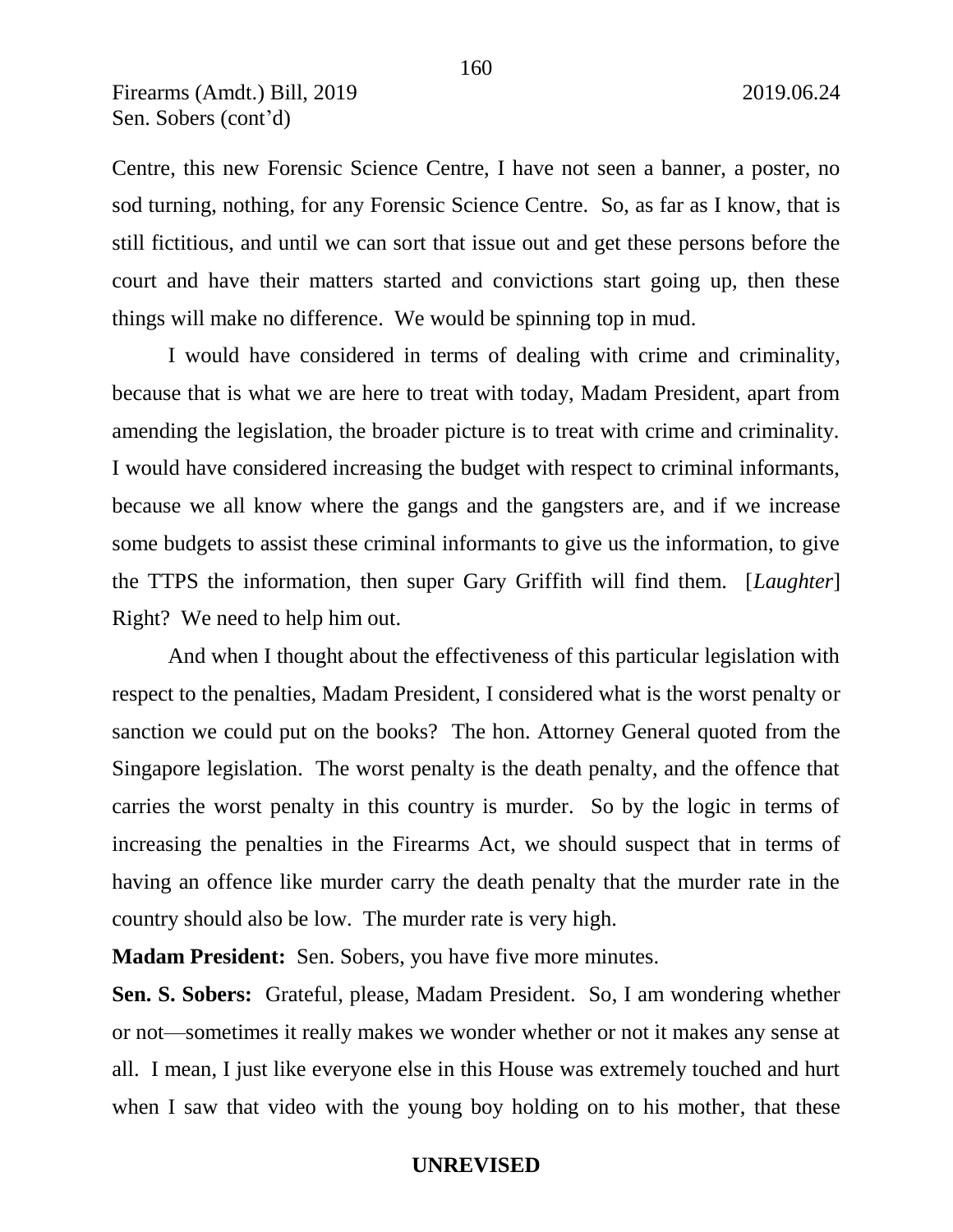animals could shoot that woman when she is leaving a graduation, a graduation for her son. I was really hurt and something needs to be done, and whether or not it is this or we consider dealing with detection or we consider even contemplating CCTV cameras. When you walk into a police station, Madam President, and you go behind any charge room and you watch the big TV screen that they have which is supposed to be showing all the CCTV cameras in that particular district, eight or nine cameras that are supposed to be on the screen, seven of them are down. What are we really doing? This by itself will not work. We need to be more serious. [*Desk thumping*]

So, Madam President, I implore the Government, apart from considering the amendments that we could discuss in committee stage, really and truly, get out there and help the service; get out there and help the TTPS; get out there and assist criminal informants, increase the budget; get out there and assist with respect to detection, because we are drowning in crime. I thank you, Madam President. [*Desk thumpin*g]

**Sen. Charrise Seepersad:** Thank you, Madam President, for the opportunity to contribute to the debate on a Bill to amend the Firearms Act, Chap. 16:01. Madam President, the Bill before us seeks to strengthen the current provisions that deal with firearm offences and includes the creation of a new firearm offence, namely trafficking in firearms and prohibited weapons. While law-abiding citizens will undoubtedly welcome any initiative that seeks to reduce crime, including the commission of firearm offences, we must ensure what the legislation before us is not operating in a vacuum that would result in unrealized expectations.

This is not the first time that the Legislature has been called upon to stiffen the penalties for firearm offences. Although there has been no increase sorry although there has been an increased in penalties in the past, there has been no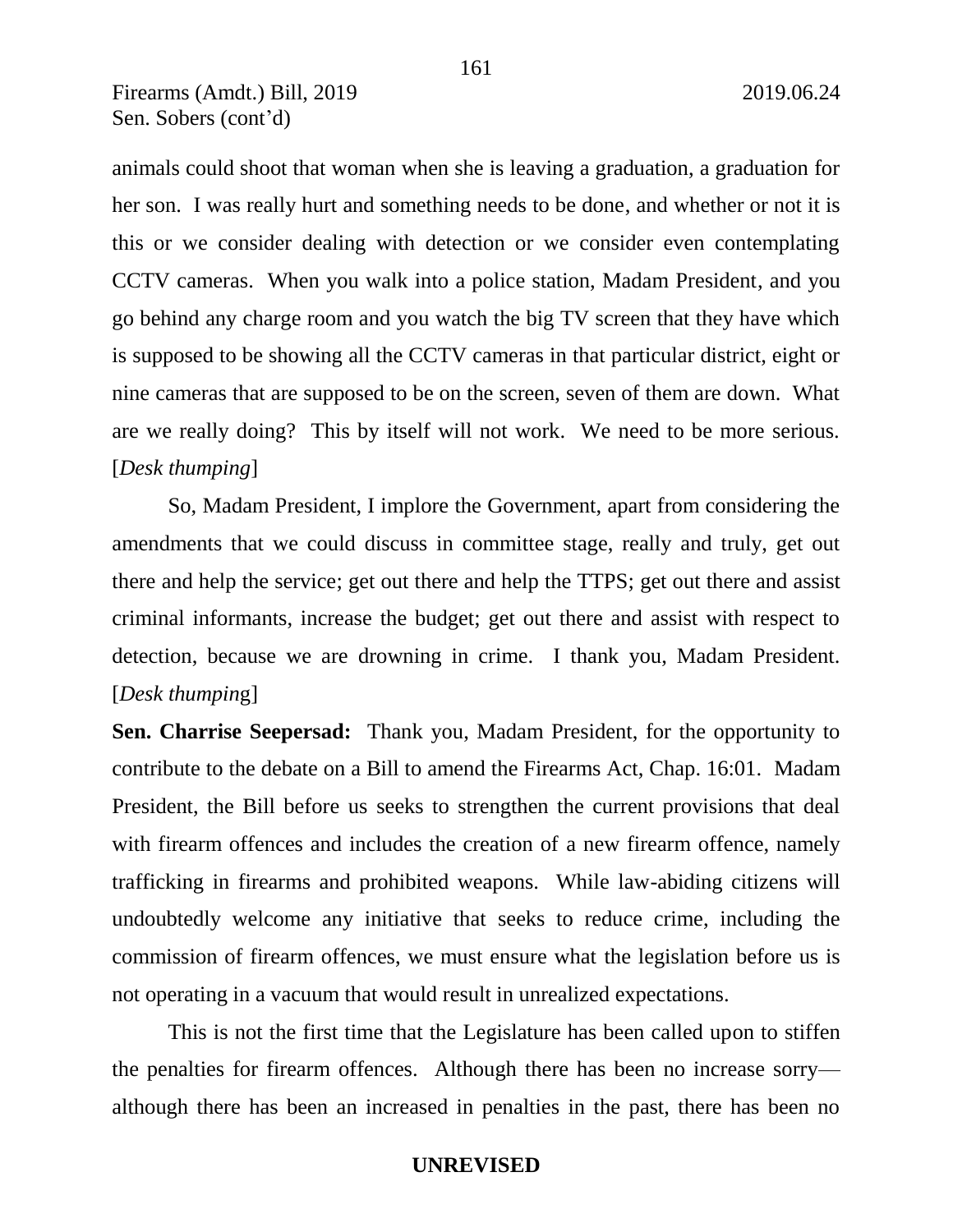significant reduction in firearm offences. It is a fact that firearms are frequently used in violent and serious crimes. However, not enough attention has been paid to increasing the resources of the agencies that are required to examine and report on firearm exhibits used in criminal cases. I believe Sen. Sobers referred to that fact in his contribution.

I, personally, was alarmed to learn that firearm exhibits in criminal matters that are sent for analysis usually take years and it is more than two years before they are returned with their respective certificates of analysis to the police complainants. This must mean that there is a serious backlog of cases involving firearms in the courts. With all the legislation that has been passed to streamline and speed up the process flow in the courts, little will be achieved if firearm matters are unable to be heard by the courts in a reasonable time.

Madam President, what is very important is the procedures that would be used by and the resources that would be given to the entities that are involved in the investigative aspects of firearm matters. We need to determine the reason for the inordinate delay in having the firearms tested. If the problem is manpower, then we must implement strategic methods that can resolve this challenge.

### **8.15 p.m.**

For example, with all the advancement in technology there must be updated machines and devices that can be used to accelerate the process of ballistic testing. Why not employ persons on contract to assist with the backlog of exhibits to be tested and while these persons are performing their duties they can also train others who can then become qualified armourers? If we increase the number of persons who are armourers and increase the number of facilities where the testing can be conducted, we can move to having these experts spread throughout Trinidad and Tobago. This will result in a faster system of analysis.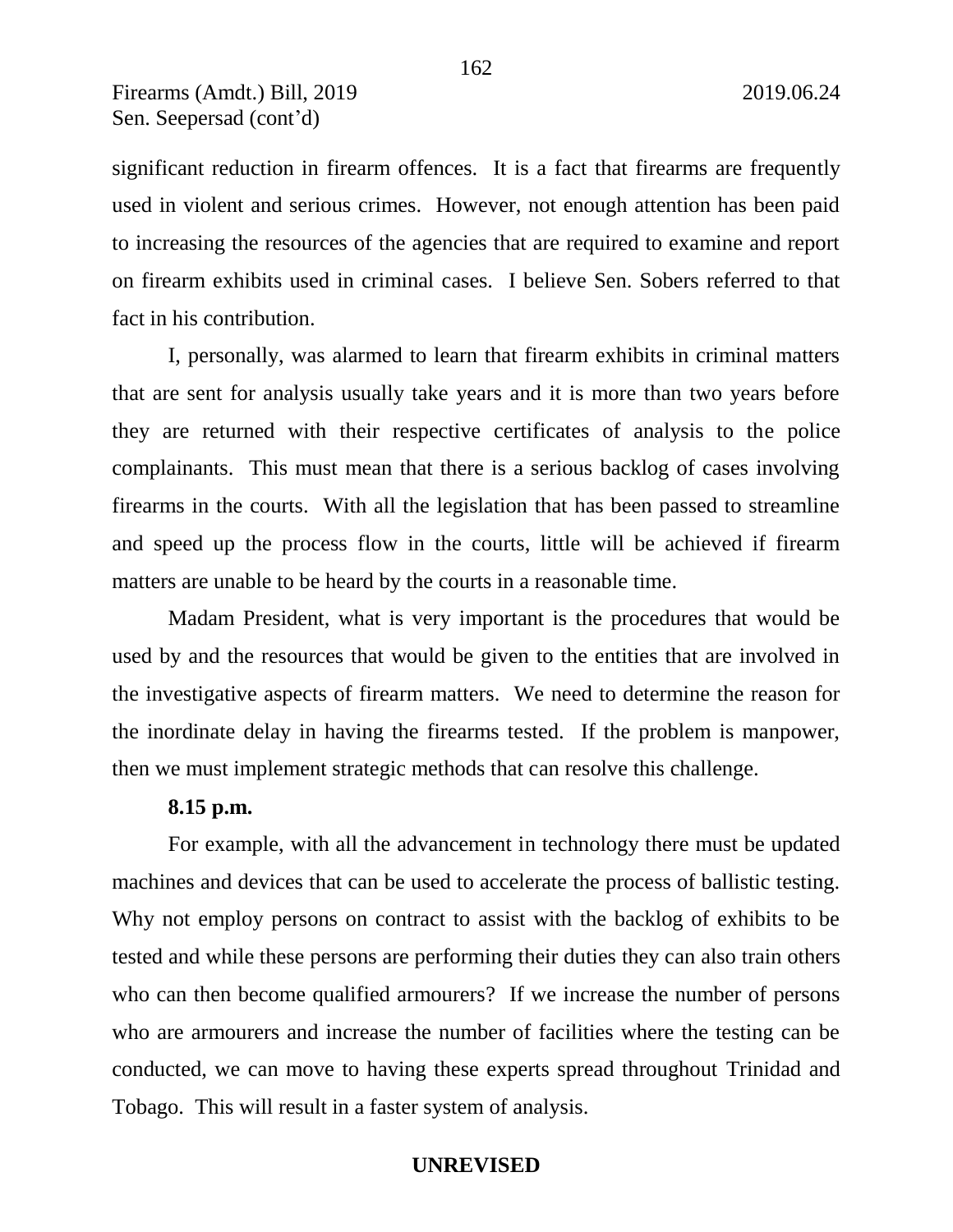Madam President, firearms used in the commission of offences may contain important information that could be used in the detection of the perpetrators of specific firearm offences and other crimes. For example, a weapon that is retrieved from a crime scene may have the fingerprints of not only the perpetrator of that specific crime but of other persons who may have used the weapon to commit other crimes. Is there a databank which has all the information and intelligence obtained from each firearm that has been retrieved and is the data analyzed in relation to crimes? Are there statistics that are compiled to determine the most frequently used type of weapon for a particular type of crime? Has any attempt been made to match the type of weapons with a specific gang or gangs?

Madam President, my great concern is that we do not maximize, store or resort to the intelligence that can be gained from a single weapon when we are dealing with the holistic fight against crime. We are still operating in silos and we are losing important intelligence that can assist in bringing persons to justice. We need cross-functional cooperation that works in practice.

Clause 6 of this Bill creates the offence of trafficking in firearms or prohibited weapons. We do not manufacture firearms in Trinidad and Tobago but weapons are being brought into the country and distributed with relative ease amongst the criminals. The Customs Division and other agencies must be properly outfitted to detect the importation of weapons. It does not help that our borders are porous and weapons can easily be sneaked into the country under the very noses of those who are supposed to prevent the illegal entry of firearms. There is also corruption in the services of those who are meant to detect and prevent crime. Further, some members of these services are involved in a myriad of offences involving firearms. It makes no sense to strengthen the law and hope the legislation will automatically result in an increase in the detection and conviction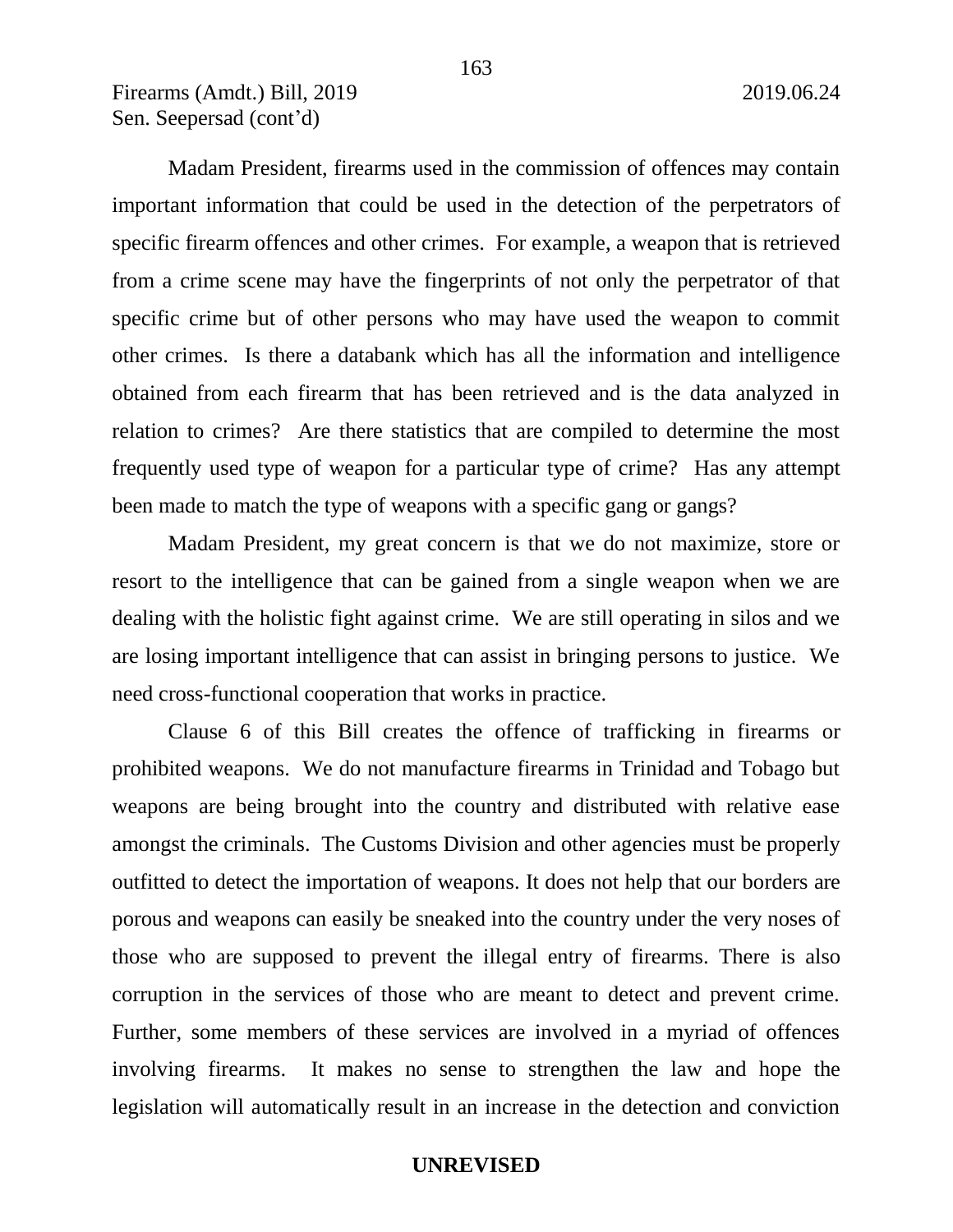rates of firearm offences.

Madam President, I would like to urge the hon. Attorney General to audit the resources; that is, personnel, technology and systems for adequacy and effectiveness. The law can only successfully be operationalized if this is done. Thank you, Madam President. [*Desk thumping*]

### **Madam President:** Sen. Chote. [*Desk thumping*]

**Sen. Sophia Chote SC:** Thank you, Madam President, for the opportunity to speak on this proposed piece of legislation. May I begin by saying two things: one, some may be of the view, when I develop my argument, that I am soft on these kinds of offences; I am not. I have been the victim of a firearm-related crime on two occasions, so I very well know what it feels like to be a victim in these circumstances.

The second thing is that I am all for increasing penalties for firearm-related offences but I have some questions with respect to the manner in which these penalties, these particular penalties have been increased. For example, if we start with the first one which is a proposed amendment to section 6 of the Act, which is your standard possession without an FUL, what you see is that the penalty for a summary conviction is moving from \$15,000 to \$500,000 and eight to 15 years, so it means that you are multiplying the penalty for a summary offence 33 times.

When you look at the conviction in terms of summary conviction for a prohibited weapon it moves from \$75,000 to \$1 million, so you are increasing it—I am not great at mathematics—you are increasing it eight times. When you look at the section which deals with restricted persons, you are increasing it from \$75,000 to \$500,000, so you are increasing it four times and adding on 15 years. I cannot seem to follow the rationale behind the figures chosen. So, certainly, when the hon. Attorney General comes to wind up, I would be very grateful if perhaps we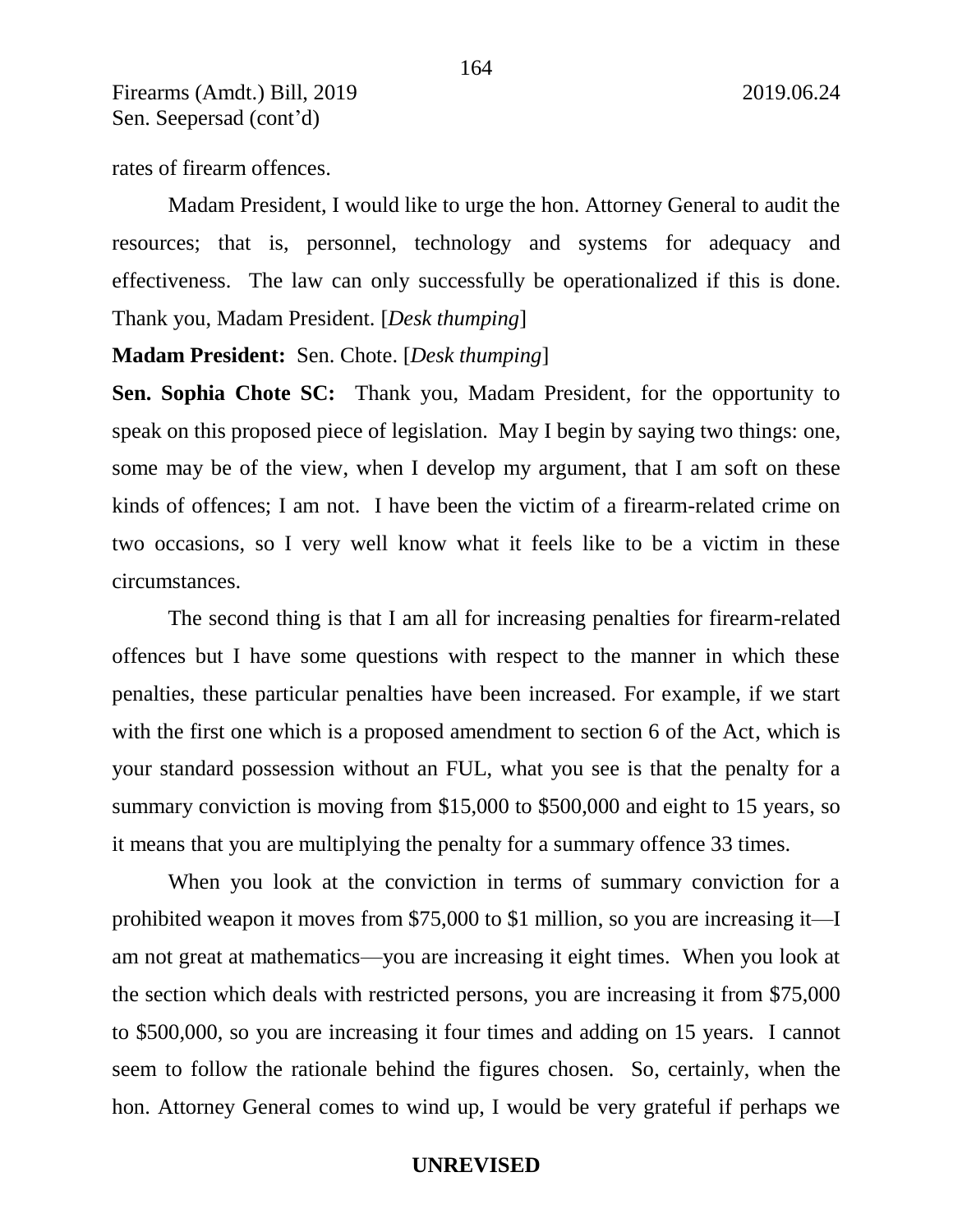could have some sort of explanation for that.

Selling firearms, for example, it has gone up from \$5,000 to \$500,000, which means that it has gone up 100 times; possession of a firearm in a public place has gone from \$40,000 to \$250,000, it has gone up six times, so why are we, in some cases, increasing the penalty 100 times, in some cases six times, in some cases 33 times? I do not think we have had too much guidance on that from the hon. Attorney General and I look forward to it, because that is one of my concerns. I think when it comes to sentencing, while it is true that there are different offences within the Act and some are more serious than others, you must have some sort of relationship in terms of sentencing when you come to do so.

Now, with respect to the point about trafficking in firearms, I think it is a good idea but it must be looked at a little more carefully, and I will explain why I think so. There was an occasion where someone—it is not a case which is before the courts—someone was arrested with two firearms. As it happened the person was represented by Mrs. Pamela Elder, Senior Counsel, whose name the Attorney General is very familiar with, and they were two old rusty firearms, and Mrs. Elder made the joke and she said, "The only thing you could do with this, even though you call it a firearm, is perhaps pelt a mango with it." But if somebody is now found in possession of two firearms, even if they are two rusty old firearms, it means that now they have to face a reverse burden—they have to face the reverse burden—of proving that they were not trafficking in firearms, and I think that that is a bit onerous. I think it does not take into account all of the fact situations which may occur in these circumstances.

I certainly think trafficking firearms should be an offence, but I would respectfully suggest that we find some other methodology for explaining what it means, especially since the idea is to switch around the burden of proof. Now, I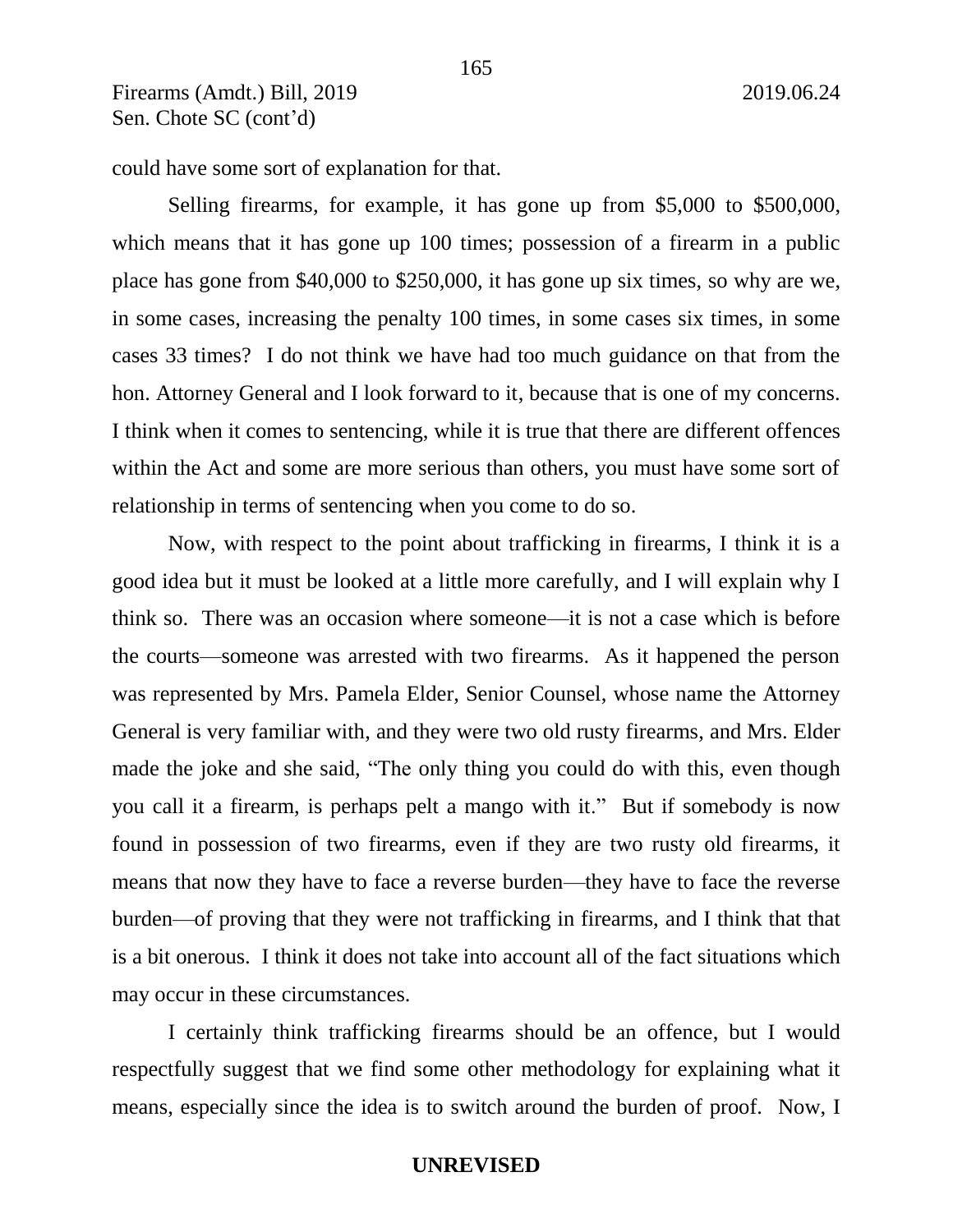think what we have also not mentioned in this when we talk about selling firearms, and so on, is we have not really taken into account section 9 which is proposed to be amended:

"Any person who sells or transfers a firearm or ammunition to any other person who does not hold or who is not exempted from holding a Firearm User's Licence is liable—"

—and so on. Well, I think perhaps there are things we could insert there, for example, the police officer or the soldier who rents or lends his service-issued firearm to someone to carry out nefarious activities, I think there should be some sort of accommodation or specific accommodation for that in the Bill, and that there should be a prescribed penalty for it. It may be that it is there but I have not seen it.

Now, the one sticking point or the big sticking point I have with this piece of legislation is the penalty for natural life, and the reason I have this difficulty is because, first of all, we have not been given any information about the demographic of our society which might fall into the category facing a penalty for natural life. I suspect because it is unlikely that you would find the over-60s with three convictions for firearm offences, I suspect that what we are looking at is we are probably looking at a group, primarily male, 18 to 30, and it means that if we have the imposition of this potential sentence we are removing a segment of our society and placing them into prison for their natural lives. I think that is disproportionate. I think the natural life sentence itself is disproportionate.

When you look at the academic literature that deals with natural life penalties, they essentially deal with murder, in one form or the other. And while it is true in the Asian countries you have the death penalty carried out for possession of narcotics, and that kind of thing, they also give natural life sentences to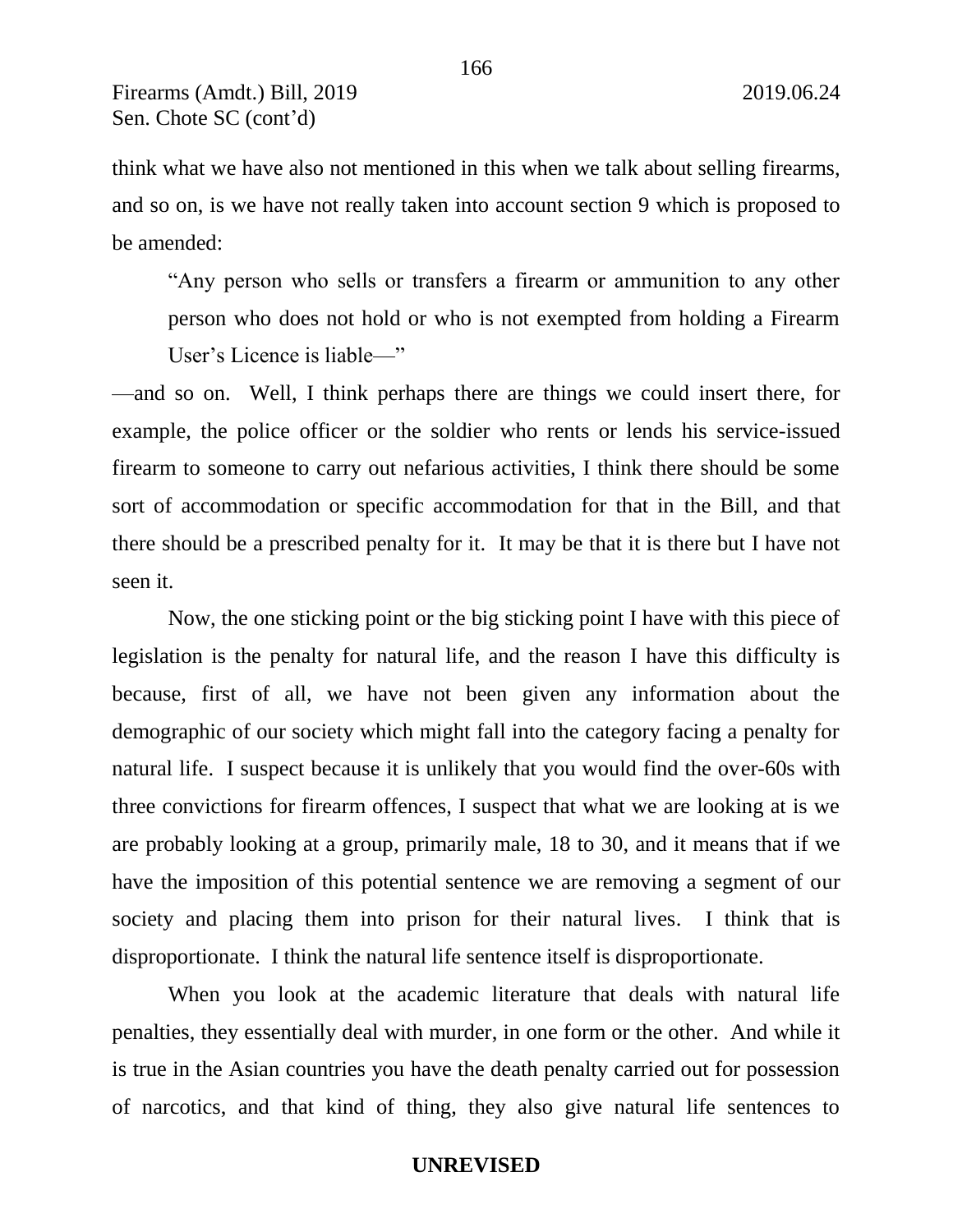juveniles, so I do not know how much guidance we can get from those jurisdictions.

167

**Hon. Al-Rawi:** Senator?

**Sen. S. Chote SC:** Sure.

**Hon. Al-Rawi:** Thanks. Just a quick one, just to remind you that in the Dangerous Drugs Act we also have natural life as well on our existing books, but I take your point and will pull some more Commonwealth precedents on it. Thank you for giving way.

**Sen. S. Chote SC:** Thank you. Now, the reason why this is something that we need to urgently address is because of the recent decision of the Caribbean Court of Justice in the case of Renaldo Anderson Alleyne, [2019] CCJ 6, and it was a full court of five. Now, essentially, what the court had to look at was the whole issue of sentencing. The facts are not so important, it was this man with a mental problem who threw two Molotov cocktails, killed people and the issue was whether the judges who sentenced him took the right things into account. But in considering the facts of the case, one of the things that the Caribbean Court of Justice had to look at was the issue of a natural life term of imprisonment, and the judges had some things to say. For example, if we look at, from paragraph 45 of the judgment they refer to the case of Hodgson where they say a sentence of that kind must come from a crime which is grave enough to warrant such an overlong sentence. And they also pointed out that you ought not to say, a Legislature ought not to say, to a judge or to a court what weight that sentencing judge should give to any of the objectives to be taken into account when sentencing.

So, I do not consider myself to be a specialist constitutional lawyer but certainly a little red flag went up in my head there. Are we talking about the possible infringement of the separation of powers? I would like us to be alert to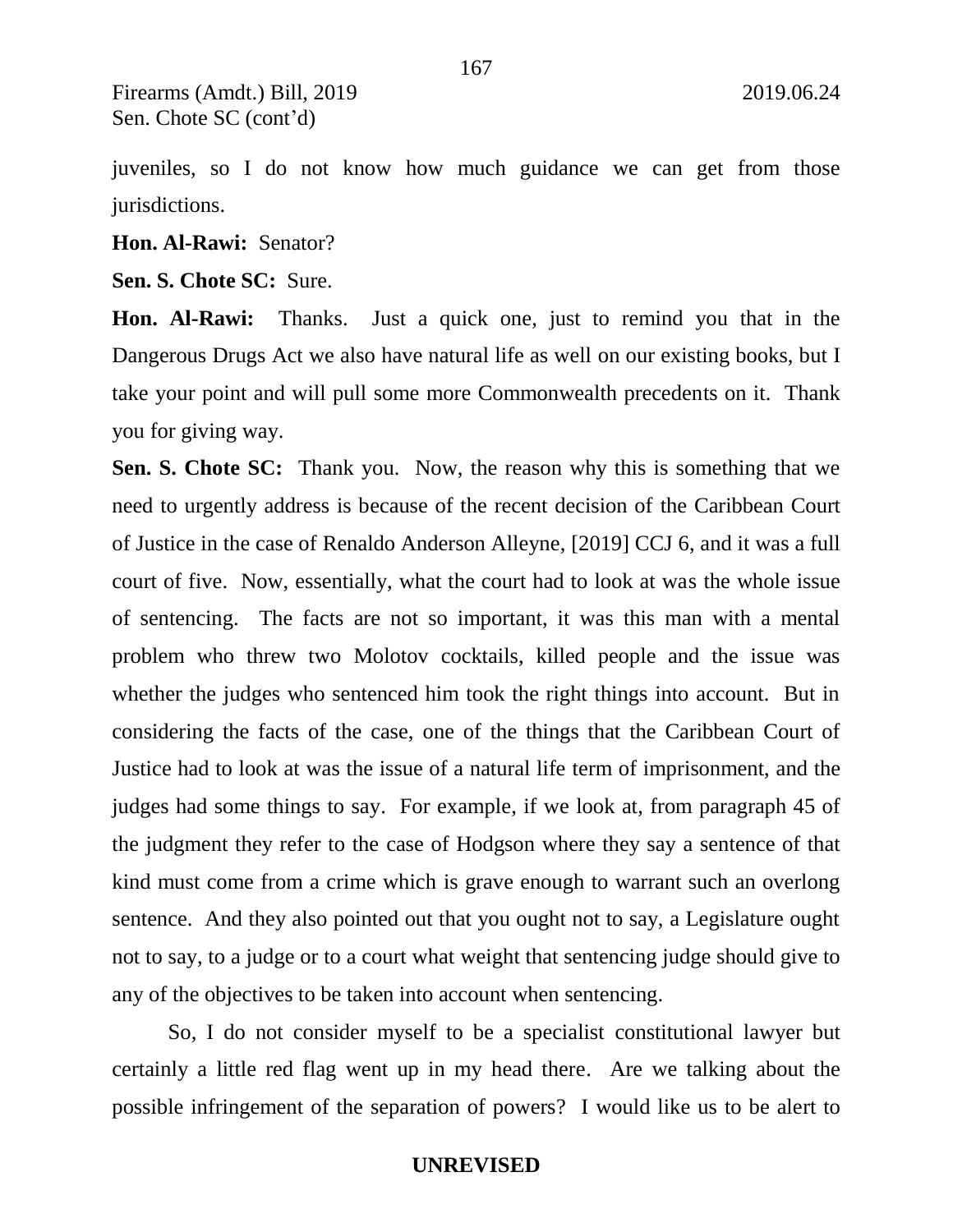that. In paragraph 48 of the judgment the Caribbean Court speaks of a case from the Ontario Court of Appeal; it is called Horvath, and what the Canadians say is that natural life sentences are usually given where you have a crime with unusual features of brutality.

Now, the Caribbean Court of Justice goes on to discuss this further and the judges point out that long ago—and they referred to the case of Foy in 1962, life imprisonment meant natural life and that was acceptable at that time. The Caribbean Court of Justice was of the view that that is not necessarily acceptable now and went on to try to verify what a natural life sentence means. And it turns out it means different things in different countries in the Caribbean. In our jurisdiction it usually means 15 to 25 years, although it has gone up to 30 and 35, and in other countries it has gone up to other numbers, but the fact is it is not fixed. But this is what the court had to say at paragraph 58:

"Sentencing is quintessentially a judicial function and is first and foremost an exercise of judicial discretion. That discretion cannot properly be exercised by non-judicial bodies."

And they were referring to the fact that when you sentence someone to prison for natural life it is an indeterminate sentence. True, under the Prison Rules of the 1800s they are supposed to get four-year reviews; well, that is a fairly new thing, but the Commissioner of Prisons does not have the power; having authorized the review the Commissioner of Prisons does not have the power to have this person released.

So, essentially, what we are doing is we are sending someone—a particular demographic—I am assuming it is 18 to 30, or thereabout, we are sending these people to prison to serve an indeterminate sentence. To me, it runs in the face of what we mouth out about restorative justice, and this kind of thing, because I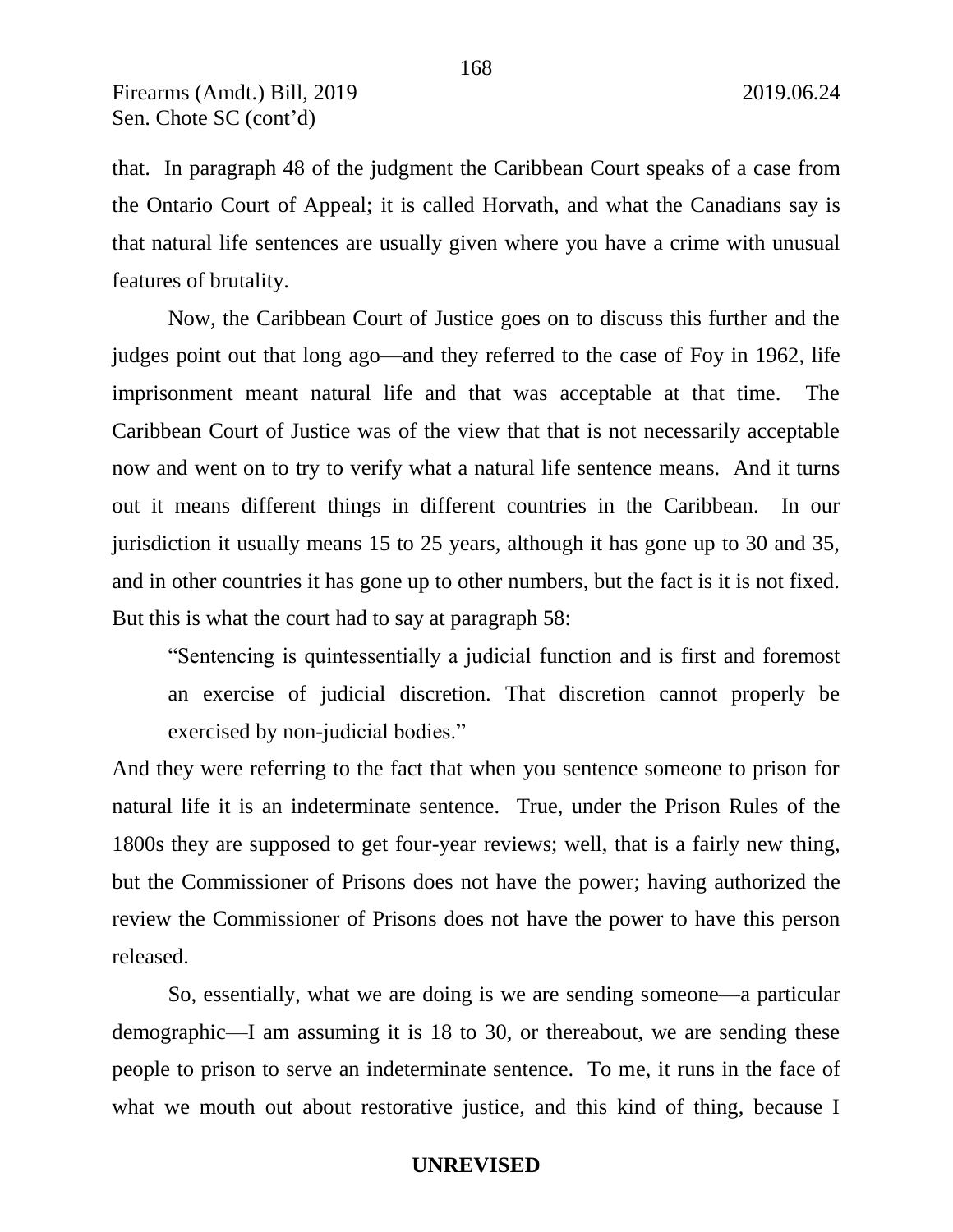would think the 18-to-30s would be an ideal group for you to try to have restorative justice initiatives used because it is possible that they may come out of jail and be able to contribute to society. So, it seems as though, in terms of principle, we are enacting laws which contradict each other in principle.

Now, I came across some interesting information as well in an article from Penal Reform International and it was a policy brief. It is on the Internet. It can be found, and that policy brief pointed out that women who are sentenced to natural life or life imprisonment, they suffer tremendously more than men because their studies found that the women are the ones who are likely to be abandoned in the prisons. They are the ones who are abandoned by their children, spouses, and, you know, other members of the family. They are least likely to have visitors in the prison, and even if they do courses, and so on, towards a learning and improving their skills it seems to be that there is no point to it because they are serving an indeterminate sentence. So it does not really lend much confidence to this proposition that we should have the imposition or the possible imposition of a natural life sentence.

Another thing that we could look at is perhaps two cases which came from the European Court, and cases of Vintner and Hutchinson, and there was some dispute as to whether this kind of legislation was inhuman and degrading punishment, and the cases decided differently. And when you look at the facts of the cases, the reasoning shows you why they were decided differently. Now, if there is a means whereby you can have some kind of proper review of your sentence then, as the English do, then it is proportionate. It is constitutionally proportionate. This legislation would be constitutionally proportionate, but where you do not have that then it would mean that you are really just taking a chance. If you receive a life sentence then you have to go before the Mercy Committee, and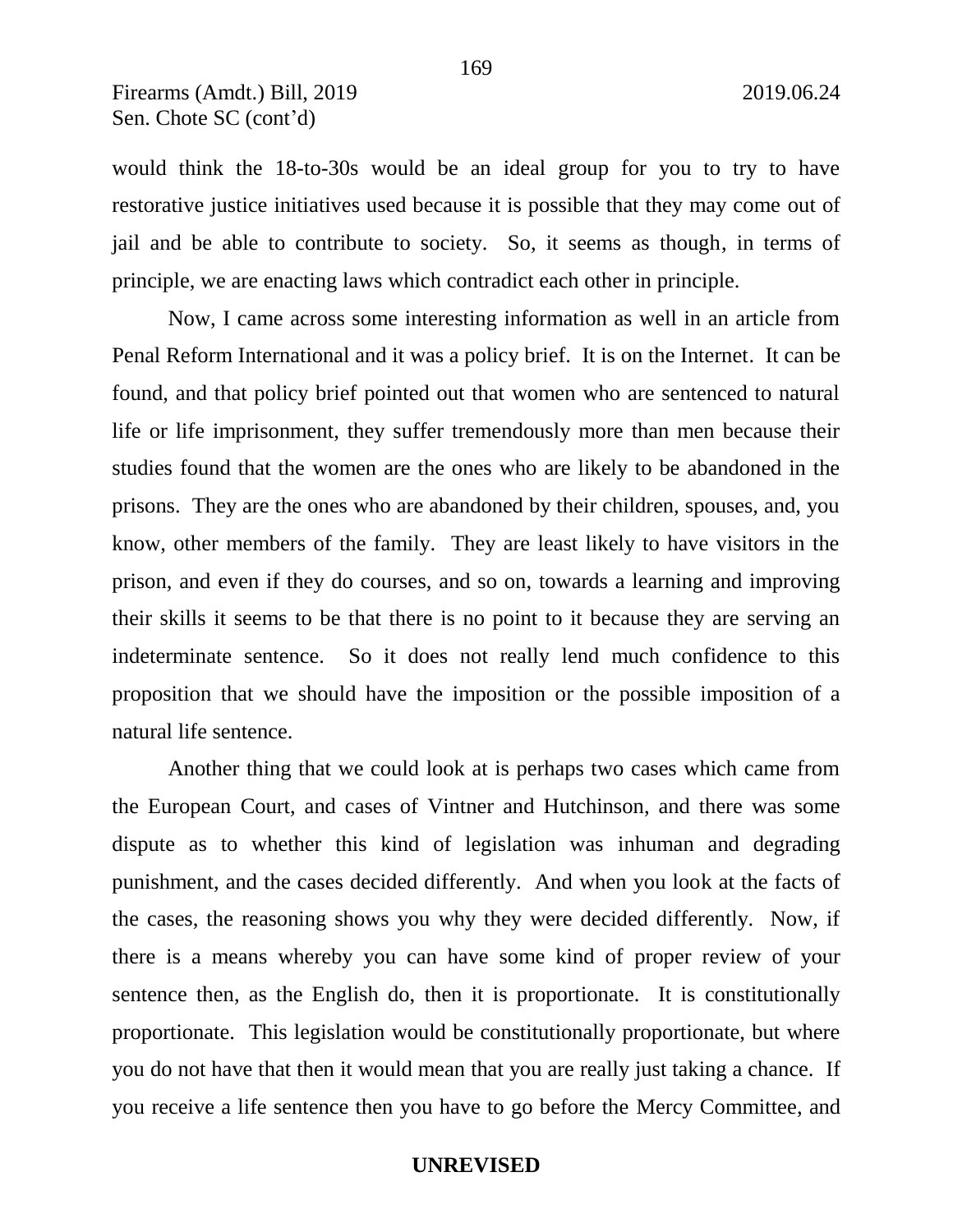we all know that that does not meet very often, and that is dependent on how many cases are placed before it and by whom.

So, there is too much uncertainty about the way in which this natural life sentence is going to be used, upon whom it is going to be imposed; and what I would have liked to have heard is that if there are territories which have used natural life sentences within similar constitutional frameworks to ours, is it that these countries intend that once it is three strikes you are out and you die in prison, or it is that it means three strikes, you get your natural life sentence but then you have some means of rehabilitation and eventually trying to reform yourself and come back out into society? Because, you see, when we talk about three convictions for firearms and ammunition, we could be talking about three old pistols, three sawn-off shotguns that a hunter has in the bush, or we could be talking about three high-powered weapons, so we are talking about different levels of criminals and we are not distinguishing in the sentencing framework how those people may be treated.

I think we would be better off if perhaps we look at it more simply, that is to say, we look at it in terms of increasing the sentences for these offences; we look at it in terms of broadening the scope of some of the offences and perhaps introducing some additional offences to the Act in addition to increasing the penalties. But, certainly, I think we are likely to be potentially stepping into the realm of affecting judicial discretion by laying out the penalties in the way in which we have, and I would be very cautious about that. And I also think that—I do not understand the justification for imposing a penalty for a firearm-related offence, or three firearm-related offences, which is the same as you would for murder because this is what you get, for example, under the murder felony rule—if you plead guilty you may get life in prison.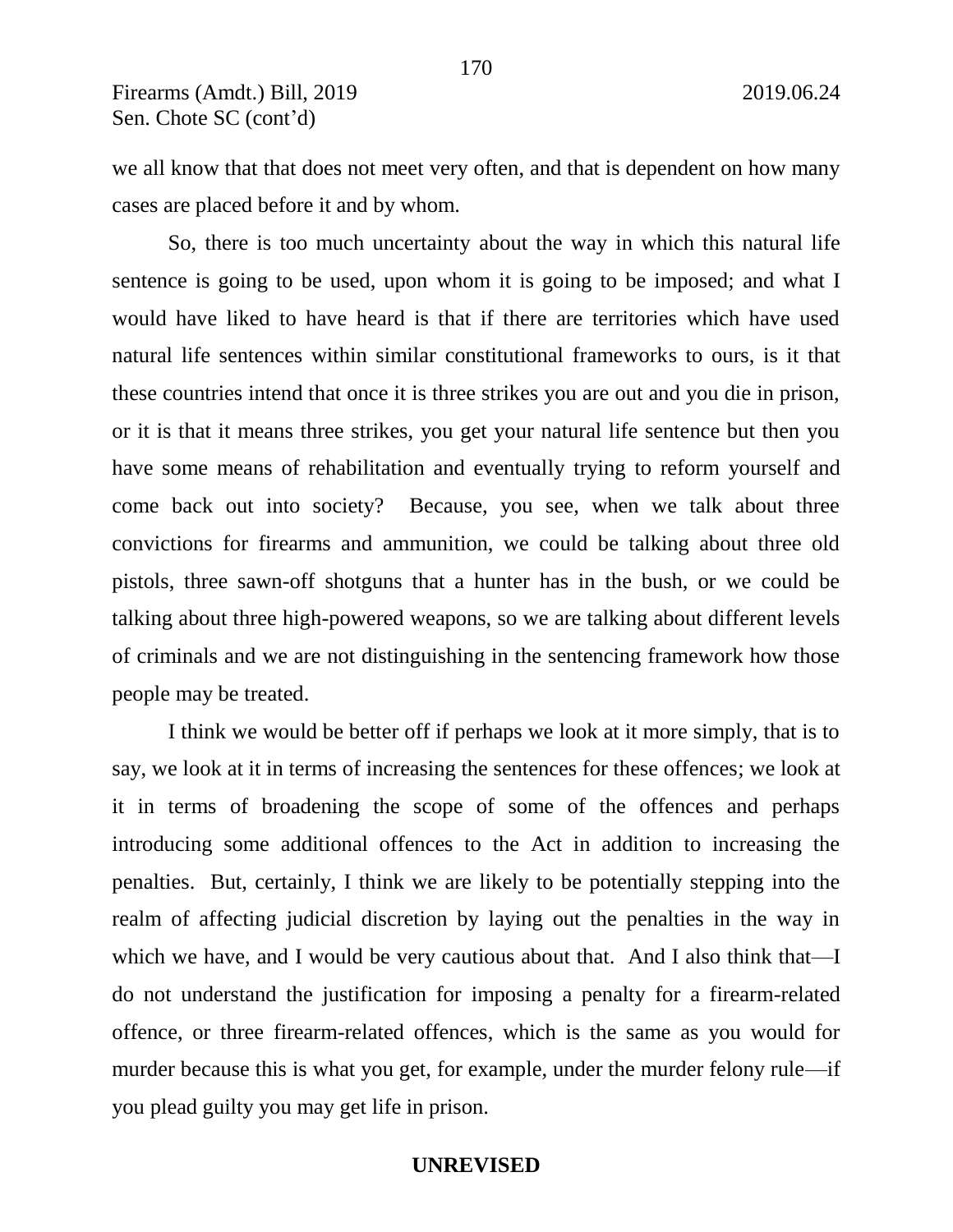So we are treating these offences as if they were murder when there are far, in my respectful view, far more serious offences; rape is just one that comes to mind, and we do not have that kind of discretion taken away from the Judiciary. Now, the other thing that troubles me with this is I would have wanted to hear, "okay, we have to draft it this way because, you know what"—the Magistracy or the judges, or whatever, or even if we put it in the context of the sentences: so many firearm cases came before the courts; first offenders, this is the range of sentences that they got; second offenders, this is the range of sentences that they got; third offenders, this is the range of sentences that they got.

What I would also like to know is whether the range of sentences was unacceptable, was the sentence appealed in any of those cases, because there is a right of appeal if it is unacceptable, and if so, what did the Court of Appeal say? That would give us, because we have sentencing guidelines drawn up by the judges themselves from the Judicial Education Institute; we have Sentencing Guidelines what do the judges say about how offences such as these should be approached? So I thought some data with respect to that—so how are the courts currently treating with firearm-related offences? Are they treating with them in an acceptable manner or in an unacceptable manner? And if in an unacceptable manner, by perhaps sentences are too light, and this kind of thing, well, then perhaps we should have some statistics to tell us how many, because, I think, as a population we need to know what kind of service is being offered to us when crimes are prosecuted.

So, Madam President, these are my few points. Much of what I have to say would perhaps be better served at the committee stage, so I will not trouble my colleagues in the Senate tonight with much more. I thank you for the opportunity to speak. [*Desk thumping*]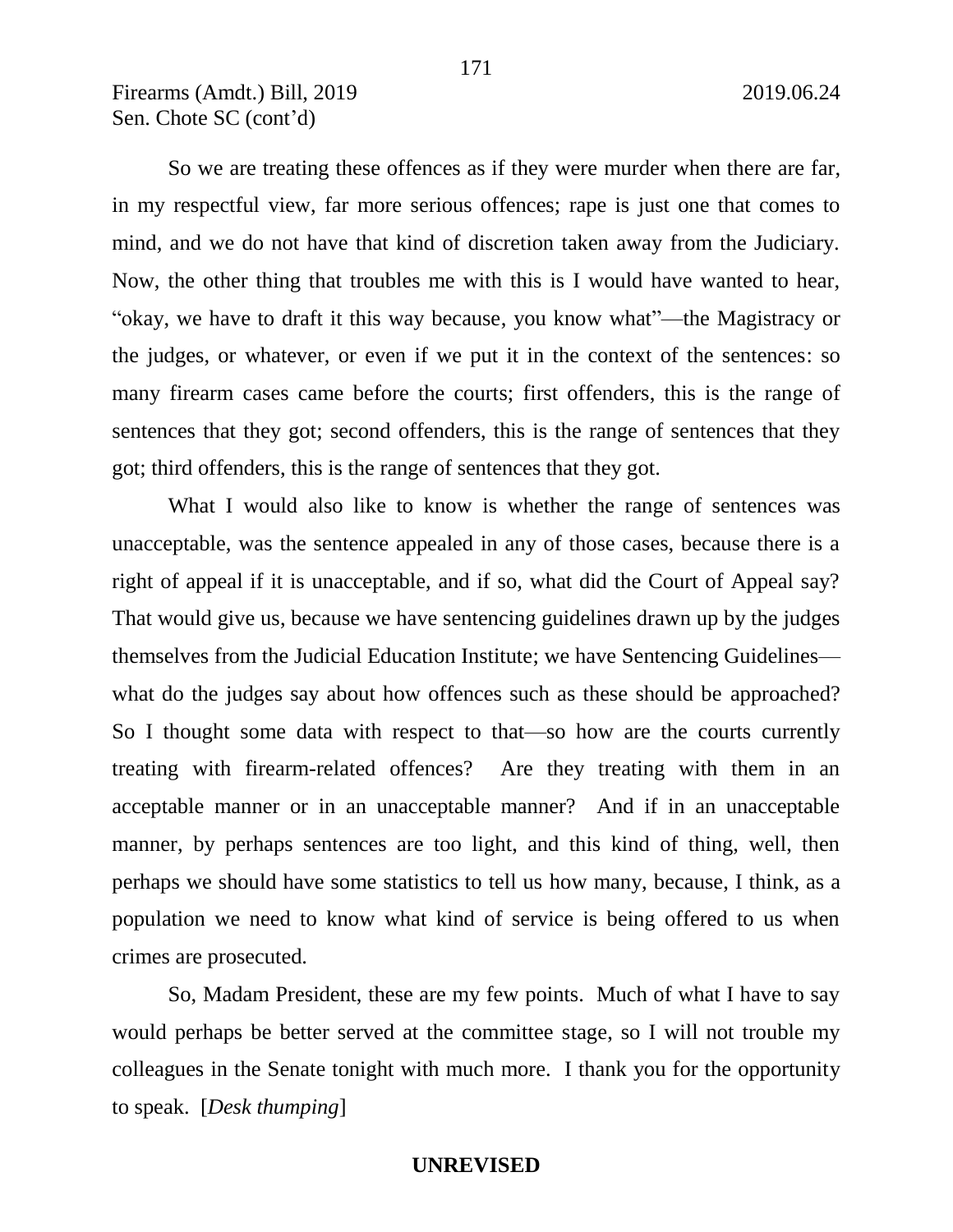## **Madam President:** Sen. Simonette.

**Sen. Garvin Simonette:** Madam President, thank you for the opportunity of contributing to this very important Bill entitled "An Act to amend the Firearms Act, Chap. 16:01".

Madam President, there is no gainsaying that guns and the havoc that illicit guns and guns even getting into the hands of those who are not licensed to use them are wreaking havoc in the society and are the cause of tremendous tragedy, pain and suffering of persons of all ages. Madam President, it is very instructive to consider all of the circumstances that could arise in relation to one who finds him or herself contravening the provisions of the Firearms Act and, of course, the provisions of the amendments being advocated for by the Government. That having been said—but for the new offence, which I will deal with shortly, the contraventions that carry with them, increased penalties, are contained in the principal Act, and indeed the principal Act is, in my respectful view, a very detailed and sophisticated code that governs the permissions to deal in guns, ammunition, weaponry and the like in a lawful manner in a regulated environment with imposing on those who are licensed, whether as firearm users or gunsmiths or firearm dealers to comply with a very rigid regime of regulation intended for the safety of the general public. So that our Firearms Act, in its incarnation from 1909 to its various amendments, exists today as of, in my view, superior item of legislation to that in many other developed countries, and we have no second amendment right as exists in the United States.

## **8.45 p.m.**

Indeed, Madam President, it is correct that the Firearms Act and the Bill that is being contended for today create a very detailed regime in the area of the dealings with firearms, both with regard to what constitutes the offences as well as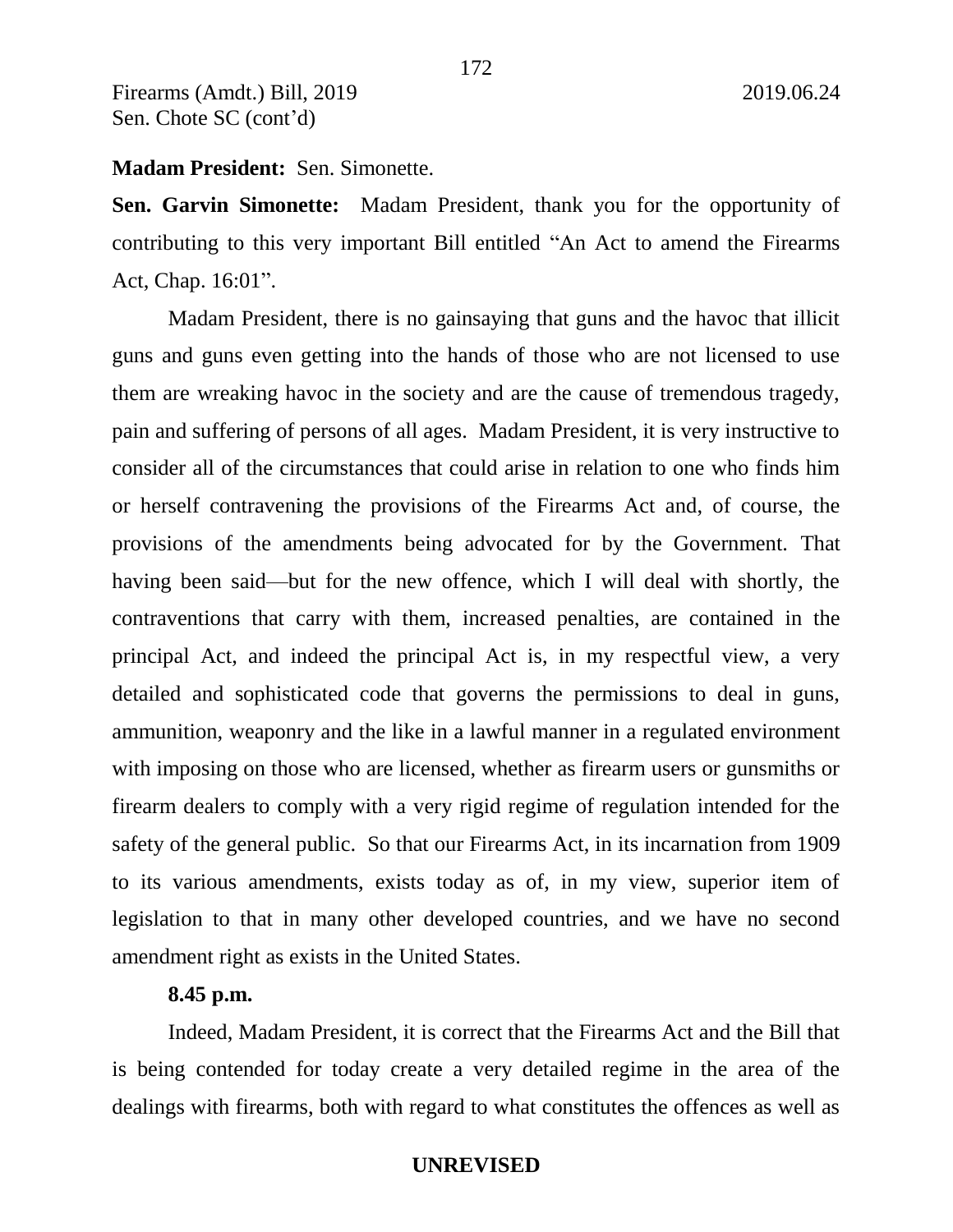what constitutes the obligations of those with the privilege to be licensed to either use, trade, repair firearms and dangerous prohibited weapons.

So that with the privilege comes the responsibility to comply with a very rigid, but advisedly so, regime of caretaking in dealing with these firearms. So that I do take a different view to that of my friend Sen. Sobers and to some extent to that of Sen. Chote in relation to the rigidity of the obligations placed on those who are entrusted with the responsibility to own firearms, to trade in firearms and, indeed, to repair and maintain firearms for those who own firearms under licence and the permissions given by the principal Act.

If you assume and you become entitled to use a firearm and to have a firearm, and to be trained in the use of a firearm, then you are vested with the solemn duty of ensuring that that firearm does not fall into the wrong hands, whether by negligence or by yourself taking some unlawful action to authorize, rent, deliver, trade, sell firearms that you are licensed to use. And if you are in a situation where you feel that you cannot abide by these rules intended for the protection of the general public, well then you have the simple option to return the licence, surrender the firearm or, indeed, to not apply for one at all if your inclination is so to do.

When it comes to the question of the penalties and the increases in the penalties, Madam President, I think that we have to stand back from it and take, not just a look at what may or may not be inconsistent, or what appears to be draconian. The fact of the matter is that this pandemic is really out of control in our country. It is very clear that those who are inclined to rob, to steal, to take engagements to assassinate people, are now resorting to the use of firearms and, God forbid, that prohibited weapons as defined in the principal Act emerge as some kind of resort of criminals as well. But those who have been running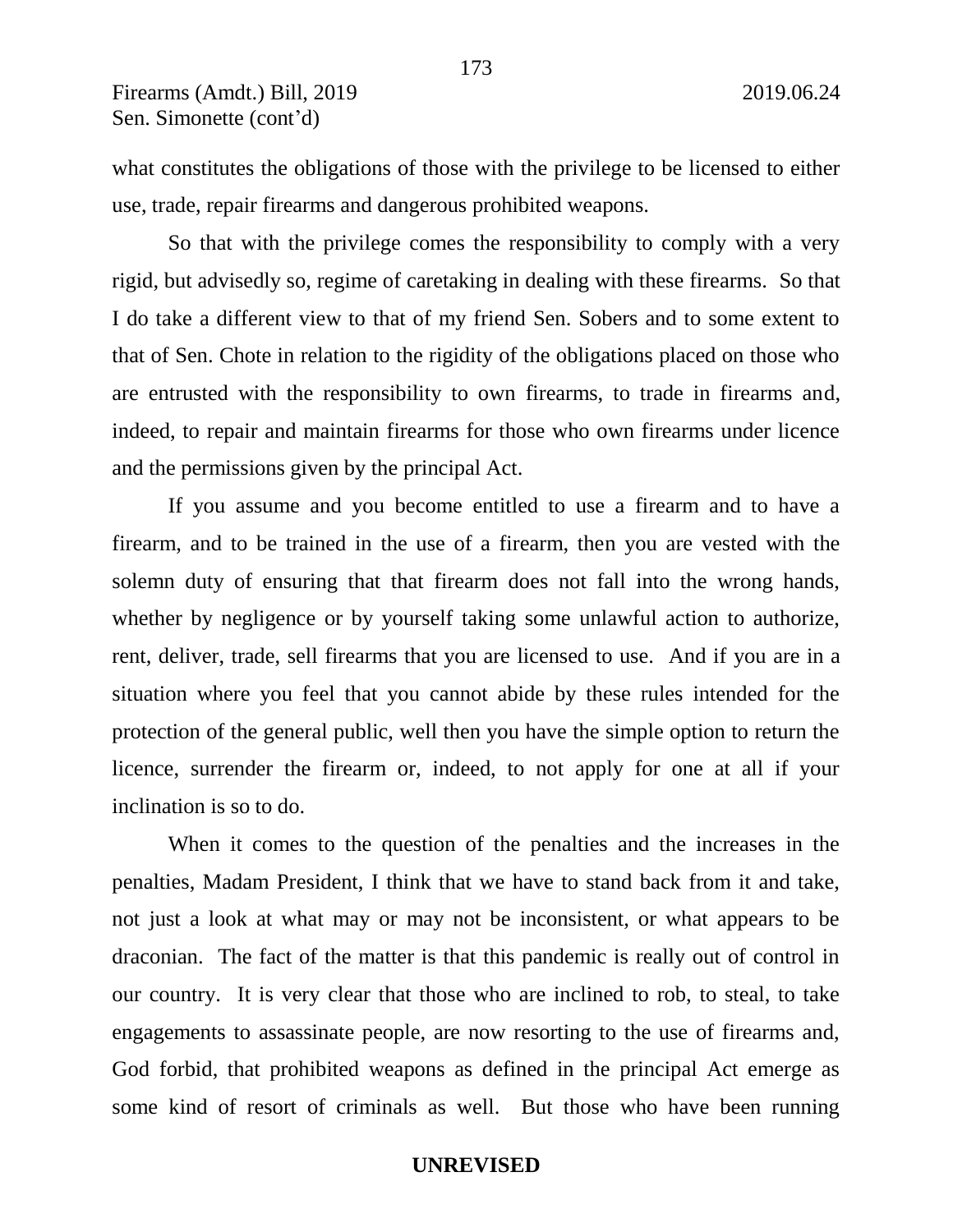mayhem, as is now being said, almost as though it is as natural as having a Coca Cola on a hot day, resorting to firearms and guns as their weapons of choice. So nobody "pelting big stone" again, nobody even using a knife to stick to your throat, shoot somebody. As is known quite plainly, it is now even rumoured, that as little as TT \$500 can purchase a commitment to take a job to assassinate a human being.

What are we to do? Are we to sit back and deliberate that, well, the penalties have clearly not dissuaded this kind of activity or just to stand? Are we to do nothing because we must fix the forensic centre first, we must fix the detection rate first, we must get this right and that right before we take action to intervene? That cannot be correct, because we have taken action to intervene. We have taken action to speed up the pace of criminal trials. We have taken action, with difficulty, in persuading those on the other side on the Opposition Bench, to support, of getting rid of this anachronistic Victorian preliminary enquiry that all manner of my colleagues at the Criminal Bar abuse in ways to just delay, filibuster and stretch out the length of criminal trials. And the whole area of criminal justice now we know and accept, each and every one of us, if we are to be honest with ourselves, is completely out of step with instilling any respect for the law.

So I am fully in support of this Bill that takes a step in the area of guns and ammunition and prohibited weapons, to send a very firm message to wrongdoers that if you transgress you are going to be punished, you are going to have to be exposed to considerable jail term, and you need to also put your hands in your pocket and pay fines that are now truly punitive, as opposed to derisory. That in the whole context of the criminal activity in the country, pay the fine, steups and walk away and repeat offend and cause tragedy to someone or other or numbers of families.

Madam President, the mayhem is not just amongst the misguided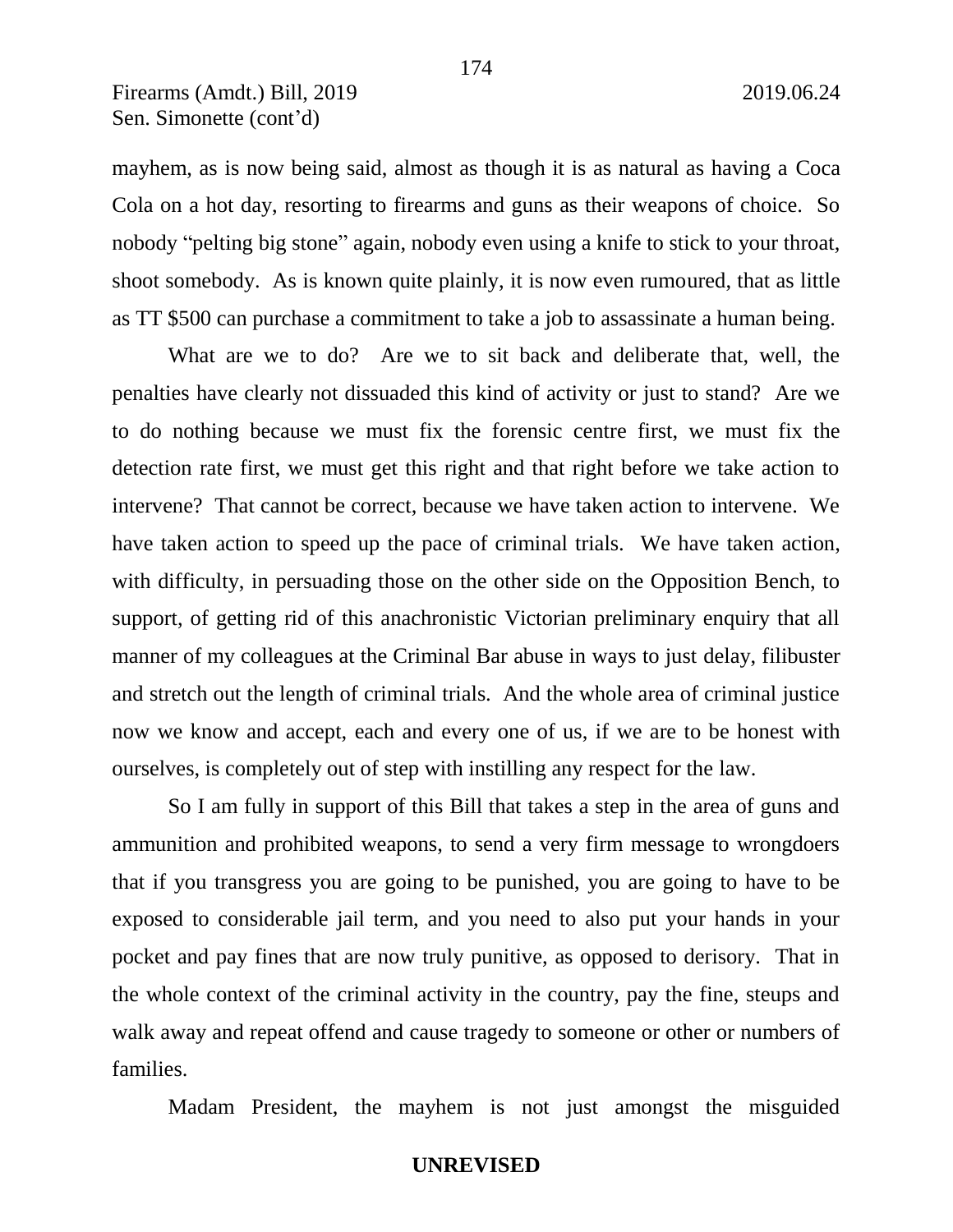eliminating themselves, and by that I refer to the gang warfare in the country. We are too often seeing that young children, innocent mothers, innocent fathers, are being caught in the crossfire of this ridiculous wanton use of guns in our society. Something has to be done, and this Government is of the fortitude to intervene to do something about it. I certainly urge those on the other side, and I am grateful for the contribution made, mainly sober contribution, by my learned friend, Sen. Sobers—

**Sen. S. Hosein:** No pun intended.

**Sen. G. Simonette:—**but I urge that we all reflect on what we are here to do and on the realities of what is taking place in our society. The statistics of how judges have dealt with it, of how judges may be dealing with it, of what the views are in relation to judicial discretion, are all well and good. Those are not comments that are nonsensical. But do we have the time in these circumstances to peruse each and every cranny of deliberation? Respectfully we do not. We have to do the best that we can. We have to act, we have to intervene. Yes, we can reflect. We can look at the statistics and determine whether there is a disproportionate number of our young men who are going to be affected by this, but at the same time of trying to assist in programmes and in initiatives that sway those away from crime, we need to send a definitive message to the hardened ones who perhaps are beyond restoration.

I say that with a sad heart, because it is correct that we are seeing more and more young, urban males embroiled in this very, very damaging practice and criminal wanton gang activity, et cetera. But it has gotten so hardened in our country that bringing it back is going to be tremendous work on all sides: on the sides of the Government in creating alternative opportunities to that of crime; on the sides of the schoolteachers in trying their best to impart knowledge and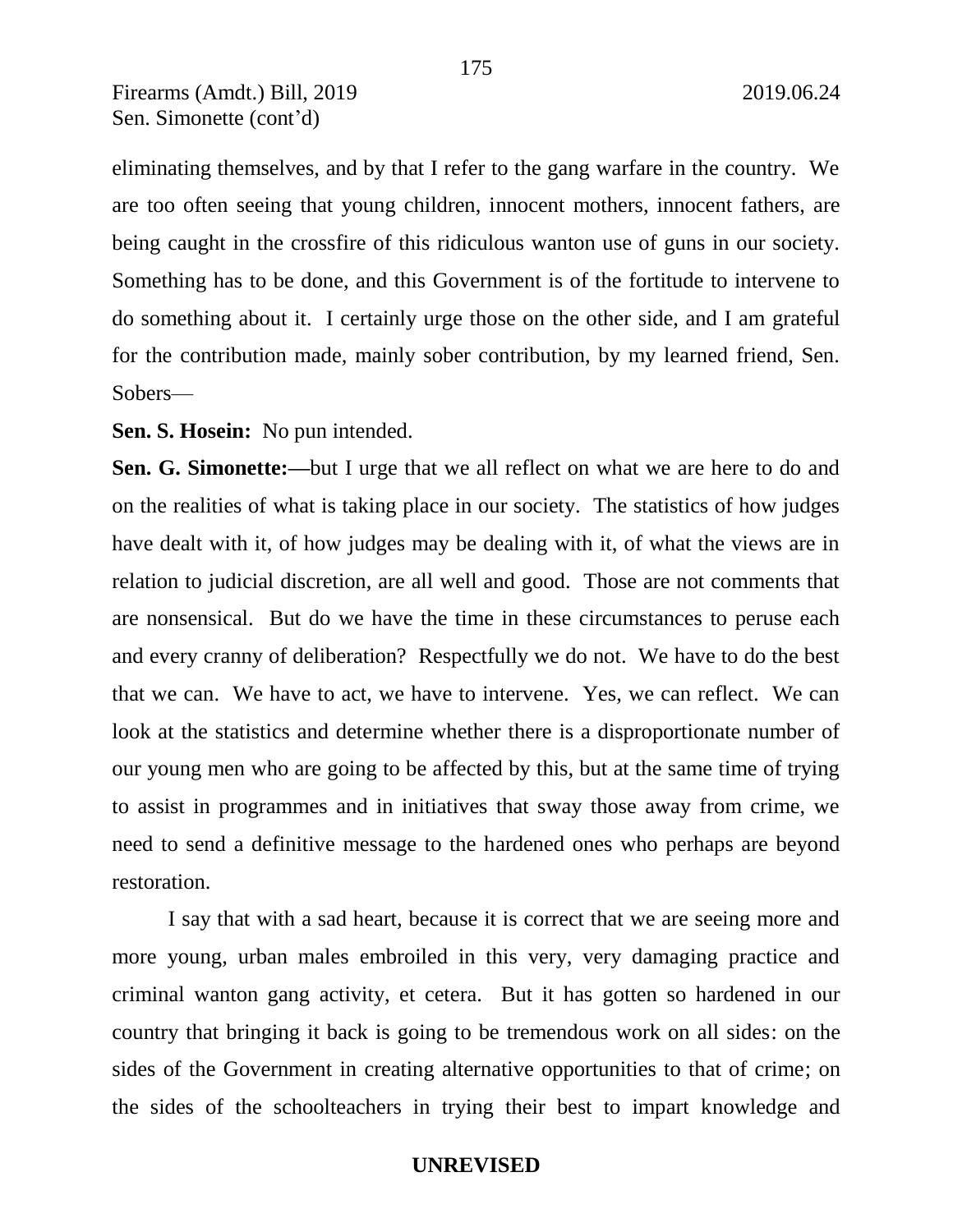learning to the young ones; on the part of parents who are called upon, even by this type of intervention, to reflect on how they parent and how they intervene in the discipline of their children.

176

Madam President, to comment briefly on sections of the Act and on one or two of the themes of the amendments, the Act is in fact not overly complex. The principal Act contains the regime and the regulations for compliance, and that creates the offences that are being now addressed by way of increasing the penalties and the terms of imprisonment.

In relation to the new offence created of trafficking, which is clause 6 of the Bill, creating the new section 9A, the section deals with not just two or more firearms, it deals as well with those who have in their possession prohibitive weapons for the purpose of trafficking the firearms. Again, one has to ask the question: If you have two or more firearms that are old and rusty, that are inoperable, is the person with the duty to lay a charge really going to just proceed to lay a charge in the circumstances as Sen. Chote has indicated?

**Hon. Senators:** Yes.

**Sen. G. Simonette:** That is my first concern. I am not a criminal lawyer, but I ask the question.

The section is aimed at those who have in their possession two or more and/or prohibited weapons. I want to suggest, Madam President, that the amendment is appropriate in the light of what has been observed in the general criminal community of the sale and renting and importation into the country of illegal arms and ammunition. It was not an offence under the principal Act, and I think that it is in all of the circumstances proportionate.

In relation to the regime of increased penalties for those who are repeat offenders, what is the Government to do? What is the Government to do when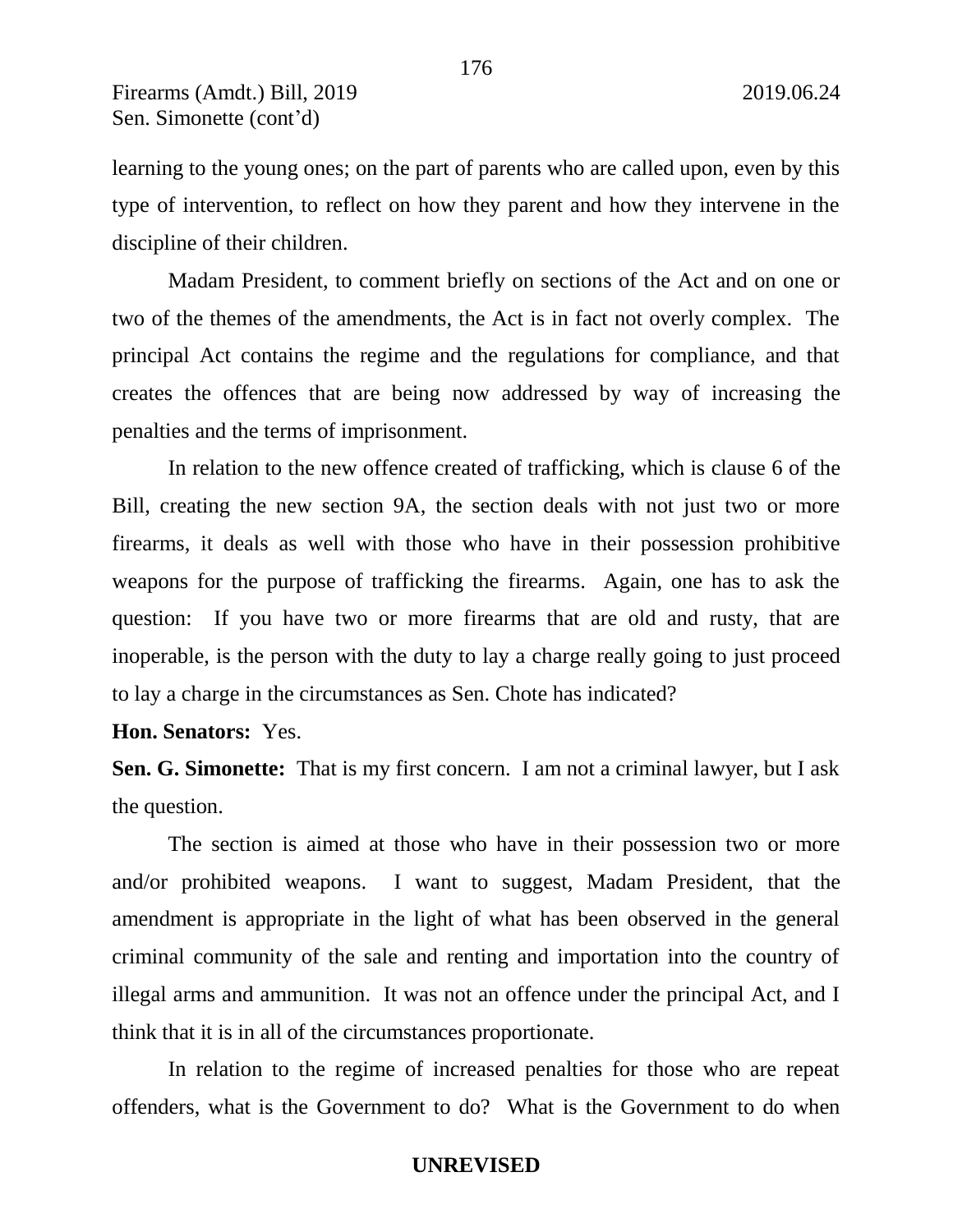persons who determine to ground themselves in criminal activity come before the courts on a third occasion? I think that the increase of the penalties, the increase of the terms of imprisonment in relation to that modus adopted by the Attorney General can only be proportionate, in terms of dissuading those who are inclined to repeat the transgressions for which they have been convicted on earlier occasions. So I support that regime of ramping up, as it were, the terms ascribed to third time offenders.

Madam President, to run through the offences in terms of assessing the proportionality of the approach being taken by the Government, the amendments to section 6(3) is fairly clear. If you do not hold a Firearm User's Licence you are not permitted to purchase or to have a firearm in your possession.

The original fine on summary conviction of \$15,000 is increased to \$500,000 and imprisonment of eight years to 15 years. On conviction on indictment on the first offence, from 15 to 20, and on conviction on indictment of a second offence, imprisonment up to 25 years. I could see nothing disproportionate about that. You are in possession of a firearm without a licence, you are not authorized to have a firearm, how do you then explain being in possession of that firearm?

The amendments to section  $6(3)(b)$  of the Act, as contained in new subsection (3), deals with the prohibited weapons. And of course the definition of "prohibited weapon" includes any artillery or firearm, grenade, bomb, missile or element capable of noxious explosion, aka "chemical weapons". On summary conviction, up from \$75,000 to \$1 million. Imprisonment has remained, it would appear at 15 years for conviction on indictment, 20 years, and on conviction on indictment for a second offence up to 25 years.

The objection that my learned friend, Sen. Sobers, raised to clause 4 in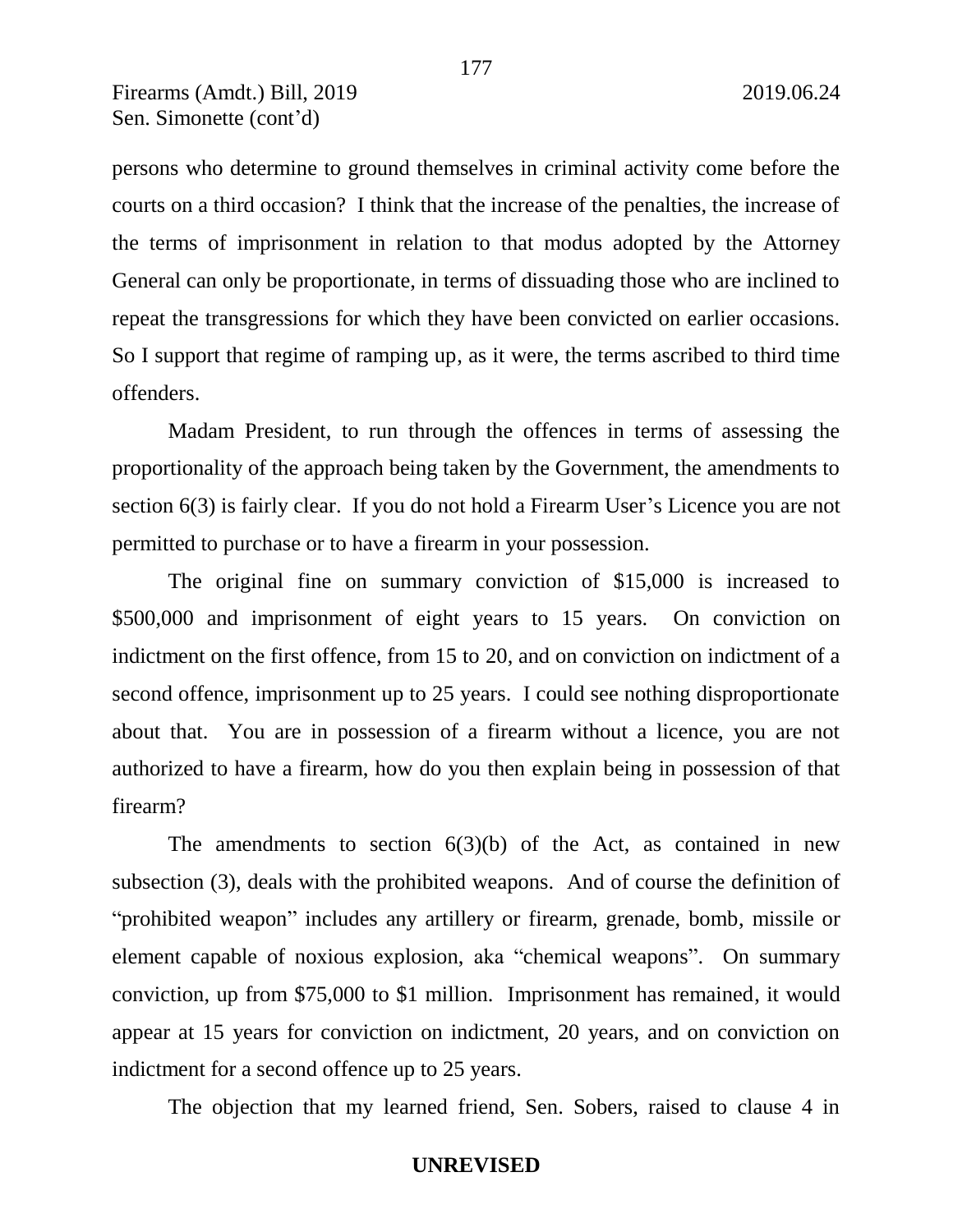relation to the amendment to section 8, I think is one of the sections that underscores the obligations that come with the privilege of having the Firearm User's Licence. If you have the Firearm User's Licence I am afraid you maintain, in a public place, you keep your licence, whether it is in booklet form, on you. You do not do that, well then face the penalty in that regard.

In relation to the amendments to section  $9(1)(a)$  contained at clause 5 of the Bill, again, the authorization to sell and trade in firearms is pursuant to, I believe it is called a "Firearm Importation and Sale Licence". If you are selling and transferring firearms without that authorization well then clearly you are committing an offence in any event, and worse off if you are selling the firearms to those who are going to be using them for criminal activity. And that relates to offences in relation to gunsmiths that are repairing firearms, adjusting them, creating sawn-off shotguns, et cetera. Again, if you are in that activity, what other enterprise are you engaged upon but assisting potentially in some criminal endeavour of one sort or the other, God forbid ending in actual physical maiming and damage to human beings.

Clause 5 amends section 9(2). Again, in relation to the responsibility that comes with having a Firearm User's Licence. If you have the permission, the responsibility comes with being sober at all times and refraining from being impaired whilst you are in possession of a firearm. What is objectionable about that? Because you equally can cause irreparable damage to human beings in indiscriminate use of your firearm while you are not of sound mind or of sober mind.

I am sure the Attorney General will deal with the suggestion made by Sen. Sobers, but police officers, defence force officers and customs officers who engage in the illegal use of their firearms ought to face the penalty being recommended.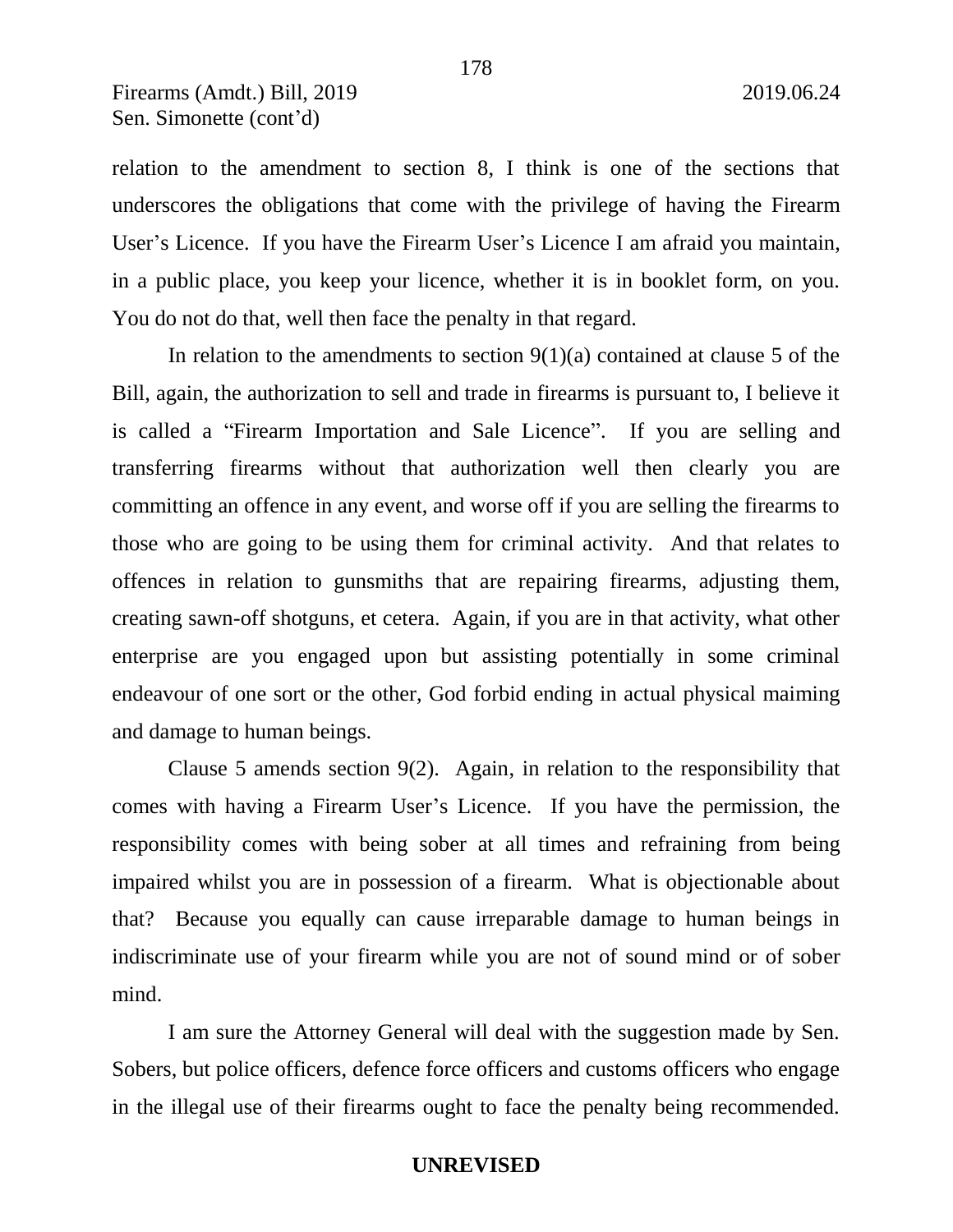Again, their position of greater responsibility being officers of law and defence imposes that higher duty on them to act with probity and to act within the law. You transgress, I think you ought to pay.

Again, possessing—clause 7 which amends 10 of the Act—possessing ammunition or firearms with an intent to sell for the purpose of the commission of a crime. I think that there could be nothing objectionable in increasing the fine from the derisory \$15,000 to \$750,000 and imprisonment from five to 15 years. That is on summary conviction. On conviction on indictment, the sentence is increased to 20 years.

Discharging a firearm or ammunition on or within 40 metres of any public road or in any public place—again, this is an amendment to section 11 of the principal Act, and section 11 is not amended in terms of the exceptions provided for in section 11.

**Madam President:** Sen. Simonette, you have five more minutes.

**Sen. G. Simonette:** Much obliged, Madam President.

The amendments to section 14 of the Act are indicative of again what I have been saying on the responsibility that comes with the privilege of being permitted a Firearm User's Licence, and that is section 14 is amended by clause 13 where a licensed holder who contravenes any of the terms or conditions of the licence is liable on summary conviction up from \$300 and imprisonment of six months, to \$50,000 and two years.

Now, Madam President, when we talk of the privilege, the licensed firearm user is required to comply with the terms and conditions of the licence. In essence and summary, those terms and conditions require the firearm user to licence holder to register with the police his permanent address to ensure that if he is leaving the country that he lodges the firearm at the nearest police station. If he is keeping the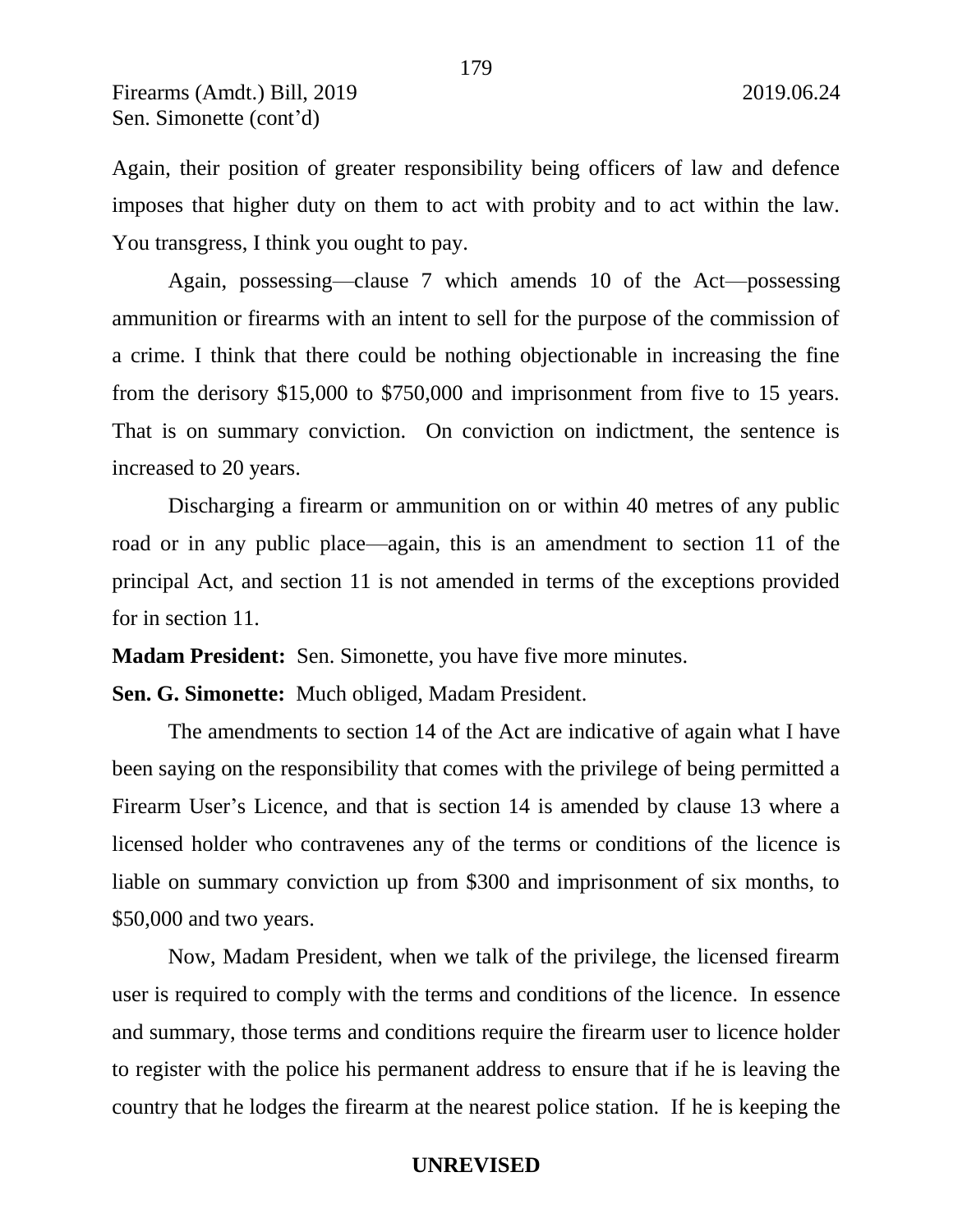firearm at his home, to have it in a secure and safe place, amongst others.

Madam President, there could be nothing disproportionate in holding a negligent or non-compliant firearm licence holder to account for such noncompliance for negligence. And accordingly that provision in my view demonstrates the proportionality and the balance that we seek in creating and ensuring that the responsibility of those who are given the privilege are held to answer for any transgressions that themselves could cause a firearm to fall into the wrong hands causing of course serious damage, pain and suffering to others in the society.

Section 15(3) is amended by clause 14 where the manufacture, assembly or conversion of firearms or prohibited weapons is treated with by an increase in the fine from \$40,000 to \$1 million on summary conviction, or 15 years, on conviction on indictment to imprisonment of 20 years, on conviction and indictment for a second offence, 25. And lastly I come to the issue of the third offence in the third term of imprisonment for conviction on a third or any subsequent offence to the remainder of natural life.

Again, Madam President, the observations of my friend, Sen. Chote, are not nonsensical, but what are we to do in the circumstances when the transgressions are of this very serious nature? In this instance which I use as the example of the—

**Madam President:** Sen. Simonette, could I just interrupt you to apologize. I gave you the wrong time. You actually finish at 9.20. [*Laughter and crosstalk*] Sen. Simonette, you now have five minutes remaining. [*Laughter*]

### **9.15 p.m.**

**Sen. G. Simonette:** Madam President, much obliged. [*Laughter and crosstalk*] **Sen. Rambharat:** "Gih dem, Simmo, gih dem".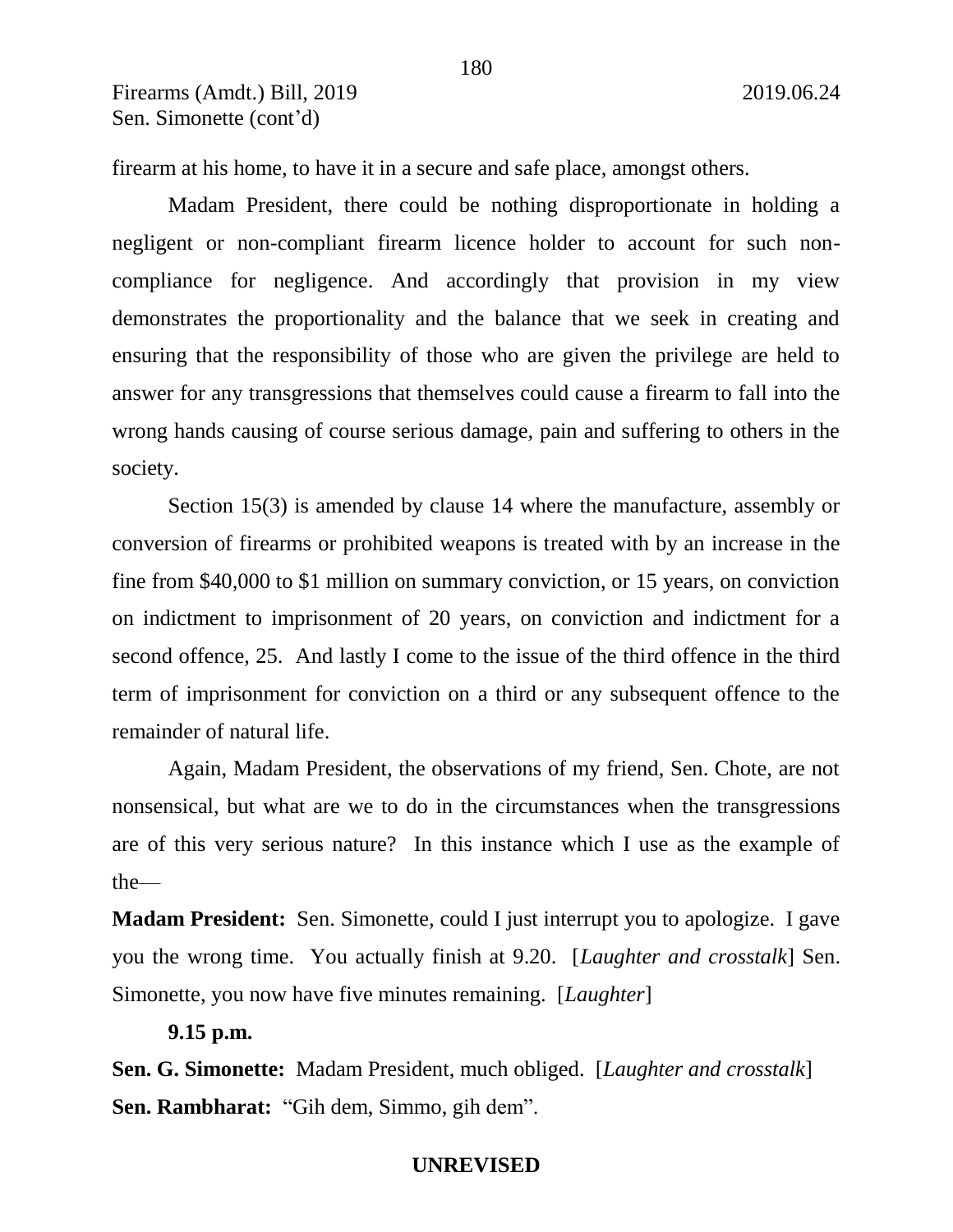**Sen. Sinanan:** Good contribution, take a next five.

**Sen. G. Simonette:** Madam President, the question of the natural life term in the instances in which it is being contended for relates to, in my respectful view, the more grave criminal activity in the amendments suggested— manufacturing and assembling of arms without a licence well indicates that such activity could be in furtherance of deep-seated activity of that nature. You are only—well, not that you are only—the maximum term comes after your third conviction or upon your third conviction or subsequent offences. In relation to the—and it applies as well to, Madam President, to the manufacture of prohibited weapons—I cannot see an objection to such a sentence to somebody who engages in making bombs or chemical weapons.

In relation to the other instances in which—and that is in relation as well, Madam President, to other offences under the clause treating with manufacturing of ammunition, firearms and prohibited weapons. So that I believe that the penalties for the third strike apply to the more serious offences, and are indeed not as objectionable as Sen. Chote would have made out.

Madam President, if we fail to act, we ought to prepare to continue down this slippery slope of wanton murders and carnage in our society at the hands of those who choose to use firearms and ammunition in the carrying out of their criminal activity. No right-thinking member of our society, Madam President, I believe will object to the intervention that is being taken now by this Government, to send a very strong message to the criminal element that, being found engaging in these activities could well result in serious financial pain and, of course, terms of imprisonment that will deprive you of your liberty for considerable periods of time. Wedded to the improved speed of criminal trials, I am confident, Madam President, that we will see in the medium term a reduction in this type of mayhem.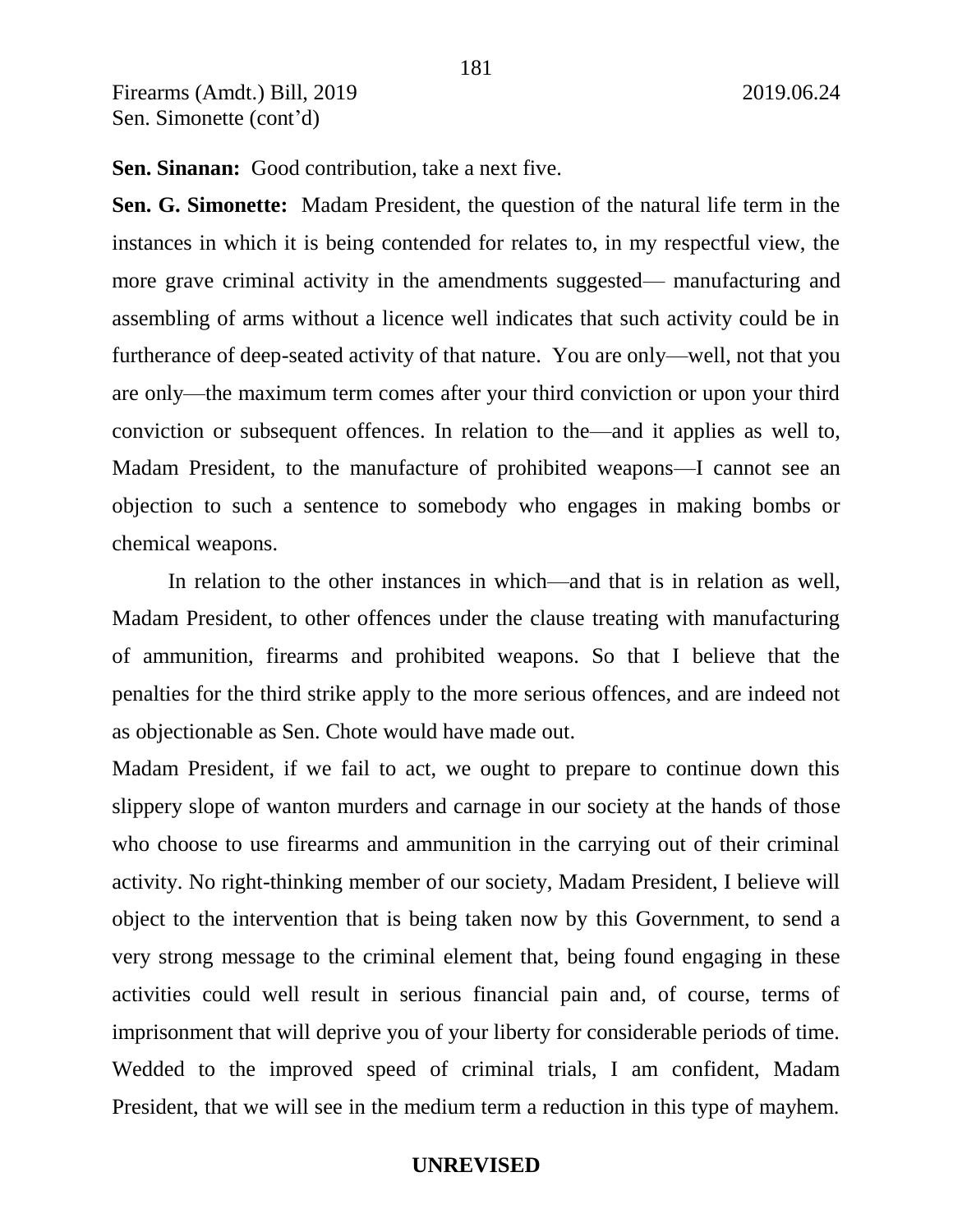And I thank you, Madam President. [*Desk thumping*] **Madam President:** Sen. Hosein. [*Desk thumping*]

**Sen. Saddam Hosein:** Thank you very much, Madam President, for allowing me to join this debate at this very late hour. And I join this debate on the Bill which is a Bill to amend the Firearms Act, Chap. 16:01.

And, Madam President, this particular piece of legislation is one of the most used pieces of legislation in the court and also in the Parliament, and if you look at legislative history of the particular Act of Parliament, you would have seen that it was amended over approximately 10 times before, this now being the  $11<sup>th</sup>$  time this particular piece of legislation will be amended.

And, Madam President, when you look at how a Bill is introduced and passed into the Parliament, there must be some identified mischief or there must be some issue or problem in which the legislation is seeking to address. So in this particular instance, when you look at the Bill, taking it is a whole on a macro level, you will find that this particular piece of legislation is increasing the fines of various offences that are criminal offences under the Firearms Act which are statutory offences and introduction of the new offence called the trafficking offence in firearms.

And when you look at most of the fines and also the imprisonment that were increased in the Bill, you would have seen that there were exponential increases in certain circumstances. And I will go through, Madam President, some of the statistics that I have in my possession and that were provided to me on the last occasion by the Attorney General when we did the Bail (Amdt.) Bill.

And, Madam President, when you look at the statistics you will find it very frightening because firearms in this country have become one of the most used, most convenient, most accessible and for the criminals, one of the most effective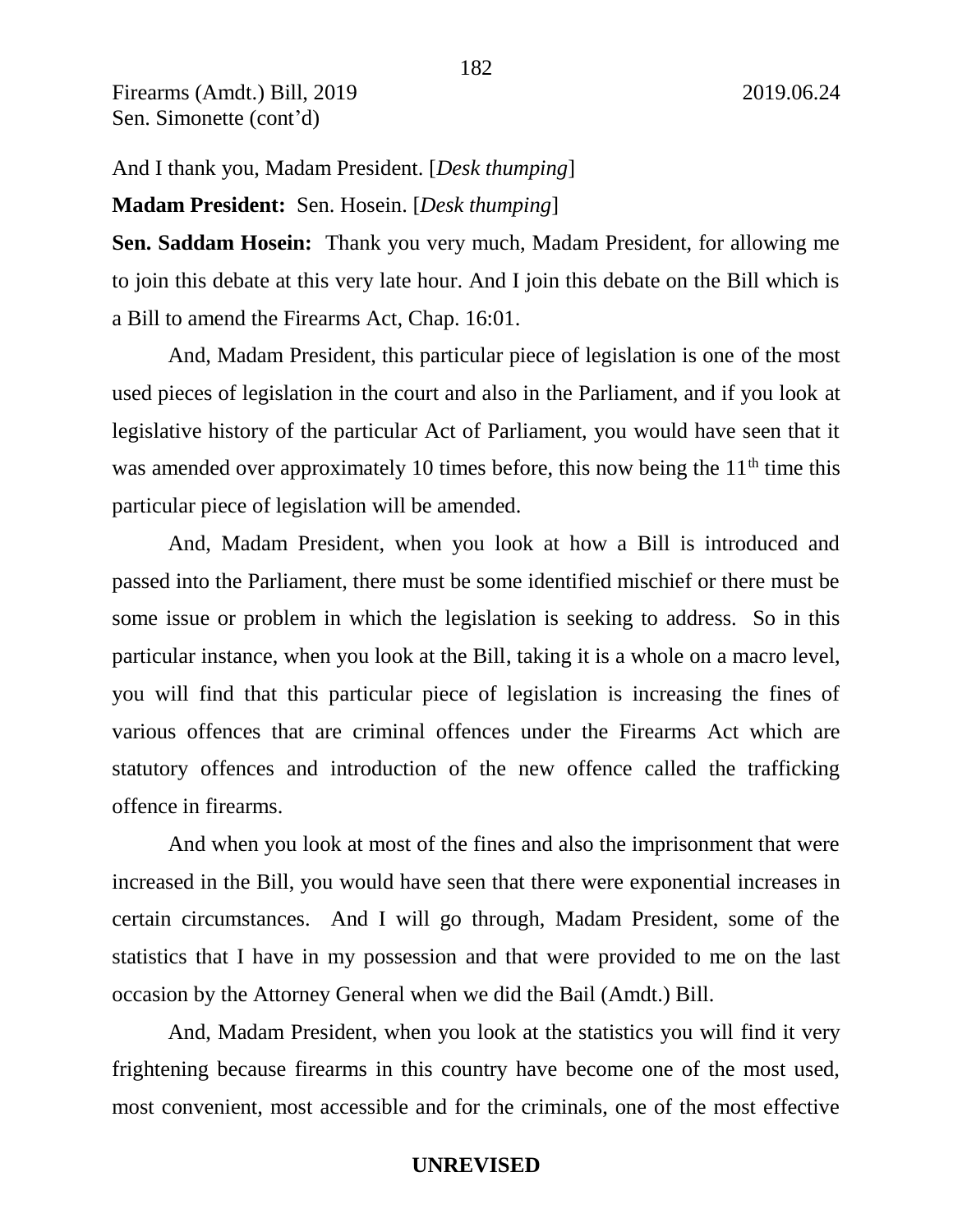tools in which they can commit or commission of any particular offence.

And when you look at the statistics from 2009 to 2019, a 10-year period, you would have an increase in the amount of firearms that are found and seized for this particular period. In 2009, there were 390; 2010, 382; 2011, 425; 2012, 420; 2013, 465; 2014; 585; 2015, 691; 2016, 765. Madam President, 2017 was the highest number, reaching 1,064; 2018, 988; and for the few months in 2019, 212. So for a 10-year period you have found and seized 6,387 firearms; now that is totally unacceptable especially in a democratic country like ours.

And these firearms were disaggregated into various categories, and they would have included revolvers, pistols, shotguns, homemade shotgun, rifle, trap gun, flare gun, machine gun, sub-machine gun, other types of firearms and air rifles.

So, Madam President, you will well appreciate the sophistication of some of these criminals when they commit offences, that certain firearms that are used in the commission of offences are what you will find in other parts of the world where wars are being fought, that are finding itself here in Trinidad and Tobago. And as Sen. Seepersad correctly pointed out, that Trinidad and Tobago is not a manufacturer of firearms. So therefore, we must address the issue or the problem. Well, where do these firearms come from?—because they clearly cannot come from Trinidad and Tobago.

Madam President, we are at a time where our borders are very porous, and that is an issue that I will also address later in by contribution, but while I am on the issue of the statistics we have found, as I mentioned earlier, 6,387 firearms in a 10-year period, but let us look at the performance of the court system when dealing these firearm offences, because this Bill that we are dealing with right now is not for the police, you know, this Bill is for the courts. This is the discretion and the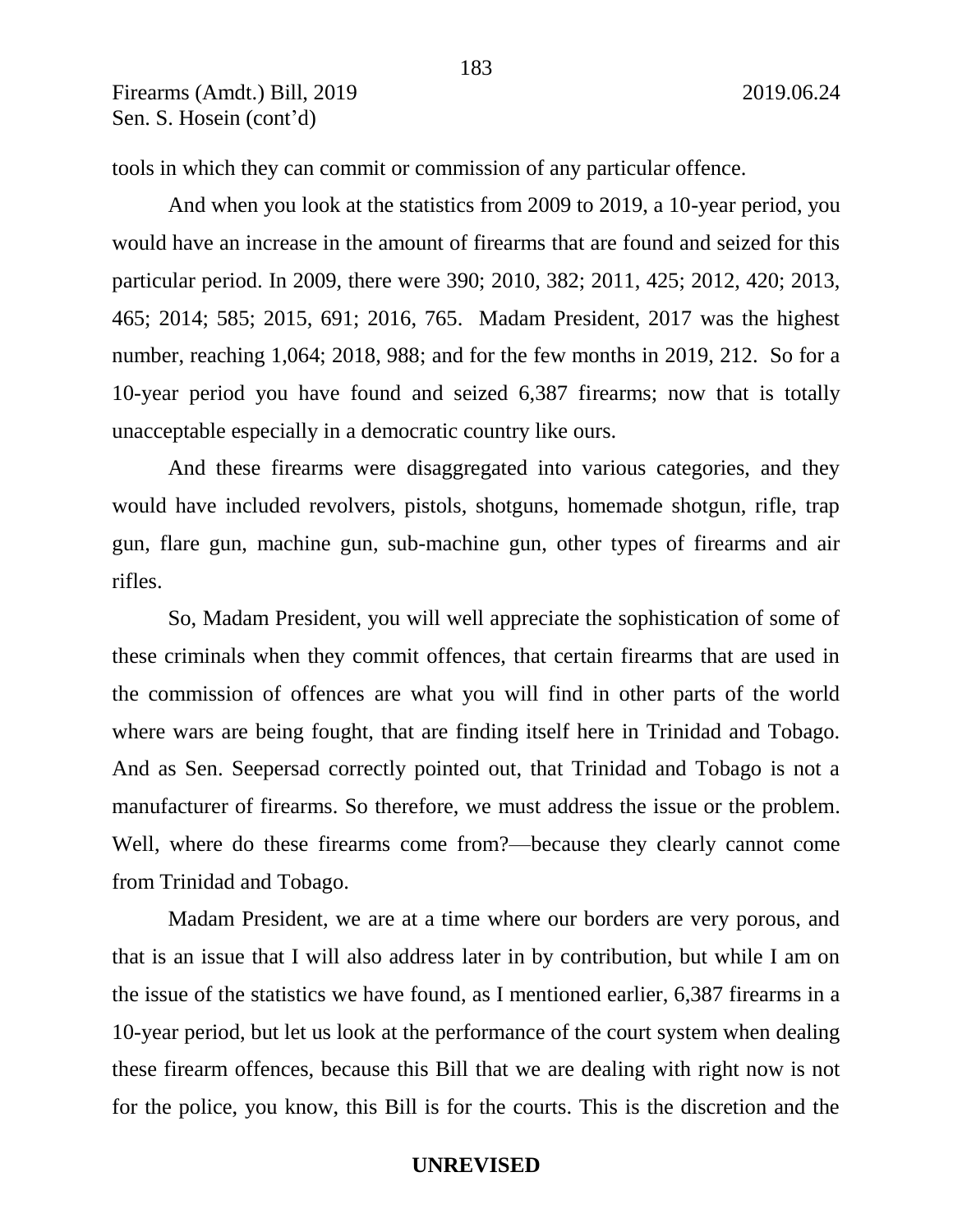powers that we are giving to the judicial system in order to pass increased sentences on certain persons who are convicted of offences under the Firearms Act.

So the law term 2014, firearm offences, this is the number of indictments filed in the criminal registry. In 2014, 7; in 2015, 4; in 2016, 8; in 2017, 16; in 2018, 1; firearm offences, indictments, those were the indictments that were filed. And when you look at the figures, 2014/2015, the average amount of firearms being found is about 650. So clearly something is not being done properly with respect to the stage of detection. Something is not being done properly when it comes to the stage of charges, and something has to be going totally wrong when it comes to the stage of the preliminary enquiries, because if these are all of the firearms that a person is indicted for, well then clearly something is not working.

So, Madam President, this Bill is premised, this particular Bill is premised on the fact that the Trinidad and Tobago Police Service, the DPP's Office, the prosecution authority in this country can get a conviction, because without a conviction this Bill means absolutely nothing and therefore, you must fix the problem when it comes to convictions in the court in a speedy, an effective and a safe manner because I raised in this Parliament before, the quality of certain prosecutions in this country. And, Madam President, we must ensure that what we are doing here reaps benefit, because this paper can gives us a false promise and a false hope that, at the end of the day, in the morning we will find an article in the papers saying that the Government increased fines for gun offences, but when you look back at it, you realize nobody is being convicted. So clearly what is efficacy and the efficiency and effectiveness of passing particular pieces of legislation like this [*Desk thumping*] if we are not fixing the system, Madam President, and that is a very important issue, I think, that needs to be addressed.

And this brings me to the point and it is a point of rebuttal. Now, Sen.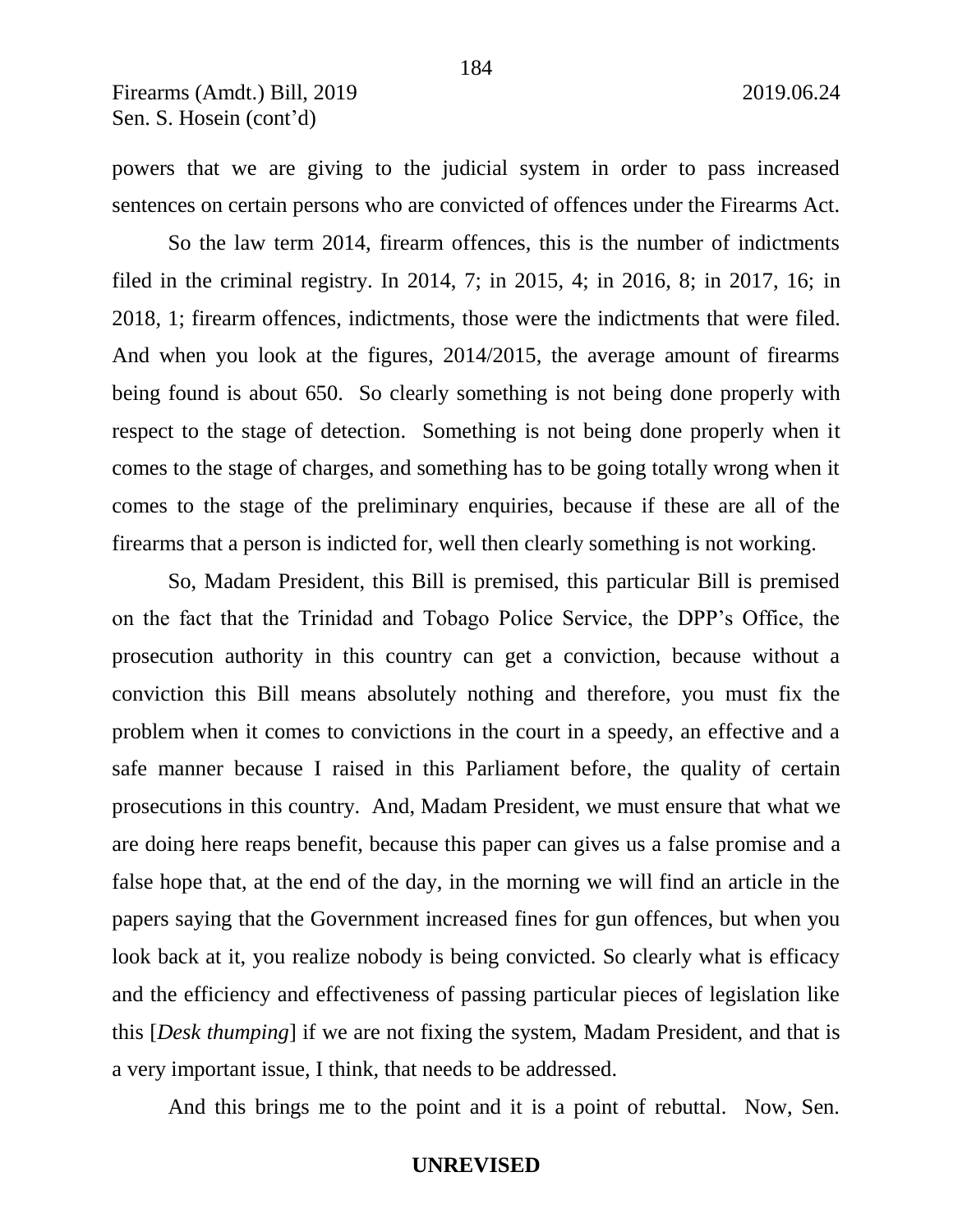Simonette, I listened to him thoroughly and, Madam President, I was extremely disappointed and worried when Sen. Simonette made a particular comment. He made a comment that criminal attorneys in this country abuse the criminal system. And to quote him, he said, it is completely out of step. Well, Madam President, through you, I would like to tell the hon. Senator, he was completely out of step for making a comment like that. [*Desk thumping*]

Madam President, when you have laws in this country that an accused person who is before the court, who under our Trinidad and Tobago Constitution is presumed to be innocent has at his disposal certain particular pieces of legislation to ensure procedural fairness and justice, how can you come and say that that person is abusing the court system?

Madam President, we live in a democratic state and therefore, if a person has the opportunity to have the preliminary enquiry, well then you cannot complain about that because this is his right, that is his statutory right. Madam President, maybe Sen. Simonette is not familiar, but when you go to court and you have cases of possession of firearms in this country, you would find that the persons who are keeping back the system is not the defence attorneys, but most of the time the prosecution. [*Desk thumping*] Because

when you have committal proceedings especially those that are done by paper committals that have to speed up the system, you would find that police officers are taking years, and the prosecution is taking years to get sworn statements in matters involving firearms.

And in order, Madam President, to have a proper and safe conviction, you must have a ballistic report indicating that the device that was found was actually a firearm, and if that takes two to three years to come in the court, Madam President, how can you blame the attorneys in Trinidad and Tobago for doing that? [*Desk*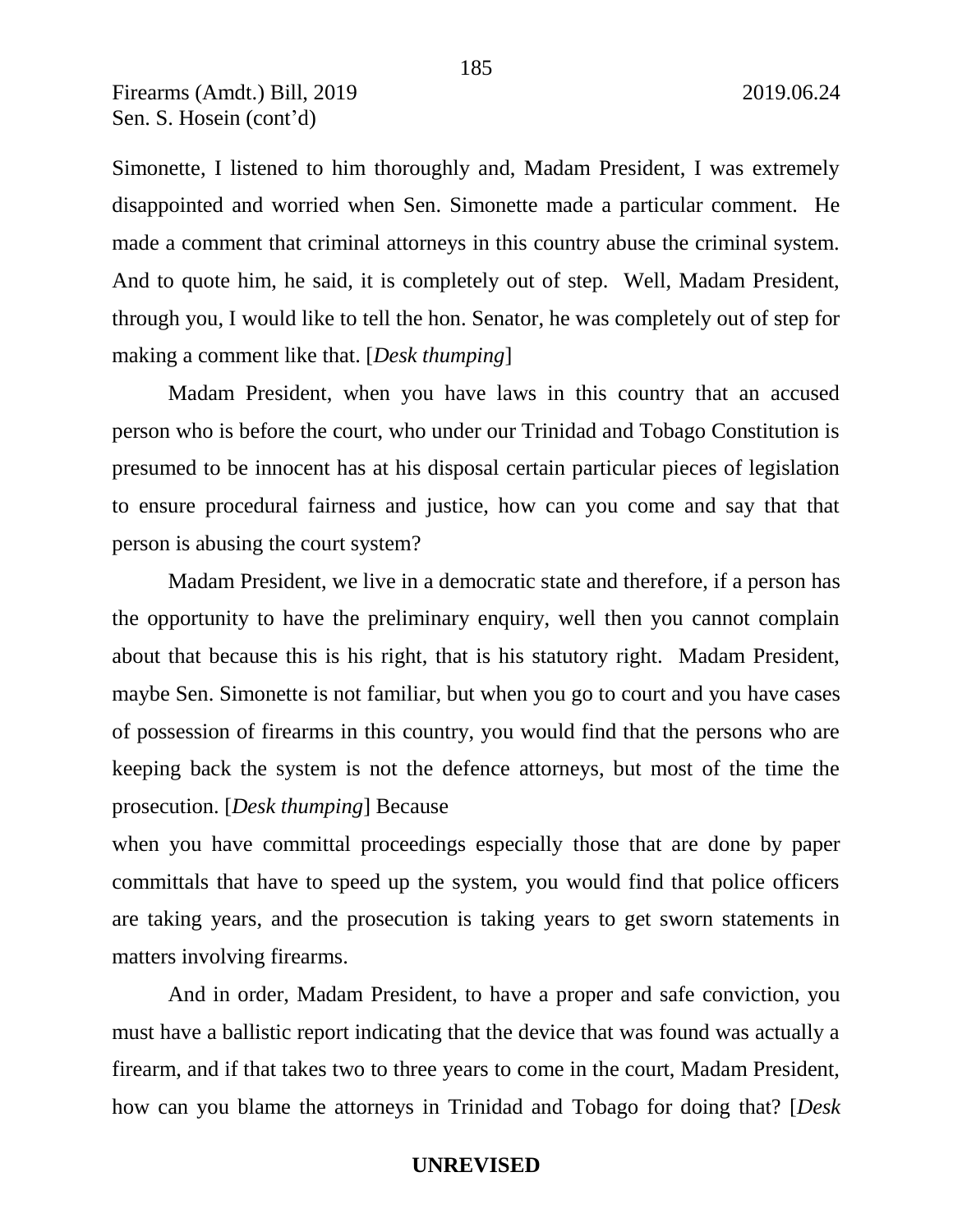*thumping*] How can do that? You are in charge, you have the resources, you have the ability to make policy to ensure that the Forensic Science Centre is working up to mark. You have the authority of the resources at your disposal to ensure that the Trinidad and Tobago Police Service is doing their job, but it has been the habit of this Government that they are engaged in something called "lawyer blaming" in this country.

And I would like to thank the Law Association of Trinidad and Tobago for standing up for the attorneys in Trinidad and Tobago against lawyer bashing, Madam President, [*Desk thumping*] because at the end of the day, every single one of us who took an oath to the court, we are officers of the court of Trinidad and Tobago, and we should not be bashed for doing our jobs, for protecting the rights, the freedoms and the privileges [*Desk thumping*] of the people of Trinidad and Tobago. We should not be blamed for doing that because we are doing our job, we took an oath to do that without fear or favour. And, Madam President, I will stand here and always defend my colleagues as long as they are on the right path, and to protect the rights of the ordinary people of Trinidad and Tobago [*Desk thumping*] I will do that.

And while I am on the court system, Madam President, time and time again we will come to this Parliament, we will come here and we will complain about the system. Madam President, would you know that right in the Chaguanas Magistrates' Court there is not a room for a person to interview a client? Madam President, when you go to court and your client is on bail, for example, you have to have a conference with this person if you have to take instructions on the corridor. Right now persons have—they line up on the corridor of the Chaguanas Magistrates' Court because there is, what?—they do not even have seats for these people.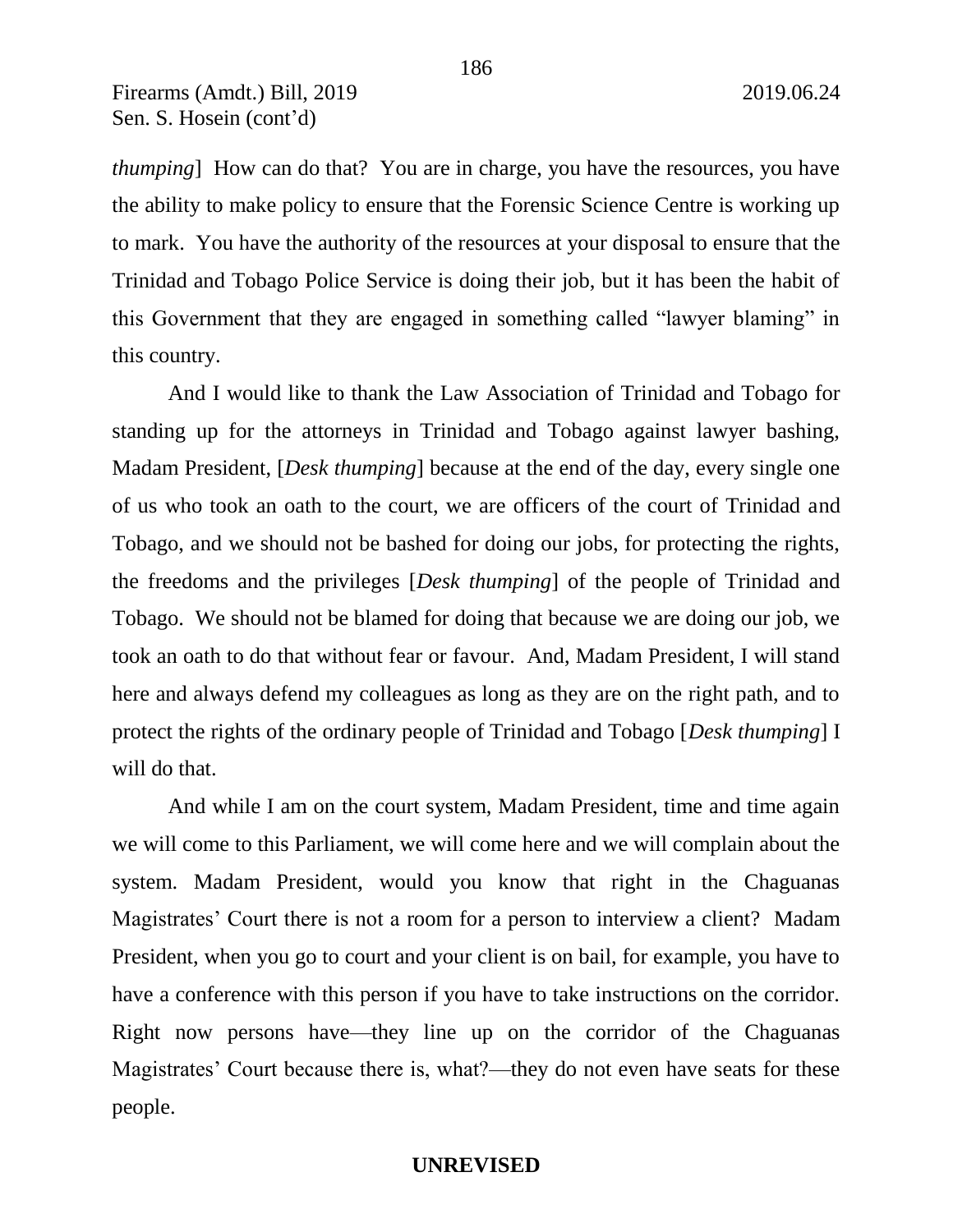Madam President, there is a serious problem with respect to the Judiciary and the Magistracy because that is slowing down the system, because most of the time when you go to some of these Magistrates' Courts, there are no magistrates present and therefore, matters have to be adjourned. So, I really think that we really have to do something in order to look at some of the causes of high absenteeism with respect to some of the magistrates. Now, I will cast no blame on any magistrate but, Madam President, we all know that it is, in fact, a reality in Trinidad and Tobago.

Now, there is another point that Sen. Simonette raised with respect to these offences and their relationship with gangs, and I looked at this particular point from a criminological perspective. That, yes, we understand that firearm offences are related to gang-related offences, and most of the murders in Trinidad and Tobago are committed through the use of firearms.

We look at some of the statistics and we said, well that is probably the case but, Madam President, when you look at this from the sociological perspective, the criminological perspective there is something called a criminal or a subculture of the society and, Madam President, gangs are what we call subculture of the society. Someday a person does not wake up and realize that they want to join a gang, you know, Madam President. It is because there are certain push and pull factors that are operating on a person's mind and their circumstances that will encourage them to go towards deviance.

And when you look at this holistically, by us just trying to increase fines, it is not going to take off any guns from the street, you know. By us increasing these fines or firearm offences means that the number of gangs are not going to be reduced in this country. What, in fact, that is going to do, if there are safe convictions, is just increase the prison population.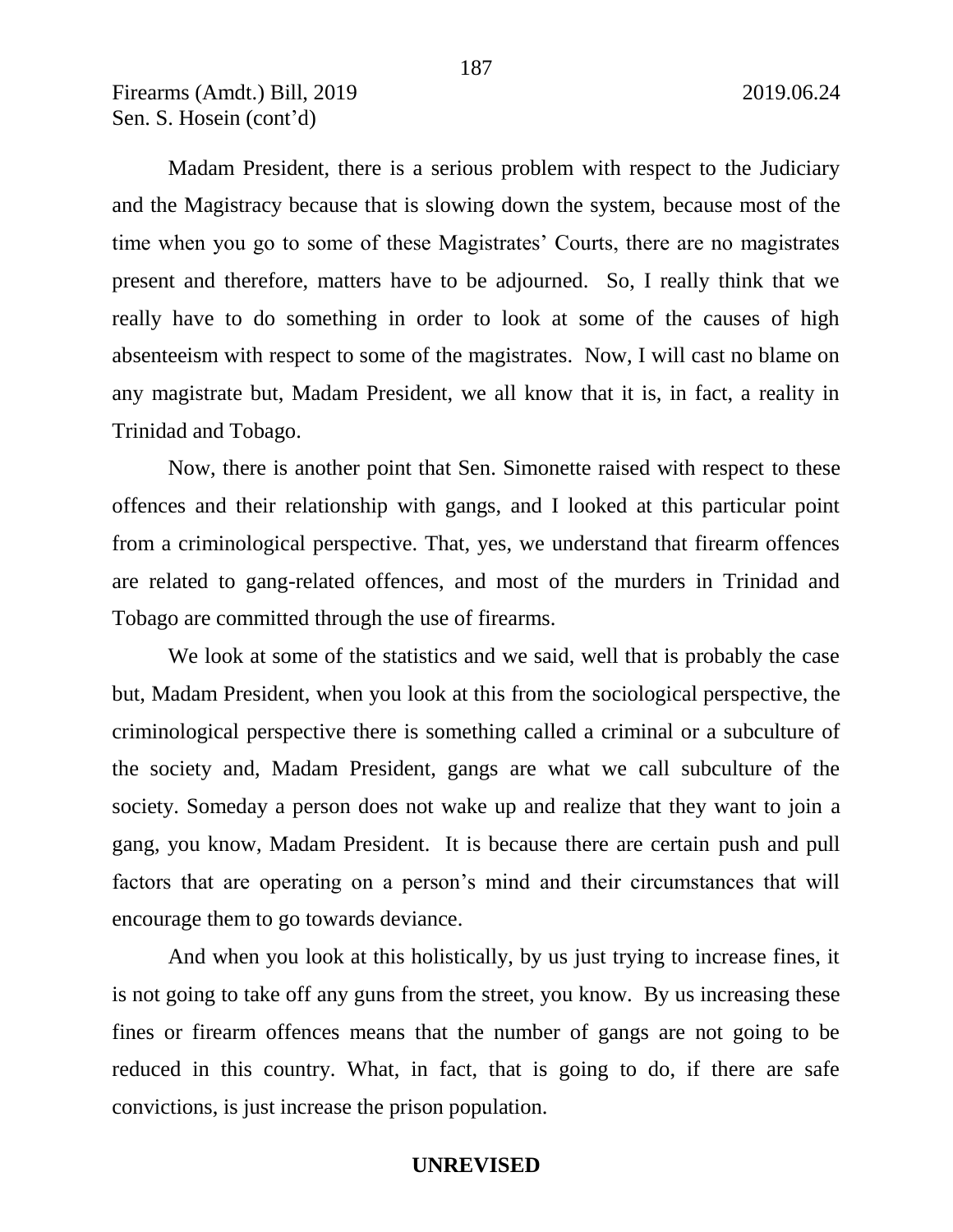And would you know, Madam President, that the prison population there are also subcultures within there, and there is also the increase and growth of crimes within the prison. And as recently when the Attorney General made reference to the woman that was gunned down right after the graduation, I read in the newspaper somewhere that that hit was called from somewhere inside of the prison.

And, Madam President, we must be careful of what we do in here. We cannot just go and lock up everybody in this country, because when you sentence somebody, when a judge sentences somebody, because this Bill, all it does is deal with sentencing. There are five principles which a judge has to take into consideration when sentencing; it is trite law, it came from a case called *Benjamin v The Queen*. And, Madam President, the judge will look at principles such as whether or not this person can be rehabilitated, whether or not if I sentence him it will prevent him from committing crimes, whether or not it is for retribution, so that whatever offence that the person committed, we have to say that society looks at this thing with scorn so therefore we throw you in prison. You look at deterrence vis-à-vis the offender, and you look at deterrence vis-à-vis society, meaning that you punish this person, so therefore, persons who may want to commit similar-type offences will now be deterred from going that particular way.

So by increasing these fines, this particular piece of legislation, what it does is just contemplates one arm of sentencing which is really retribution because possession of firearms in this country, everybody wants to throw them in jail. But, Madam President, we must do more than that, because at the end of the day, the prison system should not be one of punishment, the prison system should be one of rehabilitation, because at the end of day when these persons go into prison and serve two, three, four years, they come out back as even harder criminals so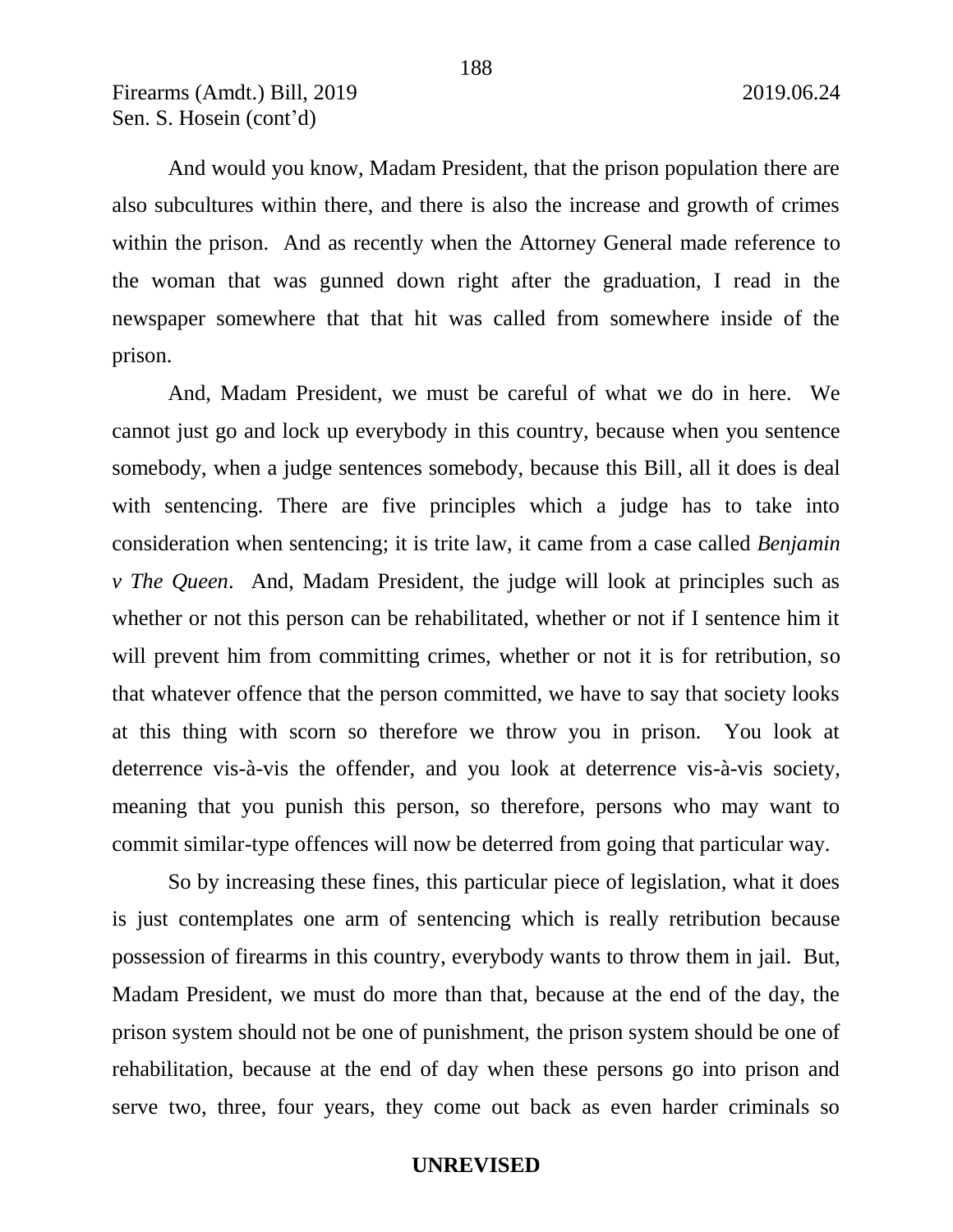therefore, we must fix the problem. When you go into the prison system there must be some sort of rehabilitation.

189

Why it is that we are in 2019, that Trinidad and Tobago as a country did not contemplate as yet or introduce legislation that deals with parole in this country, that deals with when you are going to exit prison, Madam President, that there is something called halfway houses, that there is a stage of reintegration within the convicted person and society.

**Madam President:** So, Sen. Hosein, you are starting to stray a little bit. You have made your points, I think the point is clear what you are making, but you are straying now and making this about alternatives to imprisonment, and that is not what this Bill is about. So, I will just ask you to try and come back to the Bill, please.

**Sen. S. Hosein:** Thank you very much, Madam President. And the thing about this Bill, Madam President—and that is why I have issues with it—it is that we are only thinking in a vacuum, we are not thinking outside of the box and therefore, we must model ourselves after Singapore, and we look at the United States of America, but why are we not doing it right here in Trinidad and Tobago. Why? The policy of the Government, as I said, is just to throw everybody in prison, you know, lock up everybody. That is not going to deal with the crime situation, it may even get the crime situation even worse.

And I want to deal with a particular part of the legislation that I think we may be crossing some constitutional boundaries, and I seek some clarification from the Attorney General with respect to these particular clauses, Madam President. Because when you look at clause 5, clause 5 amends section 9 of the Act and these are offences relating to selling or transferring firearms or ammunition.

Now, the first year we have a summary conviction for a first offence and a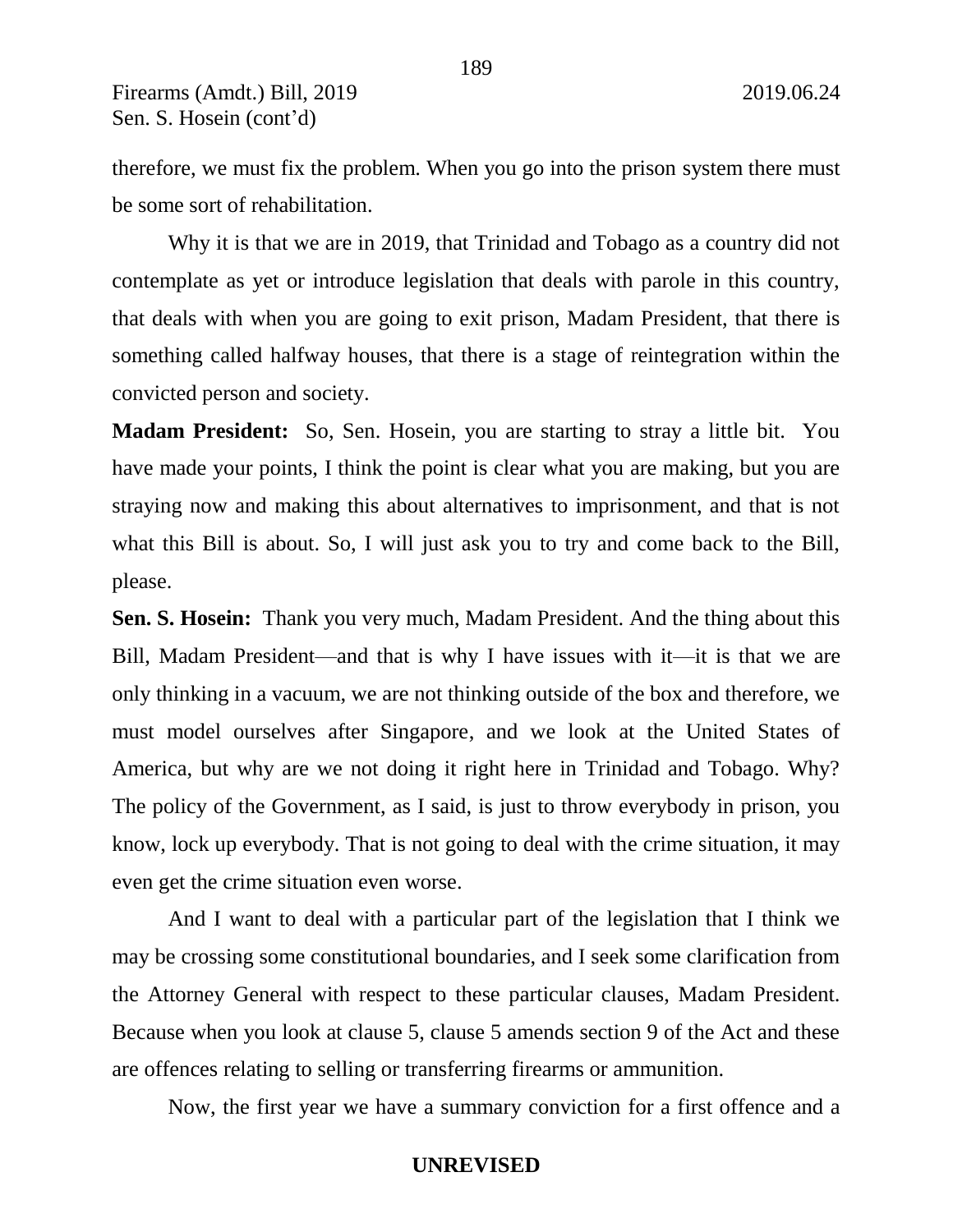fine of imprisonment, conviction on indictment of a first offence, imprisonment. For a second offence on indictment you have a higher imprisonment of 25 years, but when you go to the third or any subsequent offence, it says, that:

"(d) on conviction on indictment for a third or any subsequent offence to imprisonment for the remainder of his natural life."

Now, Madam President, I do not know whether or not that the Attorney General is legislating a mandatory sentence, because if you legislate a mandatory sentence, what you are doing is that you are tripping constitutional boundaries, because as it is set up, we all are familiar with the cast of *Hinds v R*—the Privy Council decision that speaks of the separation of powers. You have the Judiciary, you have the Executive and you have the legislative arm.

Now, if the legislative arm is directing the court and removing a discretion of the court, then we will be tripping over the doctrine of the separation of powers and we will be in violation notwithstanding the fact that it has been passed by the Parliament and there is a presumption of constitutionality. If the legislation is eventually challenged, then it comes to see whether or not it withholds constitutional scrutiny.

And, Madam President, you see the thing is, if the legislation was drafted that a person is going to be imprisoned for life, well then I believe section 69A of the Interpretation Act will kick in, because section 69A of the Interpretation Act, what it does, it gives the court, it preserves the court's discretion in order for a sentence where it is stated "imprisonment for life", because it says that the court has the power to also grant any other imprisonment or any other sentence, Madam President, which is an imprisonment, a custodial sentence.

But when you have it drafted in such a way for the "remainder of his natural life", it means that, as soon as a third offence committed, the judge has no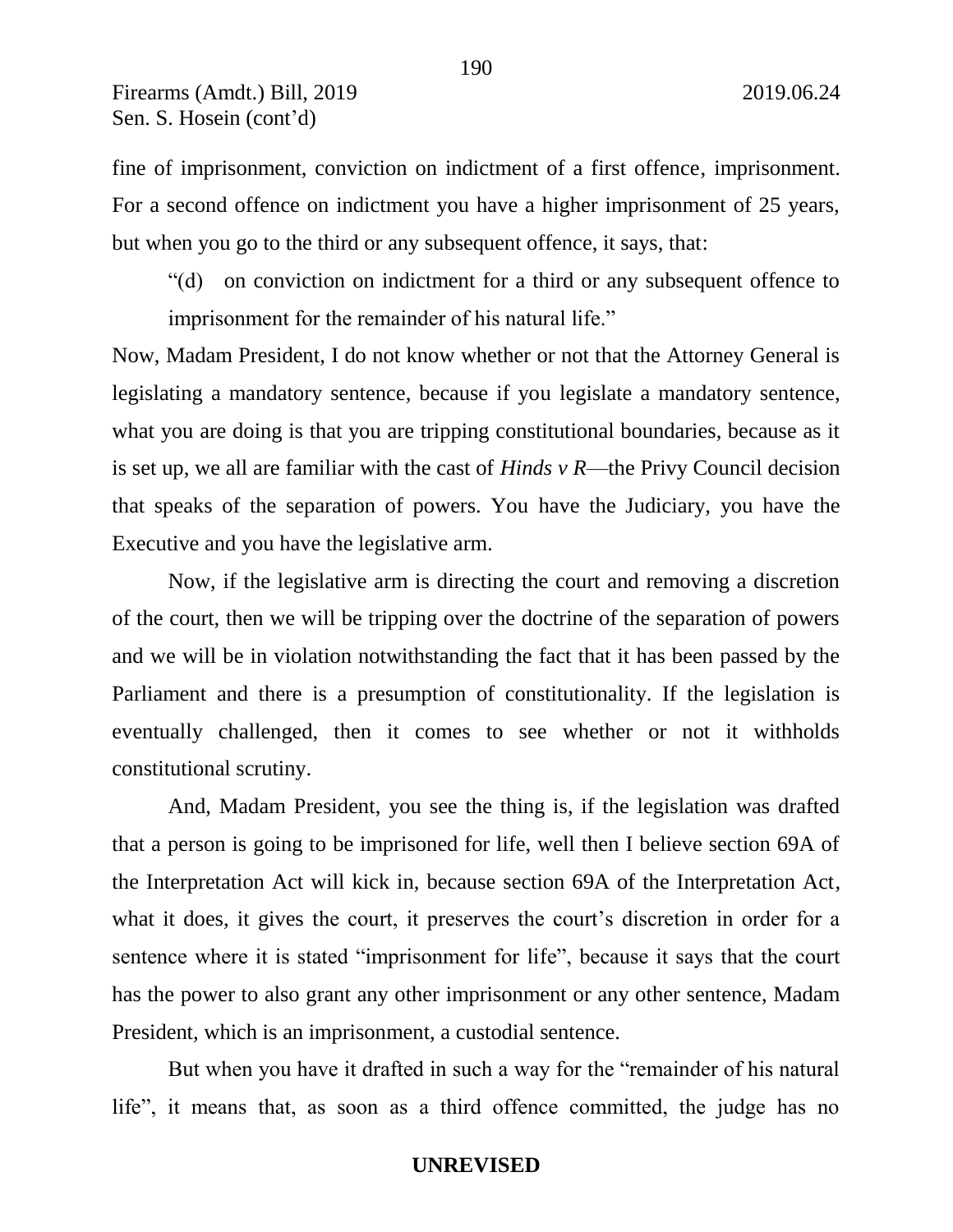discretion with respect to the amount of years, and you go straight to prison for the remainder of your natural life, mandatory sentence, no discretion, something very similar to the death penalty. As soon as you are convicted of murder, the penalty for murder is death by hanging, the judge has no discretion.

And the reason why that is still proper in our law is because it was part of the saved law of our country, it was saved under the Constitution, but this particular piece of legislation is not saved law, it is law that we are making post our 1976 Republican Constitution and therefore, it must be working together with all of the other provisions of the common law and also of the constitutional framework that we have in our country.

So, I would ask the Attorney General to give this some reconsideration whether or not he may want to preserve the discretion of the trial judge or the magistrate or whatever the case is in terms of—sorry, it will be a trial judge, it is on indictment, that he will preserve the discretion of the trial judge when sentencing a person who is convicted of any particular offence with respect to firearms.

Because when you look at some of the learning, Madam President, with respect to mandatory sentences, I found a case in Ireland, and in this case it is entitled, *Ellis v Minister for Justice and Equality & Ors* [2019] IESC 30. Now, that case dealt with minimum sentences, but the principles in the case can be applicable because they did the same thing, that they had mandatory sentences for firearm offences and those were found to be unconstitutional, and the court eventually struck down the legislation that had mandatory sentences.

So that is a very important point I think that the Attorney General should reconsider when we are at the committee stage, because you would find in the Offences Against the Person Act that when you look at the offence of attempted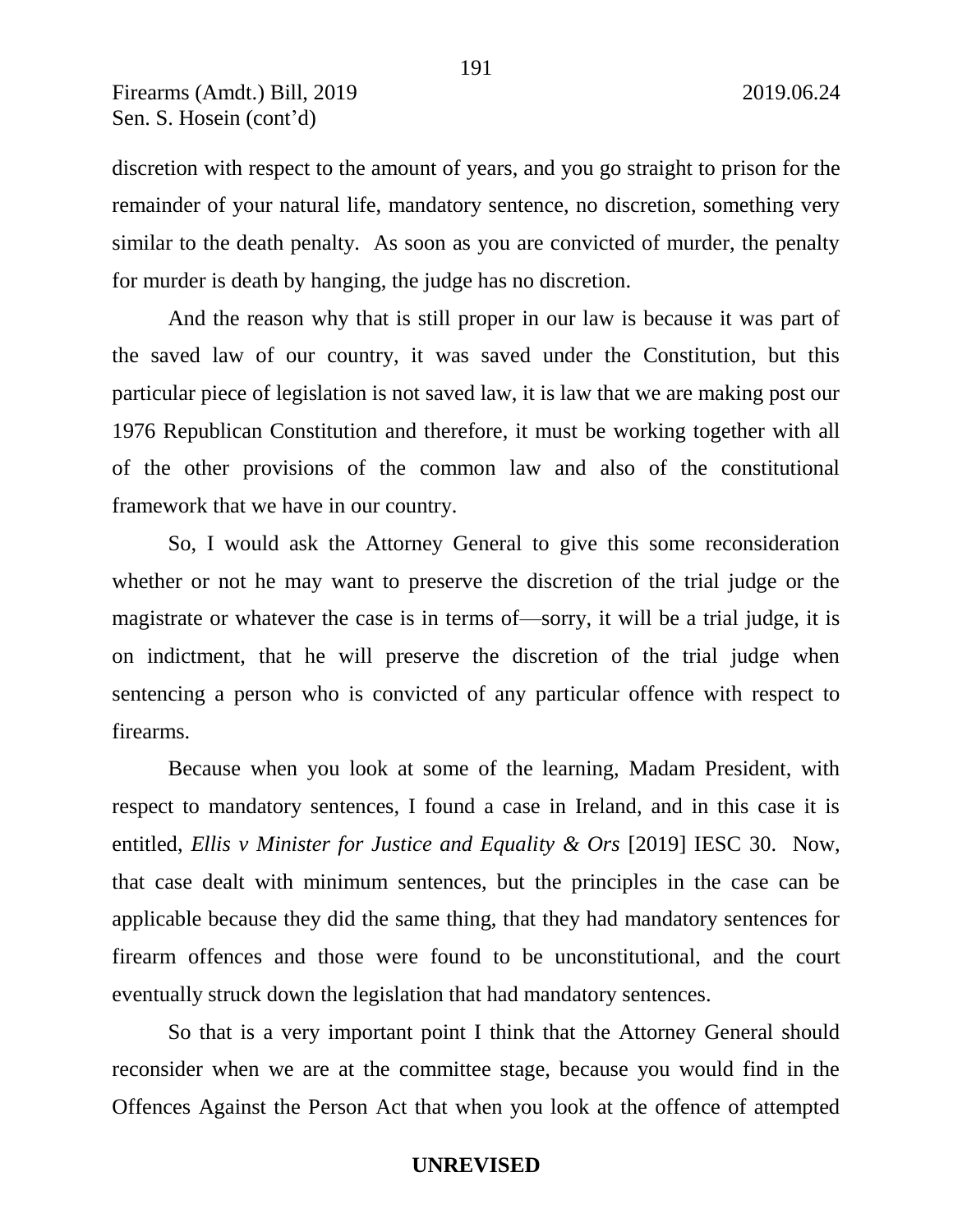murder, you will see that the person can be imprisoned for life, but there is a caveat added at the end of the section which says or for any other term of imprisonment.

Now, I think if we add those magic words at the end, those tail words we may be able to preserve the legitimacy of this particular piece of legislation so that it does not trip over our constitutional boundaries, and that is a point that we are here as a Parliament and we need to work as a Parliament in order to pass good laws for the citizens of our country. Because you would understand, Madam President, how grave this situation is because you are effectively denying a person his liberty for the rest of his entire life, especially if it is a youth offender, well then he has no more future, he lives in prison until he dies, and that is an issue that we have to take into consideration very seriously.

There is one other issue I want to go on to that I alluded earlier on in my contribution that I would want to address, because Trinidad and Tobago does not manufacture firearms. So what I did is that I went back, I went back to 2015 because I wanted to know, Madam President, why Trinidad and Tobago voted for the PNM. I wanted to know why they found the PNM attractive at that time. And I found, Madam President, that there is a book of mamaguy and that is the called the PNM Manifesto 2015, and you would see at page 25 of that particular document, it says that they will:

"Establish a Joint border Protection Agency that will manage the security and integrity of Trinidad and Tobago's borders;" [*Crosstalk*]

Four years later, Madam President, four years later no joint border agency. Then I went on again because I wanted to know what was happening with this thing. So I looked at 2016 budget and they said:

"We will move swiftly to establish a Joint Border Patrol Agency to manage the security and integrity of our open and vulnerable borders."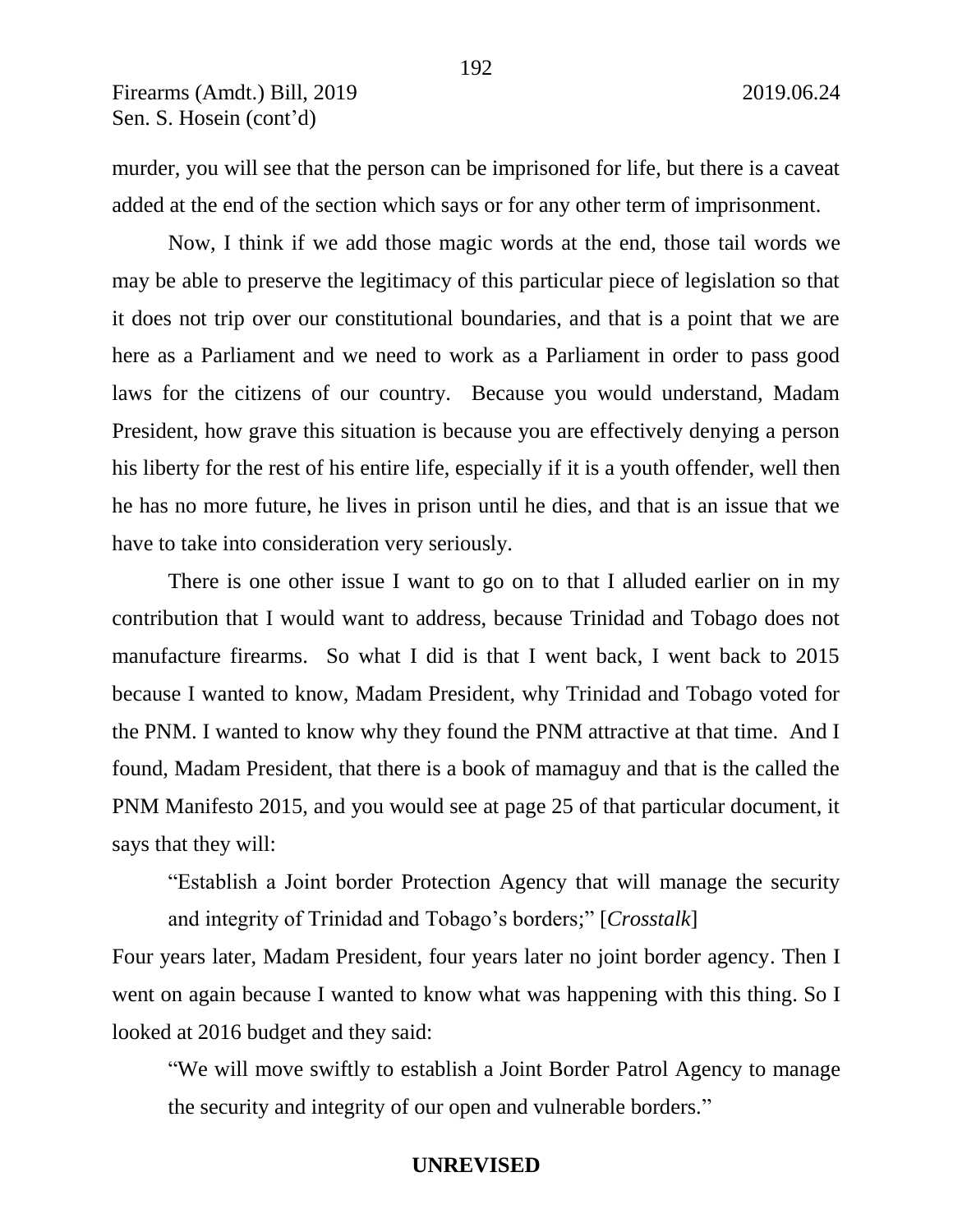193

## **9.45 p.m.**

## 2017:

"We are far advanced on establishing the Joint Border Patrol Agency which would strengthen the security and integrity of our maritime borders through the acquisition and deployment of appropriate military assets. The agency would coordinate rapid responses of all agencies to meet external threats;"

You hear that? That is 2017. We are in 2019, no joint border control, it looks like that border patrol is just like the *Galleons Passage* [*Laughter*] but I would leave it right there. [*Desk thumping*] It is just like the *Galleons Passage*, "it take very long to reach, and when it reach it eh working". [*Laughter*] Madam President, you would find that in order for this Bill to be effective, for the policy of this Bill to be effective, we must close off our borders, because if we do not close the borders you would just have more and more and more firearms coming.

Because I was quite surprised that when I saw the amount of persons who are of Venezuelan citizenship come into our country, I was surprised that warm bodies are coming through our borders, so what does that say for drugs? What does that say for firearms? How easy it would be for persons to bring, traffic these things in our country? And it was a very frightening situation. But, what this Government has done is that they have allowed the borders to remain porous, because when you look at the joint border agency that they spoke of, it should have been a proper coast guard system, a proper maritime border system together with an air guard. But what has this Government done? They did not maintain the coast guards vessels, they did not maintain the air assets, and I know my time is coming very short for me to stop, I think I have four minutes if I—

**Madam President:** That was not why you saw me move my mike.

**Sen. S. Hosein:** Okay. No, but do I have four minutes?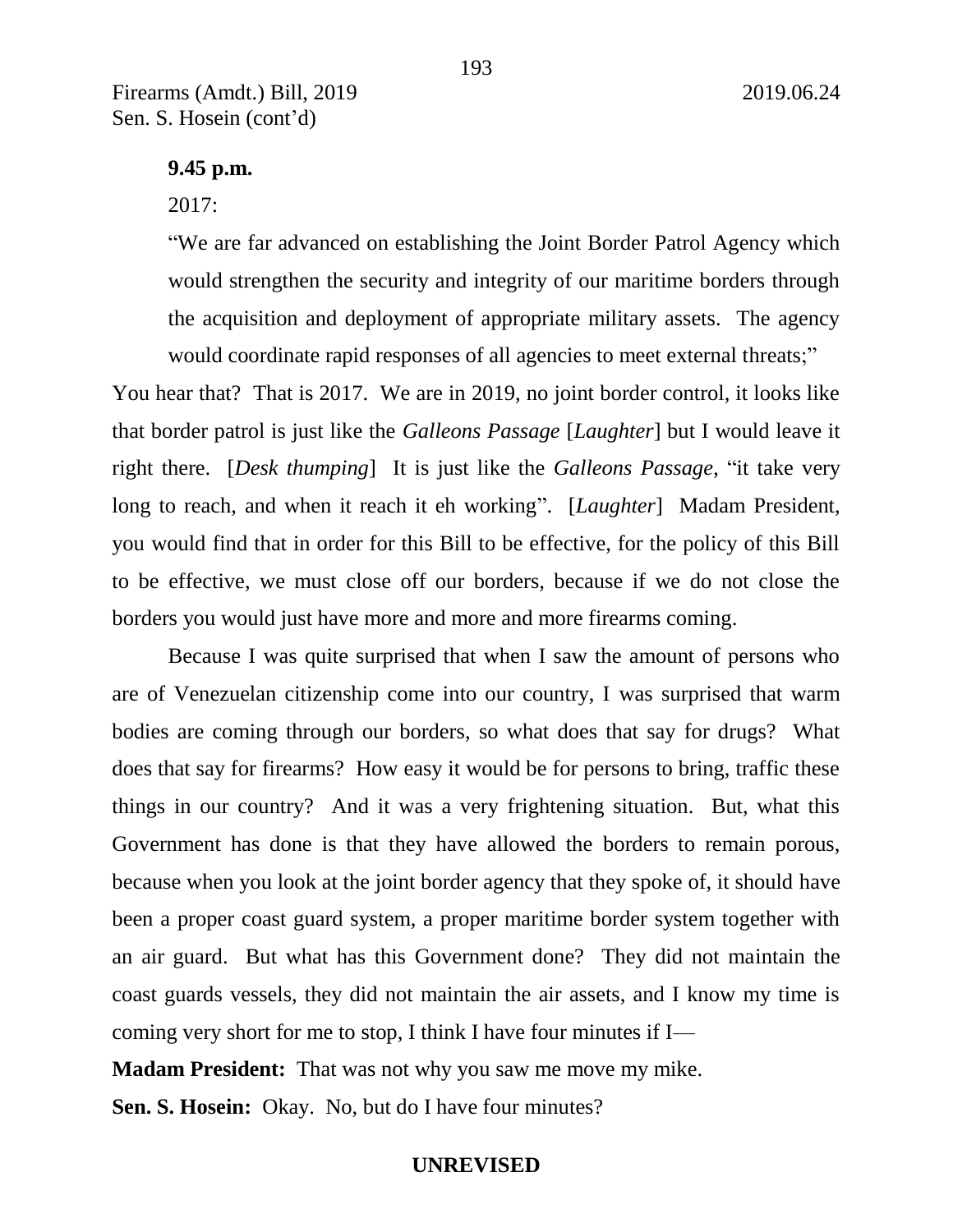## **Madam President:** Yes.

**Sen. Khan:** For the adjournment.

**Sen. S. Hosein:** For the adjournment. Okay. So, Madam President, you would find that all of these things had to work in tandem with each other, and if these things were working, you would have had less firearms and narcotics coming into our country. But when you have a porous border this legislation is going to do little or nothing to alleviate or help the situation. Because you would remember that the four helicopters that they "bad talked" they maintained none. They are going to buy new ones. You would realize when there was the prison break all of those helicopters were shut down.

**Madam President:** Sen. Hosein, once again, you have made your point, but the Bill is not about what you are speaking about now. Now, you have made your point but you need to make more points and not dwell on this point, because when you dwell on it you start to become irrelevant.

**Sen. S. Hosein:** You see, Madam President, I did not want to go into the Bill, the merits of the Bill as yet because I was saving that for the next day, but I will go now.

Madam President, there are certain increases in the offences that I saw for certain offences and I would really like to know why these offences were increased. For example one that struck me was this one that—[*Sen. S. Hosein peruses document*] right, this is it here. It deals with section 25, and this is a fine for the holder of a firearm dealer's licence or a gunsmith's licence to display notice of business at licensed premises. So the fine before was \$500 or six months in prison. Now, the amendment would take up the fine to \$50,000 and two years' imprisonment. Now, why is there such an exponential increase in the fine with respect to a gunsmith not displaying his notice?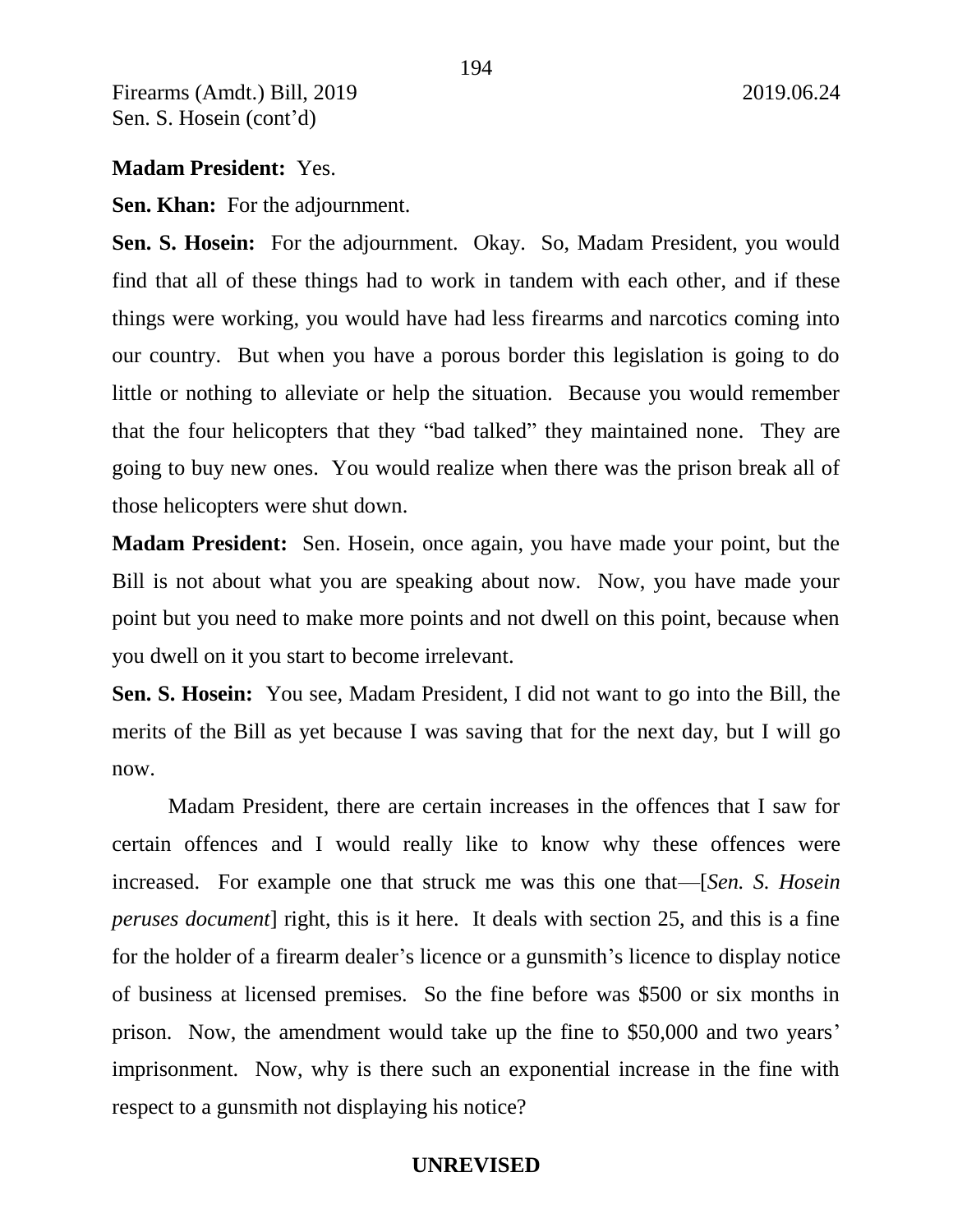Now, I would have thought that the Bill would have used statistics in terms of the types of offences that are before the court, and therefore where there is a prevalence in these specific types of offences, I would have understood that there would have been an increase in the fine there. So, for example, one of the most popular offences in the court is that of possession, and when you look at the offence of possession there was an increase in the fine, and I could say, well, okay, I could understand the policy of the Government there. But when you have things like you are not displaying a notice, the licenced dealer is keeping books. Madam President, what is the issue there? Has anybody been charged under these sections? Is there a particular mischief that this piece of legislation is attempting to address there? Because clearly it shows that it is across the board, it just increases right through, and it does not make much sense when I look at the legislation as a whole, because there are certain offences that you may not need to have an amendment to but in fact there were amendments. And I have two minutes again before I close, and I would just like to say, Madam President—

**Sen. Ameen:** No, close for tonight.

**Sen. S. Hosein:** Or, close for tonight. And, Madam President, I would also extend this call when I come back on the next day, so I am giving you a preamble. [*Laughter*] And that call is businessmen in this country are like sitting ducks, because when criminals invade their business, and criminals invade their homes they have nothing to defend themselves. And you have businessmen all over this country—

## **ADJOURNMENT**

**The Minister of Energy and Energy Industries (Sen. The Hon. Franklin Khan):** Leave it for a next week. Madam President, I beg to move that this Senate do now adjourn to Tuesday the  $25<sup>th</sup>$  of June, that is tomorrow, 2019, at 1.30 p.m.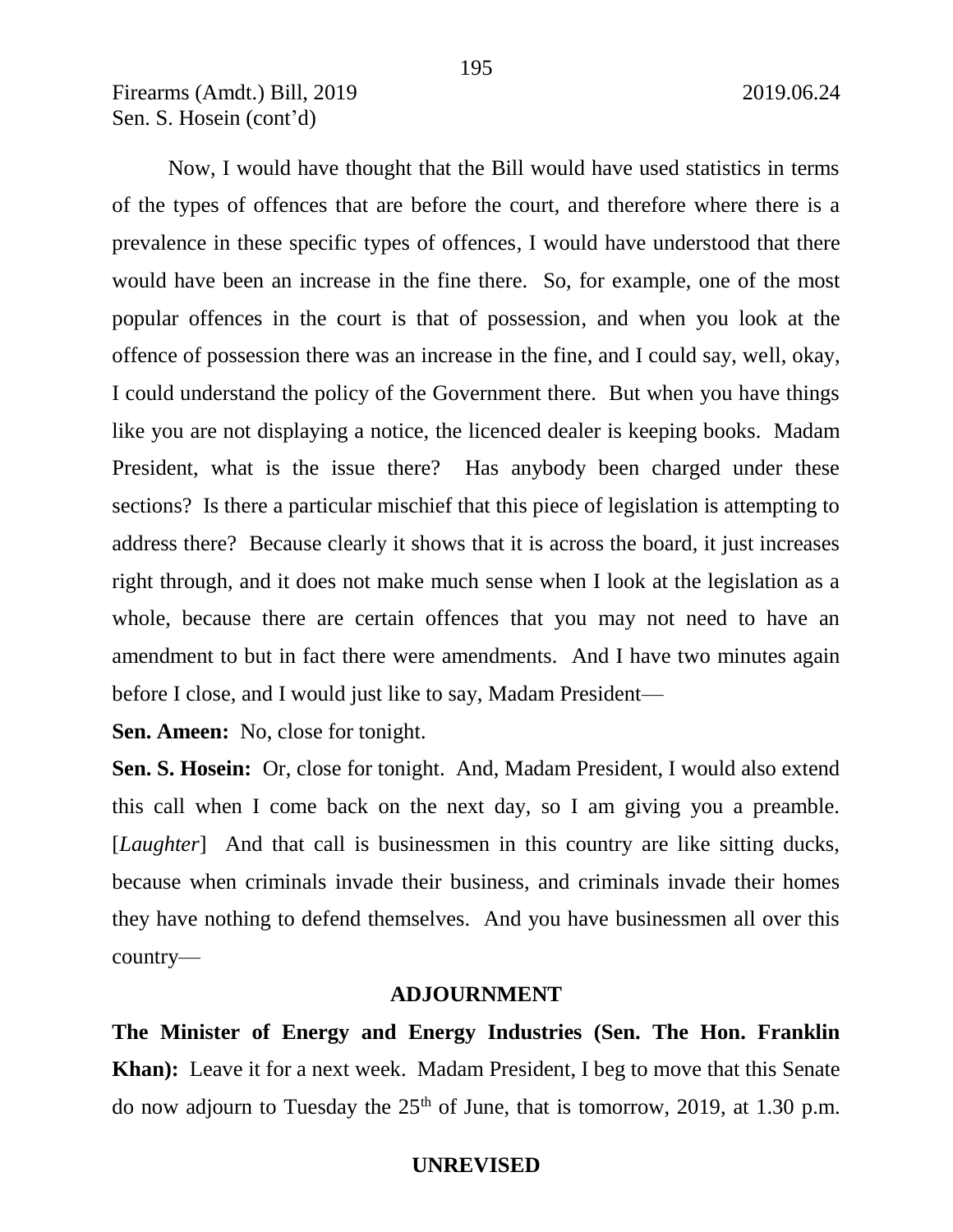Adjournment 2019.06.24 Sen. The Hon. F. Khan (cont'd)

That is Private Members' Day. We will be dealing with Motion No. 5 under Private Motions. That is the one from Sen. Obika that deals with crime and security.

I have also been informed, Madam President, that you in your capacity have approved a Motion to negative the Immigration (Amendment) Regulations, 2019, and based on Standing Order 78(4), it requires that that be debated as soon as it is practicable. Seeing that next week is full and we are going into recess, well, next week Friday, the only practicable time is to deal with this Motion after the adjournment of the Private Members' Motion tomorrow at six o'clock. So, I so guide.

**Madam President:** Hon. Senators, before I put the question on the adjournment there are two matters to be raised. Sen. Mark. [*Desk thumping*]

## **Retired Public Officers Pensions**

#### **(Indexing of)**

**Sen. Wade Mark:** Thank you very much, Madam President. Madam President, I rise to make a limited intervention consistent with the 10 minutes allocated for matters of this nature, to address a Motion dealing with the need for the Government to consider indexing pensions paid to retired public officers, and to index their pension to the cost of living.

Madam President, many public officers are suffering in silence in this country. My estimation based on some research revealed that we have close to 28 to 30,000 retired public officers in the system at this time. And, Madam President, these public officers who have retired and have served their country with distinction are under a lot of stress, financial stress, and the time has come for the Government to consider examining the need for consideration to be given to indexing these citizens' pension to the cost of living. Madam President, many of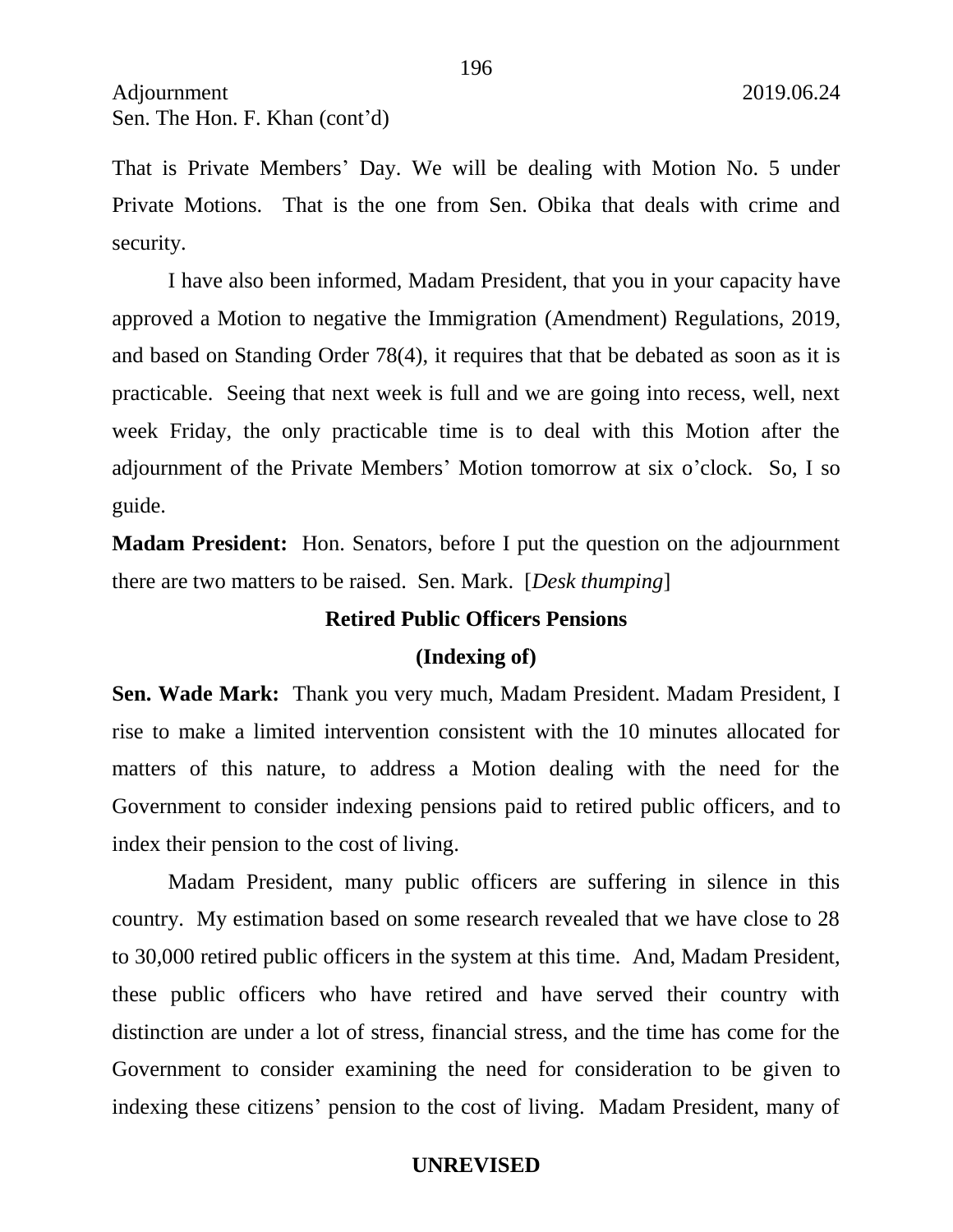# Retired Public Officers Pensions 2019.06.24 Sen. Mark (cont'd)

these citizens, some of them I have known since retirement, since their retirement that is, and, Madam President, they received sometimes \$4,000 a month, some of them get \$5,000 a month, and those who are extremely lucky may be receiving about \$7,000 a month. And, Madam President, they face astronomical increases in the cost of living. The dollar or their purchasing power has also experienced an erosion because of the small pension that they have been receiving or are in receipt of, and of course, there is this continuous increase in the cost of living caused by the state of our economy and of course the impact on what takes place externally that also impacts on our society.

So, Madam President, this erosion in the pension dollar, because of the absence of this cost of living, has led to many of these retirees facing virtual poverty, virtual financial hardship, and there is a crying need for some kind of intervention on the part of the Government. Now, Madam President, you would know that sometime ago the Government did attempt to provide these retirees or those public officers who have reached 33⅓ years, and they are still having challenges to access their pension, the Government intervened and made some attempt to provide them with \$3,500, which is the basic minimum pension, in an effort to allow them to get an advance on their retirement benefits. But, Madam President, with the best of efforts what has happened is that only about in the month of January we had 100 and let us say 30 of those persons receiving that \$3,500, and when we came to the month of February that was reduced to about 40. So not even that attempt by the Government to deal with those retirees who are leaving the system has in fact worked.

Madam President, in the years gone by when a public officer retired from the service there was something called a cost of living allowance which was attached to their pension, and they would have received this cost of living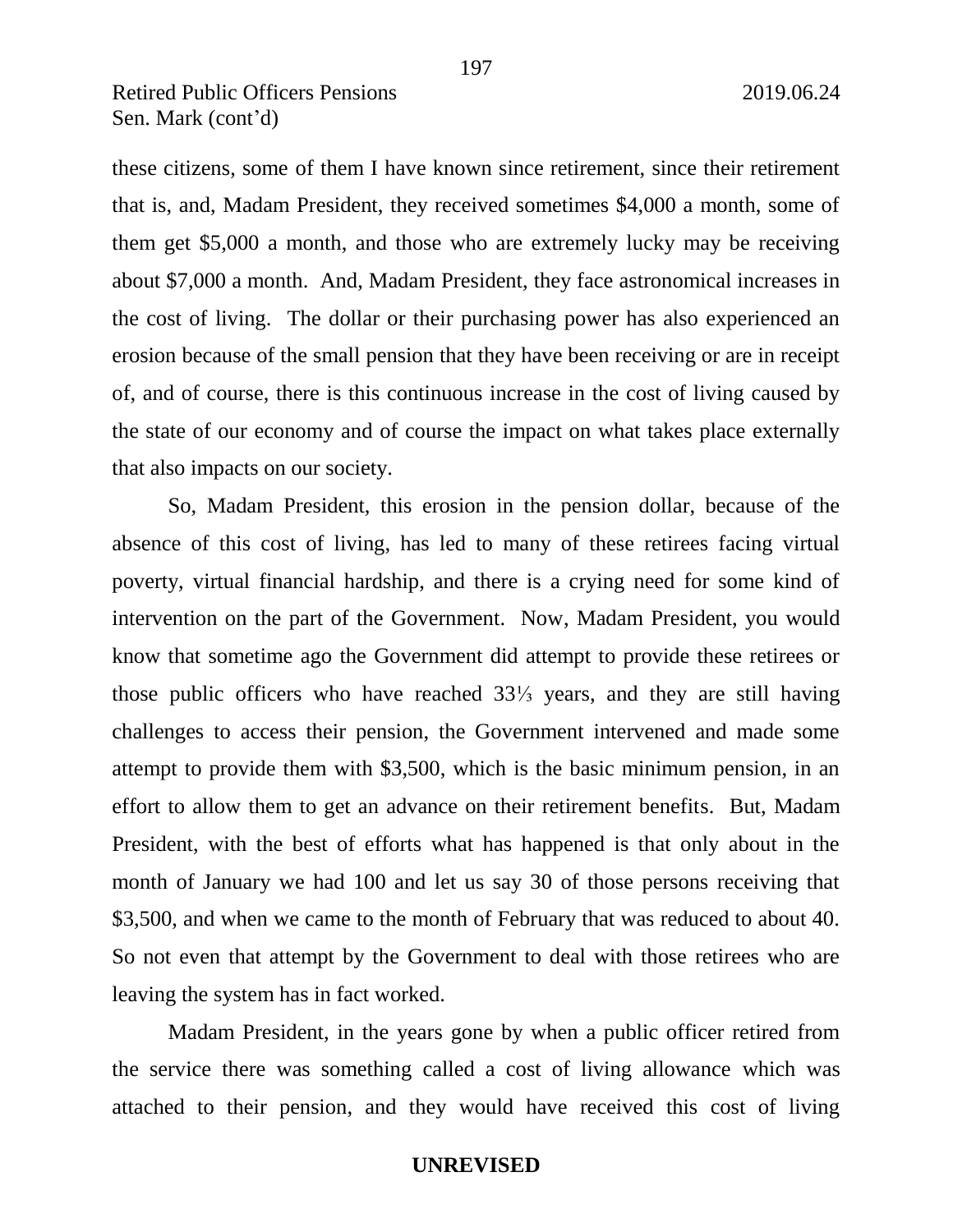# Retired Public Officers Pensions 2019.06.24 Sen. Mark (cont'd)

allowance every month as the cost of living rose during that period. I think it was sometime in 2000 or 2001 that that particular indexation was discontinued, and from that period to now, thousands of pensioners have suffered, their living conditions have worsened, as I said their purchasing power has been eroded. So, I have raised this matter tonight in this honourable Senate to appeal to the Government, just as how they have extended to certain office holders their benefit of an increase in pension, and they have indexed that pension to increases every so often, I think that the Government needs to give urgent consideration to the plight of our retirees in Trinidad and Tobago. And as I said, Madam President, there are close to 30,000 retired public officers who are suffering in silence and we need to come to their rescue, and I am therefore urging the Government to take some action, take some urgent interventionist action and measures to provide some support to those public officers who are crying out and appealing for help. They are crying out and they are appealing for assistance, and it is our responsibility in this Senate to come to their assistance and to see how we as a Parliament through the Government can intervene and give some support to those retirees.

Madam President, what is even more disturbing as you know, when a person begins to enjoy the retirement pension, you have to be issued with a life certificate, and, Madam President, at the end of each year you have to ensure that you report to the Treasury that you are alive and not dead, and you could imagine the plight of these retirees who have to go through this ritual every year, and we have been promised by the Government, through the Comptroller of Accounts, to abolish this life certificate as they have done for NIS, and we are hoping that by the end of this year, first quarter of 2020, that our retirees would not have to be saddled with this burden of producing a life certificate.

So, Madam President, these are my submissions for the Government's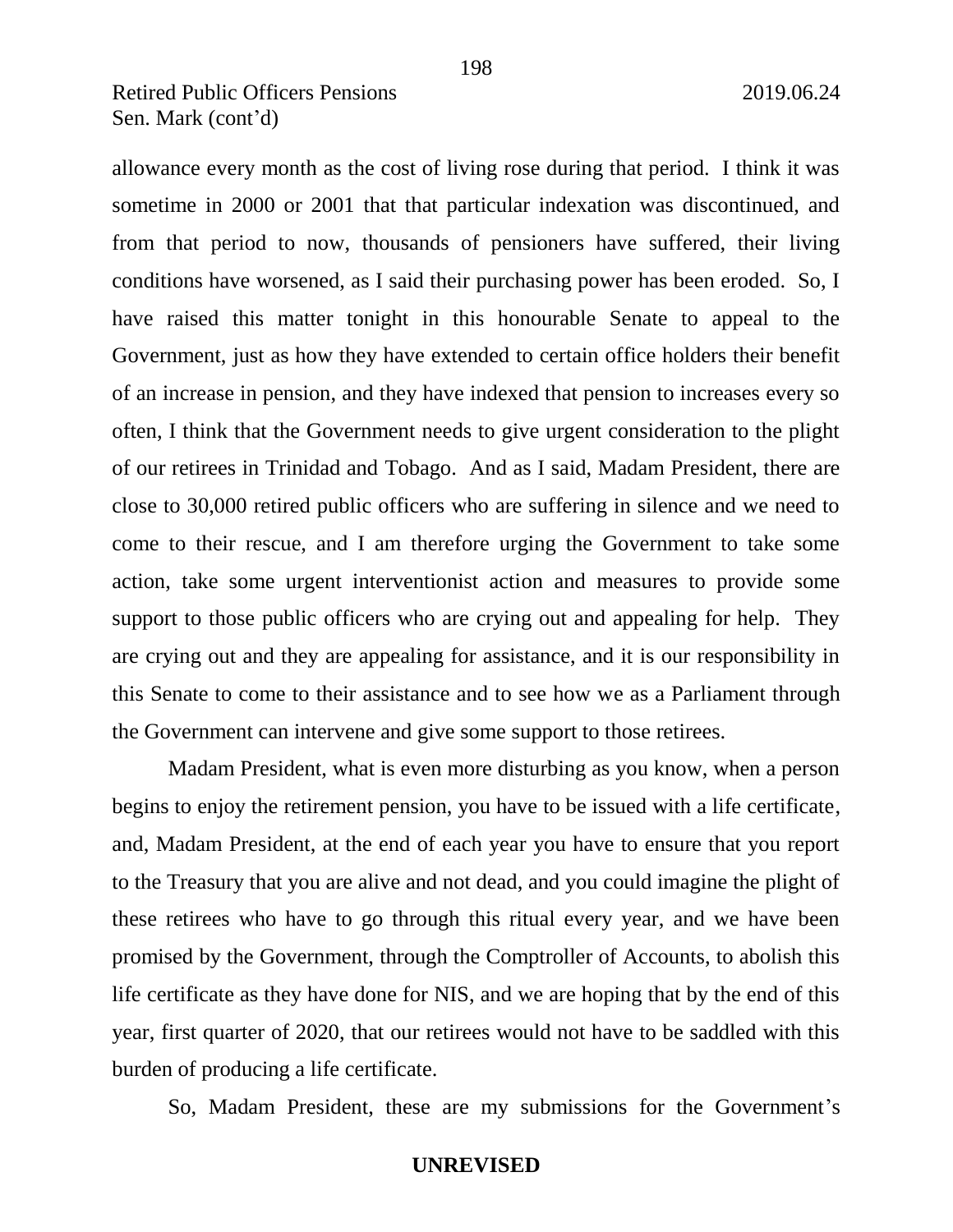consideration, as I plea and make the case for our retired public officers so that the Government can intervene and give them some sort of hope that the Government is listening to their plight. They need the Government's intervention, they need some increases, they need for the Government and us to look at the indexation matter.

199

**Madam President:** Sen. Mark.

**Sen. W. Mark:** Thank you very much, Madam President.

**Madam President:** Yes. Minister in the Ministry of Finance. [*Desk thumping*] **The Minister in the Ministry of Finance (Sen. The Hon. Allyson West):** Thank you, Madam President. Madam President, the issue of indexing public service pensions has been a matter under consideration for several years, and in fact the Government has taken advice from several consultants over those years as to whether and how it can be done and how it can be afforded. In fact, a study in 2009, which recommended an indexation of 50 per cent of the inflation rate was the last official report on the table, and that study indicated the cost of doing this would be \$500 million a year, and that was in 2009. So one can only imagine what it would cost today to implement a provision like that, especially having regard to the size of the public service, the fact that pensions are non-contributory, and the fact that there have been increases in public service wages over those periods.

So, Madam President, what we have to do is weigh on the one hand the cost of pursuing this objective and the benefit of pursuing this objective against the cost of implementing this for Trinidad and Tobago in the context of a public service which already cost about 50 per cent of the annual national budget. So that is something that has to be clearly weighed, but even in the context of such a heavy cost it is something that is being actively pursued and considered and when a final decision is made, we will come to the country and indicate what that position is. I thank you, Madam President. [*Desk thumping*]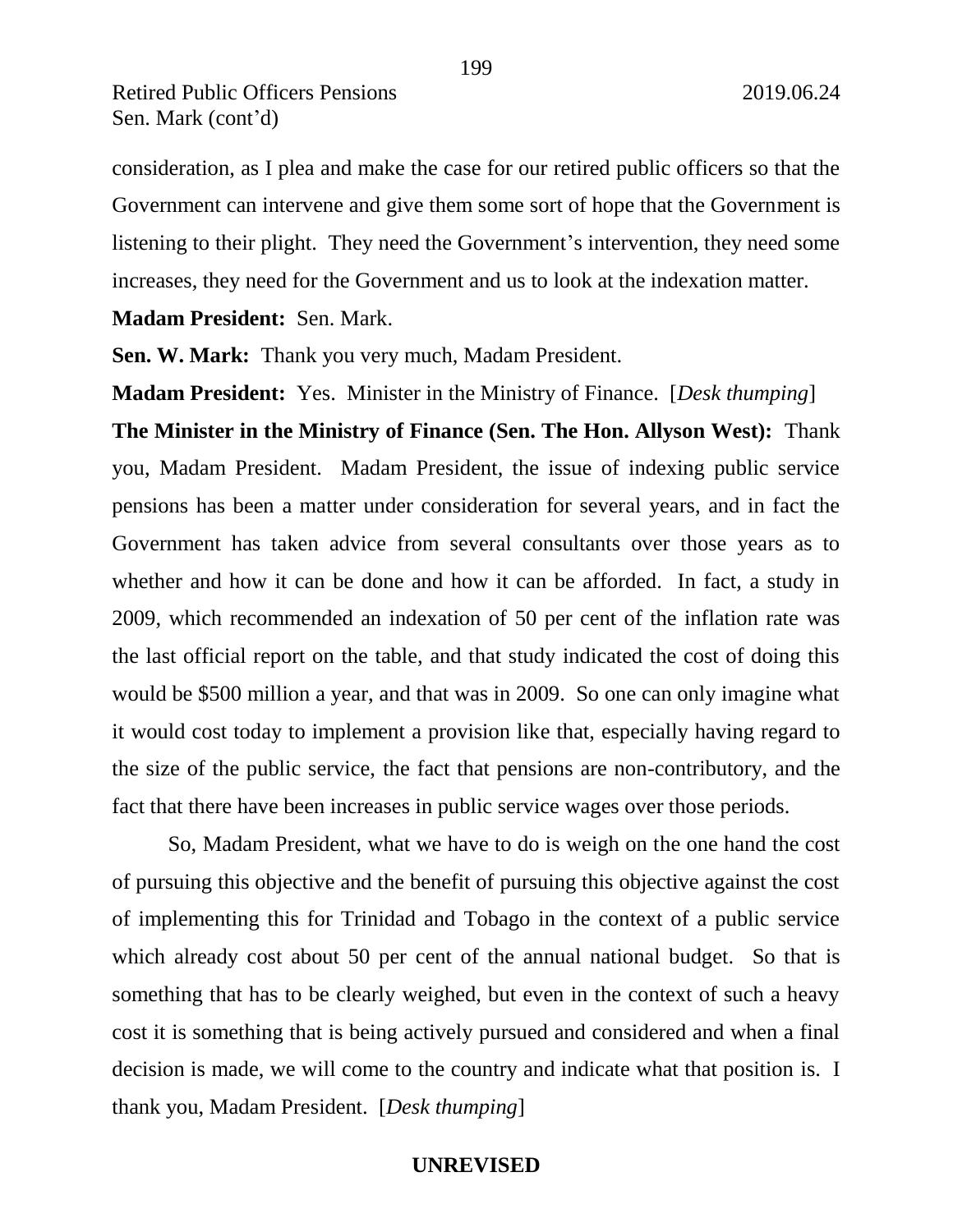# **Madam President:** Sen. Obika. [*Desk thumping*]

## **Food Security**

### **(Government's Failure to use Caroni Land)**

**Sen. Taharqa Obika:** Thank you, Madam President. Now, I rise to deal with a very important matter which has to do with the failure of the Government to use the Caroni lands to focus on something that is paramount to our civilization here in Trinidad and Tobago which is food security.

Now, in the Caribbean region, whilst we recognize that agriculture in its purest form which is primary crop production and animal husbandry contributes very little to the gross domestic product of region, and based on the food and agriculture organization of the United Nations 2015 report, almost all Caricom countries import more than 60 per cent of the food they consume. And a simple statistic, Madam President, over a decade, about a decade ago, a decade and a couple years ago, goat's milk consumed in Trinidad and Tobago, over 90 per cent of it was imported, and that was from the Goat and Sheep Society, I believe.

## **Hon. Senator:** Sheraz.

**Sen. T. Obika:** So the issue that we have is, as a nation failure to feed ourselves becomes a problem. The Minister of Agriculture, Land and Fisheries is on record discouraging ex-Caroni workers not to use lands for commercial gains. In a 29<sup>th</sup> January, 2018, article, it captured the Minister's speech to farmers, ex-Caroni workers.

But, Madam President, however along the value chain of agriculture, commercial enterprise is necessary. One can even say, mandatory, because it manifests itself based on the Food and Agriculture Organization Report of 2017, Article of 2017, entitled, "Agri-Business Value Chains and the Rapid Transformation of Agri-Food Systems". It improves the value chain by supplying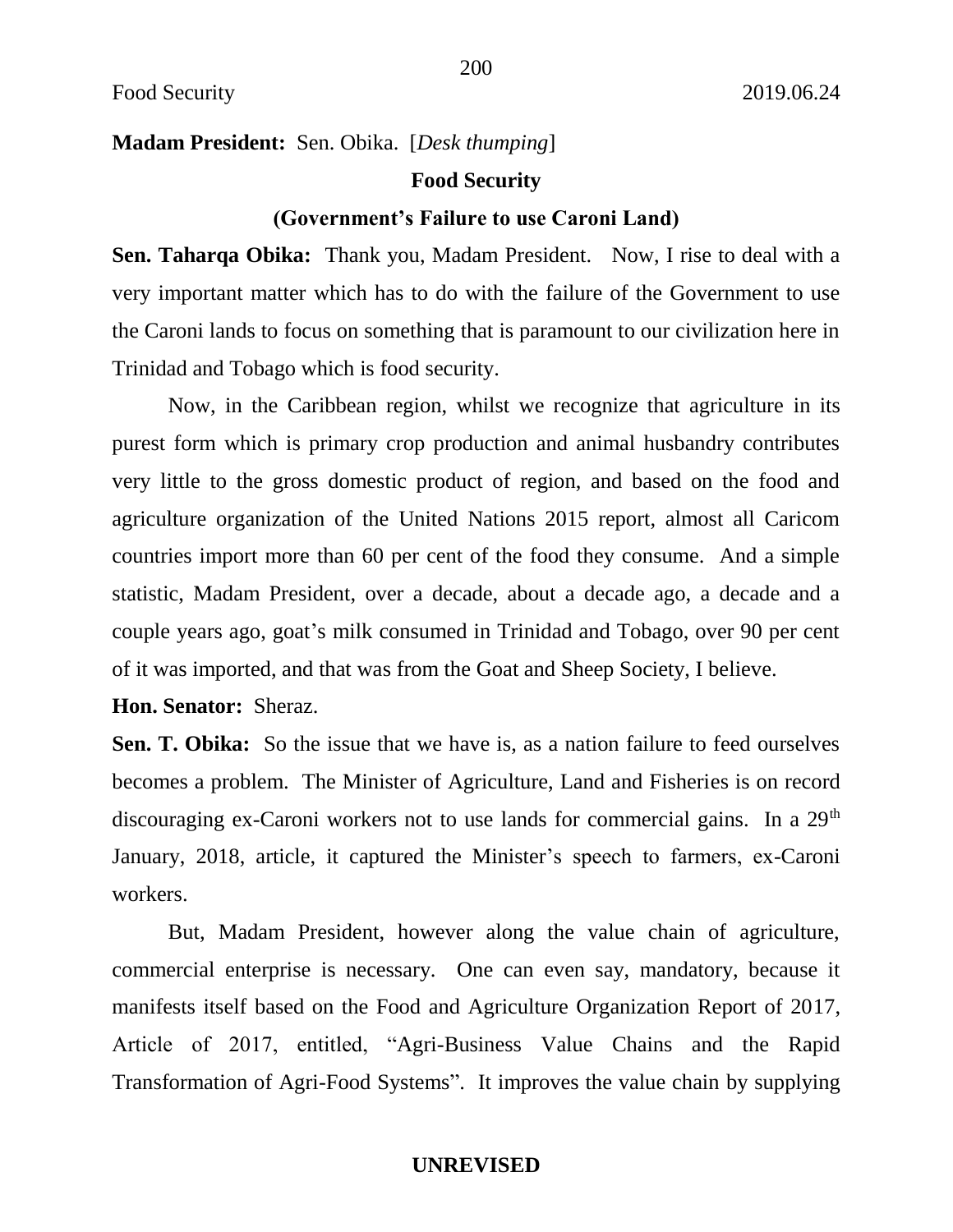agricultural inputs, production of agricultural products, transformation of agricultural products, and distribution to final consumers. And the FAO stated further that agri-business includes business along the value chain from farm to fork, from farm gate to the table. It is a main source of off-farm employment. It also contributes to reduction of poverty, and it links agriculture to manufacturing and tourism.

Now, Caroni (1975) Limited was closed down by Government in 2003, on August  $1<sup>st</sup>$ , Emancipation Day. That day should be significant to us as a country, bearing in mind that the two major races of Trinidad and Tobago were impacted significantly by Emancipation Day. Because African labour, when freed on August the 1<sup>st</sup>, declared never again slavery and left the plantations, and East Indian indentured labourers came. So that day is a pivotal day, and for the Government to close Caroni on that very day means that it is either they were unaware of history or they did it in spite of the history of our people.

**Sen. Ameen:** They do not care.

Sen. T. Obika: Now, the lands that Caroni occupies constitute 75,000 acres roughly, and this is from an article titled Caroni Lands Part 1 on 06 May, 2004, by Afra Raymond. And if anyone would know of the acreage, it would be him.

He indicated that is about 6 per cent of the total acreage of Trinidad and Tobago, and he went further to indicate that research suggests that only 9 per cent of our country's land areas are available for development, which includes the areas we now live in. So if Caroni would have held 6 per cent, and we only reside in 9 per cent, it is a very significant 6 per cent. Now, Madam President, I am sure the population is familiar with the closure of Caroni and the negative impact on food production in Trinidad and Tobago, because Caroni was not only about sugar, you had the buffalypso, you had many other aspects of the agriculture value chain,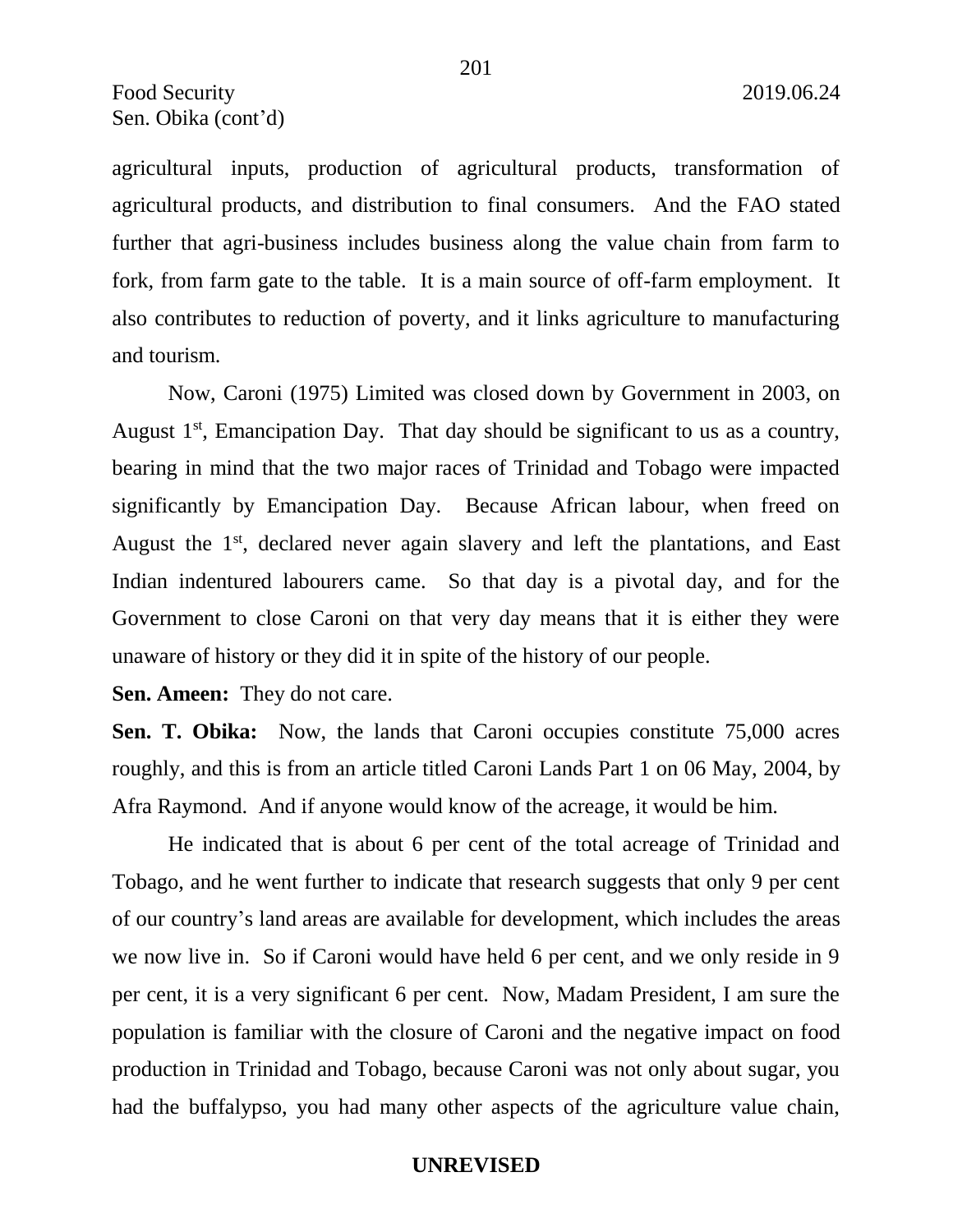different farms that meant different purposes for different aspects of the food production network beyond sugar.

The People's Partnership Government sought to lead by example, and Guyana took notice. They looked at Trinidad and Tobago's pepper success, and they were looking at the model that Trinidad and Tobago was using to promote to farmers, taking one commodity, that is peppers, and indicating to farmers that agriculture is beyond what happens before you reach the farm gate. Agriculture continues after the farm gate, and farmers could have, if the Government instead of closing down Caroni Green, looking at it as a sole economic model and saying because it is not making, it should be closed. If it was not making they could have looked at remedying it. But Caroni Green could have been used as an example to farmers to say, here is what, those in pineapples you can do something similar for the beverage industry; those in moringa farming can look at that for the food health sector; those in mango production can focus on the value chain towards the hotel and tourism sector. But instead, this Government could not see the wisdom in a pioneering effort.

When you assess the value to a business sector of a pioneering effort, a green field business venture, it must not be the same as an effort in an industry that has already matured. The cost benefit analysis of Caroni Green is beyond the balance sheet of the particular entity. It should have been used as an example as to how you can invest along the value chain of all the commodities in the agricultural sector. And therefore you would have shepherded those who got those Caroni leases instead of bouffing them, as the Minister did, in my humble view, in January 2018, and saying do not use it for commercial purposes, despite what the Food and Agriculture Organization is directing them to do. They are saying commercial enterprise in agriculture is necessary. The Minister is saying do not use it for—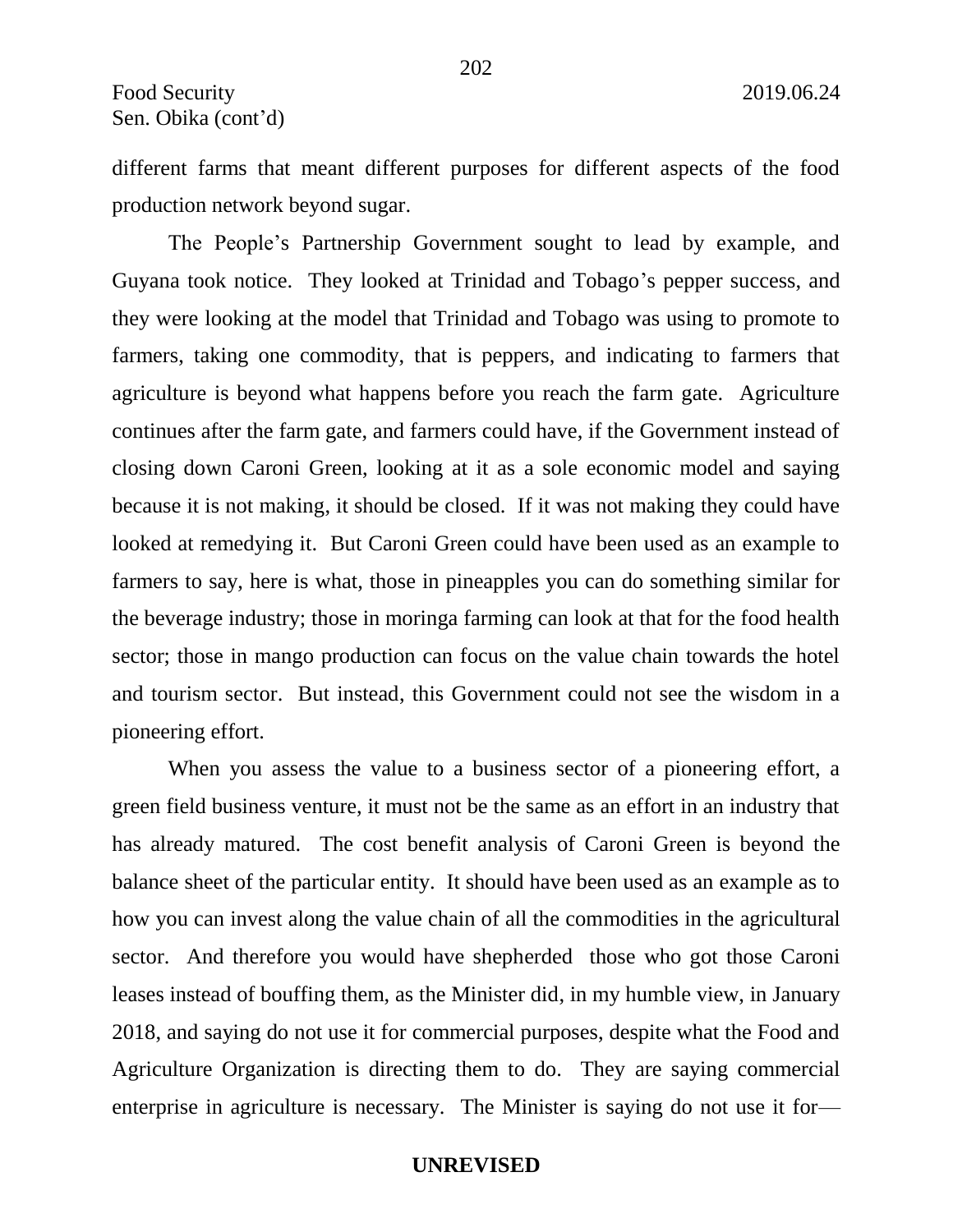well, he is not saying do not use it, he is suggesting that they should not use it or else they would face significant charges in property tax and so on. Okay, if the use has changed then they pay more property tax. However, instead of using a negative approach you could have told them the benefits that would have accrued to their business models, they would have been able to pay any increases that are required based on the use of the lands.

So, Madam President, the Minister's comment is contrary, and there is an important point in the FAO's recommendations in that very article I mentioned, Agribusiness value chains and the rapid transformation of agrifood systems", where it states that encouraging small and medium enterprise development, entrepreneurships, agri-business start-ups, and innovation through inclusive business models and agri-business incubators should be the focus of policymakers. So, I want to close on this point, the Government has failed to focus on encouraging small and medium enterprise development in the agricultural sector along the value chain. What they have done, is instead reprimand them for even thinking about going down the value chain.

In fact, the Minister in the article proudly stated that he saw a bulldozer levelling some land and he ensured through his actions that the Commissioner of State Lands, I believe was the position, they stopped them. Now, if someone is in agriculture, Madam President, and they decide to go into distribution of finished agricultural products, is that not a commercial activity, but in the value chain of agriculture that could have contributed to reducing the food import bill, that could have increased more jobs in the sector. So, I want to close, and I thank you, Madam President, and I hope the hon. Minister will come and present some plan that would show that this Government will not be killing the sector and killing the dreams of those who wish to grow and improve the food security in Trinidad and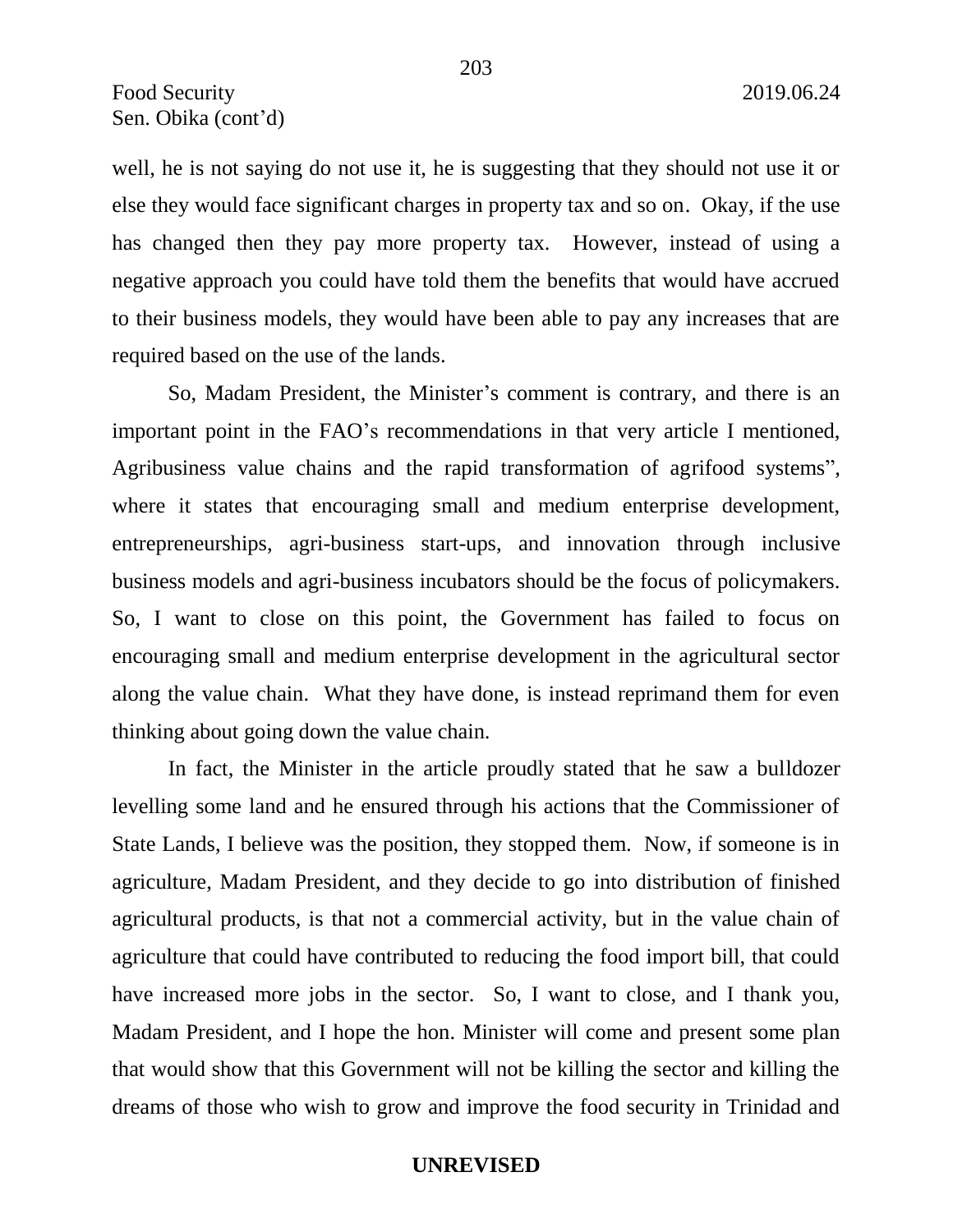**The Minister of Agriculture, Land and Fisheries (Sen. The Hon. Clarence Rambharat):** Madam President, if it helps my friend to understand, I could be very brief, because I believe he has fallen on his own sword. [*Laughter*] This Motion talks about the failure of the Government to use Caroni lands, and at the end I heard a Motion about agro-processing and small business development.

Madam President, the classification of land for the purpose of Town and Country approval in this country, for the purpose of stamp duty, for the purpose of property tax, if we ever are allowed to collect it, for the purpose of valuation—the classification is basically agricultural, residential, commercial, industrial. The point I was making to the farmers, and now I understand why the policy of my predecessors, why it went so sideways. The point I was making to the farmers is that this land is provided by the taxpayers, by the citizens of this country, for the purpose of agriculture, to grow to things on, and they should not put the land into townhouses, they should not put the land into commercial use, like supermarkets and so on, and the reference to the bulldozer was a particular parcel of land that my friends turned a blind eye to when the person first sought to construct a supermarket on former Caroni land, which is leased for agricultural purposes, and the intention is that it must stay in agriculture for agricultural use. So, the commercial is not the business side of agriculture. Agriculture is a business, it has to do with the classification of land.

## **10.15 p.m.**

The second thing is that this notion of food security is something—I am surprised that my friend, someone educated in the modern world, would hold on to that. Food security is 40 years old. The fact is, no matter what you think about the food import bill, this country will continue to import and rely on wheat, for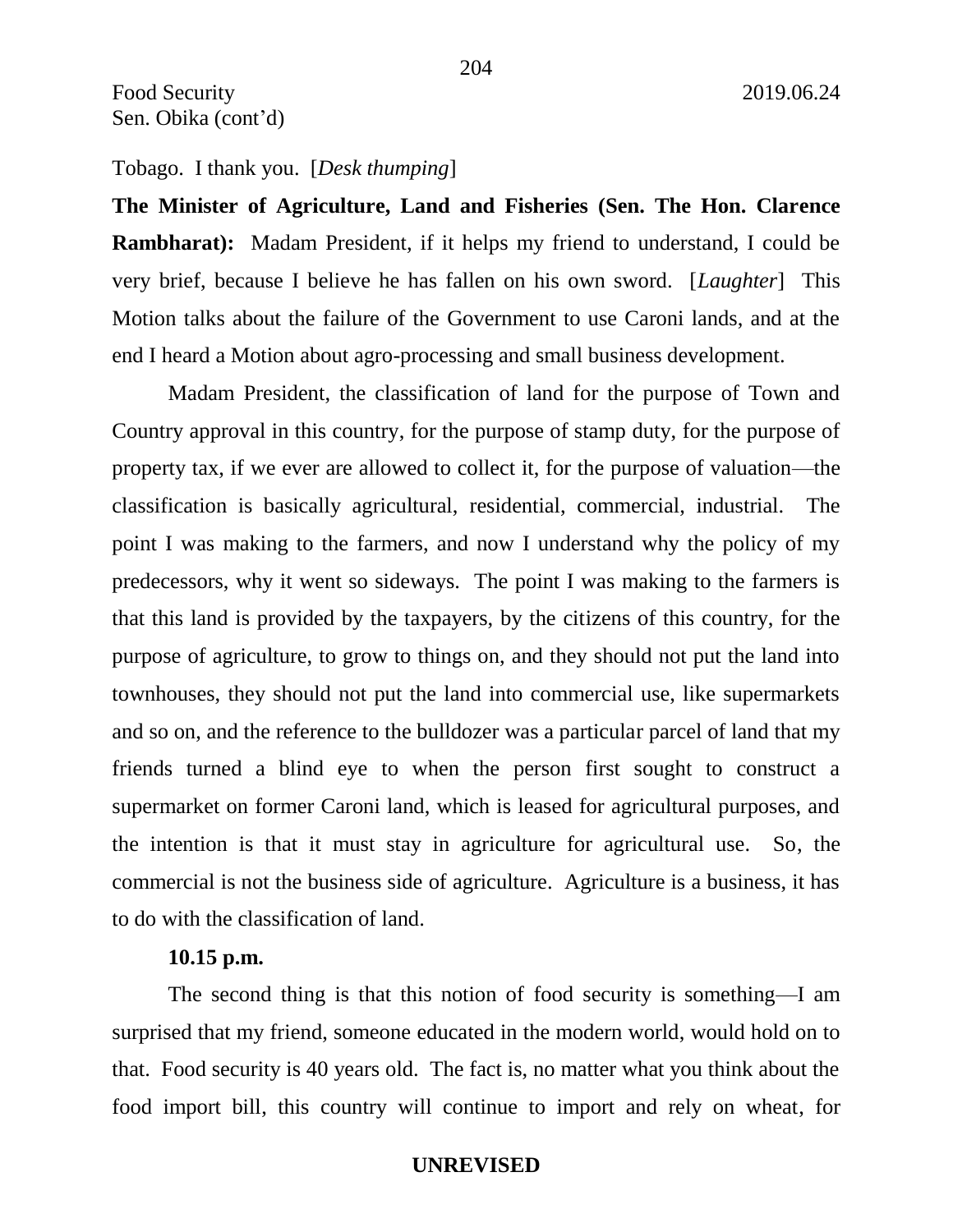Food Security 2019.06.24 Sen. The Hon. C. Rambharat (cont'd)

example, and wheat products: on rice, imported cooking oil, peas and beans, beef, pork, lamb, milk, butter, cheese; we will continue to rely on it. In the current free market system we will continue to open our borders because we are required to in international trade.

So that the idea that this country will ever be covered in wheat and we will produce our own flour and so on, it makes no sense, not even common sense far less economic sense. And just to give you an example, whether it makes you unhappy or what, the fact is that parboiled long grain rice landed in NFM on Wrightson Road in Port-of-Spain from the United States, lands that are priced which is 50 per cent the cost of local white rice produced in the field. Not even leaving the field as yet, not harvested yet, because rice is supported by the taxpayers in terms of the seed, in terms of the access to water, in terms of the guaranteed price, in terms of the milling feed that is paid and in terms of the market that is provided by NFM and NFM told a Joint Select Committee that we buy the local white rice at a premium price and put 95 per cent of it into dog food.

So I do not want to get hang up on the CEPEP labour for agriculture and use prisoners and all of that. What you should tell the country is, how many of those Caroni leases you enforced the covernance for agriculture to be done on those lands? The answer is none. How many of those leases did you terminate on account of the wrongful use of it? The answer is none. How many of those fraudulent Caroni transactions, I am just dealing with transactions. Did you refer to the Fraud Squad in this country? The answer is none. Caroni Green, you should be ashamed to use that as an example, as a modern trained university graduate in this country. We took taxpayers' money, \$22million over two and a half years to produce a few thousand pounds of peppers. I dare you to produce one receipt or one piece of paper that showed that Caroni Green exported peppers from this